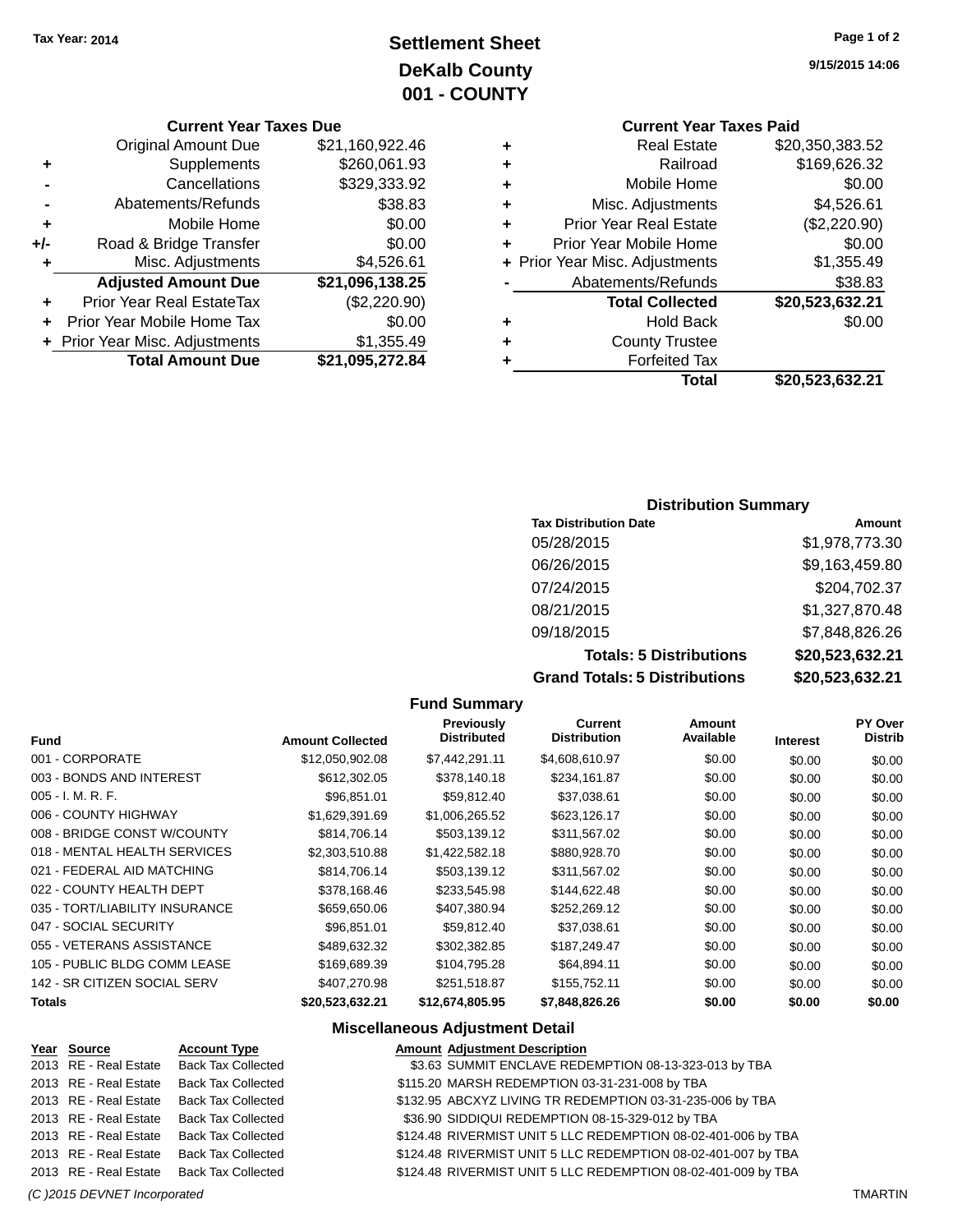### **Settlement Sheet Tax Year: 2014 Page 2 of 2 DeKalb County**

| <b>Miscellaneous Adjustment Detail</b> |  |
|----------------------------------------|--|
|                                        |  |

| Year | <b>Source</b>            | <b>Account Type</b>      |
|------|--------------------------|--------------------------|
| 2013 | <b>RE</b> - Real Estate  | <b>Back Tax Collecte</b> |
| 2013 | <b>RE</b> - Real Estate  | <b>Back Tax Collecte</b> |
| 2013 | <b>RE</b> - Real Estate  | <b>Back Tax Collecte</b> |
| 2013 | <b>RE</b> - Real Estate  | <b>Back Tax Collecte</b> |
| 2013 | <b>RE</b> - Real Estate  | <b>Back Tax Collecte</b> |
| 2013 | <b>RE</b> - Real Estate  | <b>Back Tax Collecte</b> |
| 2013 | <b>RE</b> - Real Estate  | <b>Back Tax Collecte</b> |
| 2013 | <b>RE</b> - Real Estate  | <b>Back Tax Collecte</b> |
| 2013 | RE - Real Estate         | <b>Back Tax Collecte</b> |
| 2013 | <b>RE</b> - Real Estate  | <b>Back Tax Collecte</b> |
| 2014 | <b>RE</b> - Real Estate  | <b>Back Tax Collecte</b> |
| 2014 | <b>RE</b> - Real Estate  | <b>Back Tax Collecte</b> |
| 2014 | <b>RE</b> - Real Estate  | <b>Back Tax Collecte</b> |
| 2014 | <b>RE</b> - Real Estate  | Paymt In Lieu of 7       |
| 2014 | <b>RE</b> - Real Estate  | Paymt In Lieu of 7       |
| 2014 | <b>RE</b> - Real Estate  | Paymt In Lieu of 1       |
| 2014 | <b>RE</b> - Real Estate  | Paymt In Lieu of 7       |
| 2014 | <b>RE</b> - Real Estate  | <b>Back Tax Collecte</b> |
| 2014 | <b>RE</b> - Real Estate  | <b>Back Tax Collecte</b> |
| 2014 | <b>RE</b> - Real Estate  | <b>Back Tax Collecte</b> |
| 2014 | <b>RE</b> - Real Estate  | <b>Back Tax Collecte</b> |
| 2014 | <b>RE</b> - Real Estate  | <b>Back Tax Collecte</b> |
|      | <b>Totals 29 entries</b> |                          |

| Year | Source |  |
|------|--------|--|

#### $\overline{2014}$  RE - Real Estate RE Abatement 2014 RE - Real Estate RE Abatement 2014 RE - Real Estate RE Abatement 2014 RE - Real Estate RE Abatement 2014 RE - Real Estate RE Abatement 2014 RE - Real Estate RE Abatement 2014 RE - Real Estate RE Abatement 2014 RE - Real Estate RE Abatement 2014 RE - Real Estate RE Abatement 2014 RE - Real Estate RE Abatement

2014 RE - Real Estate RE Abatement **Totals 11 entries** 

| Year Source              | <b>Account Type</b>       |            | <b>Amount Adjustment Description</b>                          |
|--------------------------|---------------------------|------------|---------------------------------------------------------------|
| 2013 RE - Real Estate    | <b>Back Tax Collected</b> |            | \$124.48 RIVERMIST UNIT 5 LLC REDEMPTION 08-02-401-010 by TBA |
| 2013 RE - Real Estate    | <b>Back Tax Collected</b> |            | \$124.48 RIVERMIST UNIT 5 LLC REDEMPTION 08-02-425-010 by TBA |
| 2013 RE - Real Estate    | <b>Back Tax Collected</b> |            | \$124.48 RIVERMIST UNIT 5 LLC REDEMPTION 08-02-425-012 by TBA |
| 2013 RE - Real Estate    | <b>Back Tax Collected</b> |            | \$88.38 STALEY REDEMPTION 09-29-251-051 by TBA                |
| 2013 RE - Real Estate    | <b>Back Tax Collected</b> |            | \$82.41 STALEY REDEMPTION 09-29-251-050 by TBA                |
| 2013 RE - Real Estate    | <b>Back Tax Collected</b> |            | \$35.36 ORIX WILKINSON 2009 TAX 08-12-377-001 by TBA          |
| 2013 RE - Real Estate    | <b>Back Tax Collected</b> |            | \$35.59 ORIX WILKINSON 2010 TAX 08-12-377-001 by TBA          |
| 2013 RE - Real Estate    | <b>Back Tax Collected</b> |            | \$37.08 ORIX WILKINSON 2011 TAX 08-12-377-001 by TBA          |
| 2013 RE - Real Estate    | <b>Back Tax Collected</b> |            | \$25.35 TRUSTEE SALE 19-25-252-014 by TBA                     |
| 2013 RE - Real Estate    | <b>Back Tax Collected</b> |            | \$15.76 TRUSTEE SALE 08-14-207-024 by TBA                     |
| 2014 RE - Real Estate    | <b>Back Tax Collected</b> |            | \$19.66 TRUSTEE SALE 08-27-279-029 by TBA                     |
| 2014 RE - Real Estate    | <b>Back Tax Collected</b> |            | \$760.64 SYCAMORE MEADOWS REDEMPTION 06-22-331-006 by TBA     |
| 2014 RE - Real Estate    | <b>Back Tax Collected</b> |            | \$19.66 TRUSTEE SALE 08-27-279-027 by TBA                     |
| 2014 RE - Real Estate    | Paymt In Lieu of Tax      |            | \$1,415.38 HOUSING AUTHORITY by TBA                           |
| 2014 RE - Real Estate    | Paymt In Lieu of Tax      |            | \$1,116.09 HOUSING AUTHORITY by TBA                           |
| 2014 RE - Real Estate    | Paymt In Lieu of Tax      |            | \$129.37 HOUSING AUTHORITY SEQUOYA APARTMENTS by TBA          |
| 2014 RE - Real Estate    | Paymt In Lieu of Tax      |            | \$113.54 HOUSING AUTHORITY SUNSET VIEW APARTMENTS by TBA      |
| 2014 RE - Real Estate    | <b>Back Tax Collected</b> |            | \$223.96 DOBSON REDEMPTION 19-26-481-012 by TBA               |
| 2014 RE - Real Estate    | <b>Back Tax Collected</b> |            | \$324.15 RICHWOOD GROUP REDEMPTION 11-03-202-002 by TBA       |
| 2014 RE - Real Estate    | <b>Back Tax Collected</b> |            | \$73.97 AMCORE BANK REDEMPTION 02-24-476-009 by TBA           |
| 2014 RE - Real Estate    | <b>Back Tax Collected</b> |            | \$77.47 PETERSON REDEMPTION 19-35-231-002 by TBA              |
| 2014 RE - Real Estate    | <b>Back Tax Collected</b> |            | \$252.72 PETERSON REDEMPTION 19-35-230-007 by TBA             |
| <b>Totals 29 entries</b> |                           | \$5,882.10 |                                                               |

#### **Abatement Detail**

#### **<u>Source</u> <b>Account Type Amount Adjustment Description**

|         | \$5.26 PTAB INTEREST REFUND 08-28-201-009 by TBA  |  |  |
|---------|---------------------------------------------------|--|--|
|         | \$6.39 PTAB INTEREST REFUND 09-20-255-020 by TBA  |  |  |
|         | \$10.68 PTAB INTEREST REFUND 03-19-461-008 by TBA |  |  |
|         | \$3.03 PTAB INTEREST REFUND 19-27-427-021 by TBA  |  |  |
|         | \$3.06 PTAB INTEREST REFUND 08-13-102-007 by TBA  |  |  |
|         | \$3.58 PTAB INTEREST REFUND 08-13-102-008 by TBA  |  |  |
|         | \$0.63 PTAB INTEREST REFUND 08-28-251-007 by TBA  |  |  |
|         | \$4.85 PTAB INTEREST REFUND 09-20-256-013 by TBA  |  |  |
|         | \$0.32 PTAB INTEREST REFUND 08-03-450-023 by TBA  |  |  |
|         | \$0.38 PTAB INTEREST REFUND 08-23-130-031 by TBA  |  |  |
|         | \$0.63 PTAB INTEREST REFUND 09-20-255-020 by TBA  |  |  |
| \$38.81 |                                                   |  |  |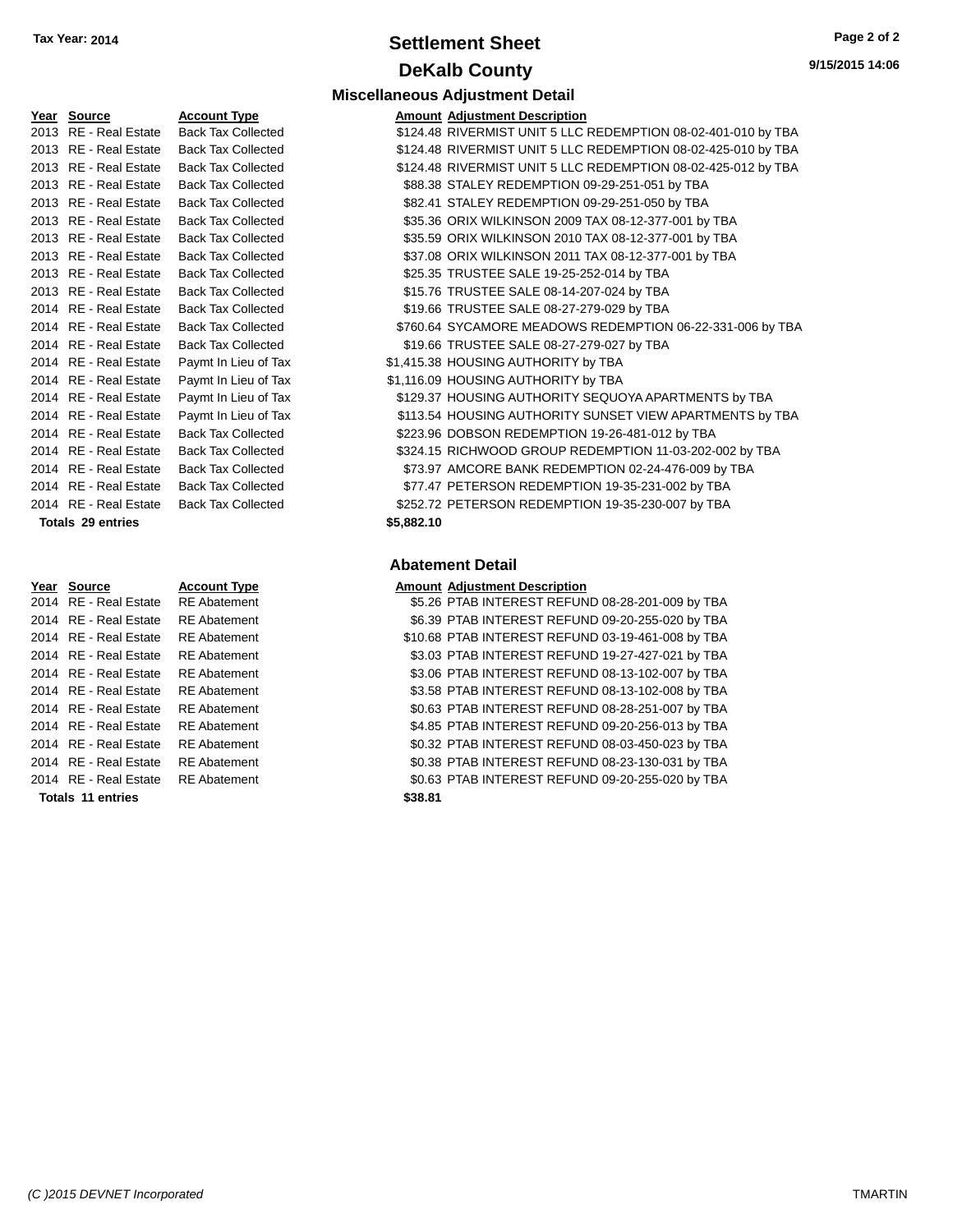### **Settlement Sheet Tax Year: 2014 Page 1 of 2 DeKalb County 002 - FOREST PRESERVE**

**9/15/2015 14:06**

#### **Current Year Taxes Paid**

|   | Total                          | \$1.444.016.37 |
|---|--------------------------------|----------------|
|   | <b>Forfeited Tax</b>           |                |
| ٠ | <b>County Trustee</b>          |                |
| ٠ | <b>Hold Back</b>               | \$0.00         |
|   | <b>Total Collected</b>         | \$1,444,016.37 |
|   | Abatements/Refunds             | \$2.72         |
|   | + Prior Year Misc. Adjustments | \$96.15        |
| ÷ | Prior Year Mobile Home         | \$0.00         |
| ٠ | <b>Prior Year Real Estate</b>  | (\$173.50)     |
| ٠ | Misc. Adjustments              | \$317.71       |
| ٠ | Mobile Home                    | \$0.00         |
| ٠ | Railroad                       | \$11,905.52    |
| ٠ | <b>Real Estate</b>             | \$1,431,873.21 |

|     | <b>Current Year Taxes Due</b>    |                |  |  |
|-----|----------------------------------|----------------|--|--|
|     | <b>Original Amount Due</b>       | \$1,485,191.95 |  |  |
| ٠   | Supplements                      | \$21,822.24    |  |  |
|     | Cancellations                    | \$23,114.63    |  |  |
|     | Abatements/Refunds               | \$2.72         |  |  |
| ٠   | Mobile Home                      | \$0.00         |  |  |
| +/- | Road & Bridge Transfer           | \$0.00         |  |  |
| ٠   | Misc. Adjustments                | \$317.71       |  |  |
|     | <b>Adjusted Amount Due</b>       | \$1,484,214.55 |  |  |
|     | <b>Prior Year Real EstateTax</b> | (\$173.50)     |  |  |
|     | Prior Year Mobile Home Tax       | \$0.00         |  |  |
|     | + Prior Year Misc. Adjustments   | \$96.15        |  |  |
|     | <b>Total Amount Due</b>          | \$1,484,137.20 |  |  |

| <b>Distribution Summary</b>    |                |  |
|--------------------------------|----------------|--|
| <b>Tax Distribution Date</b>   | Amount         |  |
| 05/28/2015                     | \$138,910.28   |  |
| 06/26/2015                     | \$644,928.23   |  |
| 07/24/2015                     | \$14,367.15    |  |
| 08/21/2015                     | \$93,197.43    |  |
| 09/18/2015                     | \$552,613.28   |  |
| <b>Totals: 5 Distributions</b> | \$1,444,016.37 |  |

**Grand Totals: 5 Distributions \$1,444,016.37**

|                                                     |                         | <b>Fund Summary</b>              |                                |                            |                 |                                  |
|-----------------------------------------------------|-------------------------|----------------------------------|--------------------------------|----------------------------|-----------------|----------------------------------|
| <b>Fund</b>                                         | <b>Amount Collected</b> | Previously<br><b>Distributed</b> | Current<br><b>Distribution</b> | <b>Amount</b><br>Available | <b>Interest</b> | <b>PY Over</b><br><b>Distrib</b> |
| 001 - CORPORATE                                     | \$982,016.30            | \$606,206.67                     | \$375.809.63                   | \$0.00                     | \$0.00          | \$0.00                           |
| $005 - I. M. R. F.$                                 | \$243.114.65            | \$150,076.67                     | \$93,037.98                    | \$0.00                     | \$0.00          | \$0.00                           |
| 035 - TORT JUDGEMENTS/LIABILITY<br><b>INSURANCE</b> | \$194.491.69            | \$120.061.31                     | \$74.430.38                    | \$0.00                     | \$0.00          | \$0.00                           |
| 047 - SOCIAL SECURITY                               | \$24,393.73             | \$15.058.44                      | \$9.335.29                     | \$0.00                     | \$0.00          | \$0.00                           |
| <b>Totals</b>                                       | \$1,444,016.37          | \$891,403.09                     | \$552,613.28                   | \$0.00                     | \$0.00          | \$0.00                           |

#### **Miscellaneous Adjustment Detail**

| Year Source           | <b>Account Type</b>       | <b>Amount Adjustment Description</b>                        |  |
|-----------------------|---------------------------|-------------------------------------------------------------|--|
| 2013 RE - Real Estate | <b>Back Tax Collected</b> | \$0.26 SUMMIT ENCLAVE REDEMPTION 08-13-323-013 by TBA       |  |
| 2013 RE - Real Estate | <b>Back Tax Collected</b> | \$8.17 MARSH REDEMPTION 03-31-231-008 by TBA                |  |
| 2013 RE - Real Estate | <b>Back Tax Collected</b> | \$9.43 ABCXYZ LIVING TR REDEMPTION 03-31-235-006 by TBA     |  |
| 2013 RE - Real Estate | <b>Back Tax Collected</b> | \$2.62 SIDDIQUI REDEMPTION 08-15-329-012 by TBA             |  |
| 2013 RE - Real Estate | <b>Back Tax Collected</b> | \$8.83 RIVERMIST UNIT 5 LLC REDEMPTION 08-02-401-006 by TBA |  |
| 2013 RE - Real Estate | <b>Back Tax Collected</b> | \$8.83 RIVERMIST UNIT 5 LLC REDEMPTION 08-02-401-007 by TBA |  |
| 2013 RE - Real Estate | <b>Back Tax Collected</b> | \$8.83 RIVERMIST UNIT 5 LLC REDEMPTION 08-02-401-009 by TBA |  |
| 2013 RE - Real Estate | <b>Back Tax Collected</b> | \$8.83 RIVERMIST UNIT 5 LLC REDEMPTION 08-02-401-010 by TBA |  |
| 2013 RE - Real Estate | <b>Back Tax Collected</b> | \$8.83 RIVERMIST UNIT 5 LLC REDEMPTION 08-02-425-010 by TBA |  |
| 2013 RE - Real Estate | <b>Back Tax Collected</b> | \$8.83 RIVERMIST UNIT 5 LLC REDEMPTION 08-02-425-012 by TBA |  |
| 2013 RE - Real Estate | <b>Back Tax Collected</b> | \$6.27 STALEY REDEMPTION 09-29-251-051 by TBA               |  |
| 2013 RE - Real Estate | <b>Back Tax Collected</b> | \$5.84 STALEY REDEMPTION 09-29-251-050 by TBA               |  |
| 2013 RE - Real Estate | <b>Back Tax Collected</b> | \$2.51 ORIX WILKINSON 2009 TAX 08-12-377-001 by TBA         |  |
| 2013 RE - Real Estate | <b>Back Tax Collected</b> | \$2.52 ORIX WILKINSON 2010 TAX 08-12-377-001 by TBA         |  |
| 2013 RE - Real Estate | <b>Back Tax Collected</b> | \$2.63 ORIX WILKINSON 2011 TAX 08-12-377-001 by TBA         |  |
| 2013 RE - Real Estate | <b>Back Tax Collected</b> | \$1.80 TRUSTEE SALE 19-25-252-014 by TBA                    |  |
|                       |                           |                                                             |  |

*(C )2015 DEVNET Incorporated* TMARTIN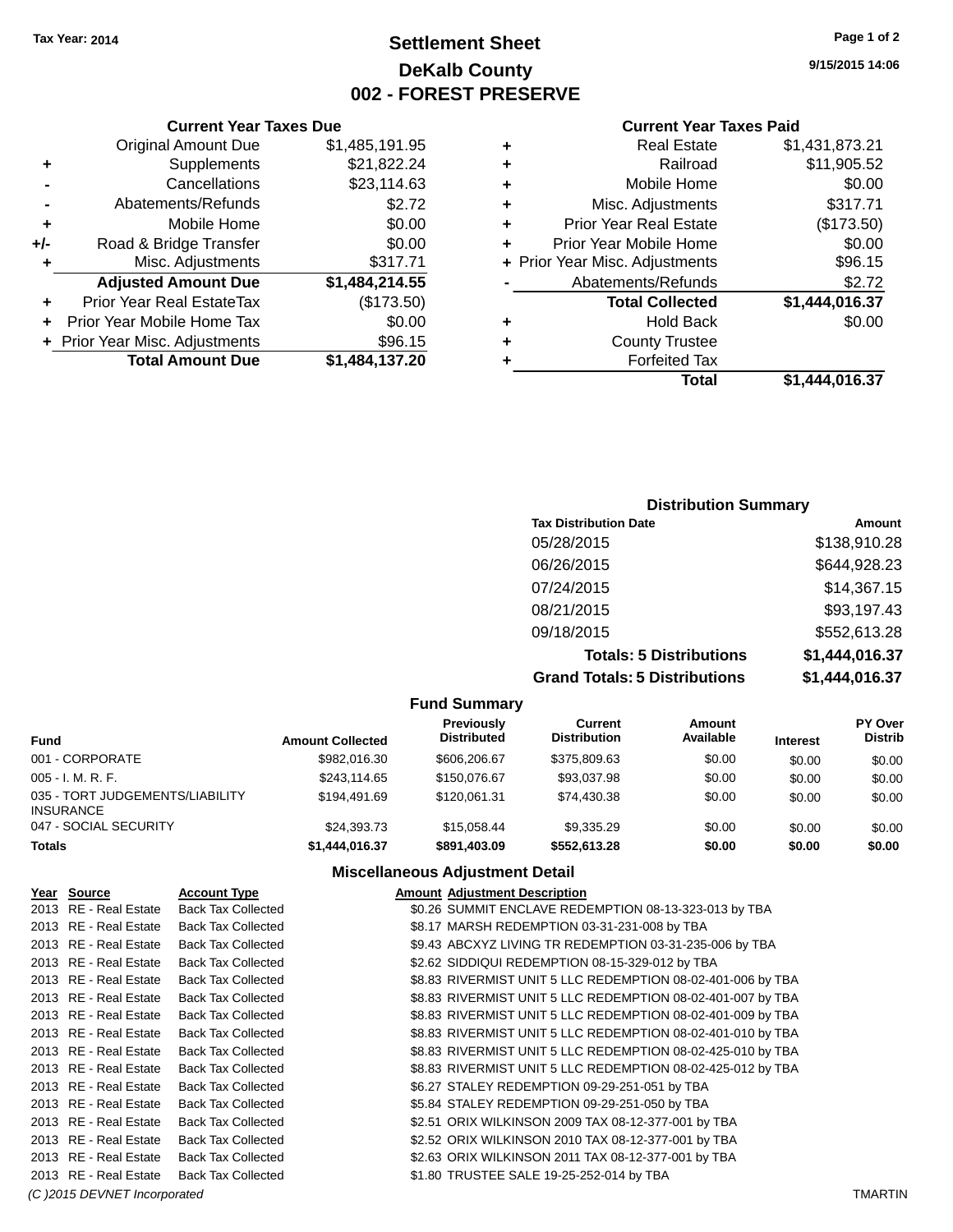### **Settlement Sheet Tax Year: 2014 Page 2 of 2 DeKalb County**

| Year | <b>Source</b>           | <b>Account Type</b>   |
|------|-------------------------|-----------------------|
| 2013 | <b>RE</b> - Real Estate | <b>Back Tax Colle</b> |
| 2014 | <b>RE</b> - Real Estate | <b>Back Tax Colle</b> |
| 2014 | <b>RE</b> - Real Estate | <b>Back Tax Colle</b> |
| 2014 | <b>RE</b> - Real Estate | <b>Back Tax Colle</b> |
| 2014 | <b>RE</b> - Real Estate | Paymt In Lieu o       |
| 2014 | <b>RE</b> - Real Estate | Paymt In Lieu         |
| 2014 | RE - Real Estate        | Paymt In Lieu         |
| 2014 | <b>RE</b> - Real Estate | Paymt In Lieu         |
| 2014 | <b>RE</b> - Real Estate | <b>Back Tax Colle</b> |
| 2014 | RE - Real Estate        | <b>Back Tax Colle</b> |
| 2014 | <b>RE</b> - Real Estate | <b>Back Tax Colle</b> |
| 2014 | <b>RE</b> - Real Estate | <b>Back Tax Colle</b> |
| 2014 | <b>RE</b> - Real Estate | <b>Back Tax Colle</b> |
|      | Totals 29 entries       |                       |

|                       |                           |          | <b>Miscellaneous Adjustment Detail</b>                   |
|-----------------------|---------------------------|----------|----------------------------------------------------------|
| Year Source           | <b>Account Type</b>       |          | <b>Amount Adiustment Description</b>                     |
| 2013 RE - Real Estate | <b>Back Tax Collected</b> |          | \$1.12 TRUSTEE SALE 08-14-207-024 by TBA                 |
| 2014 RE - Real Estate | <b>Back Tax Collected</b> |          | \$1.38 TRUSTEE SALE 08-27-279-029 by TBA                 |
| 2014 RE - Real Estate | <b>Back Tax Collected</b> |          | \$53.39 SYCAMORE MEADOWS REDEMPTION 06-22-331-006 by TBA |
| 2014 RE - Real Estate | <b>Back Tax Collected</b> |          | \$1.38 TRUSTEE SALE 08-27-279-027 by TBA                 |
| 2014 RE - Real Estate | Paymt In Lieu of Tax      |          | \$99.34 HOUSING AUTHORITY by TBA                         |
| 2014 RE - Real Estate | Paymt In Lieu of Tax      |          | \$78.33 HOUSING AUTHORITY by TBA                         |
| 2014 RE - Real Estate | Paymt In Lieu of Tax      |          | \$9.08 HOUSING AUTHORITY SEQUOYA APARTMENTS by TBA       |
| 2014 RE - Real Estate | Paymt In Lieu of Tax      |          | \$7.97 HOUSING AUTHORITY SUNSET VIEW APARTMENTS by TBA   |
| 2014 RE - Real Estate | <b>Back Tax Collected</b> |          | \$15.72 DOBSON REDEMPTION 19-26-481-012 by TBA           |
| 2014 RE - Real Estate | <b>Back Tax Collected</b> |          | \$22.75 RICHWOOD GROUP REDEMPTION 11-03-202-002 by TBA   |
| 2014 RE - Real Estate | <b>Back Tax Collected</b> |          | \$5.19 AMCORE BANK REDEMPTION 02-24-476-009 by TBA       |
| 2014 RE - Real Estate | <b>Back Tax Collected</b> |          | \$5.44 PETERSON REDEMPTION 19-35-231-002 by TBA          |
| 2014 RE - Real Estate | <b>Back Tax Collected</b> |          | \$17.74 PETERSON REDEMPTION 19-35-230-007 by TBA         |
| Totals 29 entries     |                           | \$413.86 |                                                          |
|                       |                           |          |                                                          |

#### **Abatement Detail**

#### **Year Source Account Type Amount Adjustment Description**

2014 RE - Real Estate RE Abatement \$0.37 PTAB INTEREST REFUND 08-28-201-009 by TBA 2014 RE - Real Estate RE Abatement \$0.45 PTAB INTEREST REFUND 09-20-255-020 by TBA 2014 RE - Real Estate RE Abatement \$0.75 PTAB INTEREST REFUND 03-19-461-008 by TBA 2014 RE - Real Estate RE Abatement \$0.21 PTAB INTEREST REFUND 19-27-427-021 by TBA 2014 RE - Real Estate RE Abatement \$0.21 PTAB INTEREST REFUND 08-13-102-007 by TBA 2014 RE - Real Estate RE Abatement \$0.25 PTAB INTEREST REFUND 08-13-102-008 by TBA 2014 RE - Real Estate RE Abatement \$0.04 PTAB INTEREST REFUND 08-28-251-007 by TBA 2014 RE - Real Estate RE Abatement \$0.34 PTAB INTEREST REFUND 09-20-256-013 by TBA 2014 RE - Real Estate RE Abatement \$0.02 PTAB INTEREST REFUND 08-03-450-023 by TBA 2014 RE - Real Estate RE Abatement \$0.03 PTAB INTEREST REFUND 08-23-130-031 by TBA 2014 RE - Real Estate RE Abatement \$0.04 PTAB INTEREST REFUND 09-20-255-020 by TBA **Totals 11 entries \$2.71**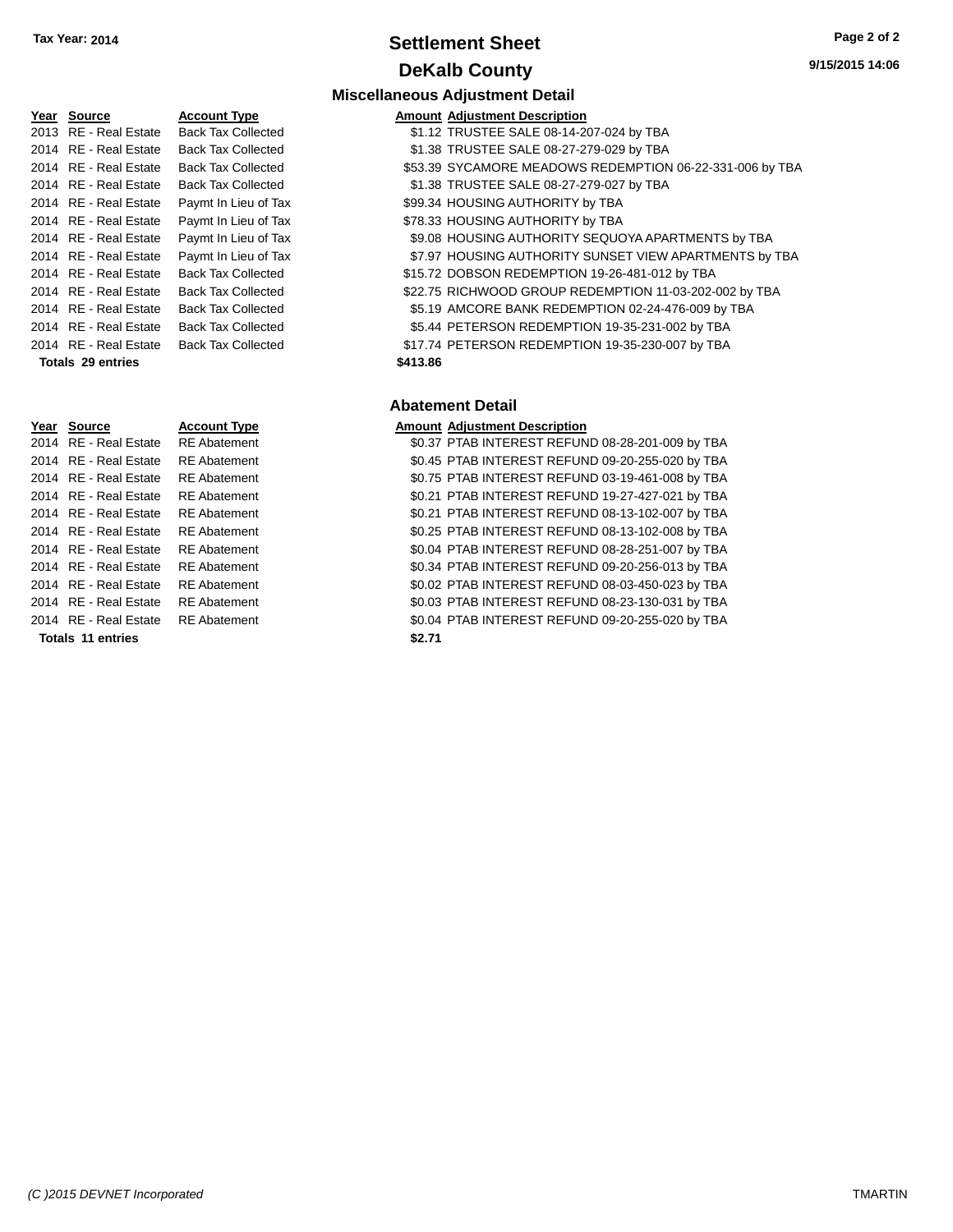### **Settlement Sheet Tax Year: 2014 Page 1 of 1 DeKalb County 003 - AFTON TOWNSHIP**

**9/15/2015 14:06**

|     | <b>Current Year Taxes Due</b>    |             |  |  |
|-----|----------------------------------|-------------|--|--|
|     | <b>Original Amount Due</b>       | \$75,100.99 |  |  |
| ٠   | Supplements                      | \$919.81    |  |  |
|     | Cancellations                    | \$1,029.47  |  |  |
|     | \$0.00<br>Abatements/Refunds     |             |  |  |
| ٠   | Mobile Home                      | \$0.00      |  |  |
| +/- | Road & Bridge Transfer           | \$0.00      |  |  |
| ٠   | Misc. Adjustments                | \$55.82     |  |  |
|     | <b>Adjusted Amount Due</b>       | \$75,047.15 |  |  |
| ٠   | <b>Prior Year Real EstateTax</b> | \$0.00      |  |  |
| ÷   | Prior Year Mobile Home Tax       | \$0.00      |  |  |
|     | + Prior Year Misc. Adjustments   | \$0.00      |  |  |
|     | <b>Total Amount Due</b>          | \$75,047.15 |  |  |

| ٠ | <b>Real Estate</b>             | \$71,487.75 |
|---|--------------------------------|-------------|
| ٠ | Railroad                       | \$1,575.82  |
| ٠ | Mobile Home                    | \$0.00      |
| ٠ | Misc. Adjustments              | \$55.82     |
| ٠ | <b>Prior Year Real Estate</b>  | \$0.00      |
| ٠ | Prior Year Mobile Home         | \$0.00      |
|   | + Prior Year Misc. Adjustments | \$0.00      |
|   | Abatements/Refunds             | \$0.00      |
|   | <b>Total Collected</b>         | \$73,119.39 |
| ٠ | <b>Hold Back</b>               | \$0.00      |
| ٠ | <b>County Trustee</b>          |             |
| ٠ | <b>Forfeited Tax</b>           |             |
|   | <b>Total</b>                   | \$73,119.39 |
|   |                                |             |

| <b>Distribution Summary</b>          |             |
|--------------------------------------|-------------|
| <b>Tax Distribution Date</b>         | Amount      |
| 05/28/2015                           | \$6,397.70  |
| 06/26/2015                           | \$34,810.85 |
| 07/24/2015                           | \$603.98    |
| 08/21/2015                           | \$2,315.41  |
| 09/18/2015                           | \$28,991.45 |
| <b>Totals: 5 Distributions</b>       | \$73,119.39 |
| <b>Grand Totals: 5 Distributions</b> | \$73,119.39 |

|                                                     |                         | <b>Fund Summary</b>                     |                                       |                     |                 |                           |
|-----------------------------------------------------|-------------------------|-----------------------------------------|---------------------------------------|---------------------|-----------------|---------------------------|
| <b>Fund</b>                                         | <b>Amount Collected</b> | <b>Previously</b><br><b>Distributed</b> | <b>Current</b><br><b>Distribution</b> | Amount<br>Available | <b>Interest</b> | PY Over<br><b>Distrib</b> |
| 001 - CORPORATE                                     | \$55,637.35             | \$33.577.44                             | \$22,059.91                           | \$0.00              | \$0.00          | \$0.00                    |
| $005 - I. M. R. F.$                                 | \$6,330.82              | \$3.820.68                              | \$2.510.14                            | \$0.00              | \$0.00          | \$0.00                    |
| 027 - AUDIT                                         | \$1,700.90              | \$1,026.50                              | \$674.40                              | \$0.00              | \$0.00          | \$0.00                    |
| 035 - TORT JUDGEMENTS/LIABILITY<br><b>INSURANCE</b> | \$2.922.21              | \$1.763.57                              | \$1,158.64                            | \$0.00              | \$0.00          | \$0.00                    |
| 047 - SOCIAL SECURITY                               | \$5,844.36              | \$3.527.10                              | \$2,317.26                            | \$0.00              | \$0.00          | \$0.00                    |
| 054 - GENERAL ASSISTANCE                            | \$683.75                | \$412.65                                | \$271.10                              | \$0.00              | \$0.00          | \$0.00                    |
| <b>Totals</b>                                       | \$73,119.39             | \$44.127.94                             | \$28,991.45                           | \$0.00              | \$0.00          | \$0.00                    |
|                                                     |                         | <b>Miscellaneous Adjustment Detail</b>  |                                       |                     |                 |                           |

| Year Source             | <b>Account Type</b>       | <b>Amount Adjustment Description</b>                   |
|-------------------------|---------------------------|--------------------------------------------------------|
| 2014 RE - Real Estate   | <b>Back Tax Collected</b> | \$55.82 RICHWOOD GROUP REDEMPTION 11-03-202-002 by TBA |
| <b>Totals 1 entries</b> |                           | \$55.82                                                |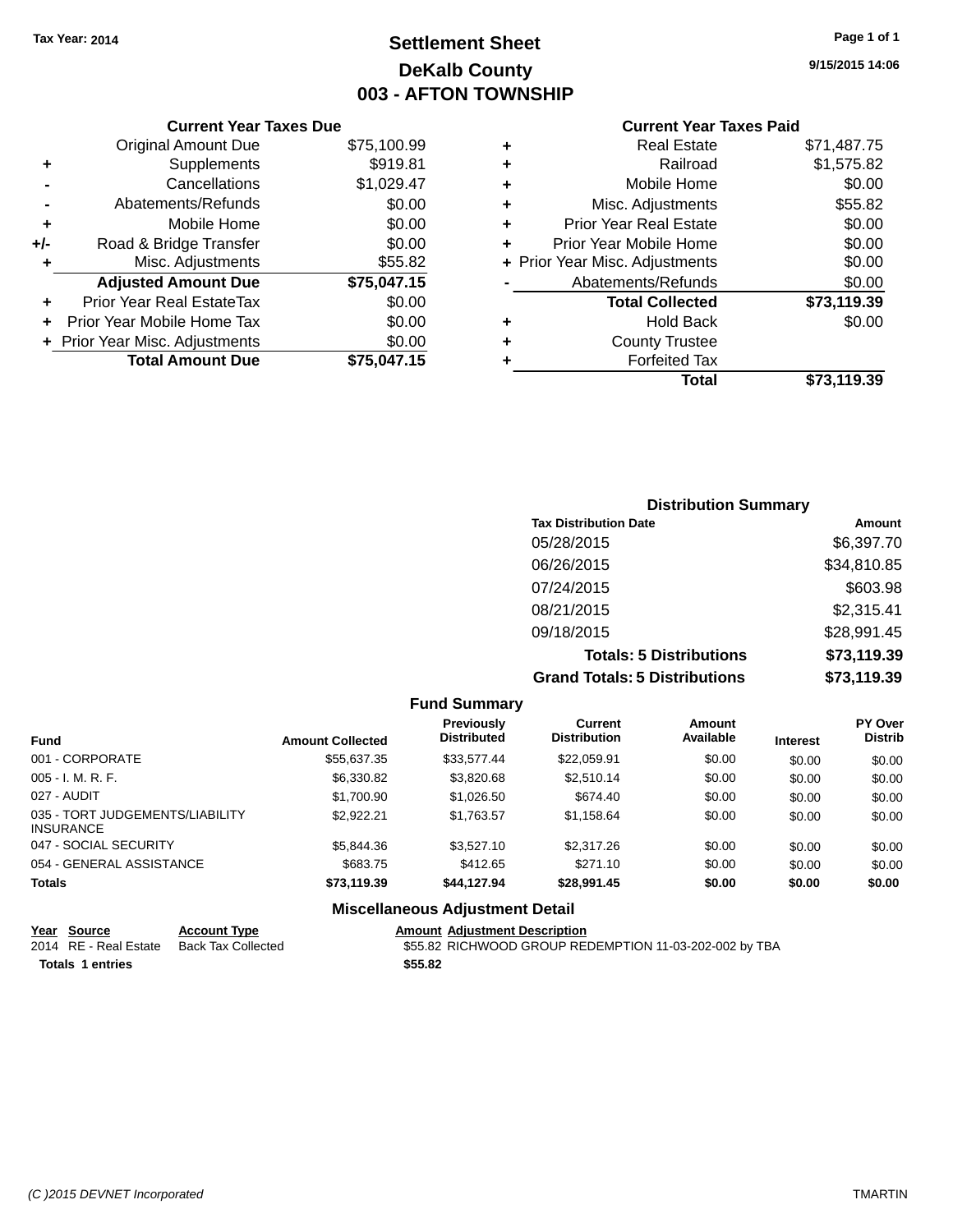### **Settlement Sheet Tax Year: 2014 Page 1 of 1 DeKalb County 004 - AFTON ROAD & BRIDGE**

**9/15/2015 14:06**

#### **Current Year Taxes Paid**

|     | <b>Original Amount Due</b>     | \$310,928.18  |
|-----|--------------------------------|---------------|
| ÷   | Supplements                    | \$3,595.96    |
|     | Cancellations                  | \$4,038.11    |
|     | Abatements/Refunds             | \$0.00        |
| ÷   | Mobile Home                    | \$0.00        |
| +/- | Road & Bridge Transfer         | (\$15,567.52) |
|     | Misc. Adjustments              | \$231.09      |
|     | <b>Adjusted Amount Due</b>     | \$295,149.60  |
| ÷   | Prior Year Real EstateTax      | \$0.00        |
| ÷   | Prior Year Mobile Home Tax     | \$0.00        |
|     | + Prior Year Misc. Adjustments | \$0.00        |
|     | <b>Total Amount Due</b>        | \$295,149.60  |
|     |                                |               |

**Current Year Taxes Due**

| ٠ | <b>Real Estate</b>             | \$280,401.29 |
|---|--------------------------------|--------------|
| ٠ | Railroad                       | \$6,524.08   |
| ٠ | Mobile Home                    | \$0.00       |
| ٠ | Misc. Adjustments              | \$231.09     |
| ٠ | <b>Prior Year Real Estate</b>  | \$0.00       |
| ٠ | Prior Year Mobile Home         | \$0.00       |
|   | + Prior Year Misc. Adjustments | \$0.00       |
|   | Abatements/Refunds             | \$0.00       |
|   | <b>Total Collected</b>         | \$287,156.46 |
| ٠ | Hold Back                      | \$0.00       |
| ٠ | <b>County Trustee</b>          |              |
| ٠ | <b>Forfeited Tax</b>           |              |
|   | Total                          | \$287,156.46 |
|   |                                |              |

| <b>Road and Bridge Summary</b> |             |               | <b>Distribution Summary</b>          |              |  |
|--------------------------------|-------------|---------------|--------------------------------------|--------------|--|
| <b>Municipality</b>            | Amt. Due    | Amt. Distrib. | <b>Tax Distribution Date</b>         | Amount       |  |
| CITY OF DEKALB                 | \$15,987.04 | \$15,567.52   | 05/28/2015                           | \$25,095.32  |  |
| Totals                         | \$15,987.04 | \$15,567.52   | 06/26/2015                           | \$136,718.11 |  |
|                                |             |               | 07/24/2015                           | \$2,369.11   |  |
|                                |             |               | 08/21/2015                           | \$9,082.18   |  |
|                                |             |               | 09/18/2015                           | \$113,891.74 |  |
|                                |             |               | <b>Totals: 5 Distributions</b>       | \$287,156.46 |  |
|                                |             |               | <b>Grand Totals: 5 Distributions</b> | \$287,156.46 |  |

**Fund Summary Fund Interest Amount Collected Distributed PY Over Distrib Amount Available Current Distribution Previously** 007 - ROAD AND BRIDGE  $$168,244.65$   $$101,500.90$   $$66,743.75$   $$0.00$   $$0.00$   $$0.00$ 008 - BRIDGE CONST W/COUNTY  $$14,594.02$   $$8,807.56$   $$5,786.46$   $$0.00$   $$0.00$   $$0.00$ 009 - PERMANENT ROAD \$78,229.04 \$47,211.58 \$31,017.46 \$0.00 \$0.00 \$0.00 \$0.00 010 - EQUIPMENT AND BUILDING \$26,088.75 \$15,744.68 \$10,344.07 \$0.00 \$0.00 \$0.00 \$0.00 **Totals \$287,156.46 \$173,264.72 \$113,891.74 \$0.00 \$0.00 \$0.00 Miscellaneous Adjustment Detail**

| Year Source             | <b>Account Type</b> | <b>Amount Adjustment Description</b>                    |
|-------------------------|---------------------|---------------------------------------------------------|
| 2014 RE - Real Estate   | Back Tax Collected  | \$231.09 RICHWOOD GROUP REDEMPTION 11-03-202-002 by TBA |
| <b>Totals 1 entries</b> |                     | \$231.09                                                |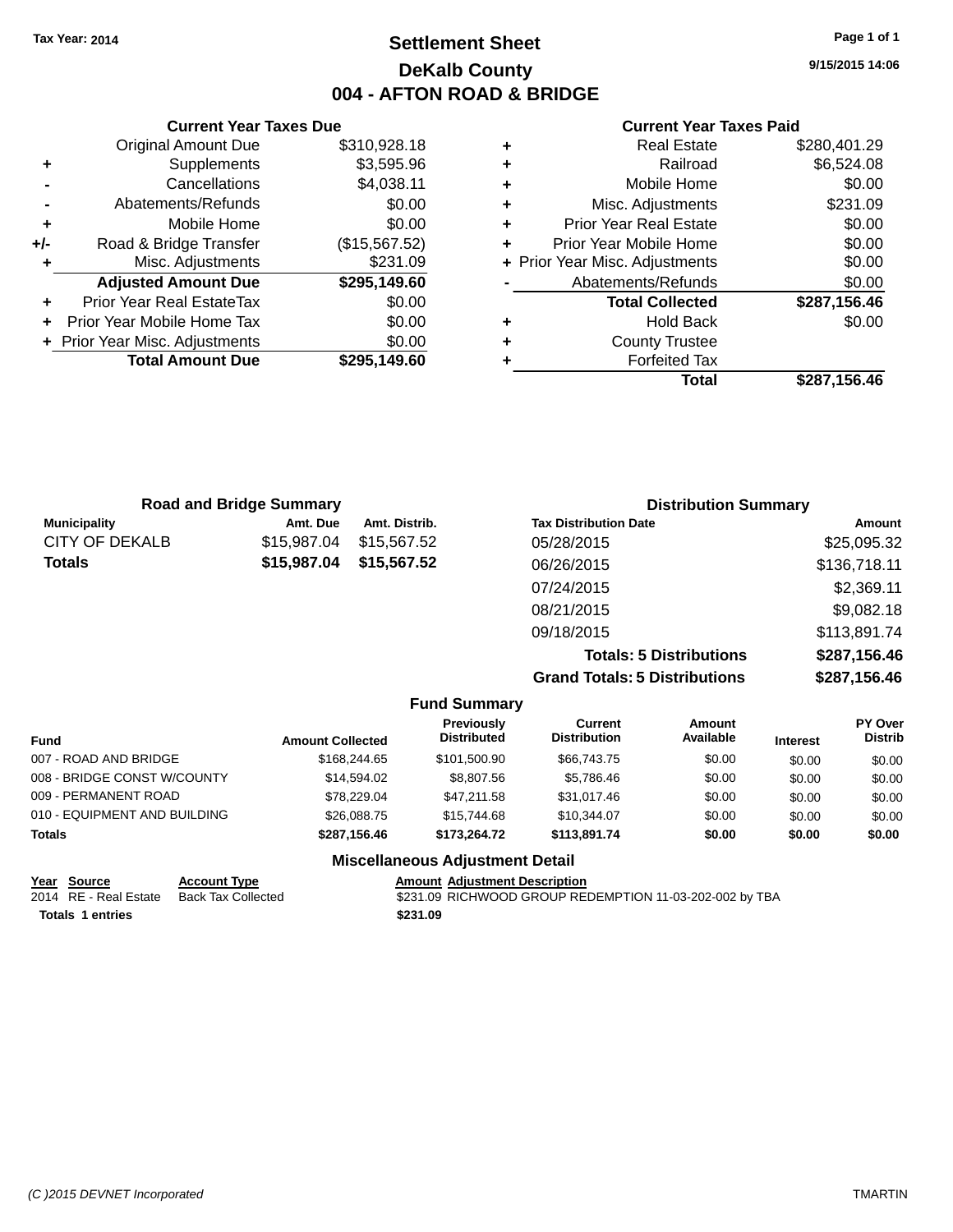### **Settlement Sheet Tax Year: 2014 Page 1 of 1 DeKalb County 005 - CLINTON TOWNSHIP**

**9/15/2015 14:06**

|     | <b>Current Year Taxes Due</b>             |             |  |  |  |
|-----|-------------------------------------------|-------------|--|--|--|
|     | <b>Original Amount Due</b><br>\$95,864.73 |             |  |  |  |
| ÷   | Supplements                               | \$377.51    |  |  |  |
|     | Cancellations                             | \$431.63    |  |  |  |
|     | Abatements/Refunds                        | \$0.00      |  |  |  |
| ٠   | Mobile Home                               | \$0.00      |  |  |  |
| +/- | Road & Bridge Transfer                    | \$0.00      |  |  |  |
| ٠   | Misc. Adjustments                         | \$0.00      |  |  |  |
|     | <b>Adjusted Amount Due</b>                | \$95,810.61 |  |  |  |
| ÷   | Prior Year Real EstateTax                 | \$0.00      |  |  |  |
| ÷   | Prior Year Mobile Home Tax                | \$0.00      |  |  |  |
|     | + Prior Year Misc. Adjustments            | \$0.00      |  |  |  |
|     | <b>Total Amount Due</b>                   | \$95,810.61 |  |  |  |
|     |                                           |             |  |  |  |

| \$2,040.40  |
|-------------|
|             |
| \$0.00      |
| \$0.00      |
| \$0.00      |
| \$0.00      |
| \$0.00      |
| \$0.00      |
| \$94,170.97 |
| \$0.00      |
|             |
|             |
| \$94,170.97 |
|             |

| <b>Distribution Summary</b>          |             |  |  |
|--------------------------------------|-------------|--|--|
| <b>Tax Distribution Date</b>         | Amount      |  |  |
| 05/28/2015                           | \$9,502.83  |  |  |
| 06/26/2015                           | \$41,639.58 |  |  |
| 07/24/2015                           | \$1,406.93  |  |  |
| 08/21/2015                           | \$5,507.62  |  |  |
| 09/18/2015                           | \$36,114.01 |  |  |
| <b>Totals: 5 Distributions</b>       | \$94,170.97 |  |  |
| <b>Grand Totals: 5 Distributions</b> | \$94,170.97 |  |  |

|                                                     |                         | <b>Fund Summary</b>              |                                       |                     |                 |                                  |
|-----------------------------------------------------|-------------------------|----------------------------------|---------------------------------------|---------------------|-----------------|----------------------------------|
| <b>Fund</b>                                         | <b>Amount Collected</b> | Previously<br><b>Distributed</b> | <b>Current</b><br><b>Distribution</b> | Amount<br>Available | <b>Interest</b> | <b>PY Over</b><br><b>Distrib</b> |
| 001 - CORPORATE                                     | \$79.917.17             | \$49.269.41                      | \$30,647.76                           | \$0.00              | \$0.00          | \$0.00                           |
| $005 - I. M. R. F.$                                 | \$393.26                | \$242.45                         | \$150.81                              | \$0.00              | \$0.00          | \$0.00                           |
| 027 - AUDIT                                         | \$100.48                | \$61.94                          | \$38.54                               | \$0.00              | \$0.00          | \$0.00                           |
| 035 - TORT JUDGEMENTS/LIABILITY<br><b>INSURANCE</b> | \$1,966.39              | \$1,212.29                       | \$754.10                              | \$0.00              | \$0.00          | \$0.00                           |
| 047 - SOCIAL SECURITY                               | \$3,932.67              | \$2,424.52                       | \$1,508.15                            | \$0.00              | \$0.00          | \$0.00                           |
| 054 - GENERAL ASSISTANCE                            | \$7,861,00              | \$4,846,35                       | \$3.014.65                            | \$0.00              | \$0.00          | \$0.00                           |
| <b>Totals</b>                                       | \$94,170.97             | \$58,056.96                      | \$36,114.01                           | \$0.00              | \$0.00          | \$0.00                           |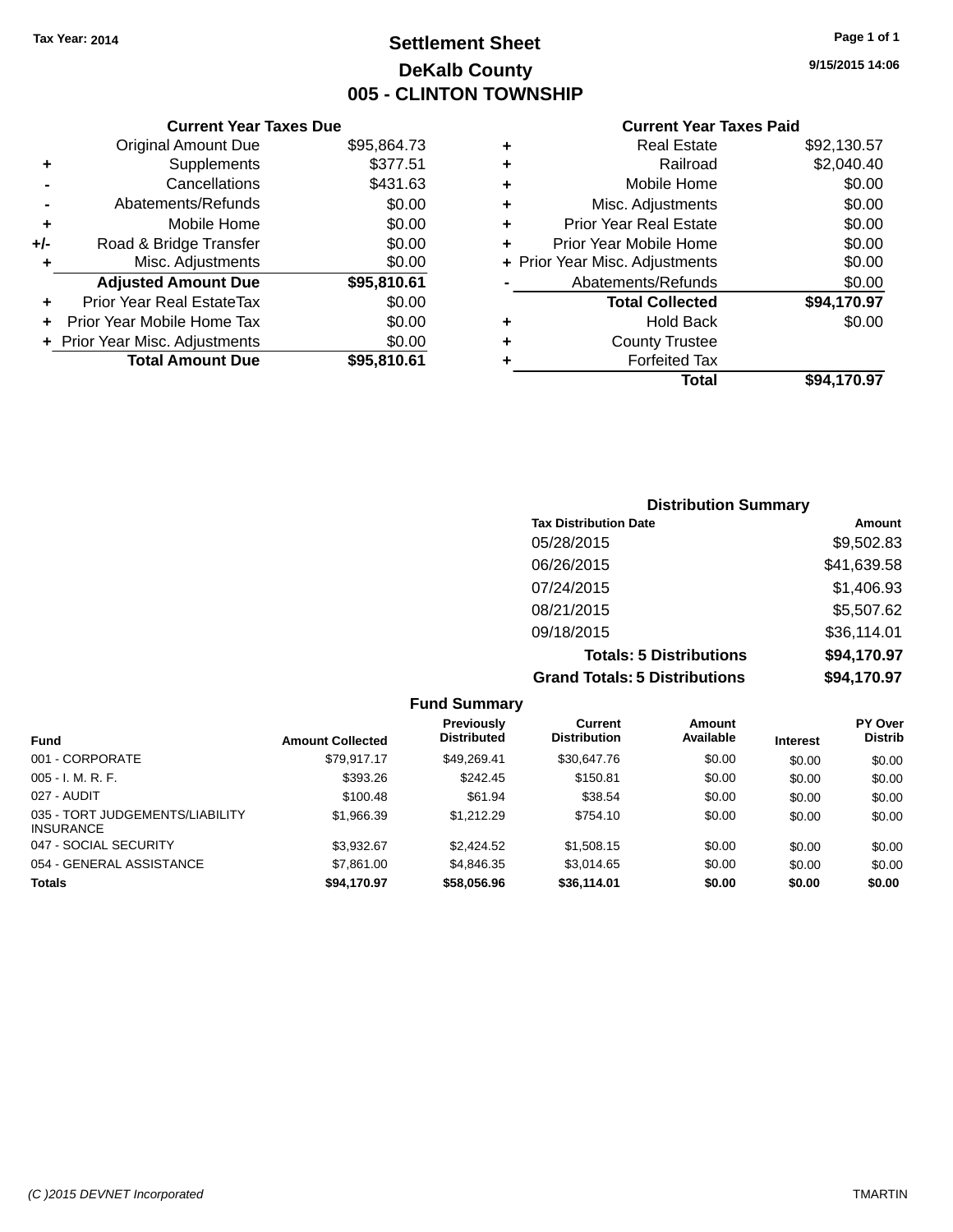### **Settlement Sheet Tax Year: 2014 Page 1 of 1 DeKalb County 006 - CLINTON TWP LIBRARY**

**9/15/2015 14:06**

| <b>Current Year Taxes Due</b>             |                                                                                                                                                                                       |  |  |
|-------------------------------------------|---------------------------------------------------------------------------------------------------------------------------------------------------------------------------------------|--|--|
| <b>Original Amount Due</b><br>\$88,427.58 |                                                                                                                                                                                       |  |  |
| Supplements                               | \$348.23                                                                                                                                                                              |  |  |
| Cancellations                             | \$398.14                                                                                                                                                                              |  |  |
|                                           | \$0.00                                                                                                                                                                                |  |  |
| Mobile Home                               | \$0.00                                                                                                                                                                                |  |  |
|                                           | \$0.00                                                                                                                                                                                |  |  |
|                                           | \$0.00                                                                                                                                                                                |  |  |
|                                           | \$88,377.67                                                                                                                                                                           |  |  |
|                                           | \$0.00                                                                                                                                                                                |  |  |
|                                           | \$0.00                                                                                                                                                                                |  |  |
| \$0.00<br>+ Prior Year Misc. Adjustments  |                                                                                                                                                                                       |  |  |
|                                           | \$88.377.67                                                                                                                                                                           |  |  |
|                                           | Abatements/Refunds<br>Road & Bridge Transfer<br>Misc. Adjustments<br><b>Adjusted Amount Due</b><br>Prior Year Real EstateTax<br>Prior Year Mobile Home Tax<br><b>Total Amount Due</b> |  |  |

| ٠ | <b>Real Estate</b>             | \$84,983.11 |
|---|--------------------------------|-------------|
| ٠ | Railroad                       | \$1,882.10  |
| ٠ | Mobile Home                    | \$0.00      |
| ٠ | Misc. Adjustments              | \$0.00      |
| ٠ | <b>Prior Year Real Estate</b>  | \$0.00      |
| ÷ | Prior Year Mobile Home         | \$0.00      |
|   | + Prior Year Misc. Adjustments | \$0.00      |
|   | Abatements/Refunds             | \$0.00      |
|   | <b>Total Collected</b>         | \$86,865.21 |
| ٠ | <b>Hold Back</b>               | \$0.00      |
| ÷ | <b>County Trustee</b>          |             |
| ٠ | <b>Forfeited Tax</b>           |             |
|   | Total                          | \$86,865.21 |
|   |                                |             |

| <b>Distribution Summary</b>          |             |
|--------------------------------------|-------------|
| <b>Tax Distribution Date</b>         | Amount      |
| 05/28/2015                           | \$8,765.67  |
| 06/26/2015                           | \$38,408.33 |
| 07/24/2015                           | \$1,297.69  |
| 08/21/2015                           | \$5,080.39  |
| 09/18/2015                           | \$33,313.13 |
| <b>Totals: 5 Distributions</b>       | \$86,865.21 |
| <b>Grand Totals: 5 Distributions</b> | \$86,865.21 |

| <b>Fund Summary</b> |                         |                                         |                                |                     |                 |                           |
|---------------------|-------------------------|-----------------------------------------|--------------------------------|---------------------|-----------------|---------------------------|
| <b>Fund</b>         | <b>Amount Collected</b> | <b>Previously</b><br><b>Distributed</b> | Current<br><b>Distribution</b> | Amount<br>Available | <b>Interest</b> | PY Over<br><b>Distrib</b> |
| 016 - LIBRARY       | \$86.865.21             | \$53.552.08                             | \$33,313.13                    | \$0.00              | \$0.00          | \$0.00                    |
| <b>Totals</b>       | \$86,865.21             | \$53,552.08                             | \$33,313,13                    | \$0.00              | \$0.00          | \$0.00                    |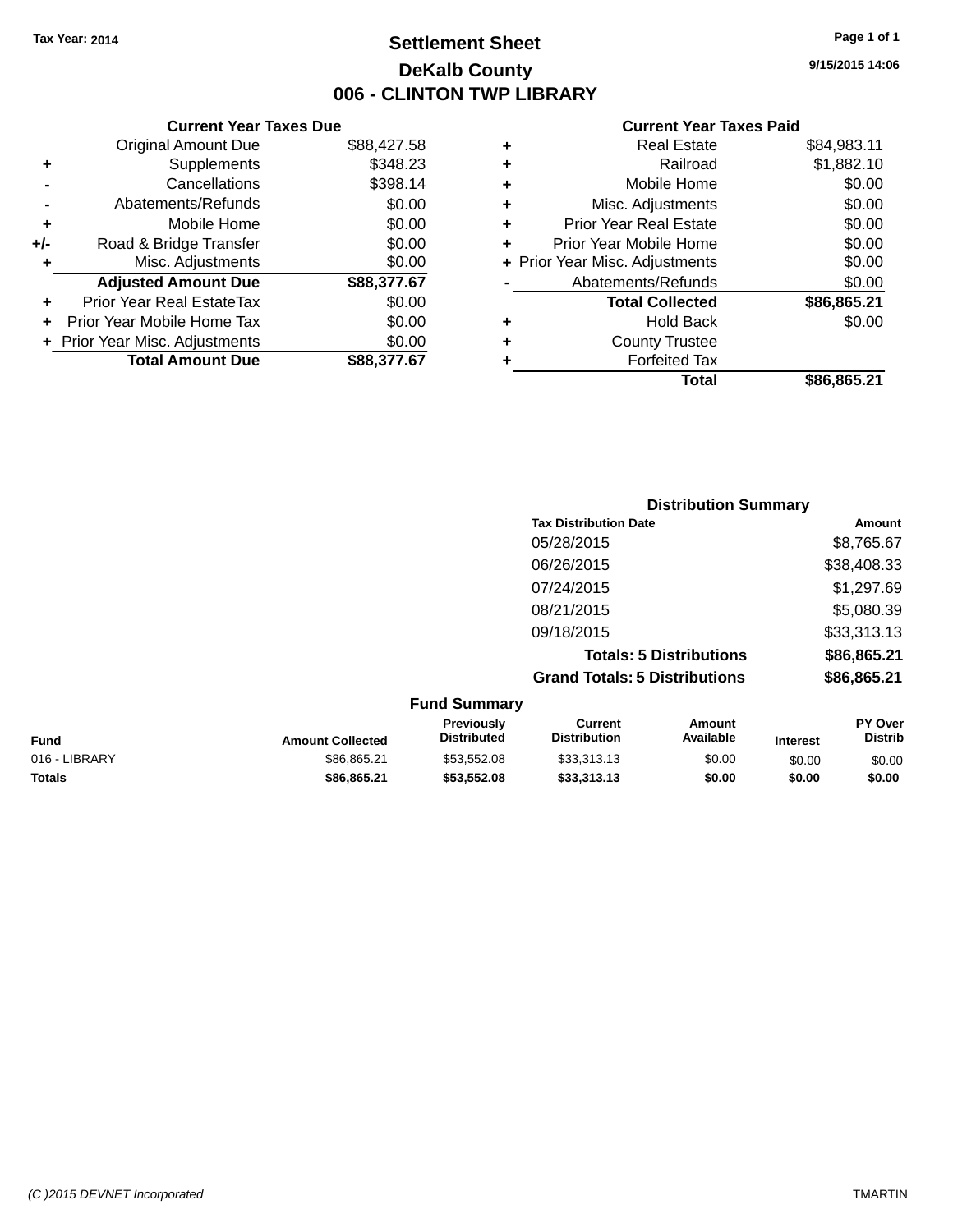### **Settlement Sheet Tax Year: 2014 Page 1 of 1 DeKalb County 007 - CLINTON TWP CEMETERY**

**9/15/2015 14:06**

|     | <b>Current Year Taxes Due</b>  |             |  |  |
|-----|--------------------------------|-------------|--|--|
|     | <b>Original Amount Due</b>     | \$22,049.66 |  |  |
| ٠   | \$86.84<br>Supplements         |             |  |  |
|     | Cancellations                  | \$99.28     |  |  |
|     | Abatements/Refunds             | \$0.00      |  |  |
| ٠   | Mobile Home                    | \$0.00      |  |  |
| +/- | Road & Bridge Transfer         | \$0.00      |  |  |
| ٠   | Misc. Adjustments              | \$0.00      |  |  |
|     | <b>Adjusted Amount Due</b>     | \$22,037.22 |  |  |
| ٠   | Prior Year Real EstateTax      | \$0.00      |  |  |
|     | Prior Year Mobile Home Tax     | \$0.00      |  |  |
|     | + Prior Year Misc. Adjustments | \$0.00      |  |  |
|     | <b>Total Amount Due</b>        | \$22.037.22 |  |  |
|     |                                |             |  |  |

| ٠ | <b>Real Estate</b>             | \$21,190.77 |
|---|--------------------------------|-------------|
| ٠ | Railroad                       | \$469.32    |
| ٠ | Mobile Home                    | \$0.00      |
| ٠ | Misc. Adjustments              | \$0.00      |
| ٠ | <b>Prior Year Real Estate</b>  | \$0.00      |
| ٠ | Prior Year Mobile Home         | \$0.00      |
|   | + Prior Year Misc. Adjustments | \$0.00      |
|   | Abatements/Refunds             | \$0.00      |
|   | <b>Total Collected</b>         | \$21,660.09 |
| ٠ | Hold Back                      | \$0.00      |
| ٠ | <b>County Trustee</b>          |             |
| ٠ | <b>Forfeited Tax</b>           |             |
|   | Total                          | \$21,660.09 |
|   |                                |             |

|                     | <b>Distribution Summary</b>          |             |
|---------------------|--------------------------------------|-------------|
|                     | <b>Tax Distribution Date</b>         | Amount      |
|                     | 05/28/2015                           | \$2,185.74  |
|                     | 06/26/2015                           | \$9,577.32  |
|                     | 07/24/2015                           | \$323.60    |
|                     | 08/21/2015                           | \$1,266.84  |
|                     | 09/18/2015                           | \$8,306.59  |
|                     | <b>Totals: 5 Distributions</b>       | \$21,660.09 |
|                     | <b>Grand Totals: 5 Distributions</b> | \$21,660.09 |
| <b>Fund Summary</b> |                                      |             |

| . unu vunnuu y          |                                         |                                |                     |                 |                                  |
|-------------------------|-----------------------------------------|--------------------------------|---------------------|-----------------|----------------------------------|
| <b>Amount Collected</b> | <b>Previously</b><br><b>Distributed</b> | Current<br><b>Distribution</b> | Amount<br>Available | <b>Interest</b> | <b>PY Over</b><br><b>Distrib</b> |
| \$21,660.09             | \$13.353.50                             | \$8,306.59                     | \$0.00              | \$0.00          | \$0.00                           |
| \$21.660.09             | \$13,353,50                             | \$8,306.59                     | \$0.00              | \$0.00          | \$0.00                           |
|                         |                                         |                                |                     |                 |                                  |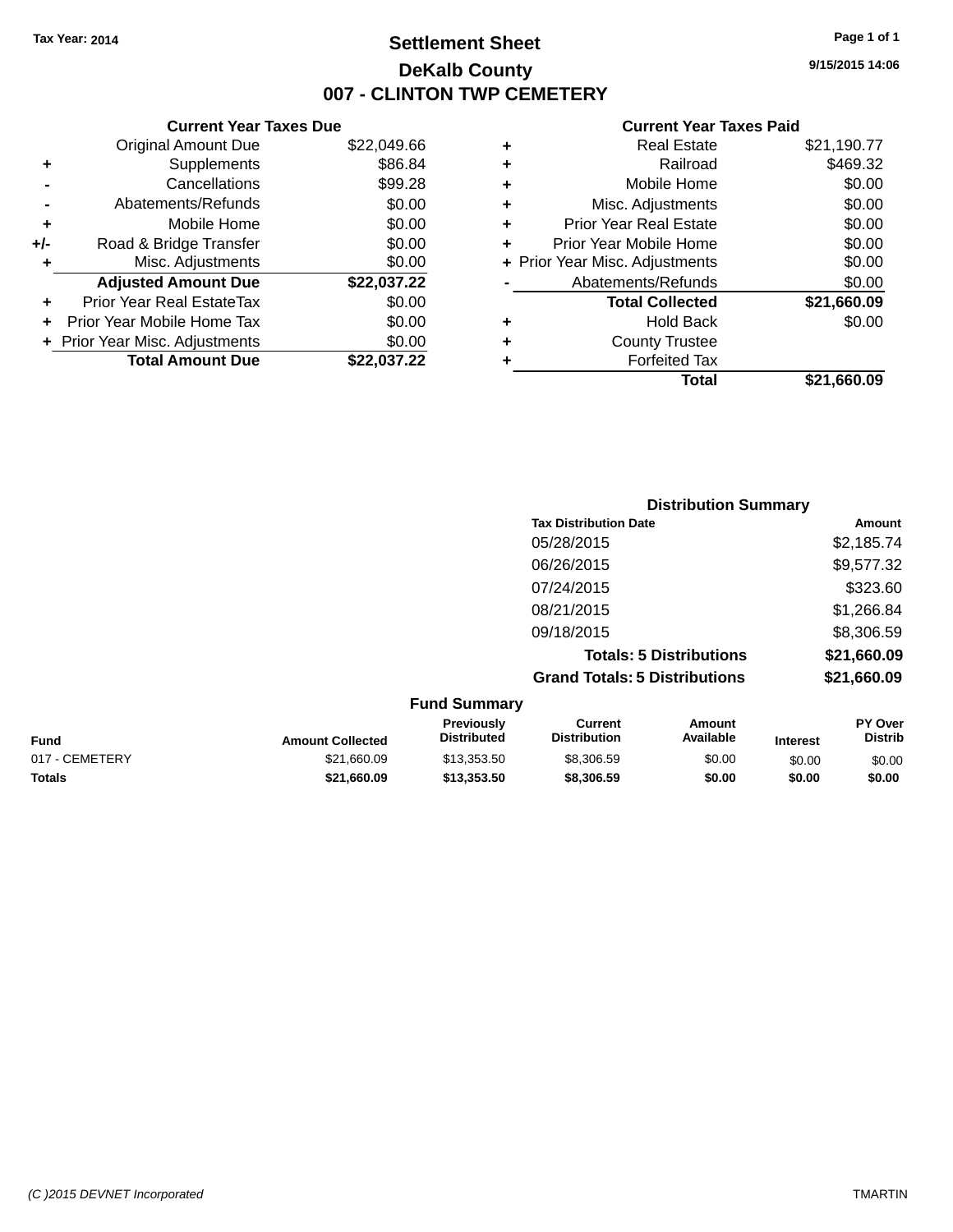### **Settlement Sheet Tax Year: 2014 Page 1 of 1 DeKalb County 008 - CLINTON COMM BLDG**

**9/15/2015 14:06**

|       | <b>Current Year Taxes Due</b>  |            |
|-------|--------------------------------|------------|
|       | <b>Original Amount Due</b>     | \$9,229.96 |
| ٠     | Supplements                    | \$36.36    |
|       | Cancellations                  | \$41.55    |
|       | Abatements/Refunds             | \$0.00     |
| ٠     | Mobile Home                    | \$0.00     |
| $+/-$ | Road & Bridge Transfer         | \$0.00     |
| ٠     | Misc. Adjustments              | \$0.00     |
|       | <b>Adjusted Amount Due</b>     | \$9,224.77 |
|       | Prior Year Real EstateTax      | \$0.00     |
|       | Prior Year Mobile Home Tax     | \$0.00     |
|       | + Prior Year Misc. Adjustments | \$0.00     |
|       | <b>Total Amount Due</b>        | \$9.224.77 |

|   | <b>Real Estate</b>             | \$8,870.44 |
|---|--------------------------------|------------|
| ٠ | Railroad                       | \$196.46   |
| ٠ | Mobile Home                    | \$0.00     |
| ٠ | Misc. Adjustments              | \$0.00     |
| ٠ | <b>Prior Year Real Estate</b>  | \$0.00     |
| ٠ | Prior Year Mobile Home         | \$0.00     |
|   | + Prior Year Misc. Adjustments | \$0.00     |
|   | Abatements/Refunds             | \$0.00     |
|   | <b>Total Collected</b>         | \$9,066.90 |
| ٠ | <b>Hold Back</b>               | \$0.00     |
| ٠ | <b>County Trustee</b>          |            |
| ٠ | <b>Forfeited Tax</b>           |            |
|   | Total                          | \$9,066.90 |
|   |                                |            |

|                     | <b>Distribution Summary</b>          |            |
|---------------------|--------------------------------------|------------|
|                     | <b>Tax Distribution Date</b>         | Amount     |
|                     | 05/28/2015                           | \$914.95   |
|                     | 06/26/2015                           | \$4,008.85 |
|                     | 07/24/2015                           | \$135.45   |
|                     | 08/21/2015                           | \$530.41   |
|                     | 09/18/2015                           | \$3,477.24 |
|                     | <b>Totals: 5 Distributions</b>       | \$9,066.90 |
|                     | <b>Grand Totals: 5 Distributions</b> | \$9,066.90 |
| <b>Fund Summarv</b> |                                      |            |

|                 | .                       |                                         |                                |                     |                 |                                  |
|-----------------|-------------------------|-----------------------------------------|--------------------------------|---------------------|-----------------|----------------------------------|
| <b>Fund</b>     | <b>Amount Collected</b> | <b>Previously</b><br><b>Distributed</b> | Current<br><b>Distribution</b> | Amount<br>Available | <b>Interest</b> | <b>PY Over</b><br><b>Distrib</b> |
| 001 - CORPORATE | \$9.066.90              | \$5,589.66                              | \$3,477.24                     | \$0.00              | \$0.00          | \$0.00                           |
| <b>Totals</b>   | \$9,066,90              | \$5,589.66                              | \$3,477.24                     | \$0.00              | \$0.00          | \$0.00                           |
|                 |                         |                                         |                                |                     |                 |                                  |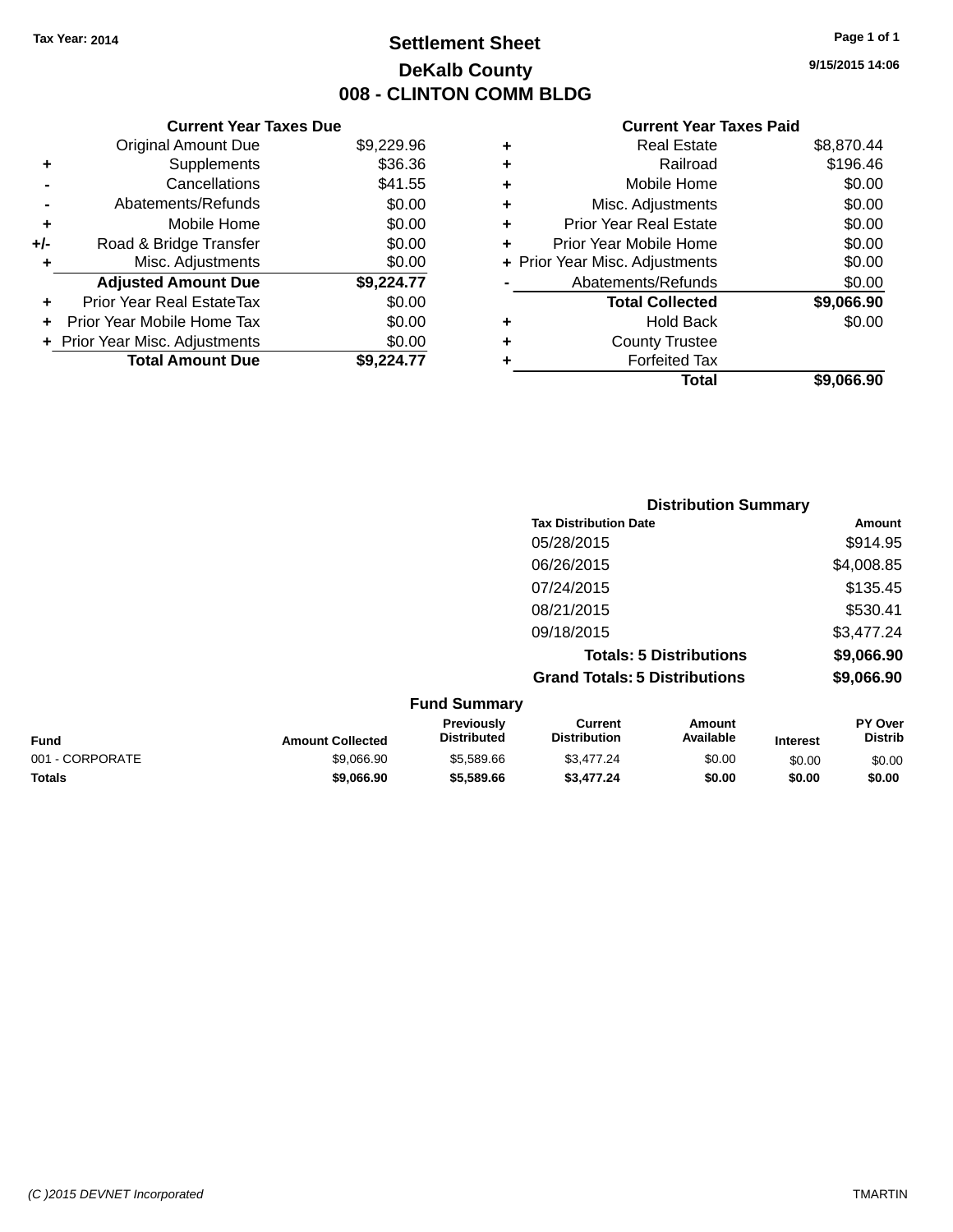### **Settlement Sheet Tax Year: 2014 Page 1 of 1 DeKalb County 009 - CLINTON ROAD & BRIDGE**

**9/15/2015 14:06**

#### **Current Year Taxes Paid**

|     | <b>Current Year Taxes Due</b>  |               |
|-----|--------------------------------|---------------|
|     | <b>Original Amount Due</b>     | \$249,009.40  |
| ٠   | Supplements                    | \$851.61      |
|     | Cancellations                  | \$973.67      |
|     | Abatements/Refunds             | \$0.00        |
| ٠   | Mobile Home                    | \$0.00        |
| +/- | Road & Bridge Transfer         | (\$31,722.89) |
| ٠   | Misc. Adjustments              | \$0.00        |
|     | <b>Adjusted Amount Due</b>     | \$217,164.45  |
| ٠   | Prior Year Real EstateTax      | \$0.00        |
|     | Prior Year Mobile Home Tax     | \$0.00        |
|     | + Prior Year Misc. Adjustments | \$0.00        |
|     | <b>Total Amount Due</b>        | \$217.164.45  |
|     |                                |               |

| ٠ | <b>Real Estate</b>             | \$207,831.14 |
|---|--------------------------------|--------------|
| ٠ | Railroad                       | \$5,055.80   |
| ٠ | Mobile Home                    | \$0.00       |
| ٠ | Misc. Adjustments              | \$0.00       |
| ٠ | <b>Prior Year Real Estate</b>  | \$0.00       |
| ٠ | Prior Year Mobile Home         | \$0.00       |
|   | + Prior Year Misc. Adjustments | \$0.00       |
|   | Abatements/Refunds             | \$0.00       |
|   | <b>Total Collected</b>         | \$212,886.94 |
| ٠ | <b>Hold Back</b>               | \$0.00       |
| ٠ | <b>County Trustee</b>          |              |
| ٠ | <b>Forfeited Tax</b>           |              |
|   | Total                          | \$212,886.94 |
|   |                                |              |

| <b>Road and Bridge Summary</b> |             |               | <b>Distribution Summary</b>    |              |  |
|--------------------------------|-------------|---------------|--------------------------------|--------------|--|
| <b>Municipality</b>            | Amt. Due    | Amt. Distrib. | <b>Tax Distribution Date</b>   | Amount       |  |
| VILLAGE OF WATERMAN            | \$32,283.10 | \$31,722.89   | 05/28/2015                     | \$21,436.97  |  |
| Totals                         | \$32,283.10 | \$31,722.89   | 06/26/2015                     | \$94,157.35  |  |
|                                |             |               | 07/24/2015                     | \$3,173.69   |  |
|                                |             |               | 08/21/2015                     | \$12,580.73  |  |
|                                |             |               | 09/18/2015                     | \$81,538.20  |  |
|                                |             |               | <b>Totals: 5 Distributions</b> | \$212,886.94 |  |

**Grand Totals: 5 Distributions \$212,886.94**

| <b>Fund Summary</b>                     |                         |                                  |                                |                            |                 |                                  |
|-----------------------------------------|-------------------------|----------------------------------|--------------------------------|----------------------------|-----------------|----------------------------------|
| <b>Fund</b>                             | <b>Amount Collected</b> | Previously<br><b>Distributed</b> | Current<br><b>Distribution</b> | <b>Amount</b><br>Available | <b>Interest</b> | <b>PY Over</b><br><b>Distrib</b> |
| 007 - ROAD AND BRIDGE                   | \$83.212.41             | \$51,404.18                      | \$31,808.23                    | \$0.00                     | \$0.00          | \$0.00                           |
| 009 - PERMANENT ROAD                    | \$84,483,34             | \$52,084.12                      | \$32,399.22                    | \$0.00                     | \$0.00          | \$0.00                           |
| 010 - EQUIPMENT AND BUILDING            | \$39,296.58             | \$24.226.41                      | \$15,070.17                    | \$0.00                     | \$0.00          | \$0.00                           |
| 035 - TORT JUDGEMENTS/LIABILITY<br>INS. | \$5.894.61              | \$3.634.03                       | \$2,260.58                     | \$0.00                     | \$0.00          | \$0.00                           |
| <b>Totals</b>                           | \$212,886,94            | \$131,348.74                     | \$81,538.20                    | \$0.00                     | \$0.00          | \$0.00                           |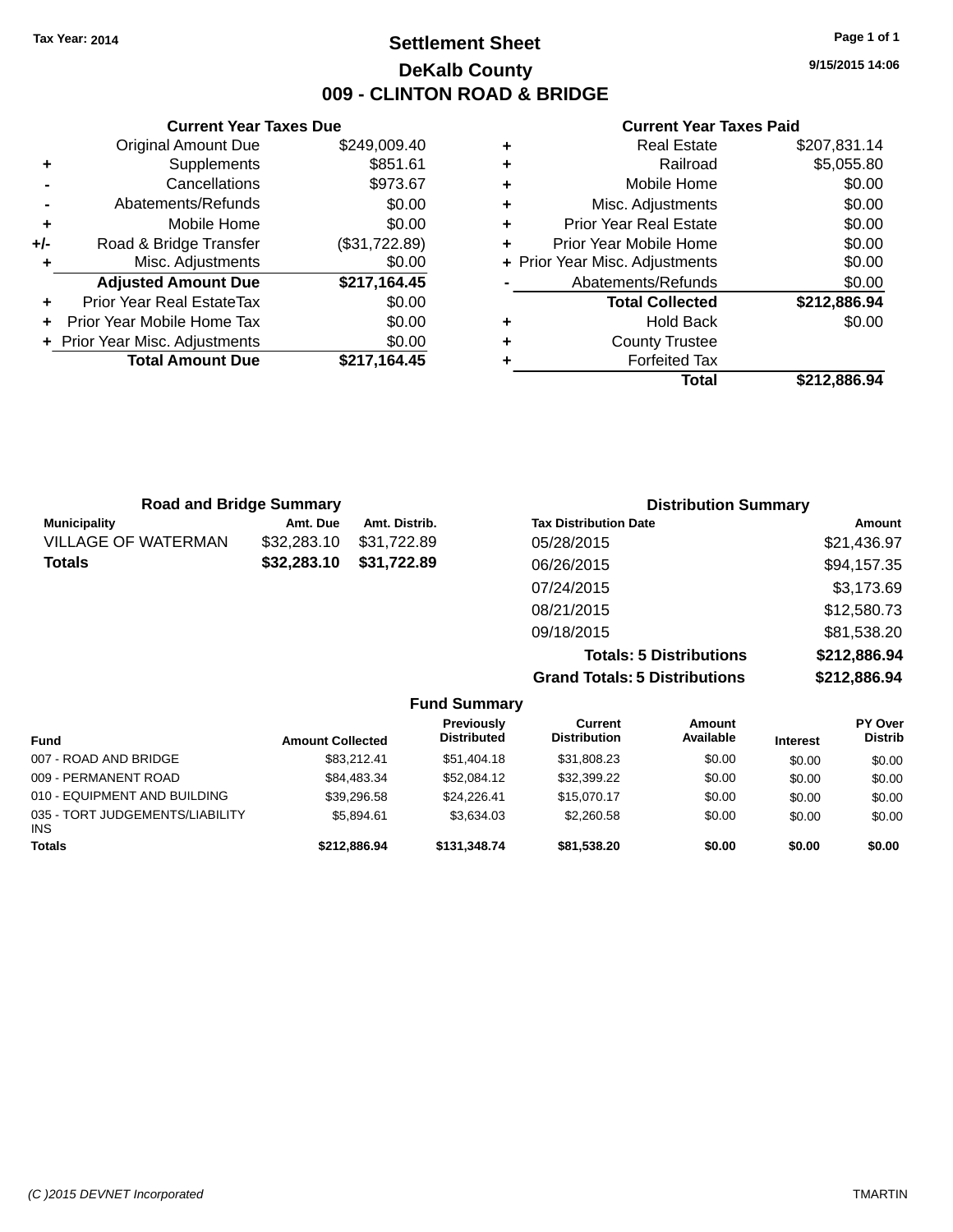**Original Amount Due** 

**Adjusted Amount Due** 

**Total Amount Due** 

**+** Supplements **-** Cancellations **-** Abatements/Refunds **+** Mobile Home **+/-** Road & Bridge Transfer **+** Misc. Adjustments

**+** Prior Year Real EstateTax **+** Prior Year Mobile Home Tax **+ Prior Year Misc. Adjustments** 

### **Settlement Sheet Tax Year: 2014 Page 1 of 1 DeKalb County 010 - CORTLAND TOWNSHIP**

**9/15/2015 14:06**

### **Current Year Taxes Paid**

| <b>Current Year Taxes Due</b> |              |   | <b>Current Year Ta</b>         |
|-------------------------------|--------------|---|--------------------------------|
| ่<br>เl Amount Due            | \$251,749.38 | ÷ | <b>Real Estate</b>             |
| Supplements                   | \$1,275.02   | ÷ | Railroad                       |
| Cancellations                 | \$1,503.14   | ÷ | Mobile Home                    |
| าents/Refunds                 | \$1.23       | ÷ | Misc. Adjustments              |
| Mobile Home                   | \$0.00       | ٠ | <b>Prior Year Real Estate</b>  |
| ridge Transfer                | \$0.00       | ÷ | Prior Year Mobile Home         |
| . Adjustments                 | \$0.00       |   | + Prior Year Misc. Adjustments |
| <b>Amount Due</b>             | \$251,520.03 |   | Abatements/Refunds             |
| eal EstateTax                 | \$235.57     |   | <b>Total Collected</b>         |
| bile Home Tax                 | \$0.00       | ٠ | <b>Hold Back</b>               |
| . Adjustments                 | \$17.37      | ÷ | <b>County Trustee</b>          |
| <b>Amount Due</b>             | \$251,772.97 | ٠ | Forfeited Tax                  |
|                               |              |   | Total                          |

|   | Total                          | \$245.854.59 |
|---|--------------------------------|--------------|
|   | <b>Forfeited Tax</b>           |              |
| ÷ | <b>County Trustee</b>          |              |
|   | <b>Hold Back</b>               | \$0.00       |
|   | <b>Total Collected</b>         | \$245,854.59 |
|   | Abatements/Refunds             | \$1.23       |
|   | + Prior Year Misc. Adjustments | \$17.37      |
|   | Prior Year Mobile Home         | \$0.00       |
| ٠ | <b>Prior Year Real Estate</b>  | \$235.57     |
| ٠ | Misc. Adjustments              | \$0.00       |
|   | Mobile Home                    | \$0.00       |
| ÷ | Railroad                       | \$1,731.94   |
| ٠ | <b>Real Estate</b>             | \$243,870.94 |

### **Distribution Summary Tax Distribution Date Amount** 05/28/2015 \$20,092.33 06/26/2015 \$110,698.80 07/24/2015 \$1,870.93 08/21/2015 \$18,448.25 09/18/2015 \$94,744.28 **Totals: 5 Distributions \$245,854.59 Grand Totals: 5 Distributions \$245,854.59**

|                                               |                         | <b>Fund Summary</b>                     |                                       |                            |                 |                           |
|-----------------------------------------------|-------------------------|-----------------------------------------|---------------------------------------|----------------------------|-----------------|---------------------------|
| <b>Fund</b>                                   | <b>Amount Collected</b> | <b>Previously</b><br><b>Distributed</b> | <b>Current</b><br><b>Distribution</b> | <b>Amount</b><br>Available | <b>Interest</b> | PY Over<br><b>Distrib</b> |
| 001 - CORPORATE                               | \$197,733.45            | \$121,533.49                            | \$76,199.96                           | \$0.00                     | \$0.00          | \$0.00                    |
| $005 - I. M. R. F.$                           | \$12,168,09             | \$7,478.90                              | \$4,689.19                            | \$0.00                     | \$0.00          | \$0.00                    |
| 027 - AUDIT                                   | \$3.099.01              | \$1,904.75                              | \$1,194.26                            | \$0.00                     | \$0.00          | \$0.00                    |
| 035 - TORT JUDGEMENTS/LIABILITY<br><b>INS</b> | \$12,643.56             | \$7.771.15                              | \$4,872.41                            | \$0.00                     | \$0.00          | \$0.00                    |
| 047 - SOCIAL SECURITY                         | \$10.723.20             | \$6,590.83                              | \$4,132.37                            | \$0.00                     | \$0.00          | \$0.00                    |
| 054 - GENERAL ASSISTANCE                      | \$9.487.28              | \$5,831.19                              | \$3.656.09                            | \$0.00                     | \$0.00          | \$0.00                    |
| <b>Totals</b>                                 | \$245.854.59            | \$151,110.31                            | \$94,744.28                           | \$0.00                     | \$0.00          | \$0.00                    |
|                                               |                         | <b>Miscellaneous Adjustment Detail</b>  |                                       |                            |                 |                           |

| Year Source             | <b>Account Type</b> | <b>Amount Adjustment Description</b>          |
|-------------------------|---------------------|-----------------------------------------------|
| 2013 RE - Real Estate   | Back Tax Collected  | \$8.99 STALEY REDEMPTION 09-29-251-051 by TBA |
| 2013 RE - Real Estate   | Back Tax Collected  | \$8.38 STALEY REDEMPTION 09-29-251-050 by TBA |
| <b>Totals 2 entries</b> |                     | \$17.37                                       |
|                         |                     |                                               |

| <b>Abatement Detail</b> |  |  |  |
|-------------------------|--|--|--|
|                         |  |  |  |

| Year Source                        | <b>Account Type</b> |        | <b>Amount Adjustment Description</b>             |
|------------------------------------|---------------------|--------|--------------------------------------------------|
| 2014 RE - Real Estate              | RE Abatement        |        | \$0.66 PTAB INTEREST REFUND 09-20-255-020 by TBA |
| 2014 RE - Real Estate RE Abatement |                     |        | \$0.50 PTAB INTEREST REFUND 09-20-256-013 by TBA |
| 2014 RE - Real Estate RE Abatement |                     |        | \$0.07 PTAB INTEREST REFUND 09-20-255-020 by TBA |
| <b>Totals 3 entries</b>            |                     | \$1.23 |                                                  |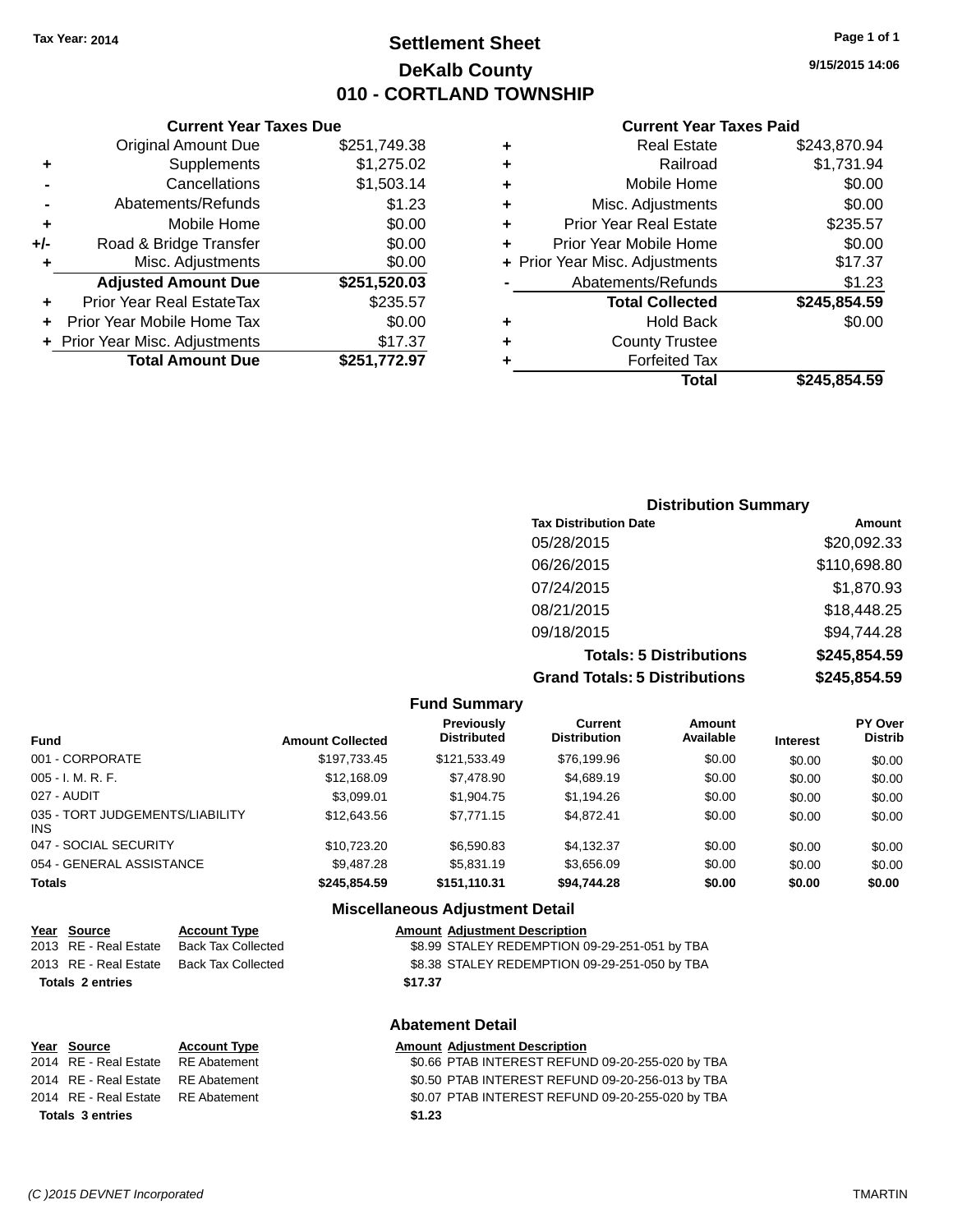### **Settlement Sheet Tax Year: 2014 Page 1 of 1 DeKalb County 011 - CORTLAND ROAD & BRIDGE**

**9/15/2015 14:06**

#### **Current Year Taxes Paid**

|     | <b>Current Year Taxes Due</b>  |               |  |  |  |  |  |
|-----|--------------------------------|---------------|--|--|--|--|--|
|     | <b>Original Amount Due</b>     | \$456,716.16  |  |  |  |  |  |
| ٠   | \$2,095.01<br>Supplements      |               |  |  |  |  |  |
|     | Cancellations                  | \$2,469.87    |  |  |  |  |  |
|     | Abatements/Refunds             | \$2.02        |  |  |  |  |  |
| ٠   | Mobile Home                    | \$0.00        |  |  |  |  |  |
| +/- | Road & Bridge Transfer         | (\$41,794.85) |  |  |  |  |  |
| ٠   | Misc. Adjustments              | \$0.00        |  |  |  |  |  |
|     | <b>Adjusted Amount Due</b>     | \$414,544.43  |  |  |  |  |  |
| ÷   | Prior Year Real EstateTax      | \$383.71      |  |  |  |  |  |
|     | Prior Year Mobile Home Tax     | \$0.00        |  |  |  |  |  |
|     | + Prior Year Misc. Adjustments | \$31.52       |  |  |  |  |  |
|     | <b>Total Amount Due</b>        | \$414,959.66  |  |  |  |  |  |
|     |                                |               |  |  |  |  |  |

| <b>Real Estate</b>             | \$400,706.60 |
|--------------------------------|--------------|
| Railroad                       | \$3,107.29   |
| Mobile Home                    | \$0.00       |
| Misc. Adjustments              | \$0.00       |
| <b>Prior Year Real Estate</b>  | \$383.71     |
| Prior Year Mobile Home         | \$0.00       |
| + Prior Year Misc. Adjustments | \$31.52      |
| Abatements/Refunds             | \$2.02       |
| <b>Total Collected</b>         | \$404,227.10 |
| <b>Hold Back</b>               | \$0.00       |
| <b>County Trustee</b>          |              |
| <b>Forfeited Tax</b>           |              |
| <b>Total</b>                   | \$404,227.10 |
|                                |              |

| <b>Road and Bridge Summary</b> |             |               | <b>Distribution Summary</b>     |              |  |
|--------------------------------|-------------|---------------|---------------------------------|--------------|--|
| <b>Municipality</b>            | Amt. Due    | Amt. Distrib. | <b>Tax Distribution Date</b>    | Amount       |  |
| TOWN OF CORTLAND               | \$13,026.00 | \$12.718.54   | 05/28/2015                      | \$33,013.37  |  |
| <b>CITY OF DEKALB</b>          | \$944.76    | \$922.36      | 06/26/2015                      | \$182,020.68 |  |
| <b>VILLAGE OF MAPLE PARK</b>   | \$2,939.07  | \$2,869.50    | 07/24/2015                      | \$3,074.24   |  |
| <b>CITY OF SYCAMORE</b>        | \$25,897.41 | \$25,284.45   | 08/21/2015                      | \$30,312.65  |  |
| <b>Totals</b>                  | \$42,807.24 | \$41,794.85   | 09/18/2015                      | \$155,806.16 |  |
|                                |             |               | _ _ _ _ _ _ _ _ _ _ _ _ _ _ _ _ |              |  |

**Totals: 5 Distributions \$404,227.10 Grand Totals: 5 Distributions \$404,227.10**

|                                         |                         | <b>Fund Summary</b>                     |                                       |                     |                 |                           |
|-----------------------------------------|-------------------------|-----------------------------------------|---------------------------------------|---------------------|-----------------|---------------------------|
| <b>Fund</b>                             | <b>Amount Collected</b> | <b>Previously</b><br><b>Distributed</b> | <b>Current</b><br><b>Distribution</b> | Amount<br>Available | <b>Interest</b> | PY Over<br><b>Distrib</b> |
| 005 - I. M. R. F.                       | \$6,673,40              | \$4.101.69                              | \$2.571.71                            | \$0.00              | \$0.00          | \$0.00                    |
| 007 - ROAD AND BRIDGE                   | \$52,603.93             | \$32,301.95                             | \$20,301.98                           | \$0.00              | \$0.00          | \$0.00                    |
| 009 - PERMANENT ROAD                    | \$278,842,20            | \$171.385.46                            | \$107.456.74                          | \$0.00              | \$0.00          | \$0.00                    |
| 010 - EQUIPMENT AND BUILDING            | \$43.102.22             | \$26.492.02                             | \$16,610.20                           | \$0.00              | \$0.00          | \$0.00                    |
| 027 - AUDIT                             | \$2,889.77              | \$1,776.15                              | \$1.113.62                            | \$0.00              | \$0.00          | \$0.00                    |
| 035 - TORT JUDGEMENTS/LIABILITY<br>INS. | \$15,324.43             | \$9,418.88                              | \$5,905.55                            | \$0.00              | \$0.00          | \$0.00                    |
| 047 - SOCIAL SECURITY                   | \$4.791.15              | \$2.944.79                              | \$1,846,36                            | \$0.00              | \$0.00          | \$0.00                    |
| <b>Totals</b>                           | \$404,227.10            | \$248,420.94                            | \$155,806.16                          | \$0.00              | \$0.00          | \$0.00                    |

#### **Miscellaneous Adjustment Detail**

**Abatement Detail**

| Year Source             | <b>Account Type</b> | <b>Amount Adjustment Description</b>           |
|-------------------------|---------------------|------------------------------------------------|
| 2013 RE - Real Estate   | Back Tax Collected  | \$16.31 STALEY REDEMPTION 09-29-251-051 by TBA |
| 2013 RE - Real Estate   | Back Tax Collected  | \$15.21 STALEY REDEMPTION 09-29-251-050 by TBA |
| <b>Totals 2 entries</b> |                     | \$31.52                                        |

| <u>Year Source</u>                 | <b>Account Type</b> | <b>Amount Adiustment Description</b>             |
|------------------------------------|---------------------|--------------------------------------------------|
| 2014 RE - Real Estate              | RE Abatement        | \$1.20 PTAB INTEREST REFUND 09-20-255-020 by TBA |
| 2014 RE - Real Estate RE Abatement |                     | \$0.91 PTAB INTEREST REFUND 09-20-256-013 by TBA |
| 2014 RE - Real Estate RE Abatement |                     | \$0.12 PTAB INTEREST REFUND 09-20-255-020 by TBA |
| <b>Totals 3 entries</b>            |                     | \$2.23                                           |

**Year Source** 

**Totals 2 entries**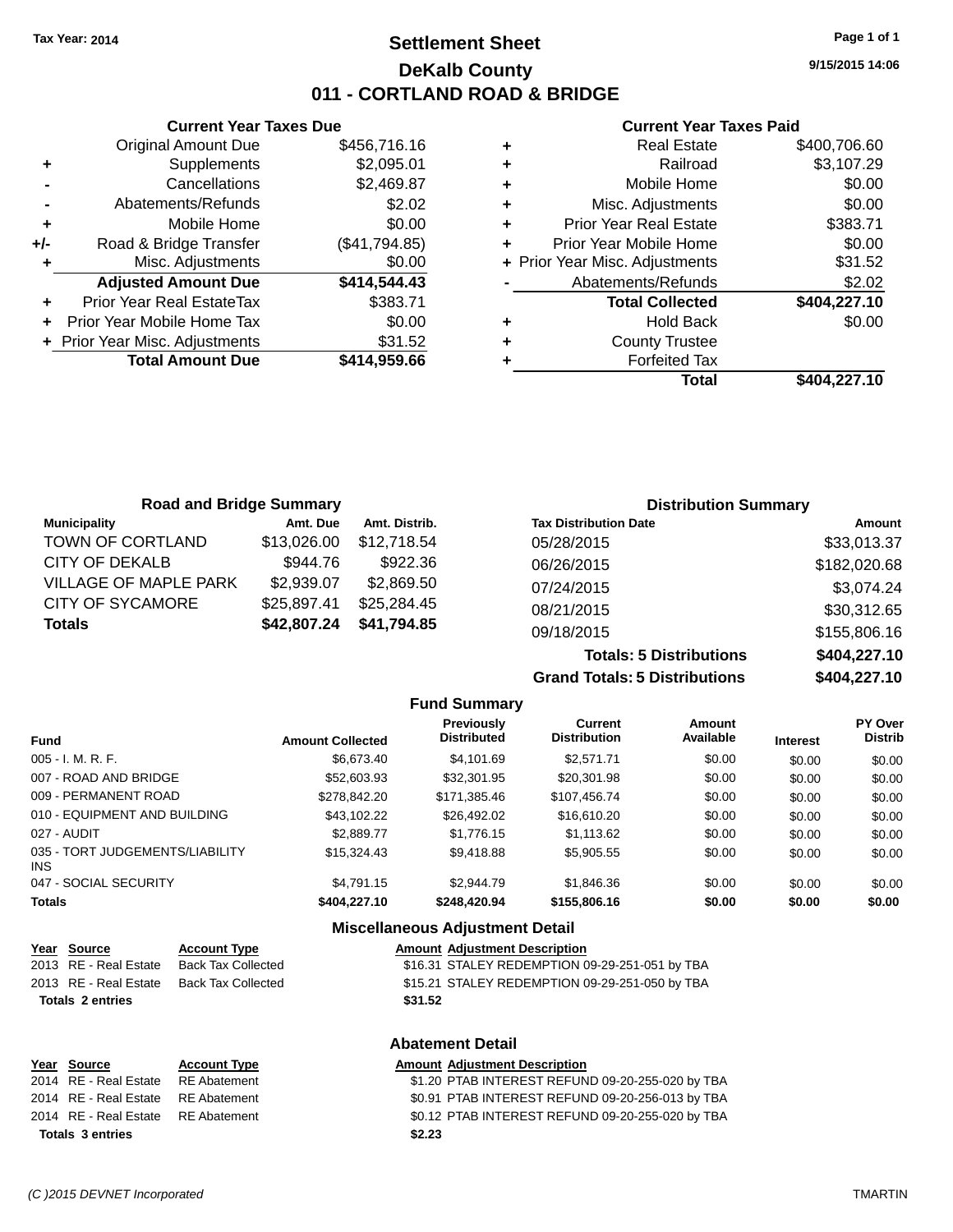### **Settlement Sheet Tax Year: 2014 Page 1 of 2 DeKalb County 012 - DEKALB TOWNSHIP**

**9/15/2015 14:06**

#### **Current Year Taxes Paid**

|                                | \$889,964.93                            |
|--------------------------------|-----------------------------------------|
| Railroad                       | \$4,099.78                              |
| Mobile Home                    | \$0.00                                  |
|                                | \$209.42                                |
| Prior Year Real Estate         | (\$616.08)                              |
| Prior Year Mobile Home         | \$0.00                                  |
| + Prior Year Misc. Adjustments | \$127.95                                |
| Abatements/Refunds             | \$1.89                                  |
| <b>Total Collected</b>         | \$893,784.11                            |
| <b>Hold Back</b>               | \$0.00                                  |
| <b>County Trustee</b>          |                                         |
| <b>Forfeited Tax</b>           |                                         |
| Total                          | \$893,784.11                            |
|                                | <b>Real Estate</b><br>Misc. Adjustments |

|     | <b>Current Year Taxes Due</b>    |              |
|-----|----------------------------------|--------------|
|     | <b>Original Amount Due</b>       | \$928,801.25 |
| ٠   | Supplements                      | \$22,542.13  |
|     | Cancellations                    | \$30,225.71  |
|     | Abatements/Refunds               | \$1.89       |
| ٠   | Mobile Home                      | \$0.00       |
| +/- | Road & Bridge Transfer           | \$0.00       |
| ٠   | Misc. Adjustments                | \$209.42     |
|     | <b>Adjusted Amount Due</b>       | \$921,325.20 |
| ٠   | <b>Prior Year Real EstateTax</b> | (\$616.08)   |
|     | Prior Year Mobile Home Tax       | \$0.00       |
|     | + Prior Year Misc. Adjustments   | \$127.95     |
|     | <b>Total Amount Due</b>          | \$920,837.07 |

### **Distribution Summary**

| <b>Tax Distribution Date</b>         | Amount       |
|--------------------------------------|--------------|
| 05/28/2015                           | \$80,619.76  |
| 06/26/2015                           | \$391,824.37 |
| 07/24/2015                           | \$7,849.41   |
| 08/21/2015                           | \$58,601.83  |
| 09/18/2015                           | \$354,888.74 |
| <b>Totals: 5 Distributions</b>       | \$893,784.11 |
| <b>Grand Totals: 5 Distributions</b> | \$893,784.11 |

#### **Fund Summary**

| Fund                     | <b>Amount Collected</b> | <b>Previously</b><br><b>Distributed</b> | Current<br><b>Distribution</b> | Amount<br>Available | <b>Interest</b> | <b>PY Over</b><br><b>Distrib</b> |
|--------------------------|-------------------------|-----------------------------------------|--------------------------------|---------------------|-----------------|----------------------------------|
| 001 - CORPORATE          | \$683,008.36            | \$411.810.90                            | \$271.197.46                   | \$0.00              | \$0.00          | \$0.00                           |
| 054 - GENERAL ASSISTANCE | \$210,775,75            | \$127.084.47                            | \$83.691.28                    | \$0.00              | \$0.00          | \$0.00                           |
| Totals                   | \$893.784.11            | \$538,895,37                            | \$354,888,74                   | \$0.00              | \$0.00          | \$0.00                           |

### **Miscellaneous Adjustment Detail**

| Year Source              | <b>Account Type</b>       | <b>Amount Adjustment Description</b>                         |
|--------------------------|---------------------------|--------------------------------------------------------------|
| 2013 RE - Real Estate    | <b>Back Tax Collected</b> | \$0.51 SUMMIT ENCLAVE REDEMPTION 08-13-323-013 by TBA        |
| 2013 RE - Real Estate    | <b>Back Tax Collected</b> | \$5.18 SIDDIQUI REDEMPTION 08-15-329-012 by TBA              |
| 2013 RE - Real Estate    | <b>Back Tax Collected</b> | \$17.48 RIVERMIST UNIT 5 LLC REDEMPTION 08-02-401-006 by TBA |
| 2013 RE - Real Estate    | <b>Back Tax Collected</b> | \$17.48 RIVERMIST UNIT 5 LLC REDEMPTION 08-02-401-007 by TBA |
| 2013 RE - Real Estate    | <b>Back Tax Collected</b> | \$17.48 RIVERMIST UNIT 5 LLC REDEMPTION 08-02-401-009 by TBA |
| 2013 RE - Real Estate    | <b>Back Tax Collected</b> | \$17.48 RIVERMIST UNIT 5 LLC REDEMPTION 08-02-401-010 by TBA |
| 2013 RE - Real Estate    | <b>Back Tax Collected</b> | \$17.48 RIVERMIST UNIT 5 LLC REDEMPTION 08-02-425-010 by TBA |
| 2013 RE - Real Estate    | <b>Back Tax Collected</b> | \$17.48 RIVERMIST UNIT 5 LLC REDEMPTION 08-02-425-012 by TBA |
| 2013 RE - Real Estate    | <b>Back Tax Collected</b> | \$4.96 ORIX WILKINSON 2009 TAX 08-12-377-001 by TBA          |
| 2013 RE - Real Estate    | <b>Back Tax Collected</b> | \$5.00 ORIX WILKINSON 2010 TAX 08-12-377-001 by TBA          |
| 2013 RE - Real Estate    | <b>Back Tax Collected</b> | \$5.21 ORIX WILKINSON 2011 TAX 08-12-377-001 by TBA          |
| 2013 RE - Real Estate    | <b>Back Tax Collected</b> | \$2.21 TRUSTEE SALE 08-14-207-024 by TBA                     |
| 2014 RE - Real Estate    | <b>Back Tax Collected</b> | \$2.83 TRUSTEE SALE 08-27-279-029 by TBA                     |
| 2014 RE - Real Estate    | <b>Back Tax Collected</b> | \$2.83 TRUSTEE SALE 08-27-279-027 by TBA                     |
| 2014 RE - Real Estate    | Paymt In Lieu of Tax      | \$203.76 HOUSING AUTHORITY by TBA                            |
| <b>Totals 15 entries</b> |                           | \$337.37                                                     |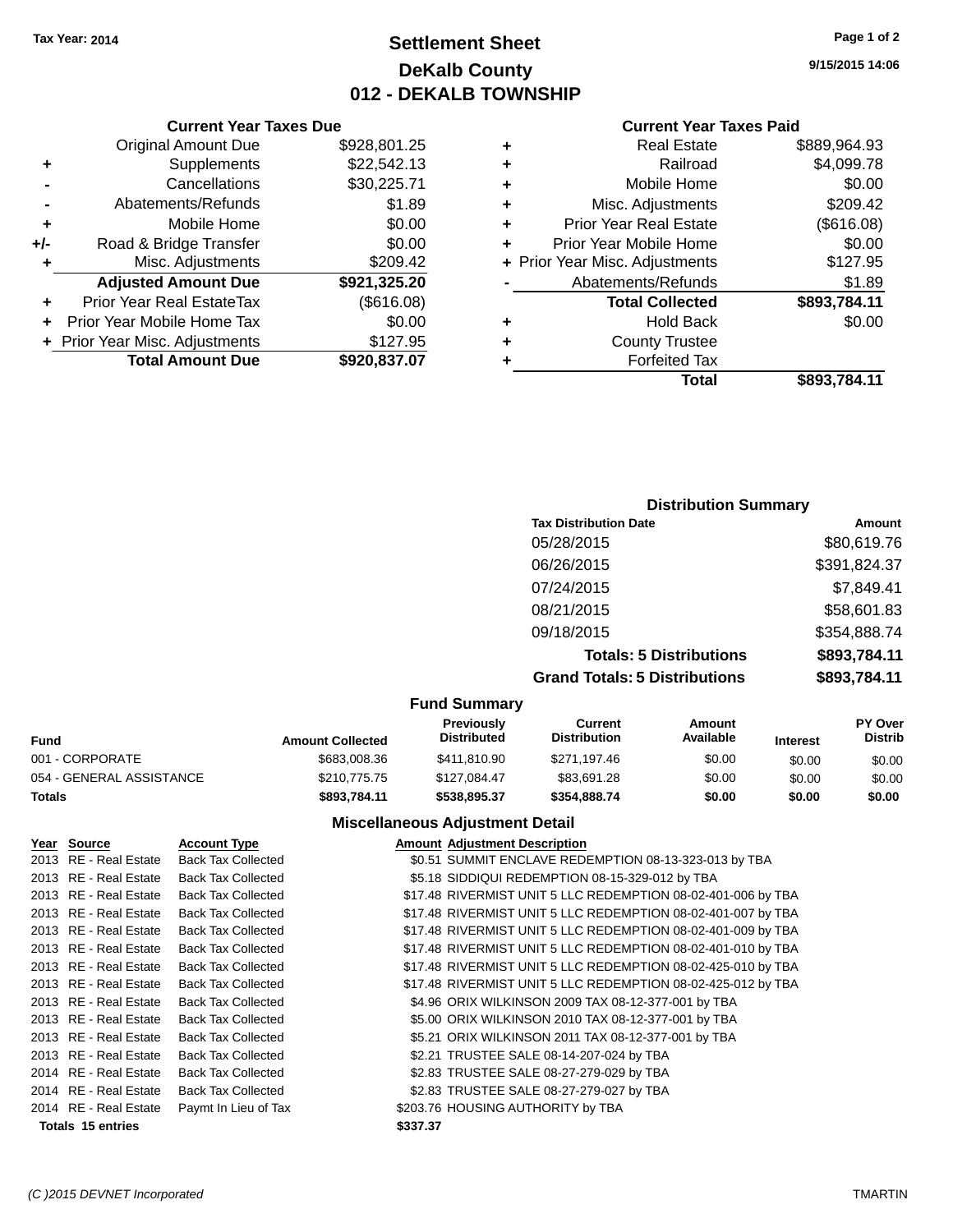### **Settlement Sheet Tax Year: 2014 Page 2 of 2 DeKalb County Abatement Detail**

|                         | Year Source                        | <b>Account Type</b> | <b>Amount Adjustment Description</b> |
|-------------------------|------------------------------------|---------------------|--------------------------------------|
|                         | 2014 RE - Real Estate RE Abatement |                     | \$0.75 PTAB INTEREST REFUN           |
|                         | 2014 RE - Real Estate              | RE Abatement        | \$0.44 PTAB INTEREST REFUN           |
|                         | 2014 RE - Real Estate RE Abatement |                     | \$0.52 PTAB INTEREST REFUN           |
|                         | 2014 RE - Real Estate RE Abatement |                     | \$0.09 PTAB INTEREST REFUN           |
|                         | 2014 RE - Real Estate RE Abatement |                     | \$0.05 PTAB INTEREST REFUN           |
|                         | 2014 RE - Real Estate RE Abatement |                     | \$0.06 PTAB INTEREST REFUN           |
| <b>Totals 6 entries</b> |                                    |                     | \$1.91                               |

\$0.75 PTAB INTEREST REFUND 08-28-201-009 by TBA 11 **2014 REAL ESTATE ABATEMENT REFUND 08-13-102-007 by TBA** 2015 REAL ESTATE REFUND 08-13-102-008 by TBA 1t 30.09 PTAB INTEREST REFUND 08-28-251-007 by TBA 1t 2014 80.05 PTAB INTEREST REFUND 08-03-450-023 by TBA 2016 RTAB INTEREST REFUND 08-23-130-031 by TBA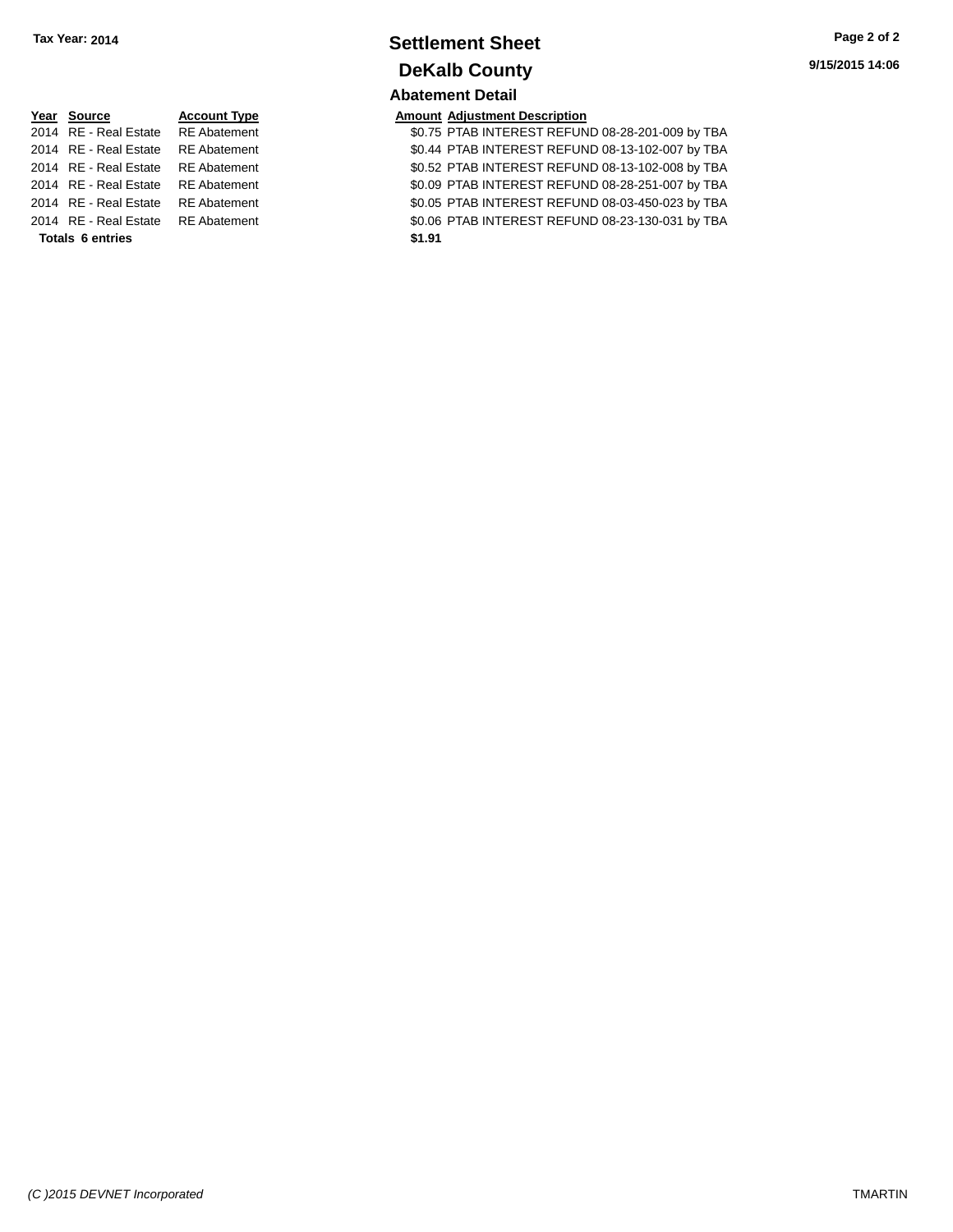### **Settlement Sheet Tax Year: 2014 Page 1 of 2 DeKalb County 013 - DEKALB ROAD & BRIDGE**

**9/15/2015 14:06**

#### **Current Year Taxes Paid**

|   | <b>Real Estate</b>             | \$915,695.08 |
|---|--------------------------------|--------------|
| ٠ | Railroad                       | \$4,343.06   |
| ٠ | Mobile Home                    | \$0.00       |
| ٠ | Misc. Adjustments              | \$245.46     |
| ٠ | <b>Prior Year Real Estate</b>  | (\$670.81)   |
| ٠ | Prior Year Mobile Home         | \$0.00       |
|   | + Prior Year Misc. Adjustments | \$149.91     |
|   | Abatements/Refunds             | \$1.92       |
|   | <b>Total Collected</b>         | \$919,760.78 |
| ٠ | <b>Hold Back</b>               | \$0.00       |
| ٠ | <b>County Trustee</b>          |              |
|   | <b>Forfeited Tax</b>           |              |
|   | Total                          | \$919.760.78 |

|     | <b>Current Year Taxes Due</b>    |                |
|-----|----------------------------------|----------------|
|     | <b>Original Amount Due</b>       | \$1,088,554.30 |
| ٠   | Supplements                      | \$30,249.00    |
|     | Cancellations                    | \$30,853.77    |
|     | Abatements/Refunds               | \$1.92         |
| ٠   | Mobile Home                      | \$0.00         |
| +/- | Road & Bridge Transfer           | (\$136,075.01) |
| ٠   | Misc. Adjustments                | \$245.46       |
|     | <b>Adjusted Amount Due</b>       | \$952,118.06   |
|     | <b>Prior Year Real EstateTax</b> | (\$670.81)     |
|     | Prior Year Mobile Home Tax       | \$0.00         |
|     | + Prior Year Misc. Adjustments   | \$149.91       |
|     | <b>Total Amount Due</b>          | \$951,597.16   |
|     |                                  |                |

|                     | <b>Road and Bridge Summary</b> |                           | <b>Distribution Summary</b>    |               |  |
|---------------------|--------------------------------|---------------------------|--------------------------------|---------------|--|
| <b>Municipality</b> | Amt. Due                       | Amt. Distrib.             | <b>Tax Distribution Date</b>   | <b>Amount</b> |  |
| CITY OF DEKALB      |                                | \$130,259.14 \$126,458.26 | 05/28/2015                     | \$82,247.94   |  |
| CITY OF SYCAMORE    | \$9.906.97                     | \$9.616.75                | 06/26/2015                     | \$403,706.64  |  |
| Totals              |                                | \$140,166.11 \$136,075.01 | 07/24/2015                     | \$8,012.51    |  |
|                     |                                |                           | 08/21/2015                     | \$59,818.59   |  |
|                     |                                |                           | 09/18/2015                     | \$365,975.10  |  |
|                     |                                |                           | <b>Totals: 5 Distributions</b> | \$919,760.78  |  |
|                     |                                |                           |                                |               |  |

**Grand Totals: 5 Distributions \$919,760.78**

|                              |                         | <b>Fund Summary</b>                     |                                       |                     |                 |                    |
|------------------------------|-------------------------|-----------------------------------------|---------------------------------------|---------------------|-----------------|--------------------|
| <b>Fund</b>                  | <b>Amount Collected</b> | <b>Previously</b><br><b>Distributed</b> | <b>Current</b><br><b>Distribution</b> | Amount<br>Available | <b>Interest</b> | PY Over<br>Distrib |
| 007 - ROAD AND BRIDGE        | \$151.067.97            | \$90.944.10                             | \$60.123.87                           | \$0.00              | \$0.00          | \$0.00             |
| 009 - PERMANENT ROAD         | \$658,406.50            | \$396.436.51                            | \$261,969.99                          | \$0.00              | \$0.00          | \$0.00             |
| 010 - EQUIPMENT AND BUILDING | \$110,286,31            | \$66,405,07                             | \$43.881.24                           | \$0.00              | \$0.00          | \$0.00             |
| <b>Totals</b>                | \$919,760.78            | \$553.785.68                            | \$365.975.10                          | \$0.00              | \$0.00          | \$0.00             |

**Miscellaneous Adjustment Detail**

| Year Source              | <b>Account Type</b>       |          | <b>Amount Adjustment Description</b>                         |
|--------------------------|---------------------------|----------|--------------------------------------------------------------|
| 2013 RE - Real Estate    | <b>Back Tax Collected</b> |          | \$0.60 SUMMIT ENCLAVE REDEMPTION 08-13-323-013 by TBA        |
| 2013 RE - Real Estate    | <b>Back Tax Collected</b> |          | \$6.07 SIDDIQUI REDEMPTION 08-15-329-012 by TBA              |
| 2013 RE - Real Estate    | <b>Back Tax Collected</b> |          | \$20.48 RIVERMIST UNIT 5 LLC REDEMPTION 08-02-401-006 by TBA |
| 2013 RE - Real Estate    | <b>Back Tax Collected</b> |          | \$20.48 RIVERMIST UNIT 5 LLC REDEMPTION 08-02-401-007 by TBA |
| 2013 RE - Real Estate    | <b>Back Tax Collected</b> |          | \$20.48 RIVERMIST UNIT 5 LLC REDEMPTION 08-02-401-009 by TBA |
| 2013 RE - Real Estate    | <b>Back Tax Collected</b> |          | \$20.48 RIVERMIST UNIT 5 LLC REDEMPTION 08-02-401-010 by TBA |
| 2013 RE - Real Estate    | <b>Back Tax Collected</b> |          | \$20.48 RIVERMIST UNIT 5 LLC REDEMPTION 08-02-425-010 by TBA |
| 2013 RE - Real Estate    | <b>Back Tax Collected</b> |          | \$20.48 RIVERMIST UNIT 5 LLC REDEMPTION 08-02-425-012 by TBA |
| 2013 RE - Real Estate    | <b>Back Tax Collected</b> |          | \$5.82 ORIX WILKINSON 2009 TAX 08-12-377-001 by TBA          |
| 2013 RE - Real Estate    | <b>Back Tax Collected</b> |          | \$5.85 ORIX WILKINSON 2010 TAX 08-12-377-001 by TBA          |
| 2013 RE - Real Estate    | <b>Back Tax Collected</b> |          | \$6.10 ORIX WILKINSON 2011 TAX 08-12-377-001 by TBA          |
| 2013 RE - Real Estate    | <b>Back Tax Collected</b> |          | \$2.59 TRUSTEE SALE 08-14-207-024 by TBA                     |
| 2014 RE - Real Estate    | <b>Back Tax Collected</b> |          | \$3.32 TRUSTEE SALE 08-27-279-029 by TBA                     |
| 2014 RE - Real Estate    | <b>Back Tax Collected</b> |          | \$3.32 TRUSTEE SALE 08-27-279-027 by TBA                     |
| 2014 RE - Real Estate    | Paymt In Lieu of Tax      |          | \$238.82 HOUSING AUTHORITY by TBA                            |
| <b>Totals 15 entries</b> |                           | \$395.37 |                                                              |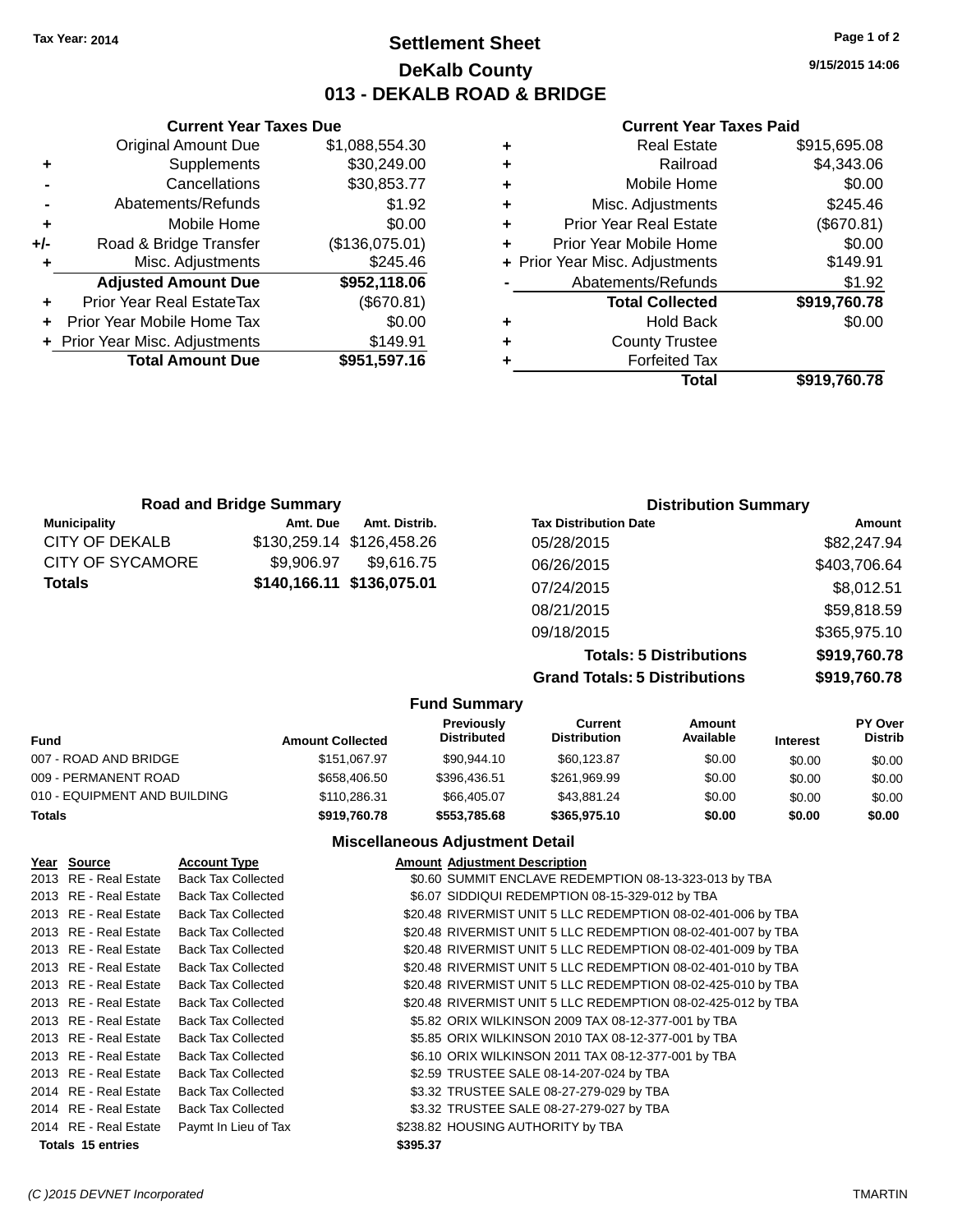### **Settlement Sheet Tax Year: 2014 Page 2 of 2 DeKalb County Abatement Detail**

| Year Source                        | <b>Account Type</b> |        | <b>Amount Adjustment Description</b> |
|------------------------------------|---------------------|--------|--------------------------------------|
| 2014 RE - Real Estate RE Abatement |                     |        | \$0.88 PTAB INTEREST REFUN           |
| 2014 RE - Real Estate RE Abatement |                     |        | \$0.51 PTAB INTEREST REFUN           |
| 2014 RE - Real Estate RE Abatement |                     |        | \$0.60 PTAB INTEREST REFUN           |
| 2014 RE - Real Estate RE Abatement |                     |        | \$0.10 PTAB INTEREST REFUN           |
| 2014 RE - Real Estate RE Abatement |                     |        | \$0.06 PTAB INTEREST REFUN           |
| 2014 RE - Real Estate RE Abatement |                     |        | \$0.07 PTAB INTEREST REFUN           |
| <b>Totals 6 entries</b>            |                     | \$2.22 |                                      |

\$0.88 PTAB INTEREST REFUND 08-28-201-009 by TBA 11 **2014 REAL ESTATE REAL ESTATE REFUND 08-13-102-007 by TBA** 20.60 PTAB INTEREST REFUND 08-13-102-008 by TBA 1t 30.10 PTAB INTEREST REFUND 08-28-251-007 by TBA 1t 2014 80.06 PTAB INTEREST REFUND 08-03-450-023 by TBA 2016 REAL ESTATE REFUND 08-23-130-031 by TBA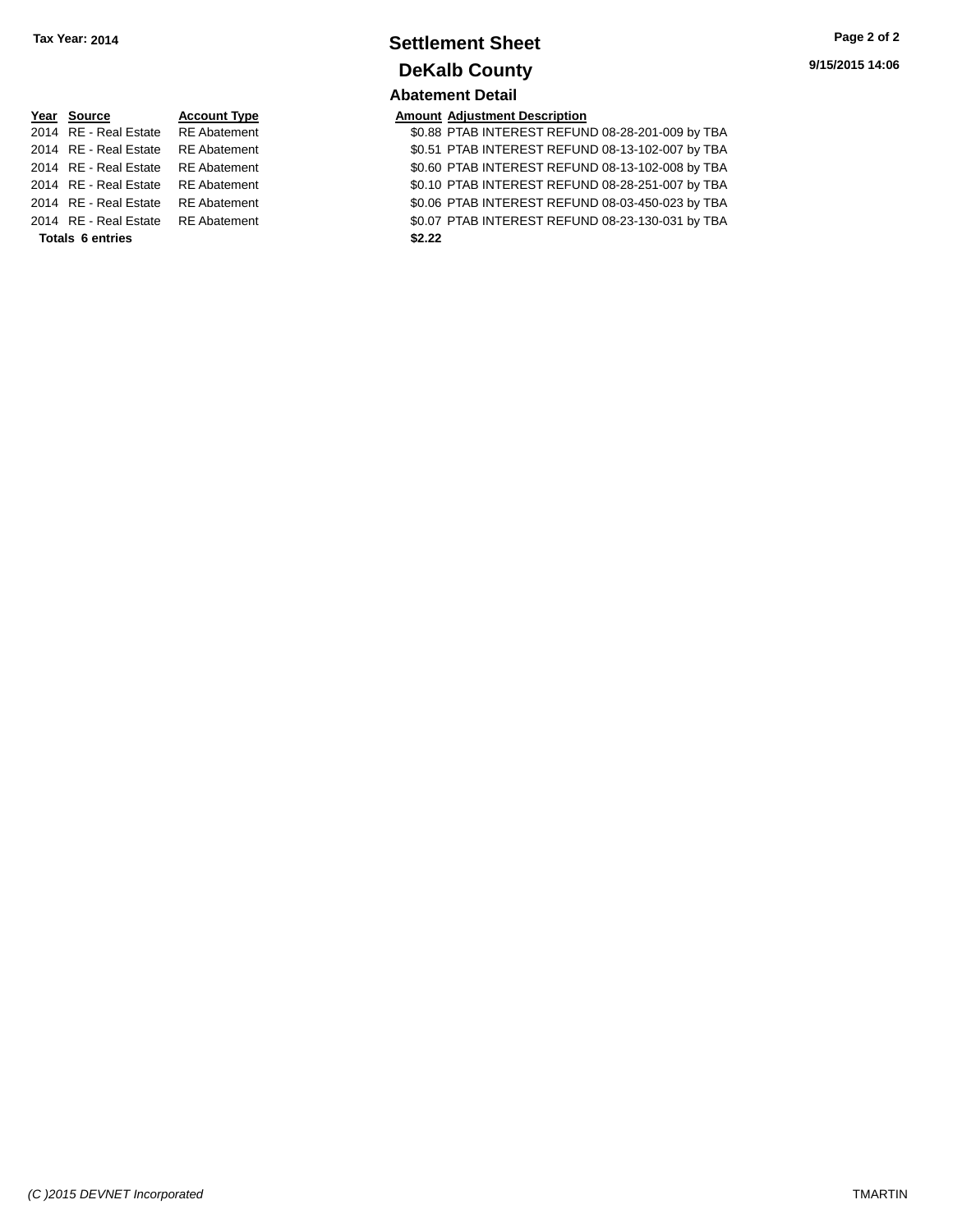### **Settlement Sheet Tax Year: 2014 Page 1 of 1 DeKalb County 014 - FRANKLIN TOWNSHIP**

**9/15/2015 14:06**

|     | <b>Current Year Taxes Due</b>    |              |
|-----|----------------------------------|--------------|
|     | <b>Original Amount Due</b>       | \$107,927.80 |
| ٠   | Supplements                      | \$1,399.48   |
|     | Cancellations                    | \$1,600.47   |
|     | Abatements/Refunds               | \$0.00       |
| ٠   | Mobile Home                      | \$0.00       |
| +/- | Road & Bridge Transfer           | \$0.00       |
| ٠   | Misc. Adjustments                | \$0.00       |
|     | <b>Adjusted Amount Due</b>       | \$107,726.81 |
|     | <b>Prior Year Real EstateTax</b> | \$20.51      |
|     | Prior Year Mobile Home Tax       | \$0.00       |
|     | + Prior Year Misc. Adjustments   | \$0.00       |
|     | <b>Total Amount Due</b>          | \$107,747.32 |
|     |                                  |              |

|   | <b>Real Estate</b>             | \$101,262.53 |
|---|--------------------------------|--------------|
| ٠ | Railroad                       | \$1,287.46   |
| ٠ | Mobile Home                    | \$0.00       |
| ٠ | Misc. Adjustments              | \$0.00       |
| ٠ | <b>Prior Year Real Estate</b>  | \$20.51      |
| ÷ | Prior Year Mobile Home         | \$0.00       |
|   | + Prior Year Misc. Adjustments | \$0.00       |
|   | Abatements/Refunds             | \$0.00       |
|   | <b>Total Collected</b>         | \$102,570.50 |
| ٠ | <b>Hold Back</b>               | \$0.00       |
| ٠ | <b>County Trustee</b>          |              |
| ٠ | <b>Forfeited Tax</b>           |              |
|   | Total                          | \$102,570.50 |
|   |                                |              |

| <b>Distribution Summary</b>          |              |
|--------------------------------------|--------------|
| <b>Tax Distribution Date</b>         | Amount       |
| 05/28/2015                           | \$12,288.43  |
| 06/26/2015                           | \$45,459.51  |
| 07/24/2015                           | \$744.25     |
| 08/21/2015                           | \$8,220.16   |
| 09/18/2015                           | \$35,858.15  |
| <b>Totals: 5 Distributions</b>       | \$102,570.50 |
| <b>Grand Totals: 5 Distributions</b> | \$102,570.50 |

|                          |                         | <b>Fund Summary</b>              |                                |                     |                 |                                  |
|--------------------------|-------------------------|----------------------------------|--------------------------------|---------------------|-----------------|----------------------------------|
| Fund                     | <b>Amount Collected</b> | Previously<br><b>Distributed</b> | Current<br><b>Distribution</b> | Amount<br>Available | <b>Interest</b> | <b>PY Over</b><br><b>Distrib</b> |
| 001 - CORPORATE          | \$94,009.65             | \$61,144.32                      | \$32,865.33                    | \$0.00              | \$0.00          | \$0.00                           |
| $005 - I. M. R. F.$      | \$6,656.32              | \$4.329.31                       | \$2,327.01                     | \$0.00              | \$0.00          | \$0.00                           |
| 054 - GENERAL ASSISTANCE | \$1.904.53              | \$1,238.72                       | \$665.81                       | \$0.00              | \$0.00          | \$0.00                           |
| <b>Totals</b>            | \$102,570.50            | \$66.712.35                      | \$35,858.15                    | \$0.00              | \$0.00          | \$0.00                           |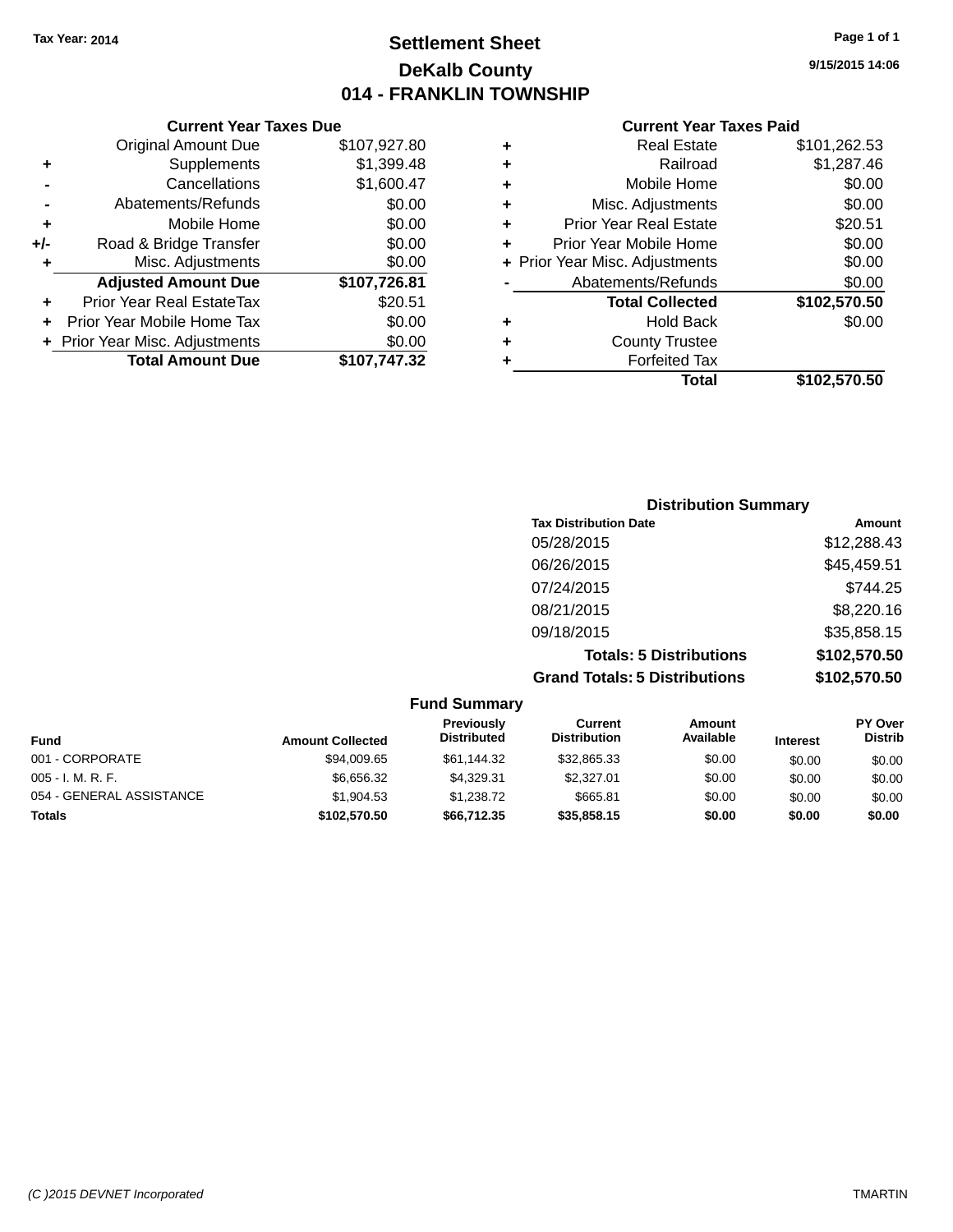### **Settlement Sheet Tax Year: 2014 Page 1 of 1 DeKalb County 015 - FRANKLIN TWP CEMETERY**

**9/15/2015 14:06**

| <b>Current Year Taxes Due</b> |             |
|-------------------------------|-------------|
| <b>Original Amount Due</b>    | \$32,376.26 |
| Supplements                   | \$419.79    |
| Cancellations                 | \$480.09    |
| Abatements/Refunds            | \$0.00      |
| Mobile Home                   | \$0.00      |
| Road & Bridge Transfer        | \$0.00      |
| Misc. Adjustments             | \$0.00      |
| <b>Adjusted Amount Due</b>    | \$32,315.96 |
| Prior Year Real EstateTax     | \$6.11      |
| Prior Year Mobile Home Tax    | \$0.00      |
|                               |             |
| Prior Year Misc. Adjustments  | \$0.00      |
|                               |             |

|   | <b>Real Estate</b>             | \$30,376.80 |
|---|--------------------------------|-------------|
| ٠ | Railroad                       | \$386.22    |
| ٠ | Mobile Home                    | \$0.00      |
| ٠ | Misc. Adjustments              | \$0.00      |
| ٠ | <b>Prior Year Real Estate</b>  | \$6.11      |
| ٠ | Prior Year Mobile Home         | \$0.00      |
|   | + Prior Year Misc. Adjustments | \$0.00      |
|   | Abatements/Refunds             | \$0.00      |
|   | <b>Total Collected</b>         | \$30,769.13 |
| ٠ | Hold Back                      | \$0.00      |
| ٠ | <b>County Trustee</b>          |             |
| ٠ | <b>Forfeited Tax</b>           |             |
|   | Total                          | \$30,769.13 |
|   |                                |             |

|         | <b>Distribution Summary</b>          |             |
|---------|--------------------------------------|-------------|
|         | <b>Tax Distribution Date</b>         | Amount      |
|         | 05/28/2015                           | \$3,686.31  |
|         | 06/26/2015                           | \$13,636.90 |
|         | 07/24/2015                           | \$223.27    |
|         | 08/21/2015                           | \$2,465.77  |
|         | 09/18/2015                           | \$10,756.88 |
|         | <b>Totals: 5 Distributions</b>       | \$30,769.13 |
|         | <b>Grand Totals: 5 Distributions</b> | \$30,769.13 |
| $E_{t}$ |                                      |             |

|                |                         | <b>Fund Summary</b>                     |                                |                     |                 |                           |
|----------------|-------------------------|-----------------------------------------|--------------------------------|---------------------|-----------------|---------------------------|
| <b>Fund</b>    | <b>Amount Collected</b> | <b>Previously</b><br><b>Distributed</b> | Current<br><b>Distribution</b> | Amount<br>Available | <b>Interest</b> | PY Over<br><b>Distrib</b> |
| 017 - CEMETERY | \$30,769.13             | \$20.012.25                             | \$10,756.88                    | \$0.00              | \$0.00          | \$0.00                    |
| <b>Totals</b>  | \$30,769.13             | \$20.012.25                             | \$10.756.88                    | \$0.00              | \$0.00          | \$0.00                    |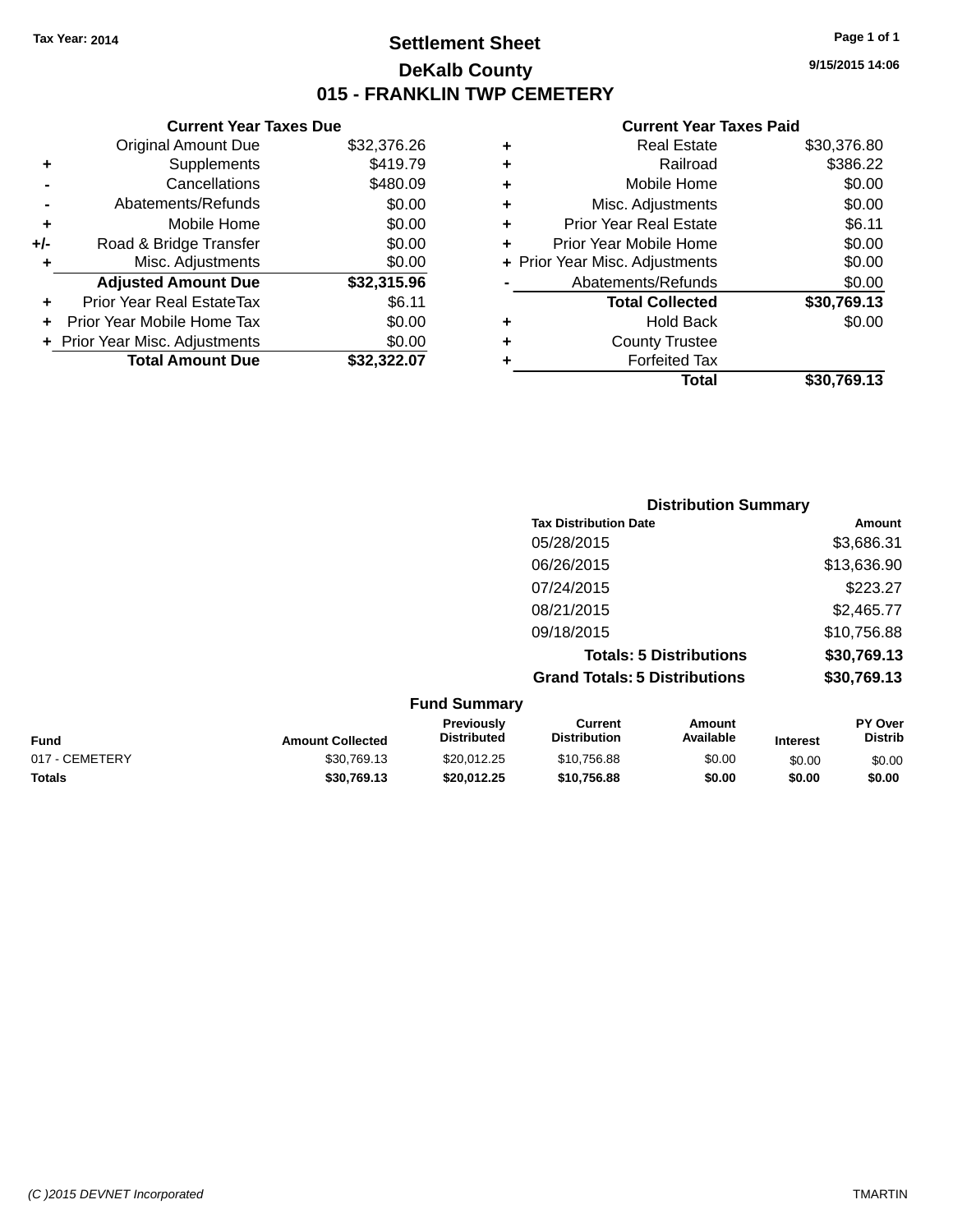### **Settlement Sheet Tax Year: 2014 Page 1 of 1 DeKalb County 016 - FRANKLIN ROAD & BRIDGE**

**9/15/2015 14:06**

#### **Current Year Taxes Paid**

|     | <b>Current Year Taxes Due</b>  |               |  |  |  |
|-----|--------------------------------|---------------|--|--|--|
|     | <b>Original Amount Due</b>     | \$241,900.03  |  |  |  |
| ٠   | Supplements                    | \$2,811.57    |  |  |  |
|     | Cancellations                  | \$3,215.45    |  |  |  |
|     | Abatements/Refunds             | \$0.00        |  |  |  |
| ٠   | Mobile Home                    | \$0.00        |  |  |  |
| +/- | Road & Bridge Transfer         | (\$23,614.25) |  |  |  |
| ٠   | Misc. Adjustments              | \$0.00        |  |  |  |
|     | <b>Adjusted Amount Due</b>     | \$217,881.90  |  |  |  |
| ٠   | Prior Year Real EstateTax      | \$41.44       |  |  |  |
| ÷   | Prior Year Mobile Home Tax     | \$0.00        |  |  |  |
|     | + Prior Year Misc. Adjustments | \$0.00        |  |  |  |
|     | <b>Total Amount Due</b>        | \$217.923.34  |  |  |  |
|     |                                |               |  |  |  |

| <b>Real Estate</b>             | \$203,439.18 |
|--------------------------------|--------------|
| Railroad                       | \$2,797.89   |
| Mobile Home                    | \$0.00       |
| Misc. Adjustments              | \$0.00       |
| <b>Prior Year Real Estate</b>  | \$41.44      |
| Prior Year Mobile Home         | \$0.00       |
| + Prior Year Misc. Adjustments | \$0.00       |
| Abatements/Refunds             | \$0.00       |
| <b>Total Collected</b>         | \$206,278.51 |
| <b>Hold Back</b>               | \$0.00       |
| <b>County Trustee</b>          |              |
| <b>Forfeited Tax</b>           |              |
|                                |              |
|                                |              |

| <b>Road and Bridge Summary</b> |             |               | <b>Distribution Summary</b>  |             |
|--------------------------------|-------------|---------------|------------------------------|-------------|
| <b>Municipality</b>            | Amt. Due    | Amt. Distrib. | <b>Tax Distribution Date</b> | Amount      |
| <b>VILLAGE OF KIRKLAND</b>     | \$24,816.71 | \$23.614.25   | 05/28/2015                   | \$24,687.96 |
| <b>Totals</b>                  | \$24,816.71 | \$23,614.25   | 06/26/2015                   | \$91,451.58 |
|                                |             |               | 07/24/2015                   | \$1,495.20  |
|                                |             |               | 08/21/2015                   | \$16,514.45 |
|                                |             |               | 09/18/2015                   | \$72,129.32 |
|                                |             |               |                              | $\cdots$    |

**Totals: 5 Distributions \$206,278.51 Grand Totals: 5 Distributions \$206,278.51**

| <b>Fund Summary</b>                     |                         |                                  |                                       |                     |                 |                                  |
|-----------------------------------------|-------------------------|----------------------------------|---------------------------------------|---------------------|-----------------|----------------------------------|
| <b>Fund</b>                             | <b>Amount Collected</b> | Previously<br><b>Distributed</b> | <b>Current</b><br><b>Distribution</b> | Amount<br>Available | <b>Interest</b> | <b>PY Over</b><br><b>Distrib</b> |
| 007 - ROAD AND BRIDGE                   | \$69,398.30             | \$45.121.58                      | \$24,276,72                           | \$0.00              | \$0.00          | \$0.00                           |
| 008 - BRIDGE CONST W/COUNTY             | \$19,010.74             | \$12,364.68                      | \$6,646,06                            | \$0.00              | \$0.00          | \$0.00                           |
| 009 - PERMANENT ROAD                    | \$96.389.42             | \$62,692.19                      | \$33,697.23                           | \$0.00              | \$0.00          | \$0.00                           |
| 010 - EQUIPMENT AND BUILDING            | \$14.819.81             | \$9,638,88                       | \$5,180.93                            | \$0.00              | \$0.00          | \$0.00                           |
| 035 - TORT JUDGEMENTS/LIABILITY<br>INS. | \$5,705.95              | \$3,711.18                       | \$1.994.77                            | \$0.00              | \$0.00          | \$0.00                           |
| 047 - SOCIAL SECURITY                   | \$954.29                | \$620.68                         | \$333.61                              | \$0.00              | \$0.00          | \$0.00                           |
| <b>Totals</b>                           | \$206,278.51            | \$134,149.19                     | \$72,129.32                           | \$0.00              | \$0.00          | \$0.00                           |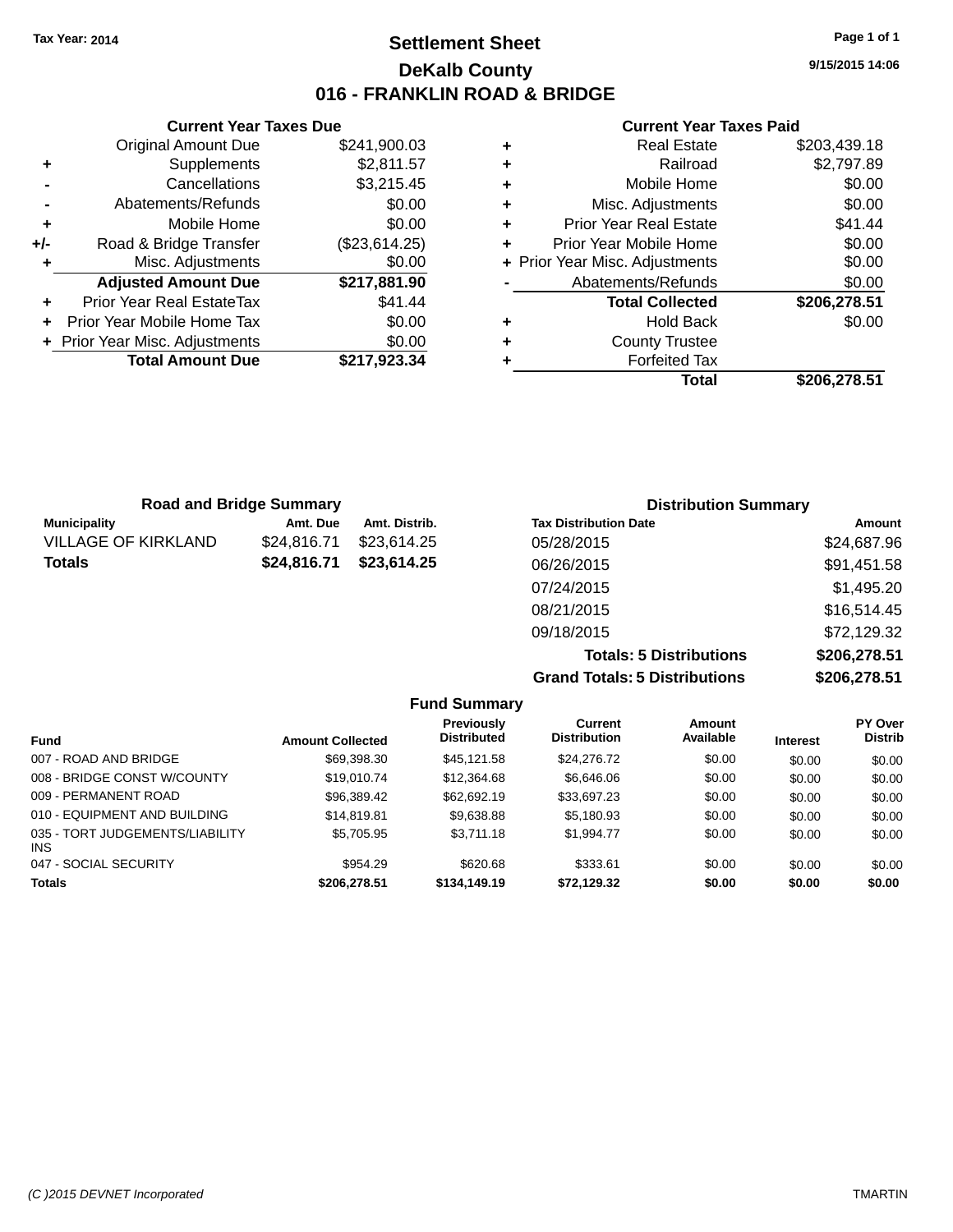## **Settlement Sheet Tax Year: 2014 Page 1 of 1 DeKalb County 017 - GENOA TOWNSHIP**

**9/15/2015 14:06**

#### **Current Year Taxes Paid**

|       | <b>Current Year Taxes Due</b>  |              |
|-------|--------------------------------|--------------|
|       | <b>Original Amount Due</b>     | \$236,386.78 |
| ٠     | Supplements                    | \$1,704.30   |
|       | Cancellations                  | \$2,396.75   |
|       | Abatements/Refunds             | \$2.13       |
| ÷     | Mobile Home                    | \$0.00       |
| $+/-$ | Road & Bridge Transfer         | \$0.00       |
|       | Misc. Adjustments              | \$0.00       |
|       | <b>Adjusted Amount Due</b>     | \$235,692.20 |
| ÷     | Prior Year Real EstateTax      | \$171.79     |
|       | Prior Year Mobile Home Tax     | \$0.00       |
|       | + Prior Year Misc. Adjustments | \$51.00      |
|       | <b>Total Amount Due</b>        | \$235.914.99 |
|       |                                |              |

| ٠ | <b>Real Estate</b>             | \$226,784.43 |
|---|--------------------------------|--------------|
| ٠ | Railroad                       | \$2,148.50   |
| ٠ | Mobile Home                    | \$0.00       |
| ٠ | Misc. Adjustments              | \$0.00       |
| ٠ | <b>Prior Year Real Estate</b>  | \$171.79     |
| ٠ | Prior Year Mobile Home         | \$0.00       |
|   | + Prior Year Misc. Adjustments | \$51.00      |
|   | Abatements/Refunds             | \$2.13       |
|   | <b>Total Collected</b>         | \$229,153.59 |
| ٠ | <b>Hold Back</b>               | \$0.00       |
| ÷ | <b>County Trustee</b>          |              |
| ٠ | <b>Forfeited Tax</b>           |              |
|   | Total                          | \$229,153.59 |
|   |                                |              |

|                                      | <b>Distribution Summary</b> |  |  |
|--------------------------------------|-----------------------------|--|--|
| <b>Tax Distribution Date</b>         | Amount                      |  |  |
| 05/28/2015                           | \$24,949.44                 |  |  |
| 06/26/2015                           | \$101,291.47                |  |  |
| 07/24/2015                           | \$2,504.68                  |  |  |
| 08/21/2015                           | \$15,685.24                 |  |  |
| 09/18/2015                           | \$84,722.76                 |  |  |
| <b>Totals: 5 Distributions</b>       | \$229,153.59                |  |  |
| <b>Grand Totals: 5 Distributions</b> | \$229,153.59                |  |  |

|                                         |                     |                         | <b>Fund Summary</b>                     |                                       |                     |                 |                                  |
|-----------------------------------------|---------------------|-------------------------|-----------------------------------------|---------------------------------------|---------------------|-----------------|----------------------------------|
| <b>Fund</b>                             |                     | <b>Amount Collected</b> | <b>Previously</b><br><b>Distributed</b> | <b>Current</b><br><b>Distribution</b> | Amount<br>Available | <b>Interest</b> | <b>PY Over</b><br><b>Distrib</b> |
| 001 - CORPORATE                         |                     | \$198,451.82            | \$125,080.13                            | \$73,371.69                           | \$0.00              | \$0.00          | \$0.00                           |
| 035 - TORT JUDGEMENTS/LIABILITY<br>INS. |                     | \$4,326.89              | \$2,727.15                              | \$1,599.74                            | \$0.00              | \$0.00          | \$0.00                           |
| 047 - SOCIAL SECURITY                   |                     | \$10,881.34             | \$6,858.28                              | \$4,023.06                            | \$0.00              | \$0.00          | \$0.00                           |
| 054 - GENERAL ASSISTANCE                |                     | \$15,493.54             | \$9,765.27                              | \$5,728.27                            | \$0.00              | \$0.00          | \$0.00                           |
| <b>Totals</b>                           |                     | \$229,153.59            | \$144,430.83                            | \$84,722.76                           | \$0.00              | \$0.00          | \$0.00                           |
|                                         |                     |                         | <b>Miscellaneous Adjustment Detail</b>  |                                       |                     |                 |                                  |
| Year<br>Source                          | <b>Account Type</b> |                         | <b>Amount Adjustment Description</b>    |                                       |                     |                 |                                  |

|                         | 2013 RE - Real Estate   | <b>Back Tax Collected</b> | \$23.68 MARSH REDEMPTION 03-31-231-008 by TBA            |  |  |
|-------------------------|-------------------------|---------------------------|----------------------------------------------------------|--|--|
|                         | 2013 RE - Real Estate   | <b>Back Tax Collected</b> | \$27.32 ABCXYZ LIVING TR REDEMPTION 03-31-235-006 by TBA |  |  |
| <b>Totals 2 entries</b> |                         |                           | \$51.00                                                  |  |  |
|                         |                         |                           |                                                          |  |  |
|                         | <b>Abatement Detail</b> |                           |                                                          |  |  |
|                         | Year Source             | <b>Account Type</b>       | <b>Amount Adjustment Description</b>                     |  |  |
|                         | 2014 RE - Real Estate   | <b>RE</b> Abatement       | \$2.13 PTAB INTEREST REFUND 03-19-461-008 by TBA         |  |  |

**Totals 1 entries \$2.13**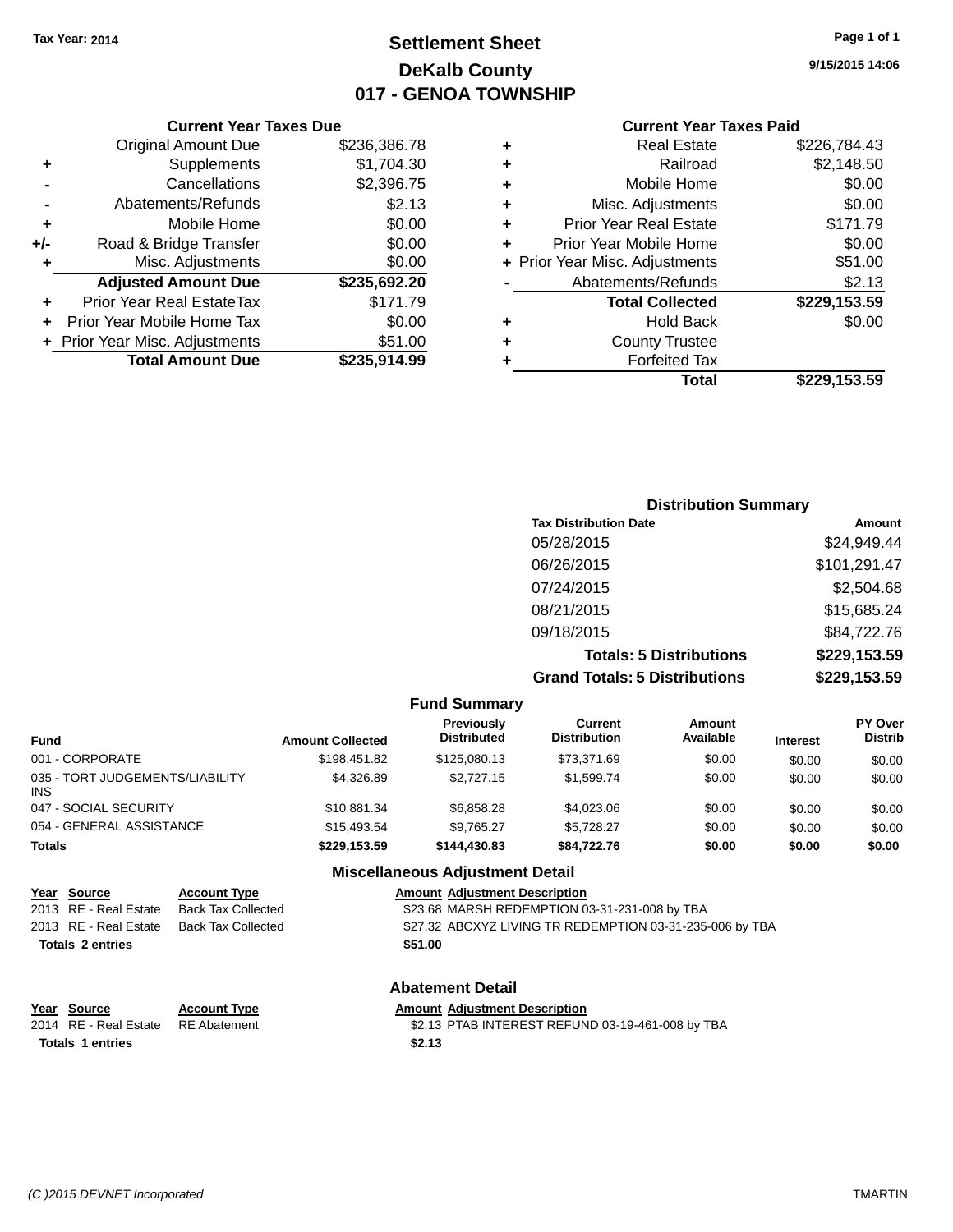### **Settlement Sheet Tax Year: 2014 Page 1 of 1 DeKalb County 018 - GENOA ROAD & BRIDGE**

**9/15/2015 14:06**

#### **Current Year Taxes Paid**

|     | <b>Current Year Taxes Due</b>  |               |
|-----|--------------------------------|---------------|
|     | <b>Original Amount Due</b>     | \$177,517.65  |
| ٠   | Supplements                    | \$1,441.90    |
|     | Cancellations                  | \$1,548.17    |
|     | Abatements/Refunds             | \$1.38        |
| ٠   | Mobile Home                    | \$0.00        |
| +/- | Road & Bridge Transfer         | (\$23,983.53) |
|     | Misc. Adjustments              | \$0.00        |
|     | <b>Adjusted Amount Due</b>     | \$153,426.47  |
|     | Prior Year Real EstateTax      | \$105.14      |
|     | Prior Year Mobile Home Tax     | \$0.00        |
|     | + Prior Year Misc. Adjustments | \$38.30       |
|     | <b>Total Amount Due</b>        | \$153,569.91  |
|     |                                |               |

|   | <b>Total</b>                   | \$148,498.81 |
|---|--------------------------------|--------------|
| ٠ | <b>Forfeited Tax</b>           |              |
| ٠ | <b>County Trustee</b>          |              |
| ٠ | <b>Hold Back</b>               | \$0.00       |
|   | <b>Total Collected</b>         | \$148,498.81 |
|   | Abatements/Refunds             | \$1.38       |
|   | + Prior Year Misc. Adjustments | \$38.30      |
| ٠ | Prior Year Mobile Home         | \$0.00       |
| ٠ | <b>Prior Year Real Estate</b>  | \$105.14     |
| ٠ | Misc. Adjustments              | \$0.00       |
| ٠ | Mobile Home                    | \$0.00       |
| ٠ | Railroad                       | \$1,529.04   |
|   | <b>Real Estate</b>             | \$146,827.71 |

| <b>Road and Bridge Summary</b> |             | <b>Distribution Summary</b> |                                |              |
|--------------------------------|-------------|-----------------------------|--------------------------------|--------------|
| <b>Municipality</b>            | Amt. Due    | Amt. Distrib.               | <b>Tax Distribution Date</b>   | Amount       |
| <b>CITY OF GENOA</b>           | \$24,693.73 | \$23,983.53                 | 05/28/2015                     | \$16,285.47  |
| <b>Totals</b>                  | \$24,693.73 | \$23,983.53                 | 06/26/2015                     | \$65,616.00  |
|                                |             |                             | 07/24/2015                     | \$1,617.88   |
|                                |             |                             | 08/21/2015                     | \$10,212.59  |
|                                |             |                             | 09/18/2015                     | \$54,766.87  |
|                                |             |                             | <b>Totals: 5 Distributions</b> | \$148,498.81 |

**Grand Totals: 5 Distributions \$148,498.81**

|                                         |                         |                                         |                                       | orana Tolais. J Distributions |                 | $V = V - V - V$                  |  |
|-----------------------------------------|-------------------------|-----------------------------------------|---------------------------------------|-------------------------------|-----------------|----------------------------------|--|
|                                         |                         | <b>Fund Summary</b>                     |                                       |                               |                 |                                  |  |
| <b>Fund</b>                             | <b>Amount Collected</b> | <b>Previously</b><br><b>Distributed</b> | <b>Current</b><br><b>Distribution</b> | <b>Amount</b><br>Available    | <b>Interest</b> | <b>PY Over</b><br><b>Distrib</b> |  |
| 007 - ROAD AND BRIDGE                   | \$52,564.50             | \$33,184.97                             | \$19,379.53                           | \$0.00                        | \$0.00          | \$0.00                           |  |
| 008 - BRIDGE CONST W/COUNTY             | \$830.50                | \$524.15                                | \$306.35                              | \$0.00                        | \$0.00          | \$0.00                           |  |
| 009 - PERMANENT ROAD                    | \$75.376.33             | \$47.572.23                             | \$27,804.10                           | \$0.00                        | \$0.00          | \$0.00                           |  |
| 010 - EQUIPMENT AND BUILDING            | \$8,350.55              | \$5,270.28                              | \$3,080.27                            | \$0.00                        | \$0.00          | \$0.00                           |  |
| 035 - TORT JUDGEMENTS/LIABILITY<br>INS. | \$8,359.71              | \$5,276.06                              | \$3,083.65                            | \$0.00                        | \$0.00          | \$0.00                           |  |
| 047 - SOCIAL SECURITY                   | \$3.017.22              | \$1.904.25                              | \$1.112.97                            | \$0.00                        | \$0.00          | \$0.00                           |  |
| <b>Totals</b>                           | \$148,498.81            | \$93.731.94                             | \$54.766.87                           | \$0.00                        | \$0.00          | \$0.00                           |  |
|                                         |                         | <b>Miscellaneous Adiustment Detail</b>  |                                       |                               |                 |                                  |  |

|                         | Year Source                                                                                                                           | <b>Account Type</b>       | <b>Amount Adjustment Description</b>                                 |  |
|-------------------------|---------------------------------------------------------------------------------------------------------------------------------------|---------------------------|----------------------------------------------------------------------|--|
|                         | 2013 RE - Real Estate                                                                                                                 | Back Tax Collected        | \$17.78 MARSH REDEMPTION 03-31-231-008 by TBA                        |  |
|                         | 2013 RE - Real Estate                                                                                                                 | <b>Back Tax Collected</b> | \$20.52 ABCXYZ LIVING TR REDEMPTION 03-31-235-006 by TBA             |  |
| <b>Totals 2 entries</b> |                                                                                                                                       |                           | \$38.30                                                              |  |
|                         |                                                                                                                                       |                           | <b>Abatement Detail</b>                                              |  |
|                         | Year Source                                                                                                                           | <b>Account Type</b>       | <b>Amount Adjustment Description</b>                                 |  |
|                         | $0.011 \cdot \mathsf{D} \mathsf{F}$ $\mathsf{D} \cdot \mathsf{F} \cdot \mathsf{F} \cdot \mathsf{F} \cdot \mathsf{F} \cdot \mathsf{F}$ | $D = A L + L + L + L$     | $A$ as $D T A D H T T D T Q T D T T H D Q Q A A Q A Q A Q A P T D A$ |  |

**Totals 1 entries \$1.60**

2014 RE - Real Estate RE Abatement \$1.60 PTAB INTEREST REFUND 03-19-461-008 by TBA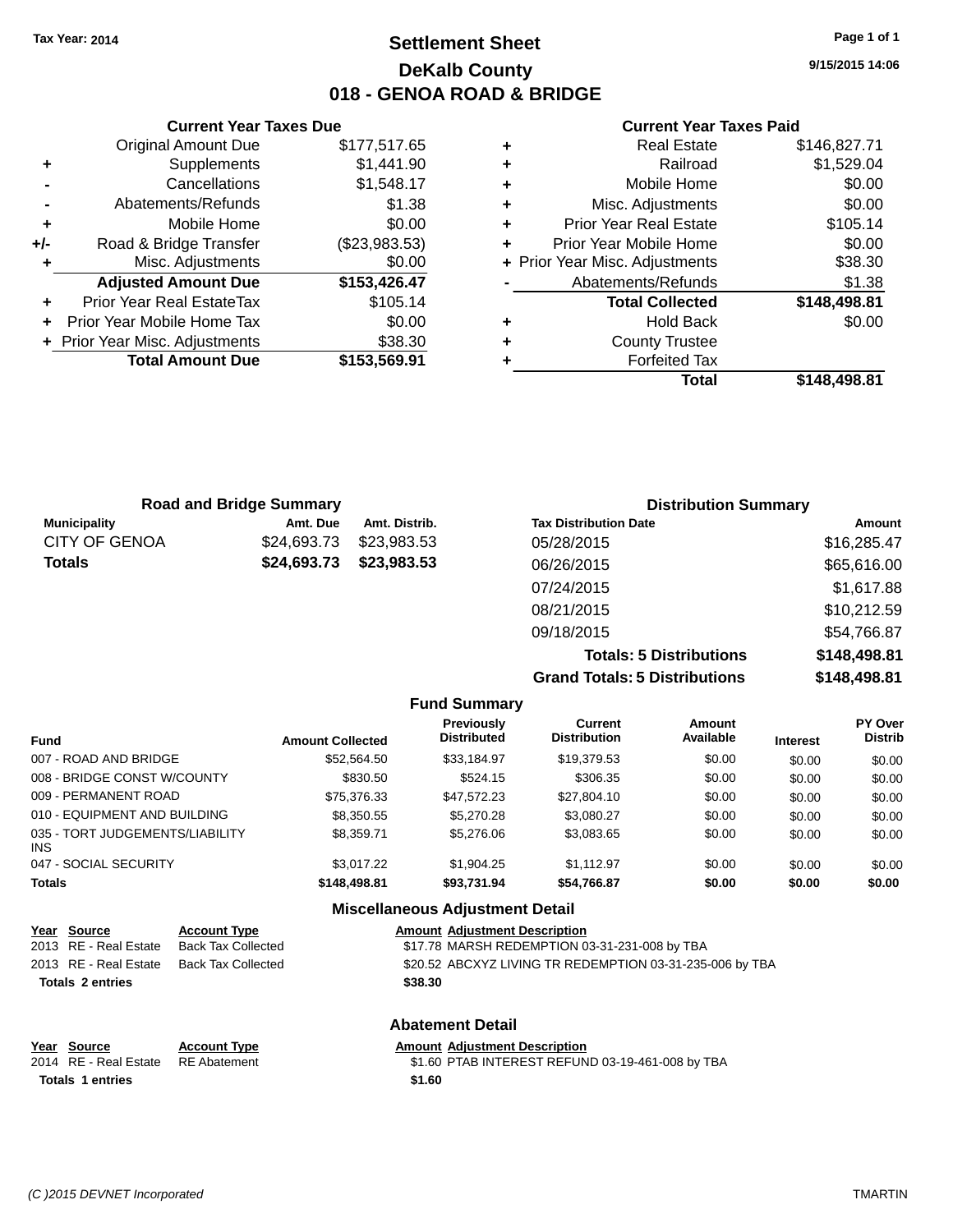### **Settlement Sheet Tax Year: 2014 Page 1 of 1 DeKalb County 019 - KINGSTON TOWNSHIP**

**9/15/2015 14:06**

#### **Current Year Taxes Paid**

|     | <b>Current Year Taxes Due</b>  |             |
|-----|--------------------------------|-------------|
|     | <b>Original Amount Due</b>     | \$88,187.59 |
| ÷   | Supplements                    | \$738.08    |
|     | Cancellations                  | \$789.00    |
|     | Abatements/Refunds             | \$0.00      |
| ٠   | Mobile Home                    | \$0.00      |
| +/- | Road & Bridge Transfer         | \$0.00      |
|     | Misc. Adjustments              | \$7.44      |
|     | <b>Adjusted Amount Due</b>     | \$88,144.11 |
| ÷   | Prior Year Real EstateTax      | \$0.00      |
|     | Prior Year Mobile Home Tax     | \$0.00      |
|     | + Prior Year Misc. Adjustments | \$0.00      |
|     | <b>Total Amount Due</b>        | \$88.144.11 |

|   | <b>Real Estate</b>             | \$84,445.07 |
|---|--------------------------------|-------------|
| ٠ | Railroad                       | \$1,468.76  |
| ٠ | Mobile Home                    | \$0.00      |
| ٠ | Misc. Adjustments              | \$7.44      |
| ٠ | <b>Prior Year Real Estate</b>  | \$0.00      |
| ٠ | Prior Year Mobile Home         | \$0.00      |
|   | + Prior Year Misc. Adjustments | \$0.00      |
|   | Abatements/Refunds             | \$0.00      |
|   | <b>Total Collected</b>         | \$85,921.27 |
| ٠ | <b>Hold Back</b>               | \$0.00      |
| ٠ | <b>County Trustee</b>          |             |
| ٠ | <b>Forfeited Tax</b>           |             |
|   | Total                          | \$85.921.27 |
|   |                                |             |

|                                      | <b>Distribution Summary</b> |
|--------------------------------------|-----------------------------|
| <b>Tax Distribution Date</b>         | Amount                      |
| 05/28/2015                           | \$7,771.22                  |
| 06/26/2015                           | \$39,891.30                 |
| 07/24/2015                           | \$1,077.75                  |
| 08/21/2015                           | \$6,849.76                  |
| 09/18/2015                           | \$30,331.24                 |
| <b>Totals: 5 Distributions</b>       | \$85,921.27                 |
| <b>Grand Totals: 5 Distributions</b> | \$85,921.27                 |
| $E_{11}$ and $E_{11}$ and $E_{21}$   |                             |

| <b>Fund Summary</b>      |                         |                                         |                                |                     |                 |                                  |
|--------------------------|-------------------------|-----------------------------------------|--------------------------------|---------------------|-----------------|----------------------------------|
| <b>Fund</b>              | <b>Amount Collected</b> | <b>Previously</b><br><b>Distributed</b> | Current<br><b>Distribution</b> | Amount<br>Available | <b>Interest</b> | <b>PY Over</b><br><b>Distrib</b> |
| 001 - CORPORATE          | \$85,312,35             | \$55,196,06                             | \$30,116.29                    | \$0.00              | \$0.00          | \$0.00                           |
| 054 - GENERAL ASSISTANCE | \$608.92                | \$393.97                                | \$214.95                       | \$0.00              | \$0.00          | \$0.00                           |
| <b>Totals</b>            | \$85,921.27             | \$55,590.03                             | \$30,331,24                    | \$0.00              | \$0.00          | \$0.00                           |

**Totals \$7.44 1 entries**

**Miscellaneous Adjustment Detail**

## **Year Source Account Type Amount Adjustment Description**

\$7.44 AMCORE BANK REDEMPTION 02-24-476-009 by TBA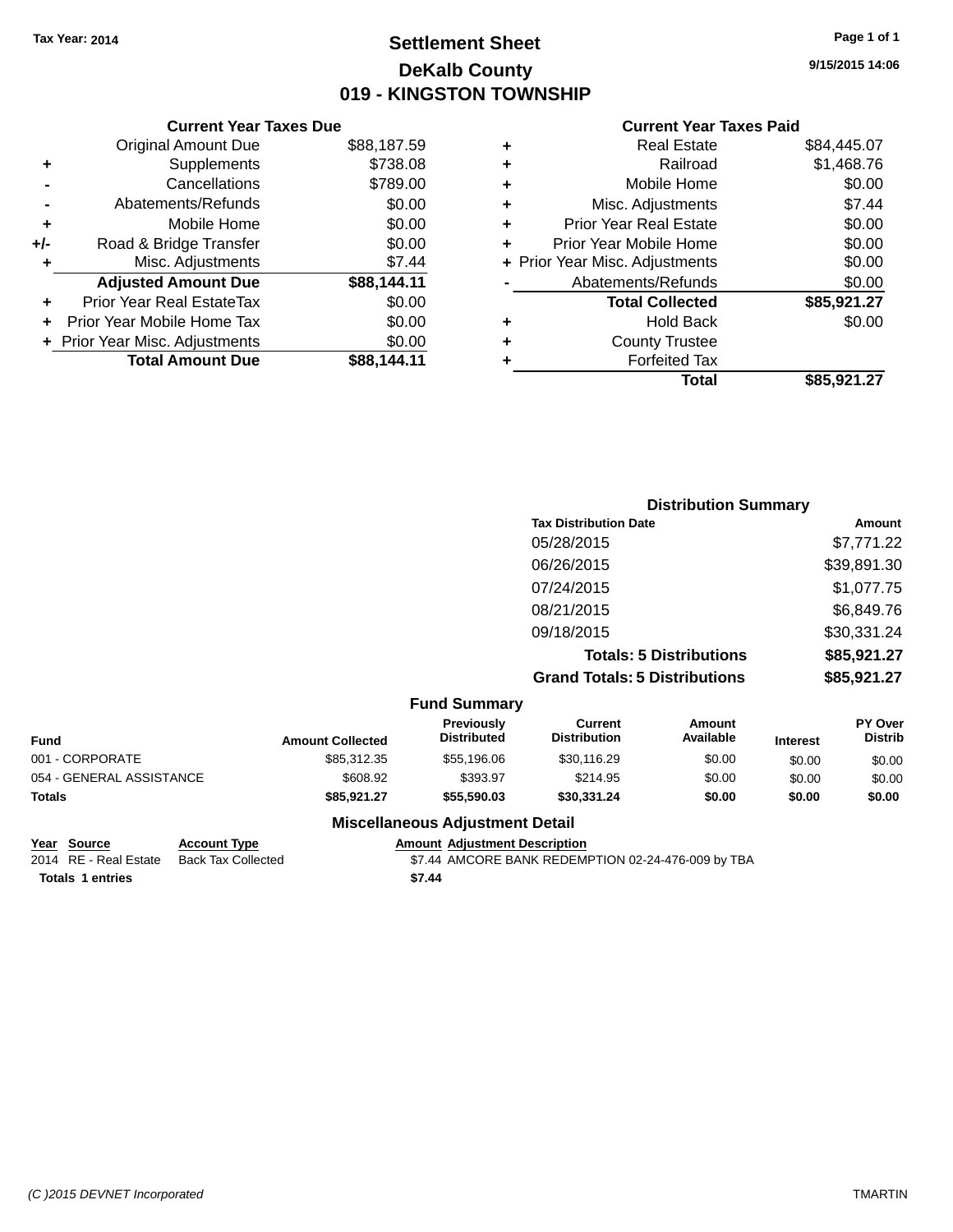### **Settlement Sheet Tax Year: 2014 Page 1 of 1 DeKalb County 020 - KINGSTON ROAD & BRIDGE**

**9/15/2015 14:06**

**Total \$295,383.52**

#### **Current Year Taxes Paid**

| \$326,563.34  | ٠ | <b>Real Estate</b>             | \$289,979.11 |
|---------------|---|--------------------------------|--------------|
| \$2,532.50    | ٠ | Railroad                       | \$5,376.86   |
| \$2,709.43    | ٠ | Mobile Home                    | \$0.00       |
| \$0.00        | ٠ | Misc. Adjustments              | \$27.55      |
| \$0.00        | ٠ | <b>Prior Year Real Estate</b>  | \$0.00       |
| (\$22,787.68) | ٠ | Prior Year Mobile Home         | \$0.00       |
| \$27.55       |   | + Prior Year Misc. Adjustments | \$0.00       |
| \$303,626.28  |   | Abatements/Refunds             | \$0.00       |
| \$0.00        |   | <b>Total Collected</b>         | \$295,383.52 |
| \$0.00        | ٠ | <b>Hold Back</b>               | \$0.00       |
| \$0.00        | ٠ | <b>County Trustee</b>          |              |
| \$303,626.28  |   | <b>Forfeited Tax</b>           |              |
|               |   | Total                          | \$295,383.52 |

| <b>Road and Bridge Summary</b> |             |               | <b>Distribution Summary</b>  |              |
|--------------------------------|-------------|---------------|------------------------------|--------------|
| <b>Municipality</b>            | Amt. Due    | Amt. Distrib. | <b>Tax Distribution Date</b> | Amount       |
| CITY OF GENOA                  | \$8,954.98  | \$8.725.35    | 05/28/2015                   | \$26,686.19  |
| VILLAGE OF KINGSTON            | \$14,430.87 | \$14,062.33   | 06/26/2015                   | \$137,261.55 |
| Totals                         | \$23,385.85 | \$22,787.68   | 07/24/2015                   | \$3,700.93   |
|                                |             |               | 08/21/2015                   | \$23,522.03  |
|                                |             |               | 09/18/2015                   | \$104,212.82 |
|                                |             |               |                              |              |

**Totals: 5 Distributions \$295,383.52 Grand Totals: 5 Distributions \$295,383.52**

|                              |                         | <b>Fund Summary</b>                     |                                |                     |                 |                           |
|------------------------------|-------------------------|-----------------------------------------|--------------------------------|---------------------|-----------------|---------------------------|
| <b>Fund</b>                  | <b>Amount Collected</b> | <b>Previously</b><br><b>Distributed</b> | Current<br><b>Distribution</b> | Amount<br>Available | <b>Interest</b> | PY Over<br><b>Distrib</b> |
| 007 - ROAD AND BRIDGE        | \$89,775.87             | \$58,145.28                             | \$31,630.59                    | \$0.00              | \$0.00          | \$0.00                    |
| 008 - BRIDGE CONST W/COUNTY  | \$7,977.82              | \$5,161.55                              | \$2,816.27                     | \$0.00              | \$0.00          | \$0.00                    |
| 009 - PERMANENT ROAD         | \$171,048.85            | \$110,666.33                            | \$60,382.52                    | \$0.00              | \$0.00          | \$0.00                    |
| 010 - EQUIPMENT AND BUILDING | \$26,580.98             | \$17,197.54                             | \$9,383.44                     | \$0.00              | \$0.00          | \$0.00                    |
| Totals                       | \$295,383.52            | \$191.170.70                            | \$104.212.82                   | \$0.00              | \$0.00          | \$0.00                    |
|                              |                         | <b>Miscellaneous Adjustment Detail</b>  |                                |                     |                 |                           |

| Year Source           | <b>Account Type</b> | <b>Amount Adiustment Description</b>                |
|-----------------------|---------------------|-----------------------------------------------------|
| 2014 RE - Real Estate | Back Tax Collected  | \$27.55 AMCORE BANK REDEMPTION 02-24-476-009 by TBA |
| Totals 1 entries      |                     | \$27.55                                             |

#### **Current Year Taxes Due Original Amount Due**

**+** Supplements **-** Cancellations **-** Abatements/Refunds **+** Mobile Home **+/-** Road & Bridge Transfer **+** Misc. Adjustments

**+** Prior Year Real EstateTax \$0.00 **+** Prior Year Mobile Home Tax **+** Prior Year Misc. Adjustments

**Adjusted Amount Due** 

**Total Amount Due**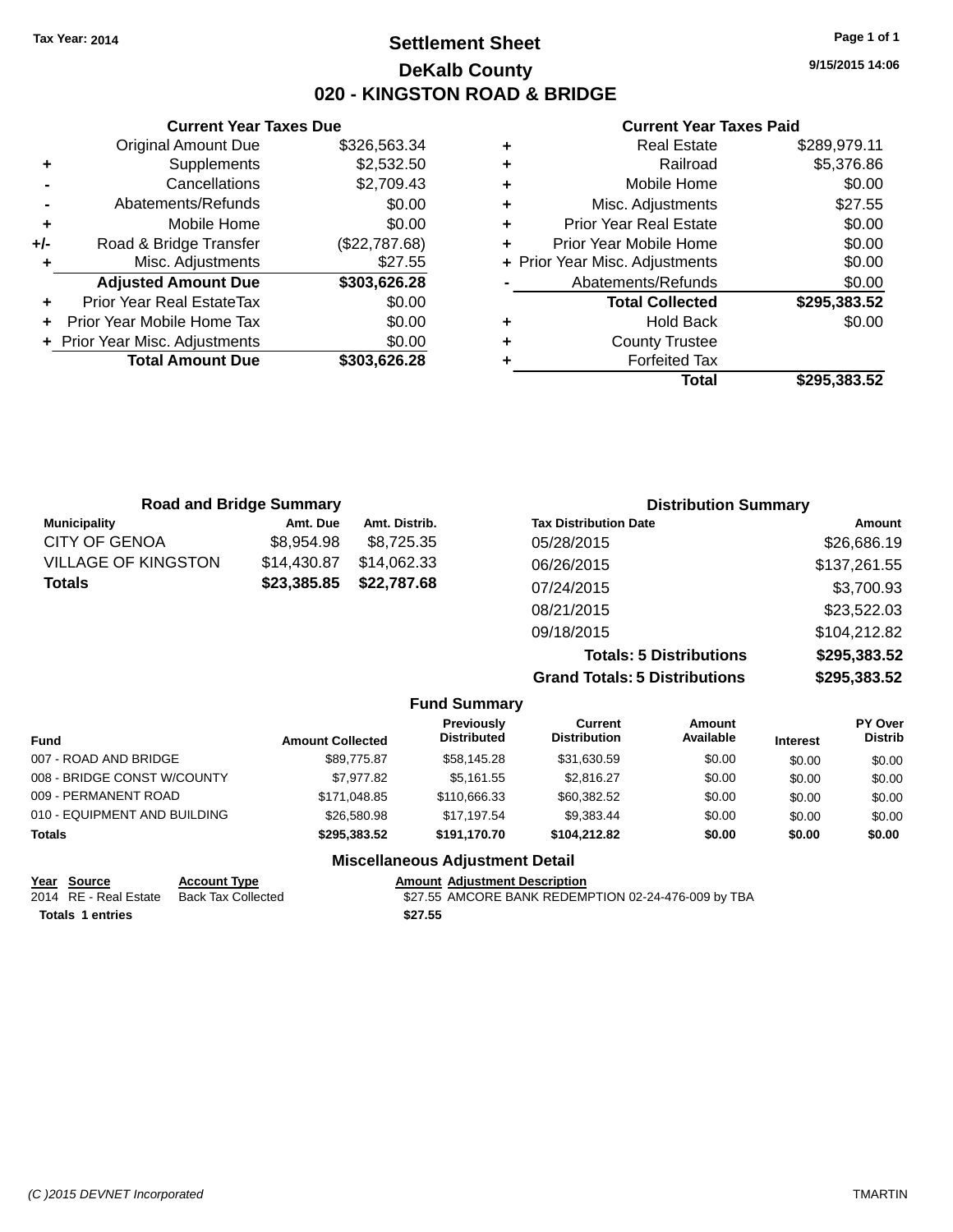### **Settlement Sheet Tax Year: 2014 Page 1 of 1 DeKalb County 021 - KINGSTON TWP CEMETERY**

**9/15/2015 14:06**

#### **Current Year Taxes Paid**

|     | <b>Current Year Taxes Due</b>  |             |
|-----|--------------------------------|-------------|
|     | <b>Original Amount Due</b>     | \$14,732.84 |
| ٠   | Supplements                    | \$123.28    |
|     | Cancellations                  | \$131.82    |
|     | Abatements/Refunds             | \$0.00      |
| ٠   | Mobile Home                    | \$0.00      |
| +/- | Road & Bridge Transfer         | \$0.00      |
|     | Misc. Adjustments              | \$1.24      |
|     | <b>Adjusted Amount Due</b>     | \$14,725.54 |
| ٠   | Prior Year Real EstateTax      | \$0.00      |
|     | Prior Year Mobile Home Tax     | \$0.00      |
|     | + Prior Year Misc. Adjustments | \$0.00      |
|     | <b>Total Amount Due</b>        | \$14,725.54 |
|     |                                |             |

|   | <b>Real Estate</b>             | \$14,107.61 |
|---|--------------------------------|-------------|
| ٠ | Railroad                       | \$245.38    |
| ٠ | Mobile Home                    | \$0.00      |
| ٠ | Misc. Adjustments              | \$1.24      |
| ٠ | Prior Year Real Estate         | \$0.00      |
| ٠ | Prior Year Mobile Home         | \$0.00      |
|   | + Prior Year Misc. Adjustments | \$0.00      |
|   | Abatements/Refunds             | \$0.00      |
|   | <b>Total Collected</b>         | \$14,354.23 |
| ٠ | <b>Hold Back</b>               | \$0.00      |
| ٠ | <b>County Trustee</b>          |             |
| ٠ | <b>Forfeited Tax</b>           |             |
|   | Total                          | \$14.354.23 |
|   |                                |             |

| <b>Distribution Summary</b>          |             |  |  |  |
|--------------------------------------|-------------|--|--|--|
| <b>Tax Distribution Date</b>         | Amount      |  |  |  |
| 05/28/2015                           | \$1,298.23  |  |  |  |
| 06/26/2015                           | \$6,664.12  |  |  |  |
| 07/24/2015                           | \$180.07    |  |  |  |
| 08/21/2015                           | \$1,144.37  |  |  |  |
| 09/18/2015                           | \$5,067.44  |  |  |  |
| <b>Totals: 5 Distributions</b>       | \$14,354.23 |  |  |  |
| <b>Grand Totals: 5 Distributions</b> | \$14,354.23 |  |  |  |

|                |                         | <b>Fund Summary</b>                     |                                |                     |                 |                                  |
|----------------|-------------------------|-----------------------------------------|--------------------------------|---------------------|-----------------|----------------------------------|
| <b>Fund</b>    | <b>Amount Collected</b> | <b>Previously</b><br><b>Distributed</b> | Current<br><b>Distribution</b> | Amount<br>Available | <b>Interest</b> | <b>PY Over</b><br><b>Distrib</b> |
| 017 - CEMETERY | \$14.354.23             | \$9,286.79                              | \$5.067.44                     | \$0.00              | \$0.00          | \$0.00                           |
| Totals         | \$14,354,23             | \$9,286,79                              | \$5,067.44                     | \$0.00              | \$0.00          | \$0.00                           |
|                |                         | <b>Miscellaneous Adjustment Detail</b>  |                                |                     |                 |                                  |

# **Totals \$1.24 1 entries**

**Year Source Account Type Amount Adjustment Description**<br>2014 RE - Real Estate Back Tax Collected \$1.24 AMCORE BANK REDEMI \$1.24 AMCORE BANK REDEMPTION 02-24-476-009 by TBA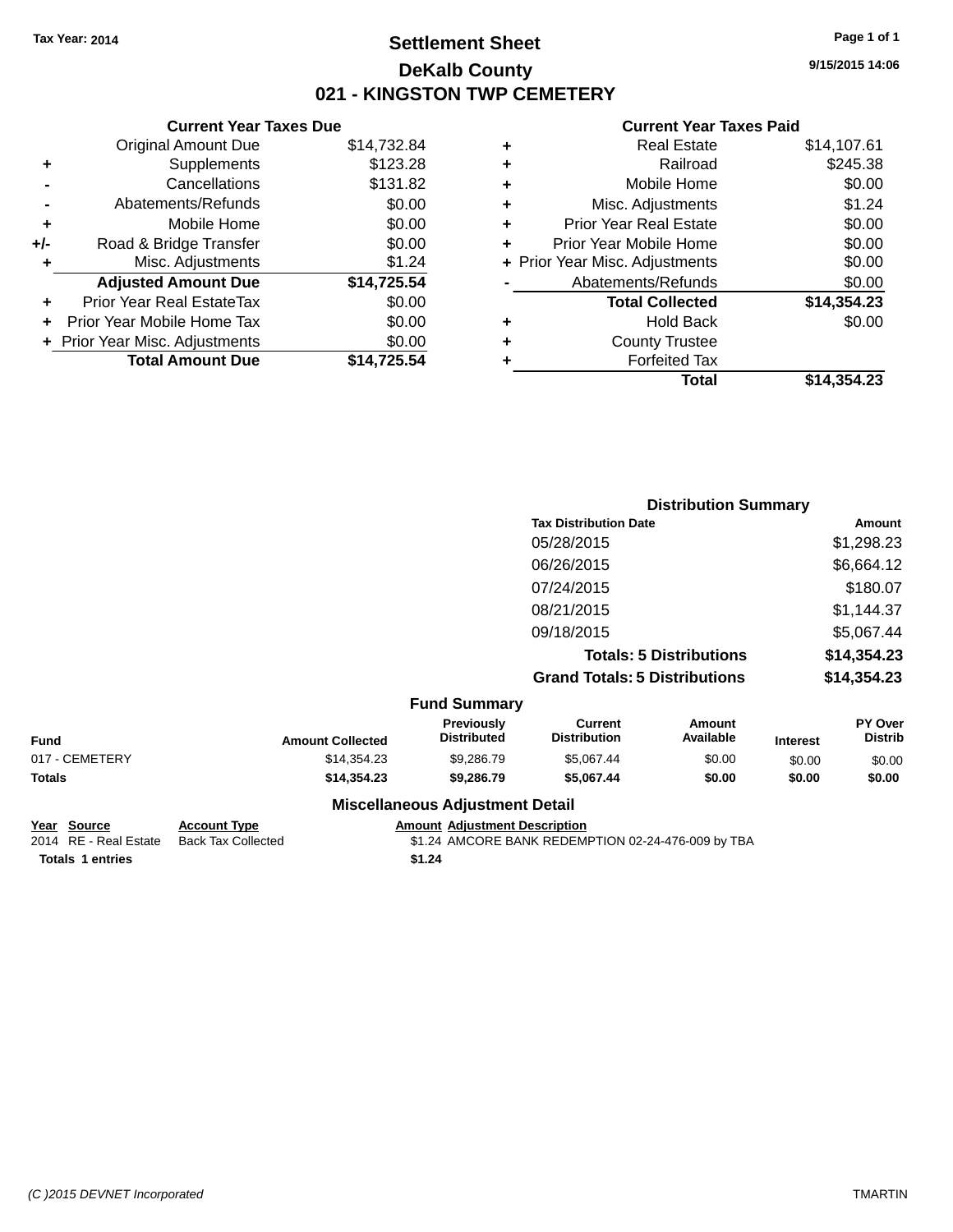## **Settlement Sheet Tax Year: 2014 Page 1 of 1 DeKalb County 022 - MALTA TOWNSHIP**

**9/15/2015 14:06**

### **Current Year Taxes Paid**

| <b>Distribution Summary</b>          |             |
|--------------------------------------|-------------|
| <b>Tax Distribution Date</b>         | Amount      |
| 05/28/2015                           | \$6,683.06  |
| 06/26/2015                           | \$28,728.36 |
| 07/24/2015                           | \$532.87    |
| 08/21/2015                           | \$2,681.64  |
| 09/18/2015                           | \$24,905.86 |
| <b>Totals: 5 Distributions</b>       | \$63,531.79 |
| <b>Grand Totals: 5 Distributions</b> | \$63,531.79 |

| <b>Fund Summary</b>      |                         |                                  |                                |                     |                 |                                  |  |
|--------------------------|-------------------------|----------------------------------|--------------------------------|---------------------|-----------------|----------------------------------|--|
| <b>Fund</b>              | <b>Amount Collected</b> | Previously<br><b>Distributed</b> | Current<br><b>Distribution</b> | Amount<br>Available | <b>Interest</b> | <b>PY Over</b><br><b>Distrib</b> |  |
| 001 - CORPORATE          | \$62,787.57             | \$38.173.46                      | \$24.614.11                    | \$0.00              | \$0.00          | \$0.00                           |  |
| 054 - GENERAL ASSISTANCE | \$744.22                | \$452.47                         | \$291.75                       | \$0.00              | \$0.00          | \$0.00                           |  |
| <b>Totals</b>            | \$63,531.79             | \$38,625.93                      | \$24,905.86                    | \$0.00              | \$0.00          | \$0.00                           |  |

## **Current Year Taxes Due**

|     | <b>Original Amount Due</b>       | \$65,074.33 |
|-----|----------------------------------|-------------|
| ٠   | Supplements                      | \$575.82    |
|     | Cancellations                    | \$650.63    |
|     | Abatements/Refunds               | \$0.00      |
| ٠   | Mobile Home                      | \$0.00      |
| +/- | Road & Bridge Transfer           | \$0.00      |
|     | Misc. Adjustments                | \$0.00      |
|     |                                  |             |
|     | <b>Adjusted Amount Due</b>       | \$64,999.52 |
| ٠   | <b>Prior Year Real EstateTax</b> | \$0.00      |
|     | Prior Year Mobile Home Tax       | \$0.00      |
|     | + Prior Year Misc. Adjustments   | \$0.00      |
|     | <b>Total Amount Due</b>          | \$64,999.52 |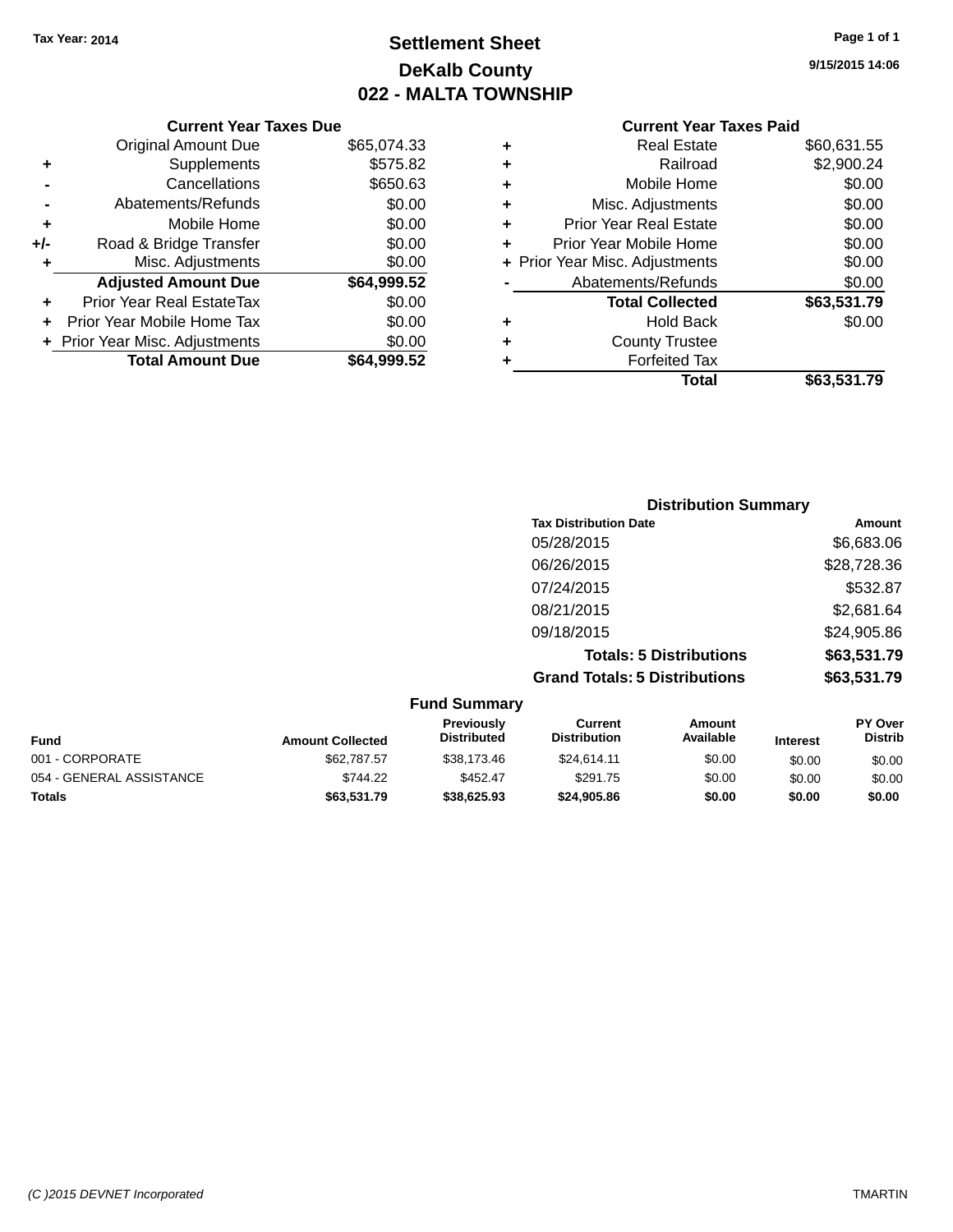### **Settlement Sheet Tax Year: 2014 Page 1 of 1 DeKalb County 023 - MALTA TWP LIBRARY**

**9/15/2015 14:06**

|     | <b>Current Year Taxes Due</b>  |              |  |  |  |
|-----|--------------------------------|--------------|--|--|--|
|     | <b>Original Amount Due</b>     | \$125,417.50 |  |  |  |
| ٠   | Supplements                    | \$1,109.80   |  |  |  |
|     | Cancellations                  | \$1,253.97   |  |  |  |
|     | Abatements/Refunds             | \$0.00       |  |  |  |
| ٠   | Mobile Home                    | \$0.00       |  |  |  |
| +/- | Road & Bridge Transfer         | \$0.00       |  |  |  |
| ٠   | Misc. Adjustments              | \$0.00       |  |  |  |
|     | <b>Adjusted Amount Due</b>     | \$125,273.33 |  |  |  |
| ÷   | Prior Year Real EstateTax      | \$0.00       |  |  |  |
| ÷   | Prior Year Mobile Home Tax     | \$0.00       |  |  |  |
|     | + Prior Year Misc. Adjustments | \$0.00       |  |  |  |
|     | <b>Total Amount Due</b>        | \$125,273.33 |  |  |  |
|     |                                |              |  |  |  |

|   | <b>Real Estate</b>             | \$116,854.90 |
|---|--------------------------------|--------------|
| ٠ | Railroad                       | \$5,589.64   |
| ٠ | Mobile Home                    | \$0.00       |
| ٠ | Misc. Adjustments              | \$0.00       |
| ٠ | <b>Prior Year Real Estate</b>  | \$0.00       |
| ÷ | Prior Year Mobile Home         | \$0.00       |
|   | + Prior Year Misc. Adjustments | \$0.00       |
|   | Abatements/Refunds             | \$0.00       |
|   | <b>Total Collected</b>         | \$122,444.54 |
| ٠ | <b>Hold Back</b>               | \$0.00       |
| ٠ | <b>County Trustee</b>          |              |
| ٠ | <b>Forfeited Tax</b>           |              |
|   | Total                          | \$122,444.54 |
|   |                                |              |

| <b>Distribution Summary</b>          |              |
|--------------------------------------|--------------|
| <b>Tax Distribution Date</b>         | Amount       |
| 05/28/2015                           | \$12,880.27  |
| 06/26/2015                           | \$55,368.68  |
| 07/24/2015                           | \$1,026.95   |
| 08/21/2015                           | \$5,168.11   |
| 09/18/2015                           | \$48,000.53  |
| <b>Totals: 5 Distributions</b>       | \$122,444.54 |
| <b>Grand Totals: 5 Distributions</b> | \$122,444.54 |

| <b>Fund Summary</b> |                         |                                         |                                |                     |                 |                           |
|---------------------|-------------------------|-----------------------------------------|--------------------------------|---------------------|-----------------|---------------------------|
| <b>Fund</b>         | <b>Amount Collected</b> | <b>Previously</b><br><b>Distributed</b> | Current<br><b>Distribution</b> | Amount<br>Available | <b>Interest</b> | PY Over<br><b>Distrib</b> |
| 016 - LIBRARY       | \$122,444.54            | \$74,444.01                             | \$48,000.53                    | \$0.00              | \$0.00          | \$0.00                    |
| <b>Totals</b>       | \$122,444.54            | \$74,444.01                             | \$48,000.53                    | \$0.00              | \$0.00          | \$0.00                    |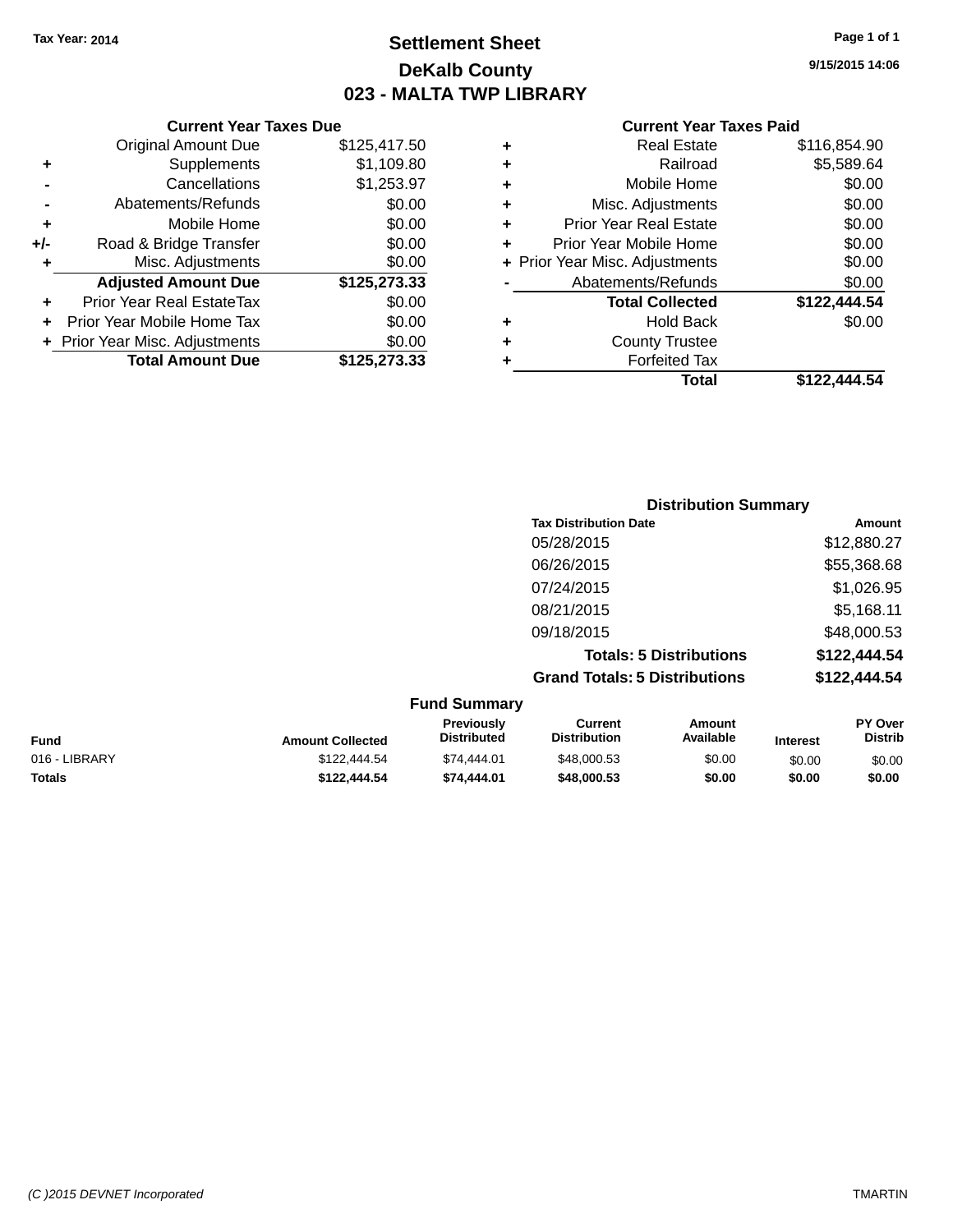### **Settlement Sheet Tax Year: 2014 Page 1 of 1 DeKalb County 024 - MALTA ROAD & BRIDGE**

**9/15/2015 14:06**

#### **Current Year Taxes Paid**

|     | <b>Current Year Taxes Due</b>  |               |  |
|-----|--------------------------------|---------------|--|
|     | <b>Original Amount Due</b>     | \$163,706.66  |  |
| ٠   | Supplements                    | \$1,352.18    |  |
|     | Cancellations                  | \$1,527.81    |  |
|     | Abatements/Refunds             | \$0.00        |  |
| ÷   | Mobile Home                    | \$0.00        |  |
| +/- | Road & Bridge Transfer         | (\$10,264.82) |  |
| ٠   | Misc. Adjustments              | \$0.00        |  |
|     | <b>Adjusted Amount Due</b>     | \$153,266.21  |  |
| ٠   | Prior Year Real EstateTax      | \$0.00        |  |
|     | Prior Year Mobile Home Tax     | \$0.00        |  |
|     | + Prior Year Misc. Adjustments | \$0.00        |  |
|     | <b>Total Amount Due</b>        | \$153,266.21  |  |
|     |                                |               |  |

|   | <b>Real Estate</b>             | \$142,376.69 |
|---|--------------------------------|--------------|
| ٠ | Railroad                       | \$7,184.56   |
| ٠ | Mobile Home                    | \$0.00       |
| ٠ | Misc. Adjustments              | \$0.00       |
| ٠ | <b>Prior Year Real Estate</b>  | \$0.00       |
| ٠ | Prior Year Mobile Home         | \$0.00       |
|   | + Prior Year Misc. Adjustments | \$0.00       |
|   | Abatements/Refunds             | \$0.00       |
|   | <b>Total Collected</b>         | \$149,561.25 |
| ٠ | Hold Back                      | \$0.00       |
| ٠ | <b>County Trustee</b>          |              |
|   | <b>Forfeited Tax</b>           |              |
| ٠ |                                |              |
|   |                                |              |

| <b>Road and Bridge Summary</b> |             |               | <b>Distribution Summary</b>    |              |  |
|--------------------------------|-------------|---------------|--------------------------------|--------------|--|
| <b>Municipality</b>            | Amt. Due    | Amt. Distrib. | <b>Tax Distribution Date</b>   | Amount       |  |
| <b>VILLAGE OF MALTA</b>        | \$10,510.64 | \$10.264.82   | 05/28/2015                     | \$15,693.36  |  |
| <b>Totals</b>                  | \$10,510.64 | \$10,264.82   | 06/26/2015                     | \$67,648.95  |  |
|                                |             |               | 07/24/2015                     | \$1,251.28   |  |
|                                |             |               | 08/21/2015                     | \$6,296.75   |  |
|                                |             |               | 09/18/2015                     | \$58,670.91  |  |
|                                |             |               | <b>Totals: 5 Distributions</b> | \$149,561.25 |  |

**Grand Totals: 5 Distributions \$149,561.25**

| <b>Fund Summary</b>          |                         |                                  |                                |                     |                 |                                  |
|------------------------------|-------------------------|----------------------------------|--------------------------------|---------------------|-----------------|----------------------------------|
| <b>Fund</b>                  | <b>Amount Collected</b> | Previously<br><b>Distributed</b> | Current<br><b>Distribution</b> | Amount<br>Available | <b>Interest</b> | <b>PY Over</b><br><b>Distrib</b> |
| 007 - ROAD AND BRIDGE        | \$46,469.42             | \$28.212.23                      | \$18,257.19                    | \$0.00              | \$0.00          | \$0.00                           |
| 008 - BRIDGE CONST W/COUNTY  | \$18,758.96             | \$11,405.14                      | \$7,353.82                     | \$0.00              | \$0.00          | \$0.00                           |
| 009 - PERMANENT ROAD         | \$67.400.41             | \$40.978.32                      | \$26,422,09                    | \$0.00              | \$0.00          | \$0.00                           |
| 010 - EQUIPMENT AND BUILDING | \$16,932.46             | \$10.294.65                      | \$6.637.81                     | \$0.00              | \$0.00          | \$0.00                           |
| <b>Totals</b>                | \$149,561.25            | \$90,890,34                      | \$58,670.91                    | \$0.00              | \$0.00          | \$0.00                           |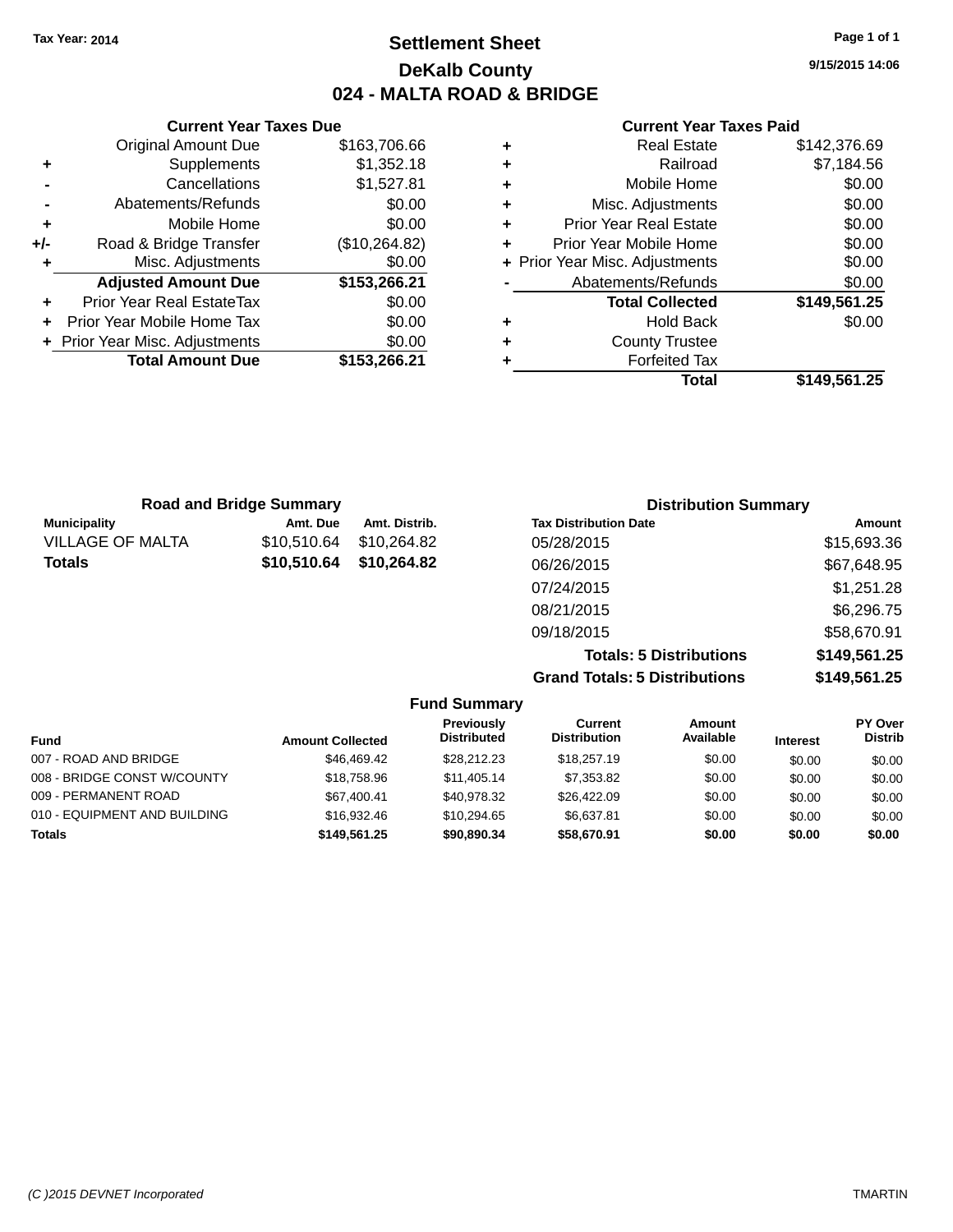**Original Amount Due** 

**Adjusted Amount Due** 

**Total Amount Due** 

**+** Supplements **-** Cancellations **-** Abatements/Refunds **+** Mobile Home **+/-** Road & Bridge Transfer **+** Misc. Adjustments

**+** Prior Year Real EstateTax **+** Prior Year Mobile Home Tax **+** Prior Year Misc. Adjustments

### **Settlement Sheet Tax Year: 2014 Page 1 of 1 DeKalb County 025 - MAYFIELD TOWNSHIP**

**9/15/2015 14:06**

| <b>Current Year Taxes Due</b> |             |   | <b>Current Year Tax</b>        |
|-------------------------------|-------------|---|--------------------------------|
| ่<br>เl Amount Due            | \$98,003.93 | ٠ | <b>Real Estate</b>             |
| Supplements                   | \$294.72    | ٠ | Railroad                       |
| Cancellations                 | \$438.04    | ٠ | Mobile Home                    |
| าents/Refunds                 | \$0.00      | ÷ | Misc. Adjustments              |
| Mobile Home                   | \$0.00      | ٠ | <b>Prior Year Real Estate</b>  |
| ridge Transfer                | \$0.00      | ٠ | Prior Year Mobile Home         |
| . Adjustments                 | \$0.00      |   | + Prior Year Misc. Adjustments |
| <b>Amount Due</b>             | \$97,860.61 |   | Abatements/Refunds             |
| leal EstateTax≀               | (\$20.75)   |   | <b>Total Collected</b>         |
| bile Home Tax                 | \$0.00      | ٠ | <b>Hold Back</b>               |
| . Adjustments                 | \$0.00      | ٠ | <b>County Trustee</b>          |
| <b>Amount Due</b>             | \$97,839.86 | ٠ | <b>Forfeited Tax</b>           |
|                               |             |   | Total                          |

| <b>Real Estate</b>             | \$96,790.24 |
|--------------------------------|-------------|
| Railroad                       | \$0.00      |
| Mobile Home                    | \$0.00      |
| Misc. Adjustments              | \$0.00      |
| <b>Prior Year Real Estate</b>  | (\$20.75)   |
| Prior Year Mobile Home         | \$0.00      |
| + Prior Year Misc. Adjustments | \$0.00      |
| Abatements/Refunds             | \$0.00      |
| <b>Total Collected</b>         | \$96,769.49 |
| <b>Hold Back</b>               | \$0.00      |
| <b>County Trustee</b>          |             |
| <b>Forfeited Tax</b>           |             |
| Total                          | \$96.769.49 |
|                                |             |

|                     |                                      | <b>Distribution Summary</b>    |             |
|---------------------|--------------------------------------|--------------------------------|-------------|
|                     | <b>Tax Distribution Date</b>         |                                | Amount      |
|                     | 05/28/2015                           |                                | \$9,632.72  |
|                     | 06/26/2015                           |                                | \$44,329.64 |
|                     | 07/24/2015                           |                                | \$574.10    |
|                     | 08/21/2015                           |                                | \$3,180.23  |
|                     | 09/18/2015                           |                                | \$39,052.80 |
|                     |                                      | <b>Totals: 5 Distributions</b> | \$96,769.49 |
|                     | <b>Grand Totals: 5 Distributions</b> |                                | \$96,769.49 |
| <b>Fund Summary</b> |                                      |                                |             |
| <b>Droviaught</b>   | $P$                                  | $A$ mesint                     | $DV$ $OV$   |

| <b>Fund</b>              | <b>Amount Collected</b> | <b>Previously</b><br><b>Distributed</b> | Current<br><b>Distribution</b> | Amount<br>Available | <b>Interest</b> | <b>PY Over</b><br><b>Distrib</b> |
|--------------------------|-------------------------|-----------------------------------------|--------------------------------|---------------------|-----------------|----------------------------------|
| 001 - CORPORATE          | \$90,348.84             | \$53,887.19                             | \$36,461.65                    | \$0.00              | \$0.00          | \$0.00                           |
| 054 - GENERAL ASSISTANCE | \$6.420.65              | \$3.829.50                              | \$2,591.15                     | \$0.00              | \$0.00          | \$0.00                           |
| Totals                   | \$96,769.49             | \$57.716.69                             | \$39.052.80                    | \$0.00              | \$0.00          | \$0.00                           |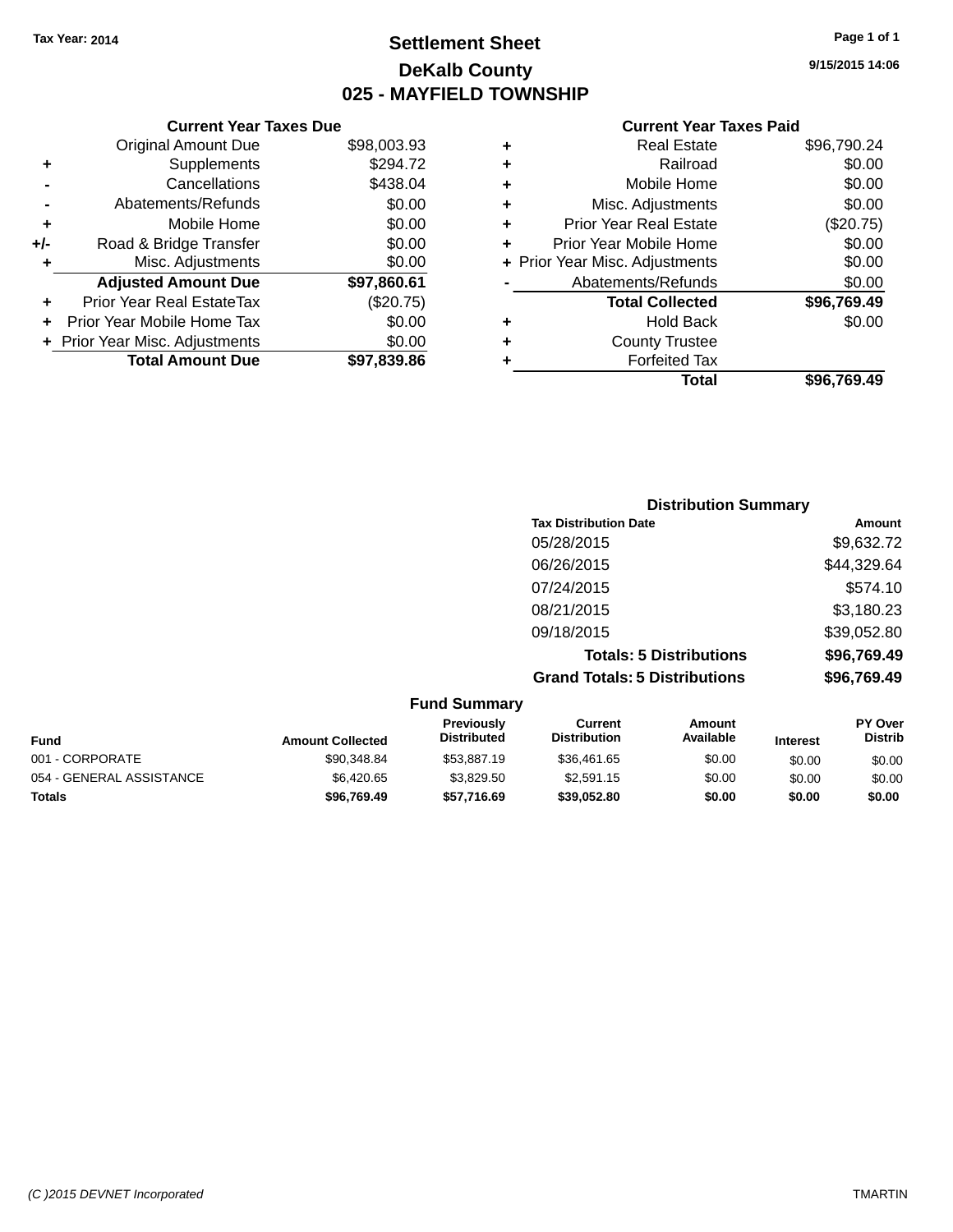**Current Year Taxes Due** Original Amount Due \$249,531.22

**Adjusted Amount Due \$249,166.36**

**Total Amount Due \$249,115.01**

**+** Supplements \$750.40 **-** Cancellations \$1,115.26 **-** Abatements/Refunds \$0.00 **+** Mobile Home \$0.00 **+/-** Road & Bridge Transfer \$0.00 **+** Misc. Adjustments \$0.00

**+** Prior Year Real EstateTax (\$51.35) **+** Prior Year Mobile Home Tax \$0.00 **+ Prior Year Misc. Adjustments**  $$0.00$ 

### **Settlement Sheet Tax Year: 2014 Page 1 of 1 DeKalb County 026 - MAYFIELD ROAD & BRIDGE**

**9/15/2015 14:06**

#### **Current Year Taxes Paid**

| ÷ | <b>Real Estate</b>             | \$246,441.11 |
|---|--------------------------------|--------------|
| ٠ | Railroad                       | \$0.00       |
| ٠ | Mobile Home                    | \$0.00       |
| ٠ | Misc. Adjustments              | \$0.00       |
| ٠ | <b>Prior Year Real Estate</b>  | (\$51.35)    |
| ٠ | Prior Year Mobile Home         | \$0.00       |
|   | + Prior Year Misc. Adjustments | \$0.00       |
|   | Abatements/Refunds             | \$0.00       |
|   | <b>Total Collected</b>         | \$246,389.76 |
| ٠ | <b>Hold Back</b>               | \$0.00       |
| ÷ | <b>County Trustee</b>          |              |
| ٠ | <b>Forfeited Tax</b>           |              |
|   | Total                          | \$246.389.76 |

### **Distribution Summary Tax Distribution Date Amount** 05/28/2015 \$24,527.74 06/26/2015 \$112,869.59 07/24/2015 \$1,461.74 08/21/2015 \$8,097.30 09/18/2015 \$99,433.39 **Totals: 5 Distributions \$246,389.76 Grand Totals: 5 Distributions \$246,389.76**

**Fund Summary Fund Interest Amount Collected Distributed PY Over Distrib Amount Available Current Distribution Previously** 007 - ROAD AND BRIDGE  $$154,710.12$   $$92,275.10$   $$62,435.02$   $$0.00$   $$0.00$   $$0.00$ 008 - BRIDGE CONST W/COUNTY  $$7,763.00$   $$4,630.15$   $$3,132.85$   $$0.00$   $$0.00$   $$0.00$ 009 - PERMANENT ROAD \$61,114.76 \$36,451.20 \$24,663.56 \$0.00 \$0.00 \$0.00 010 - EQUIPMENT AND BUILDING \$11,641.41 \$6,943.38 \$4,698.03 \$0.00 \$0.00 \$0.00 035 - TORT JUDGMENTS, LIABILITY **INSURANCE** \$6,791.97 \$4,050.99 \$2,740.98 \$0.00 \$0.00 \$0.00 047 - SOCIAL SECURITY 64,368.50 \$2,605.55 \$1,762.95 \$0.00 \$0.00 \$0.00 \$0.00 **Totals \$246,389.76 \$146,956.37 \$99,433.39 \$0.00 \$0.00 \$0.00**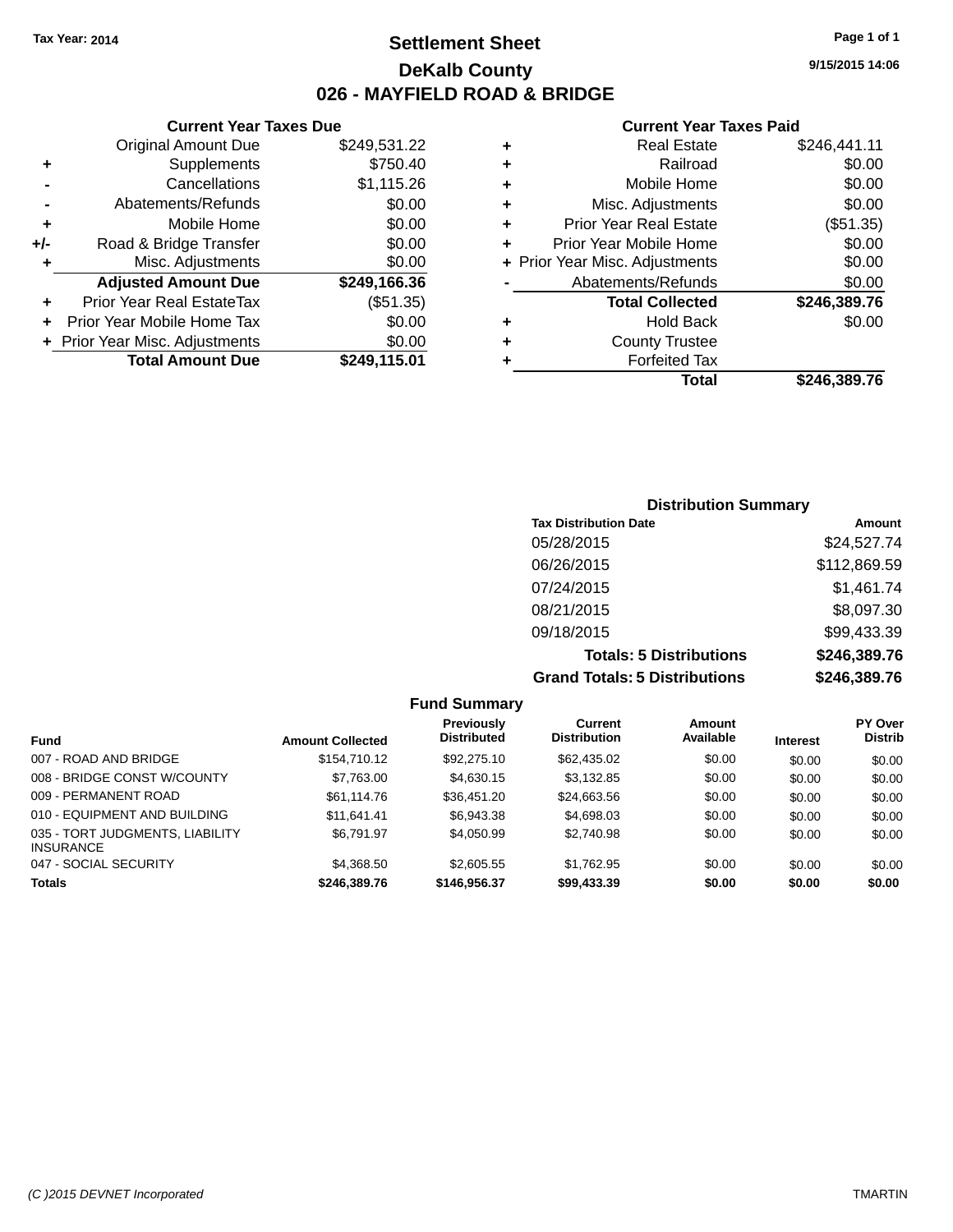## **Settlement Sheet Tax Year: 2014 Page 1 of 1 DeKalb County 027 - MILAN TOWNSHIP**

**9/15/2015 14:06**

|     | <b>Current Year Taxes Due</b>    |             |
|-----|----------------------------------|-------------|
|     | <b>Original Amount Due</b>       | \$40,000.54 |
| ٠   | Supplements                      | \$119.13    |
|     | Cancellations                    | \$194.47    |
|     | Abatements/Refunds               | \$0.00      |
| ٠   | Mobile Home                      | \$0.00      |
| +/- | Road & Bridge Transfer           | \$0.00      |
| ٠   | Misc. Adjustments                | \$0.00      |
|     | <b>Adjusted Amount Due</b>       | \$39,925.20 |
|     | <b>Prior Year Real EstateTax</b> | \$0.00      |
|     | Prior Year Mobile Home Tax       | \$0.00      |
|     | + Prior Year Misc. Adjustments   | \$0.00      |
|     | <b>Total Amount Due</b>          | \$39,925.20 |
|     |                                  |             |

|   | <b>Real Estate</b>             | \$39,621.25 |
|---|--------------------------------|-------------|
| ٠ | Railroad                       | \$0.00      |
| ٠ | Mobile Home                    | \$0.00      |
| ٠ | Misc. Adjustments              | \$0.00      |
| ٠ | <b>Prior Year Real Estate</b>  | \$0.00      |
| ٠ | Prior Year Mobile Home         | \$0.00      |
|   | + Prior Year Misc. Adjustments | \$0.00      |
|   | Abatements/Refunds             | \$0.00      |
|   | <b>Total Collected</b>         | \$39,621.25 |
| ٠ | <b>Hold Back</b>               | \$0.00      |
| ٠ | <b>County Trustee</b>          |             |
| ٠ | <b>Forfeited Tax</b>           |             |
|   | Total                          | \$39,621.25 |
|   |                                |             |

| <b>Distribution Summary</b>          |             |
|--------------------------------------|-------------|
| <b>Tax Distribution Date</b>         | Amount      |
| 05/28/2015                           | \$3,070.40  |
| 06/26/2015                           | \$19,861.96 |
| 07/24/2015                           | \$157.84    |
| 08/21/2015                           | \$741.82    |
| 09/18/2015                           | \$15,789.23 |
| <b>Totals: 5 Distributions</b>       | \$39,621.25 |
| <b>Grand Totals: 5 Distributions</b> | \$39,621.25 |
| $E$ und $R$ ummorv                   |             |

|                 |                         | <b>Fund Summary</b>              |                                |                     |                 |                                  |
|-----------------|-------------------------|----------------------------------|--------------------------------|---------------------|-----------------|----------------------------------|
| <b>Fund</b>     | <b>Amount Collected</b> | <b>Previously</b><br>Distributed | Current<br><b>Distribution</b> | Amount<br>Available | <b>Interest</b> | <b>PY Over</b><br><b>Distrib</b> |
| 001 - CORPORATE | \$39.621.25             | \$23.832.02                      | \$15,789.23                    | \$0.00              | \$0.00          | \$0.00                           |
| <b>Totals</b>   | \$39.621.25             | \$23.832.02                      | \$15,789,23                    | \$0.00              | \$0.00          | \$0.00                           |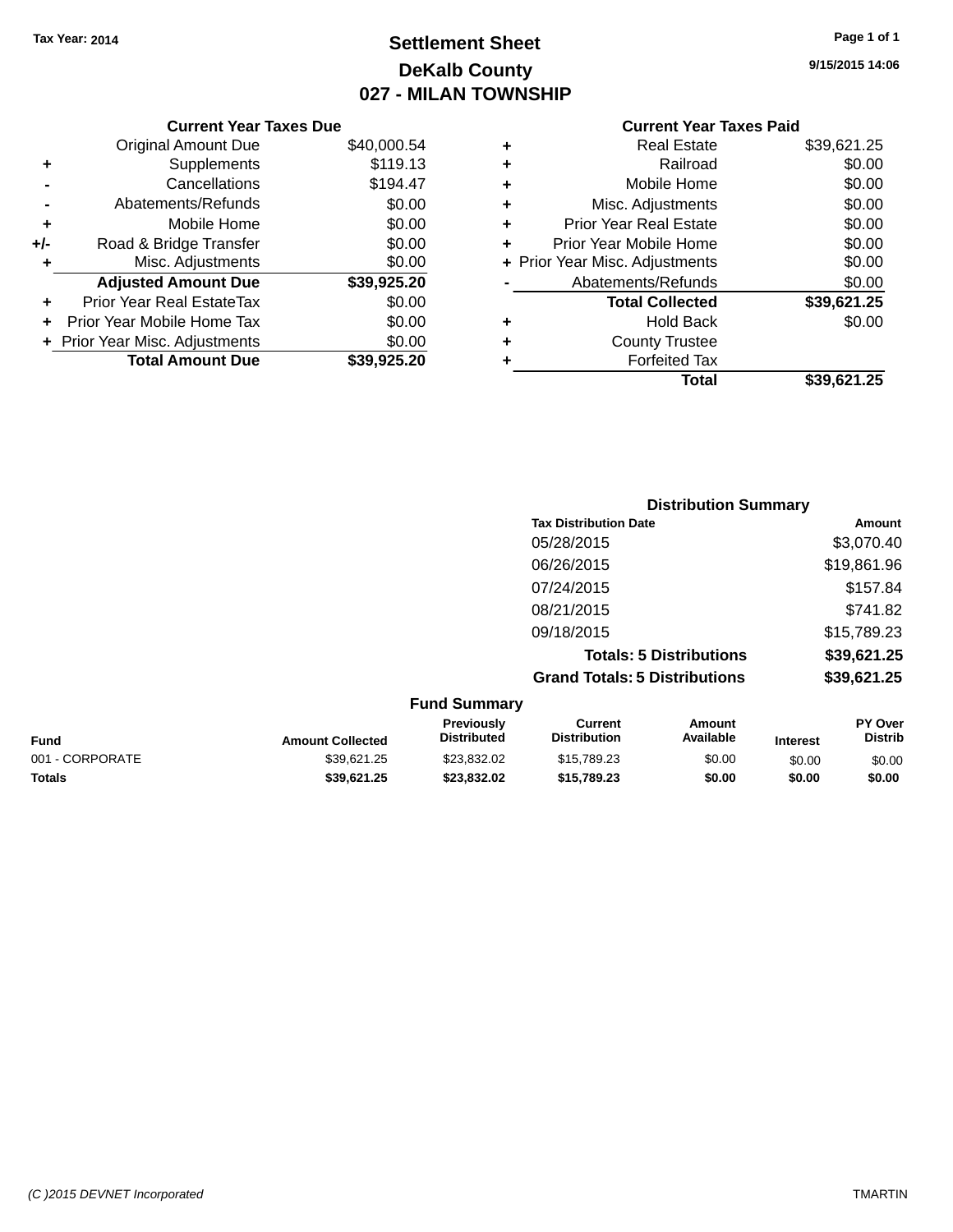### **Settlement Sheet Tax Year: 2014 Page 1 of 1 DeKalb County 028 - MILAN ROAD & BRIDGE**

**9/15/2015 14:06**

|       | <b>Current Year Taxes Due</b>  |             |
|-------|--------------------------------|-------------|
|       | <b>Original Amount Due</b>     | \$63,794.83 |
| ٠     | Supplements                    | \$190.01    |
|       | Cancellations                  | \$310.15    |
|       | Abatements/Refunds             | \$0.00      |
| ÷     | Mobile Home                    | \$0.00      |
| $+/-$ | Road & Bridge Transfer         | \$0.00      |
| ٠     | Misc. Adjustments              | \$0.00      |
|       | <b>Adjusted Amount Due</b>     | \$63,674.69 |
| ٠     | Prior Year Real EstateTax      | \$0.00      |
|       | Prior Year Mobile Home Tax     | \$0.00      |
|       | + Prior Year Misc. Adjustments | \$0.00      |
|       | <b>Total Amount Due</b>        | \$63.674.69 |
|       |                                |             |

|   | <b>Real Estate</b>             | \$63,189.97 |
|---|--------------------------------|-------------|
| ÷ | Railroad                       | \$0.00      |
| ÷ | Mobile Home                    | \$0.00      |
| ٠ | Misc. Adjustments              | \$0.00      |
| ٠ | <b>Prior Year Real Estate</b>  | \$0.00      |
| ÷ | Prior Year Mobile Home         | \$0.00      |
|   | + Prior Year Misc. Adjustments | \$0.00      |
|   | Abatements/Refunds             | \$0.00      |
|   | <b>Total Collected</b>         | \$63,189.97 |
| ٠ | <b>Hold Back</b>               | \$0.00      |
| ٠ | <b>County Trustee</b>          |             |
| ٠ | <b>Forfeited Tax</b>           |             |
|   | Total                          | \$63,189.97 |
|   |                                |             |

| <b>Distribution Summary</b>          |             |
|--------------------------------------|-------------|
| <b>Tax Distribution Date</b>         | Amount      |
| 05/28/2015                           | \$4,896.85  |
| 06/26/2015                           | \$31,676.74 |
| 07/24/2015                           | \$251.70    |
| 08/21/2015                           | \$1,183.04  |
| 09/18/2015                           | \$25,181.64 |
| <b>Totals: 5 Distributions</b>       | \$63,189.97 |
| <b>Grand Totals: 5 Distributions</b> | \$63,189.97 |

| <b>Fund Summary</b>         |                         |                                  |                                |                            |                 |                           |
|-----------------------------|-------------------------|----------------------------------|--------------------------------|----------------------------|-----------------|---------------------------|
| Fund                        | <b>Amount Collected</b> | Previously<br><b>Distributed</b> | Current<br><b>Distribution</b> | <b>Amount</b><br>Available | <b>Interest</b> | PY Over<br><b>Distrib</b> |
| 007 - ROAD AND BRIDGE       | \$44.032.53             | \$26,485.26                      | \$17,547.27                    | \$0.00                     | \$0.00          | \$0.00                    |
| 008 - BRIDGE CONST W/COUNTY | \$4.310.64              | \$2,592.82                       | \$1.717.82                     | \$0.00                     | \$0.00          | \$0.00                    |
| 009 - PERMANENT ROAD        | \$14,846.80             | \$8.930.25                       | \$5.916.55                     | \$0.00                     | \$0.00          | \$0.00                    |
| <b>Totals</b>               | \$63,189.97             | \$38,008,33                      | \$25,181.64                    | \$0.00                     | \$0.00          | \$0.00                    |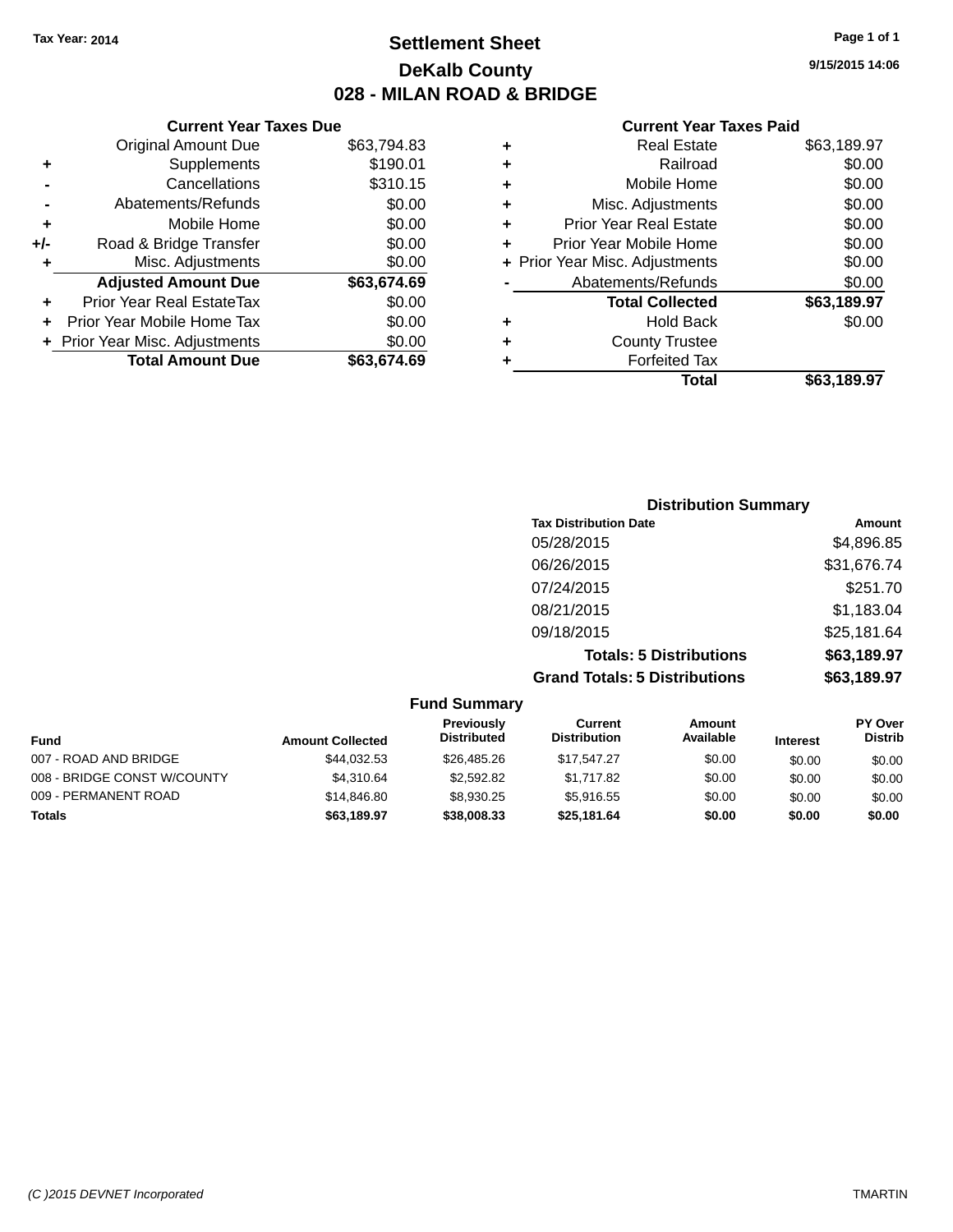### **Settlement Sheet Tax Year: 2014 Page 1 of 1 DeKalb County 029 - PAW PAW TOWNSHIP**

#### **Current Year Taxes Due** Original Amount Due \$67,486.60 **+** Supplements \$0.00 **-** Cancellations \$0.00 **-** Abatements/Refunds \$0.00 **+** Mobile Home \$0.00 **+/-** Road & Bridge Transfer \$0.00 **+** Misc. Adjustments \$0.00 **Adjusted Amount Due \$67,486.60 +** Prior Year Real EstateTax \$0.00 **+** Prior Year Mobile Home Tax \$0.00

**+ Prior Year Misc. Adjustments**  $$0.00$ 

**Total Amount Due \$67,486.60**

#### **Current Year Taxes Paid**

| ٠ | <b>Real Estate</b>             | \$63,244.44 |
|---|--------------------------------|-------------|
| ٠ | Railroad                       | \$3,088.60  |
| ٠ | Mobile Home                    | \$0.00      |
| ٠ | Misc. Adjustments              | \$0.00      |
| ٠ | <b>Prior Year Real Estate</b>  | \$0.00      |
| ÷ | Prior Year Mobile Home         | \$0.00      |
|   | + Prior Year Misc. Adjustments | \$0.00      |
|   | Abatements/Refunds             | \$0.00      |
|   | <b>Total Collected</b>         | \$66,333.04 |
| ٠ | Hold Back                      | \$0.00      |
| ٠ | <b>County Trustee</b>          |             |
| ٠ | <b>Forfeited Tax</b>           |             |
|   | Total                          | \$66,333.04 |
|   |                                |             |

| <b>Distribution Summary</b><br><b>Tax Distribution Date</b> | Amount      |
|-------------------------------------------------------------|-------------|
| 05/28/2015                                                  | \$5,679.99  |
| 06/26/2015                                                  | \$32,440.72 |
| 07/24/2015                                                  | \$936.51    |
| 08/21/2015                                                  | \$1,559.93  |
| 09/18/2015                                                  | \$25,715.89 |
| <b>Totals: 5 Distributions</b>                              | \$66,333.04 |
| <b>Grand Totals: 5 Distributions</b>                        | \$66,333.04 |

|                          |                         |                                         | 07/24/2015                            |                                |                 | \$936.51                         |
|--------------------------|-------------------------|-----------------------------------------|---------------------------------------|--------------------------------|-----------------|----------------------------------|
|                          |                         |                                         | 08/21/2015                            |                                |                 | \$1,559.93                       |
|                          |                         |                                         | 09/18/2015                            |                                |                 | \$25,715.89                      |
|                          |                         |                                         |                                       | <b>Totals: 5 Distributions</b> |                 | \$66,333.04                      |
|                          |                         |                                         | <b>Grand Totals: 5 Distributions</b>  |                                |                 | \$66,333.04                      |
|                          |                         | <b>Fund Summary</b>                     |                                       |                                |                 |                                  |
| Fund                     | <b>Amount Collected</b> | <b>Previously</b><br><b>Distributed</b> | <b>Current</b><br><b>Distribution</b> | Amount<br>Available            | <b>Interest</b> | <b>PY Over</b><br><b>Distrib</b> |
| 001 - CORPORATE          | \$62,326.65             | \$38.163.94                             | \$24.162.71                           | \$0.00                         | \$0.00          | \$0.00                           |
| 017 - CEMETERY           | \$2,551.84              | \$1,562.55                              | \$989.29                              | \$0.00                         | \$0.00          | \$0.00                           |
| 034 - GENERAL ASSISTANCE | \$1,454.55              | \$890.66                                | \$563.89                              | \$0.00                         | \$0.00          | \$0.00                           |

**Totals \$66,333.04 \$40,617.15 \$25,715.89 \$0.00 \$0.00 \$0.00**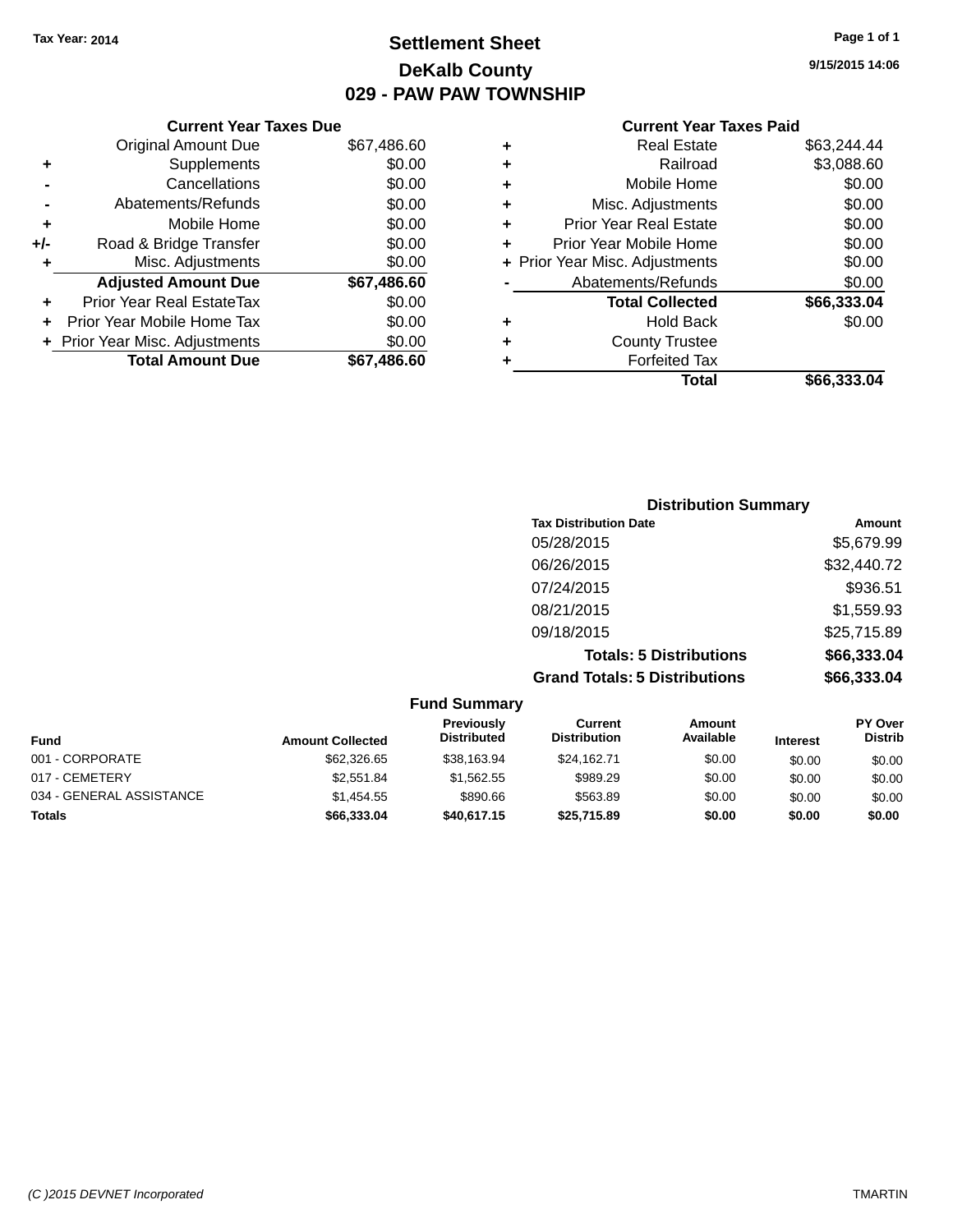### **Settlement Sheet Tax Year: 2014 Page 1 of 1 DeKalb County 030 - PAW PAW ROAD & BRIDGE**

**9/15/2015 14:06**

|     | <b>Current Year Taxes Due</b>  |             |
|-----|--------------------------------|-------------|
|     | <b>Original Amount Due</b>     | \$93,080.22 |
| ٠   | Supplements                    | \$0.00      |
|     | Cancellations                  | \$0.00      |
|     | Abatements/Refunds             | \$0.00      |
| ٠   | Mobile Home                    | \$0.00      |
| +/- | Road & Bridge Transfer         | \$0.00      |
| ٠   | Misc. Adjustments              | \$0.00      |
|     | <b>Adjusted Amount Due</b>     | \$93,080.22 |
| ٠   | Prior Year Real EstateTax      | \$0.00      |
| ÷   | Prior Year Mobile Home Tax     | \$0.00      |
|     | + Prior Year Misc. Adjustments | \$0.00      |
|     | <b>Total Amount Due</b>        | \$93,080,22 |
|     |                                |             |

| ٠ | <b>Real Estate</b>             | \$87,229.27 |
|---|--------------------------------|-------------|
| ٠ | Railroad                       | \$4,259.92  |
| ٠ | Mobile Home                    | \$0.00      |
| ٠ | Misc. Adjustments              | \$0.00      |
| ٠ | <b>Prior Year Real Estate</b>  | \$0.00      |
|   | Prior Year Mobile Home         | \$0.00      |
|   | + Prior Year Misc. Adjustments | \$0.00      |
|   | Abatements/Refunds             | \$0.00      |
|   | <b>Total Collected</b>         | \$91,489.19 |
| ٠ | Hold Back                      | \$0.00      |
|   | <b>County Trustee</b>          |             |
| ٠ | <b>Forfeited Tax</b>           |             |
|   | Total                          | \$91,489.19 |
|   |                                |             |

| <b>Distribution Summary</b>          |             |
|--------------------------------------|-------------|
| <b>Tax Distribution Date</b>         | Amount      |
| 05/28/2015                           | \$7,834.14  |
| 06/26/2015                           | \$44,743.31 |
| 07/24/2015                           | \$1,291.72  |
| 08/21/2015                           | \$2,151.55  |
| 09/18/2015                           | \$35,468.47 |
| <b>Totals: 5 Distributions</b>       | \$91,489.19 |
| <b>Grand Totals: 5 Distributions</b> | \$91,489.19 |

| <b>Fund Summary</b>                           |                         |                                         |                                       |                     |                 |                                  |
|-----------------------------------------------|-------------------------|-----------------------------------------|---------------------------------------|---------------------|-----------------|----------------------------------|
| <b>Fund</b>                                   | <b>Amount Collected</b> | <b>Previously</b><br><b>Distributed</b> | <b>Current</b><br><b>Distribution</b> | Amount<br>Available | <b>Interest</b> | <b>PY Over</b><br><b>Distrib</b> |
| 007 - ROAD AND BRIDGE                         | \$44.393.12             | \$27.182.81                             | \$17.210.31                           | \$0.00              | \$0.00          | \$0.00                           |
| 009 - PERMANENT ROAD                          | \$35.523.98             | \$21.752.07                             | \$13,771.91                           | \$0.00              | \$0.00          | \$0.00                           |
| 010 - EQUIPMENT AND BUILDING                  | \$4,883.25              | \$2,990.12                              | \$1,893.13                            | \$0.00              | \$0.00          | \$0.00                           |
| 027 - AUDIT                                   | \$711.50                | \$435.67                                | \$275.83                              | \$0.00              | \$0.00          | \$0.00                           |
| 035 - TORT JUDGEMENTS/LIABILITY<br><b>INS</b> | \$4,716.35              | \$2,887.92                              | \$1,828,43                            | \$0.00              | \$0.00          | \$0.00                           |
| 047 - SOCIAL SECURITY                         | \$1,260.99              | \$772.13                                | \$488.86                              | \$0.00              | \$0.00          | \$0.00                           |
| Totals                                        | \$91,489.19             | \$56,020,72                             | \$35,468,47                           | \$0.00              | \$0.00          | \$0.00                           |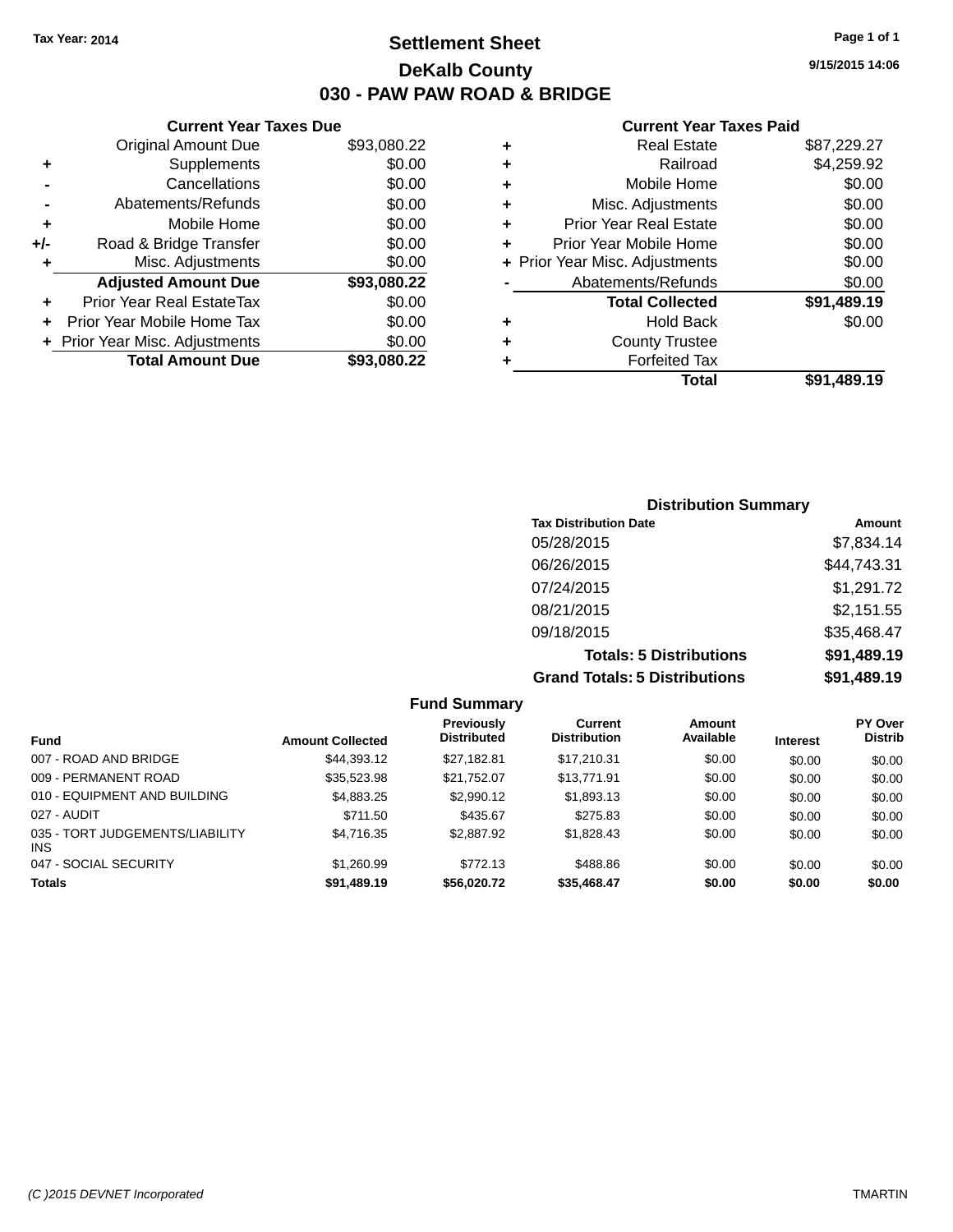## **Settlement Sheet Tax Year: 2014 Page 1 of 1 DeKalb County 031 - PIERCE TOWNSHIP**

**9/15/2015 14:06**

|     | <b>Current Year Taxes Due</b>  |             |
|-----|--------------------------------|-------------|
|     | <b>Original Amount Due</b>     | \$56,809.06 |
| ٠   | Supplements                    | \$295.21    |
|     | Cancellations                  | \$315.86    |
|     | Abatements/Refunds             | \$0.00      |
| ٠   | Mobile Home                    | \$0.00      |
| +/- | Road & Bridge Transfer         | \$0.00      |
| ٠   | Misc. Adjustments              | \$0.00      |
|     | <b>Adjusted Amount Due</b>     | \$56,788.41 |
|     | Prior Year Real EstateTax      | \$0.00      |
|     | Prior Year Mobile Home Tax     | \$0.00      |
|     | + Prior Year Misc. Adjustments | \$0.00      |
|     | <b>Total Amount Due</b>        | \$56,788.41 |
|     |                                |             |

#### **Current Year Taxes Paid**

|   | <b>Real Estate</b>             | \$56,151.07 |
|---|--------------------------------|-------------|
| ÷ | Railroad                       | \$0.00      |
| ÷ | Mobile Home                    | \$0.00      |
| ٠ | Misc. Adjustments              | \$0.00      |
| ٠ | <b>Prior Year Real Estate</b>  | \$0.00      |
| ٠ | Prior Year Mobile Home         | \$0.00      |
|   | + Prior Year Misc. Adjustments | \$0.00      |
|   | Abatements/Refunds             | \$0.00      |
|   | <b>Total Collected</b>         | \$56,151.07 |
| ٠ | <b>Hold Back</b>               | \$0.00      |
| ٠ | <b>County Trustee</b>          |             |
| ٠ | <b>Forfeited Tax</b>           |             |
|   | Total                          | \$56,151.07 |
|   |                                |             |

### **Distribution Summary Tax Distribution Date Amount** 05/28/2015 \$7,406.33 06/26/2015 \$24,513.47 07/24/2015 \$805.67 08/21/2015 \$3,153.86 09/18/2015 \$20,271.74 **Totals: 5 Distributions \$56,151.07 Grand Totals: 5 Distributions \$56,151.07**

| <b>Fund Summary</b>                     |                         |                                         |                                       |                     |                 |                                  |
|-----------------------------------------|-------------------------|-----------------------------------------|---------------------------------------|---------------------|-----------------|----------------------------------|
| <b>Fund</b>                             | <b>Amount Collected</b> | <b>Previously</b><br><b>Distributed</b> | <b>Current</b><br><b>Distribution</b> | Amount<br>Available | <b>Interest</b> | <b>PY Over</b><br><b>Distrib</b> |
| 001 - CORPORATE                         | \$41,504.90             | \$26,520.74                             | \$14,984.16                           | \$0.00              | \$0.00          | \$0.00                           |
| $005 - I. M. R. F.$                     | \$3.954.77              | \$2,527.01                              | \$1,427.76                            | \$0.00              | \$0.00          | \$0.00                           |
| 027 - AUDIT                             | \$891.12                | \$569.41                                | \$321.71                              | \$0.00              | \$0.00          | \$0.00                           |
| 035 - TORT JUDGEMENTS/LIABILITY<br>INS. | \$4,114.69              | \$2,629.20                              | \$1,485.49                            | \$0.00              | \$0.00          | \$0.00                           |
| 047 - SOCIAL SECURITY                   | \$2.719.01              | \$1,737.39                              | \$981.62                              | \$0.00              | \$0.00          | \$0.00                           |
| 054 - GENERAL ASSISTANCE                | \$2,966.58              | \$1,895.58                              | \$1.071.00                            | \$0.00              | \$0.00          | \$0.00                           |
| <b>Totals</b>                           | \$56,151.07             | \$35,879.33                             | \$20,271.74                           | \$0.00              | \$0.00          | \$0.00                           |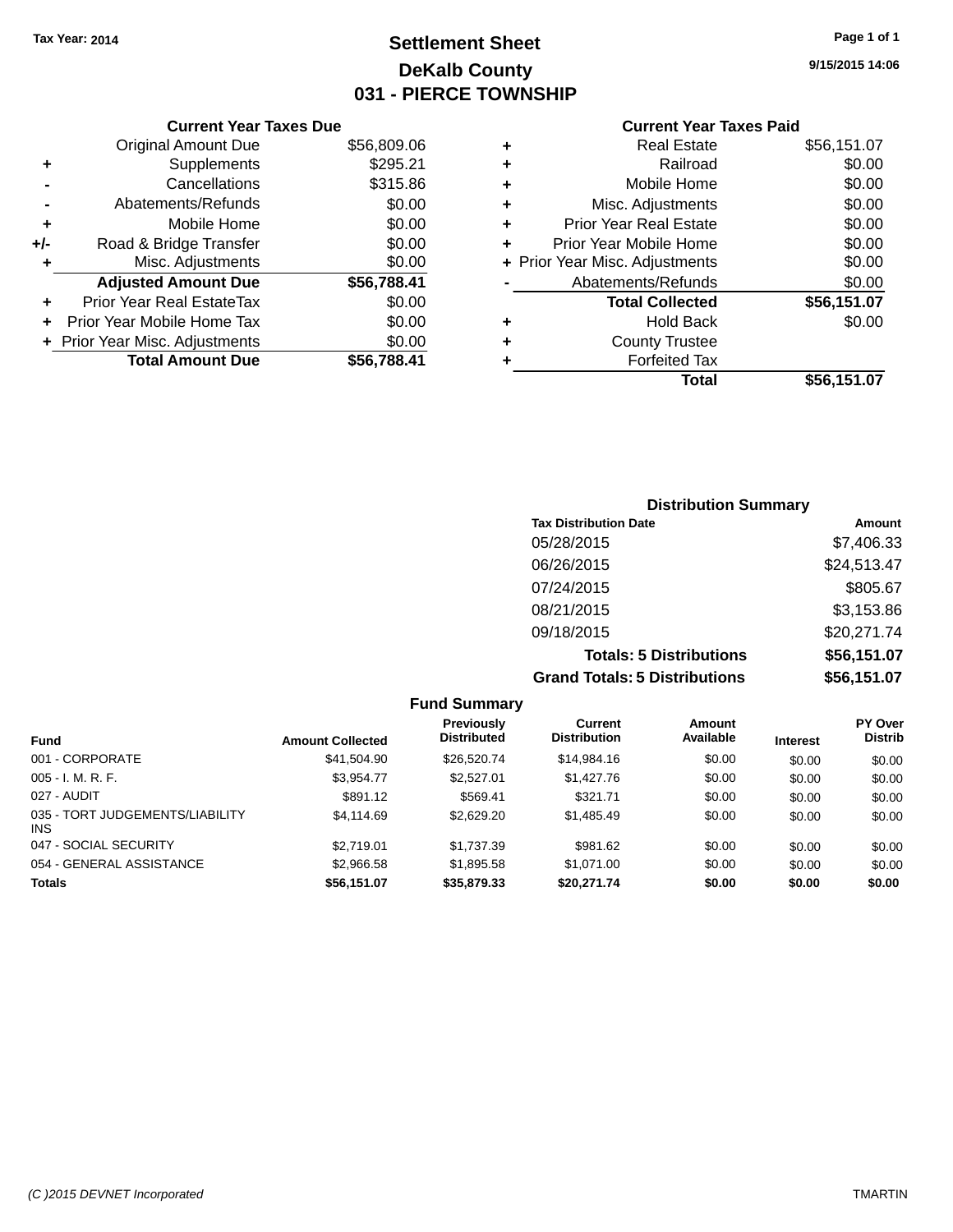### **Settlement Sheet Tax Year: 2014 Page 1 of 1 DeKalb County 032 - PIERCE ROAD & BRIDGE**

**Current Year Taxes Due**

|     | <b>Original Amount Due</b>     | \$167,244.81 |
|-----|--------------------------------|--------------|
| ٠   | Supplements                    | \$869.12     |
|     | Cancellations                  | \$929.91     |
|     | Abatements/Refunds             | \$0.00       |
| ٠   | Mobile Home                    | \$0.00       |
| +/- | Road & Bridge Transfer         | \$0.00       |
| ٠   | Misc. Adjustments              | \$0.00       |
|     |                                |              |
|     | <b>Adjusted Amount Due</b>     | \$167,184.02 |
| ÷   | Prior Year Real EstateTax      | \$0.00       |
|     | Prior Year Mobile Home Tax     | \$0.00       |
|     | + Prior Year Misc. Adjustments | \$0.00       |
|     | <b>Total Amount Due</b>        | \$167,184.02 |

|   | <b>Real Estate</b>             | \$165,307.72 |
|---|--------------------------------|--------------|
| ٠ | Railroad                       | \$0.00       |
| ٠ | Mobile Home                    | \$0.00       |
| ٠ | Misc. Adjustments              | \$0.00       |
| ٠ | Prior Year Real Estate         | \$0.00       |
| ٠ | Prior Year Mobile Home         | \$0.00       |
|   | + Prior Year Misc. Adjustments | \$0.00       |
|   | Abatements/Refunds             | \$0.00       |
|   | <b>Total Collected</b>         | \$165,307.72 |
| ٠ | Hold Back                      | \$0.00       |
| ٠ | <b>County Trustee</b>          |              |
| ٠ | <b>Forfeited Tax</b>           |              |
|   | Total                          | \$165,307.72 |
|   |                                |              |

| <b>Distribution Summary</b>          |              |  |  |  |  |
|--------------------------------------|--------------|--|--|--|--|
| <b>Tax Distribution Date</b>         | Amount       |  |  |  |  |
| 05/28/2015                           | \$21,804.16  |  |  |  |  |
| 06/26/2015                           | \$72,166.75  |  |  |  |  |
| 07/24/2015                           | \$2,371.90   |  |  |  |  |
| 08/21/2015                           | \$9,284.92   |  |  |  |  |
| 09/18/2015                           | \$59,679.99  |  |  |  |  |
| <b>Totals: 5 Distributions</b>       | \$165,307.72 |  |  |  |  |
| <b>Grand Totals: 5 Distributions</b> | \$165,307.72 |  |  |  |  |

| <b>Fund Summary</b>          |                         |                                         |                                       |                     |                 |                                  |
|------------------------------|-------------------------|-----------------------------------------|---------------------------------------|---------------------|-----------------|----------------------------------|
| <b>Fund</b>                  | <b>Amount Collected</b> | <b>Previously</b><br><b>Distributed</b> | <b>Current</b><br><b>Distribution</b> | Amount<br>Available | <b>Interest</b> | <b>PY Over</b><br><b>Distrib</b> |
| $005 - I. M. R. F.$          | \$118.23                | \$75.55                                 | \$42.68                               | \$0.00              | \$0.00          | \$0.00                           |
| 007 - ROAD AND BRIDGE        | \$117,605.02            | \$75,146.83                             | \$42,458.19                           | \$0.00              | \$0.00          | \$0.00                           |
| 008 - BRIDGE CONST W/COUNTY  | \$9,339.39              | \$5,967.65                              | \$3.371.74                            | \$0.00              | \$0.00          | \$0.00                           |
| 009 - PERMANENT ROAD         | \$30,508.86             | \$19,494.44                             | \$11,014.42                           | \$0.00              | \$0.00          | \$0.00                           |
| 010 - EQUIPMENT AND BUILDING | \$6,542.36              | \$4,180.41                              | \$2,361.95                            | \$0.00              | \$0.00          | \$0.00                           |
| 047 - SOCIAL SECURITY        | \$1,193.86              | \$762.85                                | \$431.01                              | \$0.00              | \$0.00          | \$0.00                           |
| <b>Totals</b>                | \$165,307.72            | \$105.627.73                            | \$59,679.99                           | \$0.00              | \$0.00          | \$0.00                           |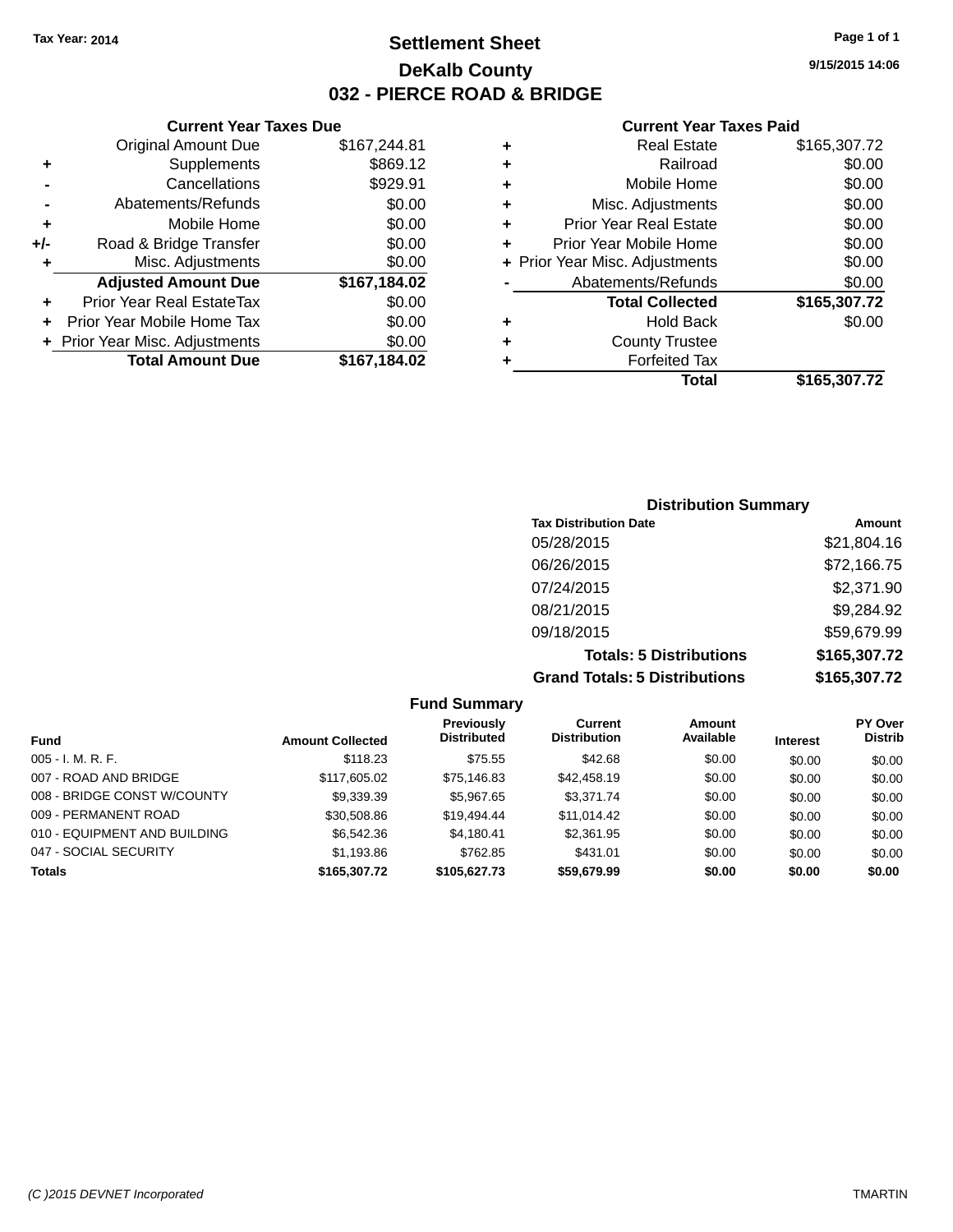### **Settlement Sheet Tax Year: 2014 Page 1 of 1 DeKalb County 033 - SANDWICH TOWNSHIP**

#### **Current Year Taxes Due**

| <b>Original Amount Due</b>  | \$245,015.22                   |  |  |
|-----------------------------|--------------------------------|--|--|
| Supplements                 | \$2,047.22                     |  |  |
| \$2,402.86<br>Cancellations |                                |  |  |
| Abatements/Refunds          | \$0.45                         |  |  |
| Mobile Home                 | \$0.00                         |  |  |
| Road & Bridge Transfer      | \$0.00                         |  |  |
| Misc. Adjustments           | \$82.86                        |  |  |
| <b>Adjusted Amount Due</b>  | \$244,741.99                   |  |  |
| Prior Year Real EstateTax   | (\$34.61)                      |  |  |
| Prior Year Mobile Home Tax  | \$0.00                         |  |  |
|                             | \$3.75                         |  |  |
| <b>Total Amount Due</b>     | \$244,711.13                   |  |  |
|                             | + Prior Year Misc. Adjustments |  |  |

#### **Current Year Taxes Paid**

| ٠ | <b>Real Estate</b>             | \$234,050.82 |
|---|--------------------------------|--------------|
| ٠ | Railroad                       | \$988.44     |
| ٠ | Mobile Home                    | \$0.00       |
| ٠ | Misc. Adjustments              | \$82.86      |
| ٠ | Prior Year Real Estate         | (\$34.61)    |
| ÷ | Prior Year Mobile Home         | \$0.00       |
|   | + Prior Year Misc. Adjustments | \$3.75       |
|   | Abatements/Refunds             | \$0.45       |
|   | <b>Total Collected</b>         | \$235,090.81 |
| ٠ | Hold Back                      | \$0.00       |
| ٠ | <b>County Trustee</b>          |              |
| ٠ | <b>Forfeited Tax</b>           |              |
|   | Total                          | \$235,090.81 |
|   |                                |              |

#### **Distribution Summary Tax Distribution Date Amount** 05/28/2015 \$27,130.19 06/26/2015 \$103,566.75 07/24/2015 \$2,582.33 08/21/2015 \$17,098.67 09/18/2015 \$84,712.87 **Totals: 5 Distributions \$235,090.81 Grand Totals: 5 Distributions \$235,090.81**

| <b>Fund Summary</b>      |                         |                                         |                                |                     |                 |                                  |
|--------------------------|-------------------------|-----------------------------------------|--------------------------------|---------------------|-----------------|----------------------------------|
| <b>Fund</b>              | <b>Amount Collected</b> | <b>Previously</b><br><b>Distributed</b> | Current<br><b>Distribution</b> | Amount<br>Available | <b>Interest</b> | <b>PY Over</b><br><b>Distrib</b> |
| 001 - CORPORATE          | \$119.082.17            | \$76.171.96                             | \$42.910.21                    | \$0.00              | \$0.00          | \$0.00                           |
| 005 - I. M. R. F.        | \$14.170.34             | \$9.064.19                              | \$5,106.15                     | \$0.00              | \$0.00          | \$0.00                           |
| 017 - CEMETERY           | \$75.374.13             | \$48,213,75                             | \$27,160.38                    | \$0.00              | \$0.00          | \$0.00                           |
| 047 - SOCIAL SECURITY    | \$7,570.16              | \$4,842.32                              | \$2,727.84                     | \$0.00              | \$0.00          | \$0.00                           |
| 054 - GENERAL ASSISTANCE | \$18,894.01             | \$12,085.72                             | \$6,808.29                     | \$0.00              | \$0.00          | \$0.00                           |
| <b>Totals</b>            | \$235,090.81            | \$150,377.94                            | \$84.712.87                    | \$0.00              | \$0.00          | \$0.00                           |
|                          |                         |                                         |                                |                     |                 |                                  |

**Fund Summary**

#### **Miscellaneous Adjustment Detail**

| Year Source             | <b>Account Type</b>       | <b>Amount Adjustment Description</b>             |
|-------------------------|---------------------------|--------------------------------------------------|
| 2013 RE - Real Estate   | Back Tax Collected        | \$3.75 TRUSTEE SALE 19-25-252-014 by TBA         |
| 2014 RE - Real Estate   | Back Tax Collected        | \$33.49 DOBSON REDEMPTION 19-26-481-012 by TBA   |
| 2014 RE - Real Estate   | <b>Back Tax Collected</b> | \$11.58 PETERSON REDEMPTION 19-35-231-002 by TBA |
| 2014 RE - Real Estate   | Back Tax Collected        | \$37.79 PETERSON REDEMPTION 19-35-230-007 by TBA |
| <b>Totals 4 entries</b> |                           | \$86.61                                          |

# **Totals 1 entries \$0.45**

#### **Abatement Detail**

#### **Year** Source **Account Type Account Adjustment Description**

2014 RE - Real Estate RE Abatement \$0.45 PTAB INTEREST REFUND 19-27-427-021 by TBA

**9/15/2015 14:06**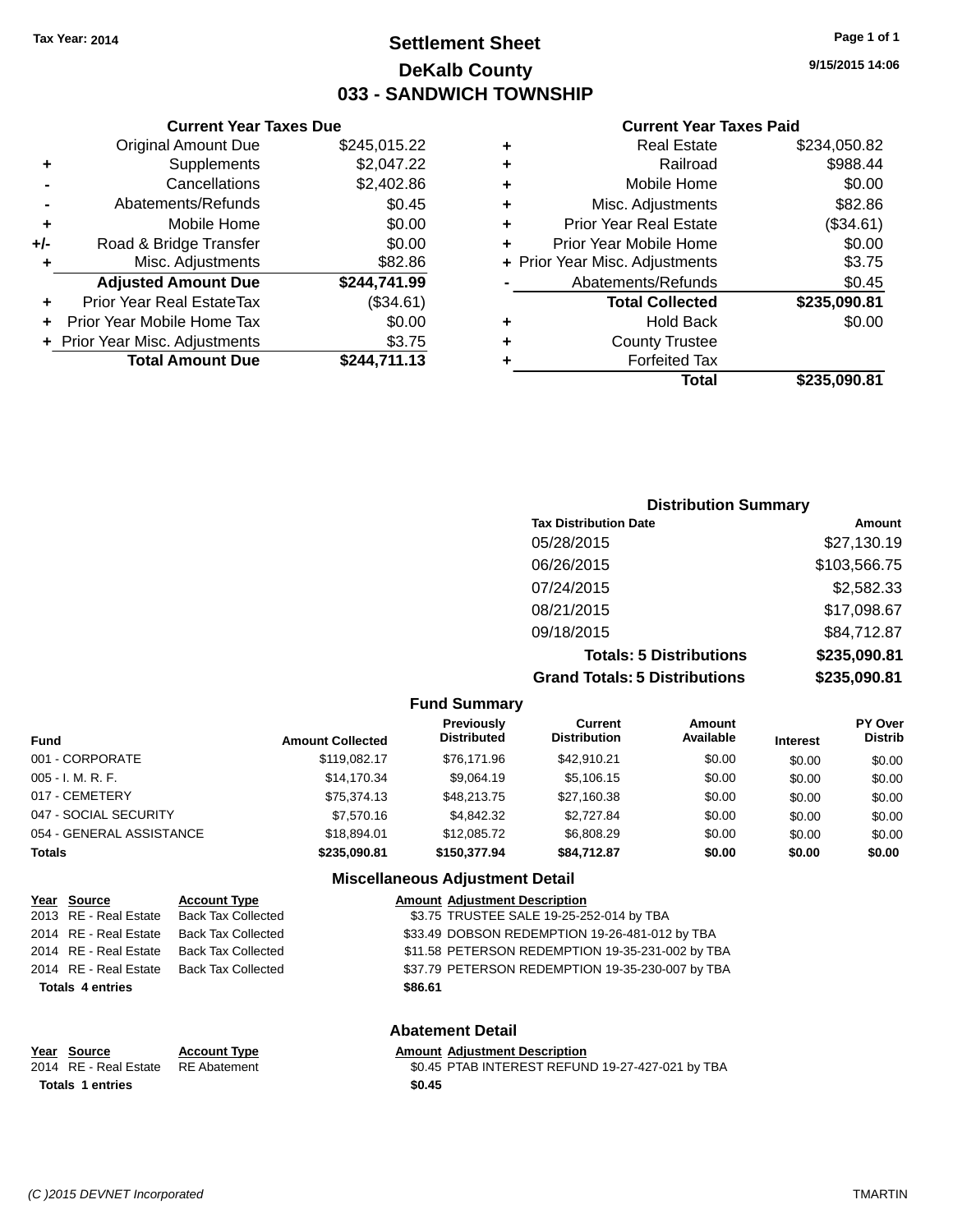### **Settlement Sheet Tax Year: 2014 Page 1 of 1 DeKalb County 034 - SANDWICH PUBLIC LIBRARY DISTRICT**

|     | <b>Total Amount Due</b>          | \$550,016.81 |
|-----|----------------------------------|--------------|
|     | + Prior Year Misc. Adjustments   | \$8.55       |
|     | Prior Year Mobile Home Tax       | \$0.00       |
|     | <b>Prior Year Real EstateTax</b> | (\$71.16)    |
|     | <b>Adjusted Amount Due</b>       | \$550,079.42 |
| ÷   | Misc. Adjustments                | \$186.23     |
| +/- | Road & Bridge Transfer           | \$0.00       |
| ٠   | Mobile Home                      | \$0.00       |
|     | Abatements/Refunds               | \$1.02       |
|     | Cancellations                    | \$5,400.63   |
| ٠   | Supplements                      | \$4,601.31   |
|     | <b>Original Amount Due</b>       | \$550,693.53 |

#### **Current Year Taxes Paid**

| ٠ | <b>Real Estate</b>             | \$526,050.03 |
|---|--------------------------------|--------------|
| ٠ | Railroad                       | \$2,221.62   |
| ٠ | Mobile Home                    | \$0.00       |
| ٠ | Misc. Adjustments              | \$186.23     |
| ٠ | <b>Prior Year Real Estate</b>  | (\$71.16)    |
| ÷ | Prior Year Mobile Home         | \$0.00       |
|   | + Prior Year Misc. Adjustments | \$8.55       |
|   | Abatements/Refunds             | \$1.02       |
|   | <b>Total Collected</b>         | \$528,394.25 |
| ٠ | Hold Back                      | \$0.00       |
| ٠ | <b>County Trustee</b>          |              |
| ٠ | <b>Forfeited Tax</b>           |              |
|   | <b>Total</b>                   | \$528,394.25 |
|   |                                |              |

#### **Distribution Summary Tax Distribution Date Amount** 05/28/2015 \$60,984.12 06/26/2015 \$232,775.24 07/24/2015 \$5,803.98 08/21/2015 \$38,430.88 09/18/2015 \$190,400.03 **Totals: 5 Distributions \$528,394.25 Grand Totals: 5 Distributions \$528,394.25**

**Fund Summary Fund Interest Amount Collected Distributed PY Over Distrib Amount Available Current Distribution Previously** 001 - CORPORATE \$256,582.43 \$164,126.29 \$92,456.14 \$0.00 \$0.00 \$0.00 003 - BONDS AND INTEREST  $$196,776.64$   $$125,870.71$   $$70,905.93$   $$0.00$   $$0.00$   $$0.00$ 004 - OPERATIONS & MAINTENANCE  $$23,945.26$   $$15,316.90$   $$8,628.36$   $$0.00$   $$0.00$   $$0.00$ 005 - I. M. R. F. \$19,675.26 \$12,585.52 \$7,089.74 \$0.00 \$0.00 \$0.00 027 - AUDIT \$2,468.68 \$1,579.13 \$889.55 \$0.00 \$0.00 \$0.00 035 - TORT JUDGEMENTS/LIABILITY INS \$18,037.81 \$11,538.12 \$6,499.69 \$0.00 \$0.00 \$0.00 \$0.00 047 - SOCIAL SECURITY \$10,908.17 \$6,977.55 \$3,930.62 \$0.00 \$0.00 \$0.00 **Totals \$528,394.25 \$337,994.22 \$190,400.03 \$0.00 \$0.00 \$0.00 Miscellaneous Adjustment Detail**

#### **Year Source Account Type Amount Adjustment Description** 2013 RE - Real Estate Back Tax Collected \$8.55 TRUSTEE SALE 19-25-252-014 by TBA 2014 RE - Real Estate Back Tax Collected \$75.27 DOBSON REDEMPTION 19-26-481-012 by TBA 2014 RE - Real Estate Back Tax Collected \$26.04 PETERSON REDEMPTION 19-35-231-002 by TBA 2014 RE - Real Estate Back Tax Collected \$84.92 PETERSON REDEMPTION 19-35-230-007 by TBA **Totals 4 entries \$194.78**

| Year Source             | <b>Account Type</b> | Amount |
|-------------------------|---------------------|--------|
| 2014 RE - Real Estate   | RE Abatement        | \$1.02 |
| <b>Totals 1 entries</b> |                     | \$1.02 |

**Abatement Detail Adjustment Description** 

PTAB INTEREST REFUND 19-27-427-021 by TBA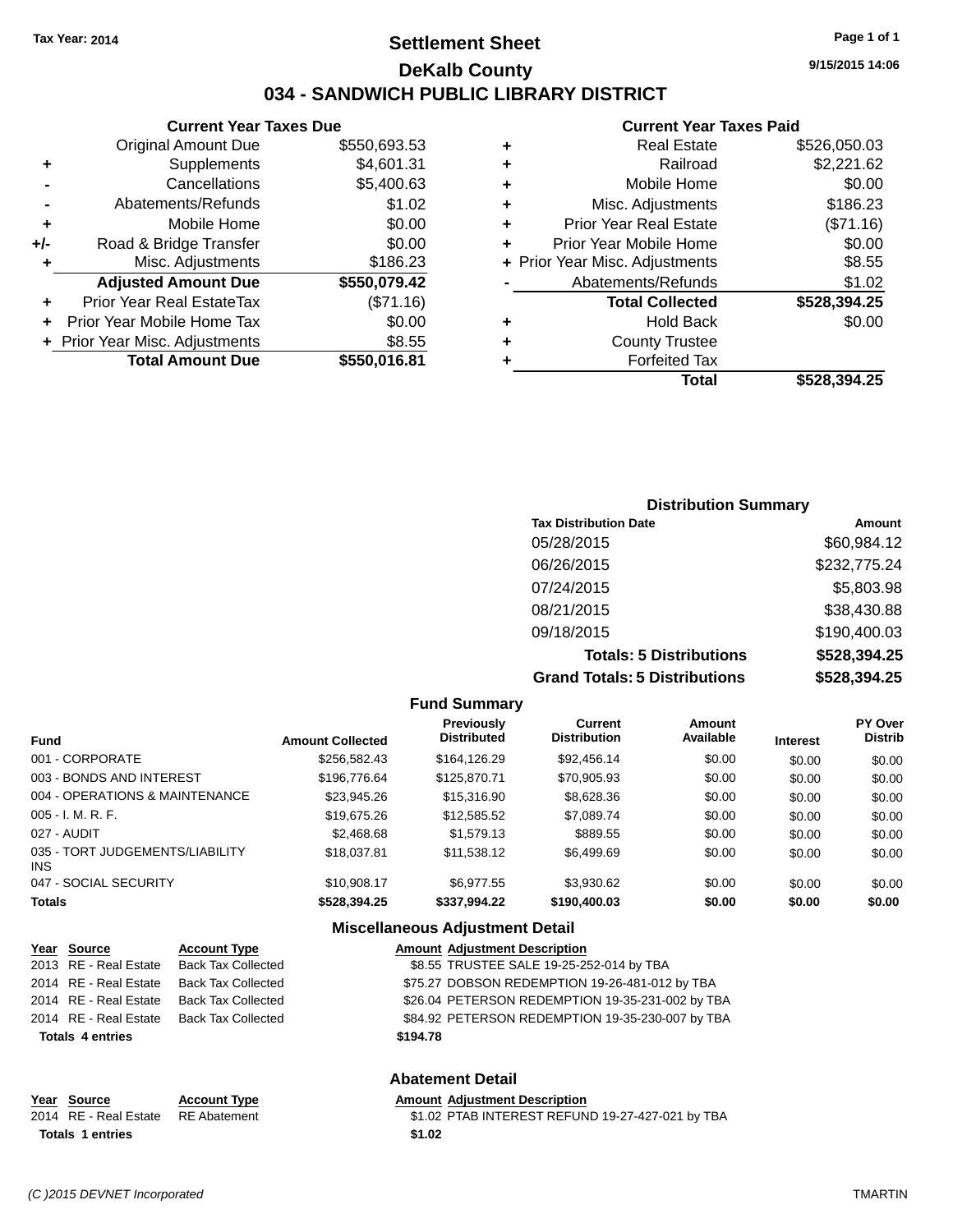### **Settlement Sheet Tax Year: 2014 Page 1 of 1 DeKalb County 035 - SANDWICH ROAD & BRIDGE**

**Current Year Taxes Due** Original Amount Due \$236,574.26 **+** Supplements \$1,710.64 **-** Cancellations \$2,019.94 **-** Abatements/Refunds \$0.38 **+** Mobile Home \$0.00 **+/-** Road & Bridge Transfer (\$29,317.11) **+** Misc. Adjustments \$80.00 **Adjusted Amount Due \$207,027.47 +** Prior Year Real EstateTax (\$29.53) **+** Prior Year Mobile Home Tax \$0.00 **+ Prior Year Misc. Adjustments \$3.62 Total Amount Due \$207,001.56**

#### **Current Year Taxes Paid**

|   | <b>Real Estate</b>             | \$196,741.73 |
|---|--------------------------------|--------------|
| ٠ | Railroad                       | \$879.16     |
| ٠ | Mobile Home                    | \$0.00       |
| ٠ | Misc. Adjustments              | \$80.00      |
| ٠ | <b>Prior Year Real Estate</b>  | (\$29.53)    |
|   | Prior Year Mobile Home         | \$0.00       |
|   | + Prior Year Misc. Adjustments | \$3.62       |
|   | Abatements/Refunds             | \$0.38       |
|   | <b>Total Collected</b>         | \$197,674.60 |
| ٠ | Hold Back                      | \$0.00       |
| ٠ | <b>County Trustee</b>          |              |
|   | <b>Forfeited Tax</b>           |              |
|   | Total                          | \$197,674.60 |
|   |                                |              |

|                         | <b>Road and Bridge Summary</b> |               | <b>Distribution Summary</b>  |             |
|-------------------------|--------------------------------|---------------|------------------------------|-------------|
| <b>Municipality</b>     | Amt. Due                       | Amt. Distrib. | <b>Tax Distribution Date</b> | Amount      |
| <b>CITY OF SANDWICH</b> | \$30,518.77                    | \$29.317.11   | 05/28/2015                   | \$22,806.56 |
| Totals                  | \$30,518.77                    | \$29,317.11   | 06/26/2015                   | \$87,086.24 |
|                         |                                |               | 07/24/2015                   | \$2,170.79  |
|                         |                                |               | 08/21/2015                   | \$14,397.98 |
|                         |                                |               | 09/18/2015                   | \$71,213.03 |
|                         |                                |               |                              |             |

**Totals: 5 Distributions \$197,674.60 Grand Totals: 5 Distributions \$197,674.60**

|                              |                         | <b>Fund Summary</b>                     |                                |                     |                 |                                  |
|------------------------------|-------------------------|-----------------------------------------|--------------------------------|---------------------|-----------------|----------------------------------|
| Fund                         | <b>Amount Collected</b> | <b>Previously</b><br><b>Distributed</b> | Current<br><b>Distribution</b> | Amount<br>Available | <b>Interest</b> | <b>PY Over</b><br><b>Distrib</b> |
| 007 - ROAD AND BRIDGE        | \$37,781.65             | \$24,184.73                             | \$13,596.92                    | \$0.00              | \$0.00          | \$0.00                           |
| 009 - PERMANENT ROAD         | \$116,877.81            | \$74,761.86                             | \$42,115.95                    | \$0.00              | \$0.00          | \$0.00                           |
| 010 - EQUIPMENT AND BUILDING | \$41,213.95             | \$26,362.83                             | \$14,851.12                    | \$0.00              | \$0.00          | \$0.00                           |
| 047 - SOCIAL SECURITY        | \$1,801.19              | \$1.152.15                              | \$649.04                       | \$0.00              | \$0.00          | \$0.00                           |
| <b>Totals</b>                | \$197.674.60            | \$126,461.57                            | \$71,213.03                    | \$0.00              | \$0.00          | \$0.00                           |
|                              |                         | Miscellaneous Adjustment Detail         |                                |                     |                 |                                  |

|      | Year Source             | <b>Account Type</b>       | <b>Amount Adjustment Description</b>             |
|------|-------------------------|---------------------------|--------------------------------------------------|
|      | 2013 RE - Real Estate   | <b>Back Tax Collected</b> | \$3.62 TRUSTEE SALE 19-25-252-014 by TBA         |
|      | 2014 RE - Real Estate   | <b>Back Tax Collected</b> | \$32.33 DOBSON REDEMPTION 19-26-481-012 by TBA   |
|      | 2014 RE - Real Estate   | <b>Back Tax Collected</b> | \$11.19 PETERSON REDEMPTION 19-35-231-002 by TBA |
|      | 2014 RE - Real Estate   | <b>Back Tax Collected</b> | \$36.48 PETERSON REDEMPTION 19-35-230-007 by TBA |
|      | <b>Totals 4 entries</b> |                           | \$83.62                                          |
|      |                         |                           | <b>Abatement Detail</b>                          |
| Year | Source                  | <b>Account Type</b>       | <b>Amount Adjustment Description</b>             |

# **Totals 1 entries \$0.44**

2014 RE - Real Estate RE Abatement \$0.44 PTAB INTEREST REFUND 19-27-427-021 by TBA

**9/15/2015 14:06**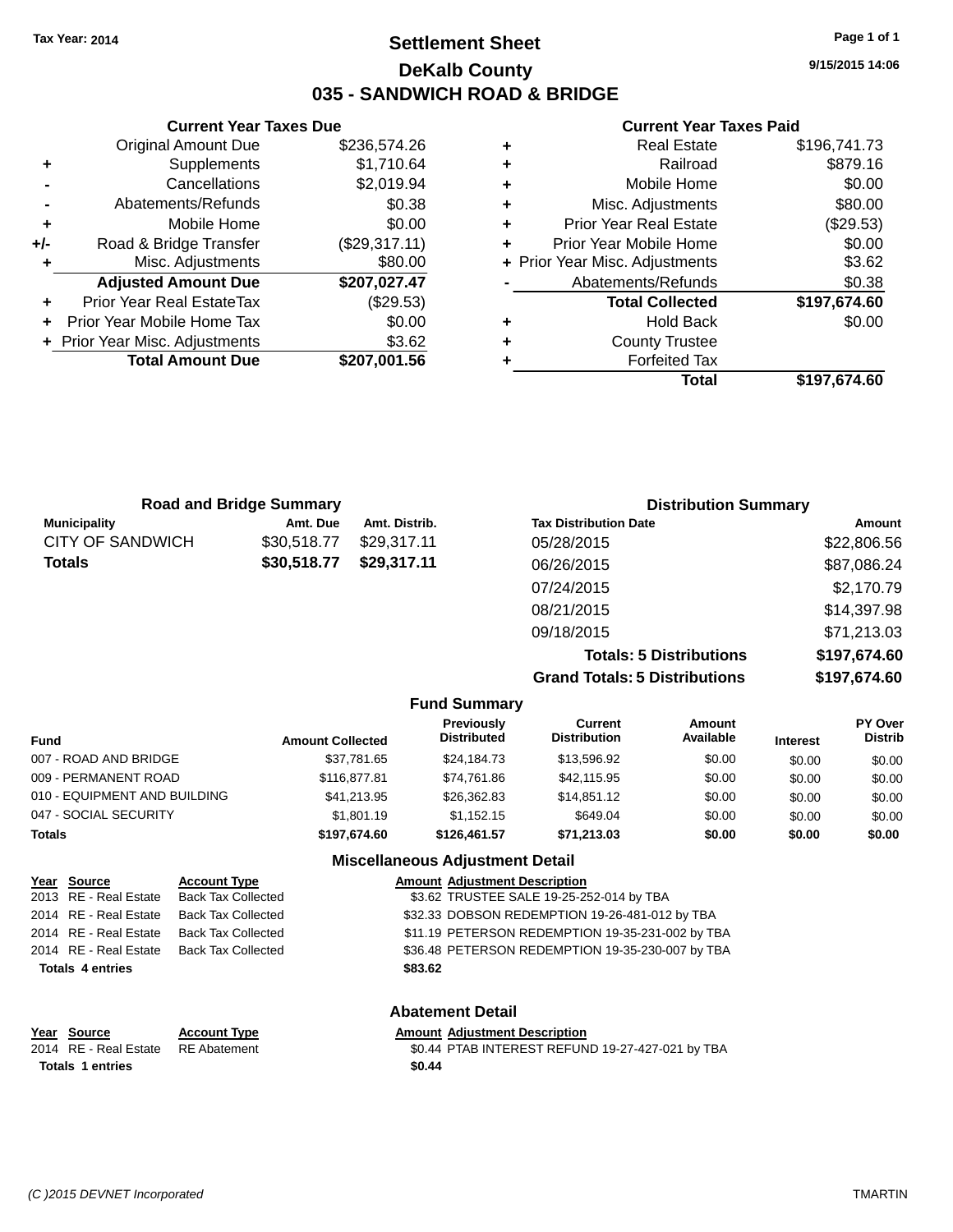### **Settlement Sheet Tax Year: 2014 Page 1 of 1 DeKalb County 036 - SHABBONA TOWNSHIP**

**9/15/2015 14:06**

#### **Current Year Taxes Paid**

|     | <b>Current Year Taxes Due</b>  |             |  |
|-----|--------------------------------|-------------|--|
|     | <b>Original Amount Due</b>     | \$92,005.56 |  |
| ٠   | Supplements                    | \$286.08    |  |
|     | Cancellations                  | \$333.53    |  |
|     | Abatements/Refunds             | \$0.00      |  |
| ٠   | Mobile Home                    | \$0.00      |  |
| +/- | Road & Bridge Transfer         | \$0.00      |  |
| ٠   | Misc. Adjustments              | \$25.89     |  |
|     | <b>Adjusted Amount Due</b>     | \$91,984.00 |  |
| ٠   | Prior Year Real EstateTax      | (\$180.23)  |  |
| ÷   | Prior Year Mobile Home Tax     | \$0.00      |  |
|     | + Prior Year Misc. Adjustments | \$0.00      |  |
|     | <b>Total Amount Due</b>        | \$91,803.77 |  |
|     |                                |             |  |

| ٠ | <b>Real Estate</b>             | \$86,748.12 |
|---|--------------------------------|-------------|
| ٠ | Railroad                       | \$3,429.28  |
| ٠ | Mobile Home                    | \$0.00      |
| ٠ | Misc. Adjustments              | \$25.89     |
| ٠ | <b>Prior Year Real Estate</b>  | (\$180.23)  |
| ٠ | Prior Year Mobile Home         | \$0.00      |
|   | + Prior Year Misc. Adjustments | \$0.00      |
|   | Abatements/Refunds             | \$0.00      |
|   | <b>Total Collected</b>         | \$90,023.06 |
| ٠ | <b>Hold Back</b>               | \$0.00      |
| ٠ | <b>County Trustee</b>          |             |
| ٠ | <b>Forfeited Tax</b>           |             |
|   | Total                          | \$90,023.06 |
|   |                                |             |

| <b>Distribution Summary</b>          |             |
|--------------------------------------|-------------|
| <b>Tax Distribution Date</b>         | Amount      |
| 05/28/2015                           | \$7,257.39  |
| 06/26/2015                           | \$42,901.50 |
| 07/24/2015                           | \$1,076.13  |
| 08/21/2015                           | \$4,537.81  |
| 09/18/2015                           | \$34,250.23 |
| <b>Totals: 5 Distributions</b>       | \$90,023.06 |
| <b>Grand Totals: 5 Distributions</b> | \$90,023.06 |

|                          |                         | <b>Fund Summary</b>              |                                |                     |                 |                                  |
|--------------------------|-------------------------|----------------------------------|--------------------------------|---------------------|-----------------|----------------------------------|
| <b>Fund</b>              | <b>Amount Collected</b> | Previously<br><b>Distributed</b> | Current<br><b>Distribution</b> | Amount<br>Available | <b>Interest</b> | <b>PY Over</b><br><b>Distrib</b> |
| 001 - CORPORATE          | \$61,545.79             | \$38,130.03                      | \$23,415.76                    | \$0.00              | \$0.00          | \$0.00                           |
| 017 - CEMETERY           | \$28,376.35             | \$17.580.27                      | \$10,796.08                    | \$0.00              | \$0.00          | \$0.00                           |
| 054 - GENERAL ASSISTANCE | \$100.92                | \$62.53                          | \$38.39                        | \$0.00              | \$0.00          | \$0.00                           |
| <b>Totals</b>            | \$90,023.06             | \$55.772.83                      | \$34,250.23                    | \$0.00              | \$0.00          | \$0.00                           |

#### **Miscellaneous Adjustment Detail**

**<u>Year Source</u> Account Type**<br> **Account Type Added Added Adden Paymt In Lieu of Tax Totals 1 entries \$25.89**

Amount Adjustment Description<br>\$25.89 HOUSING AUTHORITY SEQUOYA APARTMENTS by TBA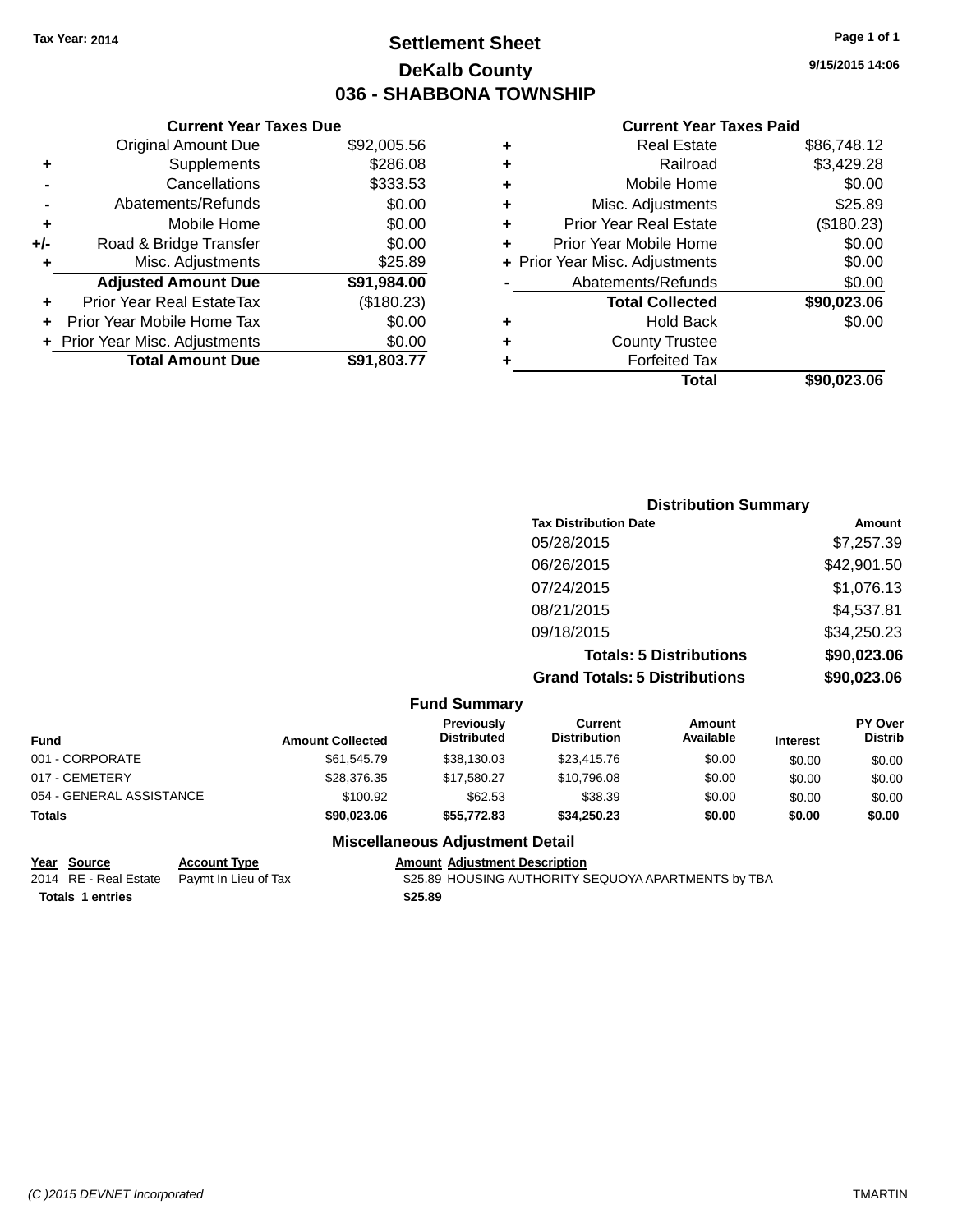### **Settlement Sheet Tax Year: 2014 Page 1 of 1 DeKalb County 037 - SHABBONA ROAD & BRIDGE**

**9/15/2015 14:06**

#### **Current Year Taxes Paid**

|     | <b>Current Year Taxes Due</b>    |               |  |  |  |
|-----|----------------------------------|---------------|--|--|--|
|     | <b>Original Amount Due</b>       | \$169,013.20  |  |  |  |
| ٠   | Supplements                      | \$482.91      |  |  |  |
|     | Cancellations                    | \$567.17      |  |  |  |
|     | Abatements/Refunds               | \$0.00        |  |  |  |
| ٠   | Mobile Home                      | \$0.00        |  |  |  |
| +/- | Road & Bridge Transfer           | (\$12,084.74) |  |  |  |
| ٠   | Misc. Adjustments                | \$47.56       |  |  |  |
|     | <b>Adjusted Amount Due</b>       | \$156,891.76  |  |  |  |
| ٠   | <b>Prior Year Real EstateTax</b> | (\$249.90)    |  |  |  |
|     | Prior Year Mobile Home Tax       | \$0.00        |  |  |  |
|     | + Prior Year Misc. Adjustments   | \$0.00        |  |  |  |
|     | <b>Total Amount Due</b>          | \$156,641.86  |  |  |  |
|     |                                  |               |  |  |  |

|   | <b>Real Estate</b>             | \$147,511.87 |
|---|--------------------------------|--------------|
| ٠ | Railroad                       | \$6,032.75   |
| ٠ | Mobile Home                    | \$0.00       |
| ٠ | Misc. Adjustments              | \$47.56      |
| ٠ | <b>Prior Year Real Estate</b>  | (\$249.90)   |
| ٠ | Prior Year Mobile Home         | \$0.00       |
|   | + Prior Year Misc. Adjustments | \$0.00       |
|   | Abatements/Refunds             | \$0.00       |
|   | <b>Total Collected</b>         | \$153,342.28 |
| ٠ | <b>Hold Back</b>               | \$0.00       |
| ٠ | <b>County Trustee</b>          |              |
| ٠ | <b>Forfeited Tax</b>           |              |
|   | Total                          | \$153,342.28 |
|   |                                |              |

| <b>Road and Bridge Summary</b> |             |               | <b>Distribution Summary</b>    |               |  |
|--------------------------------|-------------|---------------|--------------------------------|---------------|--|
| <b>Municipality</b>            | Amt. Due    | Amt. Distrib. | <b>Tax Distribution Date</b>   | <b>Amount</b> |  |
| <b>VILLAGE OF LEE</b>          | \$1,509.69  | \$1.480.30    | 05/28/2015                     | \$12,341.16   |  |
| VILLAGE OF SHABBONA            | \$10,818.08 | \$10,604.44   | 06/26/2015                     | \$73,054.55   |  |
| Totals                         | \$12,327.77 | \$12,084.74   | 07/24/2015                     | \$1,829.99    |  |
|                                |             |               | 08/21/2015                     | \$7,784.61    |  |
|                                |             |               | 09/18/2015                     | \$58,331.97   |  |
|                                |             |               | <b>Totals: 5 Distributions</b> | \$153,342.28  |  |

**Grand Totals: 5 Distributions \$153,342.28**

|                                   |                       |                         | <b>Fund Summary</b>                     |                                |                     |                 |                                  |
|-----------------------------------|-----------------------|-------------------------|-----------------------------------------|--------------------------------|---------------------|-----------------|----------------------------------|
| <b>Fund</b>                       |                       | <b>Amount Collected</b> | <b>Previously</b><br><b>Distributed</b> | Current<br><b>Distribution</b> | Amount<br>Available | <b>Interest</b> | <b>PY Over</b><br><b>Distrib</b> |
| 007 - ROAD AND BRIDGE             |                       | \$44.878.04             | \$27.835.17                             | \$17,042.87                    | \$0.00              | \$0.00          | \$0.00                           |
| 008 - BRIDGE CONST W/COUNTY       |                       | \$29,316,00             | \$18,156.28                             | \$11.159.72                    | \$0.00              | \$0.00          | \$0.00                           |
| 009 - PERMANENT ROAD              |                       | \$70,351.98             | \$43.571.07                             | \$26,780.91                    | \$0.00              | \$0.00          | \$0.00                           |
| 010 - EQUIPMENT AND BUILDING      |                       | \$8,796.26              | \$5,447.79                              | \$3,348.47                     | \$0.00              | \$0.00          | \$0.00                           |
| Totals                            |                       | \$153,342,28            | \$95,010.31                             | \$58,331.97                    | \$0.00              | \$0.00          | \$0.00                           |
|                                   |                       |                         | <b>Miscellaneous Adjustment Detail</b>  |                                |                     |                 |                                  |
| $V_{\text{max}}$ $C_{\text{max}}$ | $A$ aaa $\cdots$ Tusa |                         | Americal Adjustment Description         |                                |                     |                 |                                  |

| Year Source             | <b>Account Type</b>                        | Amount Adiustment Description                       |
|-------------------------|--------------------------------------------|-----------------------------------------------------|
|                         | 2014 RE - Real Estate Paymt In Lieu of Tax | \$47.56 HOUSING AUTHORITY SEQUOYA APARTMENTS by TBA |
| <b>Totals 1 entries</b> |                                            | \$47.56                                             |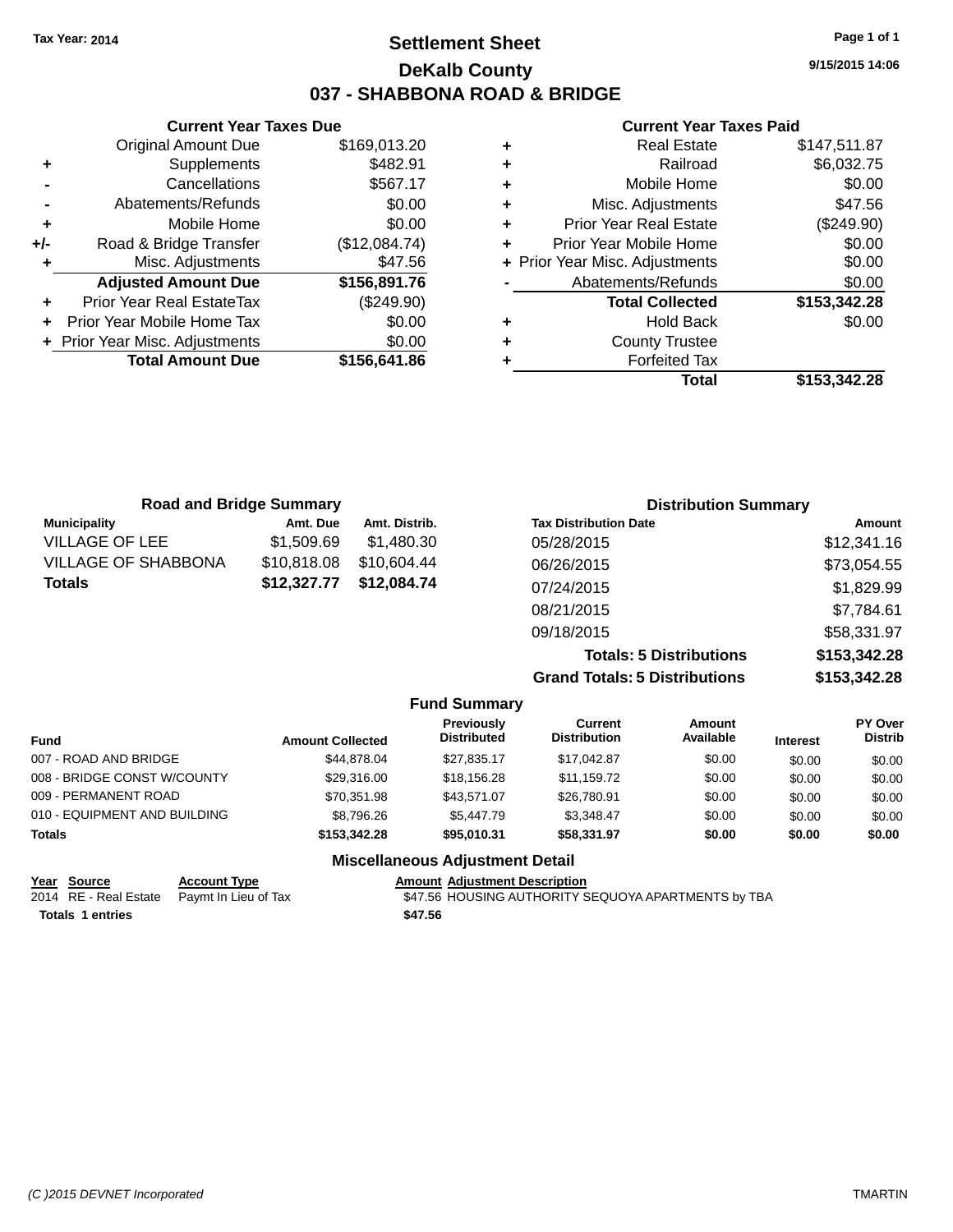### **Settlement Sheet Tax Year: 2014 Page 1 of 1 DeKalb County 038 - SOMONAUK TOWNSHIP**

**9/15/2015 14:06**

|     | <b>Current Year Taxes Due</b>  |             |
|-----|--------------------------------|-------------|
|     | <b>Original Amount Due</b>     | \$80,911.10 |
| ٠   | Supplements                    | \$550.14    |
|     | Cancellations                  | \$636.32    |
|     | Abatements/Refunds             | \$0.00      |
| ٠   | Mobile Home                    | \$0.00      |
| +/- | Road & Bridge Transfer         | \$0.00      |
| ÷   | Misc. Adjustments              | \$0.00      |
|     | <b>Adjusted Amount Due</b>     | \$80,824.92 |
| ٠   | Prior Year Real EstateTax      | \$0.00      |
|     | Prior Year Mobile Home Tax     | \$0.00      |
|     | + Prior Year Misc. Adjustments | \$0.00      |
|     | <b>Total Amount Due</b>        | \$80,824.92 |
|     |                                |             |

| ٠ | <b>Real Estate</b>             | \$77,182.65 |
|---|--------------------------------|-------------|
| ٠ | Railroad                       | \$1,535.18  |
| ٠ | Mobile Home                    | \$0.00      |
| ٠ | Misc. Adjustments              | \$0.00      |
| ٠ | <b>Prior Year Real Estate</b>  | \$0.00      |
| ÷ | Prior Year Mobile Home         | \$0.00      |
|   | + Prior Year Misc. Adjustments | \$0.00      |
|   | Abatements/Refunds             | \$0.00      |
|   | <b>Total Collected</b>         | \$78,717.83 |
| ٠ | Hold Back                      | \$0.00      |
| ٠ | <b>County Trustee</b>          |             |
| ٠ | <b>Forfeited Tax</b>           |             |
|   | Total                          | \$78.717.83 |
|   |                                |             |

| <b>Distribution Summary</b>          |             |
|--------------------------------------|-------------|
| <b>Tax Distribution Date</b>         | Amount      |
| 05/28/2015                           | \$9,507.03  |
| 06/26/2015                           | \$35,906.85 |
| 07/24/2015                           | \$927.27    |
| 08/21/2015                           | \$6,707.93  |
| 09/18/2015                           | \$25,668.75 |
| <b>Totals: 5 Distributions</b>       | \$78,717.83 |
| <b>Grand Totals: 5 Distributions</b> | \$78,717.83 |

|                          |                         | <b>Fund Summary</b>              |                                |                     |                 |                                  |
|--------------------------|-------------------------|----------------------------------|--------------------------------|---------------------|-----------------|----------------------------------|
| <b>Fund</b>              | <b>Amount Collected</b> | Previously<br><b>Distributed</b> | Current<br><b>Distribution</b> | Amount<br>Available | <b>Interest</b> | <b>PY Over</b><br><b>Distrib</b> |
| 001 - CORPORATE          | \$78,454.91             | \$52,871.90                      | \$25,583.01                    | \$0.00              | \$0.00          | \$0.00                           |
| 054 - GENERAL ASSISTANCE | \$262.92                | \$177.18                         | \$85.74                        | \$0.00              | \$0.00          | \$0.00                           |
| <b>Totals</b>            | \$78,717.83             | \$53,049.08                      | \$25,668.75                    | \$0.00              | \$0.00          | \$0.00                           |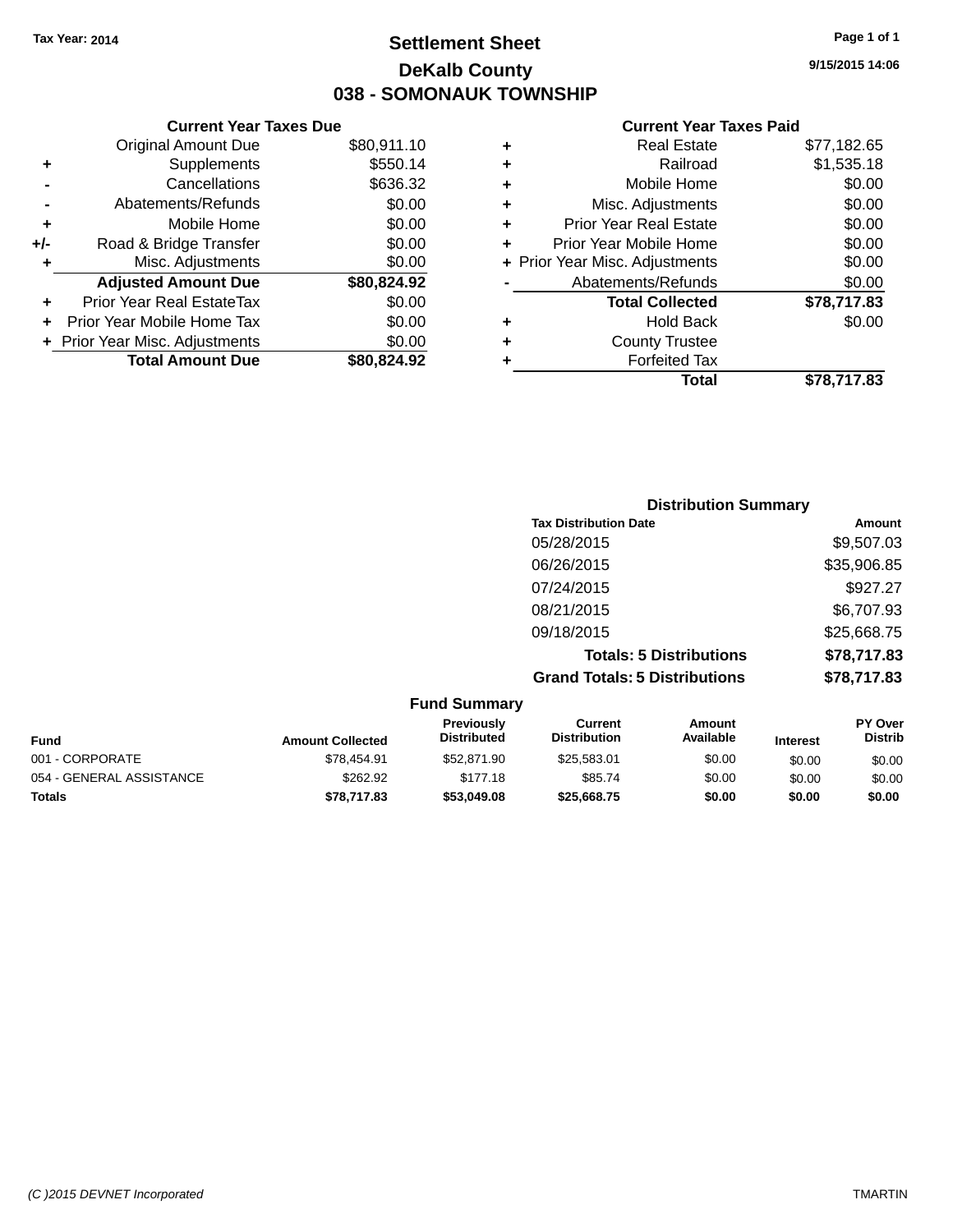### **Settlement Sheet Tax Year: 2014 Page 1 of 1 DeKalb County 039 - SOMONAUK ROAD & BRIDGE**

**9/15/2015 14:06**

|     | <b>Current Year Taxes Due</b> |               |
|-----|-------------------------------|---------------|
|     | <b>Original Amount Due</b>    | \$251,255.09  |
| ٠   | Supplements                   | \$1,334.28    |
|     | Cancellations                 | \$1,543.28    |
|     | Abatements/Refunds            | \$0.00        |
| ٠   | Mobile Home                   | \$0.00        |
| +/- | Road & Bridge Transfer        | (\$53,006.38) |
|     | Misc. Adjustments             | \$0.00        |
|     | <b>Adjusted Amount Due</b>    | \$198,039.71  |
| ٠   | Prior Year Real EstateTax     | \$0.00        |
|     | Prior Year Mobile Home Tax    | \$0.00        |
|     | Prior Year Misc. Adjustments  | \$0.00        |
|     | <b>Total Amount Due</b>       | \$198,039.71  |
|     |                               |               |

|   | Total                          | \$191,437.91 |
|---|--------------------------------|--------------|
| ٠ | <b>Forfeited Tax</b>           |              |
| ٠ | <b>County Trustee</b>          |              |
| ٠ | <b>Hold Back</b>               | \$0.00       |
|   | <b>Total Collected</b>         | \$191,437.91 |
|   | Abatements/Refunds             | \$0.00       |
|   | + Prior Year Misc. Adjustments | \$0.00       |
| ٠ | Prior Year Mobile Home         | \$0.00       |
| ٠ | <b>Prior Year Real Estate</b>  | \$0.00       |
| ٠ | Misc. Adjustments              | \$0.00       |
| ÷ | Mobile Home                    | \$0.00       |
| ÷ | Railroad                       | \$4,242.11   |
| ٠ | <b>Real Estate</b>             | \$187,195.80 |

| <b>Road and Bridge Summary</b> |             |               | <b>Distribution Summary</b>          |              |
|--------------------------------|-------------|---------------|--------------------------------------|--------------|
| <b>Municipality</b>            | Amt. Due    | Amt. Distrib. | <b>Tax Distribution Date</b>         | Amount       |
| <b>CITY OF SANDWICH</b>        | \$1,076.81  | \$1,048.16    | 05/28/2015                           | \$23,057.95  |
| <b>VILLAGE OF SOMONAUK</b>     | \$53,362.40 | \$51,958.22   | 06/26/2015                           | \$87,346.24  |
| <b>Totals</b>                  | \$54,439.21 | \$53,006.38   | 07/24/2015                           | \$2,249.01   |
|                                |             |               | 08/21/2015                           | \$16,528.53  |
|                                |             |               | 09/18/2015                           | \$62,256.18  |
|                                |             |               | <b>Totals: 5 Distributions</b>       | \$191,437.91 |
|                                |             |               | <b>Grand Totals: 5 Distributions</b> | \$191,437.91 |

|                              |                         | Grand Totals. 3 Distributions           |                                |                     |                 | <b>JIJI,437.JI</b>               |  |
|------------------------------|-------------------------|-----------------------------------------|--------------------------------|---------------------|-----------------|----------------------------------|--|
|                              |                         | <b>Fund Summary</b>                     |                                |                     |                 |                                  |  |
| <b>Fund</b>                  | <b>Amount Collected</b> | <b>Previously</b><br><b>Distributed</b> | Current<br><b>Distribution</b> | Amount<br>Available | <b>Interest</b> | <b>PY Over</b><br><b>Distrib</b> |  |
| 007 - ROAD AND BRIDGE        | \$111.710.69            | \$75.452.49                             | \$36,258,20                    | \$0.00              | \$0.00          | \$0.00                           |  |
| 008 - BRIDGE CONST W/COUNTY  | \$50.35                 | \$33.93                                 | \$16.42                        | \$0.00              | \$0.00          | \$0.00                           |  |
| 009 - PERMANENT ROAD         | \$62,794.07             | \$42,317,76                             | \$20,476.31                    | \$0.00              | \$0.00          | \$0.00                           |  |
| 010 - EQUIPMENT AND BUILDING | \$16,882.80             | \$11,377,55                             | \$5,505.25                     | \$0.00              | \$0.00          | \$0.00                           |  |
| <b>Totals</b>                | \$191.437.91            | \$129.181.73                            | \$62,256.18                    | \$0.00              | \$0.00          | \$0.00                           |  |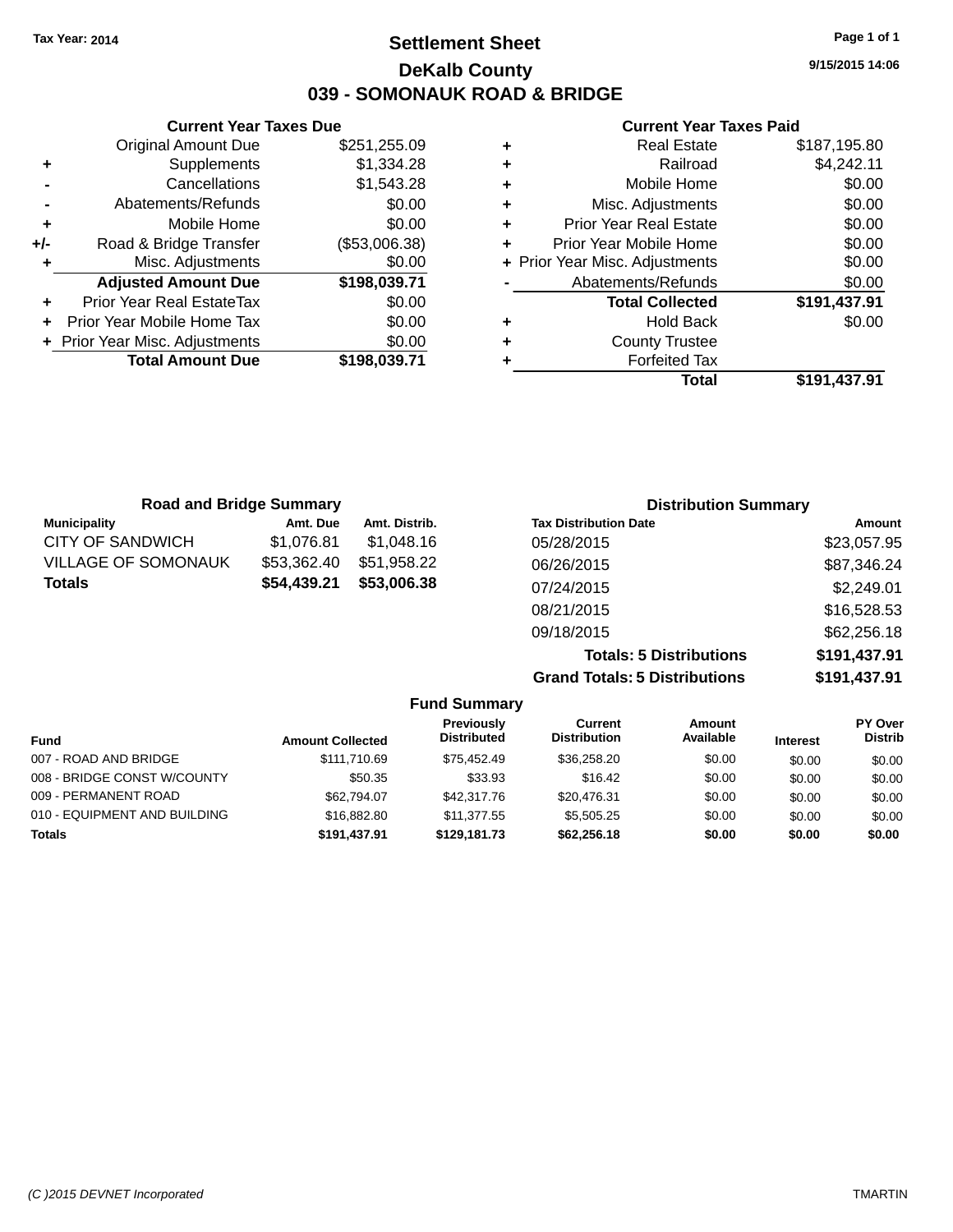### **Settlement Sheet Tax Year: 2014 Page 1 of 1 DeKalb County 040 - SOUTH GROVE TOWNSHIP**

**9/15/2015 14:06**

|     | <b>Current Year Taxes Due</b>  |             |             |       |
|-----|--------------------------------|-------------|-------------|-------|
|     | <b>Original Amount Due</b>     | \$83,153.75 | ٠           |       |
|     | Supplements                    | \$1,493.57  | ٠           |       |
|     | Cancellations                  | \$1,605.35  | ٠           |       |
|     | Abatements/Refunds             | \$0.00      | ٠           |       |
|     | Mobile Home                    | \$0.00      |             | Pri   |
| +/- | Road & Bridge Transfer         | \$0.00      |             | Prior |
|     | Misc. Adjustments              | \$0.00      | + Prior Yea |       |
|     | <b>Adjusted Amount Due</b>     | \$83,041.97 |             | A     |
|     | Prior Year Real EstateTax      | \$0.00      |             |       |
|     | Prior Year Mobile Home Tax     | \$0.00      | ٠           |       |
|     | + Prior Year Misc. Adjustments | \$0.00      |             |       |
|     | <b>Total Amount Due</b>        | \$83,041.97 |             |       |
|     |                                |             |             |       |

|   | <b>Real Estate</b>             | \$81,564.08 |
|---|--------------------------------|-------------|
| ٠ | Railroad                       | \$0.00      |
| ٠ | Mobile Home                    | \$0.00      |
| ٠ | Misc. Adjustments              | \$0.00      |
| ٠ | <b>Prior Year Real Estate</b>  | \$0.00      |
| ٠ | Prior Year Mobile Home         | \$0.00      |
|   | + Prior Year Misc. Adjustments | \$0.00      |
|   | Abatements/Refunds             | \$0.00      |
|   | <b>Total Collected</b>         | \$81,564.08 |
| ٠ | Hold Back                      | \$0.00      |
| ٠ | <b>County Trustee</b>          |             |
| ٠ | <b>Forfeited Tax</b>           |             |
|   | Total                          | \$81,564.08 |
|   |                                |             |

| <b>Distribution Summary</b>          |             |
|--------------------------------------|-------------|
| <b>Tax Distribution Date</b>         | Amount      |
| 05/28/2015                           | \$10,949.32 |
| 06/26/2015                           | \$35,897.12 |
| 07/24/2015                           | \$766.02    |
| 08/21/2015                           | \$4,478.62  |
| 09/18/2015                           | \$29,473.00 |
| <b>Totals: 5 Distributions</b>       | \$81,564.08 |
| <b>Grand Totals: 5 Distributions</b> | \$81,564.08 |

|                                               |                         | <b>Fund Summary</b>              |                                |                     |                 |                                  |
|-----------------------------------------------|-------------------------|----------------------------------|--------------------------------|---------------------|-----------------|----------------------------------|
| <b>Fund</b>                                   | <b>Amount Collected</b> | Previously<br><b>Distributed</b> | Current<br><b>Distribution</b> | Amount<br>Available | <b>Interest</b> | <b>PY Over</b><br><b>Distrib</b> |
| 001 - CORPORATE                               | \$60,815,80             | \$38.840.15                      | \$21,975.65                    | \$0.00              | \$0.00          | \$0.00                           |
| 027 - AUDIT                                   | \$491.34                | \$313.79                         | \$177.55                       | \$0.00              | \$0.00          | \$0.00                           |
| 034 - GENERAL ASSISTANCE                      | \$7,847.20              | \$5.011.63                       | \$2,835.57                     | \$0.00              | \$0.00          | \$0.00                           |
| 035 - TORT JUDGEMENTS/LIABILITY<br><b>INS</b> | \$6,621.55              | \$4.228.87                       | \$2,392.68                     | \$0.00              | \$0.00          | \$0.00                           |
| 047 - SOCIAL SECURITY                         | \$5.788.19              | \$3.696.64                       | \$2,091.55                     | \$0.00              | \$0.00          | \$0.00                           |
| <b>Totals</b>                                 | \$81,564.08             | \$52,091.08                      | \$29,473.00                    | \$0.00              | \$0.00          | \$0.00                           |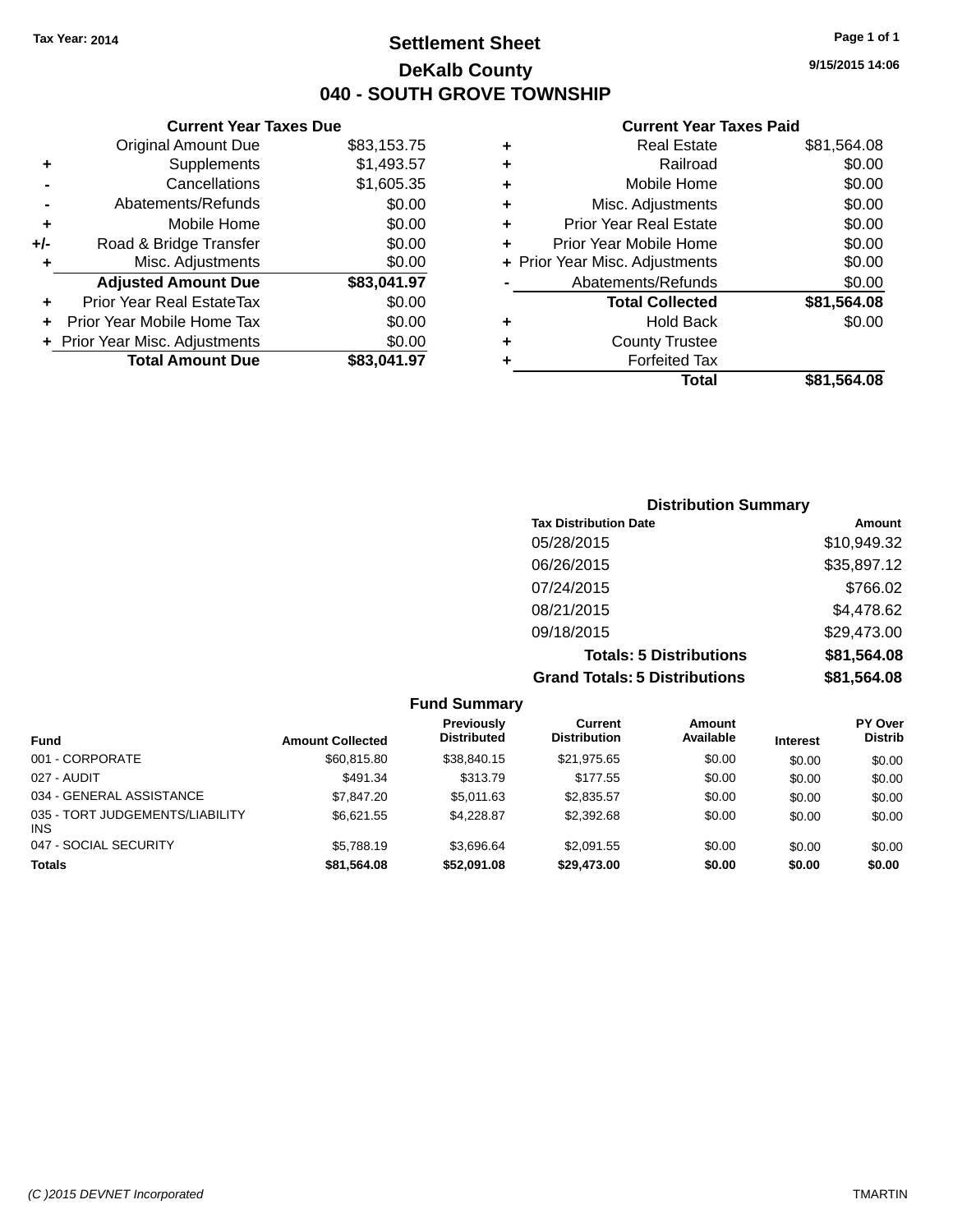### **Settlement Sheet Tax Year: 2014 Page 1 of 1 DeKalb County 041 - SOUTH GROVE ROAD & BRIDGE**

**Current Year Taxes Due**

|     | <b>Original Amount Due</b>     | \$117,743.50 |
|-----|--------------------------------|--------------|
| ٠   | Supplements                    | \$2,114.88   |
|     | Cancellations                  | \$2,273.14   |
|     | Abatements/Refunds             | \$0.00       |
| ٠   | Mobile Home                    | \$0.00       |
| +/- | Road & Bridge Transfer         | \$0.00       |
| ٠   | Misc. Adjustments              | \$0.00       |
|     | <b>Adjusted Amount Due</b>     | \$117,585.24 |
| ÷   | Prior Year Real EstateTax      | \$0.00       |
|     | Prior Year Mobile Home Tax     | \$0.00       |
|     | + Prior Year Misc. Adjustments | \$0.00       |
|     | <b>Total Amount Due</b>        | \$117,585.24 |

#### **Current Year Taxes Paid**

|   | <b>Real Estate</b>             | \$115,492.58 |
|---|--------------------------------|--------------|
| ٠ | Railroad                       | \$0.00       |
| ٠ | Mobile Home                    | \$0.00       |
| ٠ | Misc. Adjustments              | \$0.00       |
| ٠ | <b>Prior Year Real Estate</b>  | \$0.00       |
| ٠ | Prior Year Mobile Home         | \$0.00       |
|   | + Prior Year Misc. Adjustments | \$0.00       |
|   | Abatements/Refunds             | \$0.00       |
|   | <b>Total Collected</b>         | \$115,492.58 |
| ٠ | <b>Hold Back</b>               | \$0.00       |
| ٠ | <b>County Trustee</b>          |              |
| ٠ | <b>Forfeited Tax</b>           |              |
|   | <b>Total</b>                   | \$115,492.58 |
|   |                                |              |

| <b>Distribution Summary</b>          |              |
|--------------------------------------|--------------|
| <b>Tax Distribution Date</b>         | Amount       |
| 05/28/2015                           | \$15,503.89  |
| 06/26/2015                           | \$50,829.41  |
| 07/24/2015                           | \$1,084.67   |
| 08/21/2015                           | \$6,341.68   |
| 09/18/2015                           | \$41,732.93  |
| <b>Totals: 5 Distributions</b>       | \$115,492.58 |
| <b>Grand Totals: 5 Distributions</b> | \$115,492.58 |

#### **Fund Summary Fund Interest Amount Collected Distributed PY Over Distrib Amount Available Current Distribution Previously** 007 - ROAD AND BRIDGE 60.00 \$75,529.12 \$48,236.88 \$27,292.24 \$0.00 \$0.00 \$0.00 \$0.00 008 - BRIDGE CONST W/COUNTY  $$11,770.79$   $$7,517.45$   $$4,253.34$   $$0.00$   $$0.00$   $$0.00$ 009 - PERMANENT ROAD \$20,598.91 \$13,155.55 \$7,443.36 \$0.00 \$0.00 \$0.00 \$0.00 010 - EQUIPMENT AND BUILDING \$7,593.76 \$4,849.77 \$2,743.99 \$0.00 \$0.00 \$0.00 \$0.00 **Totals \$115,492.58 \$73,759.65 \$41,732.93 \$0.00 \$0.00 \$0.00**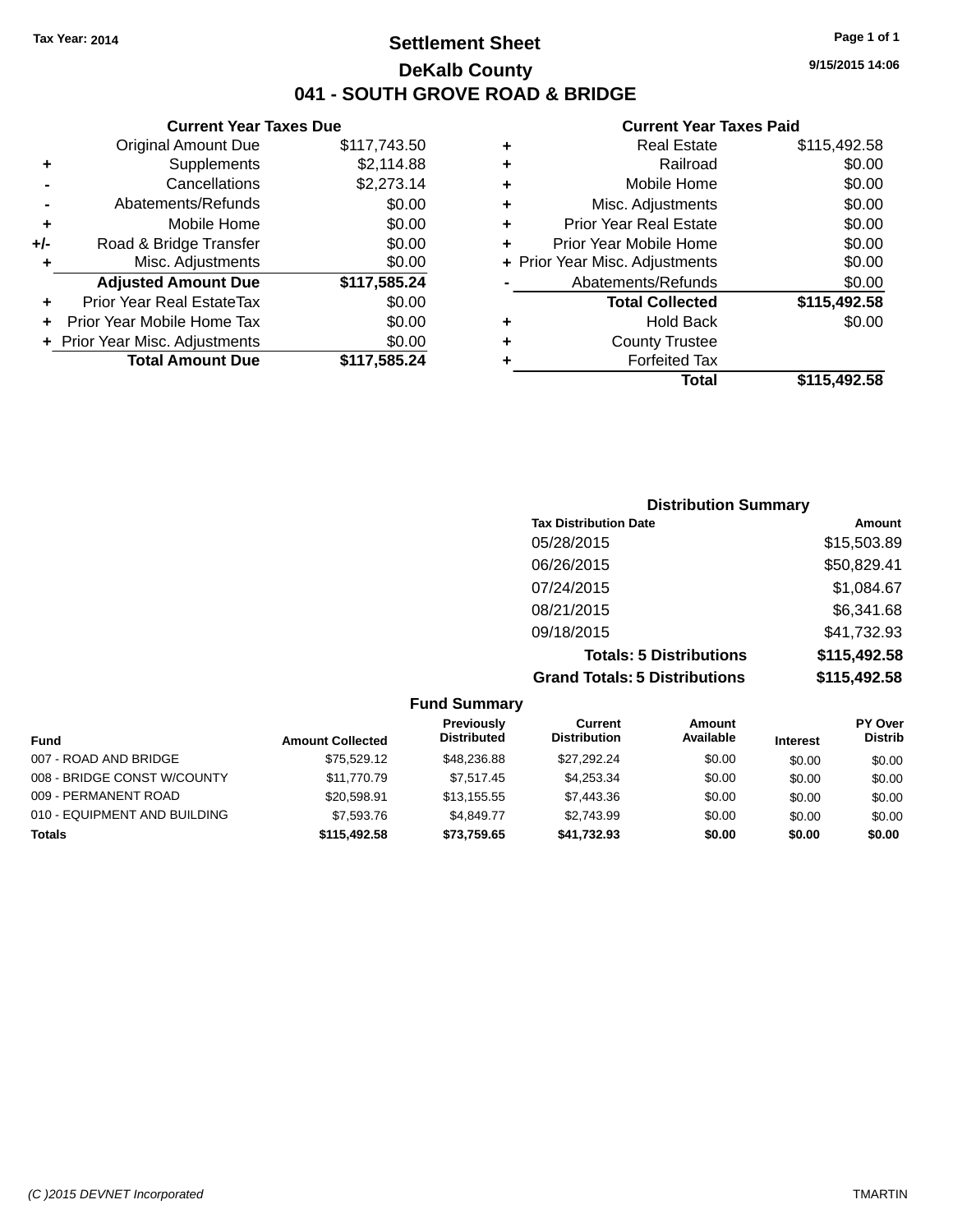### **Settlement Sheet Tax Year: 2014 Page 1 of 1 DeKalb County 042 - SQUAW GROVE TOWNSHIP**

**9/15/2015 14:06**

#### **Current Year Taxes Paid**

|   | Total                          | \$117.182.25 |
|---|--------------------------------|--------------|
|   | <b>Forfeited Tax</b>           |              |
| ٠ | <b>County Trustee</b>          |              |
| ٠ | <b>Hold Back</b>               | \$0.00       |
|   | <b>Total Collected</b>         | \$117,182.25 |
|   | Abatements/Refunds             | \$0.00       |
|   | + Prior Year Misc. Adjustments | \$0.00       |
| ٠ | Prior Year Mobile Home         | \$0.00       |
| ٠ | <b>Prior Year Real Estate</b>  | \$80.31      |
| ٠ | Misc. Adjustments              | \$16.80      |
| ٠ | Mobile Home                    | \$0.00       |
| ٠ | Railroad                       | \$1,574.76   |
| ٠ | <b>Real Estate</b>             | \$115,510.38 |
|   |                                |              |

| <b>Distribution Summary</b> |                                      |              |  |  |  |
|-----------------------------|--------------------------------------|--------------|--|--|--|
|                             | <b>Tax Distribution Date</b>         | Amount       |  |  |  |
|                             | 05/28/2015                           | \$12,462.97  |  |  |  |
|                             | 06/26/2015                           | \$51,811.65  |  |  |  |
|                             | 07/24/2015                           | \$1,620.10   |  |  |  |
|                             | 08/21/2015                           | \$6,396.95   |  |  |  |
|                             | 09/18/2015                           | \$44,890.58  |  |  |  |
|                             | <b>Totals: 5 Distributions</b>       | \$117,182.25 |  |  |  |
|                             | <b>Grand Totals: 5 Distributions</b> | \$117,182.25 |  |  |  |

|                          |                         | <b>Fund Summary</b>                     |                                       |                     |                 |                                  |
|--------------------------|-------------------------|-----------------------------------------|---------------------------------------|---------------------|-----------------|----------------------------------|
| Fund                     | <b>Amount Collected</b> | <b>Previously</b><br><b>Distributed</b> | <b>Current</b><br><b>Distribution</b> | Amount<br>Available | <b>Interest</b> | <b>PY Over</b><br><b>Distrib</b> |
| 001 - CORPORATE          | \$75,048,08             | \$46,298,41                             | \$28,749.67                           | \$0.00              | \$0.00          | \$0.00                           |
| 017 - CEMETERY           | \$12,786.22             | \$7,888.03                              | \$4,898.19                            | \$0.00              | \$0.00          | \$0.00                           |
| 019 - COMMUNITY BUILDING | \$25,953.07             | \$16,010.88                             | \$9,942.19                            | \$0.00              | \$0.00          | \$0.00                           |
| 054 - GENERAL ASSISTANCE | \$3,394.88              | \$2,094.35                              | \$1,300.53                            | \$0.00              | \$0.00          | \$0.00                           |
| <b>Totals</b>            | \$117.182.25            | \$72.291.67                             | \$44,890.58                           | \$0.00              | \$0.00          | \$0.00                           |
|                          |                         | <b>Miscellaneous Adjustment Detail</b>  |                                       |                     |                 |                                  |

| Year Source                                | <b>Account Type</b> | <b>Amount Adjustm</b> |
|--------------------------------------------|---------------------|-----------------------|
| 2014 RE - Real Estate Paymt In Lieu of Tax |                     | \$16.80 HOUSIN        |
| <b>Totals 1 entries</b>                    |                     | \$16.80               |

**Current Year Taxes Due** Original Amount Due \$121,010.53

**Adjusted Amount Due \$120,975.61**

**Total Amount Due \$121,055.92**

**+** Supplements \$409.01 **-** Cancellations \$460.73 **-** Abatements/Refunds \$0.00 **+** Mobile Home \$0.00 **+/-** Road & Bridge Transfer \$0.00 **+** Misc. Adjustments \$16.80

**+** Prior Year Real EstateTax \$80.31 **+** Prior Year Mobile Home Tax \$0.00 **+ Prior Year Misc. Adjustments**  $$0.00$ 

> **<u>Read Description</u>** IG AUTHORITY SUNSET VIEW APARTMENTS by TBA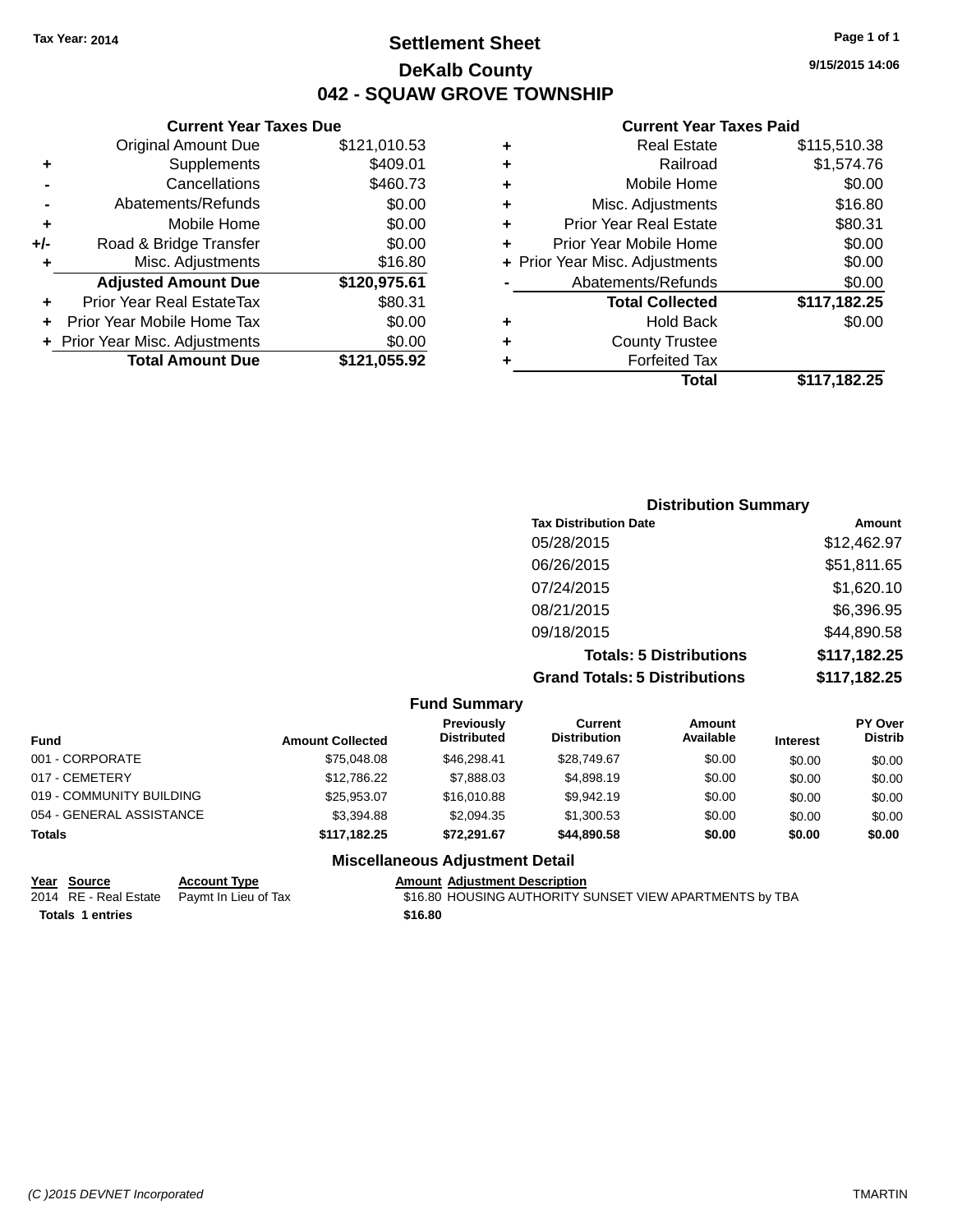### **Settlement Sheet Tax Year: 2014 Page 1 of 1 DeKalb County 043 - HINCKLEY PUBLIC LIBRARY DISTRICT**

|       | <b>Current Year Taxes Due</b>            |              |  |  |  |  |
|-------|------------------------------------------|--------------|--|--|--|--|
|       | <b>Original Amount Due</b>               | \$175,169.32 |  |  |  |  |
| ٠     | Supplements                              | \$592.08     |  |  |  |  |
|       | Cancellations                            | \$666.91     |  |  |  |  |
|       | Abatements/Refunds                       | \$0.00       |  |  |  |  |
| ٠     | Mobile Home                              | \$0.00       |  |  |  |  |
| $+/-$ | Road & Bridge Transfer                   | \$0.00       |  |  |  |  |
| ٠     | Misc. Adjustments<br>\$24.32             |              |  |  |  |  |
|       | <b>Adjusted Amount Due</b>               | \$175,118.81 |  |  |  |  |
| ÷     | Prior Year Real EstateTax                | \$108.40     |  |  |  |  |
|       | Prior Year Mobile Home Tax               | \$0.00       |  |  |  |  |
|       | \$0.00<br>+ Prior Year Misc. Adjustments |              |  |  |  |  |
|       | <b>Total Amount Due</b>                  | \$175,227.21 |  |  |  |  |
|       |                                          |              |  |  |  |  |

#### **Current Year Taxes Paid**

| ٠ | <b>Real Estate</b>             | \$167,207.46 |
|---|--------------------------------|--------------|
| ٠ | Railroad                       | \$2,279.56   |
| ٠ | Mobile Home                    | \$0.00       |
| ٠ | Misc. Adjustments              | \$24.32      |
| ٠ | <b>Prior Year Real Estate</b>  | \$108.40     |
| ٠ | Prior Year Mobile Home         | \$0.00       |
|   | + Prior Year Misc. Adjustments | \$0.00       |
|   | Abatements/Refunds             | \$0.00       |
|   | <b>Total Collected</b>         | \$169,619.74 |
| ٠ | Hold Back                      | \$0.00       |
| ٠ | <b>County Trustee</b>          |              |
| ٠ | <b>Forfeited Tax</b>           |              |
|   | Total                          | \$169,619.74 |
|   |                                |              |

### **Distribution Summary Tax Distribution Date Amount** 05/28/2015 \$18,040.81 06/26/2015 \$74,999.98 07/24/2015 \$2,345.19 08/21/2015 \$9,259.95 09/18/2015 \$64,973.81 **Totals: 5 Distributions \$169,619.74 Grand Totals: 5 Distributions \$169,619.74**

|                                         |                         | <b>Fund Summary</b>                    |                                |                            |                 |                                  |
|-----------------------------------------|-------------------------|----------------------------------------|--------------------------------|----------------------------|-----------------|----------------------------------|
| <b>Fund</b>                             | <b>Amount Collected</b> | Previously<br><b>Distributed</b>       | Current<br><b>Distribution</b> | <b>Amount</b><br>Available | <b>Interest</b> | <b>PY Over</b><br><b>Distrib</b> |
| 001 - CORPORATE                         | \$143,928.27            | \$88,795.70                            | \$55,132.57                    | \$0.00                     | \$0.00          | \$0.00                           |
| 004 - OPERATIONS & MAINTENANCE          | \$12,398.51             | \$7.649.19                             | \$4.749.32                     | \$0.00                     | \$0.00          | \$0.00                           |
| $005 - I. M. R. F.$                     | \$5,678.88              | \$3,503.56                             | \$2,175.32                     | \$0.00                     | \$0.00          | \$0.00                           |
| 027 - AUDIT                             | \$38.00                 | \$23.45                                | \$14.55                        | \$0.00                     | \$0.00          | \$0.00                           |
| 035 - TORT JUDGEMENTS/LIABILITY<br>INS. | \$951.76                | \$587.19                               | \$364.57                       | \$0.00                     | \$0.00          | \$0.00                           |
| 047 - SOCIAL SECURITY                   | \$6.624.32              | \$4.086.84                             | \$2,537.48                     | \$0.00                     | \$0.00          | \$0.00                           |
| <b>Totals</b>                           | \$169,619.74            | \$104,645,93                           | \$64.973.81                    | \$0.00                     | \$0.00          | \$0.00                           |
|                                         |                         | <b>Miscellaneous Adjustment Detail</b> |                                |                            |                 |                                  |

#### **Year Source Account Type Amount Adjustment Description**<br>2014 RE - Real Estate Paymt In Lieu of Tax \$24.32 HOUSING AUTHORITY S \$24.32 HOUSING AUTHORITY SUNSET VIEW APARTMENTS by TBA **Totals 1 entries \$24.32**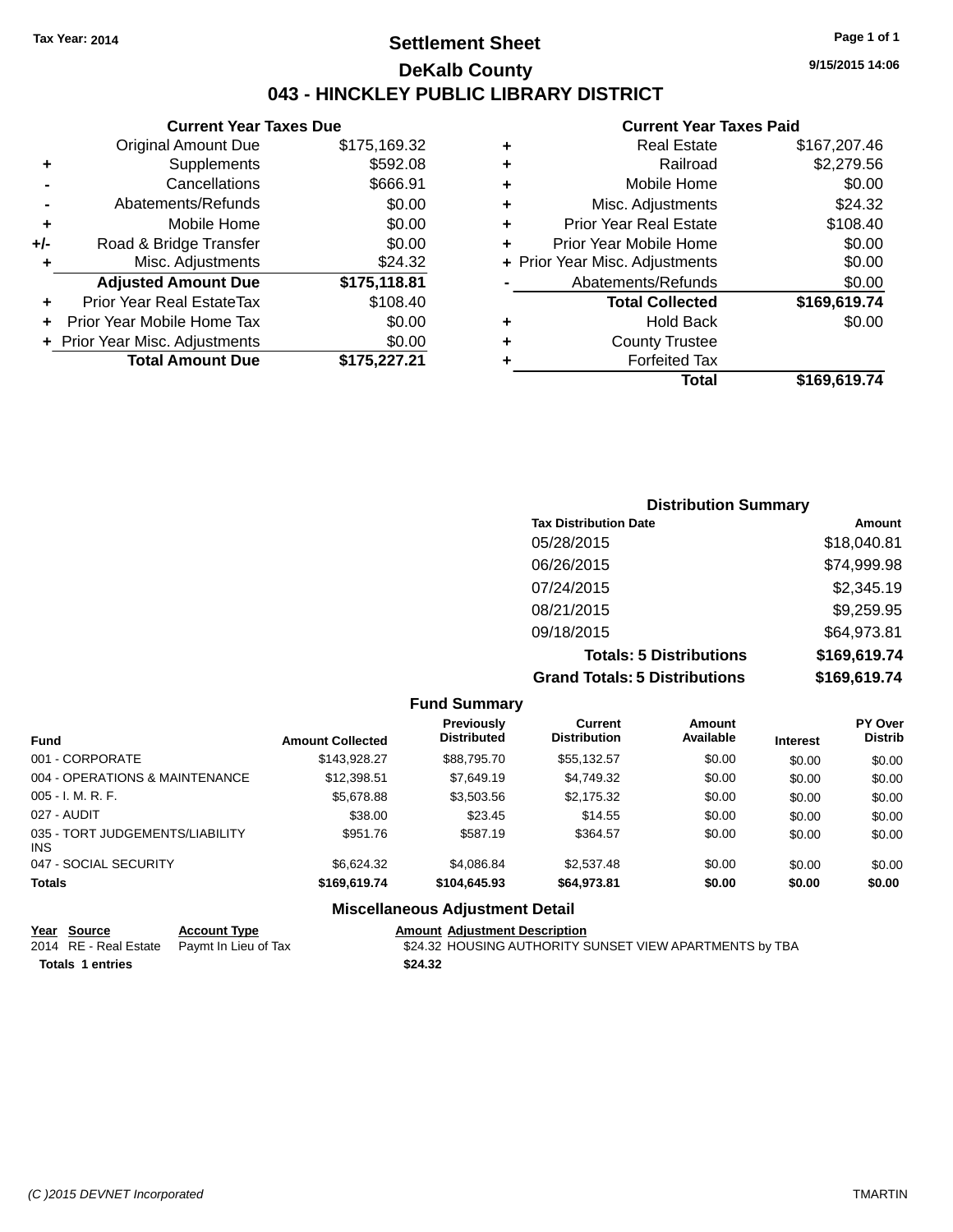### **Settlement Sheet Tax Year: 2014 Page 1 of 1 DeKalb County 044 - SQUAW GROVE ROAD & BRIDGE**

**9/15/2015 14:06**

#### **Current Year Taxes Paid**

|     | <b>Current Year Taxes Due</b>              |               |  |  |  |  |
|-----|--------------------------------------------|---------------|--|--|--|--|
|     | \$288,565.47<br><b>Original Amount Due</b> |               |  |  |  |  |
| ٠   | \$854.51<br>Supplements                    |               |  |  |  |  |
|     | Cancellations                              | \$967.93      |  |  |  |  |
|     | \$0.00<br>Abatements/Refunds               |               |  |  |  |  |
| ٠   | \$0.00<br>Mobile Home                      |               |  |  |  |  |
| +/- | Road & Bridge Transfer                     | (\$33,009.36) |  |  |  |  |
|     | \$40.06<br>Misc. Adjustments               |               |  |  |  |  |
|     | <b>Adjusted Amount Due</b>                 | \$255,482.75  |  |  |  |  |
| ٠   | Prior Year Real EstateTax                  | \$175.37      |  |  |  |  |
|     | Prior Year Mobile Home Tax                 | \$0.00        |  |  |  |  |
|     | \$0.00<br>+ Prior Year Misc. Adjustments   |               |  |  |  |  |
|     | <b>Total Amount Due</b>                    | \$255,658.12  |  |  |  |  |
|     |                                            |               |  |  |  |  |

| \$242,662.64 |
|--------------|
| \$3,559.64   |
| \$0.00       |
| \$40.06      |
| \$175.37     |
| \$0.00       |
| \$0.00       |
| \$0.00       |
| \$246,437.71 |
| \$0.00       |
|              |
|              |
| \$246,437.71 |
|              |

| <b>Road and Bridge Summary</b> |             |               | <b>Distribution Summary</b>    |              |  |
|--------------------------------|-------------|---------------|--------------------------------|--------------|--|
| <b>Municipality</b>            | Amt. Due    | Amt. Distrib. | <b>Tax Distribution Date</b>   | Amount       |  |
| <b>VILLAGE OF HINCKLEY</b>     | \$34,108.75 | \$33,009.36   | 05/28/2015                     | \$26,182.53  |  |
| <b>Totals</b>                  | \$34,108.75 | \$33,009.36   | 06/26/2015                     | \$108,972.67 |  |
|                                |             |               | 07/24/2015                     | \$3,403.63   |  |
|                                |             |               | 08/21/2015                     | \$13,564.61  |  |
|                                |             |               | 09/18/2015                     | \$94,314.27  |  |
|                                |             |               | <b>Totals: 5 Distributions</b> | \$246,437.71 |  |

**Grand Totals: 5 Distributions \$246,437.71**

|                                               |                         | <b>Fund Summary</b>                     |                                       |                     |                 |                                  |
|-----------------------------------------------|-------------------------|-----------------------------------------|---------------------------------------|---------------------|-----------------|----------------------------------|
| <b>Fund</b>                                   | <b>Amount Collected</b> | <b>Previously</b><br><b>Distributed</b> | <b>Current</b><br><b>Distribution</b> | Amount<br>Available | <b>Interest</b> | <b>PY Over</b><br><b>Distrib</b> |
| 007 - ROAD AND BRIDGE                         | \$87,534.07             | \$54,097.06                             | \$33,437.01                           | \$0.00              | \$0.00          | \$0.00                           |
| 008 - BRIDGE CONST W/COUNTY                   | \$9.804.11              | \$6,048.08                              | \$3,756.03                            | \$0.00              | \$0.00          | \$0.00                           |
| 009 - PERMANENT ROAD                          | \$105,973.86            | \$65,374,42                             | \$40,599.44                           | \$0.00              | \$0.00          | \$0.00                           |
| 010 - EQUIPMENT AND BUILDING                  | \$39,203.91             | \$24,184.58                             | \$15,019.33                           | \$0.00              | \$0.00          | \$0.00                           |
| 035 - TORT JUDGEMENTS/LIABILITY<br><b>INS</b> | \$3,921.76              | \$2,419.30                              | \$1,502.46                            | \$0.00              | \$0.00          | \$0.00                           |
| <b>Totals</b>                                 | \$246,437.71            | \$152,123,44                            | \$94.314.27                           | \$0.00              | \$0.00          | \$0.00                           |
|                                               |                         | <b>Miscellaneous Adjustment Detail</b>  |                                       |                     |                 |                                  |

|                         | Year Source | <b>Account Type</b>                        | <b>Amount Adiustment Description</b>                    |
|-------------------------|-------------|--------------------------------------------|---------------------------------------------------------|
|                         |             | 2014 RE - Real Estate Paymt In Lieu of Tax | \$40.06 HOUSING AUTHORITY SUNSET VIEW APARTMENTS by TBA |
| <b>Totals 1 entries</b> |             |                                            | \$40.06                                                 |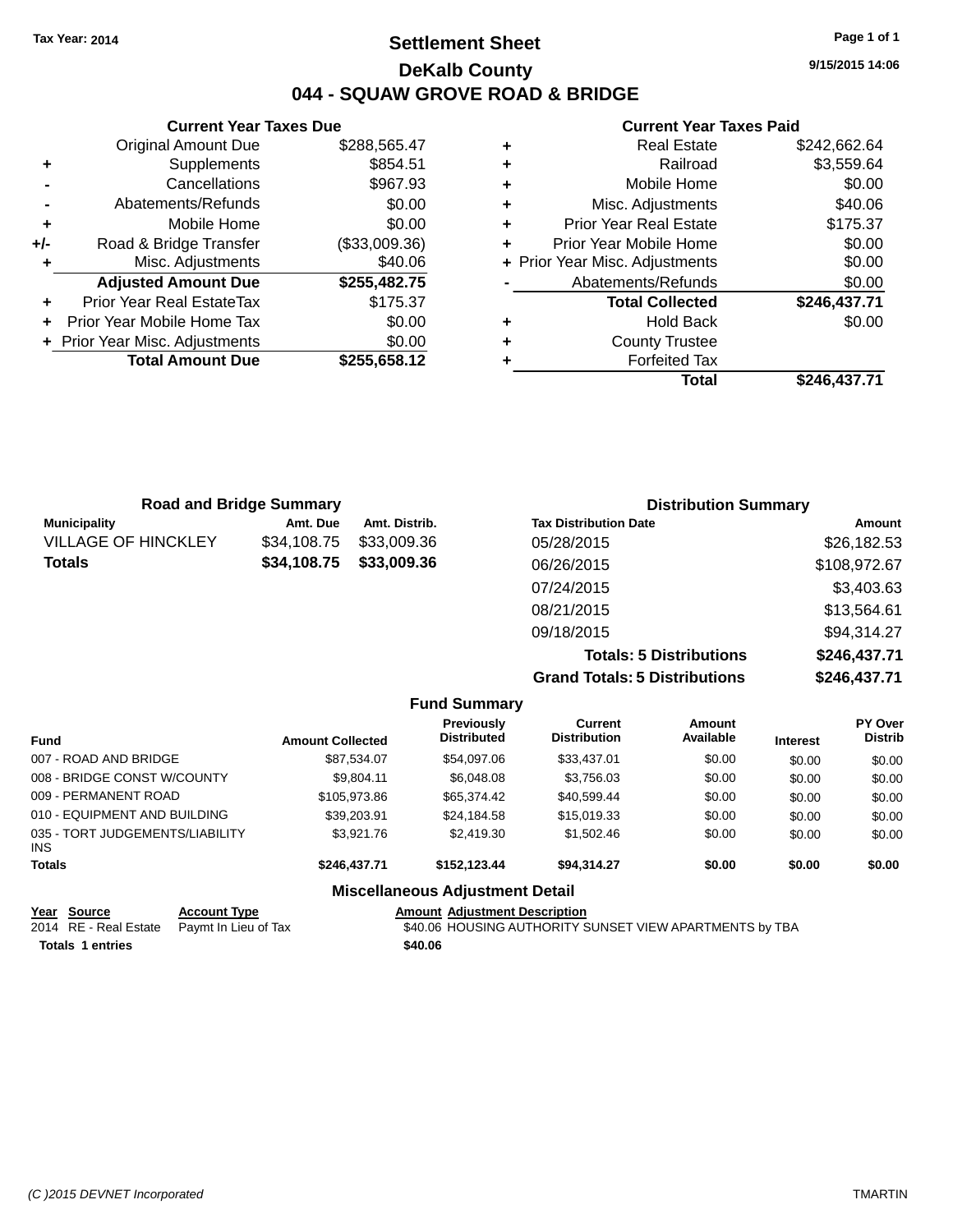### **Settlement Sheet Tax Year: 2014 Page 1 of 1 DeKalb County 045 - SYCAMORE TOWNSHIP**

**9/15/2015 14:06**

#### **Current Year Taxes Paid**

|   | Total                          | \$392,474.39 |
|---|--------------------------------|--------------|
|   | <b>Forfeited Tax</b>           |              |
| ٠ | <b>County Trustee</b>          |              |
| ٠ | <b>Hold Back</b>               | \$0.00       |
|   | <b>Total Collected</b>         | \$392,474.39 |
|   | Abatements/Refunds             | \$0.00       |
|   | + Prior Year Misc. Adjustments | \$0.00       |
| ÷ | Prior Year Mobile Home         | \$0.00       |
| ٠ | <b>Prior Year Real Estate</b>  | (\$70.78)    |
| ٠ | Misc. Adjustments              | \$225.84     |
| ٠ | Mobile Home                    | \$0.00       |
| ٠ | Railroad                       | \$329.48     |
| ٠ | <b>Real Estate</b>             | \$391,989.85 |
|   |                                |              |

#### **Current Year Taxes Due** Original Amount Due \$402,625.66 **+** Supplements \$3,143.68 **-** Cancellations \$3,524.35 **-** Abatements/Refunds \$0.00 **+** Mobile Home \$0.00 **+/-** Road & Bridge Transfer \$0.00 **+** Misc. Adjustments \$225.84 **Adjusted Amount Due \$402,470.83 +** Prior Year Real EstateTax (\$70.78) **+** Prior Year Mobile Home Tax \$0.00 **+ Prior Year Misc. Adjustments**  $$0.00$ **Total Amount Due \$402,400.05**

| <b>Distribution Summary</b>          |              |
|--------------------------------------|--------------|
| <b>Tax Distribution Date</b>         | Amount       |
| 05/28/2015                           | \$36,604.91  |
| 06/26/2015                           | \$173,631.24 |
| 07/24/2015                           | \$3,662.64   |
| 08/21/2015                           | \$26,684.15  |
| 09/18/2015                           | \$151,891.45 |
| <b>Totals: 5 Distributions</b>       | \$392,474.39 |
| <b>Grand Totals: 5 Distributions</b> | \$392,474.39 |

#### **Fund Summary Fund Interest Amount Collected Distributed PY Over Distrib Amount Available Current Distribution Previously** 001 - CORPORATE \$358,350.70 \$219,665.45 \$138,685.25 \$0.00 \$0.00 \$0.00 005 - I. M. R. F. \$31,197.42 \$19,123.72 \$12,073.70 \$0.00 \$0.00 \$0.00 054 - GENERAL ASSISTANCE  $$2,926.27$   $$1,793.77$   $$1,132.50$   $$0.00$   $$0.00$   $$0.00$ **Totals \$392,474.39 \$240,582.94 \$151,891.45 \$0.00 \$0.00 \$0.00**

#### **Miscellaneous Adjustment Detail**

| <u>Year Source</u>      | <b>Account Type</b>                        |          | <b>Amount Adjustment Description</b>                     |
|-------------------------|--------------------------------------------|----------|----------------------------------------------------------|
| 2014 RE - Real Estate   | Back Tax Collected                         |          | \$91.53 SYCAMORE MEADOWS REDEMPTION 06-22-331-006 by TBA |
|                         | 2014 RE - Real Estate Paymt In Lieu of Tax |          | \$134.31 HOUSING AUTHORITY by TBA                        |
| <b>Totals 2 entries</b> |                                            | \$225.84 |                                                          |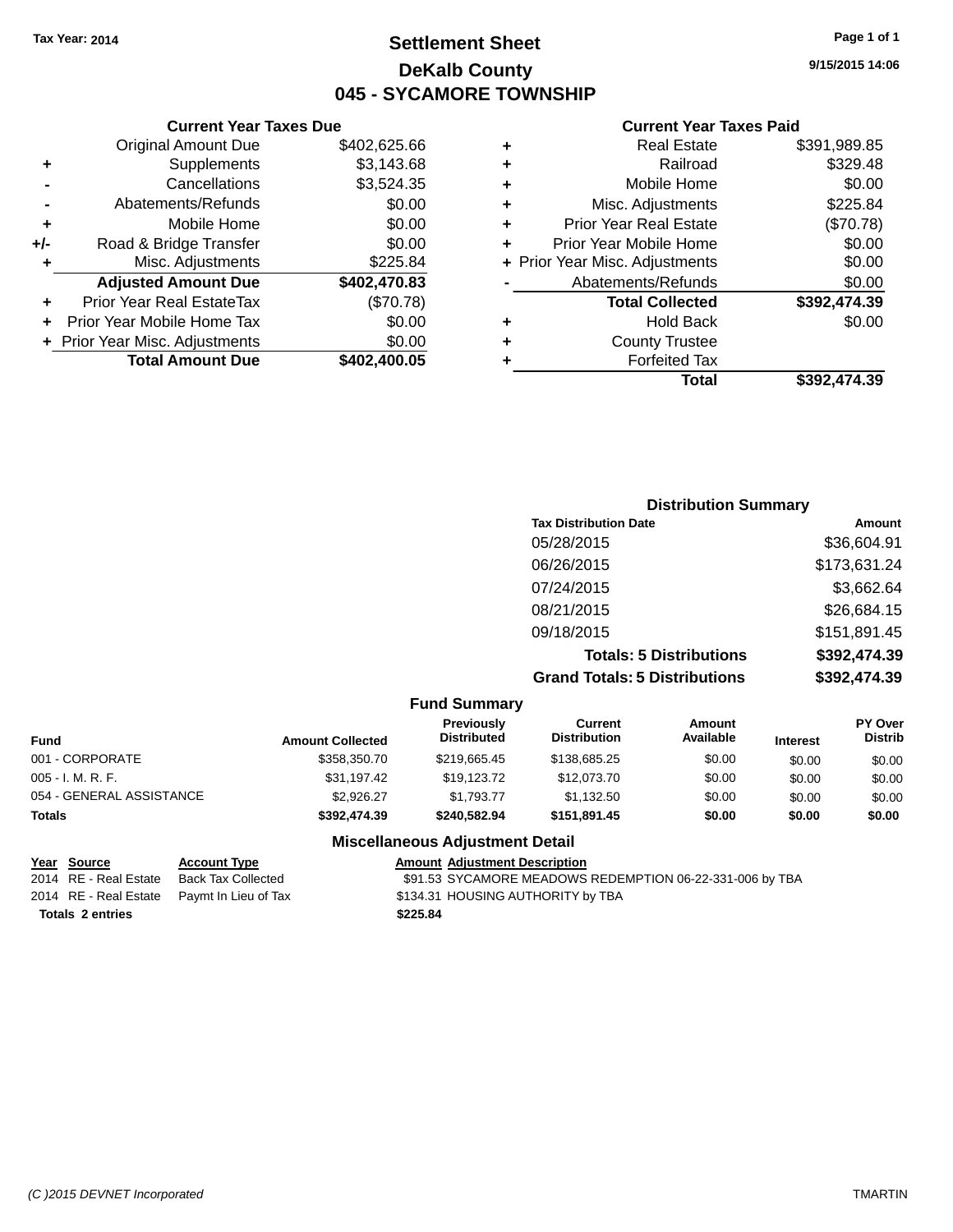### **Settlement Sheet Tax Year: 2014 Page 1 of 1 DeKalb County 046 - SYCAMORE ROAD & BRIDGE**

**9/15/2015 14:06**

#### **Current Year Taxes Paid**

|     | <b>Current Year Taxes Due</b>  |              |            |     |
|-----|--------------------------------|--------------|------------|-----|
|     | <b>Original Amount Due</b>     | \$815,358.34 | ٠          |     |
| ÷   | Supplements                    | \$6,304.00   | ٠          |     |
|     | Cancellations                  | \$7,072.06   | ٠          |     |
|     | Abatements/Refunds             | \$0.00       | ٠          |     |
|     | Mobile Home                    | \$0.00       | ÷          |     |
| +/- | Road & Bridge Transfer         | (\$7,245.66) |            | Pri |
|     | Misc. Adjustments              | \$457.33     | + Prior Ye |     |
|     | <b>Adjusted Amount Due</b>     | \$807,801.95 |            |     |
|     | Prior Year Real EstateTax      | (\$142.04)   |            |     |
|     | Prior Year Mobile Home Tax     | \$0.00       | ٠          |     |
|     | + Prior Year Misc. Adjustments | \$0.00       |            |     |
|     | <b>Total Amount Due</b>        | \$807,659.91 |            |     |
|     |                                |              |            |     |

|   | <b>Real Estate</b>             | \$786,572.79 |
|---|--------------------------------|--------------|
| ٠ | Railroad                       | \$667.22     |
| ٠ | Mobile Home                    | \$0.00       |
| ٠ | Misc. Adjustments              | \$457.33     |
| ٠ | <b>Prior Year Real Estate</b>  | (\$142.04)   |
| ÷ | Prior Year Mobile Home         | \$0.00       |
|   | + Prior Year Misc. Adjustments | \$0.00       |
|   | Abatements/Refunds             | \$0.00       |
|   | <b>Total Collected</b>         | \$787,555.30 |
| ٠ | <b>Hold Back</b>               | \$0.00       |
| ٠ | <b>County Trustee</b>          |              |
|   | <b>Forfeited Tax</b>           |              |
|   | Total                          | \$787,555.30 |
|   |                                |              |

| <b>Road and Bridge Summary</b> |            |               | <b>Distribution Summary</b>  |              |  |
|--------------------------------|------------|---------------|------------------------------|--------------|--|
| <b>Municipality</b>            | Amt. Due   | Amt. Distrib. | <b>Tax Distribution Date</b> | Amount       |  |
| <b>CITY OF SYCAMORE</b>        | \$7.429.08 | \$7.245.66    | 05/28/2015                   | \$73,451.72  |  |
| <b>Totals</b>                  | \$7,429.08 | \$7.245.66    | 06/26/2015                   | \$348,419.36 |  |
|                                |            |               | 07/24/2015                   | \$7,349.38   |  |
|                                |            |               | 08/21/2015                   | \$53,545.50  |  |

**Totals: 5 Distributions \$787,555.30 Grand Totals: 5 Distributions \$787,555.30**

09/18/2015 \$304,789.34

|                                         |                         | <b>Fund Summary</b>              |                                       |                            |                 |                                  |
|-----------------------------------------|-------------------------|----------------------------------|---------------------------------------|----------------------------|-----------------|----------------------------------|
| <b>Fund</b>                             | <b>Amount Collected</b> | Previously<br><b>Distributed</b> | <b>Current</b><br><b>Distribution</b> | <b>Amount</b><br>Available | <b>Interest</b> | <b>PY Over</b><br><b>Distrib</b> |
| $005 - I. M. R. F.$                     | \$19,440.10             | \$11,916.59                      | \$7,523.51                            | \$0.00                     | \$0.00          | \$0.00                           |
| 007 - ROAD AND BRIDGE                   | \$12,272,26             | \$7,525.13                       | \$4,747.13                            | \$0.00                     | \$0.00          | \$0.00                           |
| 008 - BRIDGE CONST W/COUNTY             | \$38,983.38             | \$23,896.43                      | \$15,086.95                           | \$0.00                     | \$0.00          | \$0.00                           |
| 009 - PERMANENT ROAD                    | \$572,604.80            | \$351,001.06                     | \$221.603.74                          | \$0.00                     | \$0.00          | \$0.00                           |
| 010 - EQUIPMENT AND BUILDING            | \$116,924.74            | \$71.673.71                      | \$45,251,03                           | \$0.00                     | \$0.00          | \$0.00                           |
| 035 - TORT JUDGEMENTS/LIABILITY<br>INS. | \$9.772.07              | \$5,990.19                       | \$3.781.88                            | \$0.00                     | \$0.00          | \$0.00                           |
| 047 - SOCIAL SECURITY                   | \$17.557.95             | \$10.762.85                      | \$6.795.10                            | \$0.00                     | \$0.00          | \$0.00                           |
| <b>Totals</b>                           | \$787,555.30            | \$482,765,96                     | \$304,789.34                          | \$0.00                     | \$0.00          | \$0.00                           |
|                                         |                         |                                  |                                       |                            |                 |                                  |

#### **Miscellaneous Adjustment Detail**

| Year Source             | <b>Account Type</b>                        | <b>Amount Adjustment Description</b>                      |
|-------------------------|--------------------------------------------|-----------------------------------------------------------|
| 2014 RE - Real Estate   | Back Tax Collected                         | \$185.36 SYCAMORE MEADOWS REDEMPTION 06-22-331-006 by TBA |
|                         | 2014 RE - Real Estate Paymt In Lieu of Tax | \$271.97 HOUSING AUTHORITY by TBA                         |
| <b>Totals 2 entries</b> |                                            | \$457.33                                                  |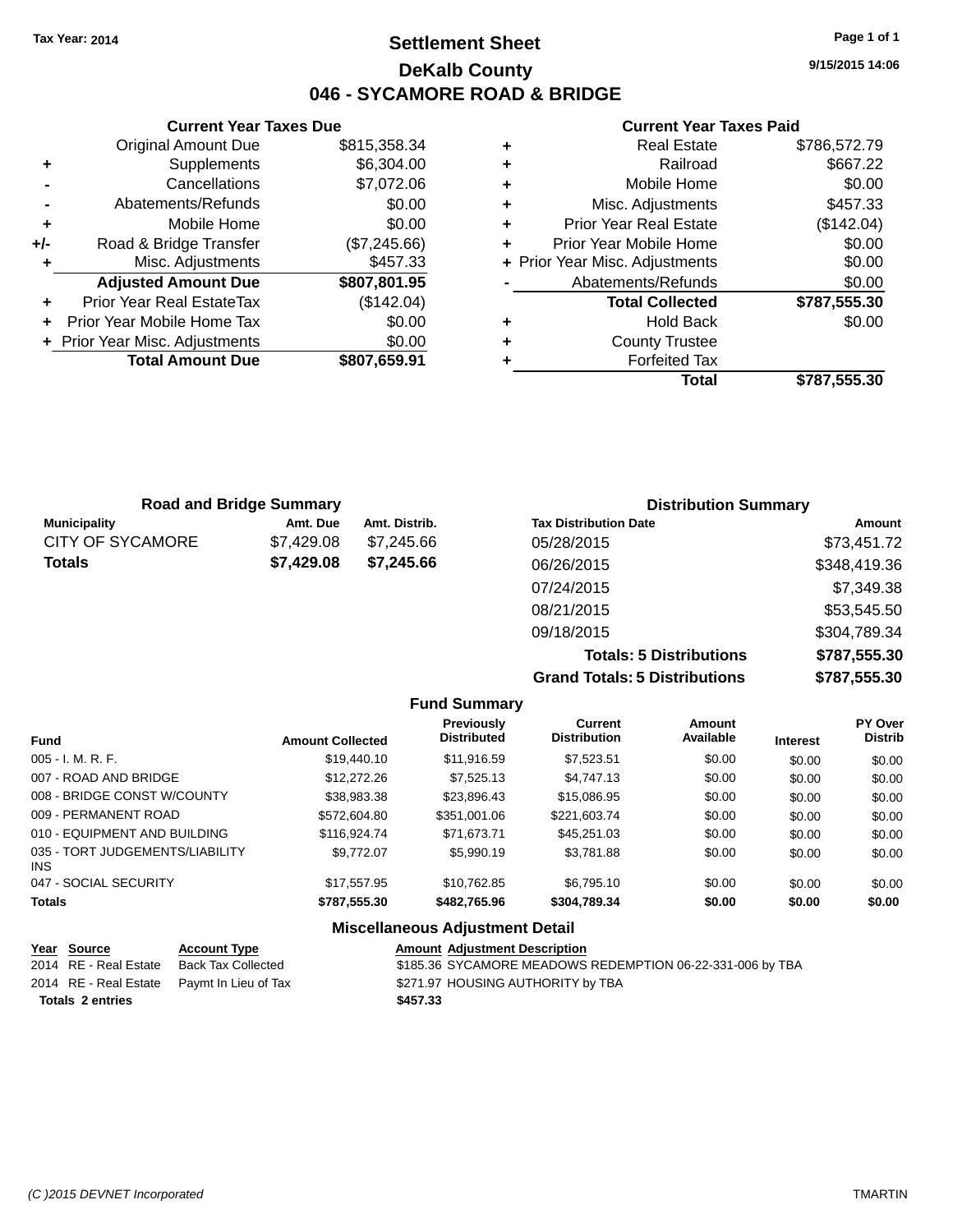### **Settlement Sheet Tax Year: 2014 Page 1 of 1 DeKalb County 047 - VICTOR TOWNSHIP**

**9/15/2015 14:06**

|     | <b>Current Year Taxes Due</b>  |             |
|-----|--------------------------------|-------------|
|     | <b>Original Amount Due</b>     | \$52,537.85 |
| ٠   | Supplements                    | \$469.71    |
|     | Cancellations                  | \$574.03    |
|     | Abatements/Refunds             | \$0.00      |
| ٠   | Mobile Home                    | \$0.00      |
| +/- | Road & Bridge Transfer         | \$0.00      |
|     | Misc. Adjustments              | \$0.00      |
|     | <b>Adjusted Amount Due</b>     | \$52,433.53 |
| ٠   | Prior Year Real EstateTax      | \$0.00      |
|     | Prior Year Mobile Home Tax     | \$0.00      |
|     | + Prior Year Misc. Adjustments | \$0.00      |
|     | <b>Total Amount Due</b>        | \$52,433.53 |
|     |                                |             |

| ٠ | <b>Real Estate</b>             | \$51,028.17 |
|---|--------------------------------|-------------|
| ٠ | Railroad                       | \$26.44     |
| ٠ | Mobile Home                    | \$0.00      |
| ٠ | Misc. Adjustments              | \$0.00      |
| ٠ | <b>Prior Year Real Estate</b>  | \$0.00      |
| ٠ | Prior Year Mobile Home         | \$0.00      |
|   | + Prior Year Misc. Adjustments | \$0.00      |
|   | Abatements/Refunds             | \$0.00      |
|   | <b>Total Collected</b>         | \$51,054.61 |
| ٠ | Hold Back                      | \$0.00      |
| ٠ | <b>County Trustee</b>          |             |
| ٠ | <b>Forfeited Tax</b>           |             |
|   | <b>Total</b>                   | \$51,054.61 |
|   |                                |             |

| <b>Distribution Summary</b>          |             |
|--------------------------------------|-------------|
| <b>Tax Distribution Date</b>         | Amount      |
| 05/28/2015                           | \$7,205.05  |
| 06/26/2015                           | \$23,145.98 |
| 07/24/2015                           | \$2,261.02  |
| 08/21/2015                           | \$1,121.18  |
| 09/18/2015                           | \$17,321.38 |
| <b>Totals: 5 Distributions</b>       | \$51,054.61 |
| <b>Grand Totals: 5 Distributions</b> | \$51,054.61 |

|                                               |                         | <b>Fund Summary</b>                     |                                |                     |                 |                                  |
|-----------------------------------------------|-------------------------|-----------------------------------------|--------------------------------|---------------------|-----------------|----------------------------------|
| <b>Fund</b>                                   | <b>Amount Collected</b> | <b>Previously</b><br><b>Distributed</b> | Current<br><b>Distribution</b> | Amount<br>Available | <b>Interest</b> | <b>PY Over</b><br><b>Distrib</b> |
| 001 - CORPORATE                               | \$45.454.69             | \$30.033.20                             | \$15,421.49                    | \$0.00              | \$0.00          | \$0.00                           |
| 034 - GENERAL ASSISTANCE                      | \$3,655.10              | \$2,415.03                              | \$1.240.07                     | \$0.00              | \$0.00          | \$0.00                           |
| 035 - TORT JUDGEMENTS/LIABILITY<br><b>INS</b> | \$1.944.82              | \$1.285.00                              | \$659.82                       | \$0.00              | \$0.00          | \$0.00                           |
| <b>Totals</b>                                 | \$51.054.61             | \$33.733.23                             | \$17,321,38                    | \$0.00              | \$0.00          | \$0.00                           |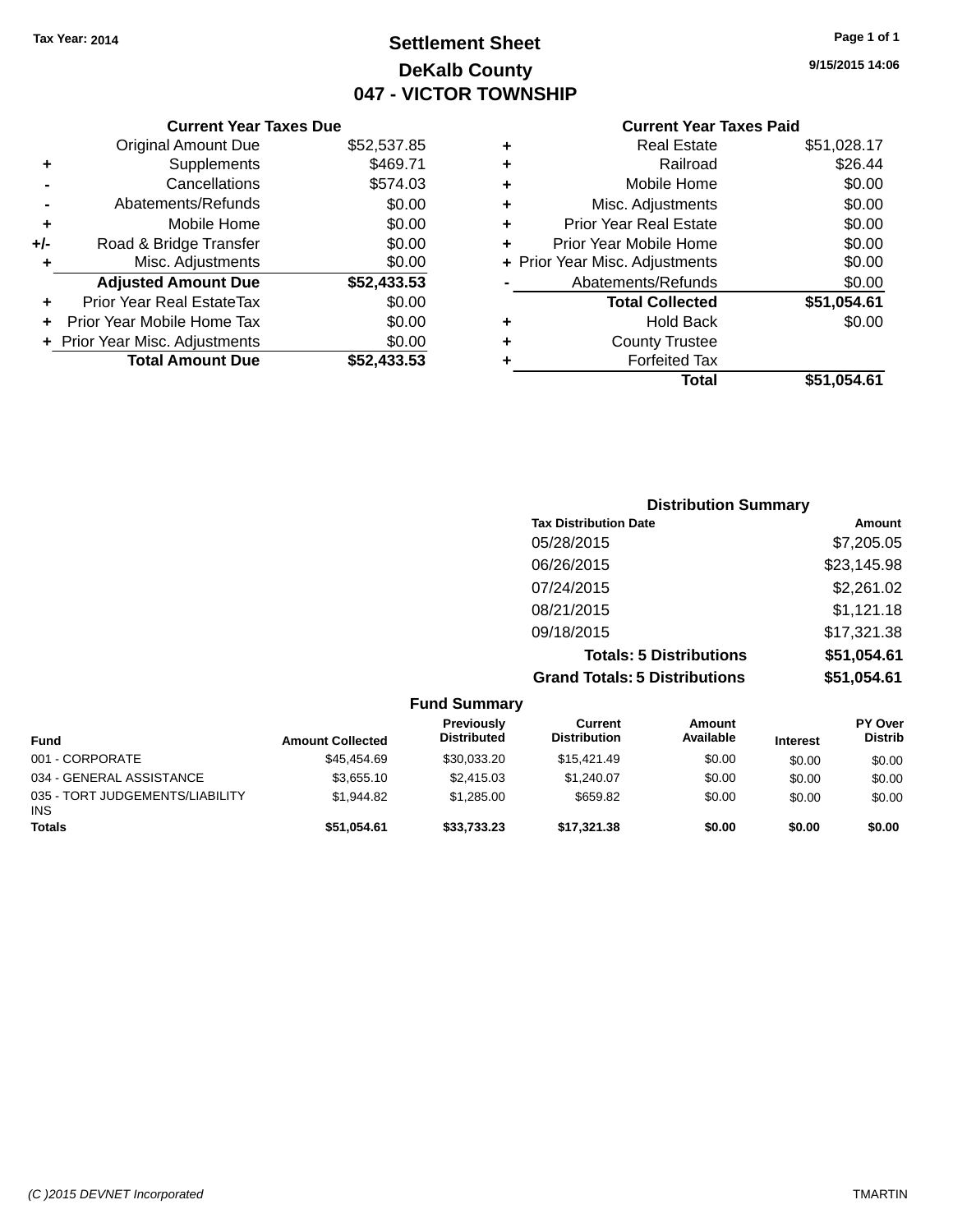**Current Year Taxes Due** Original Amount Due \$101,276.77

**Adjusted Amount Due \$101,075.65**

**Total Amount Due \$101,075.65**

**+** Supplements \$905.41 **-** Cancellations \$1,106.53 **-** Abatements/Refunds \$0.00 **+** Mobile Home \$0.00 **+/-** Road & Bridge Transfer \$0.00 **+** Misc. Adjustments \$0.00

**+** Prior Year Real EstateTax \$0.00 **+** Prior Year Mobile Home Tax \$0.00 **+ Prior Year Misc. Adjustments**  $$0.00$ 

### **Settlement Sheet Tax Year: 2014 Page 1 of 1 DeKalb County 048 - VICTOR ROAD & BRIDGE**

**9/15/2015 14:06**

#### **Current Year Taxes Paid**

|   | Real Estate                    | \$98,366.56 |
|---|--------------------------------|-------------|
| ٠ | Railroad                       | \$50.98     |
| ٠ | Mobile Home                    | \$0.00      |
| ٠ | Misc. Adjustments              | \$0.00      |
| ٠ | <b>Prior Year Real Estate</b>  | \$0.00      |
| ٠ | Prior Year Mobile Home         | \$0.00      |
|   | + Prior Year Misc. Adjustments | \$0.00      |
|   | Abatements/Refunds             | \$0.00      |
|   | <b>Total Collected</b>         | \$98,417.54 |
| ٠ | <b>Hold Back</b>               | \$0.00      |
| ٠ | <b>County Trustee</b>          |             |
|   | <b>Forfeited Tax</b>           |             |
|   | Total                          | \$98.417.54 |
|   |                                |             |

#### **Distribution Summary Tax Distribution Date Amount** 05/28/2015 \$13,889.15 06/26/2015 \$44,618.33 07/24/2015 \$4,358.53 08/21/2015 \$2,161.26 09/18/2015 \$33,390.27 **Totals: 5 Distributions \$98,417.54 Grand Totals: 5 Distributions \$98,417.54**

**Fund Summary Fund Interest Amount Collected Distributed PY Over Distrib Amount Available Current Distribution Previously** 007 - ROAD AND BRIDGE 60.00 \$17,569.43 \$38,037.75 \$19,531.68 \$0.00 \$0.00 \$0.00 \$0.00 008 - BRIDGE CONST W/COUNTY  $$2,069.63$   $$1,367.47$   $$702.16$   $$0.00$   $$0.00$   $$0.00$ 009 - PERMANENT ROAD \$25,041.56 \$16,545.67 \$8,495.89 \$0.00 \$0.00 \$0.00 010 - EQUIPMENT AND BUILDING \$11,770.44 \$7,777.07 \$3,993.37 \$0.00 \$0.00 \$0.00 035 - TORT JUDGEMENTS/LIABILITY INS \$1,966.48 \$1,299.31 \$667.17 \$0.00 \$0.00 \$0.00 **Totals \$98,417.54 \$65,027.27 \$33,390.27 \$0.00 \$0.00 \$0.00**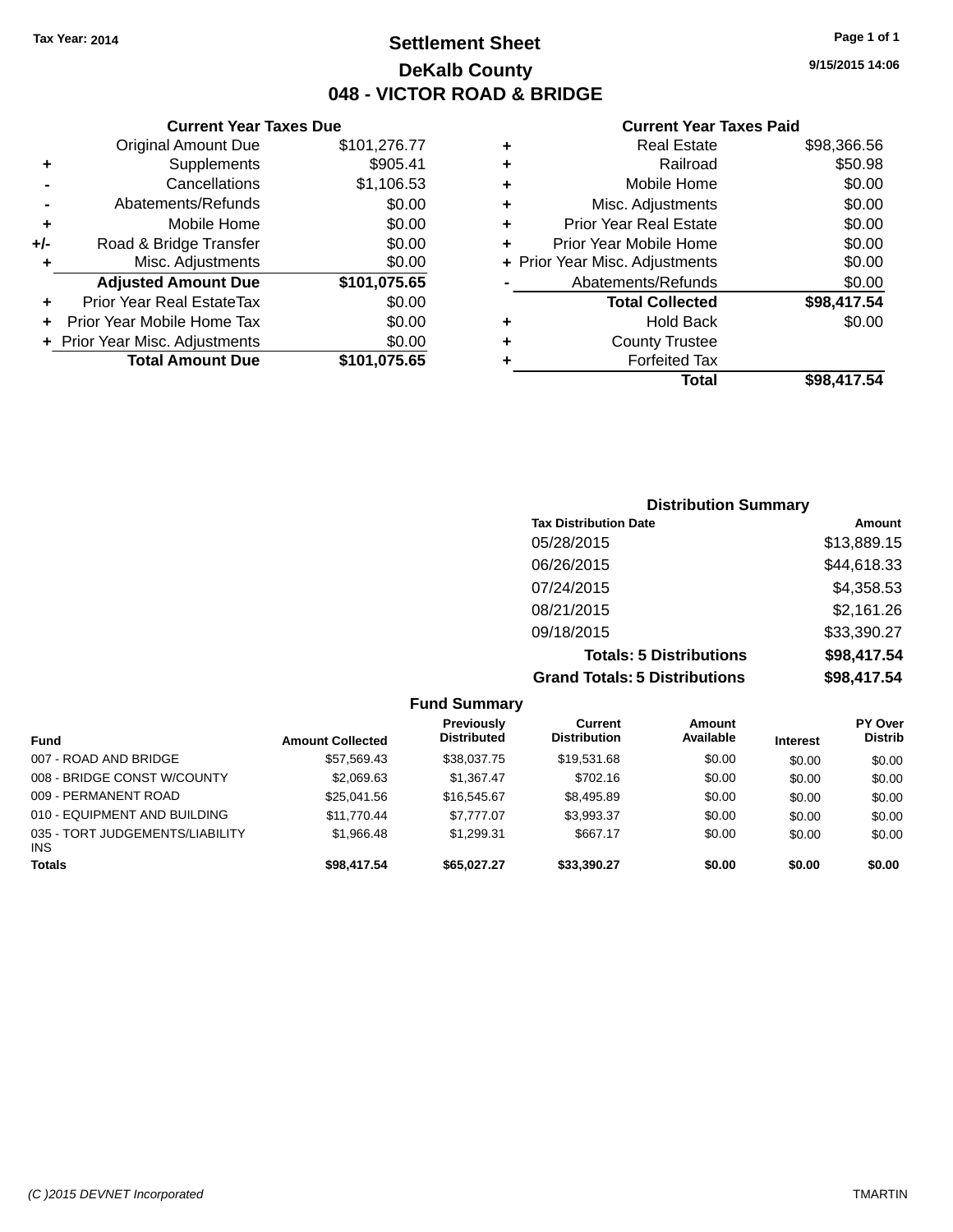### **Settlement Sheet Tax Year: 2014 Page 1 of 1 DeKalb County 056 - TOWN OF CORTLAND**

**9/15/2015 14:06**

#### **Current Year Taxes Paid**

|   | <b>Real Estate</b>             | \$607,458.57 |
|---|--------------------------------|--------------|
| ٠ | Railroad                       | \$1,685.59   |
| ٠ | Mobile Home                    | \$0.00       |
| ٠ | Misc. Adjustments              | \$0.00       |
| ٠ | <b>Prior Year Real Estate</b>  | \$794.12     |
| ÷ | Prior Year Mobile Home         | \$0.00       |
|   | + Prior Year Misc. Adjustments | \$156.20     |
|   | Abatements/Refunds             | \$11.28      |
|   | <b>Total Collected</b>         | \$610,083.20 |
| ٠ | <b>Hold Back</b>               | \$0.00       |
| ٠ | <b>County Trustee</b>          |              |
|   | <b>Forfeited Tax</b>           |              |
|   | Total                          | \$610.083.20 |
|   |                                |              |

| <b>Current Year Taxes Due</b> |                                  |              |  |  |  |  |
|-------------------------------|----------------------------------|--------------|--|--|--|--|
|                               | Original Amount Due              | \$618,817.83 |  |  |  |  |
| ٠                             | Supplements                      | \$3,366.76   |  |  |  |  |
|                               | Cancellations                    | \$3,980.28   |  |  |  |  |
|                               | Abatements/Refunds               | \$11.28      |  |  |  |  |
| ٠                             | Mobile Home                      | \$0.00       |  |  |  |  |
| +/-                           | Road & Bridge Transfer           | \$12,718.54  |  |  |  |  |
| ٠                             | Misc. Adjustments                | \$0.00       |  |  |  |  |
|                               | <b>Adjusted Amount Due</b>       | \$630,911.57 |  |  |  |  |
| ٠                             | <b>Prior Year Real EstateTax</b> | \$794.12     |  |  |  |  |
|                               | Prior Year Mobile Home Tax       | \$0.00       |  |  |  |  |
|                               | Prior Year Misc. Adjustments     | \$156.20     |  |  |  |  |
|                               | <b>Total Amount Due</b>          | \$631,861.89 |  |  |  |  |
|                               |                                  |              |  |  |  |  |

| <b>Road and Bridge Summary</b>   |             |               | <b>Distribution Summary</b>    |              |  |
|----------------------------------|-------------|---------------|--------------------------------|--------------|--|
| <b>Rd./Br. District</b>          | Amt. Due    | Amt. Distrib. | <b>Tax Distribution Date</b>   | Amount       |  |
| <b>CORTLAND ROAD &amp; BRIDG</b> | \$13,026.00 | \$12,718.54   | 05/28/2015                     | \$27,323.05  |  |
| <b>Totals</b>                    | \$13,026.00 | \$12,718.54   | 06/26/2015                     | \$290,060.00 |  |
|                                  |             |               | 07/24/2015                     | \$4,979.02   |  |
|                                  |             |               | 08/21/2015                     | \$61,066.38  |  |
|                                  |             |               | 09/18/2015                     | \$226,654.75 |  |
|                                  |             |               | <b>Totals: 5 Distributions</b> | \$610,083.20 |  |

**Grand Totals: 5 Distributions** 

| JU. COU,UI OG |
|---------------|
| \$610,083.20  |
|               |

|                         |                         | <b>Fund Summary</b>              |                                |                     |                 |                                  |
|-------------------------|-------------------------|----------------------------------|--------------------------------|---------------------|-----------------|----------------------------------|
| <b>Fund</b>             | <b>Amount Collected</b> | Previously<br><b>Distributed</b> | Current<br><b>Distribution</b> | Amount<br>Available | <b>Interest</b> | <b>PY Over</b><br><b>Distrib</b> |
| 001 - CORPORATE         | \$427,507.00            | \$268,803,38                     | \$158,703.62                   | \$0.00              | \$0.00          | \$0.00                           |
| 005 - I. M. R. F.       | \$53,688.77             | \$33,757.87                      | \$19,930.90                    | \$0.00              | \$0.00          | \$0.00                           |
| 007 - ROAD AND BRIDGE   | \$12,718.54             | \$7,823,72                       | \$4,894.82                     | \$0.00              | \$0.00          | \$0.00                           |
| 014 - POLICE PROTECTION | \$67,558.36             | \$42,478.65                      | \$25,079.71                    | \$0.00              | \$0.00          | \$0.00                           |
| 047 - SOCIAL SECURITY   | \$48,610.53             | \$30.564.83                      | \$18,045.70                    | \$0.00              | \$0.00          | \$0.00                           |
| <b>Totals</b>           | \$610,083.20            | \$383,428.45                     | \$226,654.75                   | \$0.00              | \$0.00          | \$0.00                           |

#### **Miscellaneous Adjustment Detail**

# **Year Source Account Type Amount Adjustment Description**<br>2013 RE - Real Estate Back Tax Collected \$80.84 STALEY REDEMPTION 0

\$80.84 STALEY REDEMPTION 09-29-251-051 by TBA 2013 RE - Real Estate Back Tax Collected \$75.36 STALEY REDEMPTION 09-29-251-050 by TBA

### **Totals 2 entries \$156.20**

### **Abatement Detail**

| Year Source                        | <b>Account Type</b> | <b>Amount Adjustment Description</b>             |
|------------------------------------|---------------------|--------------------------------------------------|
| 2014 RE - Real Estate RE Abatement |                     | \$6.04 PTAB INTEREST REFUND 09-20-255-020 by TBA |
| 2014 RE - Real Estate RE Abatement |                     | \$4.59 PTAB INTEREST REFUND 09-20-256-013 by TBA |
| 2014 RE - Real Estate RE Abatement |                     | \$0.59 PTAB INTEREST REFUND 09-20-255-020 by TBA |
| <b>Totals 3 entries</b>            |                     | \$11.22                                          |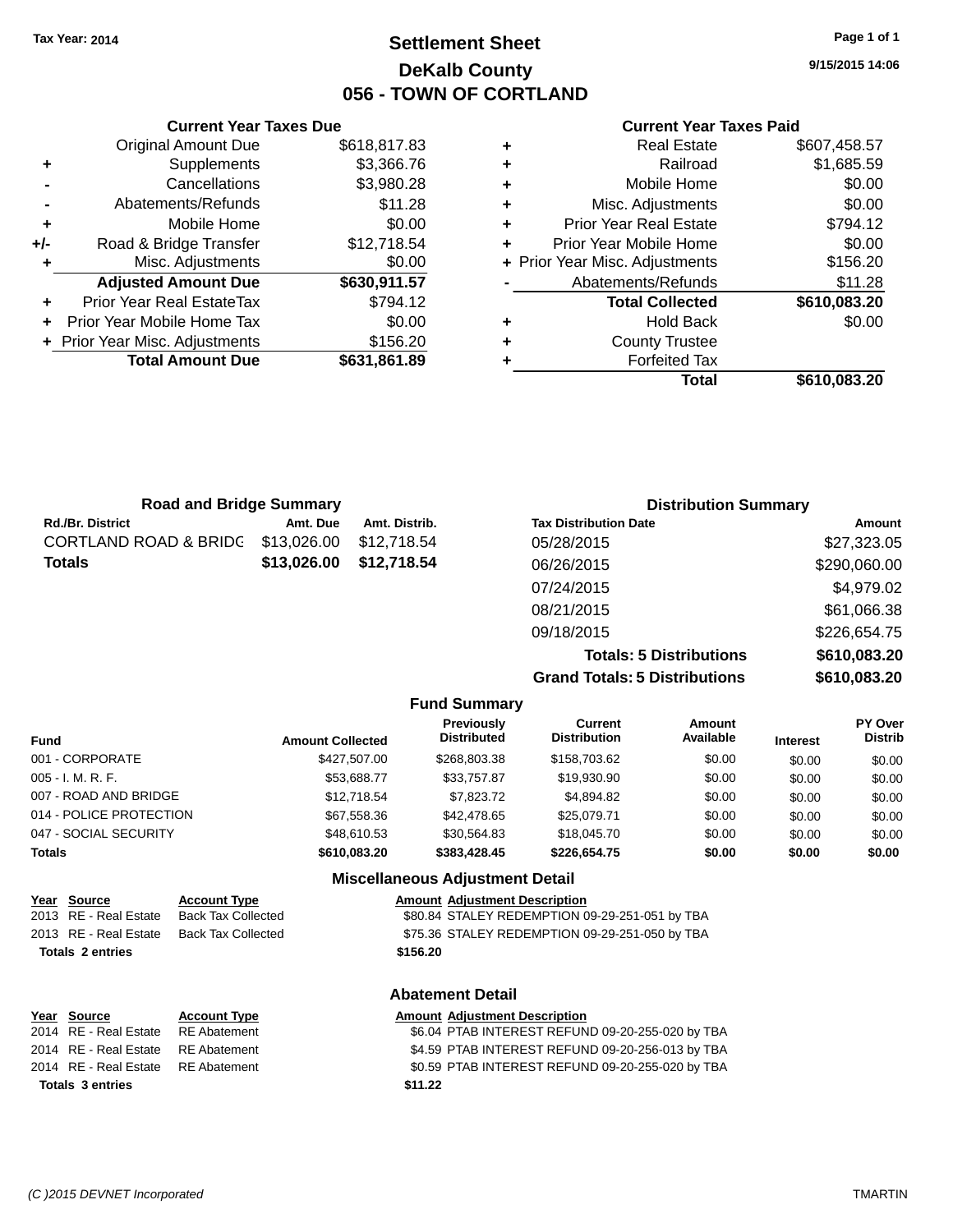### **Settlement Sheet Tax Year: 2014 Page 1 of 1 DeKalb County 057 - CORTLAND LIBRARY**

**9/15/2015 14:06**

|   | Total                          | \$202,617.28 |
|---|--------------------------------|--------------|
| ٠ | <b>Forfeited Tax</b>           |              |
| ٠ | <b>County Trustee</b>          |              |
| ٠ | <b>Hold Back</b>               | \$0.00       |
|   | <b>Total Collected</b>         | \$202,617.28 |
|   | Abatements/Refunds             | \$3.81       |
|   | + Prior Year Misc. Adjustments | \$55.86      |
| ٠ | Prior Year Mobile Home         | \$0.00       |
| ٠ | <b>Prior Year Real Estate</b>  | \$290.94     |
| ٠ | Misc. Adjustments              | \$0.00       |
| ٠ | Mobile Home                    | \$0.00       |
| ٠ | Railroad                       | \$559.86     |
| ٠ | <b>Real Estate</b>             | \$201,714.43 |
|   |                                |              |

|     | <b>Current Year Taxes Due</b>  |              |
|-----|--------------------------------|--------------|
|     | <b>Original Amount Due</b>     | \$209,863.76 |
| ٠   | Supplements                    | \$1,119.36   |
|     | Cancellations                  | \$1,323.39   |
|     | Abatements/Refunds             | \$3.81       |
| ٠   | Mobile Home                    | \$0.00       |
| +/- | Road & Bridge Transfer         | \$0.00       |
| ٠   | Misc. Adjustments              | \$0.00       |
|     | <b>Adjusted Amount Due</b>     | \$209,655.92 |
| ٠   | Prior Year Real EstateTax      | \$290.94     |
|     | Prior Year Mobile Home Tax     | \$0.00       |
|     | + Prior Year Misc. Adjustments | \$55.86      |
|     | <b>Total Amount Due</b>        | \$210,002.72 |
|     |                                |              |

| <b>Distribution Summary</b>          |              |  |  |  |  |
|--------------------------------------|--------------|--|--|--|--|
| <b>Tax Distribution Date</b>         | Amount       |  |  |  |  |
| 05/28/2015                           | \$8,911.11   |  |  |  |  |
| 06/26/2015                           | \$96,463.22  |  |  |  |  |
| 07/24/2015                           | \$1,655.58   |  |  |  |  |
| 08/21/2015                           | \$20,380.98  |  |  |  |  |
| 09/18/2015                           | \$75,206.39  |  |  |  |  |
| <b>Totals: 5 Distributions</b>       | \$202,617.28 |  |  |  |  |
| <b>Grand Totals: 5 Distributions</b> | \$202,617.28 |  |  |  |  |

| <b>Fund Summary</b>                                 |                         |                                         |                                       |                     |                 |                                  |
|-----------------------------------------------------|-------------------------|-----------------------------------------|---------------------------------------|---------------------|-----------------|----------------------------------|
| <b>Fund</b>                                         | <b>Amount Collected</b> | <b>Previously</b><br><b>Distributed</b> | <b>Current</b><br><b>Distribution</b> | Amount<br>Available | <b>Interest</b> | <b>PY Over</b><br><b>Distrib</b> |
| 004 - OPERATIONS & MAINTENANCE                      | \$10.128.61             | \$6.369.13                              | \$3.759.48                            | \$0.00              | \$0.00          | \$0.00                           |
| $005 - I. M. R. F.$                                 | \$14,483.91             | \$9.107.85                              | \$5,376,06                            | \$0.00              | \$0.00          | \$0.00                           |
| 016 - LIBRARY (township, municipalities)            | \$151.928.72            | \$95,536.64                             | \$56,392.08                           | \$0.00              | \$0.00          | \$0.00                           |
| 027 - AUDIT                                         | \$1.934.59              | \$1,216.52                              | \$718.07                              | \$0.00              | \$0.00          | \$0.00                           |
| 035 - TORT JUDGMENTS, LIABILITY<br><b>INSURANCE</b> | \$9.657.54              | \$6,072.90                              | \$3.584.64                            | \$0.00              | \$0.00          | \$0.00                           |
| 047 - SOCIAL SECURITY                               | \$14,483.91             | \$9.107.85                              | \$5,376,06                            | \$0.00              | \$0.00          | \$0.00                           |
| <b>Totals</b>                                       | \$202.617.28            | \$127,410.89                            | \$75,206.39                           | \$0.00              | \$0.00          | \$0.00                           |
|                                                     |                         | <b>Miscellaneous Adjustment Detail</b>  |                                       |                     |                 |                                  |

| <u>Year Source</u> |                         | <b>Account Type</b>       | <b>Amount Adjustment Description</b>           |  |  |
|--------------------|-------------------------|---------------------------|------------------------------------------------|--|--|
|                    | 2013 RE - Real Estate   | <b>Back Tax Collected</b> | \$28.91 STALEY REDEMPTION 09-29-251-051 by TBA |  |  |
|                    | 2013 RE - Real Estate   | <b>Back Tax Collected</b> | \$26.95 STALEY REDEMPTION 09-29-251-050 by TBA |  |  |
|                    | <b>Totals 2 entries</b> |                           | \$55.86                                        |  |  |
|                    |                         |                           | <b>Abatement Detail</b>                        |  |  |

|                         | <u>Year Source</u>                 | <b>Account Type</b> | <b>Amount Adjustment Description</b>             |
|-------------------------|------------------------------------|---------------------|--------------------------------------------------|
|                         | 2014 RE - Real Estate              | RE Abatement        | \$2.05 PTAB INTEREST REFUND 09-20-255-020 by TBA |
|                         | 2014 RE - Real Estate RE Abatement |                     | \$1.56 PTAB INTEREST REFUND 09-20-256-013 by TBA |
|                         | 2014 RE - Real Estate RE Abatement |                     | \$0.20 PTAB INTEREST REFUND 09-20-255-020 by TBA |
| <b>Totals 3 entries</b> |                                    |                     | \$3.81                                           |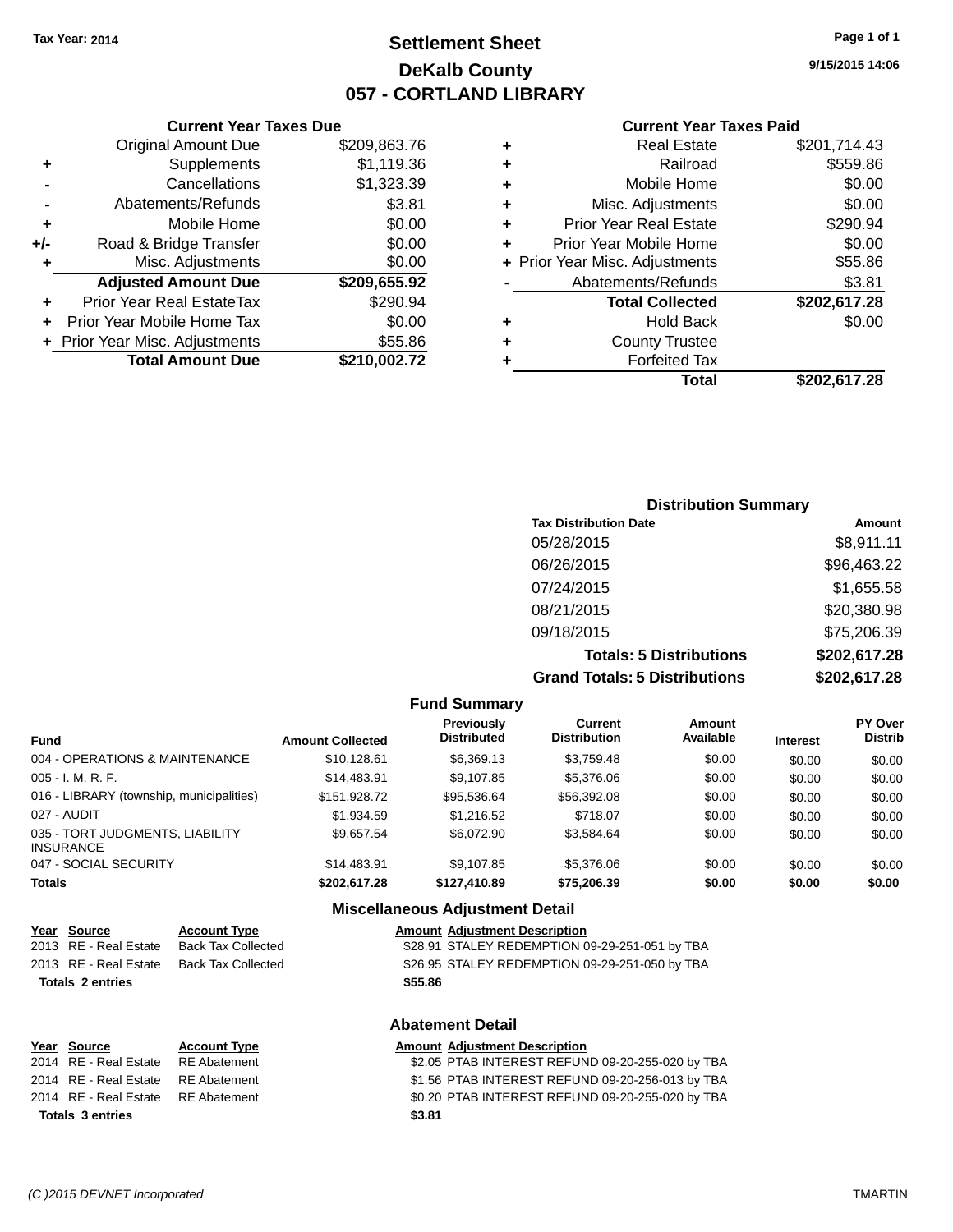### **Settlement Sheet Tax Year: 2014 Page 1 of 2 DeKalb County 058 - CITY OF DEKALB**

**9/15/2015 14:06**

| <b>Current Year Taxes Paid</b> |
|--------------------------------|
|--------------------------------|

| ٠ | <b>Real Estate</b>             | \$4,715,362.76 |
|---|--------------------------------|----------------|
| ٠ | Railroad                       | \$16,984.84    |
| ٠ | Mobile Home                    | \$0.00         |
| ٠ | Misc. Adjustments              | \$1,460.03     |
| ٠ | <b>Prior Year Real Estate</b>  | (\$3,430.45)   |
| ÷ | Prior Year Mobile Home         | \$0.00         |
|   | + Prior Year Misc. Adjustments | \$744.08       |
|   | Abatements/Refunds             | \$11.11        |
|   | <b>Total Collected</b>         | \$4,731,110.15 |
| ٠ | <b>Hold Back</b>               | \$0.00         |
| ٠ | <b>County Trustee</b>          |                |
|   | <b>Forfeited Tax</b>           |                |
|   | Total                          | \$4,731,110.15 |

|     | <b>Current Year Taxes Due</b>  |                |
|-----|--------------------------------|----------------|
|     | <b>Original Amount Due</b>     | \$4,763,673.26 |
| ٠   | Supplements                    | \$132,640.05   |
|     | Cancellations                  | \$176,510.00   |
|     | Abatements/Refunds             | \$11.11        |
| ÷   | Mobile Home                    | \$0.00         |
| +/- | Road & Bridge Transfer         | \$142,948.14   |
| ٠   | Misc. Adjustments              | \$1,460.03     |
|     | <b>Adjusted Amount Due</b>     | \$4,864,200.37 |
| ٠   | Prior Year Real EstateTax      | (\$3,430.45)   |
|     | Prior Year Mobile Home Tax     | \$0.00         |
|     | + Prior Year Misc. Adjustments | \$744.08       |
|     | <b>Total Amount Due</b>        | \$4,861,514.00 |
|     |                                |                |

| <b>Road and Bridge Summary</b> |             |                           | <b>Distribution Summary</b>  |                |  |
|--------------------------------|-------------|---------------------------|------------------------------|----------------|--|
| <b>Rd./Br. District</b>        | Amt. Due    | Amt. Distrib.             | <b>Tax Distribution Date</b> | Amount         |  |
| AFTON ROAD & BRIDGE            | \$15,987.04 | \$15,567.52               | 05/28/2015                   | \$421,921.73   |  |
| CORTLAND ROAD & BRIDC          | \$944.76    | \$922.36                  | 06/26/2015                   | \$2,070,388.49 |  |
| DEKALB ROAD & BRIDGE           |             | \$130,259.14 \$126,458.26 | 07/24/2015                   | \$40,092.66    |  |
| Totals                         |             | \$147,190.94 \$142,948.14 | 08/21/2015                   | \$315,603.48   |  |
|                                |             |                           | 09/18/2015                   | \$1,883,103.79 |  |

**Totals: 5 Distributions \$4,731,110.15 Grand Totals: 5 Distributions \$4,731,110.15**

|                             |                         | <b>Fund Summary</b>              |                                |                     |                 |                                  |
|-----------------------------|-------------------------|----------------------------------|--------------------------------|---------------------|-----------------|----------------------------------|
| <b>Fund</b>                 | <b>Amount Collected</b> | Previously<br><b>Distributed</b> | Current<br><b>Distribution</b> | Amount<br>Available | <b>Interest</b> | <b>PY Over</b><br><b>Distrib</b> |
| 001 - CORPORATE             | \$0.00                  | \$0.00                           | \$0.00                         | \$0.00              | \$0.00          | \$0.00                           |
| 003 - BONDS AND INTEREST    | \$474,883,96            | \$285.857.45                     | \$189,026.51                   | \$0.00              | \$0.00          | \$0.00                           |
| 005 - I. M. R. F.           | \$241,786.95            | \$145,544.18                     | \$96,242.77                    | \$0.00              | \$0.00          | \$0.00                           |
| 007 - ROAD AND BRIDGE       | \$142,948.14            | \$86.152.22                      | \$56,795.92                    | \$0.00              | \$0.00          | \$0.00                           |
| 013 - FIREFIGHTER'S PENSION | \$2,097,615.91          | \$1,262,664.47                   | \$834,951.44                   | \$0.00              | \$0.00          | \$0.00                           |
| 015 - POLICE PENSION        | \$1,576,602.57          | \$949.039.36                     | \$627,563.21                   | \$0.00              | \$0.00          | \$0.00                           |
| 047 - SOCIAL SECURITY       | \$197.272.62            | \$118,748.68                     | \$78.523.94                    | \$0.00              | \$0.00          | \$0.00                           |
| <b>Totals</b>               | \$4,731,110.15          | \$2,848,006.36                   | \$1,883,103.79                 | \$0.00              | \$0.00          | \$0.00                           |

#### **Miscellaneous Adjustment Detail**

| Year Source           | <b>Account Type</b>       | <b>Amount Adjustment Description</b>                          |
|-----------------------|---------------------------|---------------------------------------------------------------|
| 2013 RE - Real Estate | <b>Back Tax Collected</b> | \$2.97 SUMMIT ENCLAVE REDEMPTION 08-13-323-013 by TBA         |
| 2013 RE - Real Estate | <b>Back Tax Collected</b> | \$30.13 SIDDIQUI REDEMPTION 08-15-329-012 by TBA              |
| 2013 RE - Real Estate | <b>Back Tax Collected</b> | \$101.65 RIVERMIST UNIT 5 LLC REDEMPTION 08-02-401-006 by TBA |
| 2013 RE - Real Estate | <b>Back Tax Collected</b> | \$101.65 RIVERMIST UNIT 5 LLC REDEMPTION 08-02-401-007 by TBA |
| 2013 RE - Real Estate | <b>Back Tax Collected</b> | \$101.65 RIVERMIST UNIT 5 LLC REDEMPTION 08-02-401-009 by TBA |
| 2013 RE - Real Estate | <b>Back Tax Collected</b> | \$101.65 RIVERMIST UNIT 5 LLC REDEMPTION 08-02-401-010 by TBA |
| 2013 RE - Real Estate | <b>Back Tax Collected</b> | \$101.65 RIVERMIST UNIT 5 LLC REDEMPTION 08-02-425-010 by TBA |
| 2013 RE - Real Estate | Back Tax Collected        | \$101.65 RIVERMIST UNIT 5 LLC REDEMPTION 08-02-425-012 by TBA |
| 2013 RE - Real Estate | <b>Back Tax Collected</b> | \$28.87 ORIX WILKINSON 2009 TAX 08-12-377-001 by TBA          |
| 2013 RE - Real Estate | <b>Back Tax Collected</b> | \$29.06 ORIX WILKINSON 2010 TAX 08-12-377-001 by TBA          |
| 2013 RE - Real Estate | <b>Back Tax Collected</b> | \$30.28 ORIX WILKINSON 2011 TAX 08-12-377-001 by TBA          |
| 2013 RE - Real Estate | <b>Back Tax Collected</b> | \$12.87 TRUSTEE SALE 08-14-207-024 by TBA                     |
| 2014 RE - Real Estate | <b>Back Tax Collected</b> | \$16.15 TRUSTEE SALE 08-27-279-029 by TBA                     |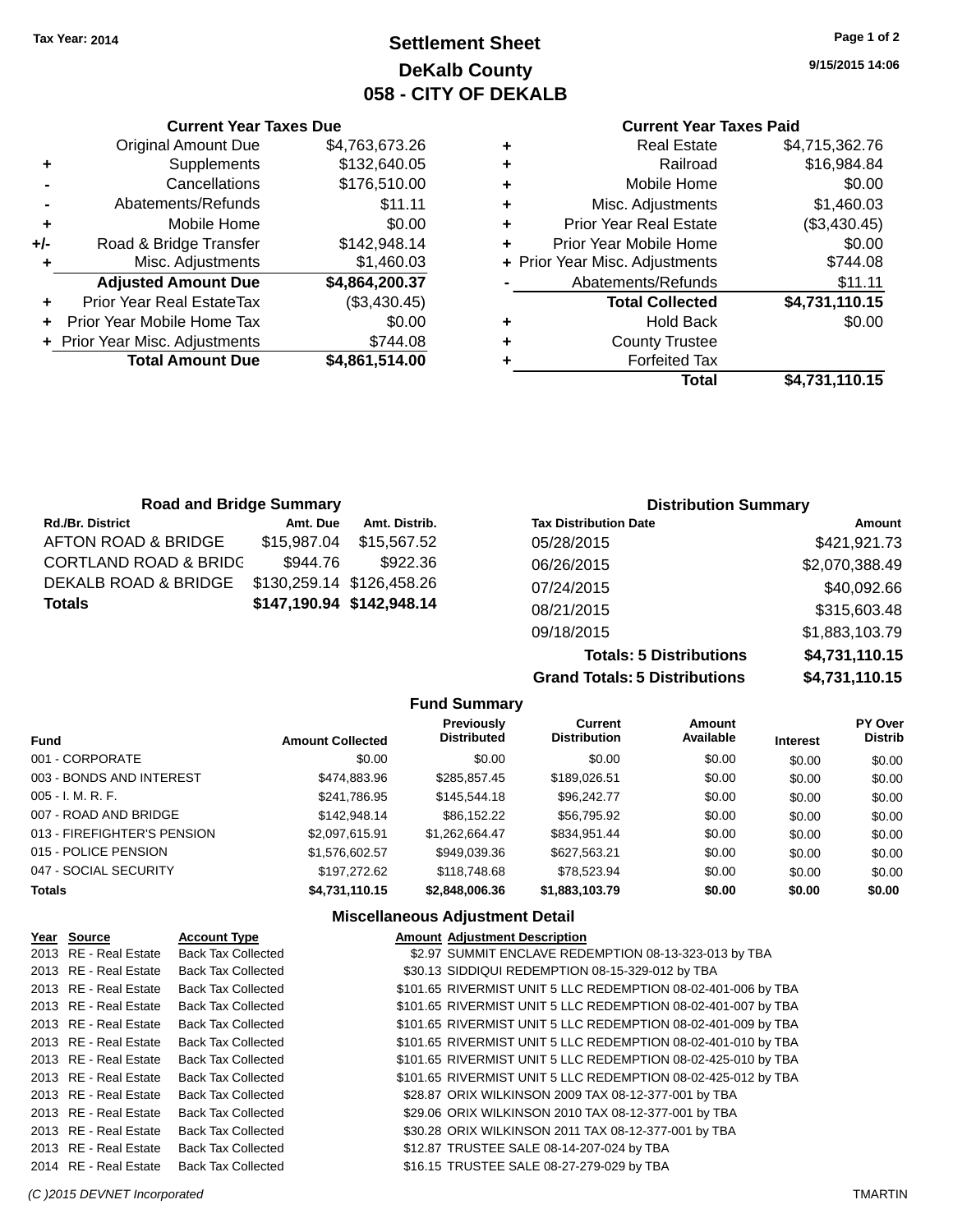### **Settlement Sheet Tax Year: 2014 Page 2 of 2 DeKalb County**

#### **9/15/2015 14:06**

#### **Miscellaneous Adjustment Detail**

|                          | Year Source           | <b>Account Type</b>       | <b>Amount Adjustment Description</b>                    |
|--------------------------|-----------------------|---------------------------|---------------------------------------------------------|
|                          | 2014 RE - Real Estate | <b>Back Tax Collected</b> | \$16.15 TRUSTEE SALE 08-27-279-027 by TBA               |
|                          | 2014 RE - Real Estate | Paymt In Lieu of Tax      | \$1,161.68 HOUSING AUTHORITY by TBA                     |
|                          | 2014 RE - Real Estate | <b>Back Tax Collected</b> | \$266.05 RICHWOOD GROUP REDEMPTION 11-03-202-002 by TBA |
| <b>Totals 16 entries</b> |                       |                           | \$2,204.11                                              |
|                          |                       |                           |                                                         |
|                          |                       |                           | <b>Abatement Detail</b>                                 |
|                          | Year Source           | <b>Account Type</b>       | <b>Amount Adjustment Description</b>                    |
|                          | 2014 RE - Real Estate | <b>RE</b> Abatement       | \$4.30 PTAB INTEREST REFUND 08-28-201-009 by TBA        |
|                          | 2014 RE - Real Estate | <b>RE</b> Abatement       | \$2.50 PTAB INTEREST REFUND 08-13-102-007 by TBA        |
|                          | 2014 RE - Real Estate | <b>RE</b> Abatement       | \$2.94 PTAB INTEREST REFUND 08-13-102-008 by TBA        |
|                          |                       |                           |                                                         |

**Totals 6 entries \$10.84**

2014 RE - Real Estate RE Abatement \$0.51 PTAB INTEREST REFUND 08-28-251-007 by TBA 2014 RE - Real Estate RE Abatement \$0.27 PTAB INTEREST REFUND 08-03-450-023 by TBA 2014 RE - Real Estate RE Abatement \$0.32 PTAB INTEREST REFUND 08-23-130-031 by TBA

*(C )2015 DEVNET Incorporated* TMARTIN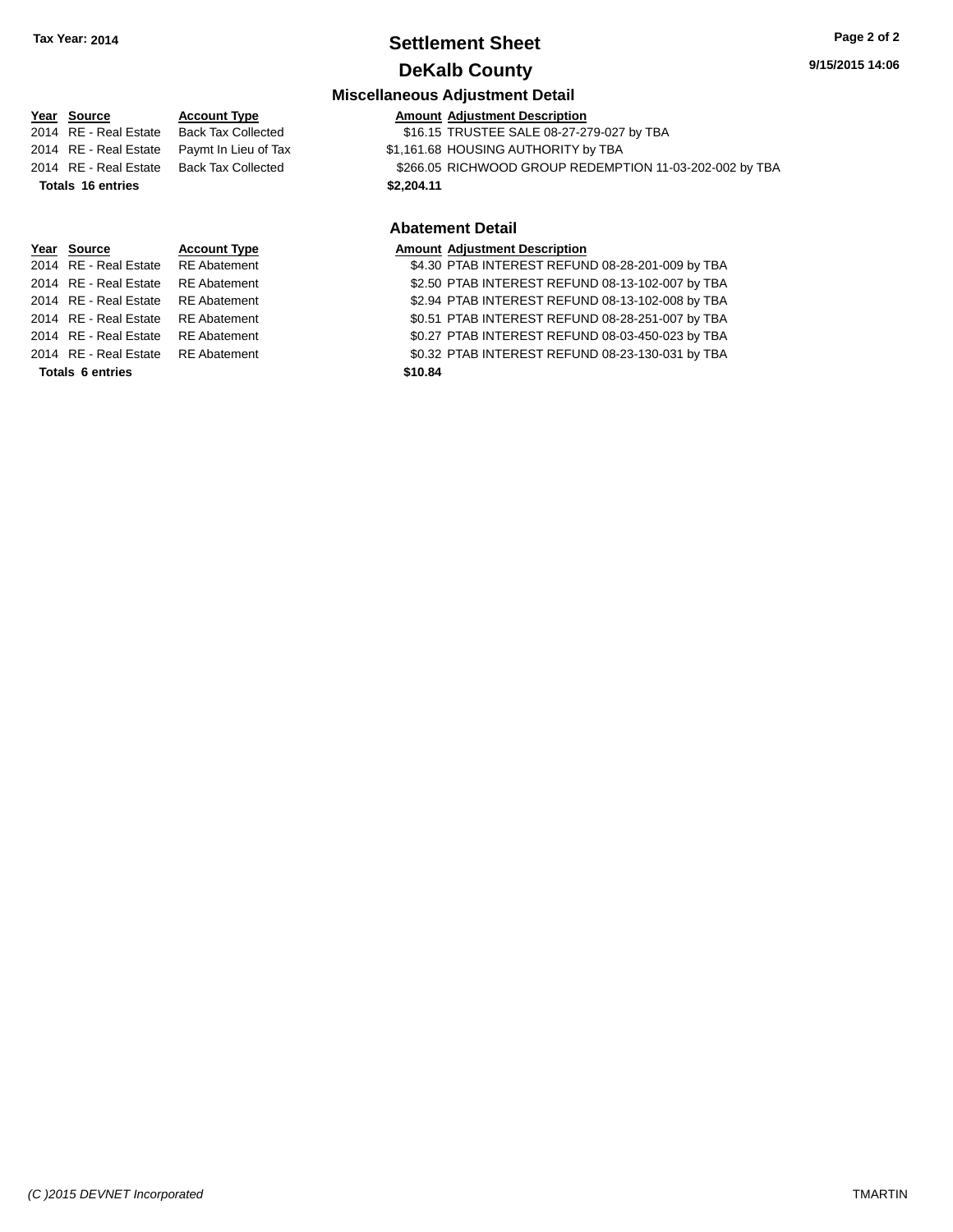**Current Year Taxes Due** Original Amount Due \$1,798,582.21

**Adjusted Amount Due \$1,779,300.49**

**+** Supplements \$45,124.54 **-** Cancellations \$64,953.44 **-** Abatements/Refunds \$4.08 **+** Mobile Home \$0.00 **+/-** Road & Bridge Transfer \$0.00 **+** Misc. Adjustments \$551.26

### **Settlement Sheet Tax Year: 2014 Page 1 of 2 DeKalb County 059 - DE KALB LIBRARY**

**9/15/2015 14:06**

#### **Current Year Taxes Paid**

|   | Total                          | \$1,728,875.03 |
|---|--------------------------------|----------------|
| ٠ | <b>Forfeited Tax</b>           |                |
| ٠ | <b>County Trustee</b>          |                |
| ٠ | <b>Hold Back</b>               | \$0.00         |
|   | <b>Total Collected</b>         | \$1,728,875.03 |
|   | Abatements/Refunds             | \$4.08         |
|   | + Prior Year Misc. Adjustments | \$280.79       |
| ٠ | Prior Year Mobile Home         | \$0.00         |
| ٠ | <b>Prior Year Real Estate</b>  | (\$1,420.40)   |
| ٠ | Misc. Adjustments              | \$551.26       |
| ٠ | Mobile Home                    | \$0.00         |
| ٠ | Railroad                       | \$6,238.44     |
| ٠ | <b>Real Estate</b>             | \$1,723,229.02 |
|   |                                |                |

## **+** Prior Year Real EstateTax (\$1,420.40) **+** Prior Year Mobile Home Tax \$0.00 **+** Prior Year Misc. Adjustments \$280.79 **Total Amount Due \$1,778,160.88**

### **Distribution Summary Tax Distribution Date Amount** 05/28/2015 \$154,302.01 06/26/2015 \$756,170.96 07/24/2015 \$14,668.76 08/21/2015 \$115,834.37 09/18/2015 \$687,898.93 **Totals: 5 Distributions \$1,728,875.03 Grand Totals: 5 Distributions \$1,728,875.03**

#### **Fund Summary**

|                                          |                         | -----------------                       |                                |                     |                 |                                  |
|------------------------------------------|-------------------------|-----------------------------------------|--------------------------------|---------------------|-----------------|----------------------------------|
| Fund                                     | <b>Amount Collected</b> | <b>Previously</b><br><b>Distributed</b> | Current<br><b>Distribution</b> | Amount<br>Available | <b>Interest</b> | <b>PY Over</b><br><b>Distrib</b> |
| 016 - LIBRARY (township, municipalities) | \$1.728.875.03          | \$1.040.976.10                          | \$687.898.93                   | \$0.00              | \$0.00          | \$0.00                           |
| Totals                                   | \$1.728.875.03          | \$1.040.976.10                          | \$687.898.93                   | \$0.00              | \$0.00          | \$0.00                           |

#### **Miscellaneous Adjustment Detail**

| Year Source              | <b>Account Type</b>       |          | <b>Amount Adjustment Description</b>                         |
|--------------------------|---------------------------|----------|--------------------------------------------------------------|
| 2013 RE - Real Estate    | <b>Back Tax Collected</b> |          | \$1.12 SUMMIT ENCLAVE REDEMPTION 08-13-323-013 by TBA        |
| 2013 RE - Real Estate    | <b>Back Tax Collected</b> |          | \$11.37 SIDDIQUI REDEMPTION 08-15-329-012 by TBA             |
| 2013 RE - Real Estate    | <b>Back Tax Collected</b> |          | \$38.36 RIVERMIST UNIT 5 LLC REDEMPTION 08-02-401-006 by TBA |
| 2013 RE - Real Estate    | <b>Back Tax Collected</b> |          | \$38.36 RIVERMIST UNIT 5 LLC REDEMPTION 08-02-401-007 by TBA |
| 2013 RE - Real Estate    | <b>Back Tax Collected</b> |          | \$38.36 RIVERMIST UNIT 5 LLC REDEMPTION 08-02-401-009 by TBA |
| 2013 RE - Real Estate    | <b>Back Tax Collected</b> |          | \$38.36 RIVERMIST UNIT 5 LLC REDEMPTION 08-02-401-010 by TBA |
| 2013 RE - Real Estate    | <b>Back Tax Collected</b> |          | \$38.36 RIVERMIST UNIT 5 LLC REDEMPTION 08-02-425-010 by TBA |
| 2013 RE - Real Estate    | <b>Back Tax Collected</b> |          | \$38.36 RIVERMIST UNIT 5 LLC REDEMPTION 08-02-425-012 by TBA |
| 2013 RE - Real Estate    | <b>Back Tax Collected</b> |          | \$10.90 ORIX WILKINSON 2009 TAX 08-12-377-001 by TBA         |
| 2013 RE - Real Estate    | <b>Back Tax Collected</b> |          | \$10.96 ORIX WILKINSON 2010 TAX 08-12-377-001 by TBA         |
| 2013 RE - Real Estate    | <b>Back Tax Collected</b> |          | \$11.42 ORIX WILKINSON 2011 TAX 08-12-377-001 by TBA         |
| 2013 RE - Real Estate    | <b>Back Tax Collected</b> |          | \$4.86 TRUSTEE SALE 08-14-207-024 by TBA                     |
| 2014 RE - Real Estate    | <b>Back Tax Collected</b> |          | \$6.10 TRUSTEE SALE 08-27-279-029 by TBA                     |
| 2014 RE - Real Estate    | <b>Back Tax Collected</b> |          | \$6.10 TRUSTEE SALE 08-27-279-027 by TBA                     |
| 2014 RE - Real Estate    | Paymt In Lieu of Tax      |          | \$438.61 HOUSING AUTHORITY by TBA                            |
| 2014 RE - Real Estate    | <b>Back Tax Collected</b> |          | \$100.45 RICHWOOD GROUP REDEMPTION 11-03-202-002 by TBA      |
| <b>Totals 16 entries</b> |                           | \$832.05 |                                                              |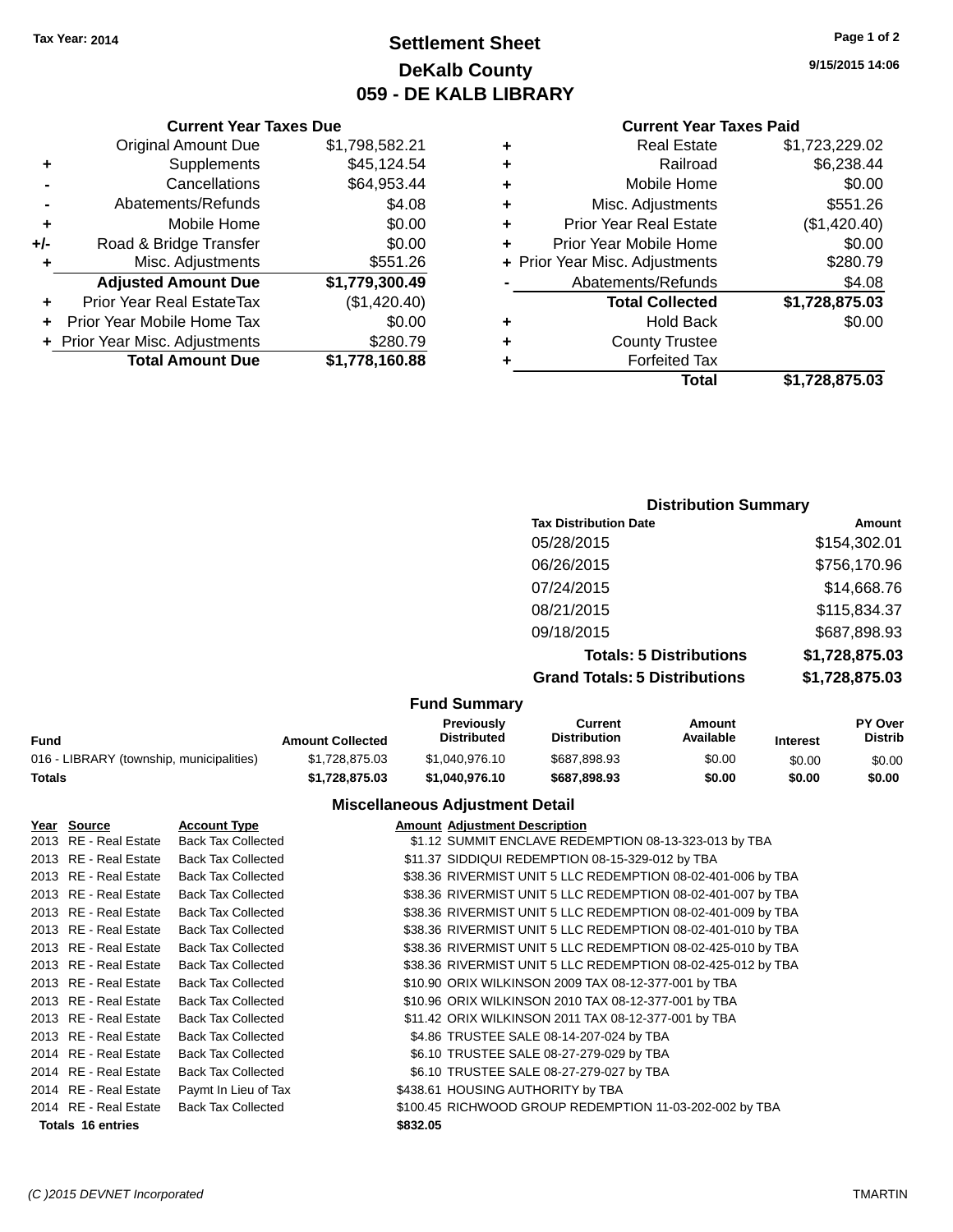### **Settlement Sheet Tax Year: 2014 Page 2 of 2 DeKalb County Abatement Detail**

| Year Source             | <b>Account Type</b> | <b>Amount</b> |
|-------------------------|---------------------|---------------|
| 2014 RE - Real Estate   | <b>RE</b> Abatement | \$1.62        |
| 2014 RE - Real Estate   | <b>RE</b> Abatement | \$0.94        |
| 2014 RE - Real Estate   | <b>RE</b> Abatement | \$1.11        |
| 2014 RE - Real Estate   | <b>RE</b> Abatement | \$0.19        |
| 2014 RE - Real Estate   | <b>RE</b> Abatement | \$0.10        |
| 2014 RE - Real Estate   | <b>RE</b> Abatement | \$0.12        |
| <b>Totals 6 entries</b> |                     | \$4.08        |

**<u>Pear Source Adjustment Description</u><br>
THE SOURCE SERVING A STAB INTEREST REFUN</u>** 

\$1.62 PTAB INTEREST REFUND 08-28-201-009 by TBA 11 **2014 REAL ESTATE ABATEMENT REFUND 08-13-102-007 by TBA** 11 PTAB INTEREST REFUND 08-13-102-008 by TBA 20.19 PTAB INTEREST REFUND 08-28-251-007 by TBA 1t 2010 RTAB INTEREST REFUND 08-03-450-023 by TBA 20.12 PTAB INTEREST REFUND 08-23-130-031 by TBA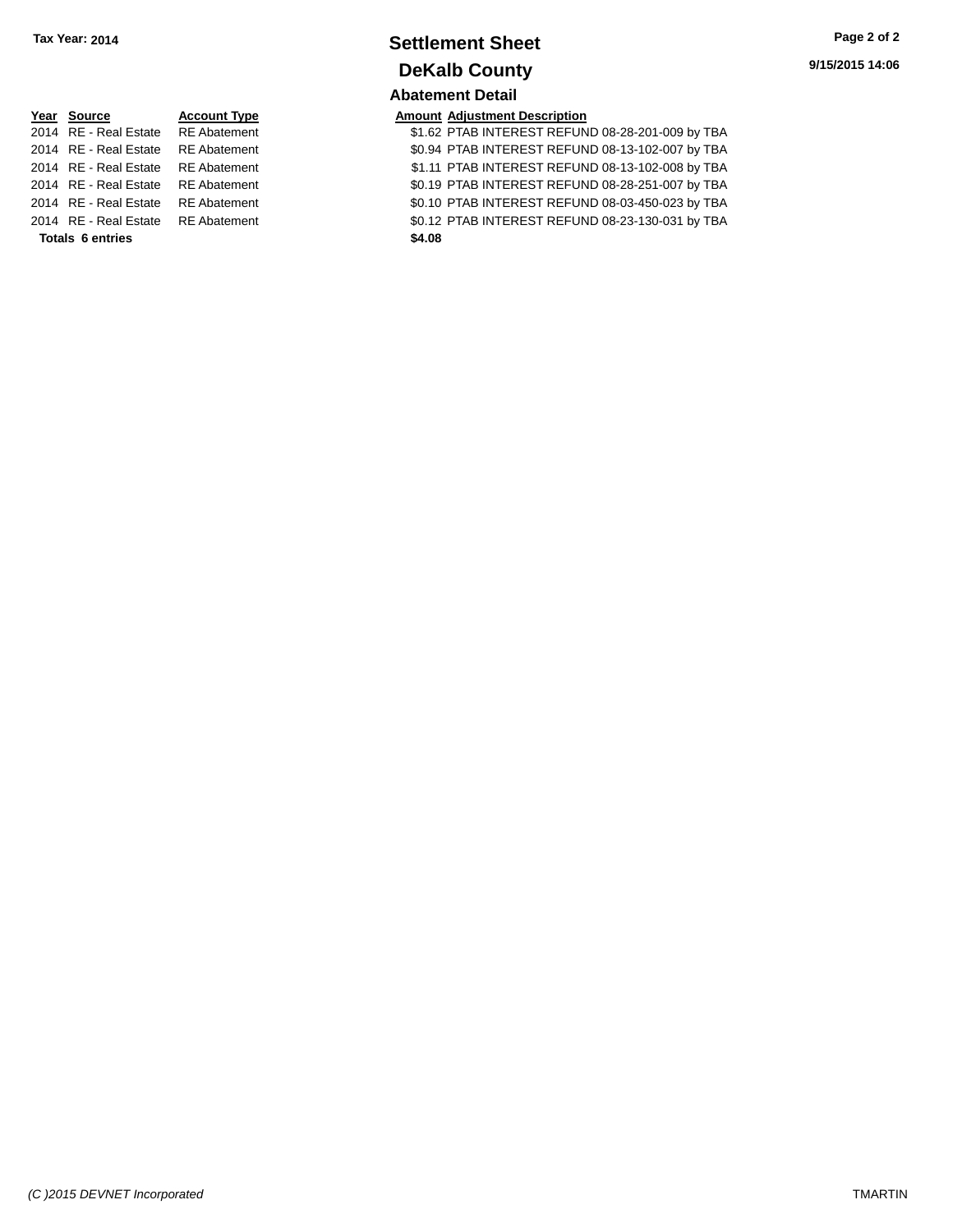### **Settlement Sheet Tax Year: 2014 Page 1 of 1 DeKalb County 060 - DEKALB SSA #3**

**9/15/2015 14:06**

|     | <b>Current Year Taxes Due</b>    |        |  |  |  |  |
|-----|----------------------------------|--------|--|--|--|--|
|     | <b>Original Amount Due</b>       | \$0.00 |  |  |  |  |
|     | Supplements                      | \$0.00 |  |  |  |  |
|     | Cancellations                    | \$0.00 |  |  |  |  |
|     | Abatements/Refunds               | \$0.00 |  |  |  |  |
| ٠   | \$0.00<br>Mobile Home            |        |  |  |  |  |
| +/- | \$0.00<br>Road & Bridge Transfer |        |  |  |  |  |
|     | \$0.00<br>Misc. Adjustments      |        |  |  |  |  |
|     | <b>Adjusted Amount Due</b>       | \$0.00 |  |  |  |  |
| ÷   | Prior Year Real EstateTax        | \$0.00 |  |  |  |  |
|     | Prior Year Mobile Home Tax       | \$0.00 |  |  |  |  |
|     | + Prior Year Misc. Adjustments   | \$0.00 |  |  |  |  |
|     | <b>Total Amount Due</b>          | \$0.00 |  |  |  |  |
|     |                                  |        |  |  |  |  |

|   | Total                          |        |
|---|--------------------------------|--------|
|   | <b>Forfeited Tax</b>           |        |
| ٠ | <b>County Trustee</b>          |        |
|   | Hold Back                      | \$0.00 |
|   | <b>Total Collected</b>         | \$0.00 |
|   | Abatements/Refunds             | \$0.00 |
|   | + Prior Year Misc. Adjustments | \$0.00 |
|   | Prior Year Mobile Home         | \$0.00 |
| ٠ | <b>Prior Year Real Estate</b>  | \$0.00 |
|   | Misc. Adjustments              | \$0.00 |
|   | Mobile Home                    | \$0.00 |
| ٠ | Railroad                       | \$0.00 |
| ٠ | <b>Real Estate</b>             | \$0.00 |

|                            |                         | <b>Fund Summary</b>                     |                                |                     |                 |                                  |
|----------------------------|-------------------------|-----------------------------------------|--------------------------------|---------------------|-----------------|----------------------------------|
| <b>Fund</b>                | <b>Amount Collected</b> | <b>Previously</b><br><b>Distributed</b> | Current<br><b>Distribution</b> | Amount<br>Available | <b>Interest</b> | <b>PY Over</b><br><b>Distrib</b> |
| 023 - SPECIAL SERVICE AREA | \$0.00                  | \$0.00                                  | \$0.00                         | \$0.00              | \$0.00          | \$0.00                           |
| <b>Totals</b>              | \$0.00                  | \$0.00                                  | \$0.00                         | \$0.00              | \$0.00          | \$0.00                           |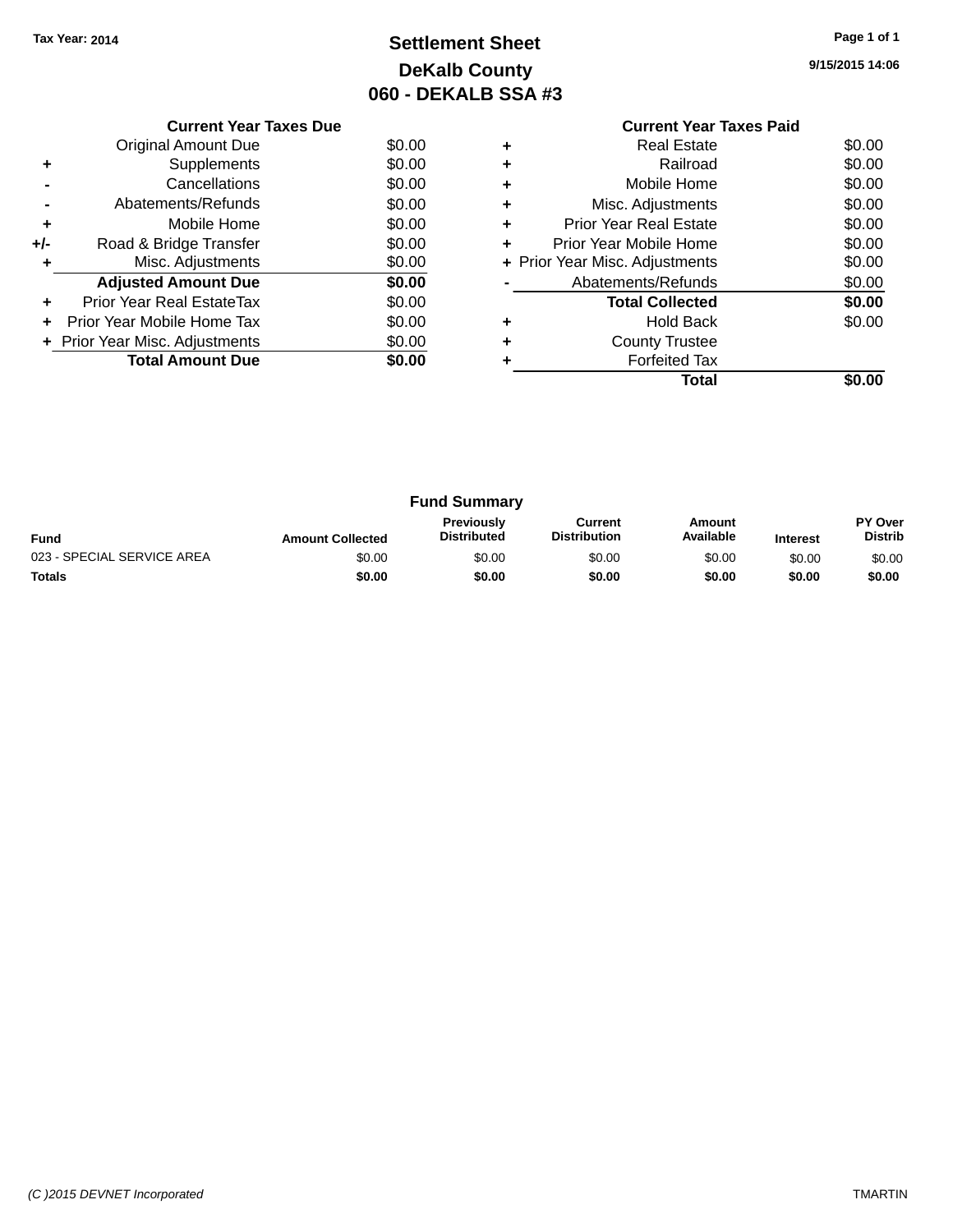### **Settlement Sheet Tax Year: 2014 Page 1 of 1 DeKalb County 061 - DEKALB SSA #4**

**9/15/2015 14:06**

|            |   | <b>Current Year Taxes Paid</b> |            |
|------------|---|--------------------------------|------------|
| \$4,406.59 | ٠ | <b>Real Estate</b>             | \$4,363.45 |
| \$9.48     | ٠ | Railroad                       | \$0.00     |
| \$10.00    | ÷ | Mobile Home                    | \$0.00     |
| \$0.00     | ٠ | Misc. Adjustments              | \$0.00     |
| \$0.00     | ٠ | <b>Prior Year Real Estate</b>  | \$0.00     |
| \$0.00     | ٠ | Prior Year Mobile Home         | \$0.00     |
| \$0.00     |   | + Prior Year Misc. Adjustments | \$0.00     |
| \$4,406.07 |   | Abatements/Refunds             | \$0.00     |
| \$0.00     |   | <b>Total Collected</b>         | \$4,363.45 |
| \$0.00     | ٠ | <b>Hold Back</b>               | \$0.00     |
| \$0.00     | ٠ | <b>County Trustee</b>          |            |
| \$4,406.07 | ٠ | <b>Forfeited Tax</b>           |            |
|            |   | Total                          | \$4,363.45 |

### **Current Year Taxes Due** Original Amount Due

|     | <b>Total Amount Due</b>        | \$4,406.07 |
|-----|--------------------------------|------------|
|     | + Prior Year Misc. Adjustments | \$0.00     |
| ÷   | Prior Year Mobile Home Tax     | \$0.00     |
|     | Prior Year Real EstateTax      | \$0.00     |
|     | <b>Adjusted Amount Due</b>     | \$4,406.07 |
| ٠   | Misc. Adjustments              | \$0.00     |
| +/- | Road & Bridge Transfer         | \$0.00     |
| ٠   | Mobile Home                    | \$0.00     |
|     | Abatements/Refunds             | \$0.00     |
|     | Cancellations                  | \$10.00    |
| ٠   | Supplements                    | \$9.48     |
|     | <b>Unginal Annount Duc</b>     | ⊽⊽∴⊤∪      |

| <b>Distribution Summary</b>          |            |
|--------------------------------------|------------|
| <b>Tax Distribution Date</b>         | Amount     |
| 05/28/2015                           | \$272.18   |
| 06/26/2015                           | \$1,964.60 |
| 07/24/2015                           | \$53.04    |
| 08/21/2015                           | \$457.89   |
| 09/18/2015                           | \$1,615.74 |
| <b>Totals: 5 Distributions</b>       | \$4,363.45 |
| <b>Grand Totals: 5 Distributions</b> | \$4,363.45 |

|                            |                         | <b>Fund Summary</b>                     |                                |                     |                 |                                  |
|----------------------------|-------------------------|-----------------------------------------|--------------------------------|---------------------|-----------------|----------------------------------|
| <b>Fund</b>                | <b>Amount Collected</b> | <b>Previously</b><br><b>Distributed</b> | Current<br><b>Distribution</b> | Amount<br>Available | <b>Interest</b> | <b>PY Over</b><br><b>Distrib</b> |
| 023 - SPECIAL SERVICE AREA | \$4,363,45              | \$2.747.71                              | \$1.615.74                     | \$0.00              | \$0.00          | \$0.00                           |
| <b>Totals</b>              | \$4,363,45              | \$2.747.71                              | \$1.615.74                     | \$0.00              | \$0.00          | \$0.00                           |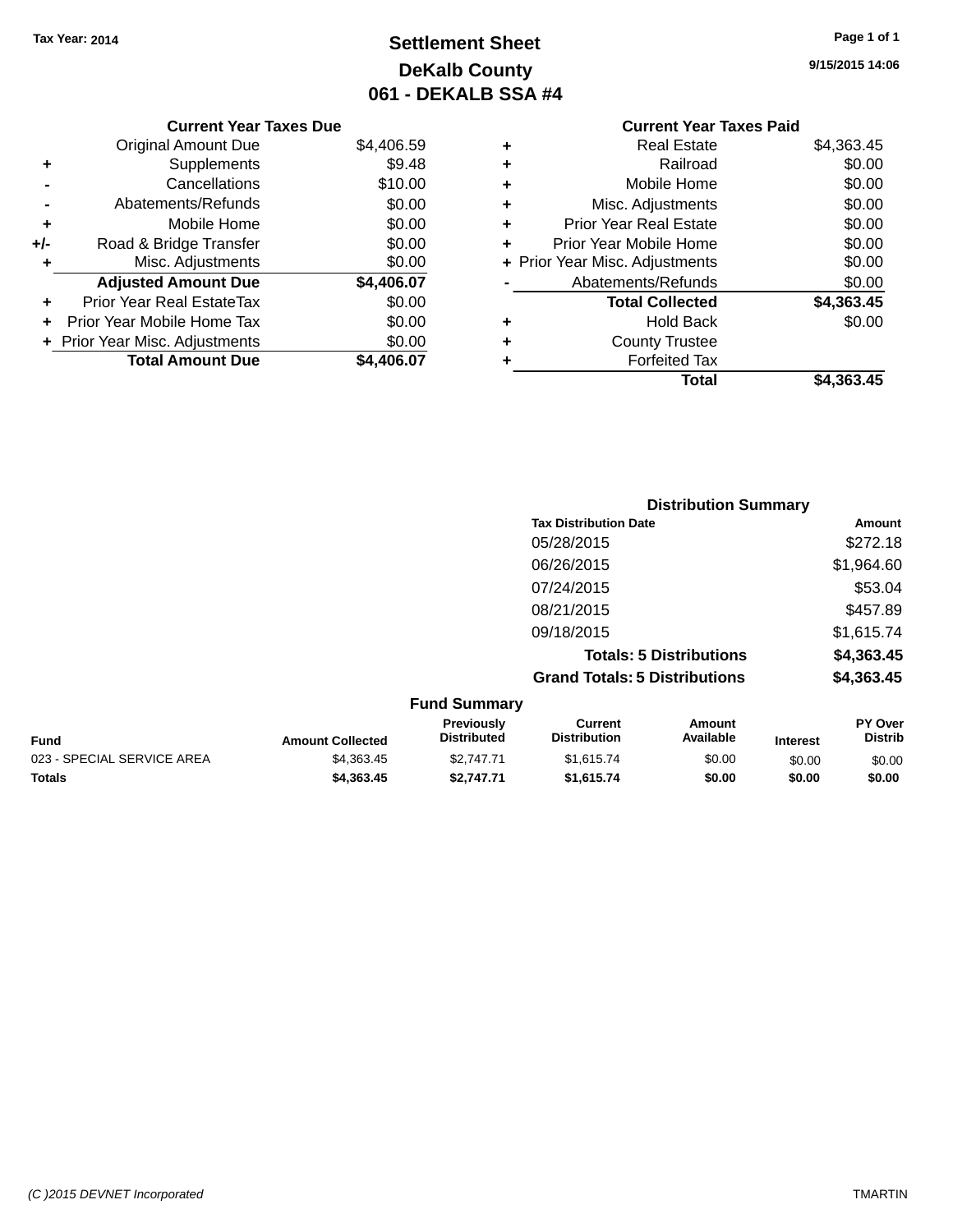**Original Amount Due** 

**Adjusted Amount Due** 

**Total Amount Due** 

**+** Supplements **-** Cancellations **-** Abatements/Refunds  $+$  Mobile Home **+/-** Road & Bridge Transfer **+** Misc. Adjustments

**+** Prior Year Real EstateTax **+** Prior Year Mobile Home Tax **+ Prior Year Misc. Adjustments** 

### **Settlement Sheet Tax Year: 2014 Page 1 of 1 DeKalb County 062 - CITY OF GENOA**

**9/15/2015 14:06**

**Total \$686,716.74**

#### **Current Year Taxes Paid**

| <b>Current Year Taxes Due</b> |              |   | <b>Current Year Taxes Paid</b> |              |  |
|-------------------------------|--------------|---|--------------------------------|--------------|--|
| ่<br>เl Amount Due            | \$680,309.86 | ٠ | <b>Real Estate</b>             | \$683,740.65 |  |
| Supplements                   | \$4,692.91   | ٠ | Railroad                       | \$2,050.54   |  |
| Cancellations                 | \$7,191.61   | ٠ | Mobile Home                    | \$0.00       |  |
| าents/Refunds                 | \$8.49       | ٠ | Misc. Adjustments              | \$57.24      |  |
| Mobile Home                   | \$0.00       | ÷ | <b>Prior Year Real Estate</b>  | \$686.34     |  |
| ridge Transfer                | \$32,708.88  | ٠ | Prior Year Mobile Home         | \$0.00       |  |
| :. Adjustments                | \$57.24      |   | + Prior Year Misc. Adjustments | \$190.46     |  |
| <b>Amount Due</b>             | \$710,568.79 |   | Abatements/Refunds             | \$8.49       |  |
| leal EstateTax≀               | \$686.34     |   | <b>Total Collected</b>         | \$686,716.74 |  |
| bile Home Tax                 | \$0.00       | ٠ | <b>Hold Back</b>               | \$0.00       |  |
| . Adjustments                 | \$190.46     | ÷ | <b>County Trustee</b>          |              |  |
| <b>Amount Due</b>             | \$711,445.59 |   | <b>Forfeited Tax</b>           |              |  |
|                               |              |   | Total                          | \$686,716,74 |  |

| <b>Road and Bridge Summary</b> |             |               | <b>Distribution Summary</b>  |              |
|--------------------------------|-------------|---------------|------------------------------|--------------|
| <b>Rd./Br. District</b>        | Amt. Due    | Amt. Distrib. | <b>Tax Distribution Date</b> | Amount       |
| <b>GENOA ROAD &amp; BRIDGE</b> | \$24.693.73 | \$23.983.53   | 05/28/2015                   | \$52,668.37  |
| KINGSTON ROAD & BRIDG          | \$8.954.98  | \$8.725.35    | 06/26/2015                   | \$313,037.78 |
| <b>Totals</b>                  | \$33,648.71 | \$32,708.88   | 07/24/2015                   | \$8,414.81   |
|                                |             |               | 08/21/2015                   | \$61,925.94  |

**Grand Totals: 5 Distributions \$686,716.74**

09/18/2015 \$250,669.84

**Totals: 5 Distributions \$686,716.74**

|                          |                         | <b>Fund Summary</b>                     |                                |                     |                 |                    |
|--------------------------|-------------------------|-----------------------------------------|--------------------------------|---------------------|-----------------|--------------------|
| <b>Fund</b>              | <b>Amount Collected</b> | <b>Previously</b><br><b>Distributed</b> | Current<br><b>Distribution</b> | Amount<br>Available | <b>Interest</b> | PY Over<br>Distrib |
| 001 - CORPORATE          | \$294.927.46            | \$187.282.52                            | \$107,644.94                   | \$0.00              | \$0.00          | \$0.00             |
| 003 - BONDS AND INTEREST | \$0.00                  | \$0.00                                  | \$0.00                         | \$0.00              | \$0.00          | \$0.00             |
| 007 - ROAD AND BRIDGE    | \$32,708.88             | \$20,743.96                             | \$11,964.92                    | \$0.00              | \$0.00          | \$0.00             |
| 014 - POLICE PROTECTION  | \$339,911.42            | \$215,847.88                            | \$124,063.54                   | \$0.00              | \$0.00          | \$0.00             |
| 047 - SOCIAL SECURITY    | \$9.584.49              | \$6.086.27                              | \$3,498.22                     | \$0.00              | \$0.00          | \$0.00             |
| 143 - MEDICARE           | \$9,584.49              | \$6.086.27                              | \$3,498.22                     | \$0.00              | \$0.00          | \$0.00             |
| Totals                   | \$686,716.74            | \$436,046.90                            | \$250,669.84                   | \$0.00              | \$0.00          | \$0.00             |
|                          |                         | Miccollonssus Adjustment Detail         |                                |                     |                 |                    |

|                         |                           | MISCENANEOUS AQJUSTMENT DETAIL                            |
|-------------------------|---------------------------|-----------------------------------------------------------|
| Year Source             | <b>Account Type</b>       | <b>Amount Adjustment Description</b>                      |
| 2013 RE - Real Estate   | <b>Back Tax Collected</b> | \$88.42 MARSH REDEMPTION 03-31-231-008 by TBA             |
| 2013 RE - Real Estate   | <b>Back Tax Collected</b> | \$102.04 ABCXYZ LIVING TR REDEMPTION 03-31-235-006 by TBA |
| 2014 RE - Real Estate   | <b>Back Tax Collected</b> | \$57.24 AMCORE BANK REDEMPTION 02-24-476-009 by TBA       |
| <b>Totals 3 entries</b> |                           | \$247.70                                                  |
|                         |                           | <b>Abatement Detail</b>                                   |
| Year Source             | <b>Account Type</b>       | <b>Amount Adjustment Description</b>                      |
| 2014 RE - Real Estate   | <b>RE</b> Abatement       | \$8.27 PTAB INTEREST REFUND 03-19-461-008 by TBA          |
| <b>Totals 1 entries</b> |                           | \$8.27                                                    |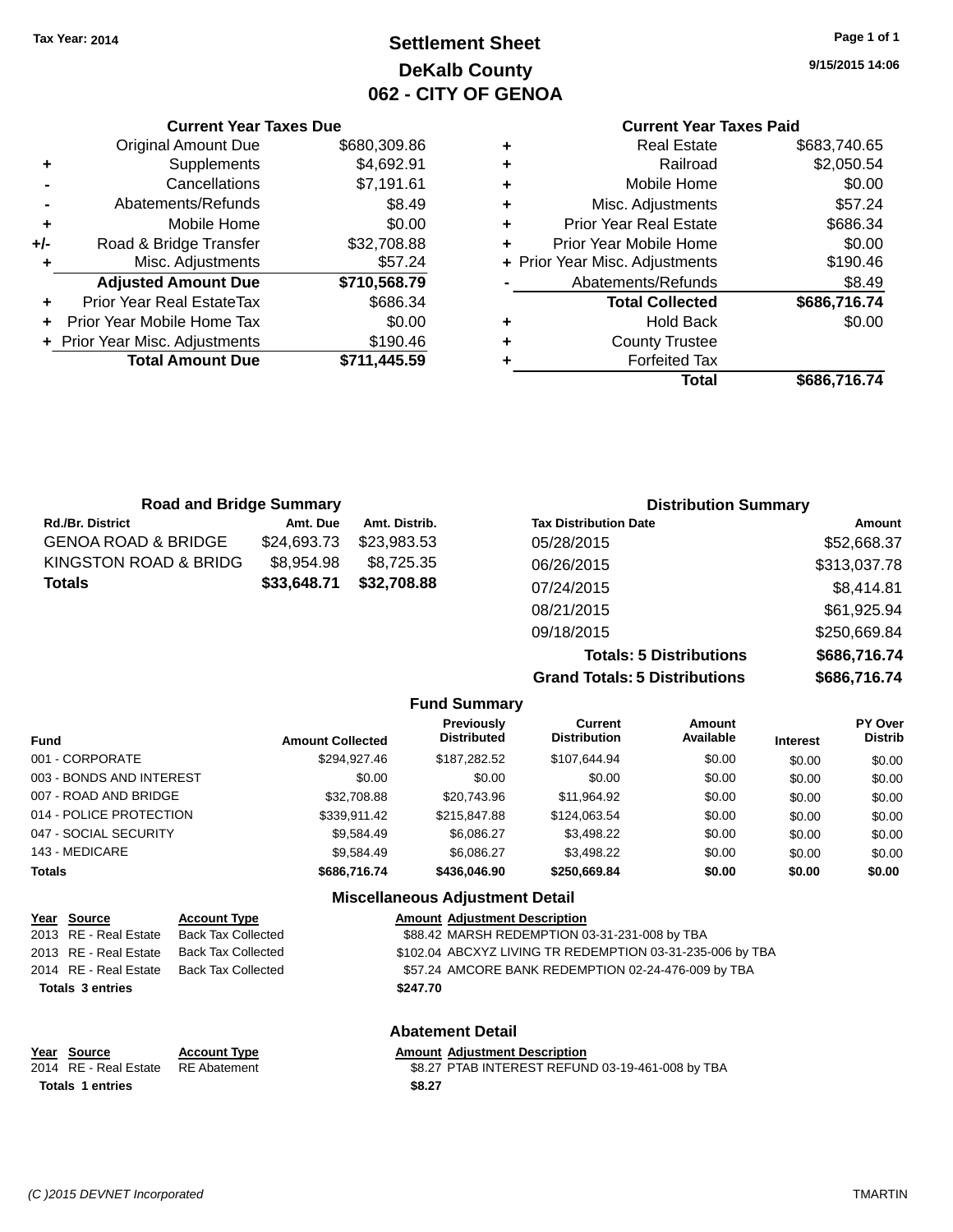### **Settlement Sheet Tax Year: 2014 Page 1 of 1 DeKalb County 063 - VILLAGE OF HINCKLEY**

**9/15/2015 14:06**

#### **Current Year Taxes Paid**

|   | Total                          | \$296.324.30 |
|---|--------------------------------|--------------|
| ٠ | <b>Forfeited Tax</b>           |              |
| ٠ | <b>County Trustee</b>          |              |
| ٠ | <b>Hold Back</b>               | \$0.00       |
|   | <b>Total Collected</b>         | \$296,324.30 |
|   | Abatements/Refunds             | \$0.00       |
|   | + Prior Year Misc. Adjustments | \$0.00       |
| ٠ | Prior Year Mobile Home         | \$0.00       |
| ٠ | <b>Prior Year Real Estate</b>  | \$301.85     |
| ٠ | Misc. Adjustments              | \$68.51      |
| ٠ | Mobile Home                    | \$0.00       |
| ٠ | Railroad                       | \$1,746.54   |
| ٠ | Real Estate                    | \$294,207.40 |
|   |                                |              |

|     | <b>Current Year Taxes Due</b>  |              |  |  |  |
|-----|--------------------------------|--------------|--|--|--|
|     | <b>Original Amount Due</b>     | \$270,322.76 |  |  |  |
| ٠   | Supplements                    | \$1,414.07   |  |  |  |
|     | Cancellations                  | \$1,597.17   |  |  |  |
|     | Abatements/Refunds             | \$0.00       |  |  |  |
| ٠   | Mobile Home                    | \$0.00       |  |  |  |
| +/- | Road & Bridge Transfer         | \$33,009.36  |  |  |  |
| ٠   | Misc. Adjustments              | \$68.51      |  |  |  |
|     | <b>Adjusted Amount Due</b>     | \$303,217.53 |  |  |  |
|     | Prior Year Real EstateTax      | \$301.85     |  |  |  |
|     | Prior Year Mobile Home Tax     | \$0.00       |  |  |  |
|     | + Prior Year Misc. Adjustments | \$0.00       |  |  |  |
|     | <b>Total Amount Due</b>        | \$303,519.38 |  |  |  |
|     |                                |              |  |  |  |

| <b>Road and Bridge Summary</b> |             |               | <b>Distribution Summary</b>    |              |  |
|--------------------------------|-------------|---------------|--------------------------------|--------------|--|
| <b>Rd./Br. District</b>        | Amt. Due    | Amt. Distrib. | <b>Tax Distribution Date</b>   | Amount       |  |
| SQUAW GROVE ROAD & B           | \$34,108.75 | \$33,009.36   | 05/28/2015                     | \$24,030.56  |  |
| <b>Totals</b>                  | \$34,108.75 | \$33,009.36   | 06/26/2015                     | \$135,568.26 |  |
|                                |             |               | 07/24/2015                     | \$3,178.41   |  |
|                                |             |               | 08/21/2015                     | \$16,480.76  |  |
|                                |             |               | 09/18/2015                     | \$117,066.31 |  |
|                                |             |               | <b>Totals: 5 Distributions</b> | \$296,324.30 |  |

**Grand Totals: 5 Distributions \$296,324.30**

|                                         |                         | <b>Fund Summary</b>              |                                       |                     |                 |                           |
|-----------------------------------------|-------------------------|----------------------------------|---------------------------------------|---------------------|-----------------|---------------------------|
| <b>Fund</b>                             | <b>Amount Collected</b> | Previously<br><b>Distributed</b> | <b>Current</b><br><b>Distribution</b> | Amount<br>Available | <b>Interest</b> | PY Over<br><b>Distrib</b> |
| 001 - CORPORATE                         | \$124,503.96            | \$75.176.98                      | \$49,326.98                           | \$0.00              | \$0.00          | \$0.00                    |
| $005 - I. M. R. F.$                     | \$24,586.25             | \$14,845.48                      | \$9,740.77                            | \$0.00              | \$0.00          | \$0.00                    |
| 007 - ROAD AND BRIDGE                   | \$33,009.36             | \$20.265.22                      | \$12,744.14                           | \$0.00              | \$0.00          | \$0.00                    |
| 014 - POLICE PROTECTION                 | \$41.980.31             | \$25.348.22                      | \$16,632.09                           | \$0.00              | \$0.00          | \$0.00                    |
| 027 - AUDIT                             | \$8,793.15              | \$5,309.42                       | \$3,483,73                            | \$0.00              | \$0.00          | \$0.00                    |
| 035 - TORT JUDGEMENTS/LIABILITY<br>INS. | \$14.939.71             | \$9,020.79                       | \$5,918.92                            | \$0.00              | \$0.00          | \$0.00                    |
| 047 - SOCIAL SECURITY                   | \$33,756.98             | \$20,382.88                      | \$13,374.10                           | \$0.00              | \$0.00          | \$0.00                    |
| 048 - SCHOOL CROSSING GUARDS            | \$5,866.92              | \$3.542.52                       | \$2,324.40                            | \$0.00              | \$0.00          | \$0.00                    |
| 062 - WORKERS COMPENSATION              | \$8,887.66              | \$5,366,48                       | \$3.521.18                            | \$0.00              | \$0.00          | \$0.00                    |
| <b>Totals</b>                           | \$296,324.30            | \$179,257.99                     | \$117,066.31                          | \$0.00              | \$0.00          | \$0.00                    |

#### **Miscellaneous Adjustment Detail**

| <u>Year Source</u>      | <b>Account Type</b>                        | <b>Amount Adiustment Description</b>                    |
|-------------------------|--------------------------------------------|---------------------------------------------------------|
|                         | 2014 RE - Real Estate Paymt In Lieu of Tax | \$68.51 HOUSING AUTHORITY SUNSET VIEW APARTMENTS by TBA |
| <b>Totals 1 entries</b> |                                            | \$68.51                                                 |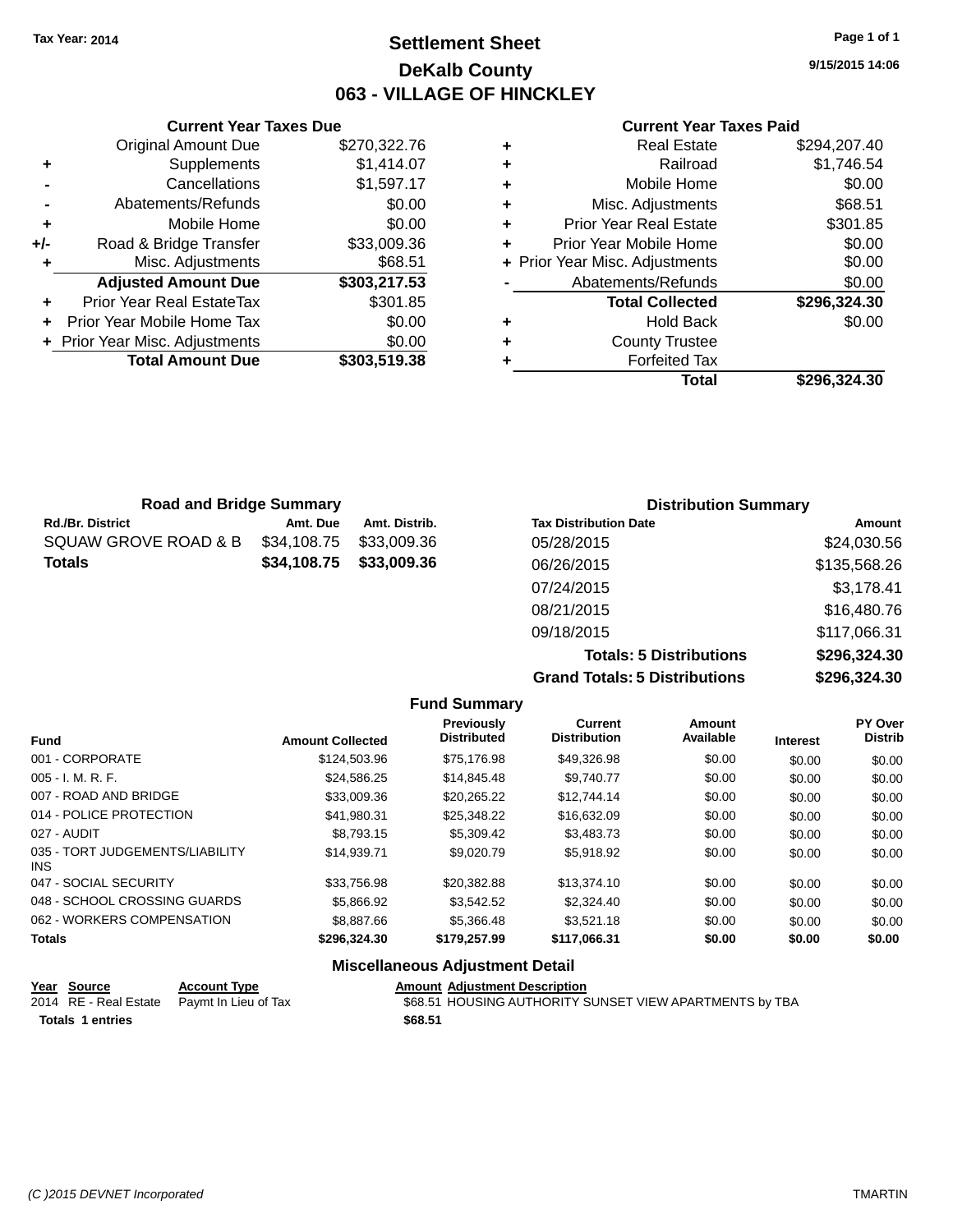### **Settlement Sheet Tax Year: 2014 Page 1 of 1 DeKalb County 064 - VILLAGE OF KINGSTON**

**9/15/2015 14:06**

#### **Current Year Taxes Paid**

|     | <b>Current Year Taxes Due</b>  |              |
|-----|--------------------------------|--------------|
|     | <b>Original Amount Due</b>     | \$147,505.07 |
| ٠   | Supplements                    | \$1,166.23   |
|     | Cancellations                  | \$1,293.94   |
|     | Abatements/Refunds             | \$0.00       |
| ٠   | Mobile Home                    | \$0.00       |
| +/- | Road & Bridge Transfer         | \$14,062.33  |
|     | Misc. Adjustments              | \$0.00       |
|     | <b>Adjusted Amount Due</b>     | \$161,439.69 |
| ٠   | Prior Year Real EstateTax      | \$0.00       |
|     | Prior Year Mobile Home Tax     | \$0.00       |
|     | + Prior Year Misc. Adjustments | \$0.00       |
|     | <b>Total Amount Due</b>        | \$161,439.69 |
|     |                                |              |

|   | Total                          | \$156,075.87 |
|---|--------------------------------|--------------|
| ٠ | <b>Forfeited Tax</b>           |              |
| ٠ | <b>County Trustee</b>          |              |
| ٠ | <b>Hold Back</b>               | \$0.00       |
|   | <b>Total Collected</b>         | \$156,075.87 |
|   | Abatements/Refunds             | \$0.00       |
|   | + Prior Year Misc. Adjustments | \$0.00       |
| ٠ | Prior Year Mobile Home         | \$0.00       |
| ٠ | <b>Prior Year Real Estate</b>  | \$0.00       |
| ٠ | Misc. Adjustments              | \$0.00       |
| ٠ | Mobile Home                    | \$0.00       |
| ٠ | Railroad                       | \$695.62     |
|   | <b>Real Estate</b>             | \$155,380.25 |

| <b>Road and Bridge Summary</b> |             |               | <b>Distribution Summary</b>  |             |
|--------------------------------|-------------|---------------|------------------------------|-------------|
| Rd./Br. District               | Amt. Due    | Amt. Distrib. | <b>Tax Distribution Date</b> | Amount      |
| KINGSTON ROAD & BRIDG          | \$14,430.87 | \$14.062.33   | 05/28/2015                   | \$10,790.40 |
| Totals                         | \$14,430.87 | \$14.062.33   | 06/26/2015                   | \$73,059.94 |
|                                |             |               | 07/24/2015                   | \$1,867.29  |
|                                |             |               | 08/21/2015                   | \$13,280.75 |
|                                |             |               | 09/18/2015                   | \$57,077.49 |

**Totals: 5 Distributions \$156,075.87 Grand Totals: 5 Distributions \$156,075.87**

|                                         |                         | <b>Fund Summary</b>              |                                       |                     |                 |                           |
|-----------------------------------------|-------------------------|----------------------------------|---------------------------------------|---------------------|-----------------|---------------------------|
| <b>Fund</b>                             | <b>Amount Collected</b> | Previously<br><b>Distributed</b> | <b>Current</b><br><b>Distribution</b> | Amount<br>Available | <b>Interest</b> | PY Over<br><b>Distrib</b> |
| 001 - CORPORATE                         | \$50.064.63             | \$31.704.71                      | \$18,359.92                           | \$0.00              | \$0.00          | \$0.00                    |
| $005 - I. M. R. F.$                     | \$12.034.94             | \$7.621.43                       | \$4.413.51                            | \$0.00              | \$0.00          | \$0.00                    |
| 007 - ROAD AND BRIDGE                   | \$14.062.33             | \$9.064.65                       | \$4,997.68                            | \$0.00              | \$0.00          | \$0.00                    |
| 014 - POLICE PROTECTION                 | \$16,849.36             | \$10,670.30                      | \$6,179.06                            | \$0.00              | \$0.00          | \$0.00                    |
| 025 - GARBAGE DISPOSAL                  | \$5.344.94              | \$3.384.82                       | \$1,960.12                            | \$0.00              | \$0.00          | \$0.00                    |
| 027 - AUDIT                             | \$9,243.37              | \$5,853.60                       | \$3,389.77                            | \$0.00              | \$0.00          | \$0.00                    |
| 031 - WORKING CASH                      | \$481.56                | \$304.96                         | \$176.60                              | \$0.00              | \$0.00          | \$0.00                    |
| 035 - TORT JUDGEMENTS/LIABILITY<br>INS. | \$39.714.51             | \$25,150.24                      | \$14,564.27                           | \$0.00              | \$0.00          | \$0.00                    |
| 047 - SOCIAL SECURITY                   | \$8,280,23              | \$5.243.67                       | \$3.036.56                            | \$0.00              | \$0.00          | \$0.00                    |
| <b>Totals</b>                           | \$156,075.87            | \$98,998,38                      | \$57.077.49                           | \$0.00              | \$0.00          | \$0.00                    |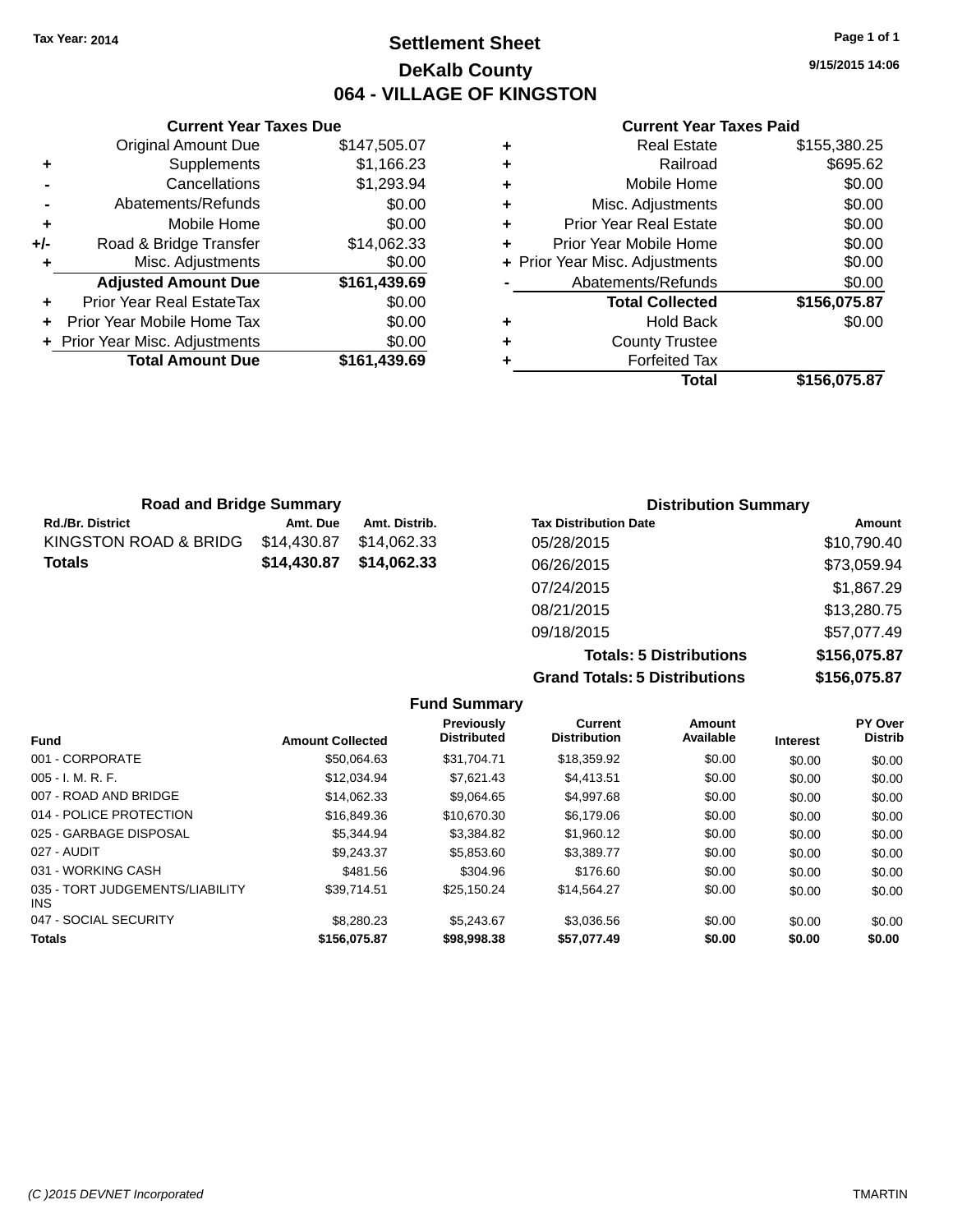### **Settlement Sheet Tax Year: 2014 Page 1 of 1 DeKalb County 065 - VILLAGE OF KIRKLAND**

**9/15/2015 14:06**

#### **Current Year Taxes Paid**

|     | <b>Current Year Taxes Due</b>  |              |
|-----|--------------------------------|--------------|
|     | <b>Original Amount Due</b>     | \$195,965.80 |
| ٠   | Supplements                    | \$1,990.09   |
|     | Cancellations                  | \$2,187.41   |
|     | Abatements/Refunds             | \$0.00       |
| ٠   | Mobile Home                    | \$0.00       |
| +/- | Road & Bridge Transfer         | \$23,614.25  |
|     | Misc. Adjustments              | \$0.00       |
|     | <b>Adjusted Amount Due</b>     | \$219,382.73 |
| ٠   | Prior Year Real EstateTax      | \$4.94       |
|     | Prior Year Mobile Home Tax     | \$0.00       |
|     | + Prior Year Misc. Adjustments | \$0.00       |
|     | <b>Total Amount Due</b>        | \$219,387.67 |
|     |                                |              |

|   | Total                          | \$214,142.26 |
|---|--------------------------------|--------------|
| ٠ | <b>Forfeited Tax</b>           |              |
| ٠ | <b>County Trustee</b>          |              |
| ٠ | <b>Hold Back</b>               | \$0.00       |
|   | <b>Total Collected</b>         | \$214,142.26 |
|   | Abatements/Refunds             | \$0.00       |
|   | + Prior Year Misc. Adjustments | \$0.00       |
| ÷ | Prior Year Mobile Home         | \$0.00       |
| ٠ | <b>Prior Year Real Estate</b>  | \$4.94       |
| ٠ | Misc. Adjustments              | \$0.00       |
| ٠ | Mobile Home                    | \$0.00       |
| ٠ | Railroad                       | \$779.19     |
| ٠ | <b>Real Estate</b>             | \$213,358.13 |

| <b>Road and Bridge Summary</b> |             |               | <b>Distribution Summary</b>  |             |
|--------------------------------|-------------|---------------|------------------------------|-------------|
| Rd./Br. District               | Amt. Due    | Amt. Distrib. | <b>Tax Distribution Date</b> | Amount      |
| FRANKLIN ROAD & BRIDGI         | \$24,816.71 | \$23.614.25   | 05/28/2015                   | \$19,888.61 |
| Totals                         | \$24,816.71 | \$23,614.25   | 06/26/2015                   | \$96,321.59 |
|                                |             |               | 07/24/2015                   | \$1,800.33  |
|                                |             |               | 08/21/2015                   | \$18,147.32 |
|                                |             |               | 09/18/2015                   | \$77,984.41 |
|                                |             |               | Tatalan F. Blatolloutlane    |             |

**Totals: 5 Distributions \$214,142.26 Grand Totals: 5 Distributions \$214,142.26**

|                                               |                         | <b>Fund Summary</b>              |                                |                     |                 |                           |
|-----------------------------------------------|-------------------------|----------------------------------|--------------------------------|---------------------|-----------------|---------------------------|
| <b>Fund</b>                                   | <b>Amount Collected</b> | Previously<br><b>Distributed</b> | Current<br><b>Distribution</b> | Amount<br>Available | <b>Interest</b> | PY Over<br><b>Distrib</b> |
| 001 - CORPORATE                               | \$74,347.83             | \$47.132.16                      | \$27.215.67                    | \$0.00              | \$0.00          | \$0.00                    |
| 007 - ROAD AND BRIDGE                         | \$23,614.25             | \$15,374.28                      | \$8,239.97                     | \$0.00              | \$0.00          | \$0.00                    |
| 014 - POLICE PROTECTION                       | \$92,940.51             | \$58,918.83                      | \$34.021.68                    | \$0.00              | \$0.00          | \$0.00                    |
| 027 - AUDIT                                   | \$4,649.08              | \$2,947.24                       | \$1,701.84                     | \$0.00              | \$0.00          | \$0.00                    |
| 035 - TORT JUDGEMENTS/LIABILITY<br><b>INS</b> | \$18,590.59             | \$11.785.34                      | \$6,805.25                     | \$0.00              | \$0.00          | \$0.00                    |
| <b>Totals</b>                                 | \$214.142.26            | \$136,157.85                     | \$77,984.41                    | \$0.00              | \$0.00          | \$0.00                    |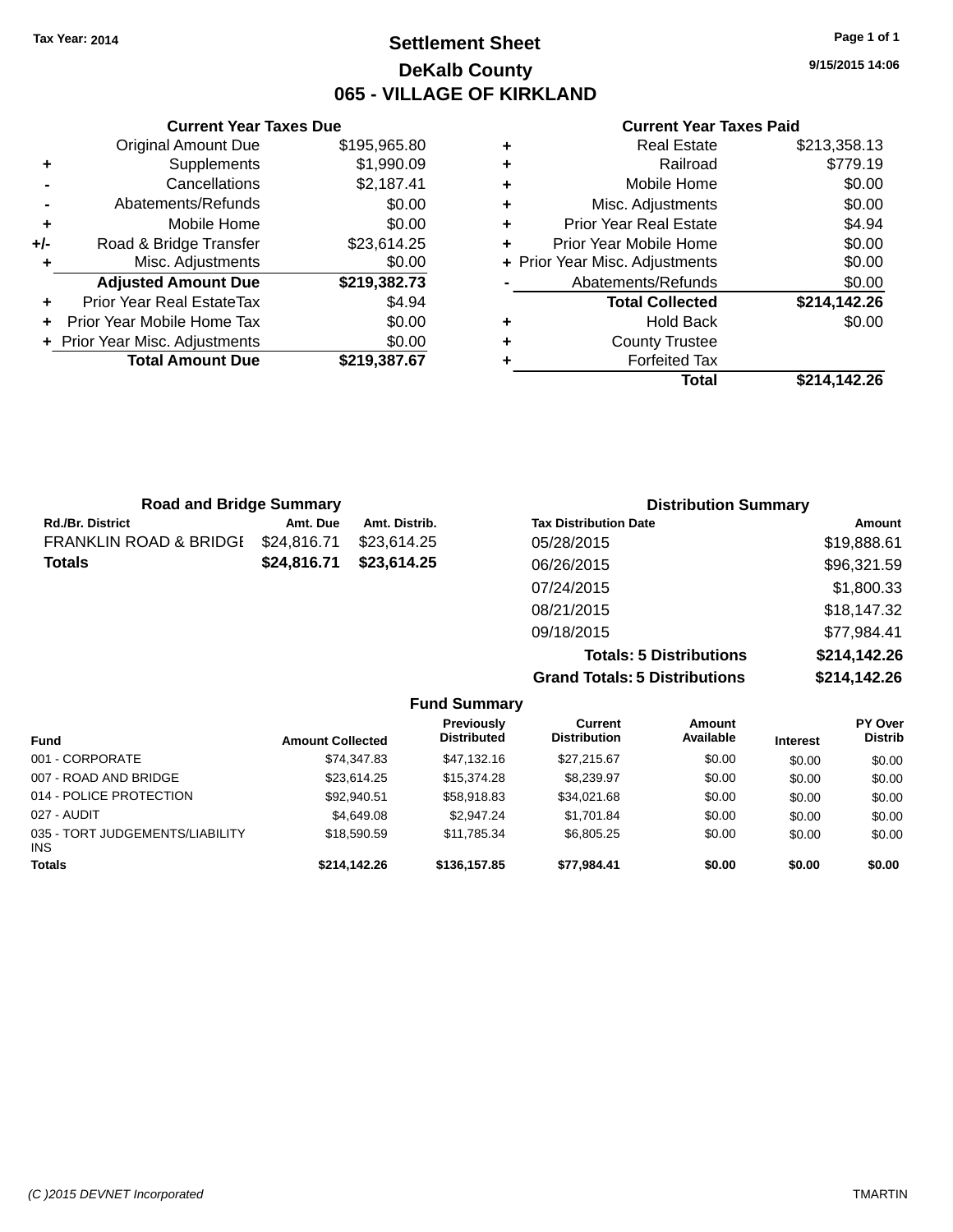### **Settlement Sheet Tax Year: 2014 Page 1 of 1 DeKalb County 066 - KIRKLAND LIBRARY**

#### **Current Year Taxes Due**

|       | <b>Original Amount Due</b>       | \$48,057.62 |
|-------|----------------------------------|-------------|
|       | Supplements                      | \$408.32    |
|       | Cancellations                    | \$445.27    |
|       | Abatements/Refunds               | \$0.00      |
| ٠     | Mobile Home                      | \$0.00      |
| $+/-$ | Road & Bridge Transfer           | \$0.00      |
| ٠     | Misc. Adjustments                | \$0.00      |
|       | <b>Adjusted Amount Due</b>       | \$48,020.67 |
|       | <b>Prior Year Real EstateTax</b> | \$0.00      |
|       | Prior Year Mobile Home Tax       | \$0.00      |
|       | + Prior Year Misc. Adjustments   | \$0.00      |
|       | <b>Total Amount Due</b>          | \$48,020.67 |

#### **Current Year Taxes Paid**

| ٠ | <b>Real Estate</b>             | \$46,554.46 |
|---|--------------------------------|-------------|
| ٠ | Railroad                       | \$169.58    |
| ٠ | Mobile Home                    | \$0.00      |
| ٠ | Misc. Adjustments              | \$0.00      |
| ٠ | <b>Prior Year Real Estate</b>  | \$0.00      |
| ٠ | Prior Year Mobile Home         | \$0.00      |
|   | + Prior Year Misc. Adjustments | \$0.00      |
|   | Abatements/Refunds             | \$0.00      |
|   | <b>Total Collected</b>         | \$46,724.04 |
| ٠ | <b>Hold Back</b>               | \$0.00      |
| ٠ | <b>County Trustee</b>          |             |
| ٠ | <b>Forfeited Tax</b>           |             |
|   | Total                          | \$46,724.04 |
|   |                                |             |

#### **Distribution Summary Tax Distribution Date Amount** 05/28/2015 \$4,177.30 06/26/2015 \$21,061.67 07/24/2015 \$399.10 08/21/2015 \$3,982.09 09/18/2015 \$17,103.88 **Totals: 5 Distributions \$46,724.04 Grand Totals: 5 Distributions \$46,724.04**

|                                          |                         | <b>Fund Summary</b>              |                                |                     |                 |                                  |
|------------------------------------------|-------------------------|----------------------------------|--------------------------------|---------------------|-----------------|----------------------------------|
| <b>Fund</b>                              | <b>Amount Collected</b> | Previously<br><b>Distributed</b> | Current<br><b>Distribution</b> | Amount<br>Available | <b>Interest</b> | <b>PY Over</b><br><b>Distrib</b> |
| $005 - I. M. R. F.$                      | \$8.07                  | \$5.11                           | \$2.96                         | \$0.00              | \$0.00          | \$0.00                           |
| 016 - LIBRARY (township, municipalities) | \$44,625.16             | \$28,289.60                      | \$16,335.56                    | \$0.00              | \$0.00          | \$0.00                           |
| 047 - SOCIAL SECURITY                    | \$2,090.81              | \$1,325.45                       | \$765.36                       | \$0.00              | \$0.00          | \$0.00                           |
| <b>Totals</b>                            | \$46,724.04             | \$29,620.16                      | \$17,103.88                    | \$0.00              | \$0.00          | \$0.00                           |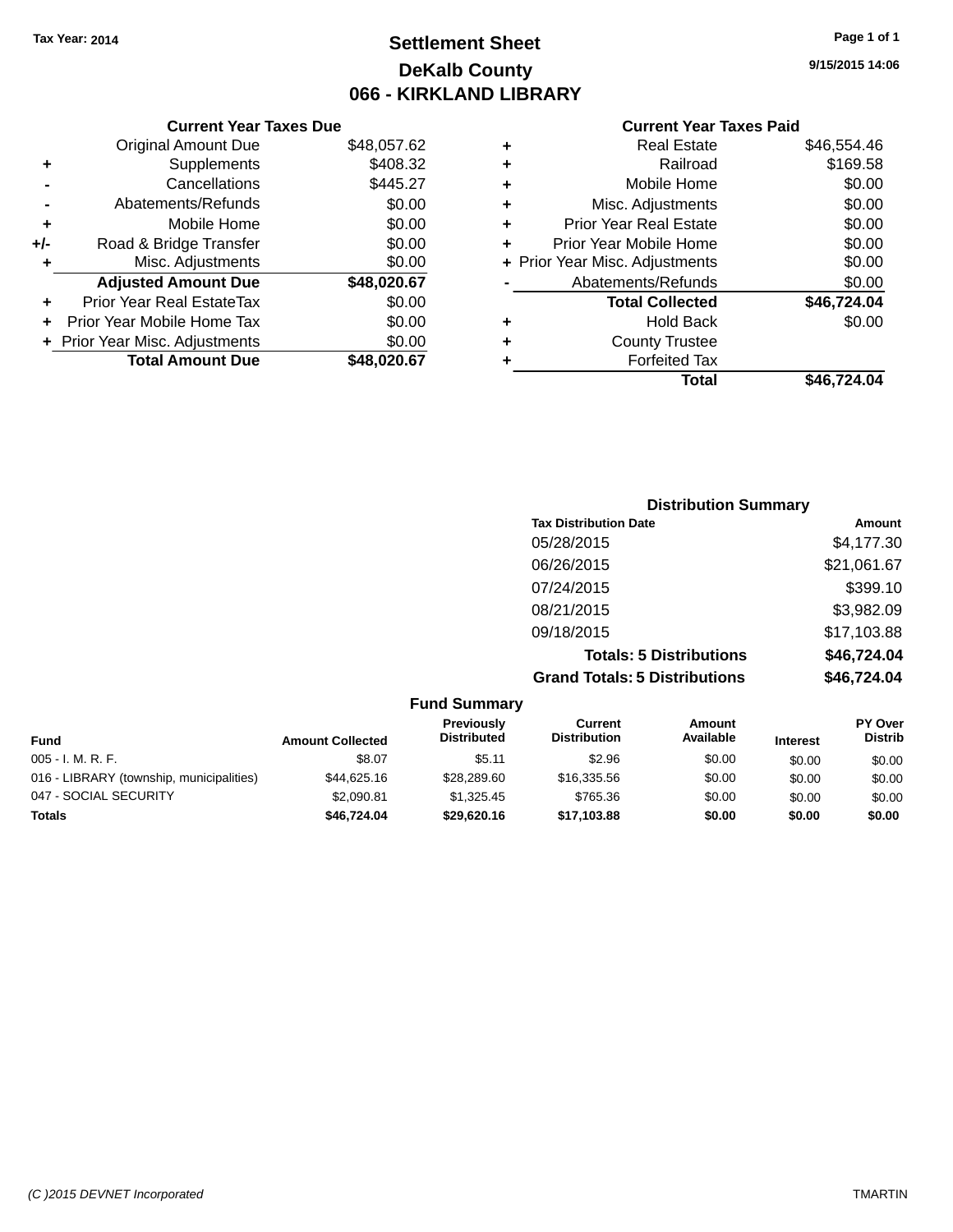### **Settlement Sheet Tax Year: 2014 Page 1 of 1 DeKalb County 067 - VILLAGE OF LEE**

**9/15/2015 14:06**

### **Current Year Taxes Paid**

|     | <b>Current Year Taxes Due</b>  |             |
|-----|--------------------------------|-------------|
|     | <b>Original Amount Due</b>     | \$10,504.38 |
| ٠   | Supplements                    | \$42.62     |
|     | Cancellations                  | \$75.89     |
|     | Abatements/Refunds             | \$0.00      |
| ÷   | Mobile Home                    | \$0.00      |
| +/- | Road & Bridge Transfer         | \$1,480.30  |
|     | Misc. Adjustments              | \$0.00      |
|     | <b>Adjusted Amount Due</b>     | \$11,951.41 |
|     | Prior Year Real EstateTax      | (\$257.40)  |
|     | Prior Year Mobile Home Tax     | \$0.00      |
|     | + Prior Year Misc. Adjustments | \$0.00      |
|     | <b>Total Amount Due</b>        | \$11,694.01 |
|     |                                |             |

|   | Total                          | \$9,927.71 |
|---|--------------------------------|------------|
| ٠ | <b>Forfeited Tax</b>           |            |
| ٠ | <b>County Trustee</b>          |            |
| ٠ | <b>Hold Back</b>               | \$0.00     |
|   | <b>Total Collected</b>         | \$9,927.71 |
|   | Abatements/Refunds             | \$0.00     |
|   | + Prior Year Misc. Adjustments | \$0.00     |
| ٠ | Prior Year Mobile Home         | \$0.00     |
| ÷ | <b>Prior Year Real Estate</b>  | (\$257.40) |
| ٠ | Misc. Adjustments              | \$0.00     |
| ٠ | Mobile Home                    | \$0.00     |
| ٠ | Railroad                       | \$406.48   |
| ٠ | <b>Real Estate</b>             | \$9,778.63 |
|   |                                |            |

| <b>Road and Bridge Summary</b> |            |               | <b>Distribution Summary</b>  |            |
|--------------------------------|------------|---------------|------------------------------|------------|
| <b>Rd./Br. District</b>        | Amt. Due   | Amt. Distrib. | <b>Tax Distribution Date</b> | Amount     |
| SHABBONA ROAD & BRIDC          | \$1,509.69 | \$1.480.30    | 05/28/2015                   | \$1,161.41 |
| <b>Totals</b>                  | \$1,509.69 | \$1,480.30    | 06/26/2015                   | \$4,830.13 |
|                                |            |               | 07/24/2015                   | \$55.86    |
|                                |            |               | 08/21/2015                   | \$634.83   |
|                                |            |               | 09/18/2015                   | \$3,245.48 |

**Totals: 5 Distributions \$9,927.71 Grand Totals: 5 Distributions \$9,927.71**

|                                               |                         | <b>Fund Summary</b>                     |                                |                     |                 |                           |
|-----------------------------------------------|-------------------------|-----------------------------------------|--------------------------------|---------------------|-----------------|---------------------------|
| <b>Fund</b>                                   | <b>Amount Collected</b> | <b>Previously</b><br><b>Distributed</b> | Current<br><b>Distribution</b> | Amount<br>Available | <b>Interest</b> | PY Over<br><b>Distrib</b> |
| 001 - CORPORATE                               | \$2,397.23              | \$1.636.34                              | \$760.89                       | \$0.00              | \$0.00          | \$0.00                    |
| 007 - ROAD AND BRIDGE                         | \$1,480.30              | \$916.02                                | \$564.28                       | \$0.00              | \$0.00          | \$0.00                    |
| 025 - GARBAGE DISPOSAL                        | \$852.93                | \$582.22                                | \$270.71                       | \$0.00              | \$0.00          | \$0.00                    |
| 027 - AUDIT                                   | \$953.35                | \$650.76                                | \$302.59                       | \$0.00              | \$0.00          | \$0.00                    |
| 035 - TORT JUDGEMENTS/LIABILITY<br><b>INS</b> | \$1,971.25              | \$1,345.58                              | \$625.67                       | \$0.00              | \$0.00          | \$0.00                    |
| 072 - WATERWORKS SYSTEM                       | \$1.641.49              | \$1.120.48                              | \$521.01                       | \$0.00              | \$0.00          | \$0.00                    |
| 109 - PRIOR YEAR ADJUSTMENT                   | \$631.16                | \$430.83                                | \$200.33                       | \$0.00              | \$0.00          | \$0.00                    |
| <b>Totals</b>                                 | \$9.927.71              | \$6,682.23                              | \$3,245.48                     | \$0.00              | \$0.00          | \$0.00                    |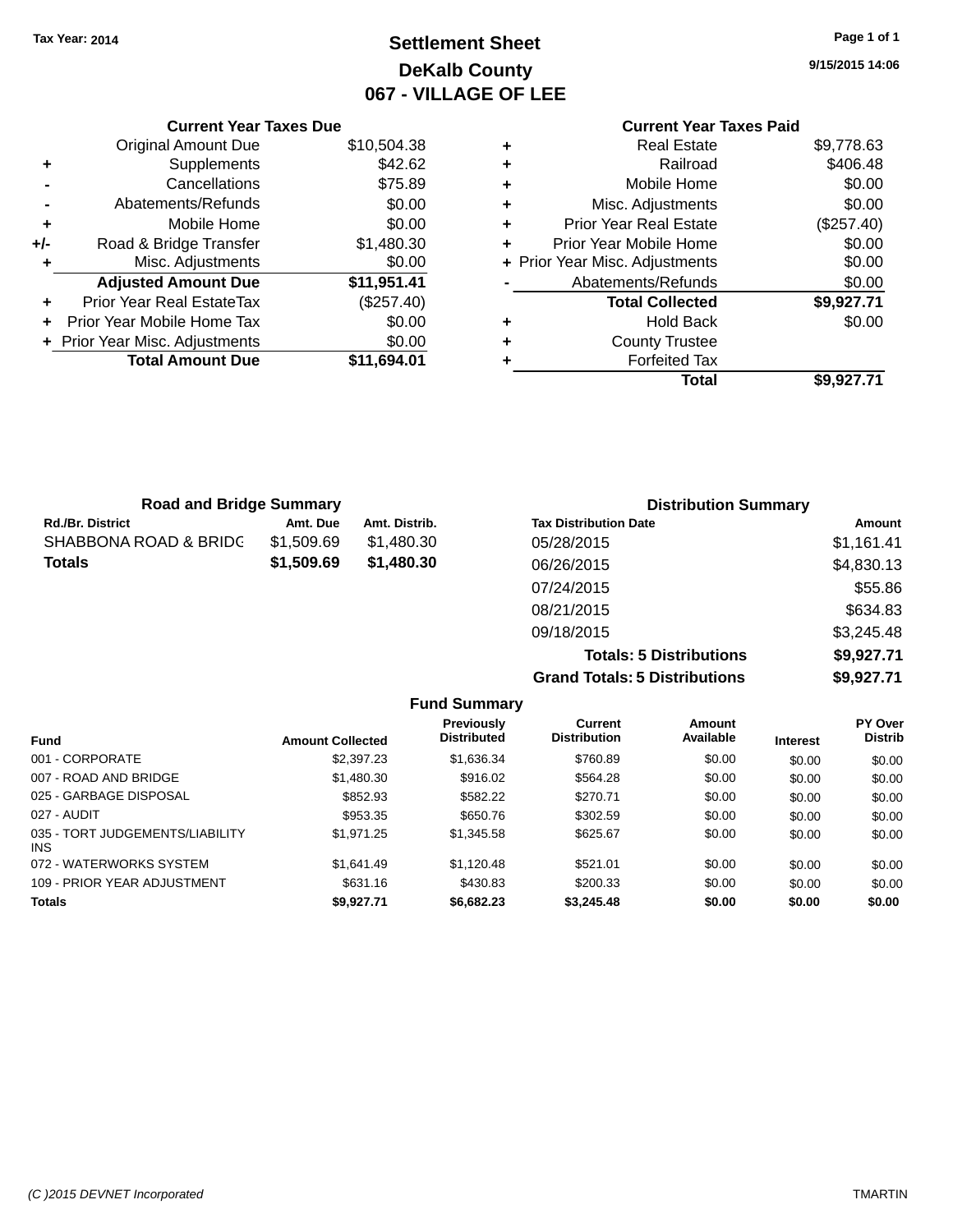### **Settlement Sheet Tax Year: 2014 Page 1 of 1 DeKalb County 068 - VILLAGE OF MALTA**

**9/15/2015 14:06**

#### **Current Year Taxes Paid**

|     | <b>Current Year Taxes Due</b>  |              |
|-----|--------------------------------|--------------|
|     | <b>Original Amount Due</b>     | \$106,772.06 |
| ٠   | Supplements                    | \$1,694.34   |
|     | Cancellations                  | \$1,995.06   |
|     | Abatements/Refunds             | \$0.00       |
| ٠   | Mobile Home                    | \$0.00       |
| +/- | Road & Bridge Transfer         | \$10,264.82  |
|     | Misc. Adjustments              | \$0.00       |
|     | <b>Adjusted Amount Due</b>     | \$116,736.16 |
| ٠   | Prior Year Real EstateTax      | \$0.00       |
|     | Prior Year Mobile Home Tax     | \$0.00       |
|     | + Prior Year Misc. Adjustments | \$0.00       |
|     | <b>Total Amount Due</b>        | \$116,736.16 |
|     |                                |              |

| ٠ | <b>Real Estate</b>             | \$111,226.81 |
|---|--------------------------------|--------------|
| ٠ | Railroad                       | \$1,243.64   |
| ٠ | Mobile Home                    | \$0.00       |
| ٠ | Misc. Adjustments              | \$0.00       |
| ٠ | <b>Prior Year Real Estate</b>  | \$0.00       |
| ٠ | Prior Year Mobile Home         | \$0.00       |
|   | + Prior Year Misc. Adjustments | \$0.00       |
|   | Abatements/Refunds             | \$0.00       |
|   | <b>Total Collected</b>         | \$112,470.45 |
| ٠ | <b>Hold Back</b>               | \$0.00       |
| ٠ | <b>County Trustee</b>          |              |
| ٠ | <b>Forfeited Tax</b>           |              |
|   | <b>Total</b>                   | \$112,470.45 |
|   |                                |              |

| <b>Road and Bridge Summary</b> |             |               | <b>Distribution Summary</b>  |             |
|--------------------------------|-------------|---------------|------------------------------|-------------|
| Rd./Br. District               | Amt. Due    | Amt. Distrib. | <b>Tax Distribution Date</b> | Amount      |
| MALTA ROAD & BRIDGE            | \$10.510.64 | \$10.264.82   | 05/28/2015                   | \$7,580.83  |
| Totals                         | \$10,510.64 | \$10,264.82   | 06/26/2015                   | \$53,362.52 |
|                                |             |               | 07/24/2015                   | \$1,002.35  |
|                                |             |               | 08/21/2015                   | \$6,049.31  |
|                                |             |               | 09/18/2015                   | \$44,475.44 |

**Totals: 5 Distributions \$112,470.45 Grand Totals: 5 Distributions \$112,470.45**

|                                         |                         | <b>Fund Summary</b>                     |                                |                     |                 |                           |
|-----------------------------------------|-------------------------|-----------------------------------------|--------------------------------|---------------------|-----------------|---------------------------|
| <b>Fund</b>                             | <b>Amount Collected</b> | <b>Previously</b><br><b>Distributed</b> | Current<br><b>Distribution</b> | Amount<br>Available | <b>Interest</b> | PY Over<br><b>Distrib</b> |
| 001 - CORPORATE                         | \$25,845.88             | \$15,606.25                             | \$10,239.63                    | \$0.00              | \$0.00          | \$0.00                    |
| 003 - BONDS AND INTEREST                | \$0.00                  | \$0.00                                  | \$0.00                         | \$0.00              | \$0.00          | \$0.00                    |
| 005 - I. M. R. F.                       | \$11,487.19             | \$6,936.19                              | \$4,551.00                     | \$0.00              | \$0.00          | \$0.00                    |
| 007 - ROAD AND BRIDGE                   | \$10,264.82             | \$6,281.24                              | \$3,983.58                     | \$0.00              | \$0.00          | \$0.00                    |
| 014 - POLICE PROTECTION                 | \$7,658.46              | \$4,624.33                              | \$3,034.13                     | \$0.00              | \$0.00          | \$0.00                    |
| 025 - GARBAGE DISPOSAL                  | \$958.17                | \$578.56                                | \$379.61                       | \$0.00              | \$0.00          | \$0.00                    |
| 027 - AUDIT                             | \$12,444.34             | \$7,514.13                              | \$4,930.21                     | \$0.00              | \$0.00          | \$0.00                    |
| 035 - TORT JUDGEMENTS/LIABILITY<br>INS. | \$24,409.68             | \$14.739.05                             | \$9,670.63                     | \$0.00              | \$0.00          | \$0.00                    |
| 041 - STREET LIGHTING                   | \$5,043.14              | \$3,045.15                              | \$1,997.99                     | \$0.00              | \$0.00          | \$0.00                    |
| 047 - SOCIAL SECURITY                   | \$14,358.77             | \$8.670.11                              | \$5,688.66                     | \$0.00              | \$0.00          | \$0.00                    |
| <b>Totals</b>                           | \$112.470.45            | \$67.995.01                             | \$44,475.44                    | \$0.00              | \$0.00          | \$0.00                    |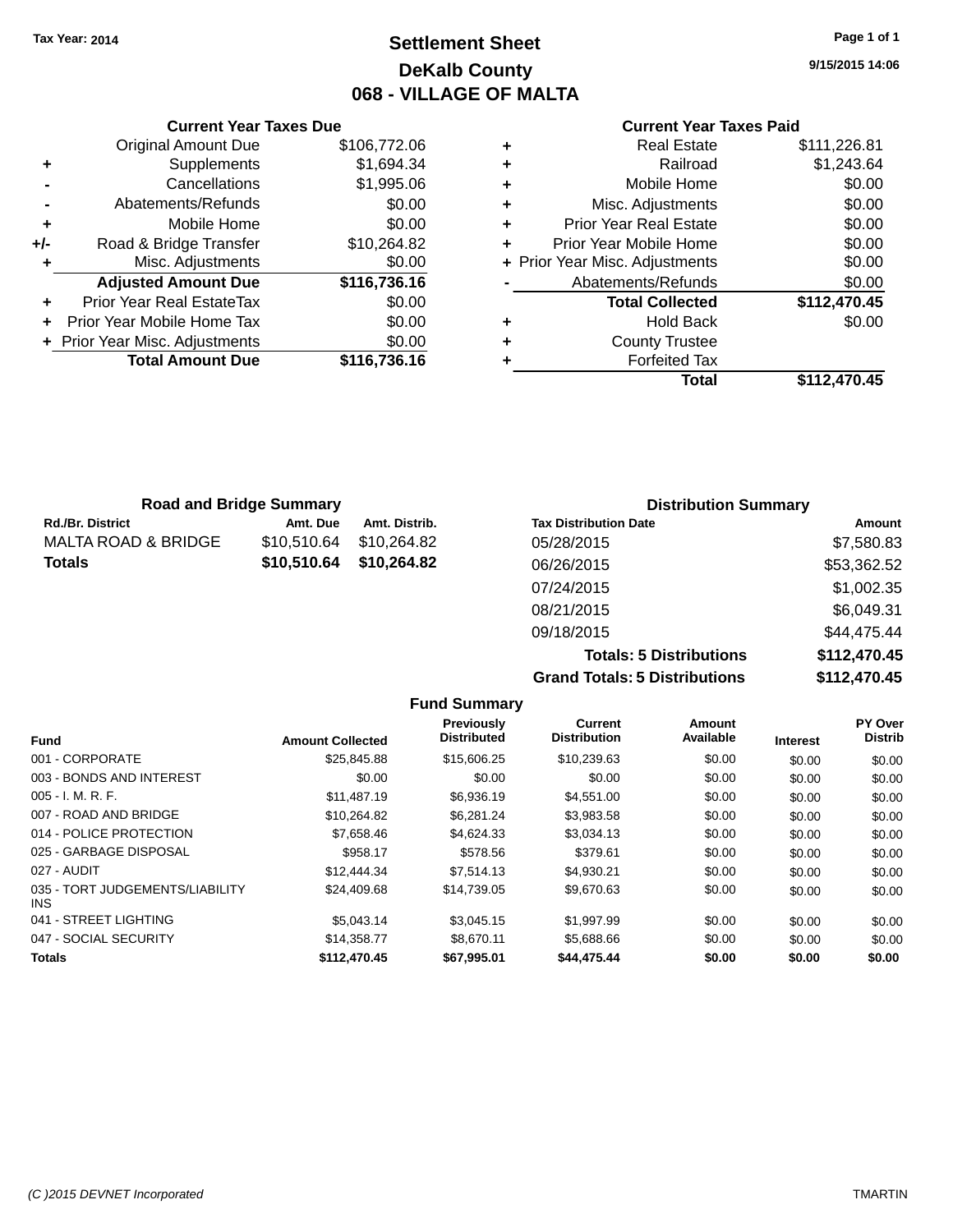### **Settlement Sheet Tax Year: 2014 Page 1 of 1 DeKalb County 069 - VILLAGE OF MAPLE PARK**

**9/15/2015 14:06**

|     | <b>Current Year Taxes Due</b>    |              |
|-----|----------------------------------|--------------|
|     | <b>Original Amount Due</b>       | \$106,010.82 |
| ٠   | Supplements                      | \$517.47     |
|     | Cancellations                    | \$573.78     |
|     | Abatements/Refunds               | \$0.02       |
| ٠   | Mobile Home                      | \$0.00       |
| +/- | Road & Bridge Transfer           | \$2,869.50   |
| ٠   | Misc. Adjustments                | \$0.00       |
|     | <b>Adjusted Amount Due</b>       | \$108,823.99 |
|     | <b>Prior Year Real EstateTax</b> | \$3.10       |
|     | Prior Year Mobile Home Tax       | \$0.00       |
|     | + Prior Year Misc. Adjustments   | \$0.00       |
|     | <b>Total Amount Due</b>          | \$108,827.09 |
|     |                                  |              |

|   | <b>Real Estate</b>             | \$106,692.26 |
|---|--------------------------------|--------------|
| ٠ | Railroad                       | \$0.00       |
| ÷ | Mobile Home                    | \$0.00       |
| ÷ | Misc. Adjustments              | \$0.00       |
| ٠ | <b>Prior Year Real Estate</b>  | \$3.10       |
| ٠ | Prior Year Mobile Home         | \$0.00       |
|   | + Prior Year Misc. Adjustments | \$0.00       |
|   | Abatements/Refunds             | \$0.02       |
|   | <b>Total Collected</b>         | \$106,695.34 |
| ٠ | <b>Hold Back</b>               | \$0.00       |
| ٠ | <b>County Trustee</b>          |              |
|   | <b>Forfeited Tax</b>           |              |
|   | Total                          | \$106,695.34 |

| <b>Road and Bridge Summary</b>   |            |               | <b>Distribution Summary</b>    |              |
|----------------------------------|------------|---------------|--------------------------------|--------------|
| <b>Rd./Br. District</b>          | Amt. Due   | Amt. Distrib. | <b>Tax Distribution Date</b>   | Amount       |
| <b>CORTLAND ROAD &amp; BRIDC</b> | \$2,939.07 | \$2,869.50    | 05/28/2015                     | \$6,784.11   |
| <b>Totals</b>                    | \$2,939.07 | \$2,869.50    | 06/26/2015                     | \$48,813.30  |
|                                  |            |               | 07/24/2015                     | \$285.00     |
|                                  |            |               | 08/21/2015                     | \$7,476.74   |
|                                  |            |               | 09/18/2015                     | \$43,336.19  |
|                                  |            |               | <b>Totals: 5 Distributions</b> | \$106,695.34 |

| <b>Grand Totals: 5 Distributions</b> | \$106,695.34  |                |
|--------------------------------------|---------------|----------------|
| $C$ urront                           | <b>Amount</b> | <b>PY Over</b> |

|                                               |                         | <b>Fund Summary</b>                     |                                |                            |                 |                                  |
|-----------------------------------------------|-------------------------|-----------------------------------------|--------------------------------|----------------------------|-----------------|----------------------------------|
| <b>Fund</b>                                   | <b>Amount Collected</b> | <b>Previously</b><br><b>Distributed</b> | Current<br><b>Distribution</b> | <b>Amount</b><br>Available | <b>Interest</b> | <b>PY Over</b><br><b>Distrib</b> |
| 001 - CORPORATE                               | \$50,800.94             | \$30,136.87                             | \$20.664.07                    | \$0.00                     | \$0.00          | \$0.00                           |
| 003 - BONDS AND INTEREST                      | \$0.00                  | \$0.00                                  | \$0.00                         | \$0.00                     | \$0.00          | \$0.00                           |
| 007 - ROAD AND BRIDGE                         | \$2,869.50              | \$1.766.07                              | \$1,103.43                     | \$0.00                     | \$0.00          | \$0.00                           |
| 014 - POLICE PROTECTION                       | \$37.872.97             | \$22,467.56                             | \$15,405.41                    | \$0.00                     | \$0.00          | \$0.00                           |
| 027 - AUDIT                                   | \$5.051.03              | \$2,996.45                              | \$2,054.58                     | \$0.00                     | \$0.00          | \$0.00                           |
| 035 - TORT JUDGEMENTS/LIABILITY<br><b>INS</b> | \$10.100.90             | \$5.992.20                              | \$4.108.70                     | \$0.00                     | \$0.00          | \$0.00                           |
| <b>Totals</b>                                 | \$106,695.34            | \$63,359.15                             | \$43,336.19                    | \$0.00                     | \$0.00          | \$0.00                           |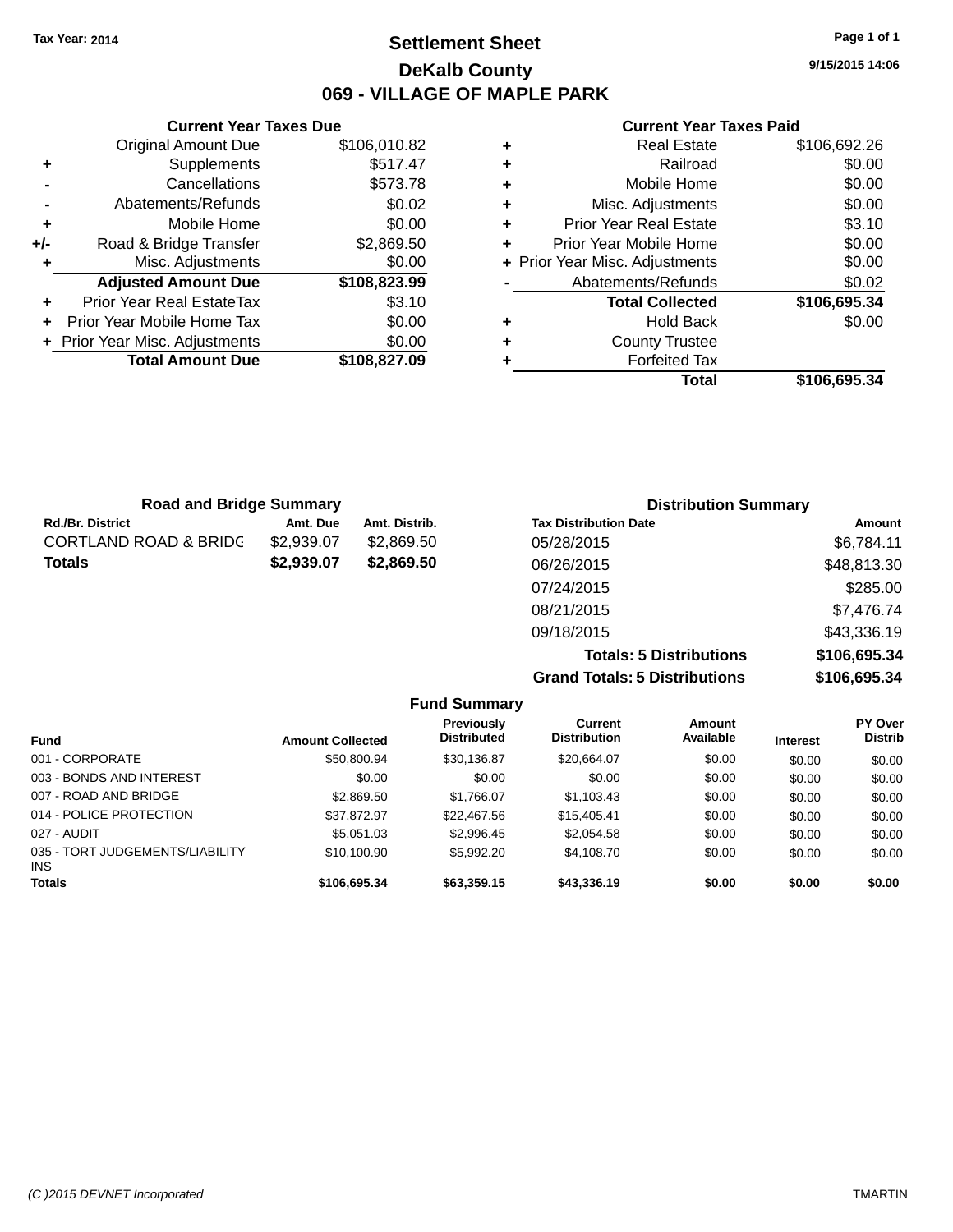### **Settlement Sheet Tax Year: 2014 Page 1 of 1 DeKalb County 070 - MAPLE PARK LIBRARY**

**9/15/2015 14:06**

|     | <b>Current Year Taxes Due</b>  |            |
|-----|--------------------------------|------------|
|     | <b>Original Amount Due</b>     | \$9,711.09 |
| ٠   | Supplements                    | \$47.94    |
|     | Cancellations                  | \$53.06    |
|     | Abatements/Refunds             | \$0.00     |
| ٠   | Mobile Home                    | \$0.00     |
| +/- | Road & Bridge Transfer         | \$0.00     |
| ٠   | Misc. Adjustments              | \$0.00     |
|     | <b>Adjusted Amount Due</b>     | \$9,705.97 |
|     | Prior Year Real EstateTax      | \$0.00     |
| ÷   | Prior Year Mobile Home Tax     | \$0.00     |
|     | + Prior Year Misc. Adjustments | \$0.00     |
|     | <b>Total Amount Due</b>        | \$9.705.97 |

| ٠ | <b>Real Estate</b>             | \$9,502.64 |
|---|--------------------------------|------------|
| ٠ | Railroad                       | \$0.00     |
| ٠ | Mobile Home                    | \$0.00     |
| ٠ | Misc. Adjustments              | \$0.00     |
| ٠ | <b>Prior Year Real Estate</b>  | \$0.00     |
| ٠ | Prior Year Mobile Home         | \$0.00     |
|   | + Prior Year Misc. Adjustments | \$0.00     |
|   | Abatements/Refunds             | \$0.00     |
|   | <b>Total Collected</b>         | \$9,502.64 |
| ٠ | Hold Back                      | \$0.00     |
| ٠ | <b>County Trustee</b>          |            |
| ٠ | <b>Forfeited Tax</b>           |            |
|   | Total                          | \$9,502.64 |
|   |                                |            |

|                     | <b>Distribution Summary</b>          |            |
|---------------------|--------------------------------------|------------|
|                     | <b>Tax Distribution Date</b>         | Amount     |
|                     | 05/28/2015                           | \$599.05   |
|                     | 06/26/2015                           | \$4,355.76 |
|                     | 07/24/2015                           | \$25.10    |
|                     | 08/21/2015                           | \$614.54   |
|                     | 09/18/2015                           | \$3,908.19 |
|                     | <b>Totals: 5 Distributions</b>       | \$9,502.64 |
|                     | <b>Grand Totals: 5 Distributions</b> | \$9,502.64 |
| <b>Fund Summary</b> |                                      |            |

| <b>Amount Collected</b> | <b>Previously</b><br><b>Distributed</b> | Current<br><b>Distribution</b> | Amount<br>Available | <b>Interest</b> | PY Over<br><b>Distrib</b> |
|-------------------------|-----------------------------------------|--------------------------------|---------------------|-----------------|---------------------------|
| \$9,502.64              | \$5,594.45                              | \$3,908.19                     | \$0.00              | \$0.00          | \$0.00                    |
| \$9,502.64              | \$5,594.45                              | \$3,908.19                     | \$0.00              | \$0.00          | \$0.00                    |
|                         |                                         | <b>FUILD SUILLINGLY</b>        |                     |                 |                           |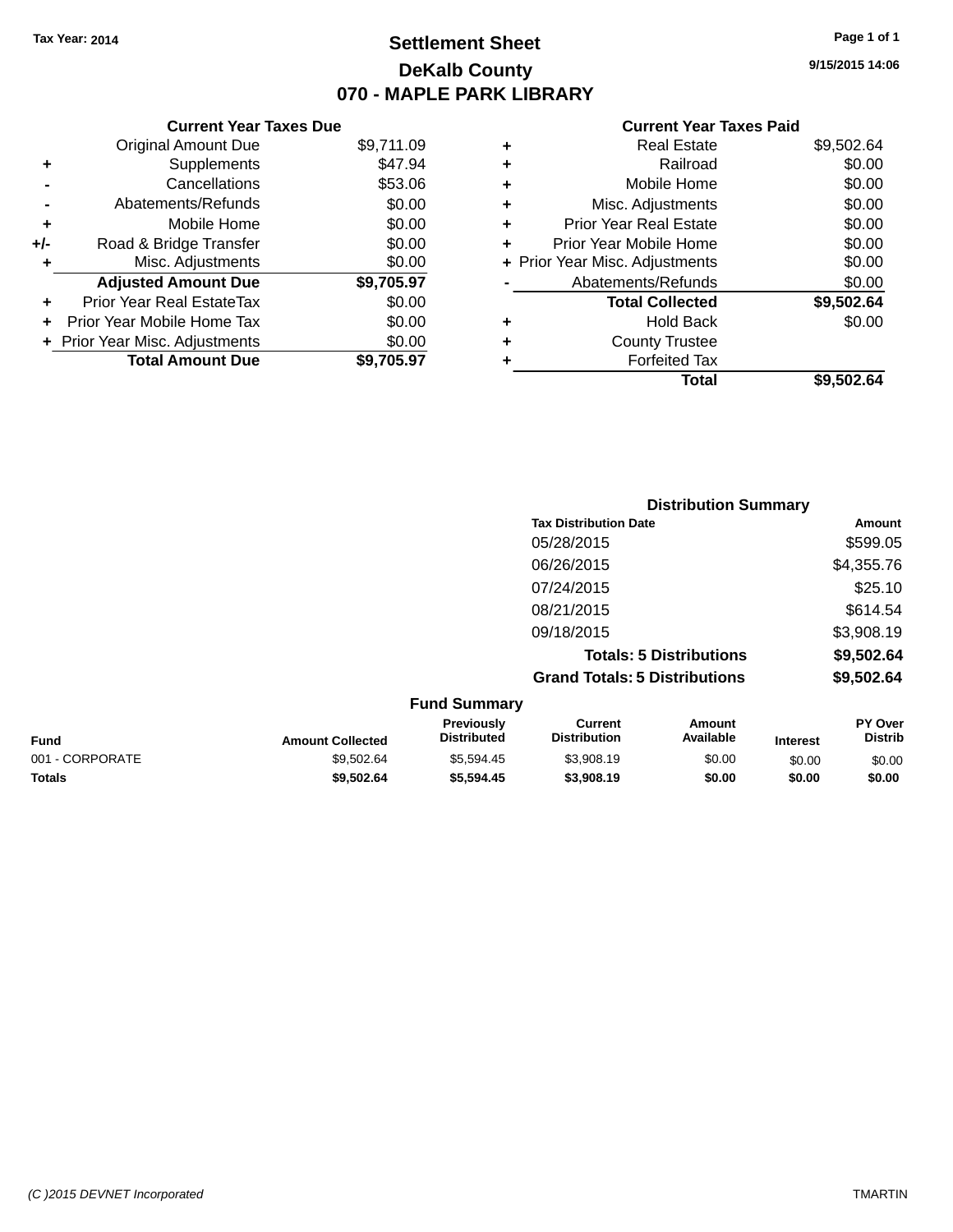**+** Supplements

### **Settlement Sheet Tax Year: 2014 Page 1 of 2 DeKalb County 071 - CITY OF SANDWICH**

**9/15/2015 14:06**

#### **Current Year Taxes Paid**

|   | Total                          | \$1.259.747.27 |
|---|--------------------------------|----------------|
|   | <b>Forfeited Tax</b>           |                |
| ÷ | <b>County Trustee</b>          |                |
| ÷ | <b>Hold Back</b>               | \$0.00         |
|   | <b>Total Collected</b>         | \$1,259,747.27 |
|   | Abatements/Refunds             | \$2.76         |
|   | + Prior Year Misc. Adjustments | \$22.35        |
|   | Prior Year Mobile Home         | \$0.00         |
| ٠ | <b>Prior Year Real Estate</b>  | (\$208.86)     |
| ٠ | Misc. Adjustments              | \$493.61       |
| ٠ | Mobile Home                    | \$0.00         |
|   | Railroad                       | \$3,215.74     |
| ÷ | <b>Real Estate</b>             | \$1,256,227.19 |
|   |                                |                |

|                | <b>Total Amount Due</b>          | \$1,310,175.33 |
|----------------|----------------------------------|----------------|
|                | + Prior Year Misc. Adjustments   | \$22.35        |
|                | Prior Year Mobile Home Tax       | \$0.00         |
| ÷              | <b>Prior Year Real EstateTax</b> | (\$208.86)     |
|                | <b>Adjusted Amount Due</b>       | \$1,310,361.84 |
| ÷              | Misc. Adjustments                | \$493.61       |
| +/-            | Road & Bridge Transfer           | \$30,365.27    |
| ٠              | Mobile Home                      | \$0.00         |
| $\blacksquare$ | Abatements/Refunds               | \$2.76         |
|                | Cancellations                    | \$12,565.23    |

**Current Year Taxes Due**

Original Amount Due \$1,281,006.61<br>Supplements \$11,064.34

| <b>Road and Bridge Summary</b> |             |               |                              | <b>Distribution Summary</b> |
|--------------------------------|-------------|---------------|------------------------------|-----------------------------|
| <b>Rd./Br. District</b>        | Amt. Due    | Amt. Distrib. | <b>Tax Distribution Date</b> | Amount                      |
| SANDWICH ROAD & BRIDG          | \$30,518.77 | \$29.317.11   | 05/28/2015                   | \$138,309.34                |
| SOMONAUK ROAD & BRID(          | \$1.076.81  | \$1,048.16    | 06/26/2015                   | \$555,227.32                |
| Totals                         | \$31,595.58 | \$30,365.27   | 07/24/2015                   | \$14,309.86                 |
|                                |             |               | 08/21/2015                   | \$94,412.72                 |

**Grand Totals: 5 Distributions** 

**Totals: 5 Distributions** 

09/18/2015 \$457,488.03

| \$1,259,747.27 |
|----------------|
| \$1,259,747.27 |
|                |

|                                                     |                         | <b>Fund Summary</b>                     |                                |                     |                 |                           |
|-----------------------------------------------------|-------------------------|-----------------------------------------|--------------------------------|---------------------|-----------------|---------------------------|
| <b>Fund</b>                                         | <b>Amount Collected</b> | <b>Previously</b><br><b>Distributed</b> | Current<br><b>Distribution</b> | Amount<br>Available | <b>Interest</b> | PY Over<br><b>Distrib</b> |
| 001 - CORPORATE                                     | \$410,099.67            | \$261,136.00                            | \$148,963.67                   | \$0.00              | \$0.00          | \$0.00                    |
| 003 - BONDS AND INTEREST                            | \$0.00                  | \$0.00                                  | \$0.00                         | \$0.00              | \$0.00          | \$0.00                    |
| 005 - I. M. R. F.                                   | \$95,595.53             | \$60,871.63                             | \$34,723.90                    | \$0.00              | \$0.00          | \$0.00                    |
| 007 - ROAD AND BRIDGE                               | \$30,365.27             | \$19,435.11                             | \$10,930.16                    | \$0.00              | \$0.00          | \$0.00                    |
| 014 - POLICE PROTECTION                             | \$156,429.01            | \$99,608.10                             | \$56,820.91                    | \$0.00              | \$0.00          | \$0.00                    |
| 015 - POLICE PENSION                                | \$214,032.96            | \$136,288.13                            | \$77,744.83                    | \$0.00              | \$0.00          | \$0.00                    |
| 027 - AUDIT                                         | \$16,087.69             | \$10,244.03                             | \$5,843.66                     | \$0.00              | \$0.00          | \$0.00                    |
| 035 - TORT JUDGMENTS, LIABILITY<br><b>INSURANCE</b> | \$34,761.99             | \$22,135.12                             | \$12,626.87                    | \$0.00              | \$0.00          | \$0.00                    |
| 040 - STREET AND BRIDGE                             | \$4,565.93              | \$2,907.42                              | \$1,658.51                     | \$0.00              | \$0.00          | \$0.00                    |
| 041 - STREET LIGHTING                               | \$54,984.11             | \$35,011.81                             | \$19,972.30                    | \$0.00              | \$0.00          | \$0.00                    |
| 045 - PUBLIC BENEFIT                                | \$0.00                  | \$0.00                                  | \$0.00                         | \$0.00              | \$0.00          | \$0.00                    |
| 046 - EMERGENCY SERV & DISASTER<br><b>OPER</b>      | \$2.940.69              | \$1,872.52                              | \$1,068.17                     | \$0.00              | \$0.00          | \$0.00                    |
| 047 - SOCIAL SECURITY                               | \$95,595.53             | \$60,871,63                             | \$34,723.90                    | \$0.00              | \$0.00          | \$0.00                    |
| 048 - SCHOOL CROSSING GUARDS                        | \$10.868.96             | \$6,920.95                              | \$3,948.01                     | \$0.00              | \$0.00          | \$0.00                    |
| 060 - UNEMPLOYMENT INSURANCE                        | \$19,127.96             | \$12,179.97                             | \$6,947.99                     | \$0.00              | \$0.00          | \$0.00                    |
| 062 - WORKERS COMPENSATION                          | \$74,742.76             | \$47,593.38                             | \$27,149.38                    | \$0.00              | \$0.00          | \$0.00                    |
| 065 - FORESTRY PROGRAM                              | \$39,549.21             | \$25,183.44                             | \$14,365,77                    | \$0.00              | \$0.00          | \$0.00                    |
| <b>Totals</b>                                       | \$1,259,747.27          | \$802,259.24                            | \$457,488.03                   | \$0.00              | \$0.00          | \$0.00                    |
|                                                     |                         | Miscellaneous Adjustment Detail         |                                |                     |                 |                           |

**Miscellaneous Adjustment Detail**

#### \$22.35 TRUSTEE SALE 19-25-252-014 by TBA

**Year Source Account Type Amount Adjustment Description**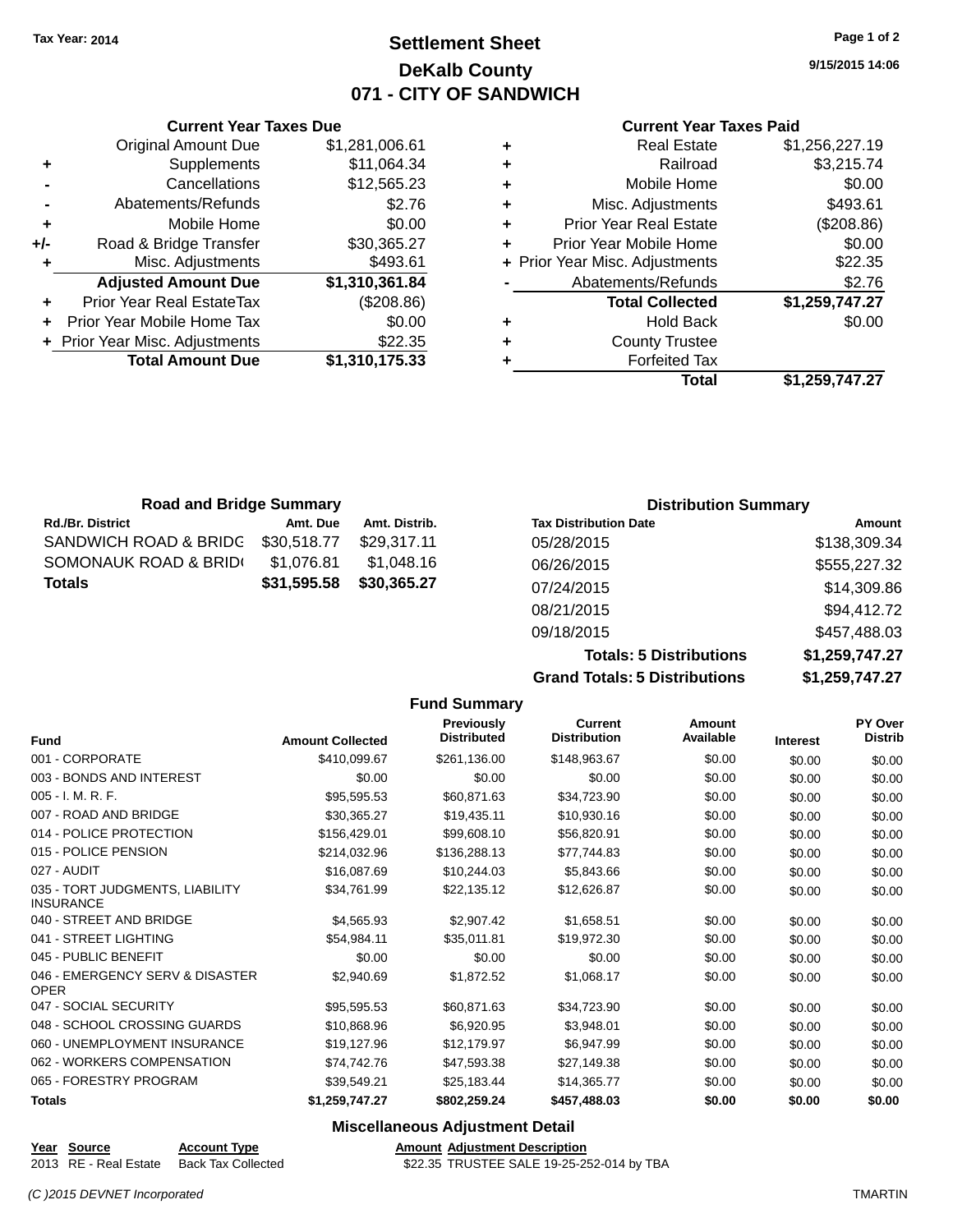# **Settlement Sheet Tax Year: 2014 Page 2 of 2**

### **DeKalb County**

#### **Miscellaneous Adjustment Detail**

**Year** Source **Account Type Account Type Amount Adjustment Description** 2014 RE - Real Estate Back Tax Collected \$199.50 DOBSON REDEMPTION 19-26-481-012 by TBA 2014 RE - Real Estate Back Tax Collected \$69.01 PETERSON REDEMPTION 19-35-231-002 by TBA 2014 RE - Real Estate Back Tax Collected \$225.10 PETERSON REDEMPTION 19-35-230-007 by TBA **Totals 4 entries \$515.96**

#### **Abatement Detail**

## **Year Source Account Type Amount Adjustment Description**<br>2014 RE - Real Estate RE Abatement \$2.70 PTAB INTEREST REFUN

\$2.70 PTAB INTEREST REFUND 19-27-427-021 by TBA

**Totals 1 entries \$2.70**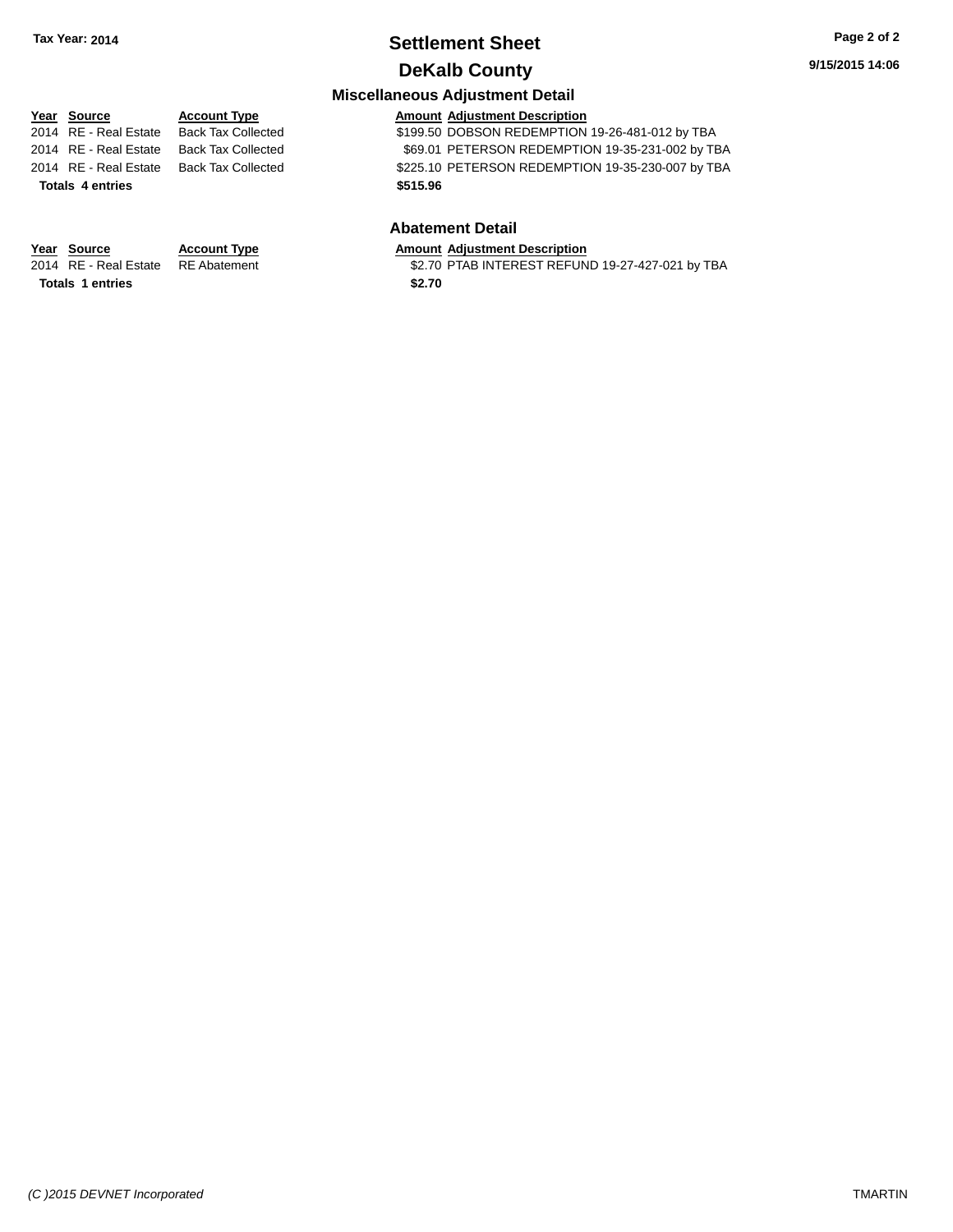### **Settlement Sheet Tax Year: 2014 Page 1 of 1 DeKalb County 072 - VILLAGE OF SHABBONA**

**9/15/2015 14:06**

#### **Current Year Taxes Paid**

|     | <b>Current Year Taxes Due</b>    |              |  |
|-----|----------------------------------|--------------|--|
|     | <b>Original Amount Due</b>       | \$97,228.73  |  |
| ٠   | Supplements                      | \$289.09     |  |
|     | Cancellations                    | \$341.24     |  |
|     | Abatements/Refunds               | \$0.00       |  |
| ٠   | Mobile Home                      | \$0.00       |  |
| +/- | Road & Bridge Transfer           | \$10,604.44  |  |
| ٠   | Misc. Adjustments                | \$73.43      |  |
|     | <b>Adjusted Amount Due</b>       | \$107,854.45 |  |
| ٠   | <b>Prior Year Real EstateTax</b> | (\$22.32)    |  |
|     | Prior Year Mobile Home Tax       | \$0.00       |  |
|     | + Prior Year Misc. Adjustments   | \$0.00       |  |
|     | <b>Total Amount Due</b>          | \$107,832.13 |  |
|     |                                  |              |  |

| ٠ | <b>Real Estate</b>             | \$104,635.28 |
|---|--------------------------------|--------------|
| ٠ | Railroad                       | \$2,149.19   |
| ٠ | Mobile Home                    | \$0.00       |
| ٠ | Misc. Adjustments              | \$73.43      |
| ٠ | Prior Year Real Estate         | (\$22.32)    |
| ٠ | Prior Year Mobile Home         | \$0.00       |
|   | + Prior Year Misc. Adjustments | \$0.00       |
|   | Abatements/Refunds             | \$0.00       |
|   | <b>Total Collected</b>         | \$106,835.58 |
| ٠ | <b>Hold Back</b>               | \$0.00       |
| ٠ | <b>County Trustee</b>          |              |
| ٠ | <b>Forfeited Tax</b>           |              |
|   | Total                          | \$106,835.58 |
|   |                                |              |

| <b>Road and Bridge Summary</b> |             |               | <b>Distribution Summary</b>    |              |  |
|--------------------------------|-------------|---------------|--------------------------------|--------------|--|
| <b>Rd./Br. District</b>        | Amt. Due    | Amt. Distrib. | <b>Tax Distribution Date</b>   | Amount       |  |
| SHABBONA ROAD & BRIDG          | \$10,818.08 | \$10.604.44   | 05/28/2015                     | \$8,511.61   |  |
| <b>Totals</b>                  | \$10,818.08 | \$10,604.44   | 06/26/2015                     | \$49,100.28  |  |
|                                |             |               | 07/24/2015                     | \$2,144.73   |  |
|                                |             |               | 08/21/2015                     | \$6,972.14   |  |
|                                |             |               | 09/18/2015                     | \$40,106.82  |  |
|                                |             |               | <b>Totals: 5 Distributions</b> | \$106,835.58 |  |

**Grand Totals: 5 Distributions** 

| טווטו | OC.CCO,UU G    |
|-------|----------------|
| ons   | \$106,835.58   |
| unt   | <b>DV Over</b> |

|                              |                         | <b>Fund Summary</b>              |                                       |                     |                 |                           |
|------------------------------|-------------------------|----------------------------------|---------------------------------------|---------------------|-----------------|---------------------------|
| <b>Fund</b>                  | <b>Amount Collected</b> | Previously<br><b>Distributed</b> | <b>Current</b><br><b>Distribution</b> | Amount<br>Available | <b>Interest</b> | PY Over<br><b>Distrib</b> |
| 001 - CORPORATE              | \$50,536.09             | \$31.614.86                      | \$18,921.23                           | \$0.00              | \$0.00          | \$0.00                    |
| $005 - I. M. R. F.$          | \$1,555.18              | \$972.90                         | \$582.28                              | \$0.00              | \$0.00          | \$0.00                    |
| 007 - ROAD AND BRIDGE        | \$10.604.44             | \$6,527.55                       | \$4,076.89                            | \$0.00              | \$0.00          | \$0.00                    |
| 014 - POLICE PROTECTION      | \$29.488.21             | \$18,447.52                      | \$11.040.69                           | \$0.00              | \$0.00          | \$0.00                    |
| 047 - SOCIAL SECURITY        | \$10.991.12             | \$6,875,93                       | \$4,115,19                            | \$0.00              | \$0.00          | \$0.00                    |
| 060 - UNEMPLOYMENT INSURANCE | \$1.113.78              | \$696.77                         | \$417.01                              | \$0.00              | \$0.00          | \$0.00                    |
| 062 - WORKERS COMPENSATION   | \$2,546.76              | \$1,593,23                       | \$953.53                              | \$0.00              | \$0.00          | \$0.00                    |
| <b>Totals</b>                | \$106,835,58            | \$66,728,76                      | \$40,106.82                           | \$0.00              | \$0.00          | \$0.00                    |
|                              |                         | Miccollanoous Adjustment Detail  |                                       |                     |                 |                           |

#### **Miscellaneous Adjustment Detail Year Source Account Type Amount Adjustment Description**

| $10a$ 000100            | <b>ACCOUNT TYPE</b>                        | Allivant Aujustinent Description                    |
|-------------------------|--------------------------------------------|-----------------------------------------------------|
|                         | 2014 RE - Real Estate Paymt In Lieu of Tax | \$73.43 HOUSING AUTHORITY SEQUOYA APARTMENTS by TBA |
| <b>Totals 1 entries</b> |                                            | \$73.43                                             |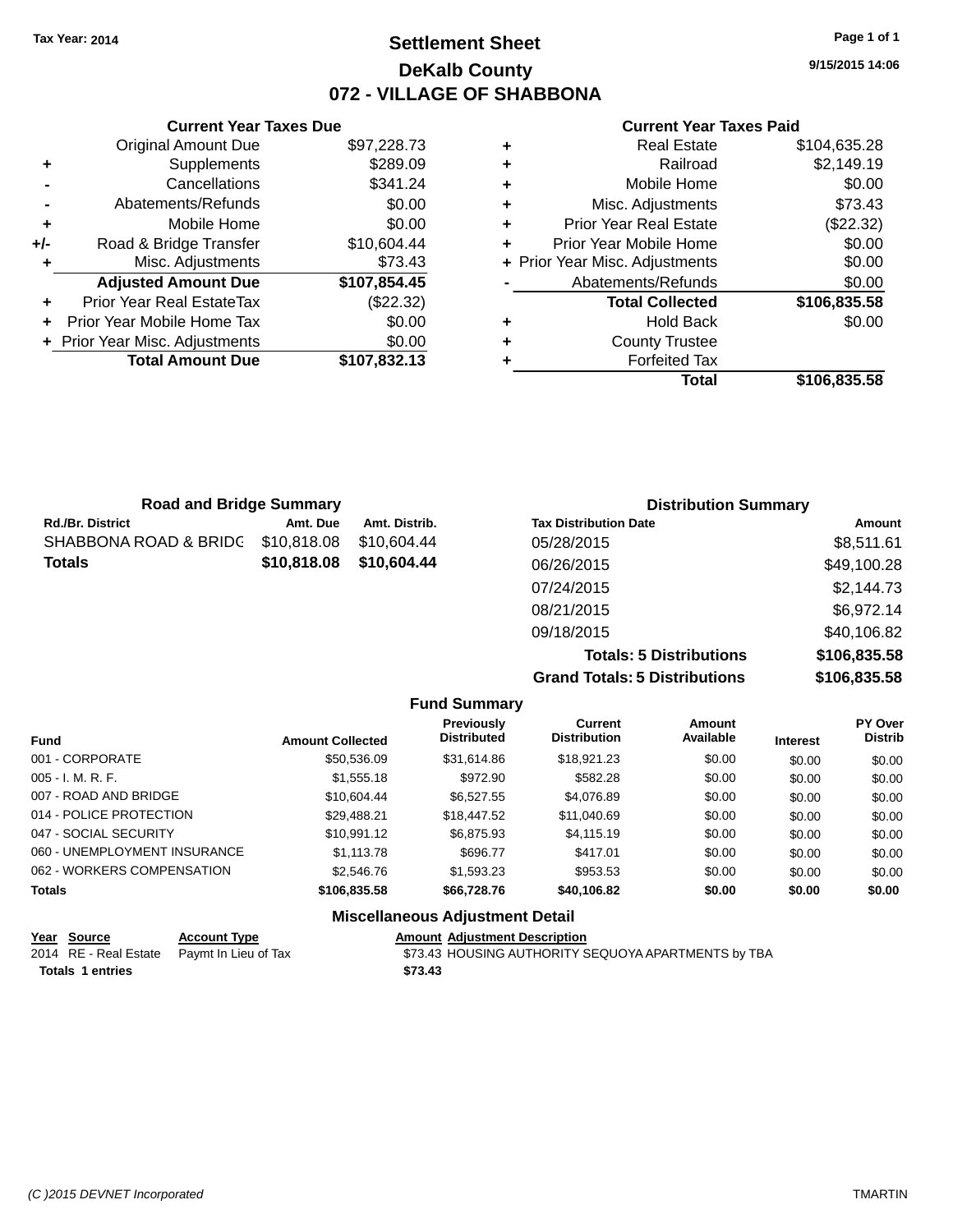# **Settlement Sheet Tax Year: 2014 Page 1 of 1 DeKalb County 073 - FLEWELLIN MEMORIAL LIBRARY**

**9/15/2015 14:06**

#### **Current Year Taxes Paid**

|     | <b>Current Year Taxes Due</b>  |             |       |
|-----|--------------------------------|-------------|-------|
|     | <b>Original Amount Due</b>     | \$26,117.23 | ٠     |
|     | <b>Supplements</b>             | \$67.59     | ٠     |
|     | Cancellations                  | \$80.92     | ٠     |
|     | Abatements/Refunds             | \$0.00      | ٠     |
|     | Mobile Home                    | \$0.00      | ٠     |
| +/- | Road & Bridge Transfer         | \$0.00      | ٠     |
|     | Misc. Adjustments              | \$19.72     | + Pri |
|     | <b>Adjusted Amount Due</b>     | \$26,123.62 |       |
|     | Prior Year Real EstateTax      | \$0.00      |       |
|     | Prior Year Mobile Home Tax     | \$0.00      | ٠     |
|     | + Prior Year Misc. Adjustments | \$0.00      | ٠     |
|     | <b>Total Amount Due</b>        | \$26,123.62 |       |

| ٠ | <b>Real Estate</b>             | \$25,310.13 |
|---|--------------------------------|-------------|
| ٠ | Railroad                       | \$519.40    |
| ٠ | Mobile Home                    | \$0.00      |
| ٠ | Misc. Adjustments              | \$19.72     |
| ٠ | <b>Prior Year Real Estate</b>  | \$0.00      |
| ÷ | Prior Year Mobile Home         | \$0.00      |
|   | + Prior Year Misc. Adjustments | \$0.00      |
|   | Abatements/Refunds             | \$0.00      |
|   | <b>Total Collected</b>         | \$25,849.25 |
| ٠ | <b>Hold Back</b>               | \$0.00      |
| ٠ | <b>County Trustee</b>          |             |
| ٠ | <b>Forfeited Tax</b>           |             |
|   | Total                          | \$25,849.25 |
|   |                                |             |

|           |                         |                                  |                                       | <b>Distribution Summary</b>    |                 |                           |
|-----------|-------------------------|----------------------------------|---------------------------------------|--------------------------------|-----------------|---------------------------|
|           |                         |                                  | <b>Tax Distribution Date</b>          |                                |                 | <b>Amount</b>             |
|           |                         |                                  | 05/28/2015                            |                                |                 | \$2,052.45                |
|           |                         |                                  | 06/26/2015                            |                                |                 | \$11,832.73               |
|           |                         |                                  | 07/24/2015                            |                                |                 | \$541.43                  |
|           |                         |                                  | 08/21/2015                            |                                |                 | \$1,744.31                |
|           |                         |                                  | 09/18/2015                            |                                |                 | \$9,678.33                |
|           |                         |                                  |                                       | <b>Totals: 5 Distributions</b> |                 | \$25,849.25               |
|           |                         |                                  | <b>Grand Totals: 5 Distributions</b>  |                                |                 | \$25,849.25               |
|           |                         | <b>Fund Summary</b>              |                                       |                                |                 |                           |
|           | <b>Amount Collected</b> | Previously<br><b>Distributed</b> | <b>Current</b><br><b>Distribution</b> | Amount<br>Available            | <b>Interest</b> | PY Over<br><b>Distrib</b> |
| --------- |                         |                                  |                                       |                                |                 |                           |

| Fund            | <b>Amount Collected</b> | <b>FIBRIOUSIV</b><br><b>Distributed</b> | uurent<br><b>Distribution</b> | AIIIOUIIL<br>Available | <b>Interest</b> | r i vel<br><b>Distrib</b> |
|-----------------|-------------------------|-----------------------------------------|-------------------------------|------------------------|-----------------|---------------------------|
| 001 - CORPORATE | \$25.849.25             | \$16,170.92                             | \$9.678.33                    | \$0.00                 | \$0.00          | \$0.00                    |
| Totals          | \$25.849.25             | \$16,170.92                             | \$9,678,33                    | \$0.00                 | \$0.00          | \$0.00                    |
|                 |                         |                                         |                               |                        |                 |                           |

# **Totals 1 entries \$19.72**

**<u>Year Source</u> <b>Account Type Amount Adjustment Description**<br>2014 RE - Real Estate Paymt In Lieu of Tax \$19.72 HOUSING AUTHORITY S

# **Miscellaneous Adjustment Detail**

**319.72 HOUSING AUTHORITY SEQUOYA APARTMENTS by TBA**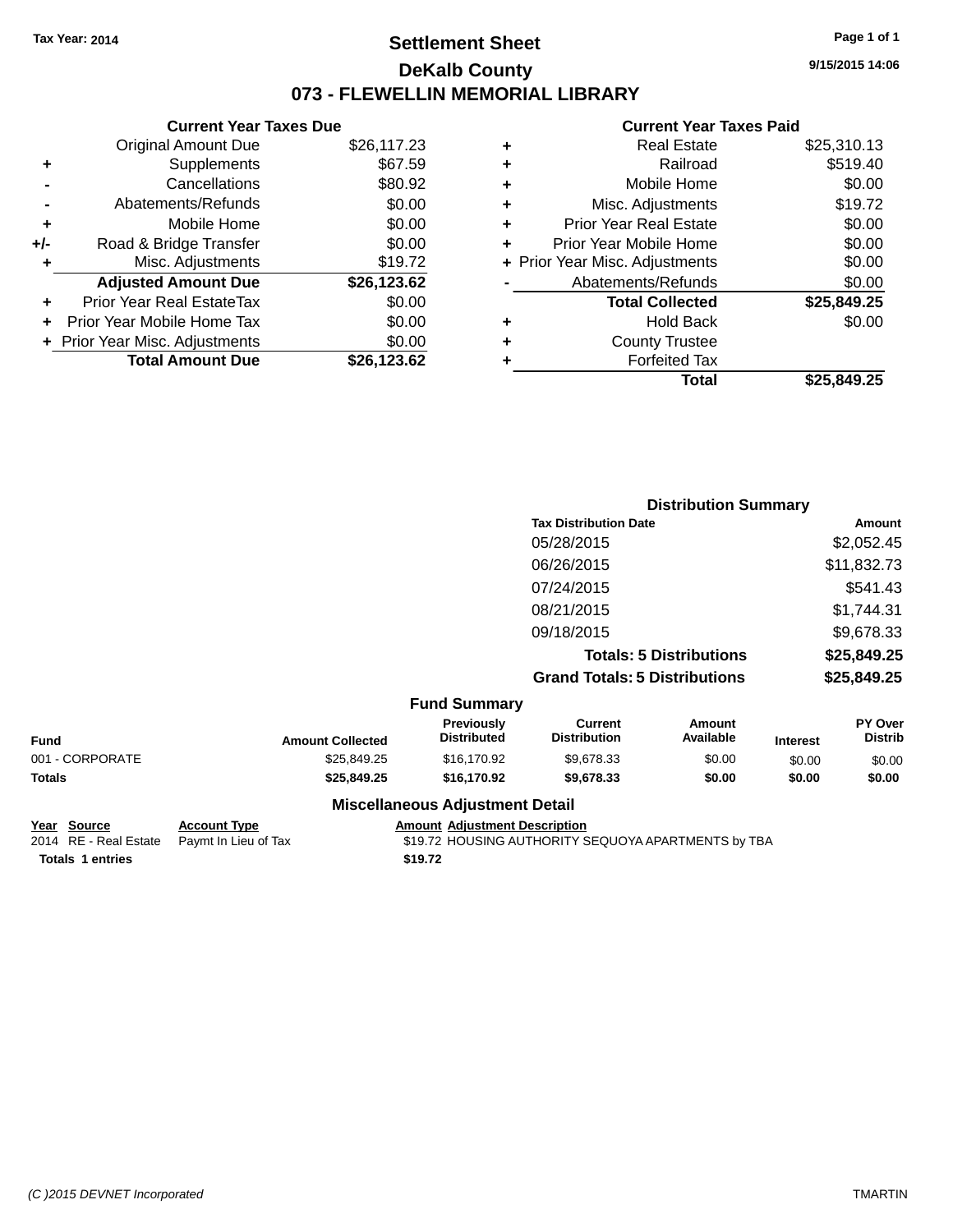# **Settlement Sheet Tax Year: 2014 Page 1 of 1 DeKalb County 074 - VILLAGE OF SOMONAUK**

**9/15/2015 14:06**

#### **Current Year Taxes Paid**

|   | Total                          | \$434,305.18 |
|---|--------------------------------|--------------|
|   | <b>Forfeited Tax</b>           |              |
| ٠ | <b>County Trustee</b>          |              |
| ٠ | <b>Hold Back</b>               | \$0.00       |
|   | <b>Total Collected</b>         | \$434,305.18 |
|   | Abatements/Refunds             | \$0.00       |
|   | + Prior Year Misc. Adjustments | \$0.00       |
| ٠ | Prior Year Mobile Home         | \$0.00       |
| ٠ | <b>Prior Year Real Estate</b>  | \$0.00       |
| ٠ | Misc. Adjustments              | \$0.00       |
| ٠ | Mobile Home                    | \$0.00       |
| ٠ | Railroad                       | \$4,375.63   |
|   | <b>Real Estate</b>             | \$429,929.55 |

|     | <b>Current Year Taxes Due</b>              |              |  |  |  |  |
|-----|--------------------------------------------|--------------|--|--|--|--|
|     | \$391,716.20<br><b>Original Amount Due</b> |              |  |  |  |  |
| ٠   | Supplements                                | \$4,587.33   |  |  |  |  |
|     | Cancellations                              | \$5,305.90   |  |  |  |  |
|     | \$0.00<br>Abatements/Refunds               |              |  |  |  |  |
| ٠   | Mobile Home                                | \$0.00       |  |  |  |  |
| +/- | Road & Bridge Transfer                     | \$51,958.22  |  |  |  |  |
| ٠   | Misc. Adjustments                          | \$0.00       |  |  |  |  |
|     | <b>Adjusted Amount Due</b>                 | \$442,955.85 |  |  |  |  |
| ÷   | Prior Year Real EstateTax                  | \$0.00       |  |  |  |  |
|     | Prior Year Mobile Home Tax                 | \$0.00       |  |  |  |  |
|     | \$0.00<br>+ Prior Year Misc. Adjustments   |              |  |  |  |  |
|     | <b>Total Amount Due</b>                    | \$442,955.85 |  |  |  |  |
|     |                                            |              |  |  |  |  |

| <b>Road and Bridge Summary</b> |             |               | <b>Distribution Summary</b>  |              |
|--------------------------------|-------------|---------------|------------------------------|--------------|
| Rd./Br. District               | Amt. Due    | Amt. Distrib. | <b>Tax Distribution Date</b> | Amount       |
| SOMONAUK ROAD & BRID(          | \$53,362.40 | \$51.958.22   | 05/28/2015                   | \$49,739.00  |
| Totals                         | \$53,362.40 | \$51,958.22   | 06/26/2015                   | \$198,986.28 |
|                                |             |               | 07/24/2015                   | \$4,830.38   |
|                                |             |               | 08/21/2015                   | \$36,184.35  |
|                                |             |               | 09/18/2015                   | \$144,565.17 |

**Totals: 5 Distributions \$434,305.18 Grand Totals: 5 Distributions \$434,305.18**

| <b>Fund Summary</b>                     |                         |                                  |                                       |                     |                 |                           |
|-----------------------------------------|-------------------------|----------------------------------|---------------------------------------|---------------------|-----------------|---------------------------|
| <b>Fund</b>                             | <b>Amount Collected</b> | Previously<br><b>Distributed</b> | <b>Current</b><br><b>Distribution</b> | Amount<br>Available | <b>Interest</b> | PY Over<br><b>Distrib</b> |
| 001 - CORPORATE                         | \$106,707.28            | \$71.135.14                      | \$35,572.14                           | \$0.00              | \$0.00          | \$0.00                    |
| 003 - BONDS AND INTEREST                | \$139,377.70            | \$92.914.47                      | \$46.463.23                           | \$0.00              | \$0.00          | \$0.00                    |
| 007 - ROAD AND BRIDGE                   | \$51,958.22             | \$34,852.98                      | \$17,105.24                           | \$0.00              | \$0.00          | \$0.00                    |
| 014 - POLICE PROTECTION                 | \$25,310.99             | \$16,873,27                      | \$8,437.72                            | \$0.00              | \$0.00          | \$0.00                    |
| 025 - GARBAGE DISPOSAL                  | \$16,874.89             | \$11.249.44                      | \$5.625.45                            | \$0.00              | \$0.00          | \$0.00                    |
| 027 - AUDIT                             | \$18,564.09             | \$12,375.53                      | \$6,188.56                            | \$0.00              | \$0.00          | \$0.00                    |
| 035 - TORT JUDGEMENTS/LIABILITY<br>INS. | \$41.341.28             | \$27.559.67                      | \$13,781.61                           | \$0.00              | \$0.00          | \$0.00                    |
| 047 - SOCIAL SECURITY                   | \$34,170.73             | \$22,779.51                      | \$11.391.22                           | \$0.00              | \$0.00          | \$0.00                    |
| <b>Totals</b>                           | \$434,305.18            | \$289,740.01                     | \$144,565.17                          | \$0.00              | \$0.00          | \$0.00                    |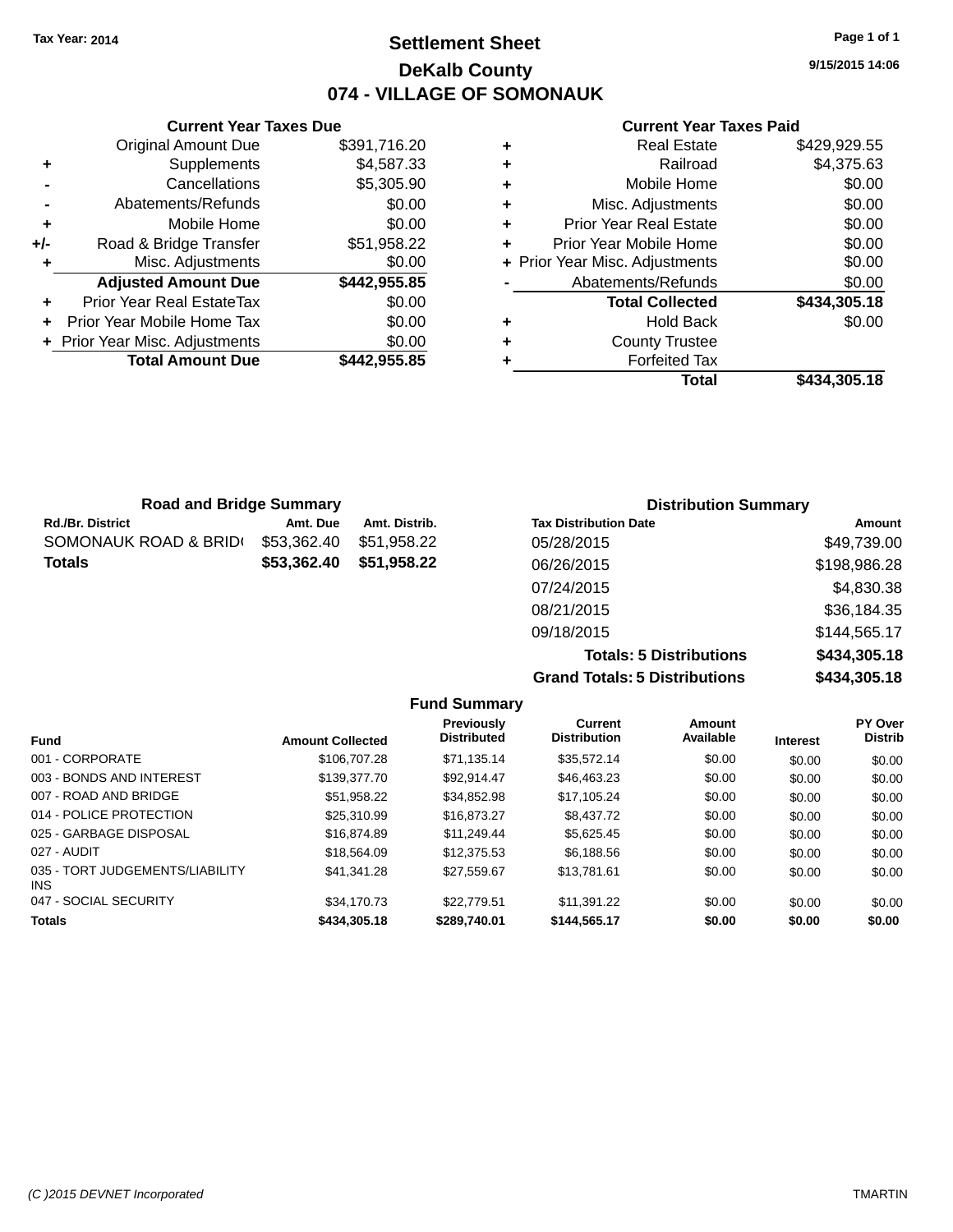# **Settlement Sheet Tax Year: 2014 Page 1 of 1 DeKalb County 075 - SOMONAUK LIBRARY**

**9/15/2015 14:06**

#### **Current Year Taxes Paid**

|     | <b>Current Year Taxes Due</b>  |              |     |
|-----|--------------------------------|--------------|-----|
|     | <b>Original Amount Due</b>     | \$136,333.00 |     |
|     | Supplements                    | \$1,086.03   |     |
|     | Cancellations                  | \$1,256.16   | ٠   |
|     | Abatements/Refunds             | \$0.00       |     |
|     | Mobile Home                    | \$0.00       |     |
| +/- | Road & Bridge Transfer         | \$0.00       |     |
|     | Misc. Adjustments              | \$0.00       | + F |
|     | <b>Adjusted Amount Due</b>     | \$136,162.87 |     |
| ٠   | Prior Year Real EstateTax      | \$0.00       |     |
|     | Prior Year Mobile Home Tax     | \$0.00       |     |
|     | + Prior Year Misc. Adjustments | \$0.00       |     |
|     | <b>Total Amount Due</b>        | \$136,162.87 |     |
|     |                                |              |     |

| ٠ | <b>Real Estate</b>             | \$130,887.78 |
|---|--------------------------------|--------------|
| ٠ | Railroad                       | \$1,460.92   |
| ٠ | Mobile Home                    | \$0.00       |
| ٠ | Misc. Adjustments              | \$0.00       |
| ٠ | <b>Prior Year Real Estate</b>  | \$0.00       |
| ٠ | Prior Year Mobile Home         | \$0.00       |
|   | + Prior Year Misc. Adjustments | \$0.00       |
|   | Abatements/Refunds             | \$0.00       |
|   | <b>Total Collected</b>         | \$132,348.70 |
| ٠ | Hold Back                      | \$0.00       |
| ٠ | <b>County Trustee</b>          |              |
| ٠ | <b>Forfeited Tax</b>           |              |
|   | Total                          | \$132,348.70 |
|   |                                |              |

## **Distribution Summary Tax Distribution Date Amount** 05/28/2015 \$15,493.20 06/26/2015 \$60,539.90 07/24/2015 \$1,245.55 08/21/2015 \$10,919.82 09/18/2015 \$44,150.23 **Totals: 5 Distributions \$132,348.70 Grand Totals: 5 Distributions \$132,348.70**

|                                         |                         | <b>Fund Summary</b>              |                                       |                     |                 |                           |
|-----------------------------------------|-------------------------|----------------------------------|---------------------------------------|---------------------|-----------------|---------------------------|
| <b>Fund</b>                             | <b>Amount Collected</b> | Previously<br><b>Distributed</b> | <b>Current</b><br><b>Distribution</b> | Amount<br>Available | <b>Interest</b> | PY Over<br><b>Distrib</b> |
| 001 - CORPORATE                         | \$49.080.44             | \$32,707.70                      | \$16,372.74                           | \$0.00              | \$0.00          | \$0.00                    |
| 003 - BONDS AND INTEREST                | \$54,379.29             | \$36,238.89                      | \$18,140.40                           | \$0.00              | \$0.00          | \$0.00                    |
| 004 - OPERATIONS & MAINTENANCE          | \$6.474.64              | \$4,314.76                       | \$2.159.88                            | \$0.00              | \$0.00          | \$0.00                    |
| $005 - I. M. R. F.$                     | \$8,091.68              | \$5.392.37                       | \$2.699.31                            | \$0.00              | \$0.00          | \$0.00                    |
| 027 - AUDIT                             | \$1,646.70              | \$1.097.38                       | \$549.32                              | \$0.00              | \$0.00          | \$0.00                    |
| 035 - TORT JUDGEMENTS/LIABILITY<br>INS. | \$7,192.63              | \$4.793.24                       | \$2,399.39                            | \$0.00              | \$0.00          | \$0.00                    |
| 047 - SOCIAL SECURITY                   | \$5,483,32              | \$3.654.13                       | \$1.829.19                            | \$0.00              | \$0.00          | \$0.00                    |
| <b>Totals</b>                           | \$132,348.70            | \$88,198.47                      | \$44,150.23                           | \$0.00              | \$0.00          | \$0.00                    |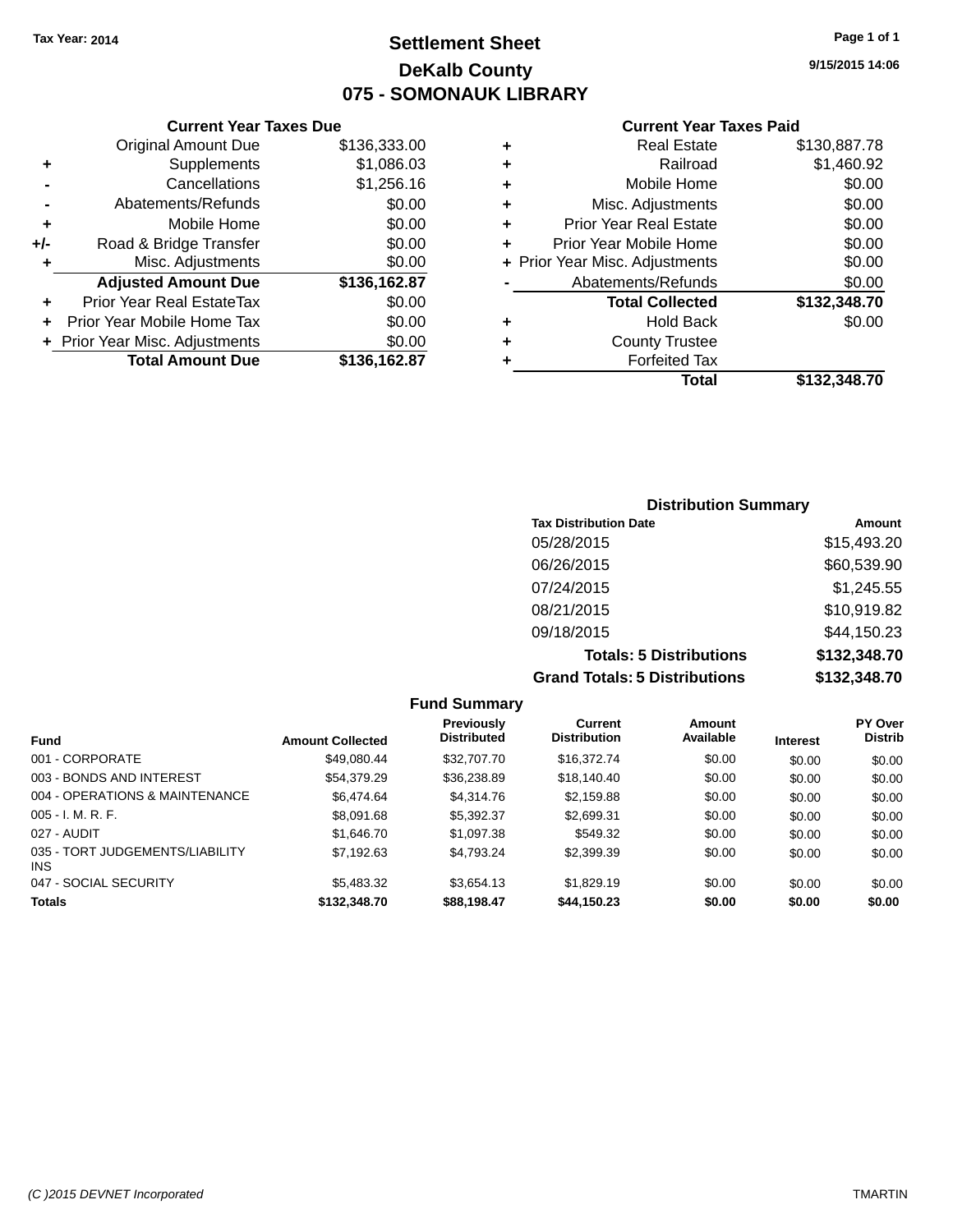# **Settlement Sheet Tax Year: 2014 Page 1 of 1 DeKalb County 076 - CITY OF SYCAMORE**

**9/15/2015 14:06**

#### **Current Year Taxes Paid**

|     | <b>Current Year Taxes Due</b>  |                |  |  |
|-----|--------------------------------|----------------|--|--|
|     | <b>Original Amount Due</b>     | \$2,653,309.13 |  |  |
| ٠   | Supplements                    | \$14,202.31    |  |  |
|     | Cancellations                  | \$16,106.40    |  |  |
|     | \$0.15<br>Abatements/Refunds   |                |  |  |
| ٠   | Mobile Home                    | \$0.00         |  |  |
| +/- | Road & Bridge Transfer         | \$42,146.86    |  |  |
|     | Misc. Adjustments              | \$1,181.39     |  |  |
|     | <b>Adjusted Amount Due</b>     | \$2,694,733.14 |  |  |
|     | Prior Year Real EstateTax      | \$643.34       |  |  |
|     | Prior Year Mobile Home Tax     | \$0.00         |  |  |
|     | + Prior Year Misc. Adjustments | \$0.00         |  |  |
|     | <b>Total Amount Due</b>        | \$2,695,376.48 |  |  |
|     |                                |                |  |  |

| ٠ | <b>Real Estate</b>             | \$2,625,900.34 |
|---|--------------------------------|----------------|
| ٠ | Railroad                       | \$0.38         |
| ٠ | Mobile Home                    | \$0.00         |
| ٠ | Misc. Adjustments              | \$1,181.39     |
| ٠ | <b>Prior Year Real Estate</b>  | \$643.34       |
| ÷ | Prior Year Mobile Home         | \$0.00         |
|   | + Prior Year Misc. Adjustments | \$0.00         |
|   | Abatements/Refunds             | \$0.15         |
|   | <b>Total Collected</b>         | \$2,627,725.30 |
| ٠ | <b>Hold Back</b>               | \$0.00         |
|   | <b>County Trustee</b>          |                |
| ٠ | <b>Forfeited Tax</b>           |                |
|   | Total                          | \$2,627,725.30 |
|   |                                |                |

| <b>Road and Bridge Summary</b>   |             |               | <b>Distribution Summary</b>  |                |  |
|----------------------------------|-------------|---------------|------------------------------|----------------|--|
| <b>Rd./Br. District</b>          | Amt. Due    | Amt. Distrib. | <b>Tax Distribution Date</b> | Amount         |  |
| <b>CORTLAND ROAD &amp; BRIDC</b> | \$25,897.41 | \$25,284.45   | 05/28/2015                   | \$242,971.79   |  |
| DEKALB ROAD & BRIDGE             | \$9,906.97  | \$9.616.75    | 06/26/2015                   | \$1,148,431.90 |  |
| <b>SYCAMORE ROAD &amp; BRID(</b> | \$7,429.08  | \$7,245.66    | 07/24/2015                   | \$26,310.64    |  |
| <b>Totals</b>                    | \$43,233.46 | \$42.146.86   | 08/21/2015                   | \$187,302.34   |  |
|                                  |             |               | 09/18/2015                   | \$1,022,708.63 |  |

**Totals: 5 Distributions \$2,627,725.30 Grand Totals: 5 Distributions \$2,627,725.30**

|                              |                         | <b>Fund Summary</b>              |                                       |                     |                 |                                  |
|------------------------------|-------------------------|----------------------------------|---------------------------------------|---------------------|-----------------|----------------------------------|
| Fund                         | <b>Amount Collected</b> | Previously<br><b>Distributed</b> | <b>Current</b><br><b>Distribution</b> | Amount<br>Available | <b>Interest</b> | <b>PY Over</b><br><b>Distrib</b> |
| 001 - CORPORATE              | \$1,220,380.09          | \$745,384.59                     | \$474,995.50                          | \$0.00              | \$0.00          | \$0.00                           |
| 003 - BONDS AND INTEREST     | \$152,577.55            | \$93,191.41                      | \$59,386.14                           | \$0.00              | \$0.00          | \$0.00                           |
| 005 - I. M. R. F.            | \$153.531.64            | \$93,774.16                      | \$59,757.48                           | \$0.00              | \$0.00          | \$0.00                           |
| 007 - ROAD AND BRIDGE.       | \$42,146.86             | \$25,795.35                      | \$16,351.51                           | \$0.00              | \$0.00          | \$0.00                           |
| 013 - FIREFIGHTER'S PENSION  | \$517,221,70            | \$315,909.01                     | \$201,312.69                          | \$0.00              | \$0.00          | \$0.00                           |
| 015 - POLICE PENSION         | \$347.238.01            | \$212,086.25                     | \$135,151.76                          | \$0.00              | \$0.00          | \$0.00                           |
| 047 - SOCIAL SECURITY        | \$87.392.56             | \$53,377.68                      | \$34.014.88                           | \$0.00              | \$0.00          | \$0.00                           |
| 048 - SCHOOL CROSSING GUARDS | \$19.513.37             | \$11.918.39                      | \$7,594.98                            | \$0.00              | \$0.00          | \$0.00                           |
| 143 - MEDICARE               | \$87,723.52             | \$53,579.83                      | \$34,143.69                           | \$0.00              | \$0.00          | \$0.00                           |
| <b>Totals</b>                | \$2,627,725.30          | \$1,605,016.67                   | \$1,022,708.63                        | \$0.00              | \$0.00          | \$0.00                           |
|                              |                         | Miccollanoous Adjustment Detail  |                                       |                     |                 |                                  |

#### **Miscellaneous Adjustment Detail**

| <u>Year Source</u>      | <b>Account Type</b>                        | <b>Amount Adjustment Description</b>                      |
|-------------------------|--------------------------------------------|-----------------------------------------------------------|
| 2014 RE - Real Estate   | Back Tax Collected                         | \$478.82 SYCAMORE MEADOWS REDEMPTION 06-22-331-006 by TBA |
|                         | 2014 RE - Real Estate Paymt In Lieu of Tax | \$702.57 HOUSING AUTHORITY by TBA                         |
| <b>Totals 2 entries</b> |                                            | \$1.181.39                                                |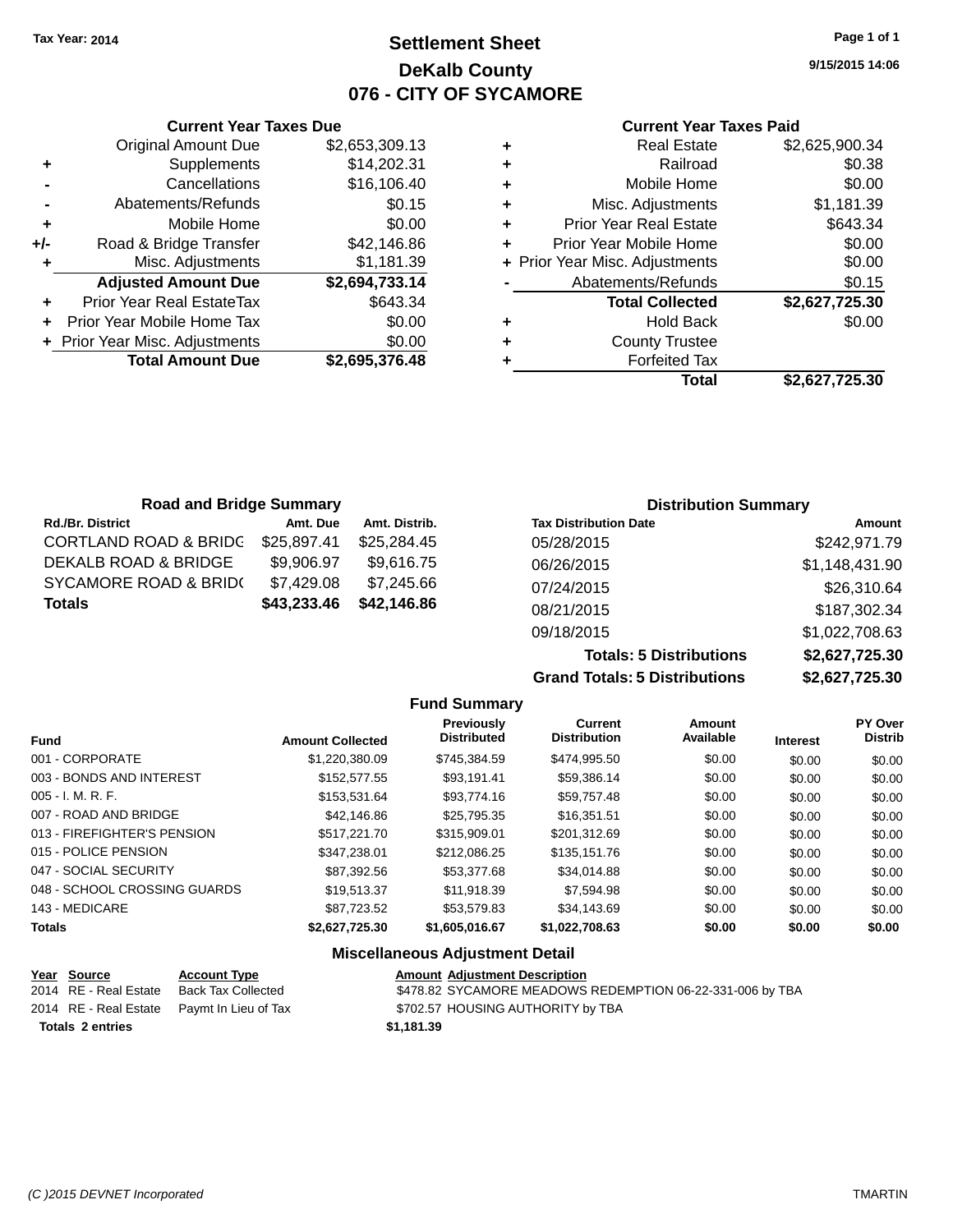# **Settlement Sheet Tax Year: 2014 Page 1 of 1 DeKalb County 077 - SYCAMORE LIBRARY**

**9/15/2015 14:06**

| <b>Current Year Taxes Paid</b> |  |  |  |
|--------------------------------|--|--|--|
|--------------------------------|--|--|--|

|     | <b>Current Year Taxes Due</b>  |              |   |              |
|-----|--------------------------------|--------------|---|--------------|
|     | <b>Original Amount Due</b>     | \$971,721.45 | ٠ |              |
|     | Supplements                    | \$5,012.90   | ٠ |              |
|     | Cancellations                  | \$5,699.08   | ٠ |              |
|     | Abatements/Refunds             | \$0.00       | ٠ |              |
|     | Mobile Home                    | \$0.00       |   | Pric         |
| +/- | Road & Bridge Transfer         | \$0.00       |   | Prior        |
| ٠   | Misc. Adjustments              | \$432.66     |   | + Prior Year |
|     | <b>Adjusted Amount Due</b>     | \$971,467.93 |   | Ab           |
|     | Prior Year Real EstateTax      | \$215.05     |   |              |
|     | Prior Year Mobile Home Tax     | \$0.00       |   |              |
|     | + Prior Year Misc. Adjustments | \$0.00       |   |              |
|     | <b>Total Amount Due</b>        | \$971,682.98 |   |              |
|     |                                |              |   |              |

|   | <b>Real Estate</b>             | \$946,255.55 |
|---|--------------------------------|--------------|
| ٠ | Railroad                       | \$0.14       |
| ٠ | Mobile Home                    | \$0.00       |
| ٠ | Misc. Adjustments              | \$432.66     |
| ٠ | <b>Prior Year Real Estate</b>  | \$215.05     |
| ÷ | Prior Year Mobile Home         | \$0.00       |
|   | + Prior Year Misc. Adjustments | \$0.00       |
|   | Abatements/Refunds             | \$0.00       |
|   | <b>Total Collected</b>         | \$946,903.40 |
| ٠ | <b>Hold Back</b>               | \$0.00       |
| ٠ | <b>County Trustee</b>          |              |
|   | <b>Forfeited Tax</b>           |              |
|   | Total                          | \$946,903.40 |
|   |                                |              |

| <b>Distribution Summary</b>          |              |
|--------------------------------------|--------------|
| <b>Tax Distribution Date</b>         | Amount       |
| 05/28/2015                           | \$87,643.86  |
| 06/26/2015                           | \$413,706.59 |
| 07/24/2015                           | \$9,509.25   |
| 08/21/2015                           | \$67,485.53  |
| 09/18/2015                           | \$368,558.17 |
| <b>Totals: 5 Distributions</b>       | \$946,903.40 |
| <b>Grand Totals: 5 Distributions</b> | \$946,903.40 |

|                                          |                         | <b>Fund Summary</b>                     |                                |                     |                 |                                  |
|------------------------------------------|-------------------------|-----------------------------------------|--------------------------------|---------------------|-----------------|----------------------------------|
| <b>Fund</b>                              | <b>Amount Collected</b> | <b>Previously</b><br><b>Distributed</b> | Current<br><b>Distribution</b> | Amount<br>Available | <b>Interest</b> | <b>PY Over</b><br><b>Distrib</b> |
| $005 - I. M. R. F.$                      | \$0.00                  | \$0.00                                  | \$0.00                         | \$0.00              | \$0.00          | \$0.00                           |
| 016 - LIBRARY (township, municipalities) | \$946,903.40            | \$578,345.23                            | \$368,558.17                   | \$0.00              | \$0.00          | \$0.00                           |
| 027 - AUDIT                              | \$0.00                  | \$0.00                                  | \$0.00                         | \$0.00              | \$0.00          | \$0.00                           |
| 047 - SOCIAL SECURITY                    | \$0.00                  | \$0.00                                  | \$0.00                         | \$0.00              | \$0.00          | \$0.00                           |
| <b>Totals</b>                            | \$946,903,40            | \$578,345.23                            | \$368,558.17                   | \$0.00              | \$0.00          | \$0.00                           |
|                                          |                         | <b>Miscellaneous Adjustment Detail</b>  |                                |                     |                 |                                  |

#### **Year Source Account Type Amount Adjustment Description**<br>2014 RE - Real Estate Back Tax Collected \$175.36 SYCAMORE MEADOWS  $\overline{3175.36}$  SYCAMORE MEADOWS REDEMPTION 06-22-331-006 by TBA 2014 RE - Real Estate Paymt In Lieu of Tax \$257.30 HOUSING AUTHORITY by TBA **Totals 2 entries \$432.66**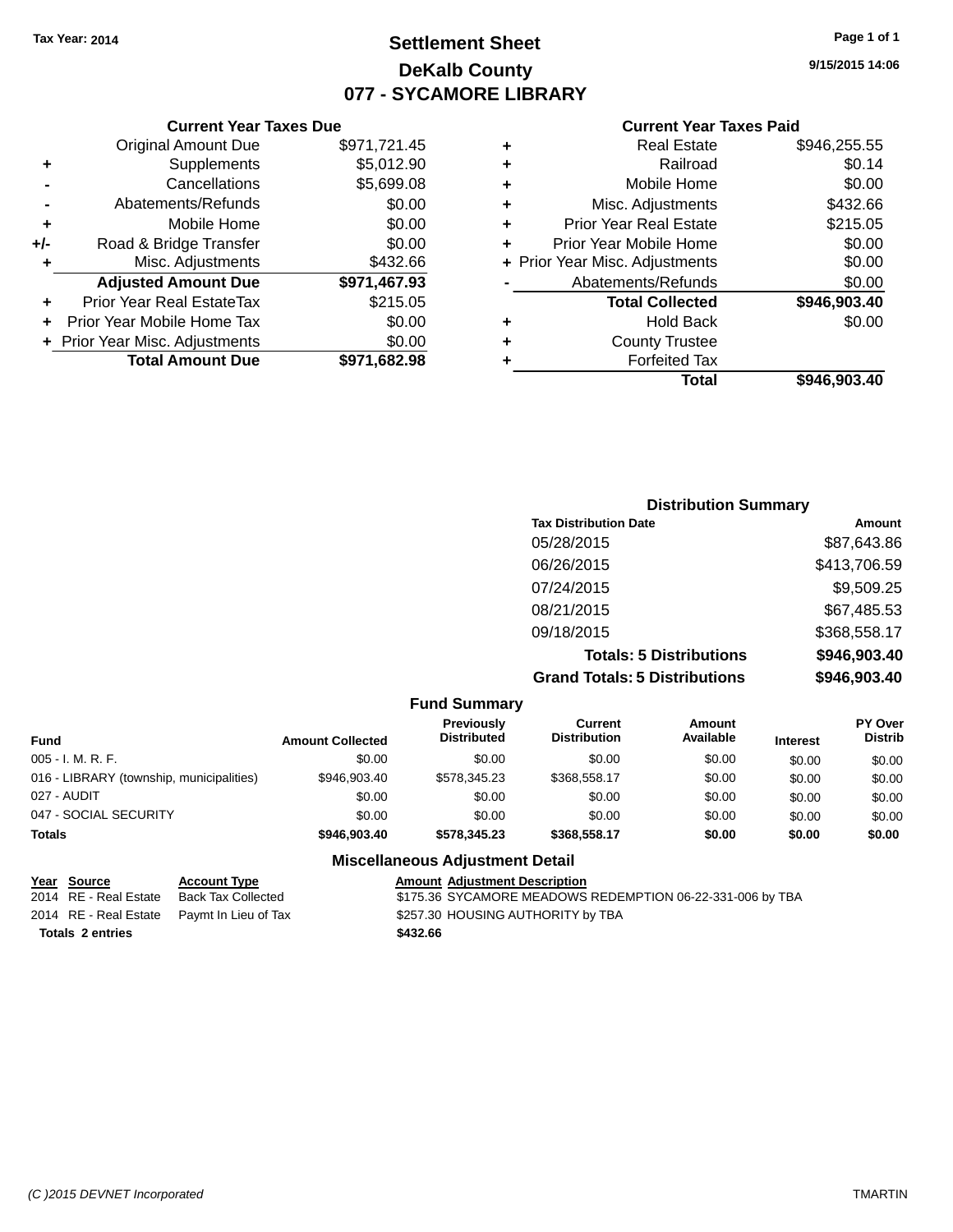# **Settlement Sheet Tax Year: 2014 Page 1 of 1 DeKalb County 078 - VILLAGE OF WATERMAN**

**9/15/2015 14:06**

#### **Current Year Taxes Paid**

|     | <b>Current Year Taxes Due</b>  |              |  |  |  |  |
|-----|--------------------------------|--------------|--|--|--|--|
|     | <b>Original Amount Due</b>     | \$176,718.15 |  |  |  |  |
| ٠   | Supplements                    | \$828.17     |  |  |  |  |
|     | Cancellations                  | \$991.31     |  |  |  |  |
|     | Abatements/Refunds             | \$0.00       |  |  |  |  |
| ٠   | Mobile Home                    | \$0.00       |  |  |  |  |
| +/- | Road & Bridge Transfer         | \$31,722.89  |  |  |  |  |
| ٠   | Misc. Adjustments              | \$0.00       |  |  |  |  |
|     | <b>Adjusted Amount Due</b>     | \$208,277.90 |  |  |  |  |
| ٠   | Prior Year Real EstateTax      | \$0.00       |  |  |  |  |
|     | Prior Year Mobile Home Tax     | \$0.00       |  |  |  |  |
|     | + Prior Year Misc. Adjustments | \$0.00       |  |  |  |  |
|     | <b>Total Amount Due</b>        | \$208.277.90 |  |  |  |  |
|     |                                |              |  |  |  |  |

| ٠ | <b>Real Estate</b>             | \$202,325.40 |
|---|--------------------------------|--------------|
| ٠ | Railroad                       | \$1,579.82   |
| ٠ | Mobile Home                    | \$0.00       |
| ٠ | Misc. Adjustments              | \$0.00       |
| ٠ | <b>Prior Year Real Estate</b>  | \$0.00       |
| ٠ | Prior Year Mobile Home         | \$0.00       |
|   | + Prior Year Misc. Adjustments | \$0.00       |
|   | Abatements/Refunds             | \$0.00       |
|   | <b>Total Collected</b>         | \$203,905.22 |
| ٠ | <b>Hold Back</b>               | \$0.00       |
| ٠ | <b>County Trustee</b>          |              |
|   | <b>Forfeited Tax</b>           |              |
|   | Total                          | \$203.905.22 |
|   |                                |              |

| <b>Road and Bridge Summary</b> |             |               | <b>Distribution Summary</b>  |             |  |
|--------------------------------|-------------|---------------|------------------------------|-------------|--|
| Rd./Br. District               | Amt. Due    | Amt. Distrib. | <b>Tax Distribution Date</b> | Amount      |  |
| CLINTON ROAD & BRIDGE          | \$32,283.10 | \$31,722.89   | 05/28/2015                   | \$20,600.16 |  |
| Totals                         | \$32,283.10 | \$31,722.89   | 06/26/2015                   | \$89,691.63 |  |
|                                |             |               | 07/24/2015                   | \$2,606.47  |  |
|                                |             |               | 08/21/2015                   | \$12,449.17 |  |
|                                |             |               | 09/18/2015                   | \$78,557.79 |  |

**Totals: 5 Distributions \$203,905.22 Grand Totals: 5 Distributions \$203,905.22**

|                                         |                         | <b>Fund Summary</b>                     |                                       |                     |                 |                           |
|-----------------------------------------|-------------------------|-----------------------------------------|---------------------------------------|---------------------|-----------------|---------------------------|
| <b>Fund</b>                             | <b>Amount Collected</b> | <b>Previously</b><br><b>Distributed</b> | <b>Current</b><br><b>Distribution</b> | Amount<br>Available | <b>Interest</b> | PY Over<br><b>Distrib</b> |
| 001 - CORPORATE                         | \$95.489.55             | \$58,726.99                             | \$36.762.56                           | \$0.00              | \$0.00          | \$0.00                    |
| 007 - ROAD AND BRIDGE                   | \$31.722.89             | \$19,453.63                             | \$12,269.26                           | \$0.00              | \$0.00          | \$0.00                    |
| 014 - POLICE PROTECTION                 | \$28,323,31             | \$17.419.11                             | \$10.904.20                           | \$0.00              | \$0.00          | \$0.00                    |
| 027 - AUDIT                             | \$14,429.75             | \$8.874.44                              | \$5.555.31                            | \$0.00              | \$0.00          | \$0.00                    |
| 035 - TORT JUDGEMENTS/LIABILITY<br>INS. | \$30.704.41             | \$18.883.51                             | \$11.820.90                           | \$0.00              | \$0.00          | \$0.00                    |
| 047 - SOCIAL SECURITY                   | \$2,814.15              | \$1.730.73                              | \$1,083.42                            | \$0.00              | \$0.00          | \$0.00                    |
| 073 - CHLORINATION OF SEWAGE            | \$421.16                | \$259.02                                | \$162.14                              | \$0.00              | \$0.00          | \$0.00                    |
| <b>Totals</b>                           | \$203.905.22            | \$125,347.43                            | \$78,557.79                           | \$0.00              | \$0.00          | \$0.00                    |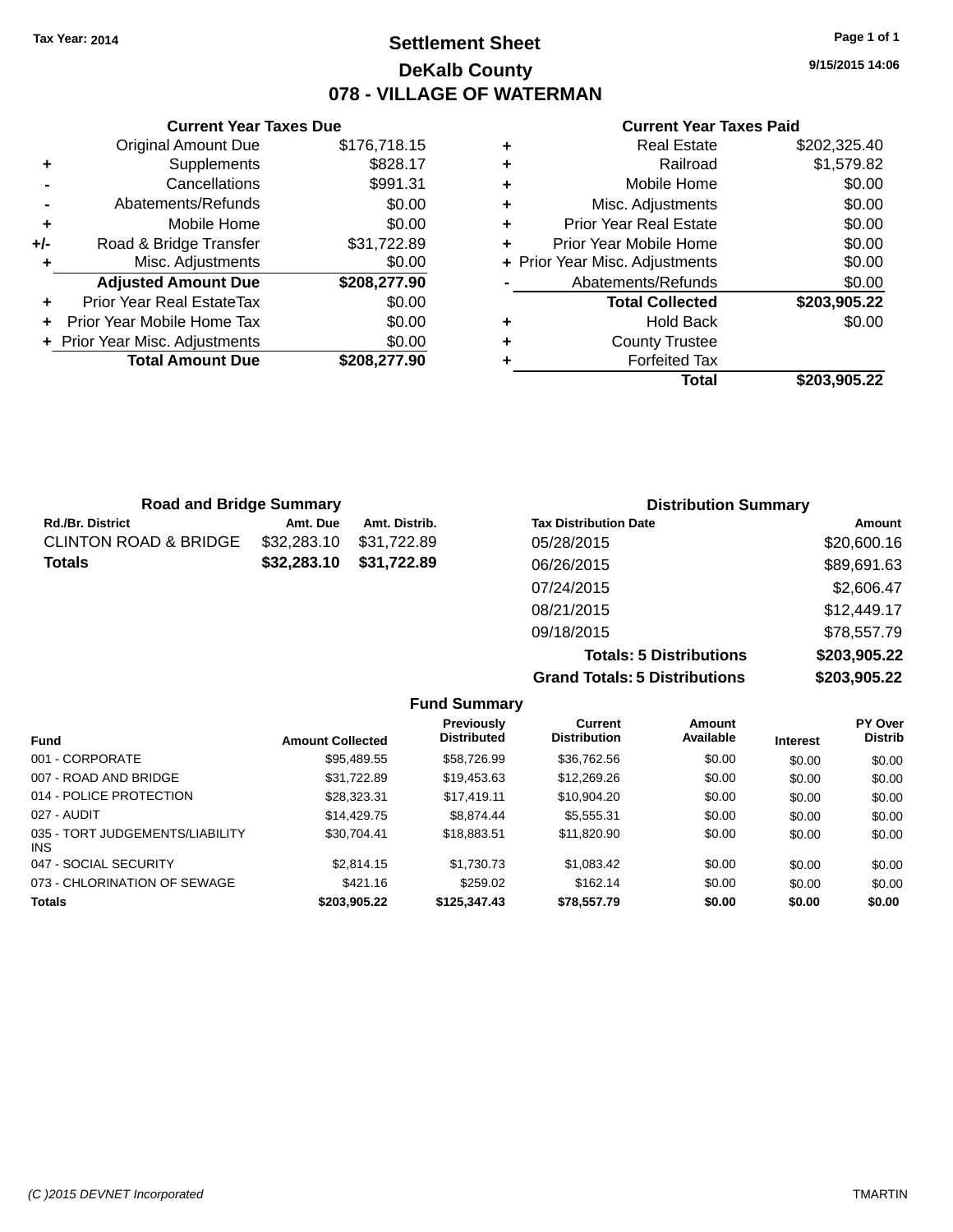# **Settlement Sheet Tax Year: 2014 Page 1 of 1 DeKalb County 079 - HINCKLEY SPEC SERV #1**

**9/15/2015 14:06**

|     | <b>Current Year Taxes Due</b>    |          |
|-----|----------------------------------|----------|
|     | <b>Original Amount Due</b>       | \$440.00 |
| ٠   | Supplements                      | \$0.00   |
|     | Cancellations                    | \$0.00   |
|     | Abatements/Refunds               | \$0.00   |
| ٠   | Mobile Home                      | \$0.00   |
| +/- | Road & Bridge Transfer           | \$0.00   |
| ٠   | Misc. Adjustments                | \$0.00   |
|     | <b>Adjusted Amount Due</b>       | \$440.00 |
| ٠   | <b>Prior Year Real EstateTax</b> | \$0.00   |
| ÷   | Prior Year Mobile Home Tax       | \$0.00   |
|     | + Prior Year Misc. Adjustments   | \$0.00   |
|     | <b>Total Amount Due</b>          | 440.00   |

|   | Total                          | \$432.87 |
|---|--------------------------------|----------|
| ٠ | <b>Forfeited Tax</b>           |          |
| ٠ | <b>County Trustee</b>          |          |
| ٠ | Hold Back                      | \$0.00   |
|   | <b>Total Collected</b>         | \$432.87 |
|   | Abatements/Refunds             | \$0.00   |
|   | + Prior Year Misc. Adjustments | \$0.00   |
| ٠ | Prior Year Mobile Home         | \$0.00   |
| ÷ | Prior Year Real Estate         | \$0.00   |
| ٠ | Misc. Adjustments              | \$0.00   |
| ٠ | Mobile Home                    | \$0.00   |
| ٠ | Railroad                       | \$0.00   |
| ٠ | <b>Real Estate</b>             | \$432.87 |
|   |                                |          |

|                            |                         | <b>Distribution Summary</b>      |                                      |                                |                 |                           |
|----------------------------|-------------------------|----------------------------------|--------------------------------------|--------------------------------|-----------------|---------------------------|
|                            |                         |                                  | <b>Tax Distribution Date</b>         |                                |                 | Amount                    |
|                            |                         |                                  | 05/28/2015                           |                                |                 | \$27.46                   |
|                            |                         |                                  | 06/26/2015                           |                                |                 | \$192.54                  |
|                            |                         |                                  | 08/21/2015                           |                                |                 | \$32.81                   |
|                            |                         |                                  | 09/18/2015                           |                                |                 | \$180.06                  |
|                            |                         |                                  |                                      | <b>Totals: 4 Distributions</b> |                 | \$432.87                  |
|                            |                         |                                  | <b>Grand Totals: 4 Distributions</b> |                                |                 | \$432.87                  |
|                            |                         | <b>Fund Summary</b>              |                                      |                                |                 |                           |
| <b>Fund</b>                | <b>Amount Collected</b> | Previously<br><b>Distributed</b> | Current<br><b>Distribution</b>       | <b>Amount</b><br>Available     | <b>Interest</b> | PY Over<br><b>Distrib</b> |
| 023 - SPECIAL SERVICE AREA | \$432.87                | \$252.81                         | \$180.06                             | \$0.00                         | \$0.00          | \$0.00                    |
| <b>Totals</b>              | \$432.87                | \$252.81                         | \$180.06                             | \$0.00                         | \$0.00          | \$0.00                    |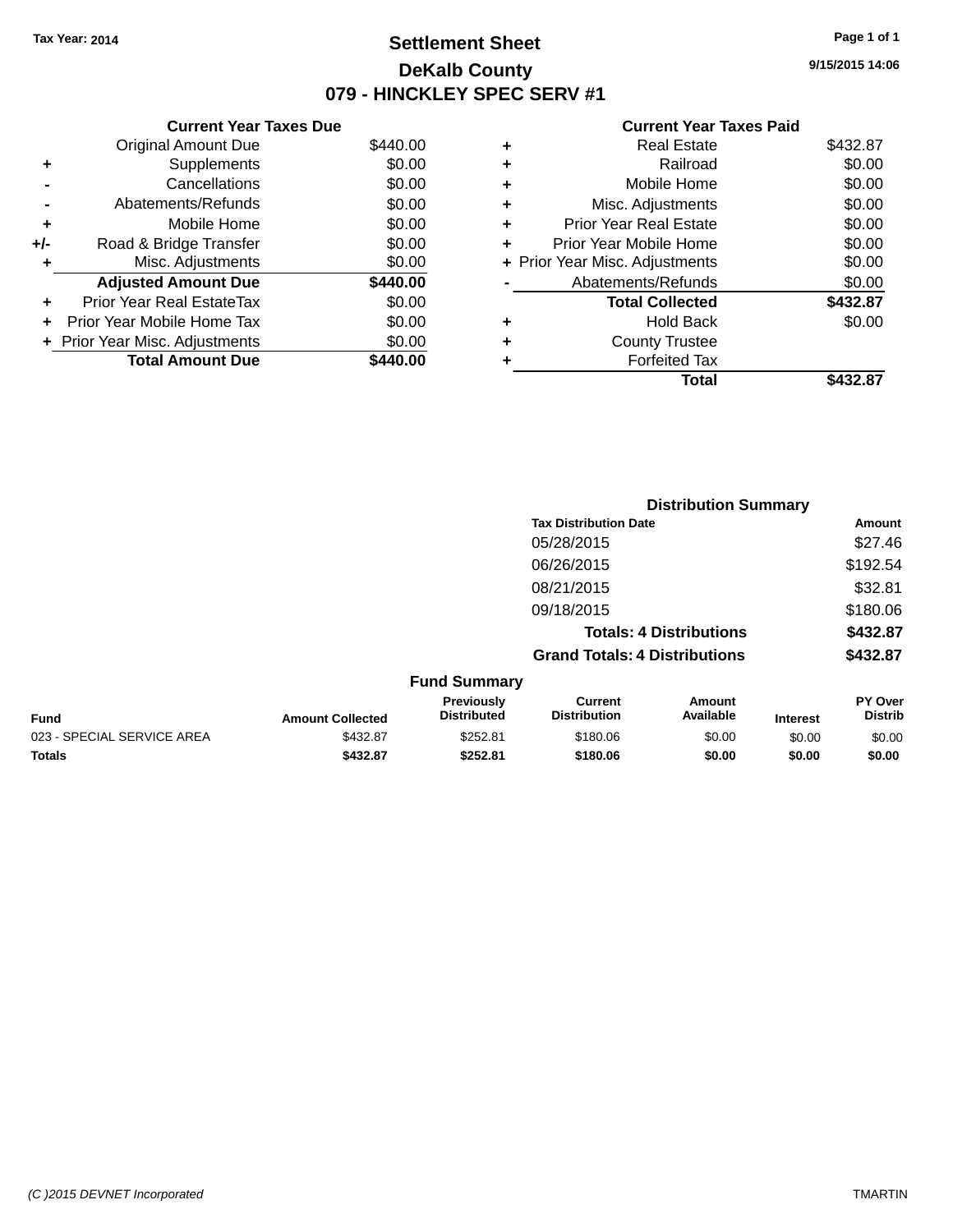# **Settlement Sheet Tax Year: 2014 Page 1 of 1 DeKalb County 080 - HINCKLEY SPEC SERV #2**

**9/15/2015 14:06**

|     | <b>Current Year Taxes Due</b>    |          |           |   |
|-----|----------------------------------|----------|-----------|---|
|     | <b>Original Amount Due</b>       | \$440.13 | ٠         |   |
|     | <b>Supplements</b>               | \$0.00   | ٠         |   |
|     | Cancellations                    | \$0.00   | ٠         |   |
|     | Abatements/Refunds               | \$0.00   | ٠         |   |
|     | Mobile Home                      | \$0.00   | ٠         |   |
| +/- | Road & Bridge Transfer           | \$0.00   |           | P |
|     | Misc. Adjustments                | \$0.00   | + Prior Y |   |
|     | <b>Adjusted Amount Due</b>       | \$440.13 |           |   |
| ÷   | <b>Prior Year Real EstateTax</b> | \$0.00   |           |   |
|     | Prior Year Mobile Home Tax       | \$0.00   | ٠         |   |
|     | + Prior Year Misc. Adjustments   | \$0.00   | ٠         |   |
|     | <b>Total Amount Due</b>          | \$440.13 |           |   |

| ٠ | <b>Real Estate</b>             | \$434.02 |
|---|--------------------------------|----------|
| ٠ | Railroad                       | \$0.00   |
| ٠ | Mobile Home                    | \$0.00   |
| ٠ | Misc. Adjustments              | \$0.00   |
| ٠ | <b>Prior Year Real Estate</b>  | \$0.00   |
| ÷ | Prior Year Mobile Home         | \$0.00   |
|   | + Prior Year Misc. Adjustments | \$0.00   |
|   | Abatements/Refunds             | \$0.00   |
|   | <b>Total Collected</b>         | \$434.02 |
| ٠ | Hold Back                      | \$0.00   |
| ٠ | <b>County Trustee</b>          |          |
| ٠ | <b>Forfeited Tax</b>           |          |
|   | Total                          | \$434.02 |
|   |                                |          |

|                            |                         | <b>Distribution Summary</b>      |                                      |                                |                 |                           |
|----------------------------|-------------------------|----------------------------------|--------------------------------------|--------------------------------|-----------------|---------------------------|
|                            |                         |                                  | <b>Tax Distribution Date</b>         |                                |                 | <b>Amount</b>             |
|                            |                         |                                  | 05/28/2015                           |                                |                 | \$13.60                   |
|                            |                         |                                  | 06/26/2015                           |                                |                 | \$218.17                  |
|                            |                         |                                  | 08/21/2015                           |                                |                 | \$38.72                   |
|                            |                         |                                  | 09/18/2015                           |                                |                 | \$163.53                  |
|                            |                         |                                  |                                      | <b>Totals: 4 Distributions</b> |                 | \$434.02                  |
|                            |                         |                                  | <b>Grand Totals: 4 Distributions</b> |                                |                 | \$434.02                  |
|                            |                         | <b>Fund Summary</b>              |                                      |                                |                 |                           |
| <b>Fund</b>                | <b>Amount Collected</b> | Previously<br><b>Distributed</b> | Current<br><b>Distribution</b>       | Amount<br>Available            | <b>Interest</b> | PY Over<br><b>Distrib</b> |
| 023 - SPECIAL SERVICE AREA | \$434.02                | \$270.49                         | \$163.53                             | \$0.00                         | \$0.00          | \$0.00                    |
| <b>Totals</b>              | \$434.02                | \$270.49                         | \$163.53                             | \$0.00                         | \$0.00          | \$0.00                    |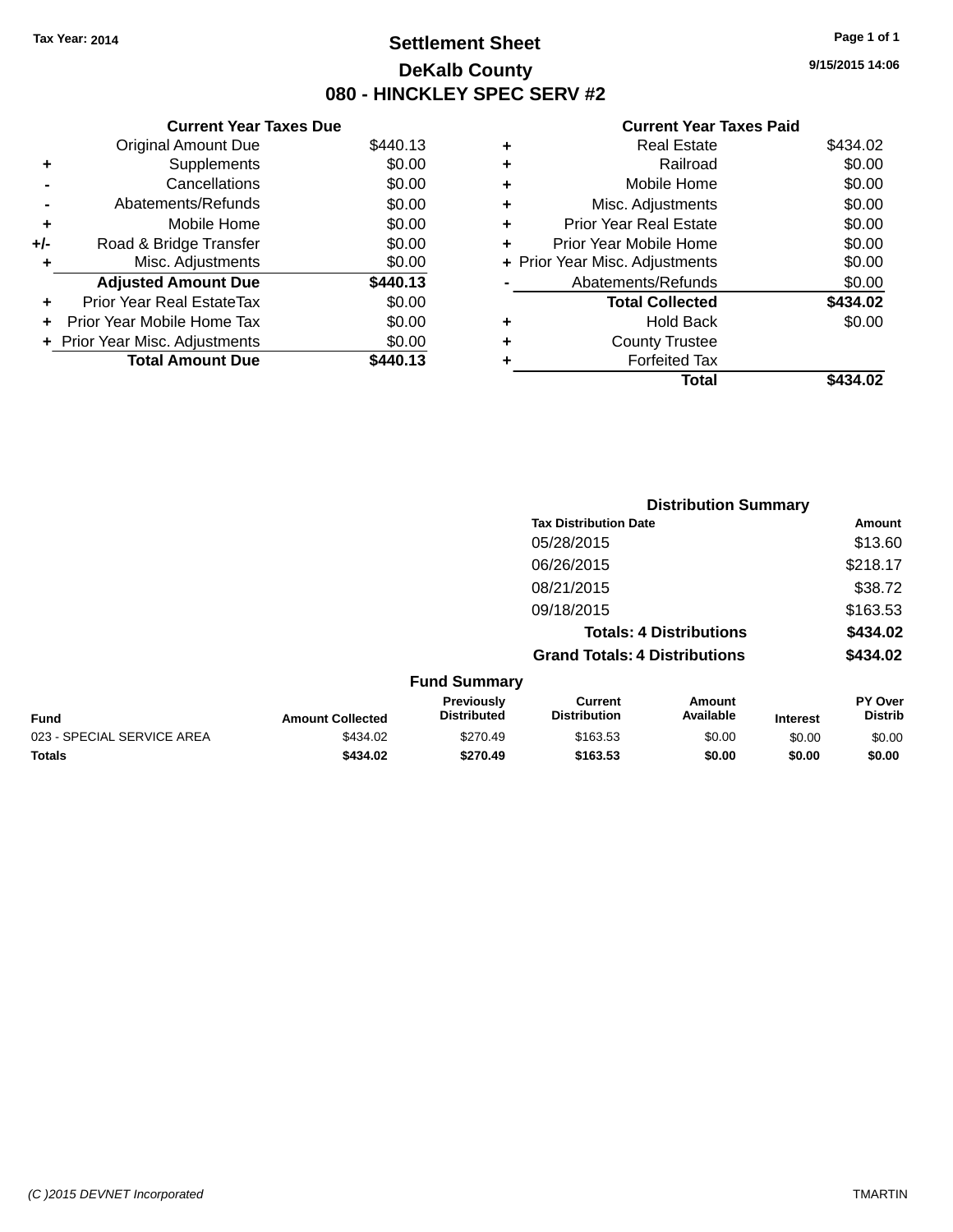# **Settlement Sheet Tax Year: 2014 Page 1 of 1 DeKalb County 083 - TOWN OF CORTLAND SBA #1**

**9/15/2015 14:06**

|     | <b>Current Year Taxes Due</b>  |        |
|-----|--------------------------------|--------|
|     | <b>Original Amount Due</b>     | \$0.00 |
|     | Supplements                    | \$0.00 |
|     | Cancellations                  | \$0.00 |
|     | Abatements/Refunds             | \$0.00 |
| ٠   | Mobile Home                    | \$0.00 |
| +/- | Road & Bridge Transfer         | \$0.00 |
|     | Misc. Adjustments              | \$0.00 |
|     | <b>Adjusted Amount Due</b>     | \$0.00 |
| ÷   | Prior Year Real EstateTax      | \$0.00 |
|     | Prior Year Mobile Home Tax     | \$0.00 |
|     | + Prior Year Misc. Adjustments | \$0.00 |
|     | <b>Total Amount Due</b>        | \$0.00 |
|     |                                |        |

#### **Current Year Taxes Paid**

|   | <b>Real Estate</b>             | \$0.00 |
|---|--------------------------------|--------|
|   | Railroad                       | \$0.00 |
| ٠ | Mobile Home                    | \$0.00 |
| ٠ | Misc. Adjustments              | \$0.00 |
| ٠ | <b>Prior Year Real Estate</b>  | \$0.00 |
| ٠ | Prior Year Mobile Home         | \$0.00 |
|   | + Prior Year Misc. Adjustments | \$0.00 |
|   | Abatements/Refunds             | \$0.00 |
|   | <b>Total Collected</b>         | \$0.00 |
|   | <b>Hold Back</b>               | \$0.00 |
|   | <b>County Trustee</b>          |        |
|   | <b>Forfeited Tax</b>           |        |
|   | Total                          |        |

|                          |                         | <b>Fund Summary</b>              |                                |                     |                 |                           |
|--------------------------|-------------------------|----------------------------------|--------------------------------|---------------------|-----------------|---------------------------|
| <b>Fund</b>              | <b>Amount Collected</b> | Previously<br><b>Distributed</b> | Current<br><b>Distribution</b> | Amount<br>Available | <b>Interest</b> | PY Over<br><b>Distrib</b> |
| 003 - BONDS AND INTEREST | \$0.00                  | \$0.00                           | \$0.00                         | \$0.00              | \$0.00          | \$0.00                    |
| Totals                   | \$0.00                  | \$0.00                           | \$0.00                         | \$0.00              | \$0.00          | \$0.00                    |
|                          | .                       | ---                              |                                |                     |                 |                           |

# **Year** Source **Account Type Account Adjustment Description**

# **Abatement Detail**

2014 RE - Real Estate RE Abatement \$0.00 PTAB INTEREST REFUND 09-20-255-020 by TBA 2014 RE - Real Estate RE Abatement \$0.00 PTAB INTEREST REFUND 09-20-256-013 by TBA 2014 RE - Real Estate RE Abatement \$0.00 PTAB INTEREST REFUND 09-20-255-020 by TBA

**Totals 3 entries \$0.00**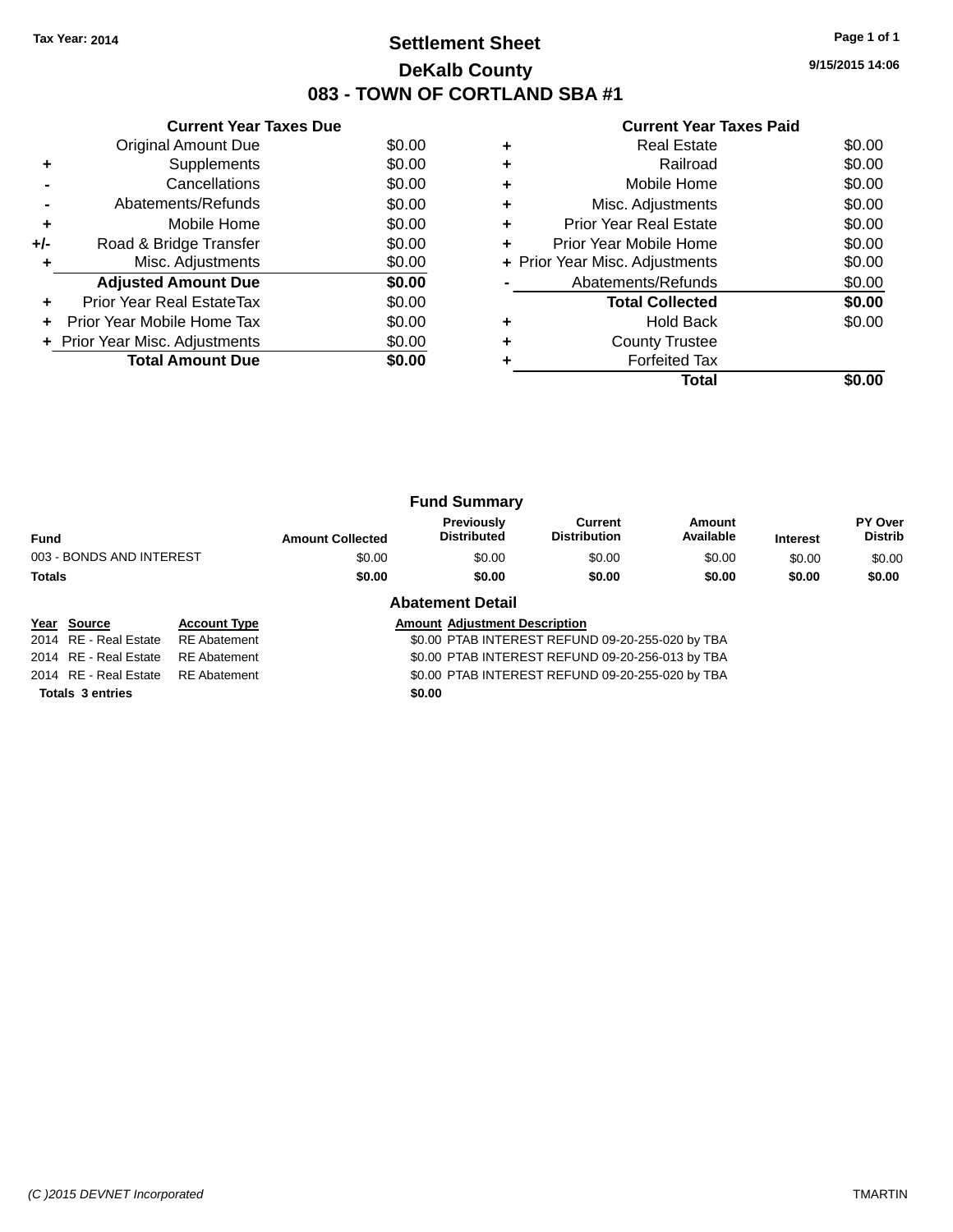# **Settlement Sheet Tax Year: 2014 Page 1 of 1 DeKalb County 085 - BURLINGTON FIRE**

| <b>Current Year Taxes Due</b>  |             |
|--------------------------------|-------------|
| <b>Original Amount Due</b>     | \$10,311.72 |
| Supplements                    | \$0.00      |
| Cancellations                  | \$0.00      |
| Abatements/Refunds             | \$0.00      |
| Mobile Home                    | \$0.00      |
| Road & Bridge Transfer         | \$0.00      |
| Misc. Adjustments              | \$0.00      |
| <b>Adjusted Amount Due</b>     | \$10,311.72 |
| Prior Year Real EstateTax      | \$0.00      |
| Prior Year Mobile Home Tax     | \$0.00      |
| + Prior Year Misc. Adjustments | \$0.00      |
| <b>Total Amount Due</b>        | \$10,311.72 |
|                                |             |

| ٠ | <b>Real Estate</b>             | \$9,709.64  |
|---|--------------------------------|-------------|
| ٠ | Railroad                       | \$602.08    |
| ٠ | Mobile Home                    | \$0.00      |
| ٠ | Misc. Adjustments              | \$0.00      |
| ٠ | <b>Prior Year Real Estate</b>  | \$0.00      |
| ٠ | Prior Year Mobile Home         | \$0.00      |
|   | + Prior Year Misc. Adjustments | \$0.00      |
|   | Abatements/Refunds             | \$0.00      |
|   | <b>Total Collected</b>         | \$10,311.72 |
| ٠ | <b>Hold Back</b>               | \$0.00      |
| ٠ | <b>County Trustee</b>          |             |
|   | <b>Forfeited Tax</b>           |             |
|   | Total                          | \$10,311.72 |
|   |                                |             |

|                         |                                  |                                       | <b>Distribution Summary</b>    |                 |                                  |
|-------------------------|----------------------------------|---------------------------------------|--------------------------------|-----------------|----------------------------------|
|                         |                                  | <b>Tax Distribution Date</b>          |                                |                 | Amount                           |
|                         |                                  | 05/28/2015                            |                                |                 | \$1,356.59                       |
|                         |                                  | 06/26/2015                            |                                |                 | \$4,626.46                       |
|                         |                                  | 09/18/2015                            |                                |                 | \$4,328.67                       |
|                         |                                  |                                       | <b>Totals: 3 Distributions</b> |                 | \$10,311.72                      |
|                         |                                  | <b>Grand Totals: 3 Distributions</b>  |                                |                 | \$10,311.72                      |
|                         | <b>Fund Summary</b>              |                                       |                                |                 |                                  |
| <b>Amount Collected</b> | Previously<br><b>Distributed</b> | <b>Current</b><br><b>Distribution</b> | Amount<br>Available            | <b>Interest</b> | <b>PY Over</b><br><b>Distrib</b> |

| <b>Fund</b>           | <b>Amount Collected</b> | .<br><b>Distributed</b> | ------<br><b>Distribution</b> | <u>AUDUCTIO</u><br>Available | <b>Interest</b> | .<br><b>Distrib</b> |
|-----------------------|-------------------------|-------------------------|-------------------------------|------------------------------|-----------------|---------------------|
| 001 - CORPORATE       | \$4.945.07              | \$2,869.23              | \$2.075.84                    | \$0.00                       | \$0.00          | \$0.00              |
| 047 - SOCIAL SECURITY | \$298.56                | \$173.23                | \$125.33                      | \$0.00                       | \$0.00          | \$0.00              |
| 064 - AMBULANCE       | \$4,945.08              | \$2,869.22              | \$2,075.86                    | \$0.00                       | \$0.00          | \$0.00              |
| 143 - MEDICARE        | \$123.01                | \$71.37                 | \$51.64                       | \$0.00                       | \$0.00          | \$0.00              |
| <b>Totals</b>         | \$10,311.72             | \$5,983,05              | \$4,328.67                    | \$0.00                       | \$0.00          | \$0.00              |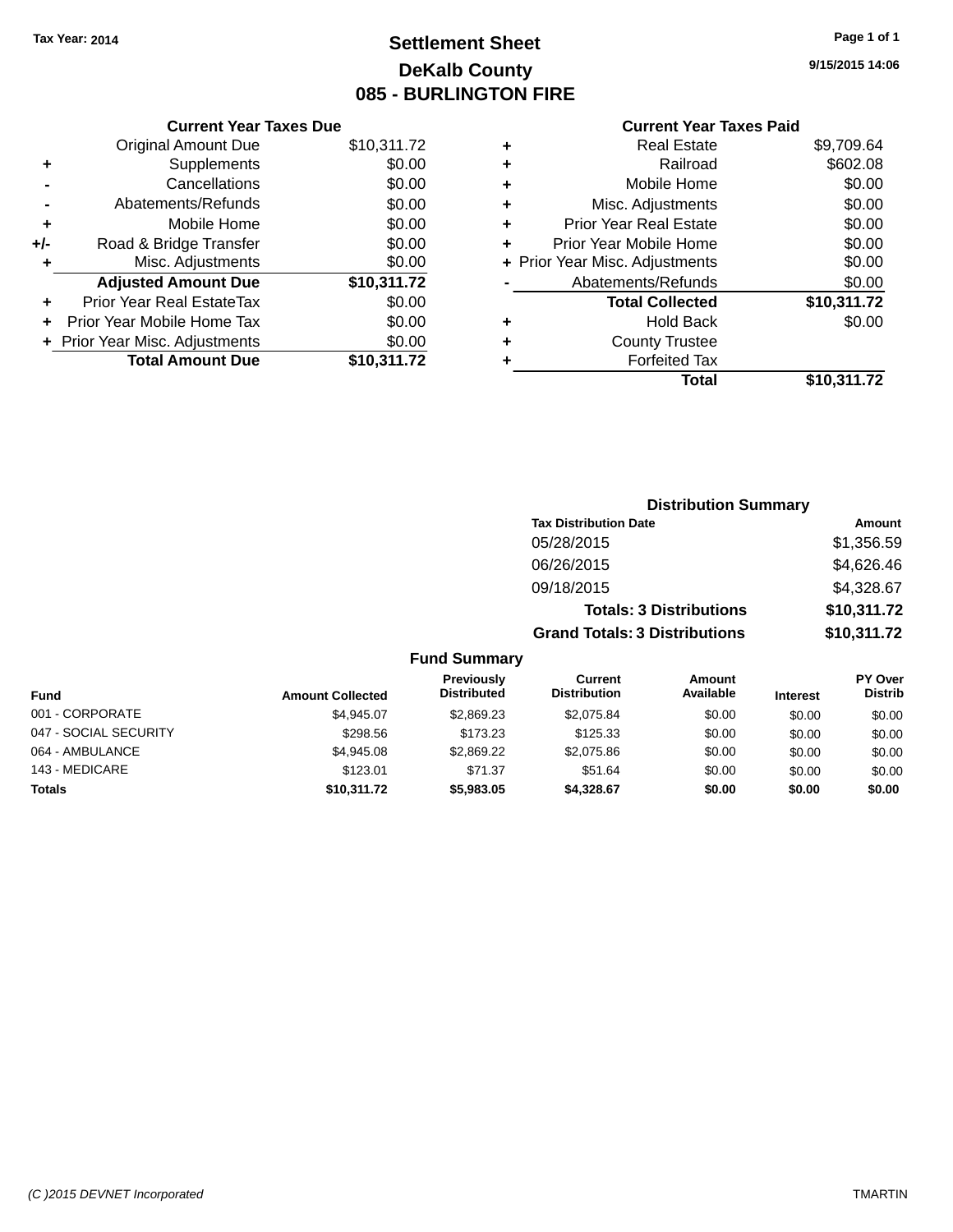# **Settlement Sheet Tax Year: 2014 Page 1 of 1 DeKalb County 086 - CORTLAND FIRE**

#### **9/15/2015 14:06**

#### **Current Year Taxes Paid**

|     | <b>Current Year Taxes Due</b>  |              |
|-----|--------------------------------|--------------|
|     | <b>Original Amount Due</b>     | \$470,048.32 |
| ٠   | Supplements                    | \$3,373.63   |
|     | Cancellations                  | \$3,879.59   |
|     | Abatements/Refunds             | \$6.87       |
| ٠   | Mobile Home                    | \$0.00       |
| +/- | Road & Bridge Transfer         | \$0.00       |
| ٠   | Misc. Adjustments              | \$0.00       |
|     | <b>Adjusted Amount Due</b>     | \$469,535.49 |
| ٠   | Prior Year Real EstateTax      | \$485.84     |
|     | Prior Year Mobile Home Tax     | \$0.00       |
|     | + Prior Year Misc. Adjustments | \$96.81      |
|     | <b>Total Amount Due</b>        | \$470,118.14 |
|     |                                |              |

|   | <b>Real Estate</b>             | \$453,163.73 |
|---|--------------------------------|--------------|
| ٠ | Railroad                       | \$3,949.56   |
| ٠ | Mobile Home                    | \$0.00       |
| ٠ | Misc. Adjustments              | \$0.00       |
| ٠ | <b>Prior Year Real Estate</b>  | \$485.84     |
| ÷ | Prior Year Mobile Home         | \$0.00       |
|   | + Prior Year Misc. Adjustments | \$96.81      |
|   | Abatements/Refunds             | \$6.87       |
|   | <b>Total Collected</b>         | \$457,689.07 |
| ٠ | Hold Back                      | \$0.00       |
| ٠ | <b>County Trustee</b>          |              |
|   | <b>Forfeited Tax</b>           |              |
|   | Total                          | \$457,689.07 |
|   |                                |              |

## **Distribution Summary Tax Distribution Date Amount** 05/28/2015 \$31,522.17 06/26/2015 \$213,456.68 07/24/2015 \$2,991.09 08/21/2015 \$39,798.08 09/18/2015 \$169,921.05 **Totals: 5 Distributions \$457,689.07 Grand Totals: 5 Distributions \$457,689.07**

|                 |                         | <b>Fund Summary</b>                     |                                       |                     |                 |                                  |
|-----------------|-------------------------|-----------------------------------------|---------------------------------------|---------------------|-----------------|----------------------------------|
| Fund            | <b>Amount Collected</b> | <b>Previously</b><br><b>Distributed</b> | <b>Current</b><br><b>Distribution</b> | Amount<br>Available | <b>Interest</b> | <b>PY Over</b><br><b>Distrib</b> |
| 001 - CORPORATE | \$220.486.24            | \$138,628,80                            | \$81.857.44                           | \$0.00              | \$0.00          | \$0.00                           |
| 064 - AMBULANCE | \$237,202.83            | \$149.139.22                            | \$88,063.61                           | \$0.00              | \$0.00          | \$0.00                           |
| <b>Totals</b>   | \$457,689.07            | \$287.768.02                            | \$169.921.05                          | \$0.00              | \$0.00          | \$0.00                           |
|                 |                         | <b>Missellanessen Automobile Detail</b> |                                       |                     |                 |                                  |

# **Totals 2 entries \$96.81**

#### **Miscellaneous Adjustment Detail**

**Year Source Account Type Amount Adjustment Description** \$50.10 STALEY REDEMPTION 09-29-251-051 by TBA 2013 RE - Real Estate Back Tax Collected \$46.71 STALEY REDEMPTION 09-29-251-050 by TBA

#### **Abatement Detail**

#### **Year Source Account Type Amount Adjustment Description**<br>2014 RE - Real Estate RE Abatement \$3.70 PTAB INTEREST REFUN \$3.70 PTAB INTEREST REFUND 09-20-255-020 by TBA 2014 RE - Real Estate RE Abatement \$2.81 PTAB INTEREST REFUND 09-20-256-013 by TBA 2014 RE - Real Estate RE Abatement \$0.36 PTAB INTEREST REFUND 09-20-255-020 by TBA **Totals 3 entries \$6.87**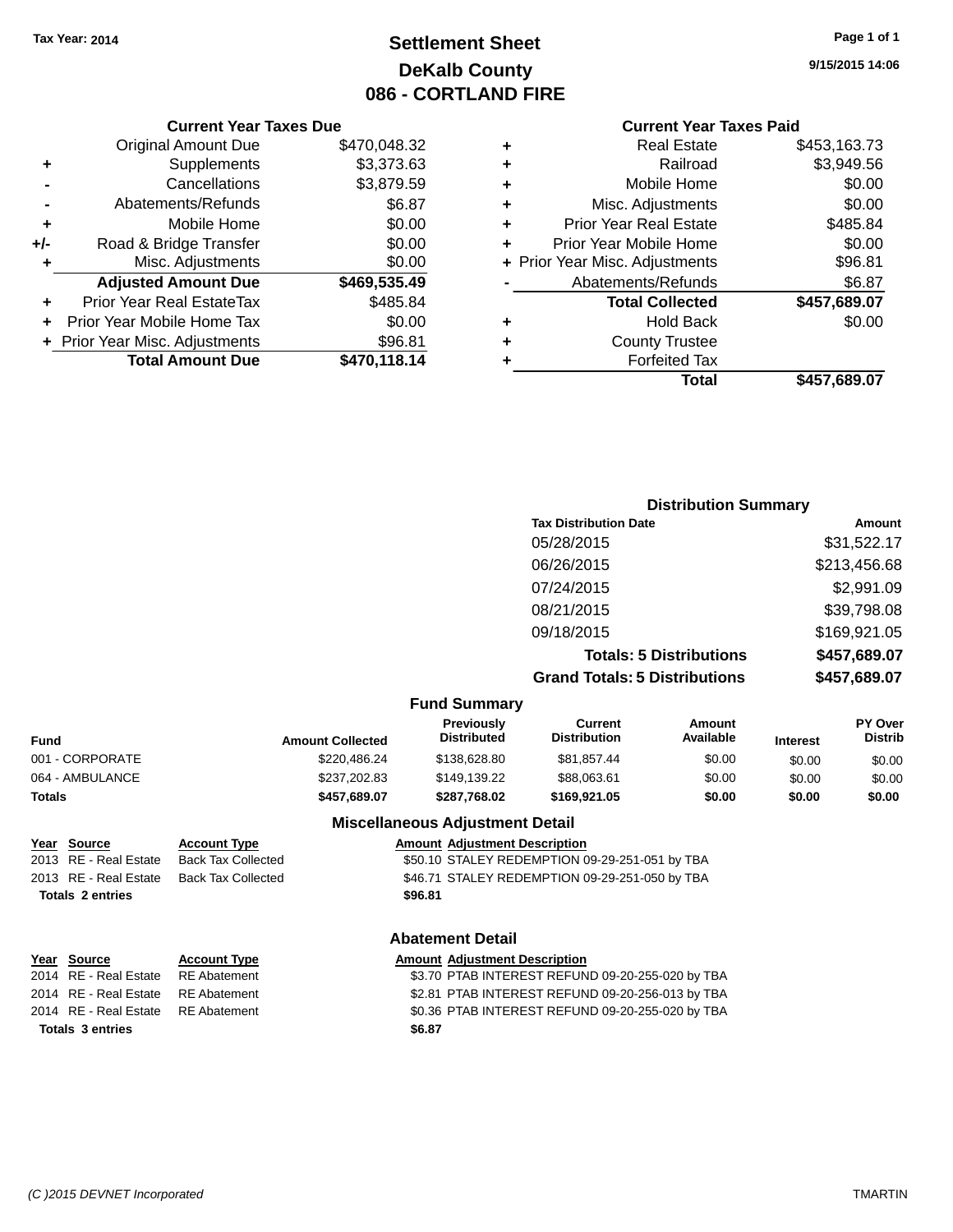# **Settlement Sheet Tax Year: 2014 Page 1 of 1 DeKalb County 087 - DE KALB FIRE**

**9/15/2015 14:06**

|     | Prior Year Real EstateTax  | \$0.00       |
|-----|----------------------------|--------------|
|     |                            |              |
|     | <b>Adjusted Amount Due</b> | \$132,902.16 |
| ٠   | Misc. Adjustments          | \$0.00       |
| +/- | Road & Bridge Transfer     | \$0.00       |
| ٠   | Mobile Home                | \$0.00       |
|     | Abatements/Refunds         | \$0.00       |
|     | Cancellations              | \$762.98     |
| ٠   | Supplements                | \$683.65     |
|     | <b>Original Amount Due</b> | \$132,981.49 |

#### **Current Year Taxes Paid +** Real Estate \$126,543.37

|   | Total                          | \$130,060.67 |
|---|--------------------------------|--------------|
|   | <b>Forfeited Tax</b>           |              |
| ٠ | <b>County Trustee</b>          |              |
|   | <b>Hold Back</b>               | \$0.00       |
|   | <b>Total Collected</b>         | \$130,060.67 |
|   | Abatements/Refunds             | \$0.00       |
|   | + Prior Year Misc. Adjustments | \$0.00       |
|   | Prior Year Mobile Home         | \$0.00       |
| ٠ | <b>Prior Year Real Estate</b>  | \$0.00       |
| ٠ | Misc. Adjustments              | \$0.00       |
| ٠ | Mobile Home                    | \$0.00       |
| ÷ | Railroad                       | \$3,517.30   |
|   | ngal Lolal <del>c</del>        | 0120,040.01  |

| <b>Distribution Summary</b>          |              |
|--------------------------------------|--------------|
| <b>Tax Distribution Date</b>         | Amount       |
| 05/28/2015                           | \$11,988.14  |
| 06/26/2015                           | \$61,281.02  |
| 07/24/2015                           | \$1,040.99   |
| 08/21/2015                           | \$4,430.56   |
| 09/18/2015                           | \$51,319.96  |
| <b>Totals: 5 Distributions</b>       | \$130,060.67 |
| <b>Grand Totals: 5 Distributions</b> | \$130,060.67 |

|                 |                         | <b>Fund Summary</b>                     |                                |                     |                 |                                  |
|-----------------|-------------------------|-----------------------------------------|--------------------------------|---------------------|-----------------|----------------------------------|
| <b>Fund</b>     | <b>Amount Collected</b> | <b>Previously</b><br><b>Distributed</b> | Current<br><b>Distribution</b> | Amount<br>Available | <b>Interest</b> | <b>PY Over</b><br><b>Distrib</b> |
| 001 - CORPORATE | \$130,060.67            | \$78,740.71                             | \$51,319.96                    | \$0.00              | \$0.00          | \$0.00                           |
| <b>Totals</b>   | \$130,060.67            | \$78.740.71                             | \$51,319.96                    | \$0.00              | \$0.00          | \$0.00                           |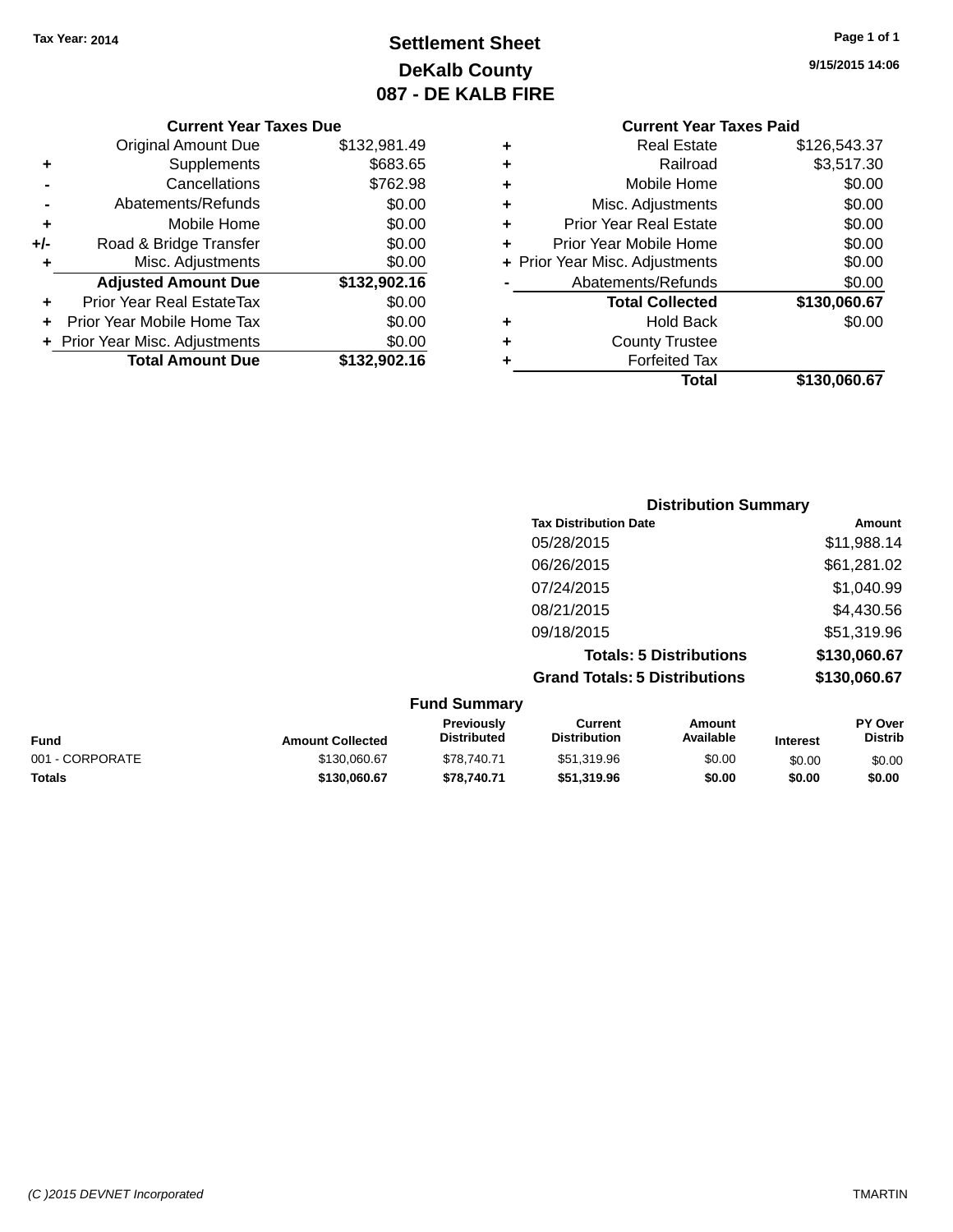# **Settlement Sheet Tax Year: 2014 Page 1 of 1 DeKalb County 088 - EARLVILLE FIRE**

**9/15/2015 14:06**

| <b>Current Year Taxes Due</b>  |            |
|--------------------------------|------------|
| <b>Original Amount Due</b>     | \$3,091.37 |
| Supplements                    | \$0.00     |
| Cancellations                  | \$0.00     |
| Abatements/Refunds             | \$0.00     |
| Mobile Home                    | \$0.00     |
| Road & Bridge Transfer         | \$0.00     |
| Misc. Adjustments              | \$0.00     |
| <b>Adjusted Amount Due</b>     | \$3,091.37 |
| Prior Year Real EstateTax      | \$0.00     |
| Prior Year Mobile Home Tax     | \$0.00     |
| + Prior Year Misc. Adjustments | \$0.00     |
|                                |            |
|                                |            |

| \$249.22   |
|------------|
|            |
| \$0.00     |
| \$0.00     |
| \$0.00     |
| \$0.00     |
| \$0.00     |
| \$0.00     |
| \$3,091.37 |
| \$0.00     |
|            |
|            |
| \$3,091.37 |
|            |

|                     |                                      | <b>Distribution Summary</b>    |                |
|---------------------|--------------------------------------|--------------------------------|----------------|
|                     | <b>Tax Distribution Date</b>         |                                | Amount         |
|                     | 05/28/2015                           |                                | \$503.00       |
|                     | 06/26/2015                           |                                | \$1,295.49     |
|                     | 08/21/2015                           |                                | \$139.99       |
|                     | 09/18/2015                           |                                | \$1,152.89     |
|                     |                                      | <b>Totals: 4 Distributions</b> | \$3,091.37     |
|                     | <b>Grand Totals: 4 Distributions</b> |                                | \$3,091.37     |
| <b>Fund Summary</b> |                                      |                                |                |
| Previously          | Current                              | Amount                         | <b>PY Over</b> |

| <b>Fund</b>     | <b>Amount Collected</b> | <b>Previously</b><br><b>Distributed</b> | Current<br><b>Distribution</b> | Amount<br>Available | <b>Interest</b> | <b>PY Over</b><br><b>Distrib</b> |
|-----------------|-------------------------|-----------------------------------------|--------------------------------|---------------------|-----------------|----------------------------------|
| 001 - CORPORATE | \$1,428.52              | \$895.77                                | \$532.75                       | \$0.00              | \$0.00          | \$0.00                           |
| 064 - AMBULANCE | \$1.662.85              | \$1.042.71                              | \$620.14                       | \$0.00              | \$0.00          | \$0.00                           |
| <b>Totals</b>   | \$3,091.37              | \$1.938.48                              | \$1.152.89                     | \$0.00              | \$0.00          | \$0.00                           |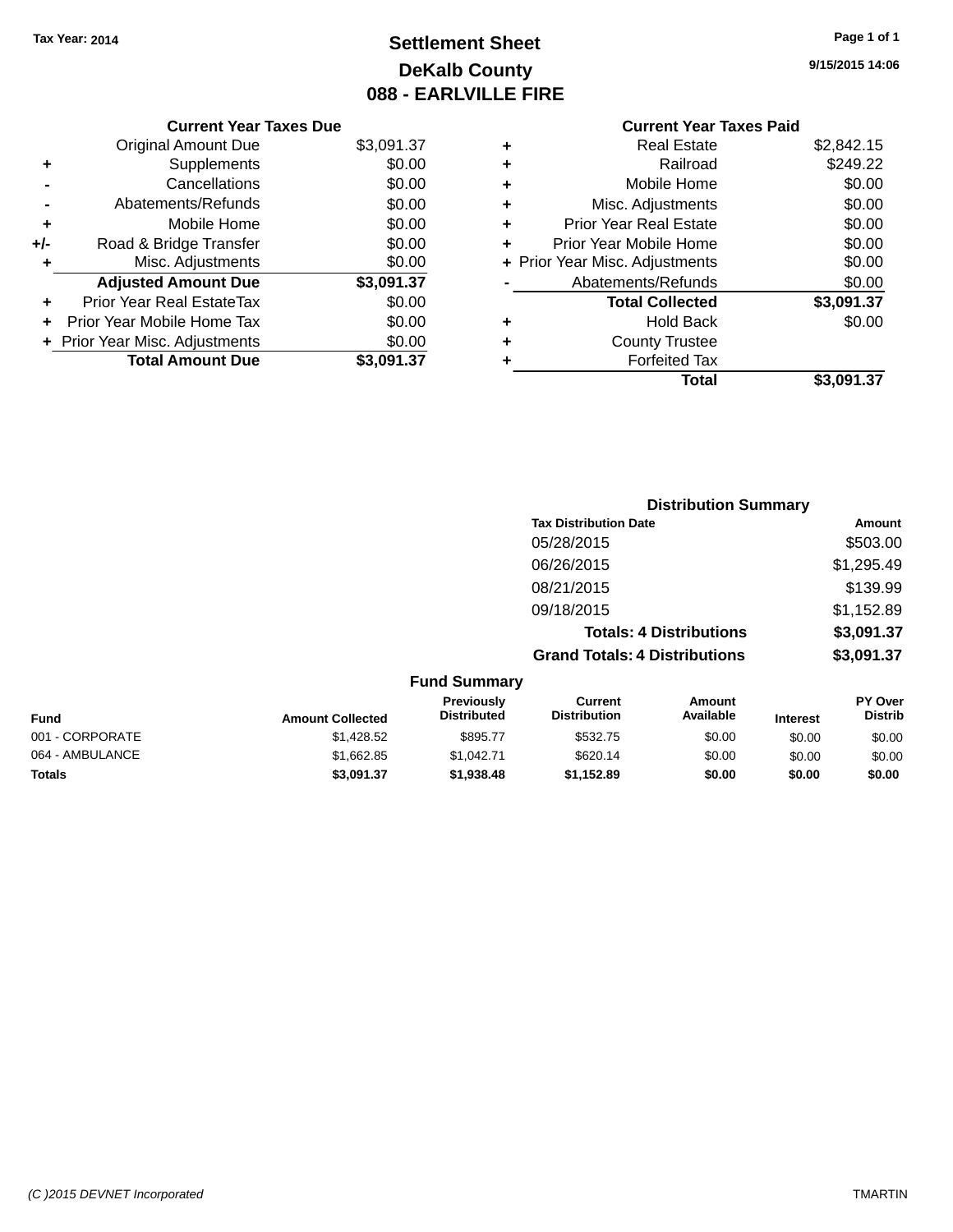# **Settlement Sheet Tax Year: 2014 Page 1 of 1 DeKalb County 089 - GENOA-KINGSTON FIRE**

**9/15/2015 14:06**

#### **Current Year Taxes Paid**

|   | <b>Forfeited Tax</b><br>Total  | \$911.463.32 |
|---|--------------------------------|--------------|
| ٠ | <b>County Trustee</b>          |              |
| ٠ | <b>Hold Back</b>               | \$0.00       |
|   | <b>Total Collected</b>         | \$911,463.32 |
|   | Abatements/Refunds             | \$4.60       |
|   | + Prior Year Misc. Adjustments | \$109.66     |
| ÷ | Prior Year Mobile Home         | \$0.00       |
| ٠ | <b>Prior Year Real Estate</b>  | \$369.68     |
| ÷ | Misc. Adjustments              | \$31.83      |
| ٠ | Mobile Home                    | \$0.00       |
| ٠ | Railroad                       | \$9,417.12   |
| ٠ | <b>Real Estate</b>             | \$901,539.63 |
|   |                                |              |

|     | <b>Current Year Taxes Due</b>    |              |
|-----|----------------------------------|--------------|
|     | <b>Original Amount Due</b>       | \$938,005.36 |
| ٠   | Supplements                      | \$7,692.37   |
|     | Cancellations                    | \$9,813.37   |
|     | Abatements/Refunds               | \$4.60       |
| ٠   | Mobile Home                      | \$0.00       |
| +/- | Road & Bridge Transfer           | \$0.00       |
| ٠   | Misc. Adjustments                | \$31.83      |
|     | <b>Adjusted Amount Due</b>       | \$935,911.59 |
|     | <b>Prior Year Real EstateTax</b> | \$369.68     |
|     | Prior Year Mobile Home Tax       | \$0.00       |
|     | + Prior Year Misc. Adjustments   | \$109.66     |
|     | <b>Total Amount Due</b>          | \$936,390.93 |

| <b>Distribution Summary</b>          |              |
|--------------------------------------|--------------|
| <b>Tax Distribution Date</b>         | Amount       |
| 05/28/2015                           | \$84,096.31  |
| 06/26/2015                           | \$416,414.82 |
| 07/24/2015                           | \$9,920.91   |
| 08/21/2015                           | \$66,678.36  |
| 09/18/2015                           | \$334,352.92 |
| <b>Totals: 5 Distributions</b>       | \$911,463.32 |
| <b>Grand Totals: 5 Distributions</b> | \$911,463.32 |

|                                                                                        |                                                                                                            |                                                                                                                                                                                                          | <b>Fund Summary</b>                     |                                |                            |                 |                           |
|----------------------------------------------------------------------------------------|------------------------------------------------------------------------------------------------------------|----------------------------------------------------------------------------------------------------------------------------------------------------------------------------------------------------------|-----------------------------------------|--------------------------------|----------------------------|-----------------|---------------------------|
| <b>Fund</b>                                                                            |                                                                                                            | <b>Amount Collected</b>                                                                                                                                                                                  | <b>Previously</b><br><b>Distributed</b> | Current<br><b>Distribution</b> | <b>Amount</b><br>Available | <b>Interest</b> | PY Over<br><b>Distrib</b> |
| 001 - CORPORATE                                                                        |                                                                                                            | \$239,223.54                                                                                                                                                                                             | \$151,468.94                            | \$87,754.60                    | \$0.00                     | \$0.00          | \$0.00                    |
| 035 - TORT JUDGEMENTS/LIABILITY<br>INS.                                                |                                                                                                            | \$188,043.11                                                                                                                                                                                             | \$119,063.09                            | \$68,980.02                    | \$0.00                     | \$0.00          | \$0.00                    |
| 064 - AMBULANCE                                                                        |                                                                                                            | \$484,196.67                                                                                                                                                                                             | \$306,578.37                            | \$177,618.30                   | \$0.00                     | \$0.00          | \$0.00                    |
| <b>Totals</b>                                                                          |                                                                                                            | \$911,463.32                                                                                                                                                                                             | \$577,110.40                            | \$334,352.92                   | \$0.00                     | \$0.00          | \$0.00                    |
|                                                                                        |                                                                                                            |                                                                                                                                                                                                          | <b>Miscellaneous Adjustment Detail</b>  |                                |                            |                 |                           |
| Year Source<br>2013 RE - Real Estate<br>2013 RE - Real Estate<br>2014 RE - Real Estate | <b>Account Type</b><br><b>Back Tax Collected</b><br><b>Back Tax Collected</b><br><b>Back Tax Collected</b> | <b>Amount Adiustment Description</b><br>\$50.91 MARSH REDEMPTION 03-31-231-008 by TBA<br>\$58.75 ABCXYZ LIVING TR REDEMPTION 03-31-235-006 by TBA<br>\$31.83 AMCORE BANK REDEMPTION 02-24-476-009 by TBA |                                         |                                |                            |                 |                           |
| <b>Totals 3 entries</b>                                                                |                                                                                                            |                                                                                                                                                                                                          | \$141.49                                |                                |                            |                 |                           |
|                                                                                        |                                                                                                            |                                                                                                                                                                                                          | <b>Abatement Detail</b>                 |                                |                            |                 |                           |

| Year Source                        | <b>Account Type</b> |        | <b>Amount Adiustment Description</b> |
|------------------------------------|---------------------|--------|--------------------------------------|
| 2014 RE - Real Estate RE Abatement |                     |        | \$4.60 PTAB INTEREST REFUN           |
| <b>Totals 1 entries</b>            |                     | \$4.60 |                                      |

# 2014 RE - Real Estate RE Abatement \$4.60 PTAB INTEREST REFUND 03-19-461-008 by TBA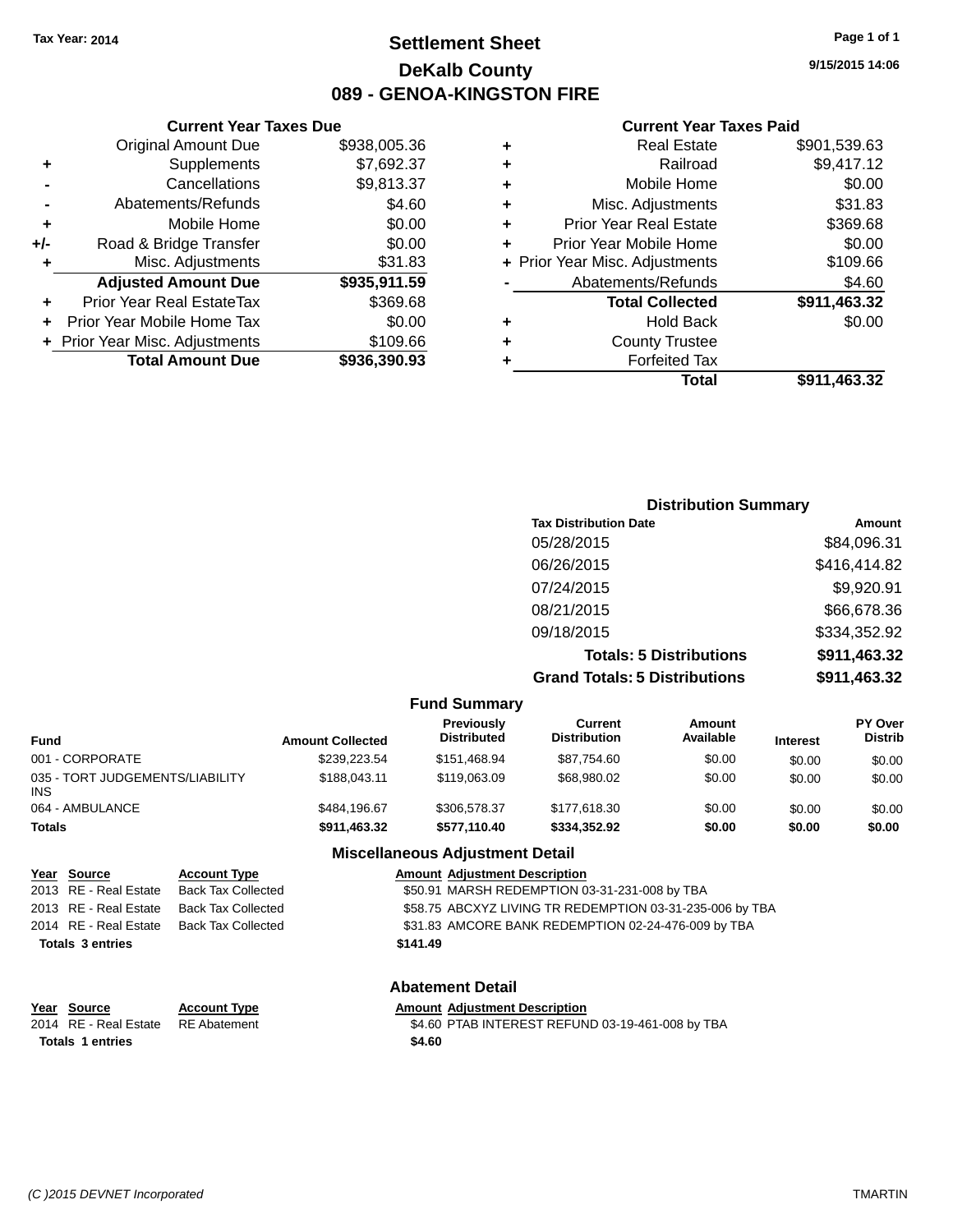# **Settlement Sheet Tax Year: 2014 Page 1 of 1 DeKalb County 090 - HAMPSHIRE FIRE**

**9/15/2015 14:06**

|     | <b>Current Year Taxes Due</b>  |             |
|-----|--------------------------------|-------------|
|     | <b>Original Amount Due</b>     | \$27,271.98 |
| ٠   | Supplements                    | \$0.00      |
|     | Cancellations                  | \$0.00      |
|     | Abatements/Refunds             | \$0.00      |
| ٠   | Mobile Home                    | \$0.00      |
| +/- | Road & Bridge Transfer         | \$0.00      |
| ٠   | Misc. Adjustments              | \$0.00      |
|     | <b>Adjusted Amount Due</b>     | \$27,271.98 |
| ٠   | Prior Year Real EstateTax      | \$0.00      |
| ÷   | Prior Year Mobile Home Tax     | \$0.00      |
|     | + Prior Year Misc. Adjustments | \$0.00      |
|     | <b>Total Amount Due</b>        | \$27,271.98 |
|     |                                |             |

| ٠ | <b>Real Estate</b>             | \$26,090.48 |
|---|--------------------------------|-------------|
| ٠ | Railroad                       | \$576.38    |
| ٠ | Mobile Home                    | \$0.00      |
| ٠ | Misc. Adjustments              | \$0.00      |
| ٠ | <b>Prior Year Real Estate</b>  | \$0.00      |
| ÷ | Prior Year Mobile Home         | \$0.00      |
|   | + Prior Year Misc. Adjustments | \$0.00      |
|   | Abatements/Refunds             | \$0.00      |
|   | <b>Total Collected</b>         | \$26,666.86 |
| ÷ | Hold Back                      | \$0.00      |
|   | <b>County Trustee</b>          |             |
| ٠ | <b>Forfeited Tax</b>           |             |
|   | Total                          | \$26,666.86 |
|   |                                |             |

|                     | <b>Distribution Summary</b>          |             |
|---------------------|--------------------------------------|-------------|
|                     | <b>Tax Distribution Date</b>         | Amount      |
|                     | 05/28/2015                           | \$5,212.94  |
|                     | 06/26/2015                           | \$11,281.55 |
|                     | 08/21/2015                           | \$656.70    |
|                     | 09/18/2015                           | \$9,515.67  |
|                     | <b>Totals: 4 Distributions</b>       | \$26,666.86 |
|                     | <b>Grand Totals: 4 Distributions</b> | \$26,666.86 |
| <b>Fund Summary</b> |                                      |             |

| unu vunnnar y           |                                  |                                |                     |                 |                                  |
|-------------------------|----------------------------------|--------------------------------|---------------------|-----------------|----------------------------------|
| <b>Amount Collected</b> | Previously<br><b>Distributed</b> | Current<br><b>Distribution</b> | Amount<br>Available | <b>Interest</b> | <b>PY Over</b><br><b>Distrib</b> |
| \$13,073.28             | \$8,408.28                       | \$4,665,00                     | \$0.00              | \$0.00          | \$0.00                           |
| \$520.34                | \$334.66                         | \$185.68                       | \$0.00              | \$0.00          | \$0.00                           |
| \$13.073.24             | \$8,408.25                       | \$4,664.99                     | \$0.00              | \$0.00          | \$0.00                           |
| \$26,666.86             | \$17,151.19                      | \$9.515.67                     | \$0.00              | \$0.00          | \$0.00                           |
|                         |                                  |                                |                     |                 |                                  |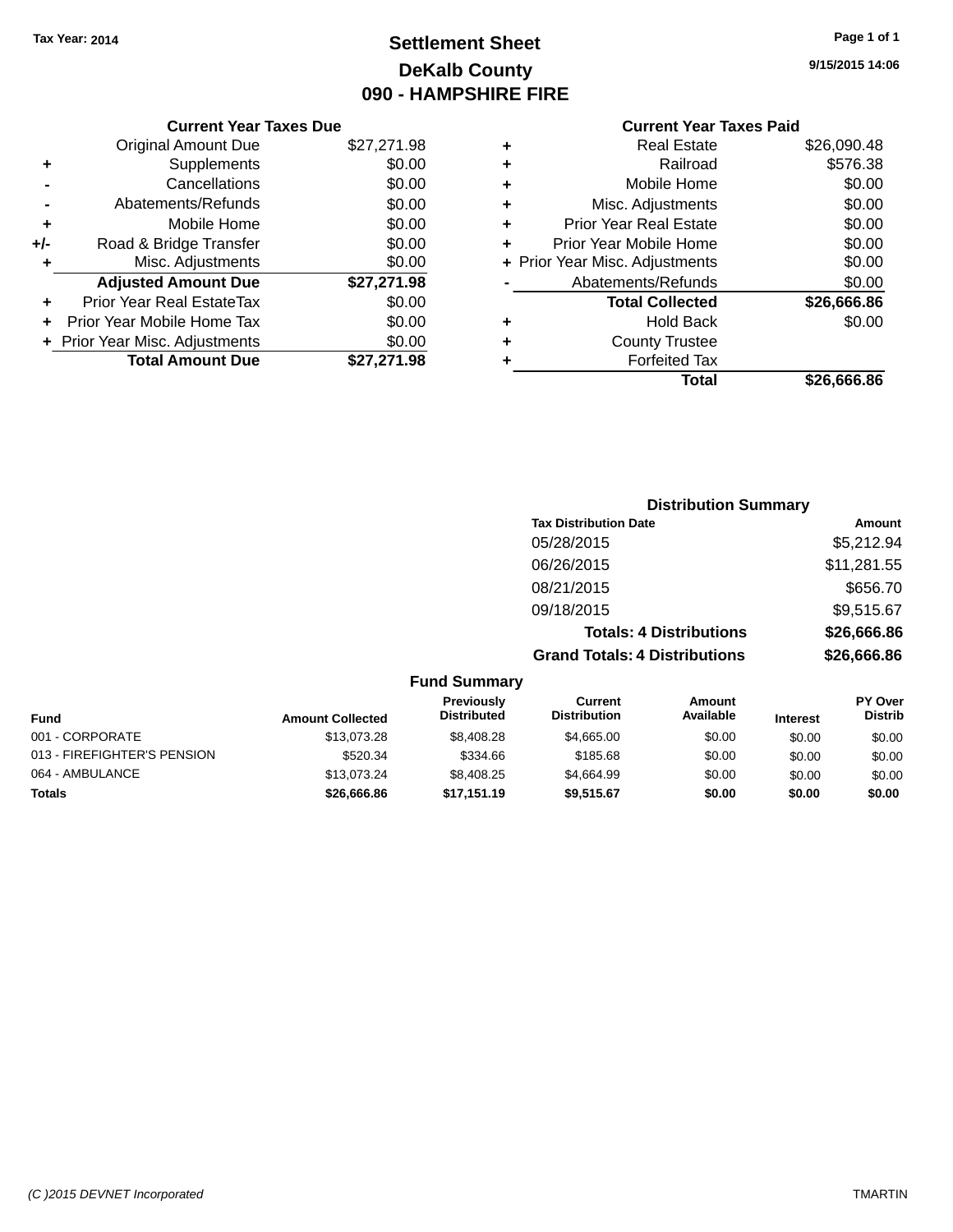# **Settlement Sheet Tax Year: 2014 Page 1 of 1 DeKalb County 091 - HINCKLEY FIRE**

**9/15/2015 14:06**

# **Current Year Taxes Paid**

|     | <b>Current Year Taxes Due</b>  |              |
|-----|--------------------------------|--------------|
|     | <b>Original Amount Due</b>     | \$393,415.45 |
| ٠   | Supplements                    | \$1,189.52   |
|     | Cancellations                  | \$1,339.88   |
|     | Abatements/Refunds             | \$0.00       |
| ٠   | Mobile Home                    | \$0.00       |
| +/- | Road & Bridge Transfer         | \$0.00       |
| ٠   | Misc. Adjustments              | \$48.86      |
|     | <b>Adjusted Amount Due</b>     | \$393,313.95 |
|     | Prior Year Real EstateTax      | \$220.62     |
| ÷   | Prior Year Mobile Home Tax     | \$0.00       |
|     | + Prior Year Misc. Adjustments | \$0.00       |
|     | <b>Total Amount Due</b>        | \$393,534.57 |
|     |                                |              |

|   | <b>Real Estate</b>             | \$376,909.58 |
|---|--------------------------------|--------------|
| ٠ | Railroad                       | \$4,579.76   |
| ٠ | Mobile Home                    | \$0.00       |
| ٠ | Misc. Adjustments              | \$48.86      |
| ٠ | <b>Prior Year Real Estate</b>  | \$220.62     |
| ÷ | Prior Year Mobile Home         | \$0.00       |
|   | + Prior Year Misc. Adjustments | \$0.00       |
|   | Abatements/Refunds             | \$0.00       |
|   | <b>Total Collected</b>         | \$381,758.82 |
| ٠ | <b>Hold Back</b>               | \$0.00       |
| ٠ | <b>County Trustee</b>          |              |
| ٠ | <b>Forfeited Tax</b>           |              |
|   | Total                          | \$381,758.82 |
|   |                                |              |

| <b>Distribution Summary</b>          |              |
|--------------------------------------|--------------|
| <b>Tax Distribution Date</b>         | Amount       |
| 05/28/2015                           | \$41,922.62  |
| 06/26/2015                           | \$167,940.01 |
| 07/24/2015                           | \$5,774.98   |
| 08/21/2015                           | \$21,955.13  |
| 09/18/2015                           | \$144,166.08 |
| <b>Totals: 5 Distributions</b>       | \$381,758.82 |
| <b>Grand Totals: 5 Distributions</b> | \$381,758.82 |

|                             |                         | <b>Fund Summary</b>              |                                |                     |                 |                                  |
|-----------------------------|-------------------------|----------------------------------|--------------------------------|---------------------|-----------------|----------------------------------|
| Fund                        | <b>Amount Collected</b> | Previously<br><b>Distributed</b> | Current<br><b>Distribution</b> | Amount<br>Available | <b>Interest</b> | <b>PY Over</b><br><b>Distrib</b> |
| 001 - CORPORATE             | \$231.126.70            | \$143,844.81                     | \$87.281.89                    | \$0.00              | \$0.00          | \$0.00                           |
| 013 - FIREFIGHTER'S PENSION | \$8,593.79              | \$5,348,46                       | \$3.245.33                     | \$0.00              | \$0.00          | \$0.00                           |
| 064 - AMBULANCE             | \$142,038,33            | \$88,399.47                      | \$53.638.86                    | \$0.00              | \$0.00          | \$0.00                           |
| <b>Totals</b>               | \$381.758.82            | \$237.592.74                     | \$144,166,08                   | \$0.00              | \$0.00          | \$0.00                           |

#### **Miscellaneous Adjustment Detail**

**Totals 1 entries \$48.86**

**Year Source Account Type Account Type Amount Adjustment Description**<br>2014 RE - Real Estate Paymt In Lieu of Tax \$48.86 HOUSING AUTHORITY S \$48.86 HOUSING AUTHORITY SUNSET VIEW APARTMENTS by TBA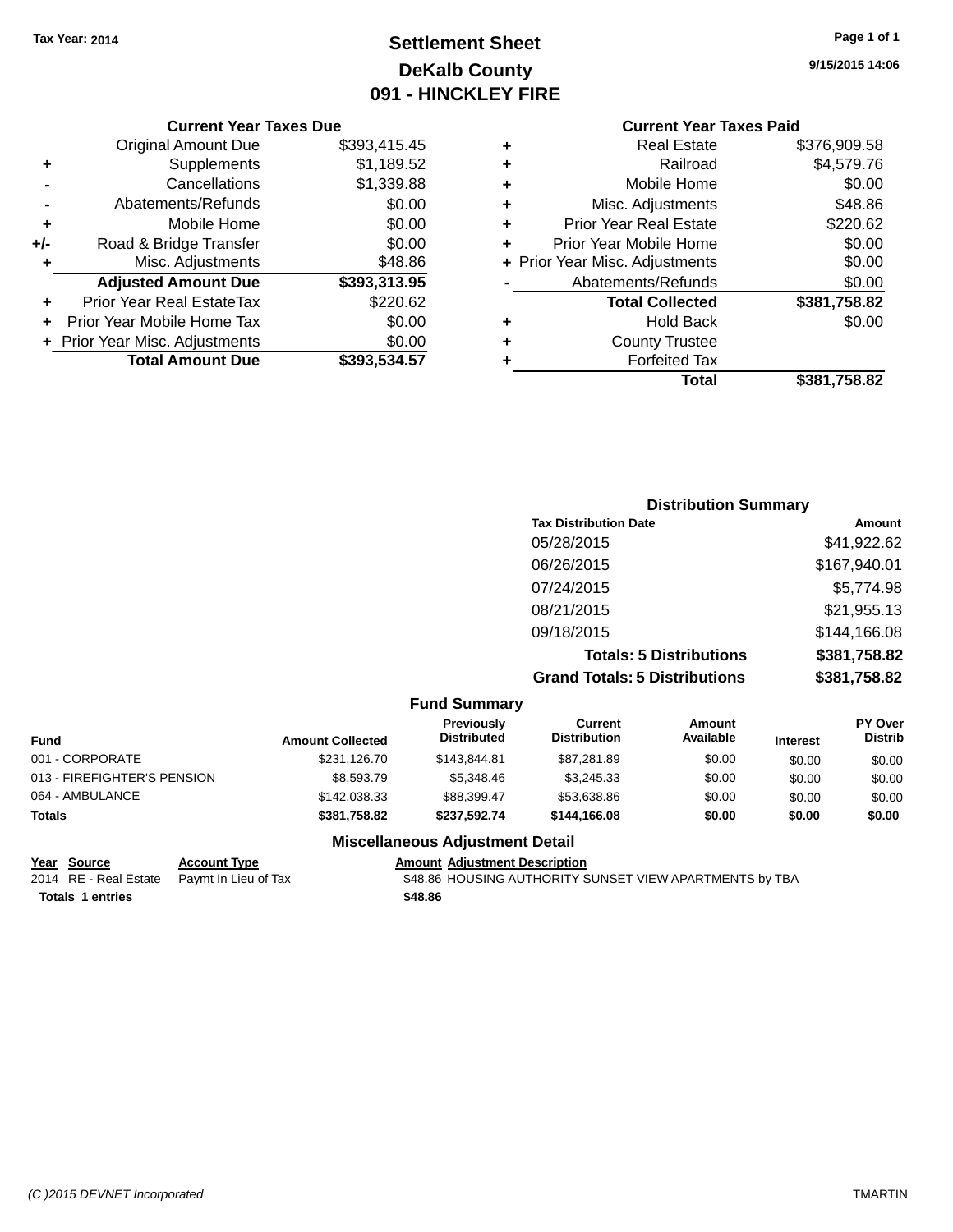# **Settlement Sheet Tax Year: 2014 Page 1 of 1 DeKalb County 092 - KIRKLAND FIRE**

**9/15/2015 14:06**

#### **Current Year Taxes Due**

|     | <b>Original Amount Due</b>       | \$334,628.09 |
|-----|----------------------------------|--------------|
| ٠   | Supplements                      | \$3,600.22   |
|     | Cancellations                    | \$4,068.76   |
|     | Abatements/Refunds               | \$0.00       |
| ٠   | Mobile Home                      | \$0.00       |
| +/- | Road & Bridge Transfer           | \$0.00       |
| ٠   | Misc. Adjustments                | \$0.00       |
|     | <b>Adjusted Amount Due</b>       | \$334,159.55 |
|     | <b>Prior Year Real EstateTax</b> | \$41.69      |
|     | Prior Year Mobile Home Tax       | \$0.00       |
|     | + Prior Year Misc. Adjustments   | \$0.00       |
|     | <b>Total Amount Due</b>          | \$334.201.24 |

# **Current Year Taxes Paid**

| ٠ | <b>Real Estate</b>             | \$316,938.35 |
|---|--------------------------------|--------------|
| ٠ | Railroad                       | \$4,317.48   |
| ٠ | Mobile Home                    | \$0.00       |
| ٠ | Misc. Adjustments              | \$0.00       |
| ٠ | <b>Prior Year Real Estate</b>  | \$41.69      |
| ٠ | Prior Year Mobile Home         | \$0.00       |
|   | + Prior Year Misc. Adjustments | \$0.00       |
|   | Abatements/Refunds             | \$0.00       |
|   | <b>Total Collected</b>         | \$321,297.52 |
| ٠ | <b>Hold Back</b>               | \$0.00       |
| ٠ | <b>County Trustee</b>          |              |
| ٠ | <b>Forfeited Tax</b>           |              |
|   | Total                          | \$321,297.52 |
|   |                                |              |

## **Distribution Summary Tax Distribution Date Amount** 05/28/2015 \$41,098.36 06/26/2015 \$142,747.09 07/24/2015 \$2,889.32 08/21/2015 \$21,908.86 09/18/2015 \$112,653.89 **Totals: 5 Distributions \$321,297.52 Grand Totals: 5 Distributions \$321,297.52**

|                                                     |                         | <b>Fund Summary</b>                     |                                |                     |                 |                                  |
|-----------------------------------------------------|-------------------------|-----------------------------------------|--------------------------------|---------------------|-----------------|----------------------------------|
| <b>Fund</b>                                         | <b>Amount Collected</b> | <b>Previously</b><br><b>Distributed</b> | Current<br><b>Distribution</b> | Amount<br>Available | <b>Interest</b> | <b>PY Over</b><br><b>Distrib</b> |
| 001 - CORPORATE                                     | \$182,587.61            | \$118,568.43                            | \$64,019.18                    | \$0.00              | \$0.00          | \$0.00                           |
| 027 - AUDIT                                         | \$2,108.66              | \$1,369.32                              | \$739.34                       | \$0.00              | \$0.00          | \$0.00                           |
| 035 - TORT JUDGMENTS, LIABILITY<br><b>INSURANCE</b> | \$11.423.10             | \$7.417.91                              | \$4,005.19                     | \$0.00              | \$0.00          | \$0.00                           |
| 062 - WORKERS COMPENSATION                          | \$7,138.59              | \$4,635.65                              | \$2,502.94                     | \$0.00              | \$0.00          | \$0.00                           |
| 064 - AMBULANCE                                     | \$118,039.56            | \$76.652.32                             | \$41.387.24                    | \$0.00              | \$0.00          | \$0.00                           |
| <b>Totals</b>                                       | \$321,297.52            | \$208,643.63                            | \$112,653.89                   | \$0.00              | \$0.00          | \$0.00                           |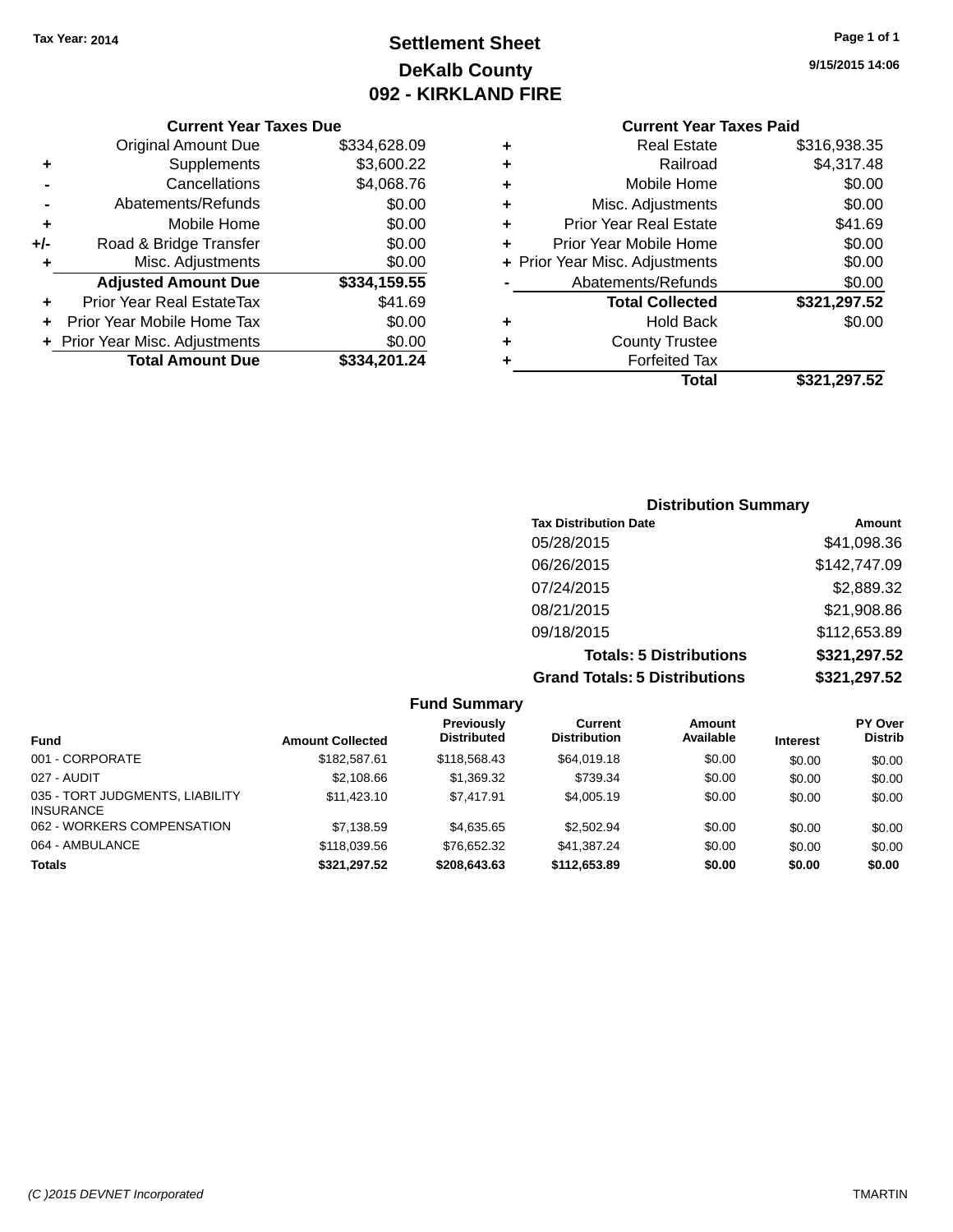# **Settlement Sheet Tax Year: 2014 Page 1 of 1 DeKalb County 093 - LEE FIRE**

|     | <b>Current Year Taxes Due</b>  |             |
|-----|--------------------------------|-------------|
|     | <b>Original Amount Due</b>     | \$40,996.02 |
| ٠   | Supplements                    | \$31.85     |
|     | Cancellations                  | \$59.83     |
|     | Abatements/Refunds             | \$0.00      |
| ٠   | Mobile Home                    | \$0.00      |
| +/- | Road & Bridge Transfer         | \$0.00      |
| ٠   | Misc. Adjustments              | \$0.00      |
|     | <b>Adjusted Amount Due</b>     | \$40,968.04 |
| ٠   | Prior Year Real EstateTax      | (\$354.32)  |
| ٠   | Prior Year Mobile Home Tax     | \$0.00      |
|     | + Prior Year Misc. Adjustments | \$0.00      |
|     | <b>Total Amount Due</b>        | \$40,613.72 |

**9/15/2015 14:06**

|   | <b>Current Year Taxes Paid</b> |             |
|---|--------------------------------|-------------|
| ٠ | <b>Real Estate</b>             | \$38,307.90 |
| ٠ | Railroad                       | \$905.90    |
| ٠ | Mobile Home                    | \$0.00      |
| ٠ | Misc. Adjustments              | \$0.00      |
| ٠ | <b>Prior Year Real Estate</b>  | (\$354.32)  |
| ÷ | Prior Year Mobile Home         | \$0.00      |
|   | + Prior Year Misc. Adjustments | \$0.00      |
|   | Abatements/Refunds             | \$0.00      |
|   | <b>Total Collected</b>         | \$38,859.48 |
| ٠ | <b>Hold Back</b>               | \$0.00      |
|   | <b>County Trustee</b>          |             |
| ٠ | <b>Forfeited Tax</b>           |             |
|   | Total                          | \$38,859.48 |
|   |                                |             |

| <b>Distribution Summary</b>          |             |
|--------------------------------------|-------------|
| <b>Tax Distribution Date</b>         | Amount      |
| 05/28/2015                           | \$2,966.89  |
| 06/26/2015                           | \$18,424.48 |
| 07/24/2015                           | \$98.43     |
| 08/21/2015                           | \$979.35    |
| 09/18/2015                           | \$16,390.33 |
| <b>Totals: 5 Distributions</b>       | \$38,859.48 |
| <b>Grand Totals: 5 Distributions</b> | \$38,859.48 |

|                                               |                         | <b>Fund Summary</b>              |                                |                            |                 |                                  |
|-----------------------------------------------|-------------------------|----------------------------------|--------------------------------|----------------------------|-----------------|----------------------------------|
| <b>Fund</b>                                   | <b>Amount Collected</b> | Previously<br><b>Distributed</b> | Current<br><b>Distribution</b> | <b>Amount</b><br>Available | <b>Interest</b> | <b>PY Over</b><br><b>Distrib</b> |
| 001 - CORPORATE                               | \$24.937.40             | \$14,419.19                      | \$10.518.21                    | \$0.00                     | \$0.00          | \$0.00                           |
| 035 - TORT JUDGEMENTS/LIABILITY<br><b>INS</b> | \$2,881.78              | \$1.666.29                       | \$1,215.49                     | \$0.00                     | \$0.00          | \$0.00                           |
| 064 - AMBULANCE                               | \$11.040.30             | \$6.383.67                       | \$4.656.63                     | \$0.00                     | \$0.00          | \$0.00                           |
| <b>Totals</b>                                 | \$38,859.48             | \$22,469.15                      | \$16,390.33                    | \$0.00                     | \$0.00          | \$0.00                           |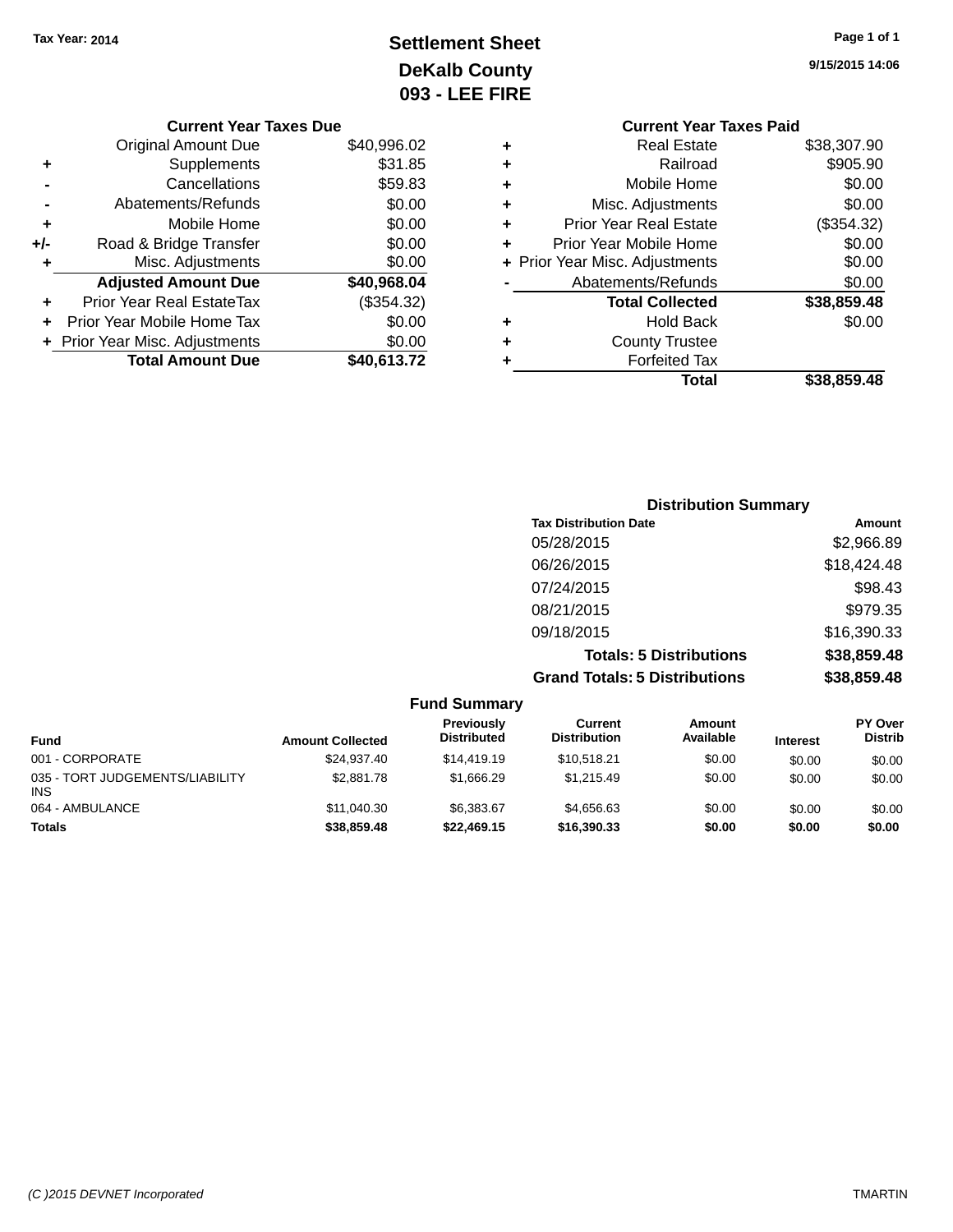# **Settlement Sheet Tax Year: 2014 Page 1 of 1 DeKalb County 094 - LELAND FIRE**

**9/15/2015 14:06**

# **Current Year Taxes Paid**

|     | <b>Original Amount Due</b>     | \$29,449.78 |
|-----|--------------------------------|-------------|
| ٠   | Supplements                    | \$49.83     |
|     | Cancellations                  | \$60.59     |
|     | Abatements/Refunds             | \$0.00      |
| ٠   | Mobile Home                    | \$0.00      |
| +/- | Road & Bridge Transfer         | \$0.00      |
| ٠   | Misc. Adjustments              | \$0.00      |
|     | <b>Adjusted Amount Due</b>     | \$29,439.02 |
| ٠   | Prior Year Real EstateTax      | \$0.00      |
|     |                                |             |
|     | Prior Year Mobile Home Tax     | \$0.00      |
|     | + Prior Year Misc. Adjustments | \$0.00      |
|     | <b>Total Amount Due</b>        | \$29,439.02 |

**Current Year Taxes Due**

| ٠ | <b>Real Estate</b>             | \$28,620.12 |
|---|--------------------------------|-------------|
| ٠ | Railroad                       | \$0.00      |
| ٠ | Mobile Home                    | \$0.00      |
| ٠ | Misc. Adjustments              | \$0.00      |
| ٠ | <b>Prior Year Real Estate</b>  | \$0.00      |
| ٠ | Prior Year Mobile Home         | \$0.00      |
|   | + Prior Year Misc. Adjustments | \$0.00      |
|   | Abatements/Refunds             | \$0.00      |
|   | <b>Total Collected</b>         | \$28,620.12 |
|   |                                |             |
| ٠ | <b>Hold Back</b>               | \$0.00      |
| ٠ | <b>County Trustee</b>          |             |
| ٠ | <b>Forfeited Tax</b>           |             |
|   | Total                          | \$28,620.12 |

| <b>Distribution Summary</b>          |             |
|--------------------------------------|-------------|
| <b>Tax Distribution Date</b>         | Amount      |
| 05/28/2015                           | \$3,953.41  |
| 06/26/2015                           | \$14,693.30 |
| 07/24/2015                           | \$318.78    |
| 08/21/2015                           | \$608.20    |
| 09/18/2015                           | \$9,046.43  |
| <b>Totals: 5 Distributions</b>       | \$28,620.12 |
| <b>Grand Totals: 5 Distributions</b> | \$28,620.12 |

| <b>Fund Summary</b> |                         |                                         |                                |                     |                 |                                  |
|---------------------|-------------------------|-----------------------------------------|--------------------------------|---------------------|-----------------|----------------------------------|
| <b>Fund</b>         | <b>Amount Collected</b> | <b>Previously</b><br><b>Distributed</b> | Current<br><b>Distribution</b> | Amount<br>Available | <b>Interest</b> | <b>PY Over</b><br><b>Distrib</b> |
| 001 - CORPORATE     | \$28,620.12             | \$19,573.69                             | \$9,046.43                     | \$0.00              | \$0.00          | \$0.00                           |
| <b>Totals</b>       | \$28,620.12             | \$19,573.69                             | \$9,046,43                     | \$0.00              | \$0.00          | \$0.00                           |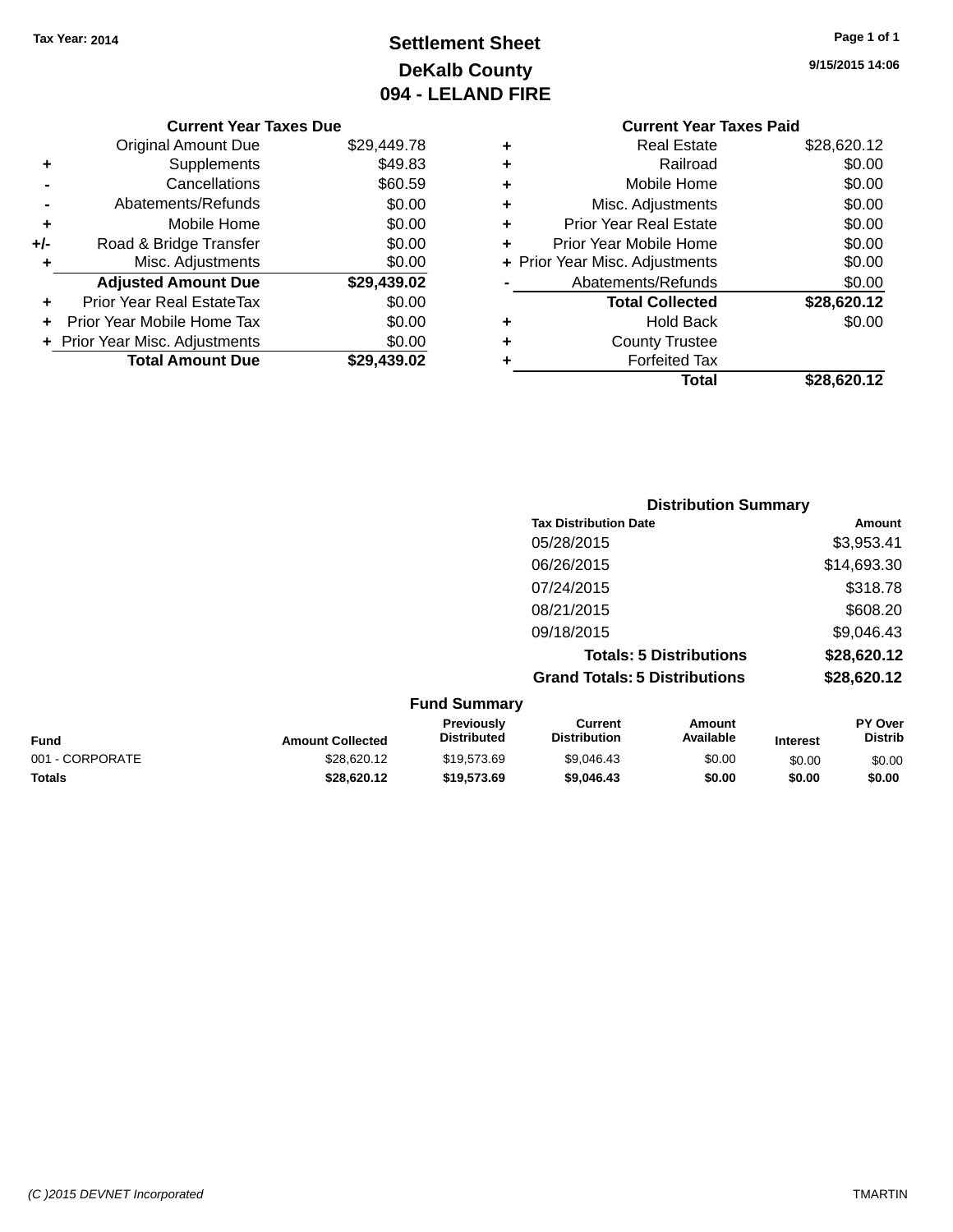# **Settlement Sheet Tax Year: 2014 Page 1 of 1 DeKalb County 095 - MALTA FIRE**

|     | <b>Current Year Taxes Due</b>    |             |
|-----|----------------------------------|-------------|
|     | <b>Original Amount Due</b>       | \$90,921.92 |
| ٠   | Supplements                      | \$948.52    |
|     | Cancellations                    | \$1,118.21  |
|     | Abatements/Refunds               | \$0.00      |
| ٠   | Mobile Home                      | \$0.00      |
| +/- | Road & Bridge Transfer           | \$0.00      |
| ٠   | Misc. Adjustments                | \$0.00      |
|     | <b>Adjusted Amount Due</b>       | \$90,752.23 |
| ٠   | <b>Prior Year Real EstateTax</b> | \$0.00      |
|     | Prior Year Mobile Home Tax       | \$0.00      |
|     | + Prior Year Misc. Adjustments   | \$0.00      |
|     | <b>Total Amount Due</b>          | \$90,752.23 |

**9/15/2015 14:06**

|   | <b>Current Year Taxes Paid</b> |             |
|---|--------------------------------|-------------|
| ٠ | <b>Real Estate</b>             | \$86,534.22 |
| ٠ | Railroad                       | \$2,586.18  |
| ٠ | Mobile Home                    | \$0.00      |
| ٠ | Misc. Adjustments              | \$0.00      |
| ٠ | <b>Prior Year Real Estate</b>  | \$0.00      |
|   | Prior Year Mobile Home         | \$0.00      |
|   | + Prior Year Misc. Adjustments | \$0.00      |
|   | Abatements/Refunds             | \$0.00      |
|   | <b>Total Collected</b>         | \$89,120.40 |
| ٠ | <b>Hold Back</b>               | \$0.00      |
| ٠ | <b>County Trustee</b>          |             |
|   | <b>Forfeited Tax</b>           |             |
|   | Total                          | \$89,120.40 |
|   |                                |             |

|                     | <b>Distribution Summary</b>          |             |
|---------------------|--------------------------------------|-------------|
|                     | <b>Tax Distribution Date</b>         | Amount      |
|                     | 05/28/2015                           | \$8,778.76  |
|                     | 06/26/2015                           | \$41,548.62 |
|                     | 07/24/2015                           | \$897.07    |
|                     | 08/21/2015                           | \$3,976.53  |
|                     | 09/18/2015                           | \$33,919.42 |
|                     | <b>Totals: 5 Distributions</b>       | \$89,120.40 |
|                     | <b>Grand Totals: 5 Distributions</b> | \$89,120.40 |
| <b>Fund Summarv</b> |                                      |             |

|                 |                         | י שווש טעווווועו ז                      |                                |                     |                 |                                  |
|-----------------|-------------------------|-----------------------------------------|--------------------------------|---------------------|-----------------|----------------------------------|
| <b>Fund</b>     | <b>Amount Collected</b> | <b>Previously</b><br><b>Distributed</b> | Current<br><b>Distribution</b> | Amount<br>Available | <b>Interest</b> | <b>PY Over</b><br><b>Distrib</b> |
| 001 - CORPORATE | \$89.120.40             | \$55,200.98                             | \$33.919.42                    | \$0.00              | \$0.00          | \$0.00                           |
| <b>Totals</b>   | \$89.120.40             | \$55,200.98                             | \$33,919.42                    | \$0.00              | \$0.00          | \$0.00                           |
|                 |                         |                                         |                                |                     |                 |                                  |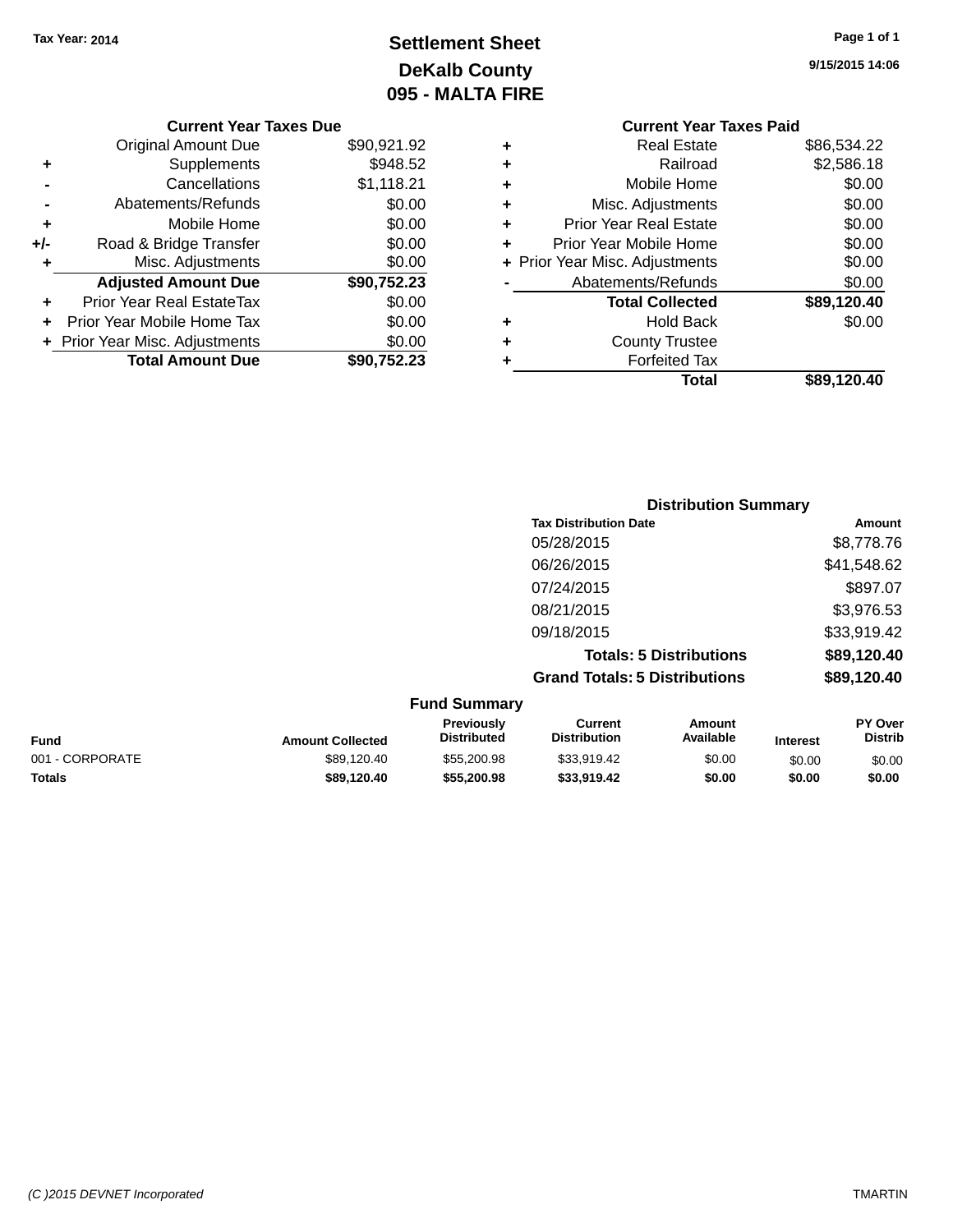# **Settlement Sheet Tax Year: 2014 Page 1 of 1 DeKalb County 096 - MAPLE PARK FIRE**

**9/15/2015 14:06**

| <b>Original Amount Due</b> | \$170,964.47                                                 |                               |
|----------------------------|--------------------------------------------------------------|-------------------------------|
| <b>Supplements</b>         | \$384.82                                                     |                               |
| Cancellations              | \$425.91                                                     |                               |
| Abatements/Refunds         | \$0.00                                                       |                               |
| Mobile Home                | \$0.00                                                       |                               |
| Road & Bridge Transfer     | \$0.00                                                       |                               |
| Misc. Adjustments          | \$0.00                                                       |                               |
| <b>Adjusted Amount Due</b> | \$170,923.38                                                 |                               |
| Prior Year Real EstateTax  | \$0.00                                                       |                               |
|                            | \$0.00                                                       |                               |
|                            | \$0.00                                                       |                               |
| <b>Total Amount Due</b>    | \$170,923.38                                                 |                               |
|                            | Prior Year Mobile Home Tax<br>+ Prior Year Misc. Adjustments | <b>Current Year Taxes Due</b> |

|   | <b>Real Estate</b>             | \$160,139.57 |
|---|--------------------------------|--------------|
| ٠ | Railroad                       | \$5,428.78   |
| ٠ | Mobile Home                    | \$0.00       |
| ٠ | Misc. Adjustments              | \$0.00       |
| ٠ | Prior Year Real Estate         | \$0.00       |
| ٠ | Prior Year Mobile Home         | \$0.00       |
|   | + Prior Year Misc. Adjustments | \$0.00       |
|   | Abatements/Refunds             | \$0.00       |
|   | <b>Total Collected</b>         | \$165,568.35 |
| ٠ | <b>Hold Back</b>               | \$0.00       |
| ٠ | <b>County Trustee</b>          |              |
|   | <b>Forfeited Tax</b>           |              |
|   | Total                          | \$165,568.35 |
|   |                                |              |

| <b>Distribution Summary</b>          |              |  |  |  |
|--------------------------------------|--------------|--|--|--|
| <b>Tax Distribution Date</b>         | Amount       |  |  |  |
| 05/28/2015                           | \$15,117.05  |  |  |  |
| 06/26/2015                           | \$74,595.18  |  |  |  |
| 07/24/2015                           | \$908.23     |  |  |  |
| 08/21/2015                           | \$9,573.12   |  |  |  |
| 09/18/2015                           | \$65,374.77  |  |  |  |
| <b>Totals: 5 Distributions</b>       | \$165,568.35 |  |  |  |
| <b>Grand Totals: 5 Distributions</b> | \$165,568.35 |  |  |  |

|                                         |                         | <b>Fund Summary</b>                     |                                       |                     |                 |                                  |
|-----------------------------------------|-------------------------|-----------------------------------------|---------------------------------------|---------------------|-----------------|----------------------------------|
| <b>Fund</b>                             | <b>Amount Collected</b> | <b>Previously</b><br><b>Distributed</b> | <b>Current</b><br><b>Distribution</b> | Amount<br>Available | <b>Interest</b> | <b>PY Over</b><br><b>Distrib</b> |
| 001 - CORPORATE                         | \$81,736.96             | \$49.463.07                             | \$32,273.89                           | \$0.00              | \$0.00          | \$0.00                           |
| 013 - FIREFIGHTER'S PENSION             | \$2,268.46              | \$1,372.76                              | \$895.70                              | \$0.00              | \$0.00          | \$0.00                           |
| 027 - AUDIT                             | \$379.63                | \$229.73                                | \$149.90                              | \$0.00              | \$0.00          | \$0.00                           |
| 035 - TORT JUDGEMENTS/LIABILITY<br>INS. | \$16.631.35             | \$10.064.45                             | \$6,566.90                            | \$0.00              | \$0.00          | \$0.00                           |
| 064 - AMBULANCE                         | \$64.551.95             | \$39.063.57                             | \$25,488,38                           | \$0.00              | \$0.00          | \$0.00                           |
| <b>Totals</b>                           | \$165,568.35            | \$100,193.58                            | \$65,374.77                           | \$0.00              | \$0.00          | \$0.00                           |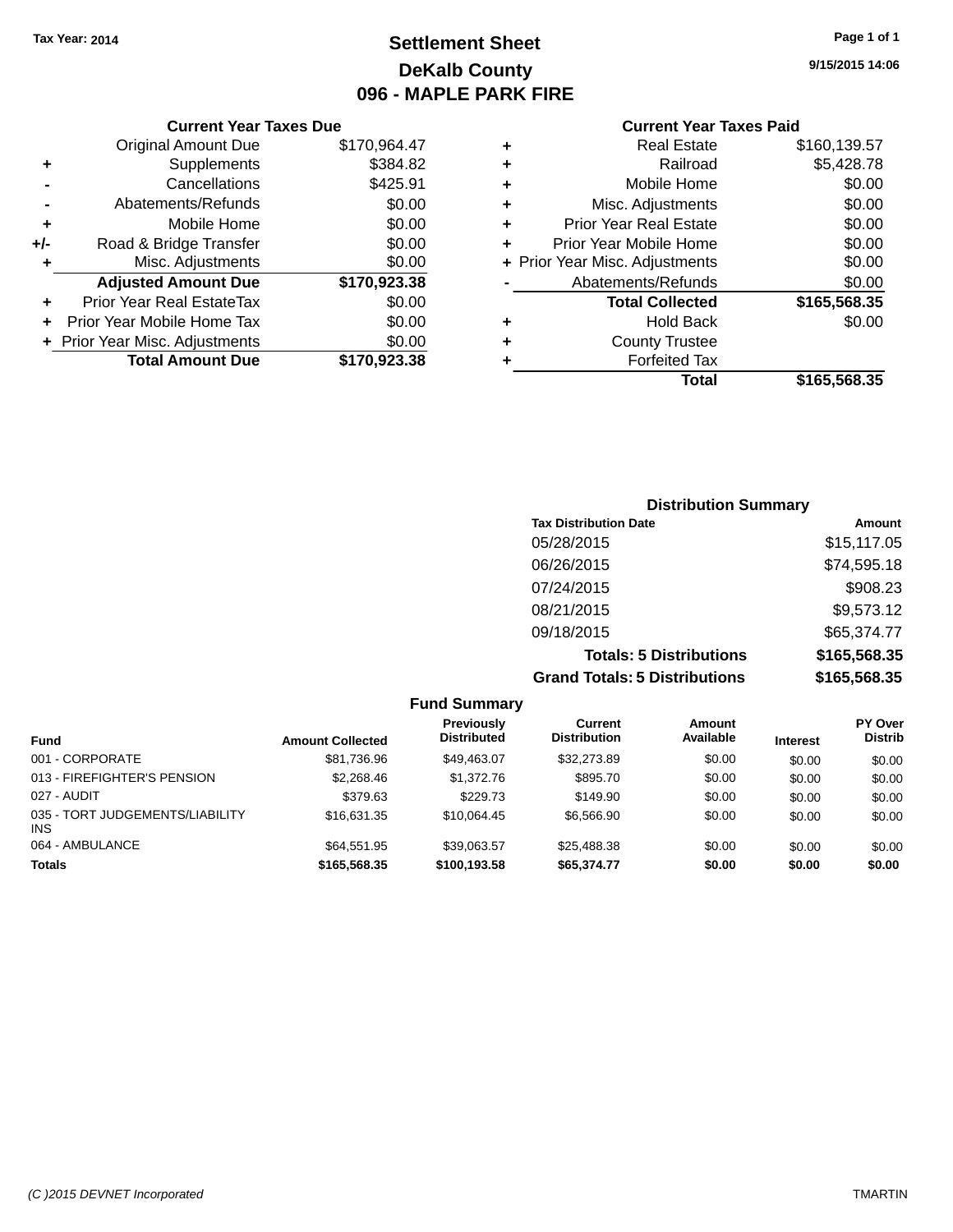# **Settlement Sheet Tax Year: 2014 Page 1 of 1 DeKalb County 097 - PAW PAW FIRE**

**9/15/2015 14:06**

|   | <b>Current Year Taxes Paid</b> |             |
|---|--------------------------------|-------------|
| ٠ | <b>Real Estate</b>             | \$32,343.91 |
|   | Railroad                       | \$1,845.28  |
| ٠ | Mobile Home                    | \$0.00      |
| ٠ | Misc. Adjustments              | \$0.00      |
|   | <b>Prior Year Real Estate</b>  | \$0.00      |
|   | Prior Year Mobile Home         | \$0.00      |
|   | + Prior Year Misc. Adjustments | \$0.00      |
|   | Abatements/Refunds             | \$0.00      |
|   | <b>Total Collected</b>         | \$34,189.19 |
| ٠ | <b>Hold Back</b>               | \$0.00      |
| ٠ | <b>County Trustee</b>          |             |
|   | <b>Forfeited Tax</b>           |             |
|   | Total                          | \$34,189.19 |

|     | <b>Current Year Taxes Due</b>  |             |
|-----|--------------------------------|-------------|
|     | <b>Original Amount Due</b>     | \$34,860.65 |
|     |                                |             |
| ٠   | Supplements                    | \$0.00      |
|     | Cancellations                  | \$0.00      |
|     | Abatements/Refunds             | \$0.00      |
| ٠   | Mobile Home                    | \$0.00      |
| +/- | Road & Bridge Transfer         | \$0.00      |
| ٠   | Misc. Adjustments              | \$0.00      |
|     | <b>Adjusted Amount Due</b>     | \$34,860.65 |
|     | Prior Year Real EstateTax      | \$0.00      |
|     | Prior Year Mobile Home Tax     | \$0.00      |
|     | + Prior Year Misc. Adjustments | \$0.00      |
|     | <b>Total Amount Due</b>        | \$34,860.65 |
|     |                                |             |

| <b>Distribution Summary</b>          |             |  |  |  |
|--------------------------------------|-------------|--|--|--|
| <b>Tax Distribution Date</b>         | Amount      |  |  |  |
| 05/28/2015                           | \$2,491.16  |  |  |  |
| 06/26/2015                           | \$16,243.54 |  |  |  |
| 07/24/2015                           | \$274.65    |  |  |  |
| 08/21/2015                           | \$839.81    |  |  |  |
| 09/18/2015                           | \$14,340.03 |  |  |  |
| <b>Totals: 5 Distributions</b>       | \$34,189.19 |  |  |  |
| <b>Grand Totals: 5 Distributions</b> | \$34,189.19 |  |  |  |

|                                               |                         | <b>Fund Summary</b>              |                                |                     |                 |                                  |
|-----------------------------------------------|-------------------------|----------------------------------|--------------------------------|---------------------|-----------------|----------------------------------|
| <b>Fund</b>                                   | <b>Amount Collected</b> | Previously<br><b>Distributed</b> | Current<br><b>Distribution</b> | Amount<br>Available | <b>Interest</b> | <b>PY Over</b><br><b>Distrib</b> |
| 001 - CORPORATE                               | \$30,909.97             | \$17.945.35                      | \$12,964.62                    | \$0.00              | \$0.00          | \$0.00                           |
| 035 - TORT JUDGEMENTS/LIABILITY<br><b>INS</b> | \$3.279.22              | \$1,903.81                       | \$1.375.41                     | \$0.00              | \$0.00          | \$0.00                           |
| <b>Totals</b>                                 | \$34,189.19             | \$19,849.16                      | \$14,340,03                    | \$0.00              | \$0.00          | \$0.00                           |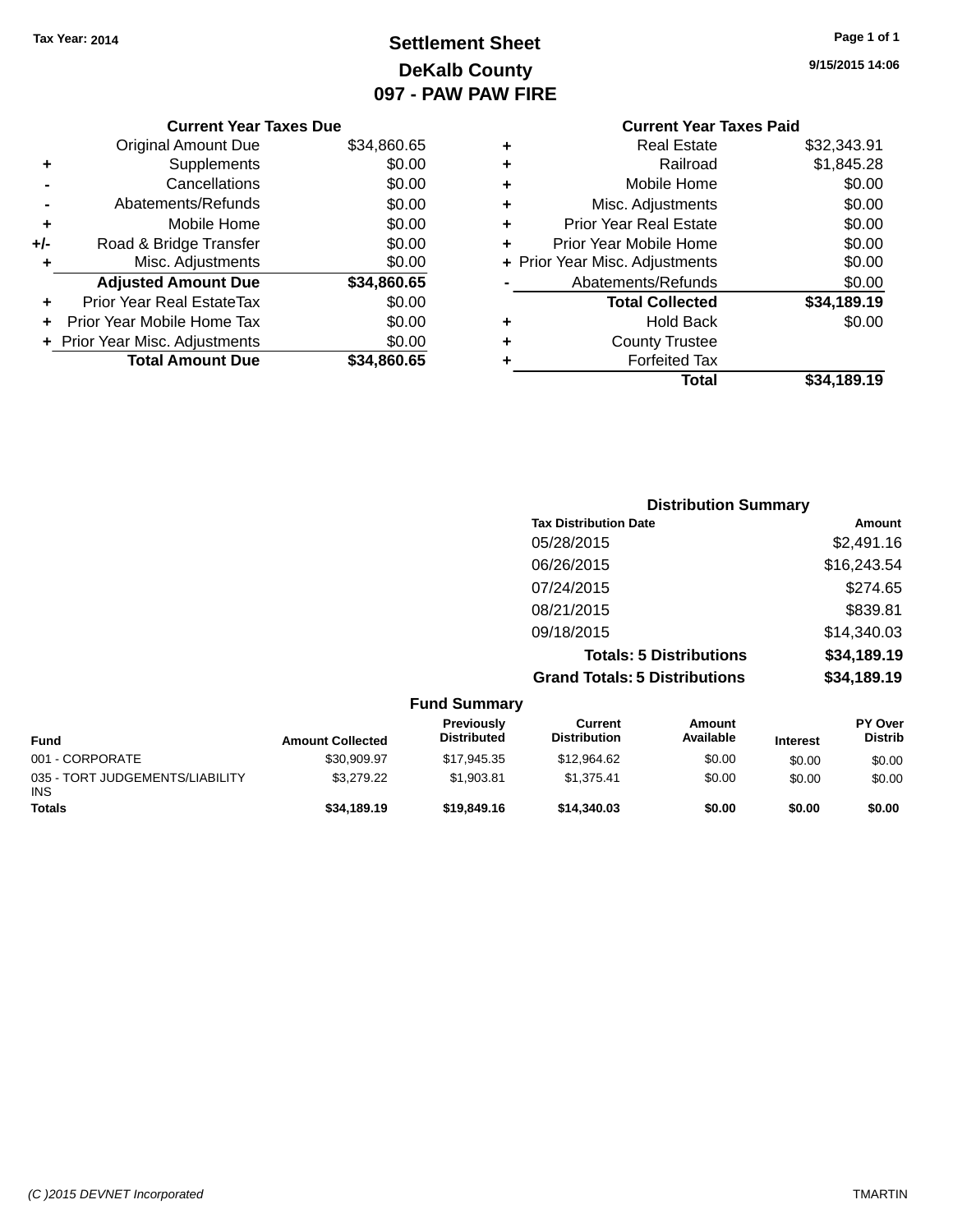# **Settlement Sheet Tax Year: 2014 Page 1 of 1 DeKalb County 098 - SANDWICH FIRE**

**9/15/2015 14:06**

# **Current Year Taxes Paid**

|   | Guilthi Italiants I alu        |              |
|---|--------------------------------|--------------|
| ٠ | <b>Real Estate</b>             | \$535,882.84 |
| ٠ | Railroad                       | \$2,250.74   |
| ÷ | Mobile Home                    | \$0.00       |
| ٠ | Misc. Adjustments              | \$188.67     |
| ٠ | <b>Prior Year Real Estate</b>  | (\$79.83)    |
| ÷ | Prior Year Mobile Home         | \$0.00       |
|   | + Prior Year Misc. Adjustments | \$8.56       |
|   | Abatements/Refunds             | \$1.03       |
|   | <b>Total Collected</b>         | \$538,249.95 |
| ٠ | <b>Hold Back</b>               | \$0.00       |
|   | <b>County Trustee</b>          |              |
|   | <b>Forfeited Tax</b>           |              |
|   | Total                          | \$538,249.95 |
|   |                                |              |

#### **Current Year Taxes Due** Original Amount Due \$561,158.74 **+** Supplements \$4,661.65 **-** Cancellations \$5,471.43 **-** Abatements/Refunds \$1.03 **+** Mobile Home \$0.00 **+/-** Road & Bridge Transfer \$0.00 **+** Misc. Adjustments \$188.67 **Adjusted Amount Due \$560,536.60 +** Prior Year Real EstateTax (\$79.83) **+** Prior Year Mobile Home Tax \$0.00 **+** Prior Year Misc. Adjustments \$8.56 **Total Amount Due \$560,465.33**

| <b>Distribution Summary</b>          |              |
|--------------------------------------|--------------|
| <b>Tax Distribution Date</b>         | Amount       |
| 05/28/2015                           | \$62,250.05  |
| 06/26/2015                           | \$237,175.37 |
| 07/24/2015                           | \$5,880.03   |
| 08/21/2015                           | \$39,190.24  |
| 09/18/2015                           | \$193,754.26 |
| <b>Totals: 5 Distributions</b>       | \$538,249.95 |
| <b>Grand Totals: 5 Distributions</b> | \$538,249.95 |

|                                         |                         |                           |                         | <b>Fund Summary</b>                     |                                                  |                     |                 |                           |
|-----------------------------------------|-------------------------|---------------------------|-------------------------|-----------------------------------------|--------------------------------------------------|---------------------|-----------------|---------------------------|
| <b>Fund</b>                             |                         |                           | <b>Amount Collected</b> | <b>Previously</b><br><b>Distributed</b> | Current<br><b>Distribution</b>                   | Amount<br>Available | <b>Interest</b> | PY Over<br><b>Distrib</b> |
|                                         | 001 - CORPORATE         |                           | \$471,530.66            | \$301,793.39                            | \$169,737.27                                     | \$0.00              | \$0.00          | \$0.00                    |
|                                         | 027 - AUDIT             |                           | \$4,686.01              | \$2,999.19                              | \$1,686.82                                       | \$0.00              | \$0.00          | \$0.00                    |
| 035 - TORT JUDGEMENTS/LIABILITY<br>INS. |                         |                           | \$62,033.28             | \$39,703.11                             | \$22,330.17                                      | \$0.00              | \$0.00          | \$0.00                    |
| <b>Totals</b>                           |                         |                           | \$538,249.95            | \$344,495.69                            | \$193,754,26                                     | \$0.00              | \$0.00          | \$0.00                    |
|                                         |                         |                           |                         | <b>Miscellaneous Adjustment Detail</b>  |                                                  |                     |                 |                           |
|                                         | Year Source             | <b>Account Type</b>       |                         | <b>Amount Adjustment Description</b>    |                                                  |                     |                 |                           |
|                                         | 2013 RE - Real Estate   | <b>Back Tax Collected</b> |                         |                                         | \$8.56 TRUSTEE SALE 19-25-252-014 by TBA         |                     |                 |                           |
|                                         | 2014 RE - Real Estate   | <b>Back Tax Collected</b> |                         |                                         | \$76.25 DOBSON REDEMPTION 19-26-481-012 by TBA   |                     |                 |                           |
|                                         | 2014 RE - Real Estate   | <b>Back Tax Collected</b> |                         |                                         | \$26.38 PETERSON REDEMPTION 19-35-231-002 by TBA |                     |                 |                           |
|                                         | 2014 RE - Real Estate   | <b>Back Tax Collected</b> |                         |                                         | \$86.04 PETERSON REDEMPTION 19-35-230-007 by TBA |                     |                 |                           |
|                                         | <b>Totals 4 entries</b> |                           |                         | \$197.23                                |                                                  |                     |                 |                           |

**Abatement Detail**

| Year Source             | <b>Account Type</b> | <b>Amount Adjustment Description</b>             |
|-------------------------|---------------------|--------------------------------------------------|
| 2014 RE - Real Estate   | RE Abatement        | \$1.03 PTAB INTEREST REFUND 19-27-427-021 by TBA |
| <b>Totals 1 entries</b> |                     | \$1.03                                           |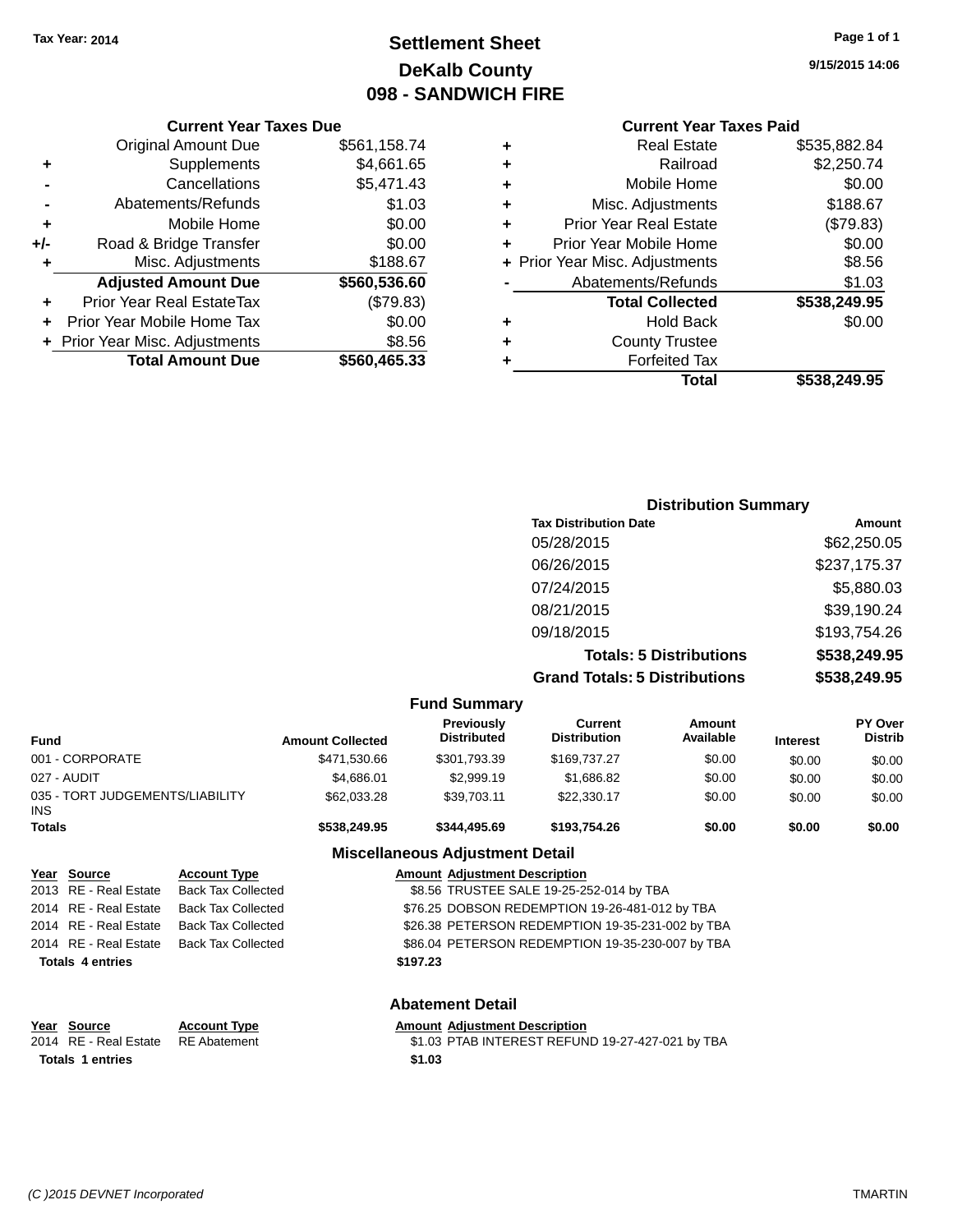# **Settlement Sheet Tax Year: 2014 Page 1 of 1 DeKalb County 099 - SHABBONA FIRE**

**9/15/2015 14:06**

#### **Current Year Taxes Paid**

|       | <b>Current Year Taxes Due</b>  |              |  |  |  |
|-------|--------------------------------|--------------|--|--|--|
|       | \$184,982.54                   |              |  |  |  |
| ٠     | Supplements                    | \$666.62     |  |  |  |
|       | Cancellations                  | \$746.72     |  |  |  |
|       | Abatements/Refunds             | \$0.00       |  |  |  |
| ٠     | Mobile Home                    | \$0.00       |  |  |  |
| $+/-$ | Road & Bridge Transfer         | \$0.00       |  |  |  |
| ÷     | Misc. Adjustments              | \$46.13      |  |  |  |
|       | <b>Adjusted Amount Due</b>     | \$184,948.57 |  |  |  |
| ٠     | Prior Year Real EstateTax      | \$0.00       |  |  |  |
|       | Prior Year Mobile Home Tax     | \$0.00       |  |  |  |
|       | + Prior Year Misc. Adjustments | \$0.00       |  |  |  |
|       | <b>Total Amount Due</b>        | \$184,948.57 |  |  |  |
|       |                                |              |  |  |  |

| ٠ | <b>Real Estate</b>             | \$178,109.11 |
|---|--------------------------------|--------------|
| ٠ | Railroad                       | \$4,968.36   |
| ٠ | Mobile Home                    | \$0.00       |
| ٠ | Misc. Adjustments              | \$46.13      |
| ٠ | <b>Prior Year Real Estate</b>  | \$0.00       |
| ٠ | Prior Year Mobile Home         | \$0.00       |
|   | + Prior Year Misc. Adjustments | \$0.00       |
|   | Abatements/Refunds             | \$0.00       |
|   | <b>Total Collected</b>         | \$183,123.60 |
| ٠ | <b>Hold Back</b>               | \$0.00       |
| ÷ | <b>County Trustee</b>          |              |
| ٠ | <b>Forfeited Tax</b>           |              |
|   | Total                          | \$183,123.60 |
|   |                                |              |

| <b>Distribution Summary</b>          |              |
|--------------------------------------|--------------|
| <b>Tax Distribution Date</b>         | Amount       |
| 05/28/2015                           | \$17,030.96  |
| 06/26/2015                           | \$86,841.88  |
| 07/24/2015                           | \$1,886.51   |
| 08/21/2015                           | \$7,907.88   |
| 09/18/2015                           | \$69,456.37  |
| <b>Totals: 5 Distributions</b>       | \$183,123.60 |
| <b>Grand Totals: 5 Distributions</b> | \$183,123.60 |

|                                               |                         | <b>Fund Summary</b>                |                                |                            |                 |                                  |
|-----------------------------------------------|-------------------------|------------------------------------|--------------------------------|----------------------------|-----------------|----------------------------------|
| <b>Fund</b>                                   | <b>Amount Collected</b> | Previously<br><b>Distributed</b>   | Current<br><b>Distribution</b> | <b>Amount</b><br>Available | <b>Interest</b> | <b>PY Over</b><br><b>Distrib</b> |
| 001 - CORPORATE                               | \$125,188.79            | \$77.706.33                        | \$47.482.46                    | \$0.00                     | \$0.00          | \$0.00                           |
| 035 - TORT JUDGEMENTS/LIABILITY<br><b>INS</b> | \$25,229,48             | \$15,660.27                        | \$9.569.21                     | \$0.00                     | \$0.00          | \$0.00                           |
| 064 - AMBULANCE                               | \$32,705.33             | \$20,300.63                        | \$12,404.70                    | \$0.00                     | \$0.00          | \$0.00                           |
| <b>Totals</b>                                 | \$183,123,60            | \$113,667,23                       | \$69,456.37                    | \$0.00                     | \$0.00          | \$0.00                           |
|                                               |                         | Missellanessen, Adioatosant Datail |                                |                            |                 |                                  |

#### **Miscellaneous Adjustment Detail**

**Year Source Account Type Account Type Amount Adjustment Description**<br>2014 RE - Real Estate Paymt In Lieu of Tax \$46.13 HOUSING AUTHORITY S

**Totals 1 entries \$46.13**

\$46.13 HOUSING AUTHORITY SEQUOYA APARTMENTS by TBA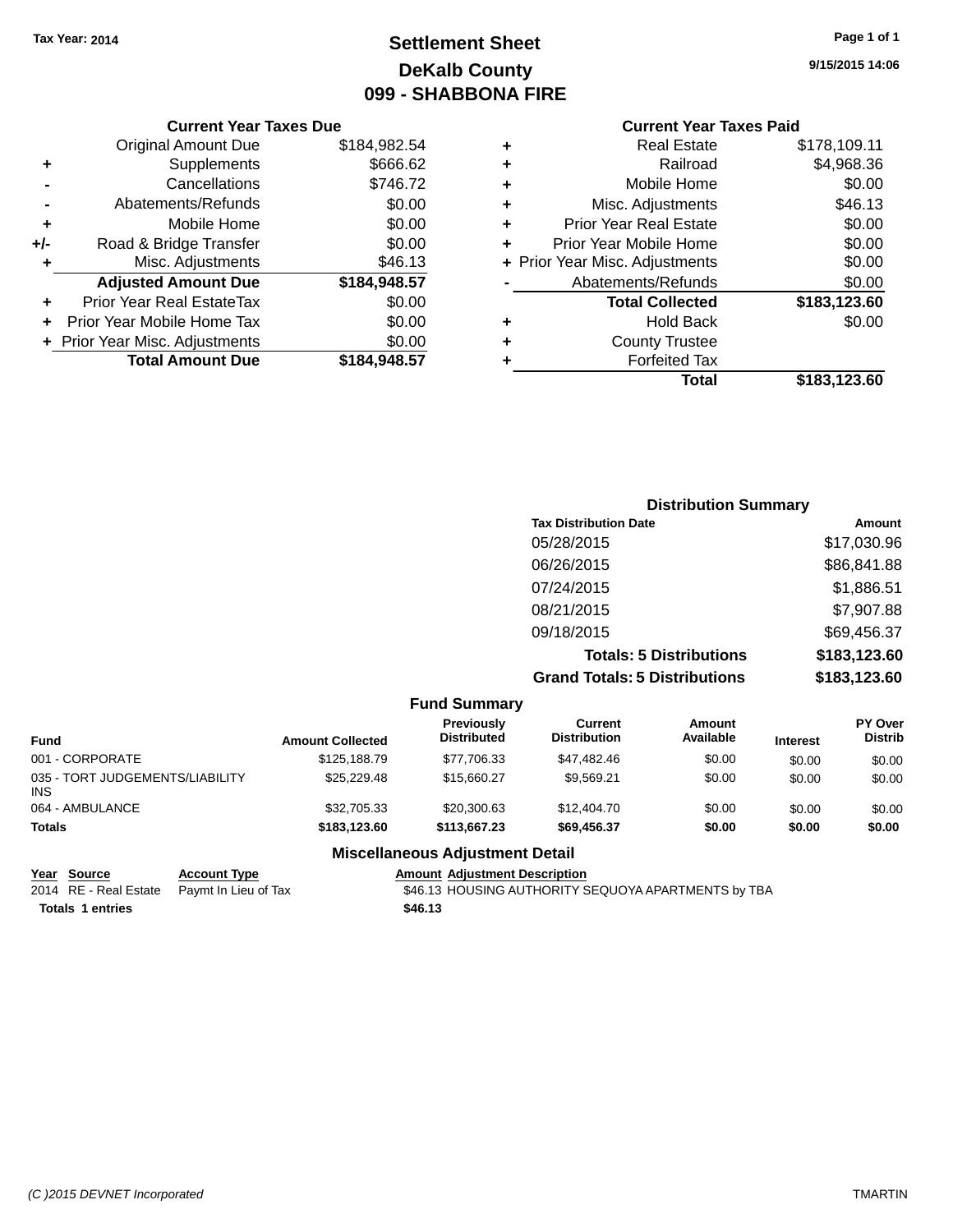# **Settlement Sheet Tax Year: 2014 Page 1 of 1 DeKalb County 100 - SOMONAUK FIRE**

**9/15/2015 14:06**

|     | <b>Current Year Taxes Due</b>    |              |  |  |  |
|-----|----------------------------------|--------------|--|--|--|
|     | <b>Original Amount Due</b>       | \$238,468.60 |  |  |  |
| ٠   | Supplements                      | \$1,753.46   |  |  |  |
|     | Cancellations                    | \$2,070.84   |  |  |  |
|     | Abatements/Refunds               | \$0.00       |  |  |  |
| ٠   | Mobile Home                      | \$0.00       |  |  |  |
| +/- | Road & Bridge Transfer           | \$0.00       |  |  |  |
| ٠   | Misc. Adjustments                | \$0.00       |  |  |  |
|     | <b>Adjusted Amount Due</b>       | \$238,151.22 |  |  |  |
| ٠   | <b>Prior Year Real EstateTax</b> | \$0.00       |  |  |  |
|     | Prior Year Mobile Home Tax       | \$0.00       |  |  |  |
|     | + Prior Year Misc. Adjustments   | \$0.00       |  |  |  |
|     | <b>Total Amount Due</b>          | \$238,151.22 |  |  |  |

|   | <b>Real Estate</b>             | \$228,686.20 |
|---|--------------------------------|--------------|
| ٠ | Railroad                       | \$4,079.68   |
| ٠ | Mobile Home                    | \$0.00       |
| ٠ | Misc. Adjustments              | \$0.00       |
| ٠ | <b>Prior Year Real Estate</b>  | \$0.00       |
| ÷ | Prior Year Mobile Home         | \$0.00       |
|   | + Prior Year Misc. Adjustments | \$0.00       |
|   | Abatements/Refunds             | \$0.00       |
|   | <b>Total Collected</b>         | \$232,765.88 |
| ٠ | <b>Hold Back</b>               | \$0.00       |
| ٠ | <b>County Trustee</b>          |              |
| ٠ | <b>Forfeited Tax</b>           |              |
|   | Total                          | \$232,765.88 |
|   |                                |              |

| <b>Distribution Summary</b>          |              |
|--------------------------------------|--------------|
| <b>Tax Distribution Date</b>         | Amount       |
| 05/28/2015                           | \$27,505.05  |
| 06/26/2015                           | \$106,753.60 |
| 07/24/2015                           | \$3,100.45   |
| 08/21/2015                           | \$17,988.78  |
| 09/18/2015                           | \$77,418.00  |
| <b>Totals: 5 Distributions</b>       | \$232,765.88 |
| <b>Grand Totals: 5 Distributions</b> | \$232,765.88 |

|                 |                         | <b>Fund Summary</b>              |                                |                     |                 |                           |
|-----------------|-------------------------|----------------------------------|--------------------------------|---------------------|-----------------|---------------------------|
| Fund            | <b>Amount Collected</b> | Previously<br><b>Distributed</b> | Current<br><b>Distribution</b> | Amount<br>Available | <b>Interest</b> | PY Over<br><b>Distrib</b> |
| 001 - CORPORATE | \$123,970.41            | \$82,737.82                      | \$41,232.59                    | \$0.00              | \$0.00          | \$0.00                    |
| 064 - AMBULANCE | \$108,795.47            | \$72,610.06                      | \$36,185.41                    | \$0.00              | \$0.00          | \$0.00                    |
| <b>Totals</b>   | \$232,765.88            | \$155,347,88                     | \$77,418.00                    | \$0.00              | \$0.00          | \$0.00                    |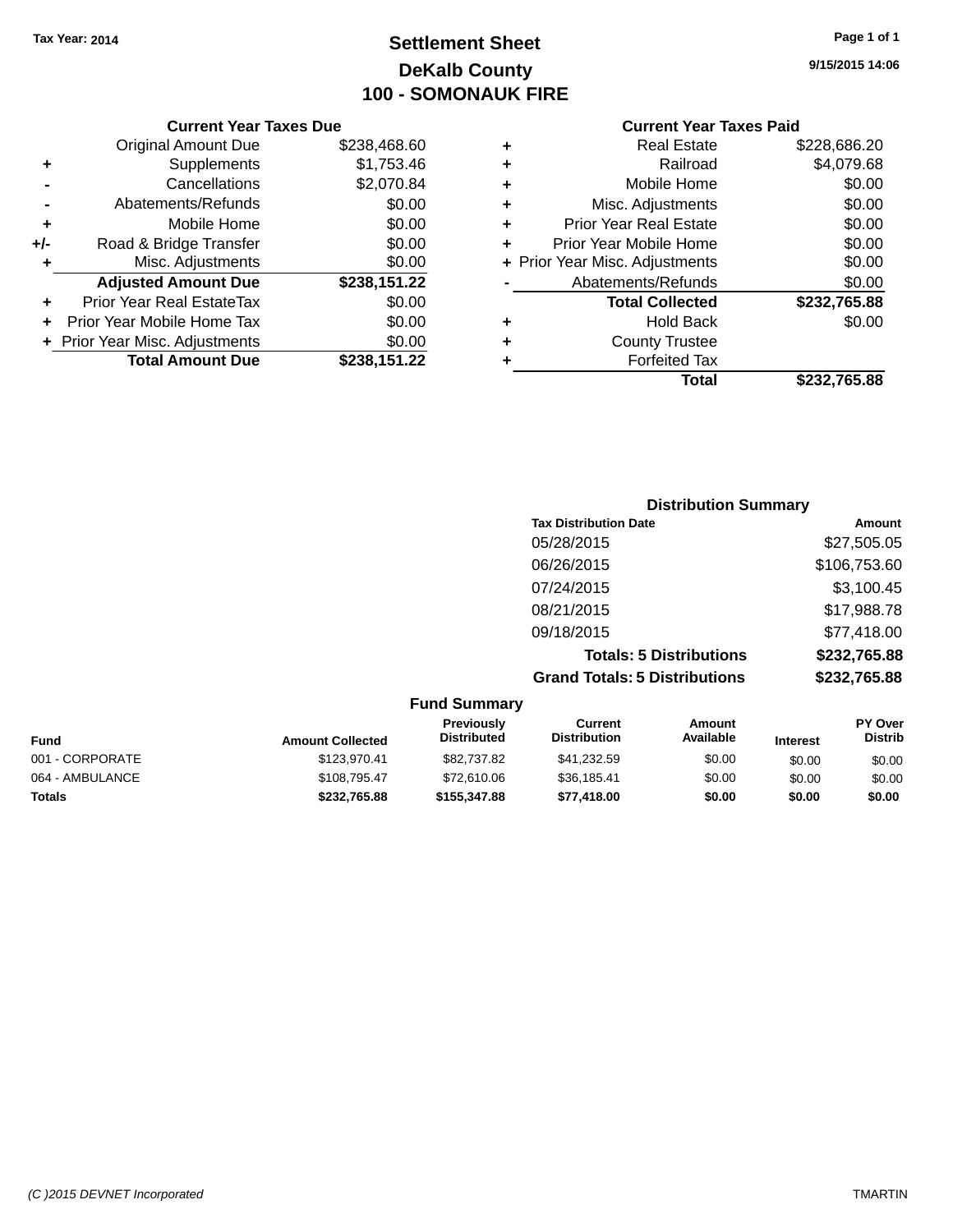# **Settlement Sheet Tax Year: 2014 Page 1 of 1 DeKalb County 101 - SYCAMORE FIRE**

**9/15/2015 14:06**

|                 |   | Total                          | \$327,544.67 |
|-----------------|---|--------------------------------|--------------|
| 31              |   | <b>Forfeited Tax</b>           |              |
| 00              | ٠ | <b>County Trustee</b>          |              |
| 00              | ٠ | <b>Hold Back</b>               | \$0.00       |
| '5)             |   | <b>Total Collected</b>         | \$327,544.67 |
| $\overline{06}$ |   | Abatements/Refunds             | \$0.00       |
| 00              |   | + Prior Year Misc. Adjustments | \$0.00       |
| 00              |   | Prior Year Mobile Home         | \$0.00       |
| 00              | ÷ | <b>Prior Year Real Estate</b>  | (\$24.75)    |
| 00              | ٠ | Misc. Adjustments              | \$0.00       |
| 23              | ٠ | Mobile Home                    | \$0.00       |
| 19              | ٠ | Railroad                       | \$0.00       |
| 10              | ٠ | <b>Real Estate</b>             | \$327,569.42 |
|                 |   |                                |              |

|     | <b>Current Year Taxes Due</b>  |              |
|-----|--------------------------------|--------------|
|     | <b>Original Amount Due</b>     | \$336,118.10 |
| ٠   | Supplements                    | \$3,610.19   |
|     | Cancellations                  | \$4,026.23   |
|     | Abatements/Refunds             | \$0.00       |
| ٠   | Mobile Home                    | \$0.00       |
| +/- | Road & Bridge Transfer         | \$0.00       |
| ٠   | Misc. Adjustments              | \$0.00       |
|     | <b>Adjusted Amount Due</b>     | \$335,702.06 |
|     | Prior Year Real EstateTax      | (\$24.75)    |
|     | Prior Year Mobile Home Tax     | \$0.00       |
|     | + Prior Year Misc. Adjustments | \$0.00       |
|     | <b>Total Amount Due</b>        | \$335,677.31 |

| <b>Distribution Summary</b>          |              |
|--------------------------------------|--------------|
| <b>Tax Distribution Date</b>         | Amount       |
| 05/28/2015                           | \$33,189.08  |
| 06/26/2015                           | \$148,728.45 |
| 07/24/2015                           | \$2,399.81   |
| 08/21/2015                           | \$15,511.94  |
| 09/18/2015                           | \$127,715.39 |
| <b>Totals: 5 Distributions</b>       | \$327,544.67 |
| <b>Grand Totals: 5 Distributions</b> | \$327,544.67 |

|                 |                         | <b>Fund Summary</b>              |                                |                     |                 |                                  |
|-----------------|-------------------------|----------------------------------|--------------------------------|---------------------|-----------------|----------------------------------|
| <b>Fund</b>     | <b>Amount Collected</b> | Previously<br><b>Distributed</b> | Current<br><b>Distribution</b> | Amount<br>Available | <b>Interest</b> | <b>PY Over</b><br><b>Distrib</b> |
| 001 - CORPORATE | \$169,651.12            | \$103,501.19                     | \$66,149.93                    | \$0.00              | \$0.00          | \$0.00                           |
| 064 - AMBULANCE | \$157,893.55            | \$96,328.09                      | \$61,565.46                    | \$0.00              | \$0.00          | \$0.00                           |
| Totals          | \$327,544.67            | \$199.829.28                     | \$127,715.39                   | \$0.00              | \$0.00          | \$0.00                           |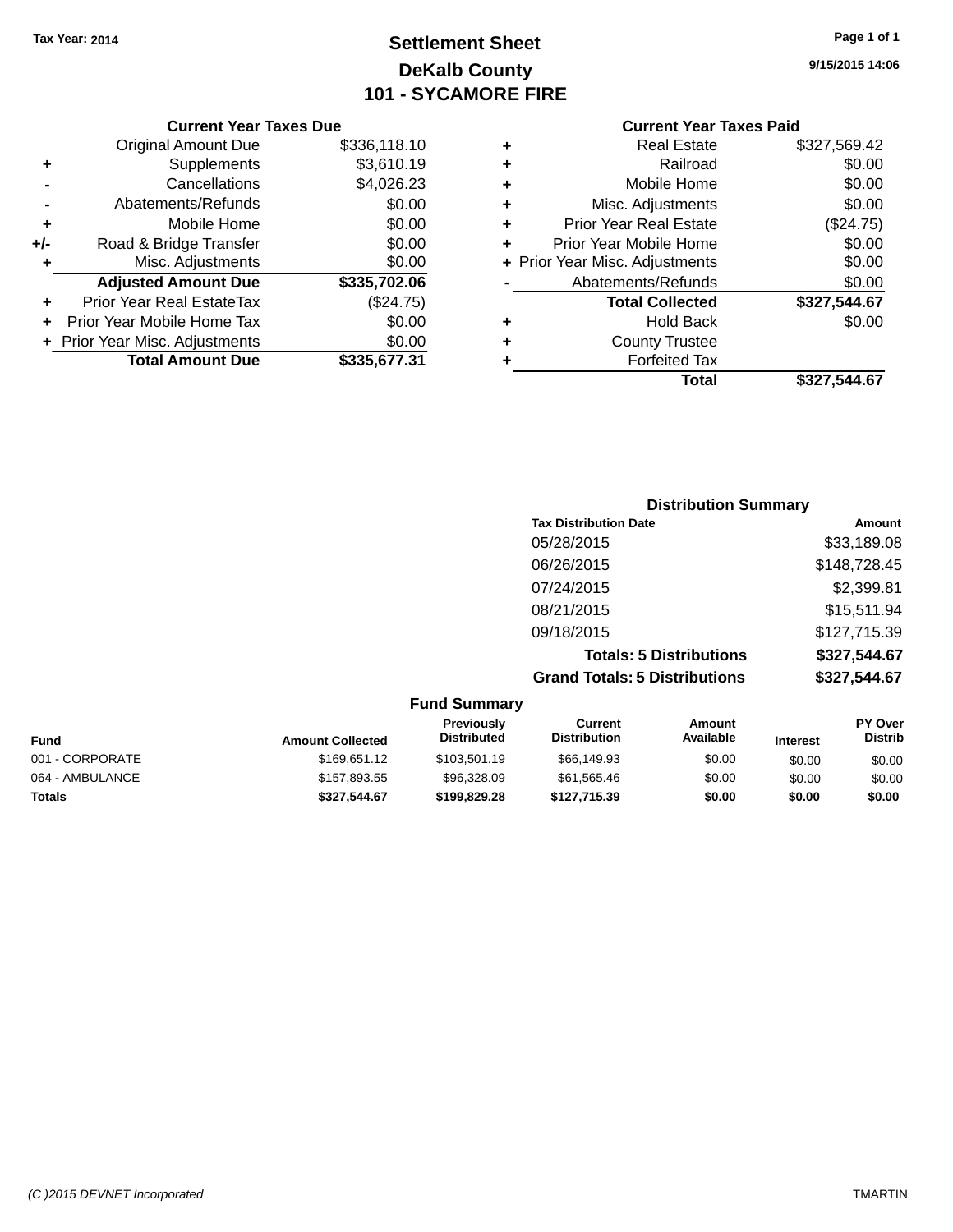# **Settlement Sheet Tax Year: 2014 Page 1 of 1 DeKalb County 102 - WATERMAN FIRE**

**9/15/2015 14:06**

#### **Current Year Taxes Due**

|     | <b>Original Amount Due</b>     | \$147,230.24 |
|-----|--------------------------------|--------------|
| ٠   | Supplements                    | \$979.99     |
|     | Cancellations                  | \$1,107.75   |
|     | Abatements/Refunds             | \$0.00       |
| ÷   | Mobile Home                    | \$0.00       |
| +/- | Road & Bridge Transfer         | \$0.00       |
| ٠   | Misc. Adjustments              | \$0.00       |
|     | <b>Adjusted Amount Due</b>     | \$147,102.48 |
| ÷   | Prior Year Real EstateTax      | \$0.00       |
|     | Prior Year Mobile Home Tax     | \$0.00       |
|     | + Prior Year Misc. Adjustments | \$0.00       |
|     | <b>Total Amount Due</b>        | \$147,102.48 |

#### **Current Year Taxes Paid**

|   | Total                          | \$144,156.89 |
|---|--------------------------------|--------------|
| ٠ | <b>Forfeited Tax</b>           |              |
| ٠ | <b>County Trustee</b>          |              |
| ٠ | <b>Hold Back</b>               | \$0.00       |
|   | <b>Total Collected</b>         | \$144,156.89 |
|   | Abatements/Refunds             | \$0.00       |
|   | + Prior Year Misc. Adjustments | \$0.00       |
| ٠ | Prior Year Mobile Home         | \$0.00       |
| ٠ | <b>Prior Year Real Estate</b>  | \$0.00       |
| ٠ | Misc. Adjustments              | \$0.00       |
| ÷ | Mobile Home                    | \$0.00       |
| ÷ | Railroad                       | \$2,692.18   |
|   | <b>Real Estate</b>             | \$141,464.71 |

## **Distribution Summary Tax Distribution Date Amount** 05/28/2015 \$14,342.22 06/26/2015 \$63,410.67 07/24/2015 \$3,163.01 08/21/2015 \$7,083.95 09/18/2015 \$56,157.04 **Totals: 5 Distributions \$144,156.89 Grand Totals: 5 Distributions \$144,156.89**

|                 |                         | <b>Fund Summary</b>                     |                                |                     |                 |                                  |
|-----------------|-------------------------|-----------------------------------------|--------------------------------|---------------------|-----------------|----------------------------------|
| Fund            | <b>Amount Collected</b> | <b>Previously</b><br><b>Distributed</b> | Current<br><b>Distribution</b> | Amount<br>Available | <b>Interest</b> | <b>PY Over</b><br><b>Distrib</b> |
| 001 - CORPORATE | \$144.156.89            | \$87,999.85                             | \$56,157,04                    | \$0.00              | \$0.00          | \$0.00                           |
| <b>Totals</b>   | \$144.156.89            | \$87,999.85                             | \$56.157.04                    | \$0.00              | \$0.00          | \$0.00                           |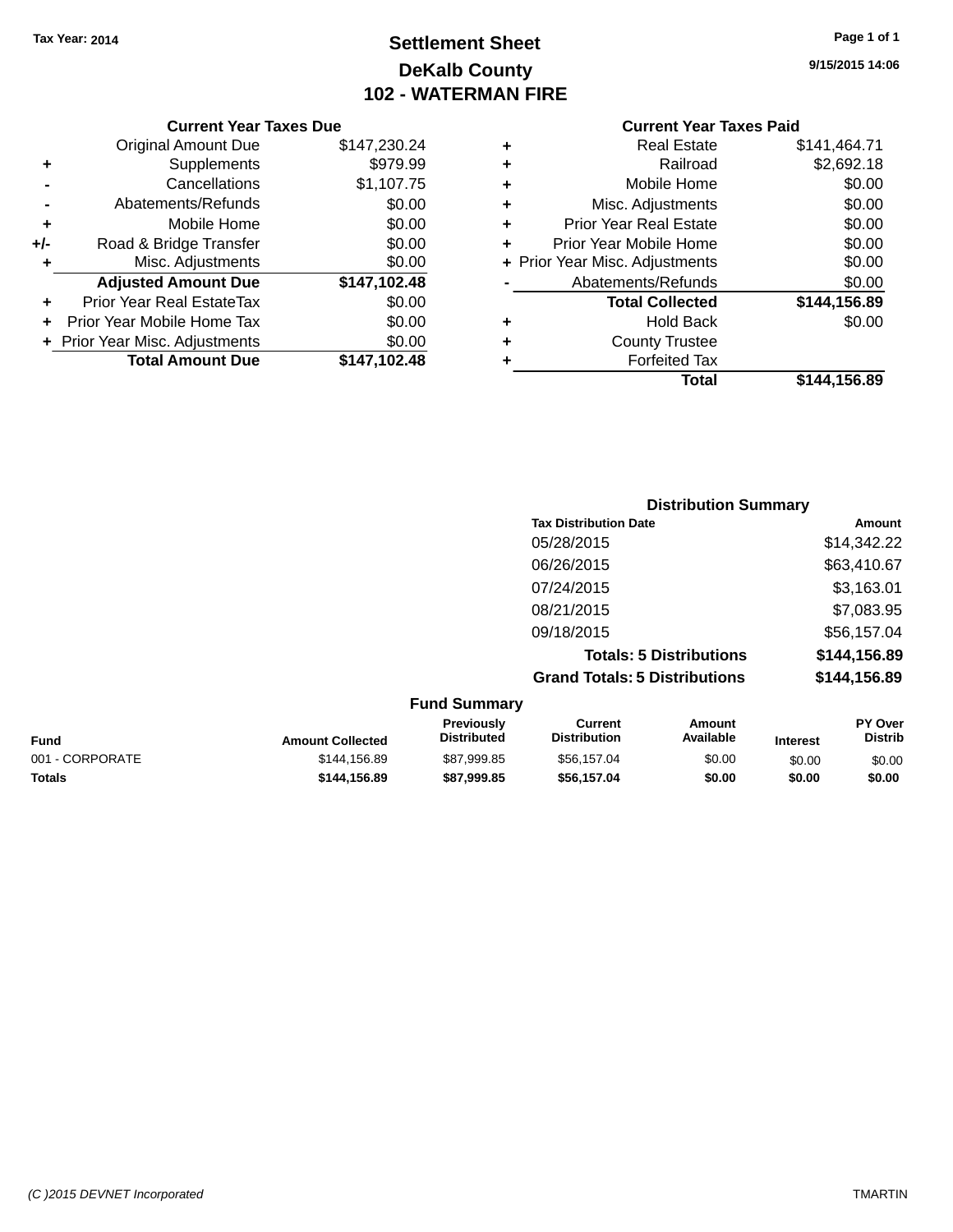# **Settlement Sheet Tax Year: 2014 Page 1 of 1 DeKalb County 103 - EARLVILLE LIBRARY DISTRICT**

**9/15/2015 14:06**

| <b>Current Year Taxes Due</b>    |            |
|----------------------------------|------------|
| <b>Original Amount Due</b>       | \$4,593.29 |
| Supplements                      | \$0.00     |
| Cancellations                    | \$0.00     |
| Abatements/Refunds               | \$0.00     |
| Mobile Home                      | \$0.00     |
| Road & Bridge Transfer           | \$0.00     |
| Misc. Adjustments                | \$0.00     |
| <b>Adjusted Amount Due</b>       | \$4,593.29 |
| <b>Prior Year Real EstateTax</b> | \$0.00     |
| Prior Year Mobile Home Tax       | \$0.00     |
| + Prior Year Misc. Adjustments   | \$0.00     |
| <b>Total Amount Due</b>          | \$4.593.29 |
|                                  |            |

| ٠ | <b>Real Estate</b>             | \$4,593.29 |
|---|--------------------------------|------------|
| ٠ | Railroad                       | \$0.00     |
| ٠ | Mobile Home                    | \$0.00     |
| ٠ | Misc. Adjustments              | \$0.00     |
| ٠ | <b>Prior Year Real Estate</b>  | \$0.00     |
|   | Prior Year Mobile Home         | \$0.00     |
|   | + Prior Year Misc. Adjustments | \$0.00     |
|   | Abatements/Refunds             | \$0.00     |
|   | <b>Total Collected</b>         | \$4,593.29 |
| ٠ | Hold Back                      | \$0.00     |
| ٠ | <b>County Trustee</b>          |            |
| ٠ | <b>Forfeited Tax</b>           |            |
|   | Total                          | \$4,593.29 |
|   |                                |            |

| <b>Distribution Summary</b>          |            |
|--------------------------------------|------------|
| <b>Tax Distribution Date</b>         | Amount     |
| 05/28/2015                           | \$735.81   |
| 06/26/2015                           | \$1,850.64 |
| 08/21/2015                           | \$180.06   |
| 09/18/2015                           | \$1,826.78 |
| <b>Totals: 4 Distributions</b>       | \$4,593.29 |
| <b>Grand Totals: 4 Distributions</b> | \$4,593.29 |

|                                                     |                         | <b>Fund Summary</b>                     |                                |                     |                 |                           |
|-----------------------------------------------------|-------------------------|-----------------------------------------|--------------------------------|---------------------|-----------------|---------------------------|
| <b>Fund</b>                                         | <b>Amount Collected</b> | <b>Previously</b><br><b>Distributed</b> | Current<br><b>Distribution</b> | Amount<br>Available | <b>Interest</b> | PY Over<br><b>Distrib</b> |
| 001 - CORPORATE                                     | \$2,578.18              | \$1.552.82                              | \$1,025,36                     | \$0.00              | \$0.00          | \$0.00                    |
| 004 - OPERATIONS & MAINTENANCE                      | \$343.76                | \$207.05                                | \$136.71                       | \$0.00              | \$0.00          | \$0.00                    |
| 027 - AUDIT                                         | \$85.77                 | \$51.66                                 | \$34.11                        | \$0.00              | \$0.00          | \$0.00                    |
| 031 - WORKING CASH                                  | \$0.00                  | \$0.00                                  | \$0.00                         | \$0.00              | \$0.00          | \$0.00                    |
| 035 - TORT JUDGMENTS, LIABILITY<br><b>INSURANCE</b> | \$1,242.68              | \$748.46                                | \$494.22                       | \$0.00              | \$0.00          | \$0.00                    |
| 047 - SOCIAL SECURITY                               | \$342.90                | \$206.52                                | \$136.38                       | \$0.00              | \$0.00          | \$0.00                    |
| <b>Totals</b>                                       | \$4,593.29              | \$2,766.51                              | \$1,826.78                     | \$0.00              | \$0.00          | \$0.00                    |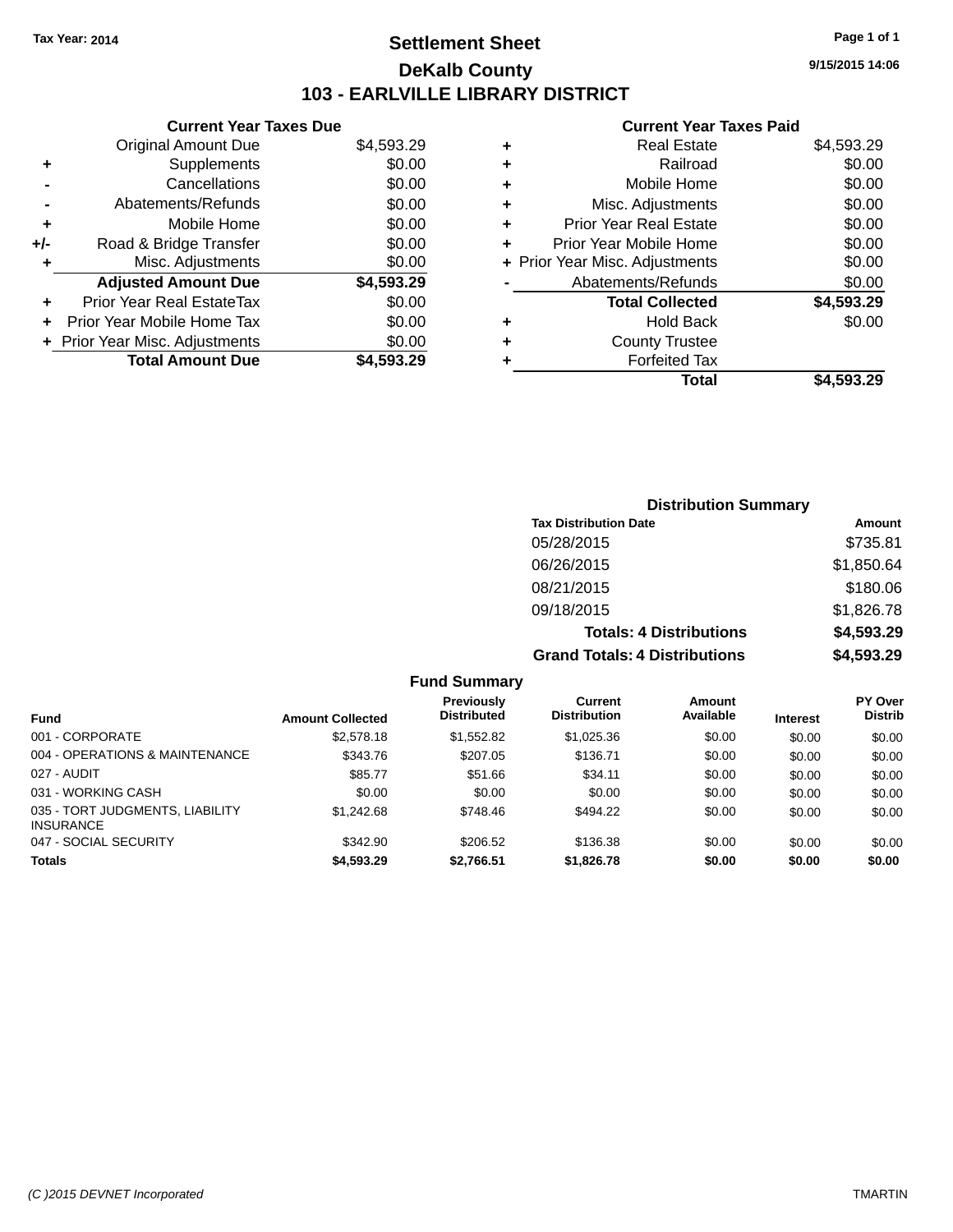# **Settlement Sheet Tax Year: 2014 Page 1 of 2 DeKalb County 110 - DEKALB PARK**

**9/15/2015 14:06**

|     | <b>Original Amount Due</b>     | \$3,716,420.33 |
|-----|--------------------------------|----------------|
| ٠   | Supplements                    | \$92,840.41    |
|     | Cancellations                  | \$133,402.33   |
|     | Abatements/Refunds             | \$8.43         |
| ٠   | Mobile Home                    | \$0.00         |
| +/- | Road & Bridge Transfer         | \$0.00         |
| ٠   | Misc. Adjustments              | \$1,135.57     |
|     | <b>Adjusted Amount Due</b>     | \$3,676,985.55 |
| ÷   | Prior Year Real EstateTax      | (\$2,747.48)   |
|     | Prior Year Mobile Home Tax     | \$0.00         |
|     | + Prior Year Misc. Adjustments | \$570.37       |
|     | <b>Total Amount Due</b>        | \$3,674,808.44 |

# **Current Year Taxes Paid**

| ٠ | <b>Real Estate</b>             | \$3,561,446.34 |
|---|--------------------------------|----------------|
| ٠ | Railroad                       | \$12,851.20    |
| ٠ | Mobile Home                    | \$0.00         |
| ٠ | Misc. Adjustments              | \$1,135.57     |
| ٠ | <b>Prior Year Real Estate</b>  | (\$2,747.48)   |
| ÷ | Prior Year Mobile Home         | \$0.00         |
|   | + Prior Year Misc. Adjustments | \$570.37       |
|   | Abatements/Refunds             | \$8.43         |
|   | <b>Total Collected</b>         | \$3,573,247.57 |
| ٠ | <b>Hold Back</b>               | \$0.00         |
| ٠ | <b>County Trustee</b>          |                |
| ٠ | <b>Forfeited Tax</b>           |                |
|   | Total                          | \$3,573,247.57 |
|   |                                |                |

#### **Distribution Summary**

| <b>Tax Distribution Date</b>         | <b>Amount</b>  |
|--------------------------------------|----------------|
| 05/28/2015                           | \$317,916.90   |
| 06/26/2015                           | \$1,563,969.53 |
| 07/24/2015                           | \$30,438.32    |
| 08/21/2015                           | \$237,871.18   |
| 09/18/2015                           | \$1,423,051.64 |
| <b>Totals: 5 Distributions</b>       | \$3,573,247.57 |
| <b>Grand Totals: 5 Distributions</b> | \$3,573,247.57 |

#### **Fund Summary Fund Interest Amount Collected Distributed PY Over Distrib Amount Available Current Distribution Previously** 001 - CORPORATE 6 \$1,050,920.78 \$632,389.89 \$418,530.89 \$0.00 \$0.00 \$0.00 \$0.00 003 - BONDS AND INTEREST  $$1,182,712.78$   $$711,695.49$   $$471,017.29$   $$0.00$   $$0.00$   $$0.00$ 005 - I. M. R. F. \$240,040.03 \$144,443.70 \$95,596.33 \$0.00 \$0.00 \$0.00 027 - AUDIT \$22,422.13 \$13,492.48 \$8,929.65 \$0.00 \$0.00 \$0.00 035 - TORT JUDGEMENTS/LIABILITY INS \$74,930.97 \$45,089.59 \$29,841.38 \$0.00 \$0.00 \$0.00 047 - SOCIAL SECURITY \$144,973.80 \$87,237.74 \$57,736.06 \$0.00 \$0.00 \$0.00 060 - UNEMPLOYMENT INSURANCE \$40,356.24 \$24,284.30 \$16,071.94 \$0.00 \$0.00 \$0.00 062 - WORKERS COMPENSATION \$42,285.81 \$25,445.42 \$16,840.39 \$0.00 \$0.00 \$0.00 \$0.00 122 - RECREATION \$458,869.30 \$276,123.86 \$182,745.44 \$0.00 \$0.00 \$0.00 123 - AQUARIUM AND MUSEUM \$136,365.85 \$82,057.93 \$54,307.92 \$0.00 \$0.00 \$0.00 \$0.00 126 - REC PROGRAMS/HANDICAPPED \$179,369.88 \$107,935.53 \$71,434.35 \$0.00 \$0.00 \$0.00 **Totals \$3,573,247.57 \$2,150,195.93 \$1,423,051.64 \$0.00 \$0.00 \$0.00**

#### **Miscellaneous Adjustment Detail**

#### **Year Source Account Type Amount Adjustment Description** 2013 RE - Real Estate Back Tax Collected \$2.27 SUMMIT ENCLAVE REDEMPTION 08-13-323-013 by TBA 2013 RE - Real Estate Back Tax Collected \$23.10 SIDDIQUI REDEMPTION 08-15-329-012 by TBA 2013 RE - Real Estate Back Tax Collected \$77.92 RIVERMIST UNIT 5 LLC REDEMPTION 08-02-401-006 by TBA 2013 RE - Real Estate Back Tax Collected \$77.92 RIVERMIST UNIT 5 LLC REDEMPTION 08-02-401-007 by TBA 2013 RE - Real Estate Back Tax Collected \$77.92 RIVERMIST UNIT 5 LLC REDEMPTION 08-02-401-009 by TBA 2013 RE - Real Estate Back Tax Collected \$77.92 RIVERMIST UNIT 5 LLC REDEMPTION 08-02-401-010 by TBA 2013 RE - Real Estate Back Tax Collected \$77.92 RIVERMIST UNIT 5 LLC REDEMPTION 08-02-425-010 by TBA 2013 RE - Real Estate Back Tax Collected \$77.92 RIVERMIST UNIT 5 LLC REDEMPTION 08-02-425-012 by TBA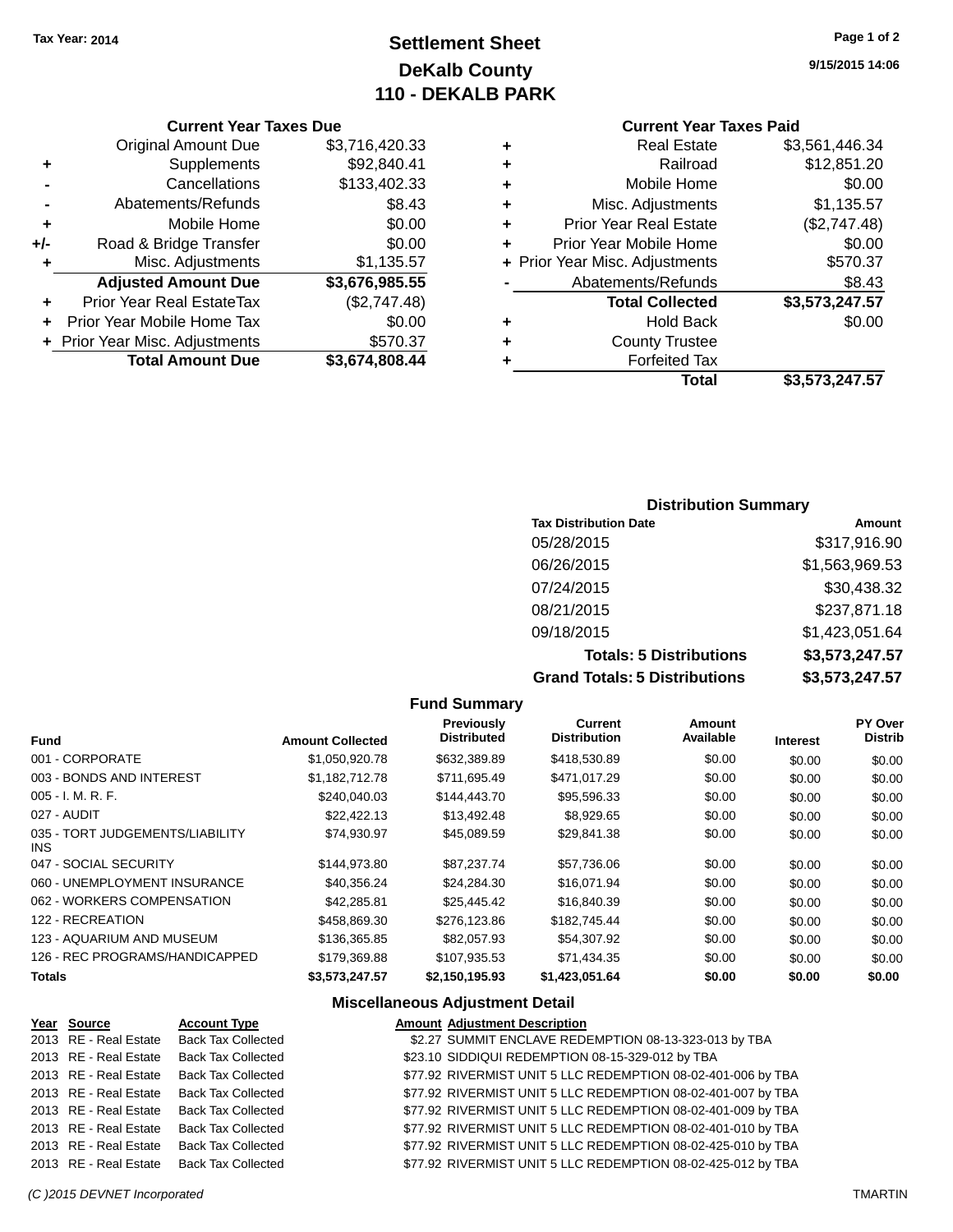## **Settlement Sheet Tax Year: 2014 Page 2 of 2 DeKalb County**

**Miscellaneous Adjustment Detail**

# **Year Source Account Type Amount Adjustment Description** 2013 RE - Real Estate Back Tax Collected \$22.13 ORIX WILKINSON 2009 TAX 08-12-377-001 by TBA 2013 RE - Real Estate Back Tax Collected \$22.27 ORIX WILKINSON 2010 TAX 08-12-377-001 by TBA 2014 RE - Real Estate Back Tax Collected \$12.56 TRUSTEE SALE 08-27-279-029 by TBA 2014 RE - Real Estate Back Tax Collected \$12.56 TRUSTEE SALE 08-27-279-027 by TBA 2014 RE - Real Estate Paymt In Lieu of Tax \$903.52 HOUSING AUTHORITY by TBA **Totals 16 entries \$1,705.94**

# **Year Source Account Type Amount Adjustment Description**

**Totals 6 entries \$8.43**

## 2013 RE - Real Estate Back Tax Collected \$23.21 ORIX WILKINSON 2011 TAX 08-12-377-001 by TBA 2013 RE - Real Estate Back Tax Collected \$9.87 TRUSTEE SALE 08-14-207-024 by TBA

2014 RE - Real Estate Back Tax Collected \$206.93 RICHWOOD GROUP REDEMPTION 11-03-202-002 by TBA

#### **Abatement Detail**

2014 RE - Real Estate RE Abatement \$3.35 PTAB INTEREST REFUND 08-28-201-009 by TBA 2014 RE - Real Estate RE Abatement \$1.95 PTAB INTEREST REFUND 08-13-102-007 by TBA 2014 RE - Real Estate RE Abatement \$2.28 PTAB INTEREST REFUND 08-13-102-008 by TBA 2014 RE - Real Estate RE Abatement \$0.39 PTAB INTEREST REFUND 08-28-251-007 by TBA 2014 RE - Real Estate RE Abatement \$0.21 PTAB INTEREST REFUND 08-03-450-023 by TBA 2014 RE - Real Estate RE Abatement \$0.25 PTAB INTEREST REFUND 08-23-130-031 by TBA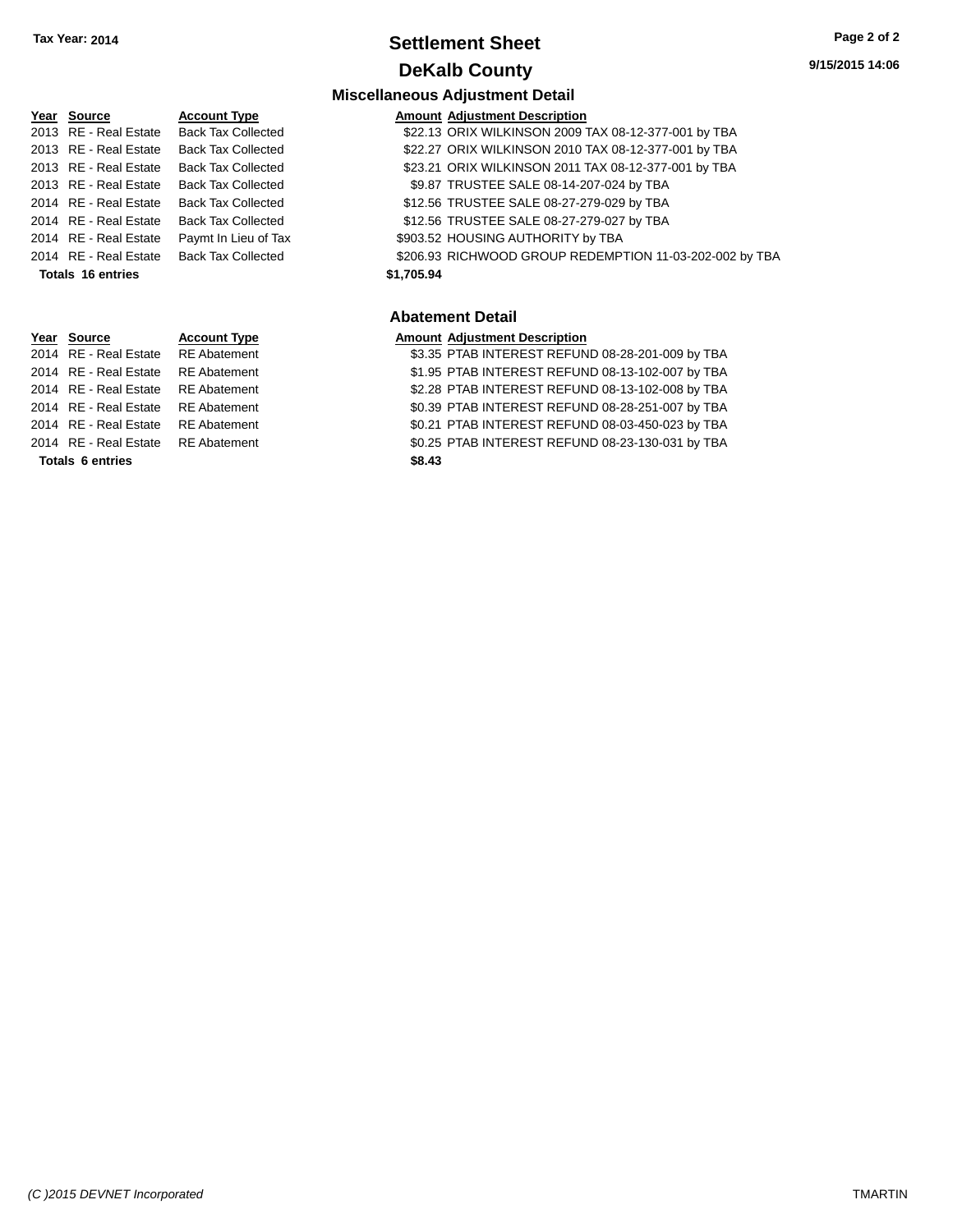# **Settlement Sheet Tax Year: 2014 Page 1 of 1 DeKalb County 111 - FRANKLIN TWP PARK**

**9/15/2015 14:06**

|     | <b>Current Year Taxes Due</b>    |             |
|-----|----------------------------------|-------------|
|     | <b>Original Amount Due</b>       | \$40,347.47 |
| ٠   | Supplements                      | \$523.18    |
|     | Cancellations                    | \$598.33    |
|     | Abatements/Refunds               | \$0.00      |
| ÷   | Mobile Home                      | \$0.00      |
| +/- | Road & Bridge Transfer           | \$0.00      |
|     | Misc. Adjustments                | \$0.00      |
|     | <b>Adjusted Amount Due</b>       | \$40,272.32 |
| ٠   | <b>Prior Year Real EstateTax</b> | \$7.61      |
|     | Prior Year Mobile Home Tax       | \$0.00      |
|     | + Prior Year Misc. Adjustments   | \$0.00      |
|     | <b>Total Amount Due</b>          | \$40,279,93 |
|     |                                  |             |

|   | <b>Real Estate</b>             | \$37,855.75 |
|---|--------------------------------|-------------|
| ٠ | Railroad                       | \$481.30    |
| ٠ | Mobile Home                    | \$0.00      |
| ٠ | Misc. Adjustments              | \$0.00      |
| ٠ | Prior Year Real Estate         | \$7.61      |
| ÷ | Prior Year Mobile Home         | \$0.00      |
|   | + Prior Year Misc. Adjustments | \$0.00      |
|   | Abatements/Refunds             | \$0.00      |
|   | <b>Total Collected</b>         | \$38,344.66 |
| ٠ | <b>Hold Back</b>               | \$0.00      |
| ٠ | <b>County Trustee</b>          |             |
| ٠ | <b>Forfeited Tax</b>           |             |
|   | Total                          | \$38,344.66 |
|   |                                |             |

| <b>Distribution Summary</b>          |             |
|--------------------------------------|-------------|
| <b>Tax Distribution Date</b>         | Amount      |
| 05/28/2015                           | \$4,593.94  |
| 06/26/2015                           | \$16,994.30 |
| 07/24/2015                           | \$278.23    |
| 08/21/2015                           | \$3,072.96  |
| 09/18/2015                           | \$13,405.23 |
| <b>Totals: 5 Distributions</b>       | \$38,344.66 |
| <b>Grand Totals: 5 Distributions</b> | \$38,344.66 |

|                                               |                         | <b>Fund Summary</b>              |                                |                     |                 |                                  |
|-----------------------------------------------|-------------------------|----------------------------------|--------------------------------|---------------------|-----------------|----------------------------------|
| <b>Fund</b>                                   | <b>Amount Collected</b> | Previously<br><b>Distributed</b> | Current<br><b>Distribution</b> | Amount<br>Available | <b>Interest</b> | <b>PY Over</b><br><b>Distrib</b> |
| 001 - CORPORATE                               | \$36,031.13             | \$23,434.70                      | \$12,596.43                    | \$0.00              | \$0.00          | \$0.00                           |
| 035 - TORT JUDGEMENTS/LIABILITY<br><b>INS</b> | \$2,313.53              | \$1.504.73                       | \$808.80                       | \$0.00              | \$0.00          | \$0.00                           |
| <b>Totals</b>                                 | \$38,344.66             | \$24,939,43                      | \$13,405.23                    | \$0.00              | \$0.00          | \$0.00                           |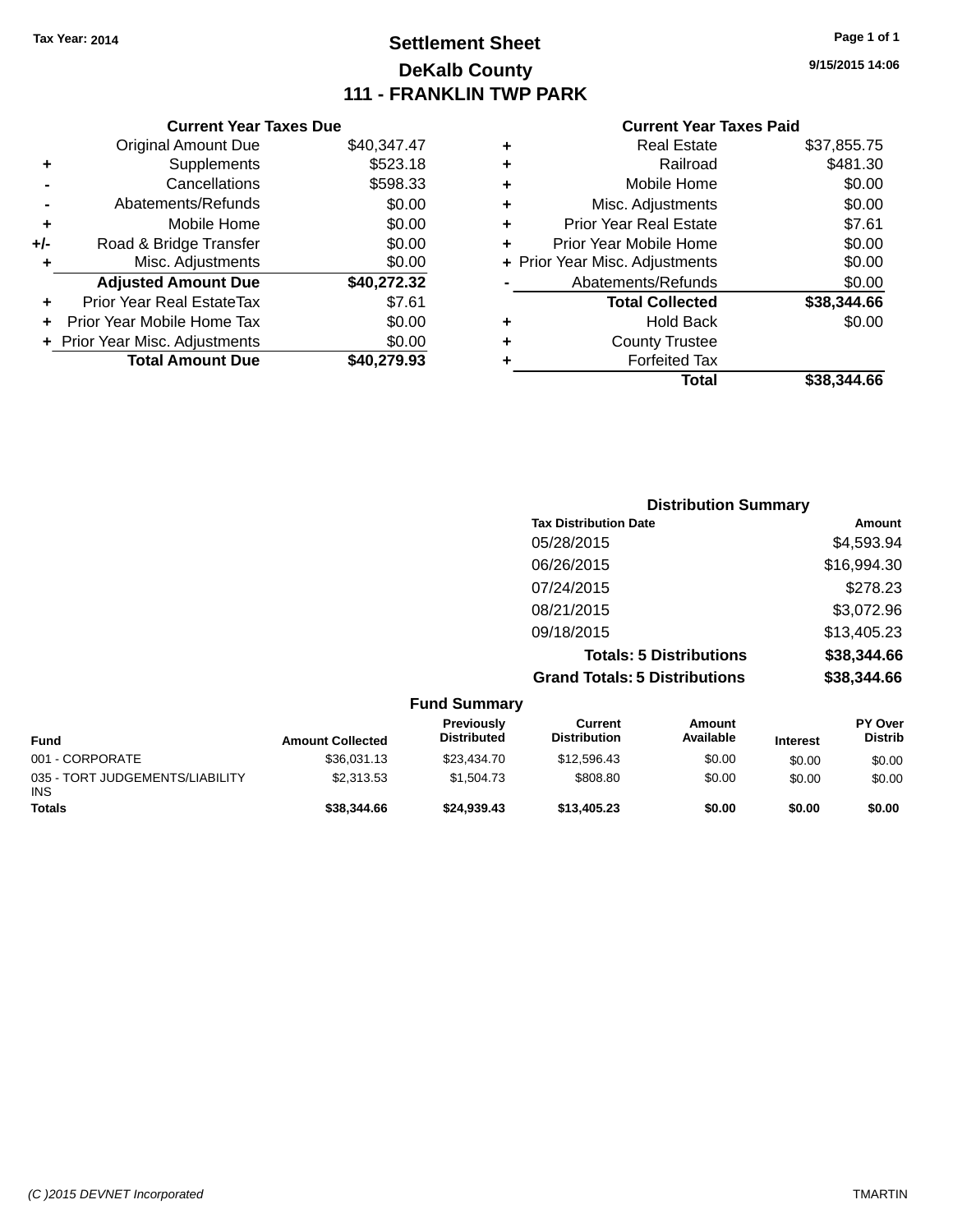# **Settlement Sheet Tax Year: 2014 Page 1 of 1 DeKalb County 112 - GENOA TWP PARK**

**9/15/2015 14:06**

#### **Current Year Taxes Paid**

| ٠ | <b>Real Estate</b>             | \$579,035.59 |
|---|--------------------------------|--------------|
| ٠ | Railroad                       | \$5,479.54   |
| ٠ | Mobile Home                    | \$0.00       |
| ٠ | Misc. Adjustments              | \$0.00       |
| ٠ | <b>Prior Year Real Estate</b>  | \$443.23     |
| ÷ | Prior Year Mobile Home         | \$0.00       |
|   | + Prior Year Misc. Adjustments | \$130.32     |
|   | Abatements/Refunds             | \$5.43       |
|   | <b>Total Collected</b>         | \$585,083.25 |
| ٠ | <b>Hold Back</b>               | \$0.00       |
| ٠ | <b>County Trustee</b>          |              |
|   | <b>Forfeited Tax</b>           |              |
|   | Total                          | \$585.083.25 |
|   |                                |              |

|     | <b>Current Year Taxes Due</b>    |              |
|-----|----------------------------------|--------------|
|     | <b>Original Amount Due</b>       | \$602,885.32 |
| ٠   | Supplements                      | \$4,986.71   |
|     | Cancellations                    | \$6,112.67   |
|     | Abatements/Refunds               | \$5.43       |
| ٠   | Mobile Home                      | \$0.00       |
| +/- | Road & Bridge Transfer           | \$0.00       |
| ٠   | Misc. Adjustments                | \$0.00       |
|     | <b>Adjusted Amount Due</b>       | \$601,753.93 |
|     | <b>Prior Year Real EstateTax</b> | \$443.23     |
| ٠   | Prior Year Mobile Home Tax       | \$0.00       |
|     | + Prior Year Misc. Adjustments   | \$130.32     |
|     | <b>Total Amount Due</b>          | \$602,327.48 |

| <b>Distribution Summary</b>          |              |  |  |  |
|--------------------------------------|--------------|--|--|--|
| <b>Tax Distribution Date</b>         | Amount       |  |  |  |
| 05/28/2015                           | \$63,956.63  |  |  |  |
| 06/26/2015                           | \$258,336.78 |  |  |  |
| 07/24/2015                           | \$6,387.99   |  |  |  |
| 08/21/2015                           | \$40,324.22  |  |  |  |
| 09/18/2015                           | \$216,077.63 |  |  |  |
| <b>Totals: 5 Distributions</b>       | \$585,083.25 |  |  |  |
| <b>Grand Totals: 5 Distributions</b> | \$585,083.25 |  |  |  |

|                                         |                         | <b>Fund Summary</b>                    |                                       |                     |                 |                    |
|-----------------------------------------|-------------------------|----------------------------------------|---------------------------------------|---------------------|-----------------|--------------------|
| <b>Fund</b>                             | <b>Amount Collected</b> | Previously<br><b>Distributed</b>       | <b>Current</b><br><b>Distribution</b> | Amount<br>Available | <b>Interest</b> | PY Over<br>Distrib |
| 001 - CORPORATE                         | \$164.359.77            | \$103,659.94                           | \$60,699.83                           | \$0.00              | \$0.00          | \$0.00             |
| 003 - BONDS AND INTEREST                | \$261,248.46            | \$164,766.56                           | \$96,481.90                           | \$0.00              | \$0.00          | \$0.00             |
| $005 - I. M. R. F.$                     | \$774.08                | \$488.20                               | \$285.88                              | \$0.00              | \$0.00          | \$0.00             |
| 027 - AUDIT                             | \$774.08                | \$488.20                               | \$285.88                              | \$0.00              | \$0.00          | \$0.00             |
| 035 - TORT JUDGEMENTS/LIABILITY<br>INS. | \$0.00                  | \$0.00                                 | \$0.00                                | \$0.00              | \$0.00          | \$0.00             |
| 047 - SOCIAL SECURITY                   | \$774.08                | \$488.20                               | \$285.88                              | \$0.00              | \$0.00          | \$0.00             |
| 062 - WORKERS COMPENSATION              | \$774.08                | \$488.20                               | \$285.88                              | \$0.00              | \$0.00          | \$0.00             |
| 122 - RECREATION                        | \$118,740.29            | \$74,888.20                            | \$43,852.09                           | \$0.00              | \$0.00          | \$0.00             |
| 126 - REC PROGRAMS/HANDICAPPED          | \$36.864.33             | \$23.249.92                            | \$13,614.41                           | \$0.00              | \$0.00          | \$0.00             |
| 143 - MEDICARE                          | \$774.08                | \$488.20                               | \$285.88                              | \$0.00              | \$0.00          | \$0.00             |
| Totals                                  | \$585,083.25            | \$369,005.62                           | \$216,077.63                          | \$0.00              | \$0.00          | \$0.00             |
|                                         |                         | <b>Miscellaneous Adjustment Detail</b> |                                       |                     |                 |                    |

# **Year Source Account Type Amount Adjustment Description** \$60.50 MARSH REDEMPTION 03-31-231-008 by TBA 2013 RE - Real Estate Back Tax Collected \$69.82 ABCXYZ LIVING TR REDEMPTION 03-31-235-006 by TBA **Totals \$130.32 2 entries**

#### **Abatement Detail**

**Year Source Account Type Account Type Amount Adjustment Description** 2014 RE - Real Estate RE Abatement \$5.43 PTAB INTEREST REFUND 03-19-461-008 by TBA **Totals 1 entries \$5.43**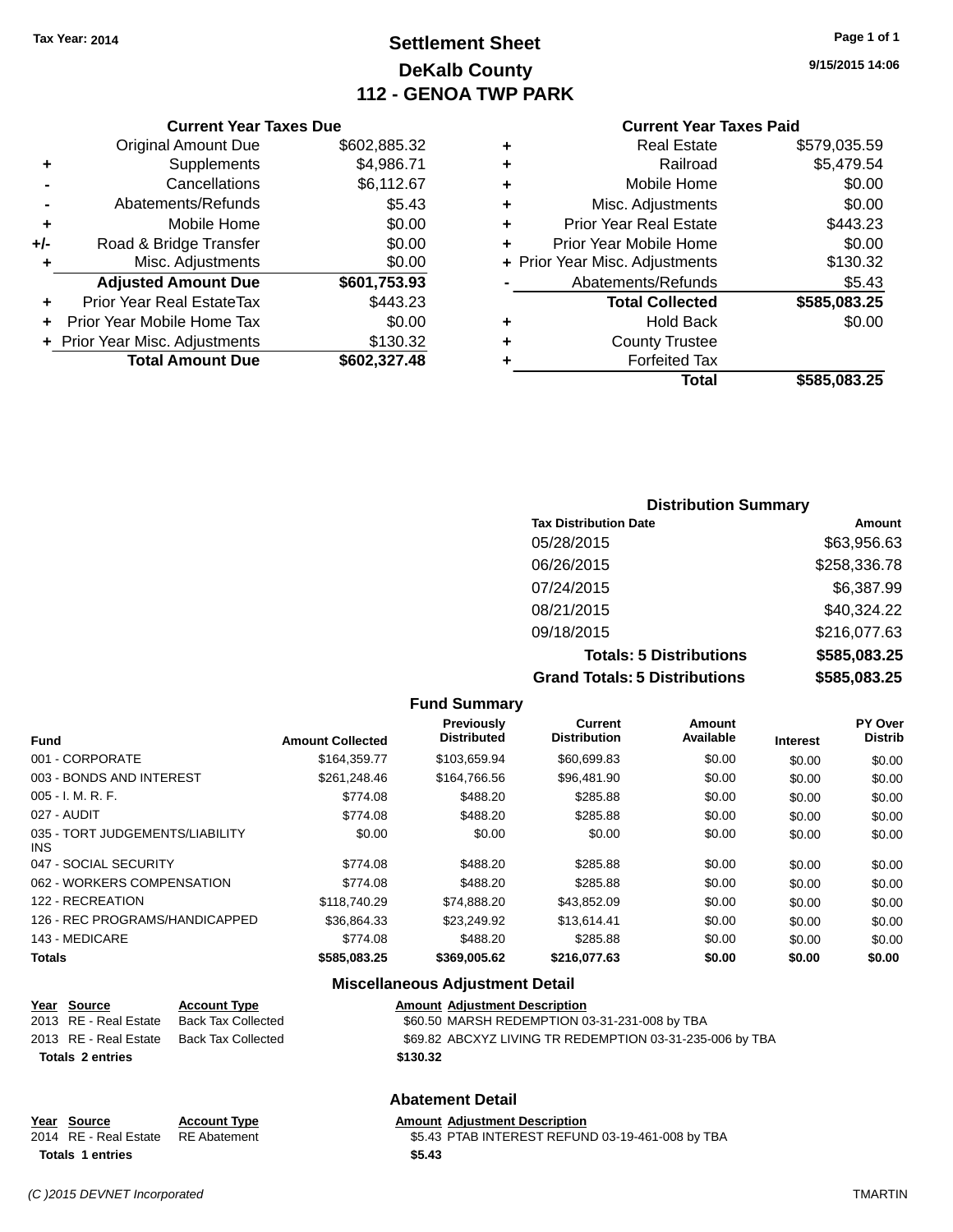# **Settlement Sheet Tax Year: 2014 Page 1 of 1 DeKalb County 113 - KINGSTON TWP PARK**

**9/15/2015 14:06**

#### **Current Year Taxes Paid**

|     | <b>Current Year Taxes Due</b>  |             |  |  |  |
|-----|--------------------------------|-------------|--|--|--|
|     | <b>Original Amount Due</b>     | \$51,102.12 |  |  |  |
| ٠   | Supplements                    | \$427.67    |  |  |  |
|     | Cancellations                  | \$457.19    |  |  |  |
|     | Abatements/Refunds             | \$0.00      |  |  |  |
| ٠   | Mobile Home                    | \$0.00      |  |  |  |
| +/- | Road & Bridge Transfer         | \$0.00      |  |  |  |
| ٠   | Misc. Adjustments              | \$4.31      |  |  |  |
|     | <b>Adjusted Amount Due</b>     | \$51,076.91 |  |  |  |
| ٠   | Prior Year Real EstateTax      | \$0.00      |  |  |  |
|     | Prior Year Mobile Home Tax     | \$0.00      |  |  |  |
|     | + Prior Year Misc. Adjustments | \$0.00      |  |  |  |
|     | <b>Total Amount Due</b>        | \$51.076.91 |  |  |  |
|     |                                |             |  |  |  |

| ٠ | <b>Real Estate</b>             | \$48,933.40 |
|---|--------------------------------|-------------|
| ٠ | Railroad                       | \$851.10    |
| ٠ | Mobile Home                    | \$0.00      |
| ٠ | Misc. Adjustments              | \$4.31      |
| ٠ | <b>Prior Year Real Estate</b>  | \$0.00      |
| ÷ | Prior Year Mobile Home         | \$0.00      |
|   | + Prior Year Misc. Adjustments | \$0.00      |
|   | Abatements/Refunds             | \$0.00      |
|   | <b>Total Collected</b>         | \$49,788.81 |
| ÷ | <b>Hold Back</b>               | \$0.00      |
|   | <b>County Trustee</b>          |             |
| ٠ | <b>Forfeited Tax</b>           |             |
|   | Total                          | \$49.788.81 |
|   |                                |             |

| <b>Distribution Summary</b>          |             |
|--------------------------------------|-------------|
| <b>Tax Distribution Date</b>         | Amount      |
| 05/28/2015                           | \$4,503.15  |
| 06/26/2015                           | \$23,115.82 |
| 07/24/2015                           | \$624.51    |
| 08/21/2015                           | \$3,969.23  |
| 09/18/2015                           | \$17,576.10 |
| <b>Totals: 5 Distributions</b>       | \$49,788.81 |
| <b>Grand Totals: 5 Distributions</b> | \$49,788.81 |

|                                               |                         | <b>Fund Summary</b>              |                                |                            |                 |                                  |
|-----------------------------------------------|-------------------------|----------------------------------|--------------------------------|----------------------------|-----------------|----------------------------------|
| <b>Fund</b>                                   | <b>Amount Collected</b> | Previously<br><b>Distributed</b> | Current<br><b>Distribution</b> | <b>Amount</b><br>Available | <b>Interest</b> | <b>PY Over</b><br><b>Distrib</b> |
| 001 - CORPORATE                               | \$39.382.25             | \$25,479.79                      | \$13,902.46                    | \$0.00                     | \$0.00          | \$0.00                           |
| 035 - TORT JUDGEMENTS/LIABILITY<br><b>INS</b> | \$5,213.53              | \$3,373.09                       | \$1.840.44                     | \$0.00                     | \$0.00          | \$0.00                           |
| 122 - RECREATION                              | \$5,193.03              | \$3,359.83                       | \$1,833.20                     | \$0.00                     | \$0.00          | \$0.00                           |
| <b>Totals</b>                                 | \$49,788.81             | \$32.212.71                      | \$17.576.10                    | \$0.00                     | \$0.00          | \$0.00                           |
|                                               |                         | Missellanesses Adjustment Detail |                                |                            |                 |                                  |

#### **Miscellaneous Adjustment Detail**

**Year Source Account Type Amount Adjustment Description**<br>2014 RE - Real Estate Back Tax Collected \$4.31 AMCORE BANK REDEMI

**Totals \$4.31 1 entries**

\$4.31 AMCORE BANK REDEMPTION 02-24-476-009 by TBA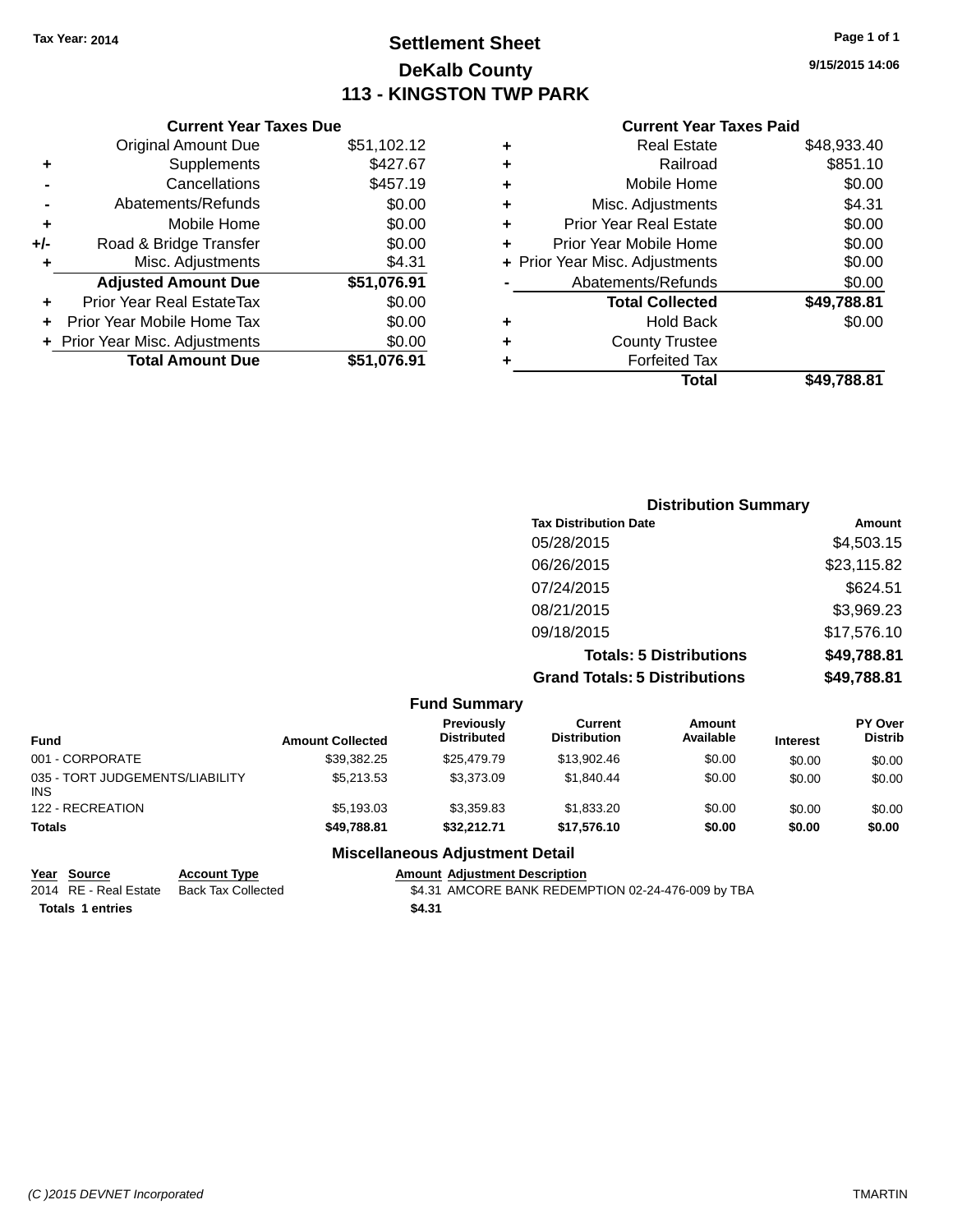# **Settlement Sheet Tax Year: 2014 Page 1 of 2 DeKalb County 114 - SANDWICH PARK**

**9/15/2015 14:06**

#### **Current Year Taxes Paid**

|     | <b>Current Year Taxes Due</b>  |              |  |  |  |
|-----|--------------------------------|--------------|--|--|--|
|     | <b>Original Amount Due</b>     | \$471,878.65 |  |  |  |
| ٠   | Supplements                    | \$3,981.90   |  |  |  |
|     | Cancellations                  | \$4,522.75   |  |  |  |
|     | Abatements/Refunds             | \$1.00       |  |  |  |
| ٠   | Mobile Home                    | \$0.00       |  |  |  |
| +/- | Road & Bridge Transfer         | \$0.00       |  |  |  |
| ٠   | Misc. Adjustments              | \$182.15     |  |  |  |
|     | <b>Adjusted Amount Due</b>     | \$471,518.95 |  |  |  |
| ÷   | Prior Year Real EstateTax      | (\$76.07)    |  |  |  |
|     | Prior Year Mobile Home Tax     | \$0.00       |  |  |  |
|     | + Prior Year Misc. Adjustments | \$8.27       |  |  |  |
|     | <b>Total Amount Due</b>        | \$471,451.15 |  |  |  |
|     |                                |              |  |  |  |

|   | <b>Real Estate</b>             | \$451,580.13 |
|---|--------------------------------|--------------|
| ٠ | Railroad                       | \$1,157.42   |
| ٠ | Mobile Home                    | \$0.00       |
| ٠ | Misc. Adjustments              | \$182.15     |
| ٠ | <b>Prior Year Real Estate</b>  | (\$76.07)    |
| ٠ | Prior Year Mobile Home         | \$0.00       |
|   | + Prior Year Misc. Adjustments | \$8.27       |
|   | Abatements/Refunds             | \$1.00       |
|   | <b>Total Collected</b>         | \$452,850.90 |
| ٠ | <b>Hold Back</b>               | \$0.00       |
| ٠ | <b>County Trustee</b>          |              |
| ٠ | <b>Forfeited Tax</b>           |              |
|   | Total                          | \$452,850.90 |
|   |                                |              |

## **Distribution Summary Tax Distribution Date Amount** 05/28/2015 \$49,739.40 06/26/2015 \$199,528.04 07/24/2015 \$5,156.81 08/21/2015 \$34,029.14 09/18/2015 \$164,397.51 **Totals: 5 Distributions \$452,850.90 Grand Totals: 5 Distributions \$452,850.90**

|                                               |                         | <b>Fund Summary</b>                     |                                       |                     |                 |                           |
|-----------------------------------------------|-------------------------|-----------------------------------------|---------------------------------------|---------------------|-----------------|---------------------------|
| <b>Fund</b>                                   | <b>Amount Collected</b> | <b>Previously</b><br><b>Distributed</b> | <b>Current</b><br><b>Distribution</b> | Amount<br>Available | <b>Interest</b> | PY Over<br><b>Distrib</b> |
| 001 - CORPORATE                               | \$148,150.20            | \$94,367.55                             | \$53,782.65                           | \$0.00              | \$0.00          | \$0.00                    |
| 003 - BONDS AND INTEREST                      | \$94,974.14             | \$60,495.87                             | \$34,478.27                           | \$0.00              | \$0.00          | \$0.00                    |
| $005 - I. M. R. F.$                           | \$29.645.42             | \$18,883,30                             | \$10.762.12                           | \$0.00              | \$0.00          | \$0.00                    |
| 027 - AUDIT                                   | \$5,353,16              | \$3,409.82                              | \$1.943.34                            | \$0.00              | \$0.00          | \$0.00                    |
| 035 - TORT JUDGEMENTS/LIABILITY<br><b>INS</b> | \$29.645.42             | \$18,883.30                             | \$10.762.12                           | \$0.00              | \$0.00          | \$0.00                    |
| 047 - SOCIAL SECURITY                         | \$21.180.32             | \$13.491.29                             | \$7,689.03                            | \$0.00              | \$0.00          | \$0.00                    |
| 060 - UNEMPLOYMENT INSURANCE                  | \$12,714.68             | \$8,098.89                              | \$4.615.79                            | \$0.00              | \$0.00          | \$0.00                    |
| 122 - RECREATION                              | \$106,949.32            | \$68.123.72                             | \$38.825.60                           | \$0.00              | \$0.00          | \$0.00                    |
| 125 - PAVING & LIGHTING, STREETS              | \$4.238.24              | \$2,699.65                              | \$1,538.59                            | \$0.00              | \$0.00          | \$0.00                    |
| <b>Totals</b>                                 | \$452,850.90            | \$288,453.39                            | \$164,397.51                          | \$0.00              | \$0.00          | \$0.00                    |

#### **Miscellaneous Adjustment Detail**

| Year Source             | <b>Account Type</b>       | <b>Amount Adjustment Description</b>             |
|-------------------------|---------------------------|--------------------------------------------------|
| 2013 RE - Real Estate   | Back Tax Collected        | \$8.27 TRUSTEE SALE 19-25-252-014 by TBA         |
| 2014 RE - Real Estate   | <b>Back Tax Collected</b> | \$73.62 DOBSON REDEMPTION 19-26-481-012 by TBA   |
| 2014 RE - Real Estate   | <b>Back Tax Collected</b> | \$25.47 PETERSON REDEMPTION 19-35-231-002 by TBA |
| 2014 RE - Real Estate   | <b>Back Tax Collected</b> | \$83.06 PETERSON REDEMPTION 19-35-230-007 by TBA |
| <b>Totals 4 entries</b> |                           | \$190.42                                         |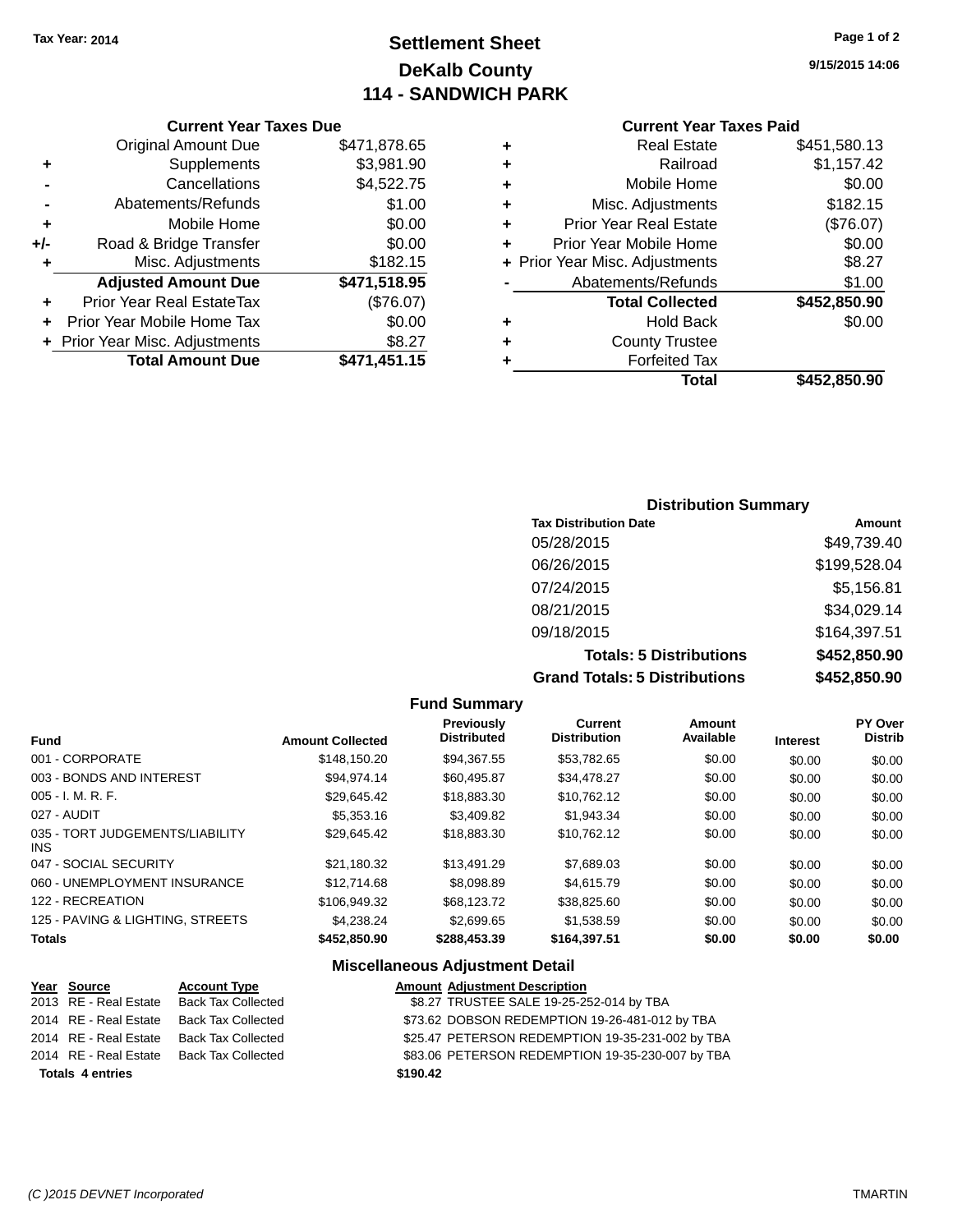# **Settlement Sheet Tax Year: 2014 Page 2 of 2 DeKalb County**

**9/15/2015 14:06**

# **Abatement Detail**

**Totals 1 entries \$1.00**

**Year Source Account Type Anneunt Adjustment Description**<br>2014 RE - Real Estate RE Abatement **Amount Adjustment CEL** \$1.00 PTAB INTEREST REFUND 19-27-427-021 by TBA

*(C )2015 DEVNET Incorporated* TMARTIN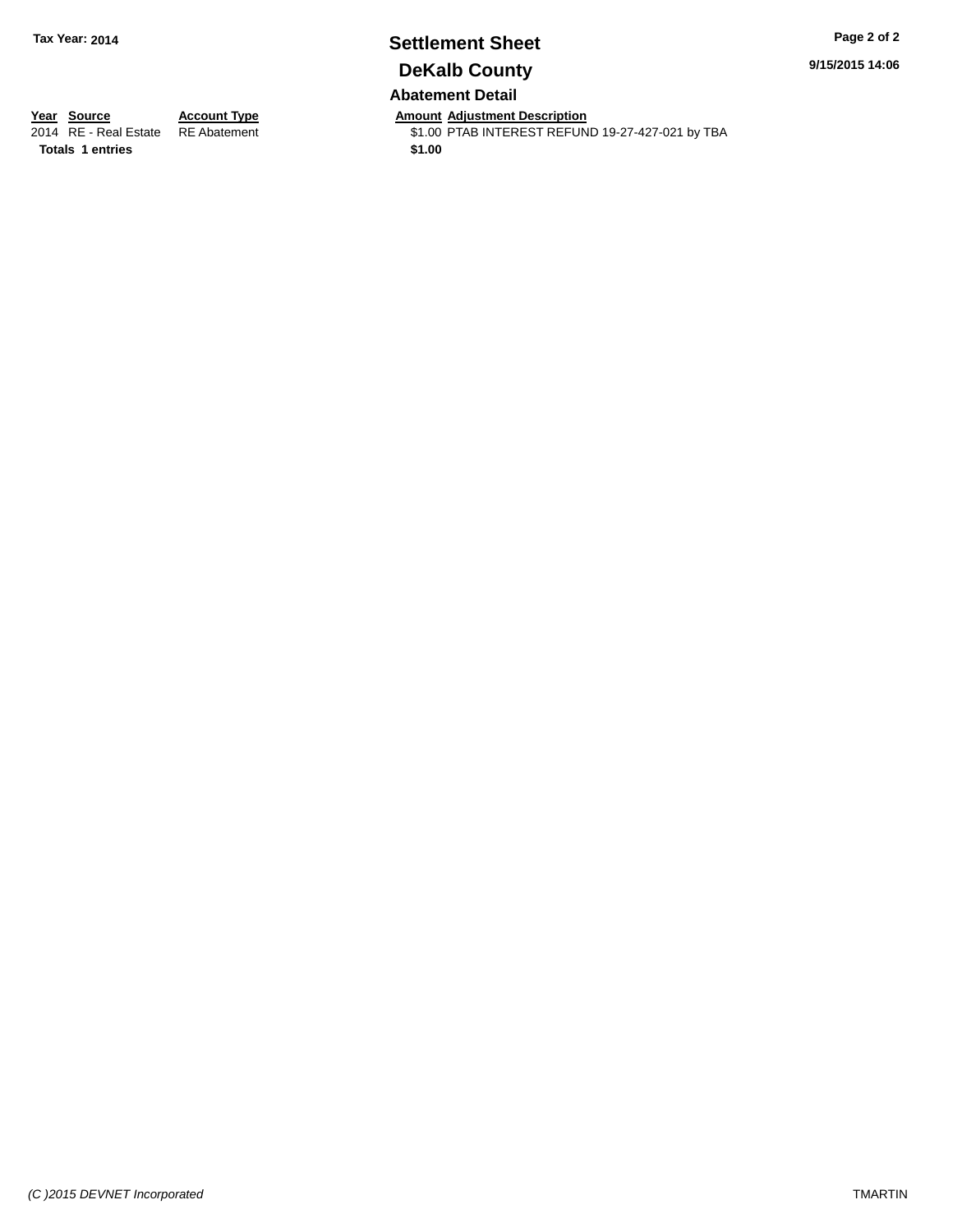# **Settlement Sheet Tax Year: 2014 Page 1 of 1 DeKalb County 115 - SYCAMORE PARK**

**9/15/2015 14:06**

#### **Current Year Taxes Paid**

| ٠ | <b>Real Estate</b>             | \$2,839,870.79 |
|---|--------------------------------|----------------|
| ٠ | Railroad                       | \$0.40         |
| ٠ | Mobile Home                    | \$0.00         |
| ٠ | Misc. Adjustments              | \$1,214.20     |
| ٠ | <b>Prior Year Real Estate</b>  | \$481.28       |
| ٠ | Prior Year Mobile Home         | \$0.00         |
|   | + Prior Year Misc. Adjustments | \$0.00         |
|   | Abatements/Refunds             | \$0.00         |
|   | <b>Total Collected</b>         | \$2,841,566.67 |
| ٠ | <b>Hold Back</b>               | \$0.00         |
| ٠ | <b>County Trustee</b>          |                |
|   | <b>Forfeited Tax</b>           |                |
|   | Total                          | \$2,841,566.67 |

|     | <b>Current Year Taxes Due</b>    |                |
|-----|----------------------------------|----------------|
|     | <b>Original Amount Due</b>       | \$2,917,748.64 |
| ٠   | Supplements                      | \$16,497.06    |
|     | Cancellations                    | \$18,665.16    |
|     | Abatements/Refunds               | \$0.00         |
| ٠   | Mobile Home                      | \$0.00         |
| +/- | Road & Bridge Transfer           | \$0.00         |
| ٠   | Misc. Adjustments                | \$1,214.20     |
|     | <b>Adjusted Amount Due</b>       | \$2,916,794.74 |
|     | <b>Prior Year Real EstateTax</b> | \$481.28       |
|     | Prior Year Mobile Home Tax       | \$0.00         |
|     | + Prior Year Misc. Adjustments   | \$0.00         |
|     | <b>Total Amount Due</b>          | \$2,917,276.02 |

# **Distribution Summary Tax Distribution Date Amount**

| <b>Grand Totals: 5 Distributions</b> | \$2,841,566.67 |
|--------------------------------------|----------------|
| <b>Totals: 5 Distributions</b>       | \$2,841,566.67 |
| 09/18/2015                           | \$1,104,294.98 |
| 08/21/2015                           | \$199,212.56   |
| 07/24/2015                           | \$28,983.69    |
| 06/26/2015                           | \$1,246,841.08 |
| 05/28/2015                           | \$262,234.36   |

| <b>Fund Summary</b>                            |                         |                                  |                                |                            |                 |                                  |
|------------------------------------------------|-------------------------|----------------------------------|--------------------------------|----------------------------|-----------------|----------------------------------|
| <b>Fund</b>                                    | <b>Amount Collected</b> | Previously<br><b>Distributed</b> | Current<br><b>Distribution</b> | <b>Amount</b><br>Available | <b>Interest</b> | <b>PY Over</b><br><b>Distrib</b> |
| 001 - CORPORATE                                | \$1,081,420.69          | \$661,156.96                     | \$420,263.73                   | \$0.00                     | \$0.00          | \$0.00                           |
| 003 - BONDS AND INTEREST                       | \$570,916.21            | \$349,045.68                     | \$221,870.53                   | \$0.00                     | \$0.00          | \$0.00                           |
| $005 - I. M. R. F.$                            | \$86,662.10             | \$52,983,30                      | \$33,678.80                    | \$0.00                     | \$0.00          | \$0.00                           |
| 014 - POLICE PROTECTION                        | \$71.03                 | \$43.42                          | \$27.61                        | \$0.00                     | \$0.00          | \$0.00                           |
| 027 - AUDIT                                    | \$13,616.80             | \$8,325.02                       | \$5,291.78                     | \$0.00                     | \$0.00          | \$0.00                           |
| 035 - TORT JUDGEMENTS/LIABILITY<br><b>INS</b>  | \$53,552.17             | \$32,740.63                      | \$20,811.54                    | \$0.00                     | \$0.00          | \$0.00                           |
| 039 - PLAYGROUND AND RECREATION<br><b>COMM</b> | \$316,667.02            | \$193,603.28                     | \$123,063.74                   | \$0.00                     | \$0.00          | \$0.00                           |
| 047 - SOCIAL SECURITY                          | \$76,915.53             | \$47,024.47                      | \$29,891.06                    | \$0.00                     | \$0.00          | \$0.00                           |
| 122 - RECREATION                               | \$486,930.87            | \$297,698.89                     | \$189,231.98                   | \$0.00                     | \$0.00          | \$0.00                           |
| 125 - PAVING & LIGHTING, STREETS               | \$14.074.30             | \$8,604.72                       | \$5,469.58                     | \$0.00                     | \$0.00          | \$0.00                           |
| 126 - REC PROGRAMS/HANDICAPPED                 | \$140,739.95            | \$86,045.32                      | \$54,694.63                    | \$0.00                     | \$0.00          | \$0.00                           |
| <b>Totals</b>                                  | \$2,841,566.67          | \$1,737,271.69                   | \$1,104,294.98                 | \$0.00                     | \$0.00          | \$0.00                           |

#### **Miscellaneous Adjustment Detail**

#### **Year Source Account Type Amount Adjustment Description** \$492.12 SYCAMORE MEADOWS REDEMPTION 06-22-331-006 by TBA 2014 RE - Real Estate Paymt In Lieu of Tax \$722.08 HOUSING AUTHORITY by TBA **Totals 2 entries \$1,214.20**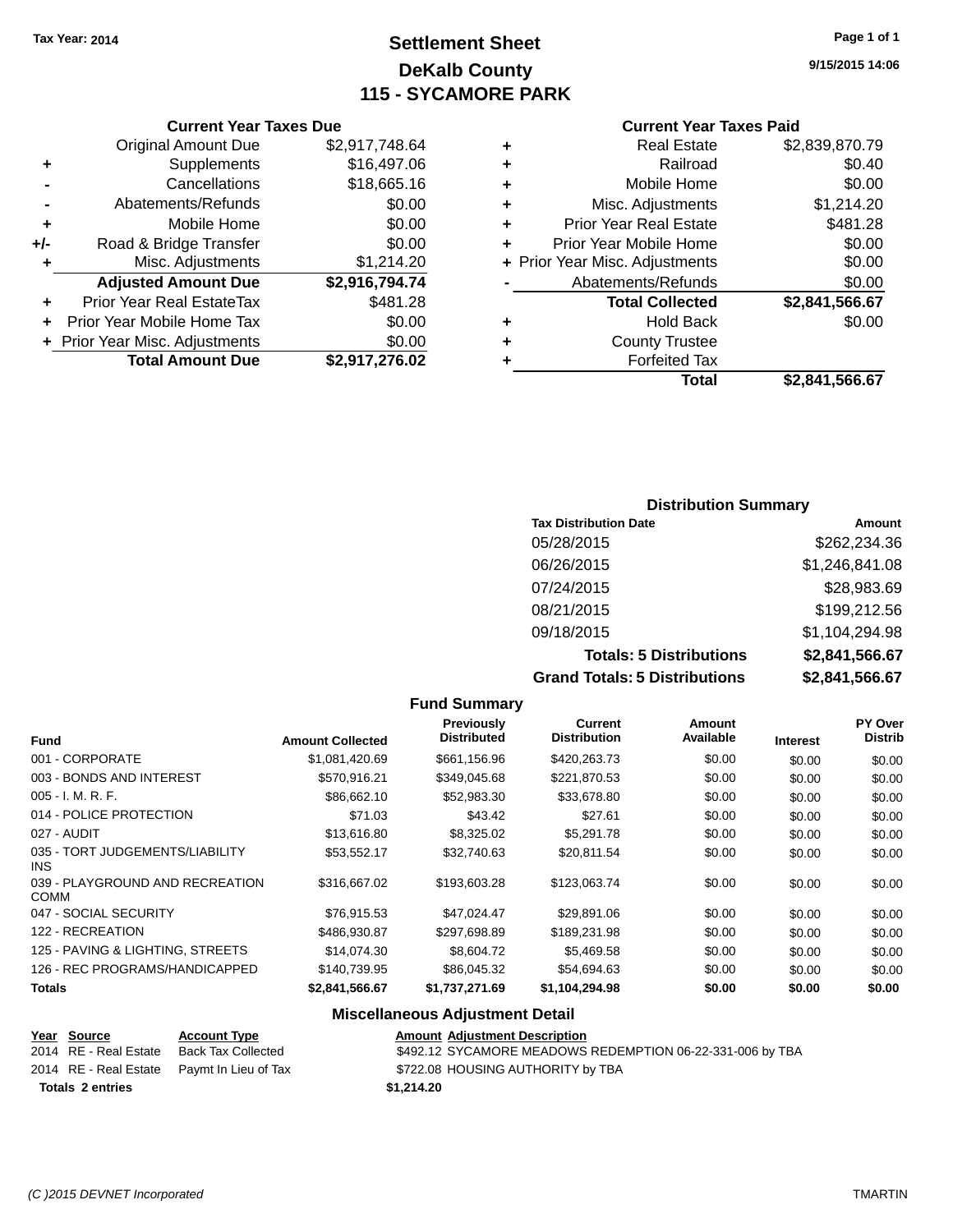### **Settlement Sheet Tax Year: 2014 Page 1 of 1 DeKalb County 120 - SCHOOL DISTRICT 1**

**9/15/2015 14:06**

#### **Current Year Taxes Paid**

|     | <b>Current Year Taxes Due</b>  |              |
|-----|--------------------------------|--------------|
|     | <b>Original Amount Due</b>     | \$525,574.76 |
| ٠   | Supplements                    | \$1,341.96   |
|     | Cancellations                  | \$1,631.86   |
|     | Abatements/Refunds             | \$0.00       |
| ٠   | Mobile Home                    | \$0.00       |
| +/- | Road & Bridge Transfer         | \$0.00       |
| ٠   | Misc. Adjustments              | \$0.00       |
|     | <b>Adjusted Amount Due</b>     | \$525,284.86 |
| ÷   | Prior Year Real EstateTax      | \$0.00       |
|     | Prior Year Mobile Home Tax     | \$0.00       |
|     | + Prior Year Misc. Adjustments | \$0.00       |
|     | <b>Total Amount Due</b>        | \$525.284.86 |
|     |                                |              |

|   | <b>Real Estate</b>             | \$513,647.57 |
|---|--------------------------------|--------------|
| ٠ | Railroad                       | \$0.00       |
| ٠ | Mobile Home                    | \$0.00       |
| ٠ | Misc. Adjustments              | \$0.00       |
| ٠ | <b>Prior Year Real Estate</b>  | \$0.00       |
| ٠ | Prior Year Mobile Home         | \$0.00       |
|   | + Prior Year Misc. Adjustments | \$0.00       |
|   | Abatements/Refunds             | \$0.00       |
|   | <b>Total Collected</b>         | \$513,647.57 |
| ٠ | Hold Back                      | \$0.00       |
| ٠ | <b>County Trustee</b>          |              |
| ٠ | <b>Forfeited Tax</b>           |              |
|   | Total                          | \$513,647.57 |
|   |                                |              |

### **Distribution Summary Tax Distribution Date Amount** 05/28/2015 \$71,774.62 06/26/2015 \$268,793.75 07/24/2015 \$4,509.67 08/21/2015 \$15,076.52 09/18/2015 \$153,493.01 **Totals: 5 Distributions \$513,647.57 Grand Totals: 5 Distributions \$513,647.57**

|                                         |                         | <b>Fund Summary</b>              |                                |                     |                 |                           |
|-----------------------------------------|-------------------------|----------------------------------|--------------------------------|---------------------|-----------------|---------------------------|
| <b>Fund</b>                             | <b>Amount Collected</b> | Previously<br><b>Distributed</b> | Current<br><b>Distribution</b> | Amount<br>Available | <b>Interest</b> | PY Over<br><b>Distrib</b> |
| 002 - EDUCATION                         | \$354,372.14            | \$248,475.33                     | \$105,896.81                   | \$0.00              | \$0.00          | \$0.00                    |
| 003 - BONDS AND INTEREST                | \$44,245.08             | \$31,023.35                      | \$13,221.73                    | \$0.00              | \$0.00          | \$0.00                    |
| 004 - OPERATIONS & MAINTENANCE          | \$44,296.44             | \$31,059.36                      | \$13,237.08                    | \$0.00              | \$0.00          | \$0.00                    |
| $005 - I. M. R. F.$                     | \$9,756.74              | \$6,841.14                       | \$2,915.60                     | \$0.00              | \$0.00          | \$0.00                    |
| 030 - TRANSPORTATION SYSTEM             | \$17,718.80             | \$12,423.90                      | \$5,294.90                     | \$0.00              | \$0.00          | \$0.00                    |
| 031 - WORKING CASH                      | \$4,429.70              | \$3,105.97                       | \$1,323.73                     | \$0.00              | \$0.00          | \$0.00                    |
| 032 - FIRE PREV/SFTY/ENERGY             | \$4,429.70              | \$3,105.97                       | \$1,323.73                     | \$0.00              | \$0.00          | \$0.00                    |
| 033 - SPECIAL EDUCATION                 | \$3,543.64              | \$2,484.70                       | \$1,058.94                     | \$0.00              | \$0.00          | \$0.00                    |
| 035 - TORT JUDGEMENTS/LIABILITY<br>INS. | \$11,708.60             | \$8,209.72                       | \$3,498.88                     | \$0.00              | \$0.00          | \$0.00                    |
| 047 - SOCIAL SECURITY                   | \$13,855.12             | \$9,714.80                       | \$4,140.32                     | \$0.00              | \$0.00          | \$0.00                    |
| 057 - LEASE/PURCHASE/RENTAL             | \$4,429.70              | \$3,105.97                       | \$1,323.73                     | \$0.00              | \$0.00          | \$0.00                    |
| 109 - PRIOR YEAR ADJUSTMENT             | \$861.91                | \$604.35                         | \$257.56                       | \$0.00              | \$0.00          | \$0.00                    |
| Totals                                  | \$513,647.57            | \$360,154.56                     | \$153,493.01                   | \$0.00              | \$0.00          | \$0.00                    |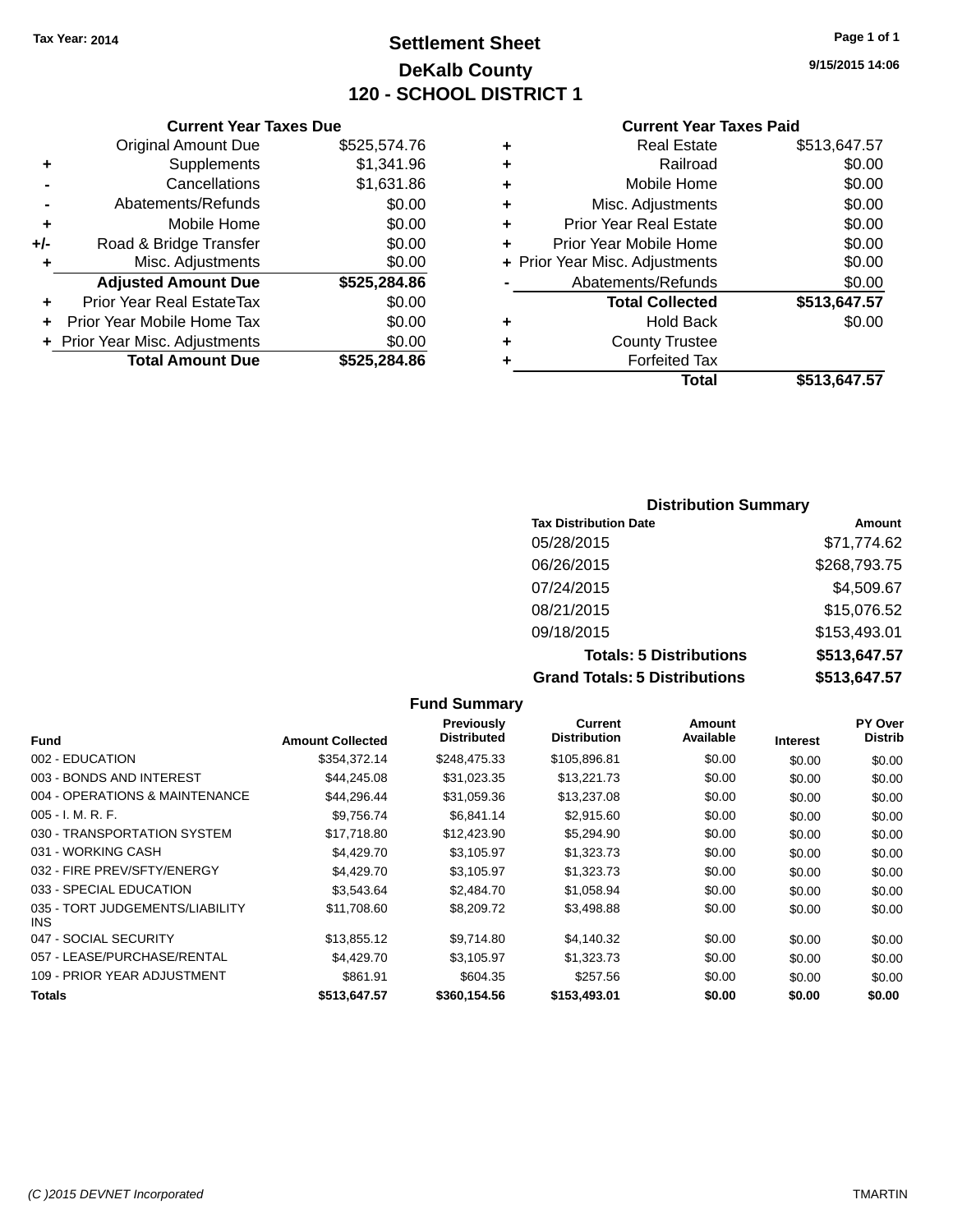### **Settlement Sheet Tax Year: 2014 Page 1 of 1 DeKalb County 121 - SCHOOL DISTRICT 9**

**9/15/2015 14:06**

#### **Current Year Taxes Paid**

|       | <b>Original Amount Due</b>     | \$117,476.30 |
|-------|--------------------------------|--------------|
| ٠     | Supplements                    | \$0.00       |
|       | Cancellations                  | \$0.00       |
|       | Abatements/Refunds             | \$0.00       |
| ٠     | Mobile Home                    | \$0.00       |
| $+/-$ | Road & Bridge Transfer         | \$0.00       |
| ٠     | Misc. Adjustments              | \$0.00       |
|       | <b>Adjusted Amount Due</b>     | \$117,476.30 |
| ٠     | Prior Year Real EstateTax      | \$0.00       |
|       | Prior Year Mobile Home Tax     | \$0.00       |
|       | + Prior Year Misc. Adjustments | \$0.00       |
|       | <b>Total Amount Due</b>        | \$117,476.30 |
|       |                                |              |

**Current Year Taxes Due**

|   | <b>Real Estate</b>             | \$109,813.13 |
|---|--------------------------------|--------------|
| ٠ | Railroad                       | \$7,663.16   |
| ٠ | Mobile Home                    | \$0.00       |
| ٠ | Misc. Adjustments              | \$0.00       |
| ٠ | <b>Prior Year Real Estate</b>  | \$0.00       |
|   | Prior Year Mobile Home         | \$0.00       |
|   | + Prior Year Misc. Adjustments | \$0.00       |
|   | Abatements/Refunds             | \$0.00       |
|   | <b>Total Collected</b>         | \$117,476.29 |
| ٠ | <b>Hold Back</b>               | \$0.00       |
|   | <b>County Trustee</b>          |              |
| ٠ | <b>Forfeited Tax</b>           |              |
|   | Total                          | \$117.476.29 |
|   |                                |              |

### **Distribution Summary**

| <b>Tax Distribution Date</b>         | Amount       |
|--------------------------------------|--------------|
| 05/28/2015                           | \$17,591.08  |
| 06/26/2015                           | \$48,075.01  |
| 08/21/2015                           | \$4,304.81   |
| 09/18/2015                           | \$47,505.39  |
| <b>Totals: 4 Distributions</b>       | \$117,476.29 |
| <b>Grand Totals: 4 Distributions</b> | \$117,476.29 |

#### **Fund Summary Fund Interest Amount Collected Distributed PY Over Distrib Amount Available Current Distribution Previously** 002 - EDUCATION \$73,549.08 \$43,807.06 \$29,742.02 \$0.00 \$0.00 \$0.00 003 - BONDS AND INTEREST 60.00 \$14,874.03 \$8,859.22 \$6,014.81 \$0.00 \$0.00 \$0.00 \$0.00 004 - OPERATIONS & MAINTENANCE \$12,963.04 \$7,721.02 \$5,242.02 \$0.00 \$0.00 \$0.00 005 - I. M. R. F. \$1,611.77 \$960.00 \$651.77 \$0.00 \$0.00 \$0.00 030 - TRANSPORTATION SYSTEM \$3,677.48 \$2,190.37 \$1,487.11 \$0.00 \$0.00 \$0.00 \$0.00 031 - WORKING CASH \$919.37 \$547.60 \$371.77 \$0.00 \$0.00 \$0.00 032 - FIRE PREV/SFTY/ENERGY **\$919.37** \$547.60 \$371.77 \$0.00 \$0.00 \$0.00 \$0.00 033 - SPECIAL EDUCATION **\$235.52** \$438.09 \$297.43 \$0.00 \$0.00 \$0.00 \$0.00 035 - TORT JUDGEMENTS/LIABILITY INS \$4,617.99 \$2,750.56 \$1,867.43 \$0.00 \$0.00 \$0.00 047 - SOCIAL SECURITY \$2,689.27 \$1,601.78 \$1,087.49 \$0.00 \$0.00 \$0.00 057 - LEASE/PURCHASE/RENTAL \$919.37 \$547.60 \$371.77 \$0.00 \$0.00 \$0.00 \$0.00 **Totals \$117,476.29 \$69,970.90 \$47,505.39 \$0.00 \$0.00 \$0.00**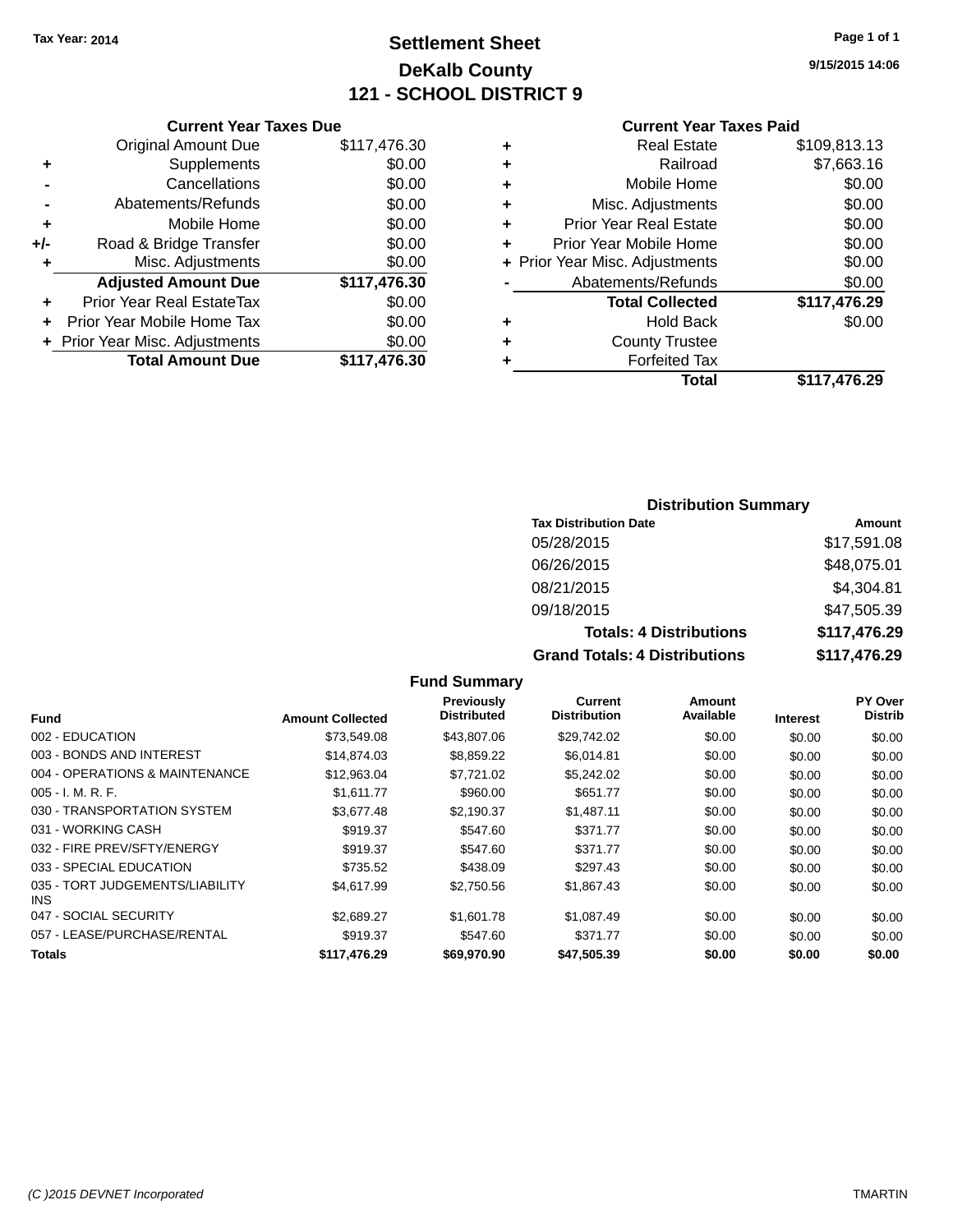### **Settlement Sheet Tax Year: 2014 Page 1 of 1 DeKalb County 122 - SCHOOL DISTRICT 100**

**9/15/2015 14:06**

|  | <b>Current Year Taxes Paid</b> |  |  |  |
|--|--------------------------------|--|--|--|
|--|--------------------------------|--|--|--|

|       | <b>Current Year Taxes Due</b>  |             |
|-------|--------------------------------|-------------|
|       | <b>Original Amount Due</b>     | \$15,195.29 |
| ٠     | Supplements                    | \$0.00      |
|       | Cancellations                  | \$0.00      |
|       | Abatements/Refunds             | \$0.00      |
| ٠     | Mobile Home                    | \$0.00      |
| $+/-$ | Road & Bridge Transfer         | \$0.00      |
|       | Misc. Adjustments              | \$0.00      |
|       | <b>Adjusted Amount Due</b>     | \$15,195.29 |
| ÷     | Prior Year Real EstateTax      | \$0.00      |
| ÷     | Prior Year Mobile Home Tax     | \$0.00      |
|       | + Prior Year Misc. Adjustments | \$0.00      |
|       | <b>Total Amount Due</b>        | \$15.195.29 |
|       |                                |             |

| ٠ | <b>Real Estate</b>             | \$11,977.92 |
|---|--------------------------------|-------------|
| ٠ | Railroad                       | \$0.00      |
| ٠ | Mobile Home                    | \$0.00      |
| ٠ | Misc. Adjustments              | \$0.00      |
| ٠ | <b>Prior Year Real Estate</b>  | \$0.00      |
| ٠ | Prior Year Mobile Home         | \$0.00      |
|   | + Prior Year Misc. Adjustments | \$0.00      |
|   | Abatements/Refunds             | \$0.00      |
|   | <b>Total Collected</b>         | \$11,977.92 |
| ٠ | <b>Hold Back</b>               | \$0.00      |
| ٠ | <b>County Trustee</b>          |             |
|   | <b>Forfeited Tax</b>           |             |
|   | Total                          | \$11,977.92 |
|   |                                |             |

| <b>Distribution Summary</b>          |             |  |  |  |
|--------------------------------------|-------------|--|--|--|
| <b>Tax Distribution Date</b>         | Amount      |  |  |  |
| 06/26/2015                           | \$9,453.29  |  |  |  |
| 09/18/2015                           | \$2,524.63  |  |  |  |
| <b>Totals: 2 Distributions</b>       | \$11,977.92 |  |  |  |
| <b>Grand Totals: 2 Distributions</b> | \$11,977.92 |  |  |  |

### **Fund Summary**

|                                               |                         | <b>Previously</b>  | Current             | Amount    |                 | PY Over        |
|-----------------------------------------------|-------------------------|--------------------|---------------------|-----------|-----------------|----------------|
| <b>Fund</b>                                   | <b>Amount Collected</b> | <b>Distributed</b> | <b>Distribution</b> | Available | <b>Interest</b> | <b>Distrib</b> |
| 002 - EDUCATION                               | \$6,804.75              | \$5,370.49         | \$1,434.26          | \$0.00    | \$0.00          | \$0.00         |
| 003 - BONDS AND INTEREST                      | \$1.769.76              | \$1.396.74         | \$373.02            | \$0.00    | \$0.00          | \$0.00         |
| 004 - OPERATIONS & MAINTENANCE                | \$1.335.74              | \$1.054.20         | \$281.54            | \$0.00    | \$0.00          | \$0.00         |
| $005 - I. M. R. F.$                           | \$127.60                | \$100.71           | \$26.89             | \$0.00    | \$0.00          | \$0.00         |
| 030 - TRANSPORTATION SYSTEM                   | \$583.28                | \$460.34           | \$122.94            | \$0.00    | \$0.00          | \$0.00         |
| 031 - WORKING CASH                            | \$1.84                  | \$1.45             | \$0.39              | \$0.00    | \$0.00          | \$0.00         |
| 032 - FIRE PREV/SFTY/ENERGY                   | \$145.83                | \$115.09           | \$30.74             | \$0.00    | \$0.00          | \$0.00         |
| 033 - SPECIAL EDUCATION                       | \$704.80                | \$556.25           | \$148.55            | \$0.00    | \$0.00          | \$0.00         |
| 035 - TORT JUDGEMENTS/LIABILITY<br><b>INS</b> | \$255.19                | \$201.40           | \$53.79             | \$0.00    | \$0.00          | \$0.00         |
| 047 - SOCIAL SECURITY                         | \$249.13                | \$196.62           | \$52.51             | \$0.00    | \$0.00          | \$0.00         |
| <b>Totals</b>                                 | \$11.977.92             | \$9,453.29         | \$2.524.63          | \$0.00    | \$0.00          | \$0.00         |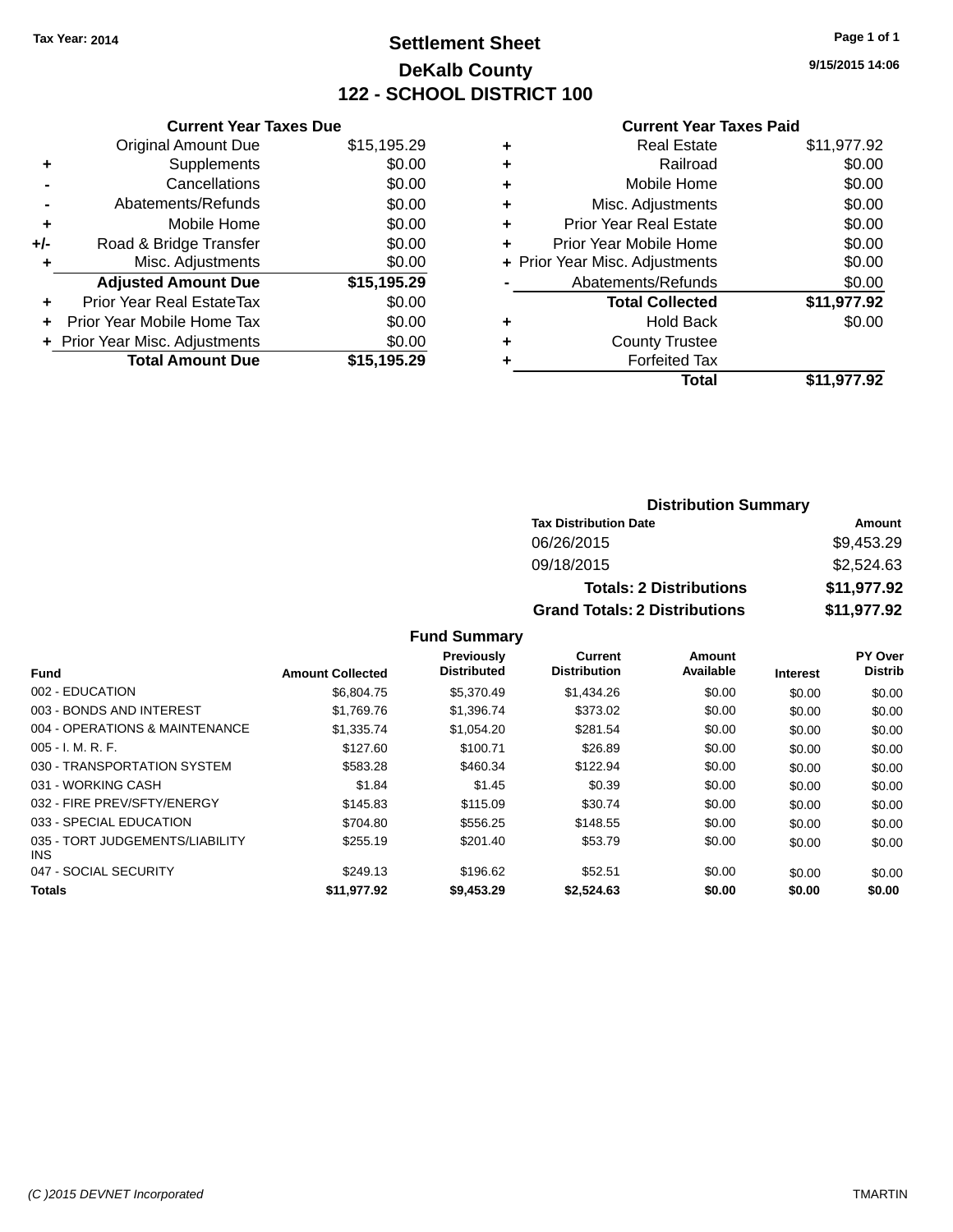### **Settlement Sheet Tax Year: 2014 Page 1 of 1 DeKalb County 123 - SCHOOL DISTRICT 161**

**9/15/2015 14:06**

#### **Current Year Taxes Paid**

|       | <b>Current Year Taxes Due</b>  |             |
|-------|--------------------------------|-------------|
|       | <b>Original Amount Due</b>     | \$71,939.66 |
| ÷     | Supplements                    | \$3,274.88  |
|       | Cancellations                  | \$3,438.99  |
|       | Abatements/Refunds             | \$0.00      |
| ٠     | Mobile Home                    | \$0.00      |
| $+/-$ | Road & Bridge Transfer         | \$0.00      |
| ٠     | Misc. Adjustments              | \$0.00      |
|       | <b>Adjusted Amount Due</b>     | \$71,775.55 |
| ÷     | Prior Year Real EstateTax      | \$0.00      |
|       | Prior Year Mobile Home Tax     | \$0.00      |
|       | + Prior Year Misc. Adjustments | \$0.00      |
|       | <b>Total Amount Due</b>        | \$71,775.55 |
|       |                                |             |

| ٠ | <b>Real Estate</b>             | \$71,046.43 |
|---|--------------------------------|-------------|
| ٠ | Railroad                       | \$0.00      |
| ٠ | Mobile Home                    | \$0.00      |
| ٠ | Misc. Adjustments              | \$0.00      |
| ٠ | <b>Prior Year Real Estate</b>  | \$0.00      |
| ٠ | Prior Year Mobile Home         | \$0.00      |
|   | + Prior Year Misc. Adjustments | \$0.00      |
|   | Abatements/Refunds             | \$0.00      |
|   | <b>Total Collected</b>         | \$71,046.43 |
| ٠ | Hold Back                      | \$0.00      |
| ٠ | <b>County Trustee</b>          |             |
| ٠ | <b>Forfeited Tax</b>           |             |
|   | Total                          | \$71,046.43 |
|   |                                |             |

### **Distribution Summary**

| <b>Tax Distribution Date</b>         | Amount      |
|--------------------------------------|-------------|
| 05/28/2015                           | \$20,132.82 |
| 06/26/2015                           | \$24,138.17 |
| 08/21/2015                           | \$3,036.82  |
| 09/18/2015                           | \$23,738.62 |
| <b>Totals: 4 Distributions</b>       | \$71,046.43 |
| <b>Grand Totals: 4 Distributions</b> | \$71,046.43 |

#### **Fund Summary Fund Interest Amount Collected Distributed PY Over Distrib Amount Available Current Distribution Previously** 002 - EDUCATION \$51,514.06 \$34,301.75 \$17,212.31 \$0.00 \$0.00 \$0.00 003 - BONDS AND INTEREST 66,946.77 \$4,625.66 \$2,321.11 \$0.00 \$0.00 \$0.00 \$0.00 004 - OPERATIONS & MAINTENANCE \$5,411.11 \$3,603.11 \$1,808.00 \$0.00 \$0.00 \$0.00 005 - I. M. R. F. \$118.58 \$78.96 \$39.62 \$0.00 \$0.00 \$0.00 030 - TRANSPORTATION SYSTEM  $$2,597.32$   $$1,729.48$   $$867.84$  \$0.00 \$0.00 \$0.00 \$0.00 031 - WORKING CASH \$1,082.25 \$720.64 \$361.61 \$0.00 \$0.00 \$0.00 \$0.00 \$0.00 \$0.00 \$0.00 \$0.00 \$0.00 \$0.00 033 - SPECIAL EDUCATION 6432.88 \$288.24 \$144.64 \$0.00 \$0.00 \$0.00 \$0.00 035 - TORT JUDGEMENTS/LIABILITY INS \$1,742.63 \$1,160.37 \$582.26 \$0.00 \$0.00 \$0.00 047 - SOCIAL SECURITY \$118.58 \$78.96 \$39.62 \$0.00 \$0.00 \$0.00 \$0.00 057 - LEASE/PURCHASE/RENTAL \$1,082.25 \$720.64 \$361.61 \$0.00 \$0.00 \$0.00 \$0.00 **Totals \$71,046.43 \$47,307.81 \$23,738.62 \$0.00 \$0.00 \$0.00**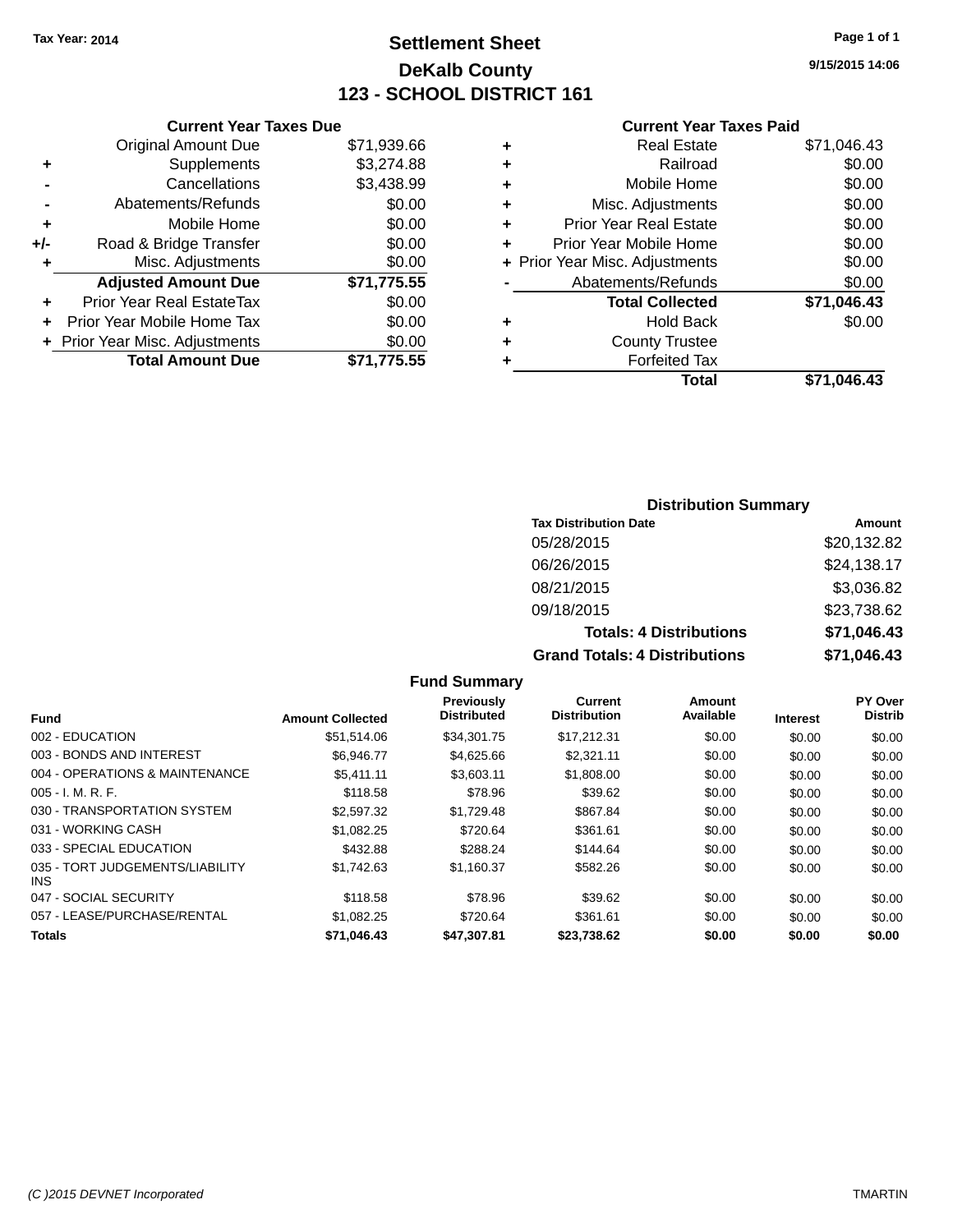### **Settlement Sheet Tax Year: 2014 Page 1 of 1 DeKalb County 124 - SCHOOL DISTRICT 212**

**9/15/2015 14:06**

| <b>Current Year Taxes Due</b> |              |  |
|-------------------------------|--------------|--|
| il Amount Due.                | \$265 858 05 |  |

|     | <b>Total Amount Due</b>          | \$265,685.83 |
|-----|----------------------------------|--------------|
|     | + Prior Year Misc. Adjustments   | \$0.00       |
|     | Prior Year Mobile Home Tax       | \$0.00       |
| ÷   | <b>Prior Year Real EstateTax</b> | \$0.00       |
|     | <b>Adjusted Amount Due</b>       | \$265,685.83 |
| ÷   | Misc. Adjustments                | \$0.00       |
| +/- | Road & Bridge Transfer           | \$0.00       |
| ٠   | Mobile Home                      | \$0.00       |
|     | Abatements/Refunds               | \$0.00       |
|     | Cancellations                    | \$3,120.83   |
| ٠   | Supplements                      | \$2,948.61   |
|     | <b>Original Amount Due</b>       | \$265,858.05 |

#### **Current Year Taxes Paid**

|   | <b>Real Estate</b>             | \$258,919.56 |
|---|--------------------------------|--------------|
| ٠ | Railroad                       | \$0.00       |
| ٠ | Mobile Home                    | \$0.00       |
| ٠ | Misc. Adjustments              | \$0.00       |
| ٠ | <b>Prior Year Real Estate</b>  | \$0.00       |
| ٠ | Prior Year Mobile Home         | \$0.00       |
|   | + Prior Year Misc. Adjustments | \$0.00       |
|   | Abatements/Refunds             | \$0.00       |
|   | <b>Total Collected</b>         | \$258,919.56 |
| ٠ | Hold Back                      | \$0.00       |
| ٠ | <b>County Trustee</b>          |              |
| ٠ | <b>Forfeited Tax</b>           |              |
|   | Total                          | \$258,919.56 |
|   |                                |              |

### **Distribution Summary Tax Distribution Date Amount** 05/28/2015 \$55,550.19 06/26/2015 \$100,364.99 07/24/2015 \$3,900.56 08/21/2015 \$19,540.25 09/18/2015 \$79,563.57 **Totals: 5 Distributions \$258,919.56 Grand Totals: 5 Distributions \$258,919.56**

**Fund Summary Fund Interest Amount Collected Distributed PY Over Distrib Amount Available Current Distribution Previously** 002 - EDUCATION \$132,733.29 \$91,945.59 \$40,787.70 \$0.00 \$0.00 \$0.00 003 - BONDS AND INTEREST  $$39,663.62$   $$27,475.36$   $$12,188.26$   $$0.00$   $$0.00$   $$0.00$ 004 - OPERATIONS & MAINTENANCE  $$25,525.61$   $$17,681.83$   $$7,843.78$   $$0.00$   $$0.00$   $$0.00$ 005 - I. M. R. F. \$4,631.30 \$3,208.15 \$1,423.15 \$0.00 \$0.00 \$0.00 030 - TRANSPORTATION SYSTEM \$12,252.33 \$8,487.30 \$3,765.03 \$0.00 \$0.00 \$0.00 \$0.00 031 - WORKING CASH \$0.00 \$0.00 \$0.00 \$0.00 \$0.00 \$0.00 032 - FIRE PREV/SFTY/ENERGY \$0.00 \$0.00 \$0.00 \$0.00 \$0.00 \$0.00 033 - SPECIAL EDUCATION \$2,042.08 \$1,414.56 \$627.52 \$0.00 \$0.00 \$0.00 \$0.00 035 - TORT JUDGEMENTS/LIABILITY INS \$31,327.19 \$21,700.64 \$9,626.55 \$0.00 \$0.00 \$0.00 047 - SOCIAL SECURITY \$5,639.02 \$3,906.20 \$1,732.82 \$0.00 \$0.00 \$0.00 057 - LEASE/PURCHASE/RENTAL  $$5,105.12$   $$3,536.36$   $$1,568.76$   $$0.00$   $$0.00$   $$0.00$ **Totals \$258,919.56 \$179,355.99 \$79,563.57 \$0.00 \$0.00 \$0.00**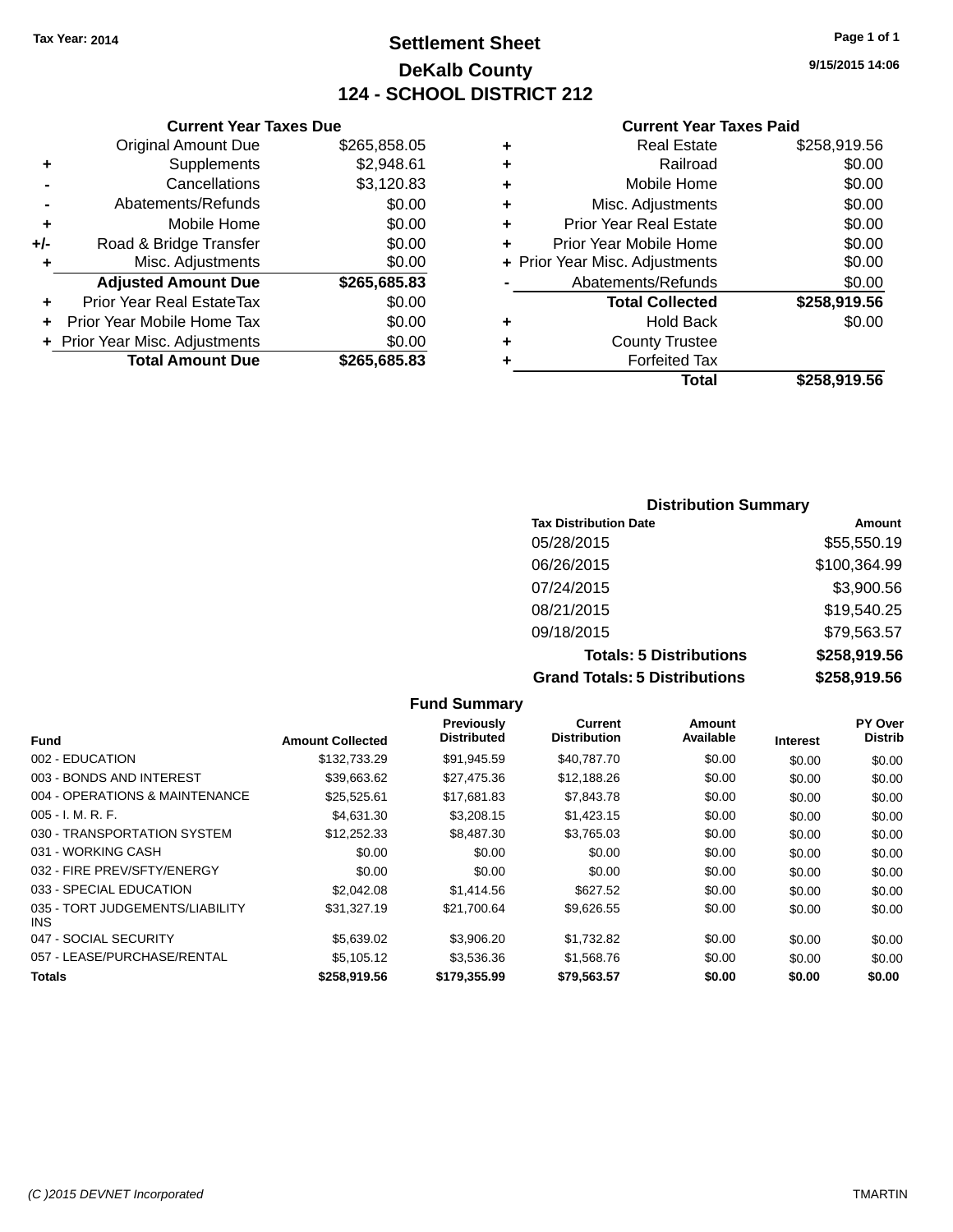### **Settlement Sheet Tax Year: 2014 Page 1 of 1 DeKalb County 125 - SCHOOL DISTRICT 220**

**9/15/2015 14:06**

#### **Current Year Taxes Paid**

|     | <b>Current Year Taxes Due</b>  |            |
|-----|--------------------------------|------------|
|     | <b>Original Amount Due</b>     | \$3,985.32 |
| ÷   | Supplements                    | \$0.00     |
|     | Cancellations                  | \$0.00     |
|     | Abatements/Refunds             | \$0.00     |
| ٠   | Mobile Home                    | \$0.00     |
| +/- | Road & Bridge Transfer         | \$0.00     |
| ٠   | Misc. Adjustments              | \$0.00     |
|     | <b>Adjusted Amount Due</b>     | \$3,985.32 |
| ÷   | Prior Year Real EstateTax      | \$0.00     |
|     | Prior Year Mobile Home Tax     | \$0.00     |
|     | + Prior Year Misc. Adjustments | \$0.00     |
|     | <b>Total Amount Due</b>        | \$3,985.32 |
|     |                                |            |

|   | <b>Real Estate</b>             | \$3,985.32 |
|---|--------------------------------|------------|
| ٠ | Railroad                       | \$0.00     |
| ٠ | Mobile Home                    | \$0.00     |
| ٠ | Misc. Adjustments              | \$0.00     |
| ٠ | <b>Prior Year Real Estate</b>  | \$0.00     |
|   | Prior Year Mobile Home         | \$0.00     |
|   | + Prior Year Misc. Adjustments | \$0.00     |
|   | Abatements/Refunds             | \$0.00     |
|   | <b>Total Collected</b>         | \$3,985.32 |
| ٠ | Hold Back                      | \$0.00     |
|   | <b>County Trustee</b>          |            |
| ٠ | <b>Forfeited Tax</b>           |            |
|   | Total                          | \$3,985.32 |
|   |                                |            |

| <b>Distribution Summary</b>          |            |  |  |
|--------------------------------------|------------|--|--|
| <b>Tax Distribution Date</b>         | Amount     |  |  |
| 06/26/2015                           | \$1,992.66 |  |  |
| 08/21/2015                           | \$686.90   |  |  |
| 09/18/2015                           | \$1,305.76 |  |  |
| <b>Totals: 3 Distributions</b>       | \$3,985.32 |  |  |
| <b>Grand Totals: 3 Distributions</b> | \$3,985.32 |  |  |

**Fund Summary**

| Fund                                    | <b>Amount Collected</b> | Previously<br><b>Distributed</b> | <b>Current</b><br><b>Distribution</b> | Amount<br>Available | <b>Interest</b> | PY Over<br><b>Distrib</b> |
|-----------------------------------------|-------------------------|----------------------------------|---------------------------------------|---------------------|-----------------|---------------------------|
| 002 - EDUCATION                         | \$2,366,28              | \$1.591.00                       | \$775.28                              | \$0.00              | \$0.00          | \$0.00                    |
| 003 - BONDS AND INTEREST                | \$585.99                | \$393.99                         | \$192.00                              | \$0.00              | \$0.00          | \$0.00                    |
| 004 - OPERATIONS & MAINTENANCE          | \$383.12                | \$257.59                         | \$125.53                              | \$0.00              | \$0.00          | \$0.00                    |
| $005 - I. M. R. F.$                     | \$62.99                 | \$42.36                          | \$20.63                               | \$0.00              | \$0.00          | \$0.00                    |
| 030 - TRANSPORTATION SYSTEM             | \$199.86                | \$134.38                         | \$65.48                               | \$0.00              | \$0.00          | \$0.00                    |
| 031 - WORKING CASH                      | \$21.31                 | \$14.32                          | \$6.99                                | \$0.00              | \$0.00          | \$0.00                    |
| 032 - FIRE PREV/SFTY/ENERGY             | \$23.43                 | \$15.75                          | \$7.68                                | \$0.00              | \$0.00          | \$0.00                    |
| 033 - SPECIAL EDUCATION                 | \$21.08                 | \$14.17                          | \$6.91                                | \$0.00              | \$0.00          | \$0.00                    |
| 035 - TORT JUDGEMENTS/LIABILITY<br>INS. | \$209.92                | \$141.14                         | \$68.78                               | \$0.00              | \$0.00          | \$0.00                    |
| 047 - SOCIAL SECURITY                   | \$62.99                 | \$42.36                          | \$20.63                               | \$0.00              | \$0.00          | \$0.00                    |
| 057 - LEASE/PURCHASE/RENTAL             | \$48.35                 | \$32.50                          | \$15.85                               | \$0.00              | \$0.00          | \$0.00                    |
| Totals                                  | \$3.985.32              | \$2,679.56                       | \$1,305.76                            | \$0.00              | \$0.00          | \$0.00                    |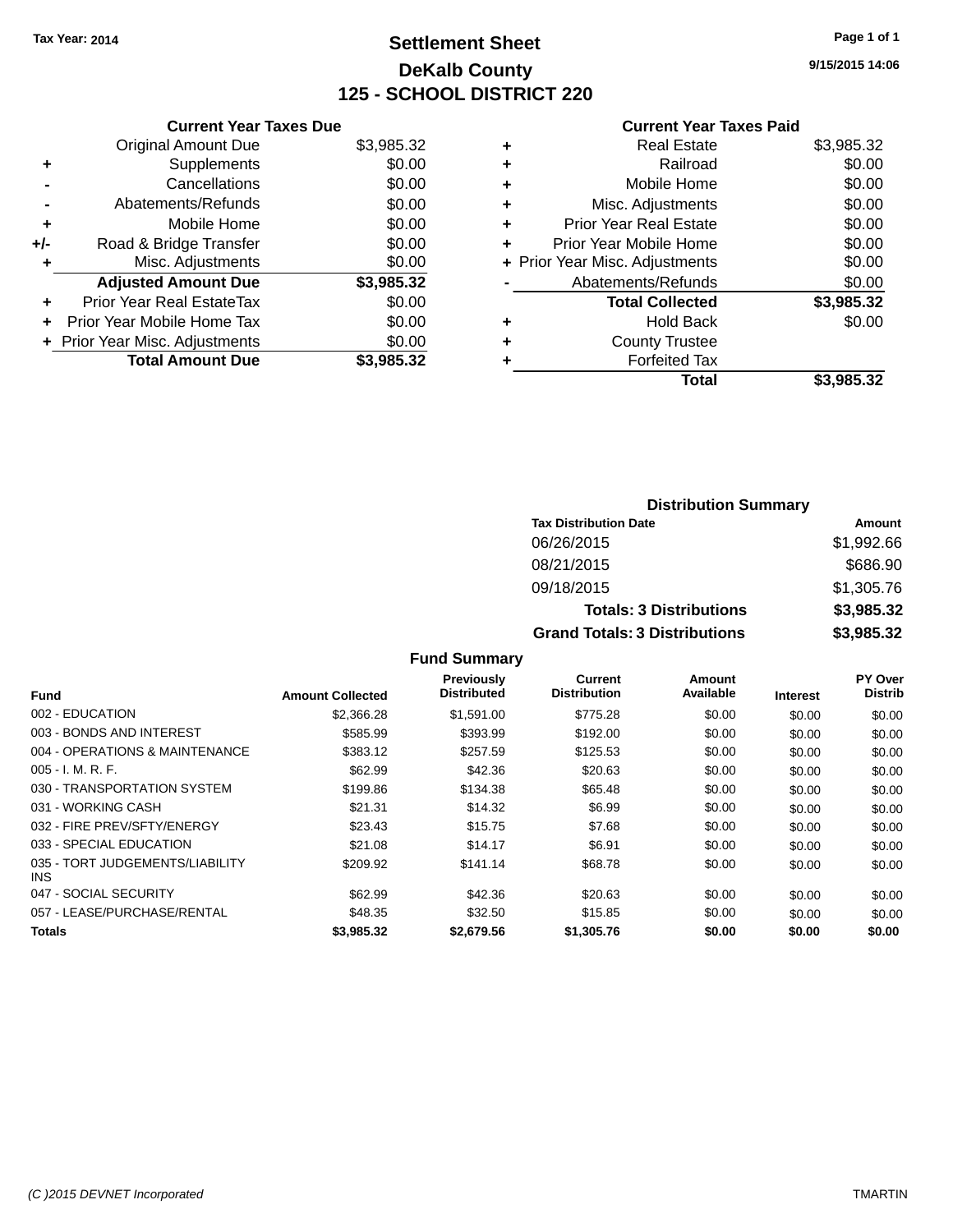### **Settlement Sheet Tax Year: 2014 Page 1 of 1 DeKalb County 126 - SCHOOL DISTRICT 269**

**9/15/2015 14:06**

#### **Current Year Taxes Paid**

|     | <b>Original Amount Due</b>       | \$271,102.20 |
|-----|----------------------------------|--------------|
| ٠   | Supplements                      | \$547.08     |
|     | Cancellations                    | \$606.47     |
| -   | Abatements/Refunds               | \$0.00       |
| ÷   | Mobile Home                      | \$0.00       |
| +/- | Road & Bridge Transfer           | \$0.00       |
| ٠   | Misc. Adjustments                | \$0.00       |
|     | <b>Adjusted Amount Due</b>       | \$271,042.81 |
| ٠   | <b>Prior Year Real EstateTax</b> | \$0.00       |
| ٠   | Prior Year Mobile Home Tax       | \$0.00       |
|     | + Prior Year Misc. Adjustments   | \$0.00       |
|     | <b>Total Amount Due</b>          | \$271,042.81 |
|     |                                  |              |

**Current Year Taxes Due**

| ٠ | <b>Real Estate</b>             | \$262,935.09 |
|---|--------------------------------|--------------|
| ٠ | Railroad                       | \$0.00       |
| ٠ | Mobile Home                    | \$0.00       |
| ٠ | Misc. Adjustments              | \$0.00       |
| ٠ | <b>Prior Year Real Estate</b>  | \$0.00       |
| ٠ | Prior Year Mobile Home         | \$0.00       |
|   | + Prior Year Misc. Adjustments | \$0.00       |
|   | Abatements/Refunds             | \$0.00       |
|   | <b>Total Collected</b>         | \$262,935.09 |
| ٠ | <b>Hold Back</b>               | \$0.00       |
| ٠ | <b>County Trustee</b>          |              |
| ٠ | <b>Forfeited Tax</b>           |              |
|   | Total                          | \$262,935.09 |
|   |                                |              |

### **Distribution Summary Tax Distribution Date Amount** 05/28/2015 \$52,277.93 06/26/2015 \$104,935.20 07/24/2015 \$5,098.31 08/21/2015 \$21,827.82 09/18/2015 \$78,795.83 **Totals: 5 Distributions \$262,935.09 Grand Totals: 5 Distributions \$262,935.09**

**Fund Summary Fund Interest Amount Collected Distributed PY Over Distrib Amount Available Current Distribution Previously** 002 - EDUCATION \$166,586.99 \$116,664.56 \$49,922.43 \$0.00 \$0.00 \$0.00 004 - OPERATIONS & MAINTENANCE  $$43,629.88$   $$30,554.97$   $$13,074.91$   $$0.00$   $$0.00$   $$0.00$ 005 - I. M. R. F. \$2,157.64 \$1,511.04 \$646.60 \$0.00 \$0.00 \$0.00 030 - TRANSPORTATION SYSTEM  $$9,519.29$   $$6,666.57$   $$2,852.72$   $$0.00$   $$0.00$   $$0.00$ 031 - WORKING CASH \$3,966.37 \$2,777.73 \$1,188.64 \$0.00 \$0.00 \$0.00 033 - SPECIAL EDUCATION \$1,586.56 \$1,111.10 \$475.46 \$0.00 \$0.00 \$0.00 \$0.00 035 - TORT JUDGEMENTS/LIABILITY INS \$31,217.50 \$21,862.31 \$9,355.19 \$0.00 \$0.00 \$0.00 047 - SOCIAL SECURITY \$4,270.86 \$2,990.98 \$1,279.88 \$0.00 \$0.00 \$0.00 **Totals \$262,935.09 \$184,139.26 \$78,795.83 \$0.00 \$0.00 \$0.00**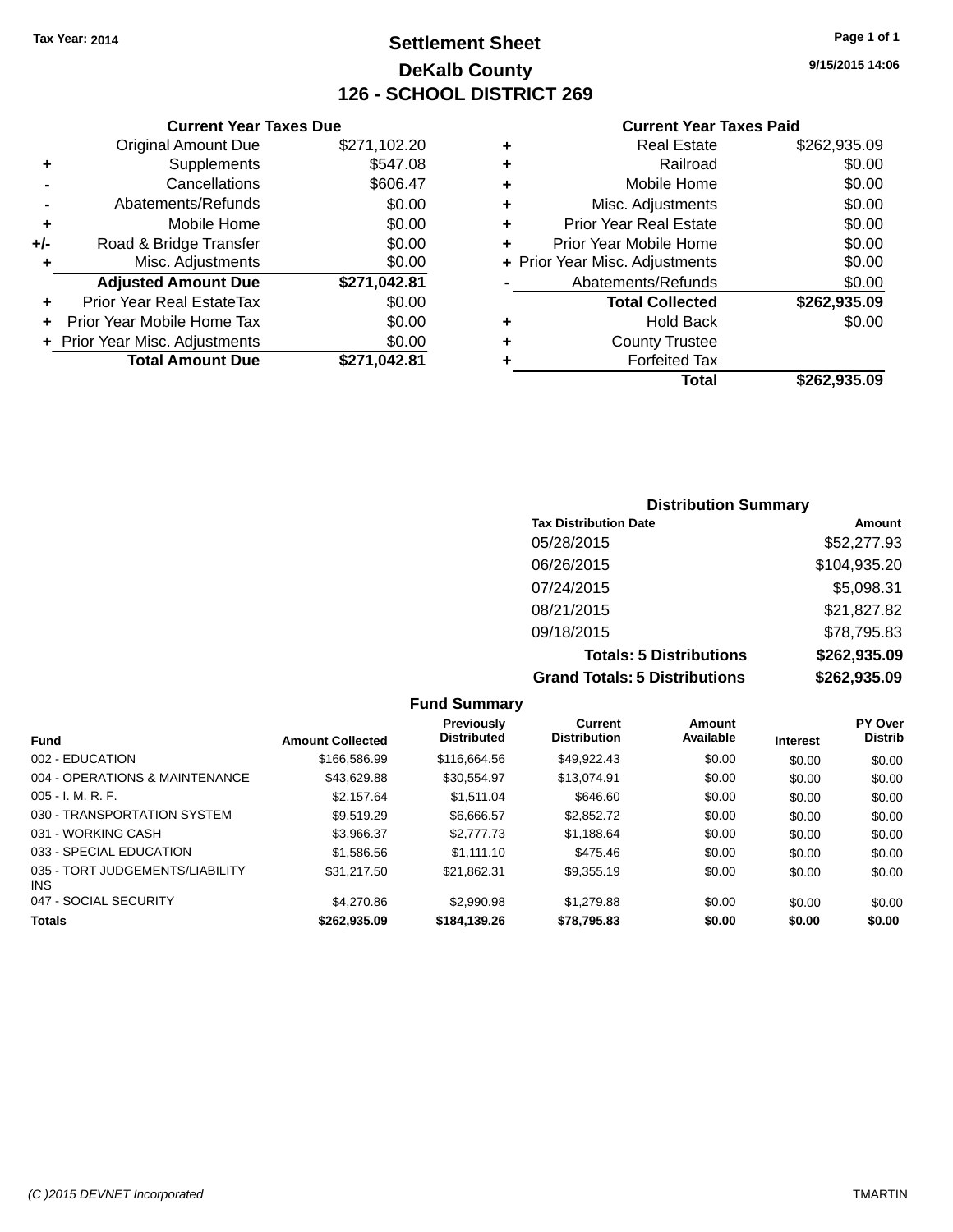### **Settlement Sheet Tax Year: 2014 Page 1 of 1 DeKalb County 127 - SCHOOL DISTRICT 271**

**9/15/2015 14:06**

#### **Current Year Taxes Paid**

|     | <b>Current Year Taxes Due</b>  |             |
|-----|--------------------------------|-------------|
|     | <b>Original Amount Due</b>     | \$62,960.17 |
| ٠   | Supplements                    | \$0.00      |
|     | Cancellations                  | \$0.00      |
|     | Abatements/Refunds             | \$0.00      |
| ٠   | Mobile Home                    | \$0.00      |
| +/- | Road & Bridge Transfer         | \$0.00      |
|     | Misc. Adjustments              | \$0.00      |
|     | <b>Adjusted Amount Due</b>     | \$62,960.17 |
| ÷   | Prior Year Real EstateTax      | \$0.00      |
|     | Prior Year Mobile Home Tax     | \$0.00      |
|     | + Prior Year Misc. Adjustments | \$0.00      |
|     | <b>Total Amount Due</b>        | \$62.960.17 |
|     |                                |             |

| ٠ | <b>Real Estate</b>             | \$54,657.31 |
|---|--------------------------------|-------------|
| ٠ | Railroad                       | \$0.00      |
| ٠ | Mobile Home                    | \$0.00      |
| ٠ | Misc. Adjustments              | \$0.00      |
| ÷ | <b>Prior Year Real Estate</b>  | \$0.00      |
| ٠ | Prior Year Mobile Home         | \$0.00      |
|   | + Prior Year Misc. Adjustments | \$0.00      |
|   | Abatements/Refunds             | \$0.00      |
|   | <b>Total Collected</b>         | \$54,657.31 |
| ٠ | Hold Back                      | \$0.00      |
| ٠ | <b>County Trustee</b>          |             |
| ٠ | <b>Forfeited Tax</b>           |             |
|   | Total                          | \$54,657.31 |
|   |                                |             |

| <b>Distribution Summary</b>          |             |  |  |  |
|--------------------------------------|-------------|--|--|--|
| <b>Tax Distribution Date</b>         | Amount      |  |  |  |
| 05/28/2015                           | \$7,909.98  |  |  |  |
| 06/26/2015                           | \$25,709.68 |  |  |  |
| 07/24/2015                           | \$304.89    |  |  |  |
| 08/21/2015                           | \$2,834.93  |  |  |  |
| 09/18/2015                           | \$17,897.83 |  |  |  |
| <b>Totals: 5 Distributions</b>       | \$54,657.31 |  |  |  |
| <b>Grand Totals: 5 Distributions</b> | \$54,657.31 |  |  |  |

**Fund Summary Fund Interest Amount Collected Distributed PY Over Distrib Amount Available Current Distribution Previously** 002 - EDUCATION \$31,395.80 \$21,115.08 \$10,280.72 \$0.00 \$0.00 \$0.00 003 - BONDS AND INTEREST \$11,164.85 \$7,508.86 \$3,655.99 \$0.00 \$0.00 \$0.00 \$0.00 004 - OPERATIONS & MAINTENANCE \$5,153.75 \$3,466.13 \$1,687.62 \$0.00 \$0.00 \$0.00 005 - I. M. R. F. \$949.90 \$638.85 \$311.05 \$0.00 \$0.00 \$0.00 030 - TRANSPORTATION SYSTEM  $$1,758.44$   $$1,182.63$   $$575.81$   $$0.00$   $$0.00$   $$0.00$ 031 - WORKING CASH \$404.30 \$271.91 \$132.39 \$0.00 \$0.00 \$0.00 032 - FIRE PREV/SFTY/ENERGY \$111.27 \$111.27 \$26.44 \$36.44 \$0.00 \$0.00 \$0.00 \$0.00 033 - SPECIAL EDUCATION \$2000 \$242.62 \$163.17 \$79.45 \$0.00 \$0.00 \$0.00 \$0.00 035 - TORT JUDGEMENTS/LIABILITY INS \$2,324.25 \$1,563.16 \$761.09 \$0.00 \$0.00 \$0.00 047 - SOCIAL SECURITY \$848.94 \$570.95 \$277.99 \$0.00 \$0.00 \$0.00 057 - LEASE/PURCHASE/RENTAL \$303.19 \$203.91 \$99.28 \$0.00 \$0.00 \$0.00 **Totals \$54,657.31 \$36,759.48 \$17,897.83 \$0.00 \$0.00 \$0.00**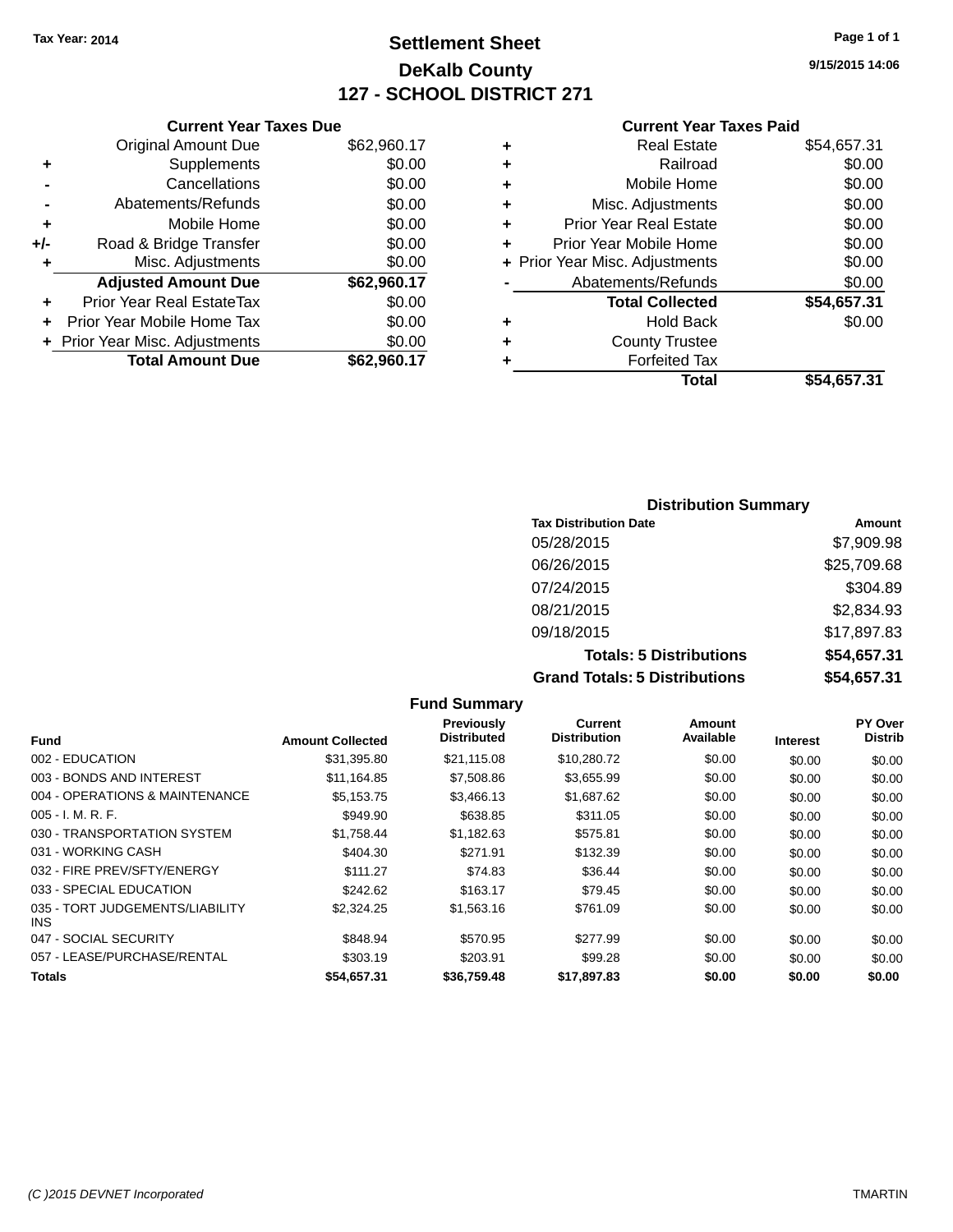### **Settlement Sheet Tax Year: 2014 Page 1 of 1 DeKalb County 128 - SCHOOL DISTRICT 300**

**9/15/2015 14:06**

#### **Current Year Taxes Paid**

|     | <b>Current Year Taxes Due</b>  |             |
|-----|--------------------------------|-------------|
|     | <b>Original Amount Due</b>     | \$10,436.52 |
| ٠   | Supplements                    | \$0.00      |
|     | Cancellations                  | \$0.00      |
|     | Abatements/Refunds             | \$0.00      |
| ٠   | Mobile Home                    | \$0.00      |
| +/- | Road & Bridge Transfer         | \$0.00      |
| ٠   | Misc. Adjustments              | \$0.00      |
|     | <b>Adjusted Amount Due</b>     | \$10,436.52 |
| ٠   | Prior Year Real EstateTax      | \$0.00      |
|     | Prior Year Mobile Home Tax     | \$0.00      |
|     | + Prior Year Misc. Adjustments | \$0.00      |
|     | <b>Total Amount Due</b>        | \$10,436.52 |
|     |                                |             |

| ٠ | <b>Real Estate</b>             | \$10,436.51 |
|---|--------------------------------|-------------|
| ٠ | Railroad                       | \$0.00      |
| ٠ | Mobile Home                    | \$0.00      |
| ٠ | Misc. Adjustments              | \$0.00      |
| ٠ | <b>Prior Year Real Estate</b>  | \$0.00      |
| ٠ | Prior Year Mobile Home         | \$0.00      |
|   | + Prior Year Misc. Adjustments | \$0.00      |
|   | Abatements/Refunds             | \$0.00      |
|   | <b>Total Collected</b>         | \$10,436.51 |
| ٠ | Hold Back                      | \$0.00      |
| ٠ | <b>County Trustee</b>          |             |
| ٠ | <b>Forfeited Tax</b>           |             |
|   | Total                          | \$10,436.51 |
|   |                                |             |

| <b>Distribution Summary</b>          |             |  |  |  |
|--------------------------------------|-------------|--|--|--|
| <b>Tax Distribution Date</b>         | Amount      |  |  |  |
| 05/28/2015                           | \$7,461.20  |  |  |  |
| 06/26/2015                           | \$1,487.66  |  |  |  |
| 08/21/2015                           | \$1,487.65  |  |  |  |
| <b>Totals: 3 Distributions</b>       | \$10,436.51 |  |  |  |
| <b>Grand Totals: 3 Distributions</b> | \$10,436.51 |  |  |  |

### **Fund Summary**

| <b>Amount Collected</b> | Previously<br><b>Distributed</b> | Current<br><b>Distribution</b> | Amount<br>Available | <b>Interest</b> | PY Over<br><b>Distrib</b> |
|-------------------------|----------------------------------|--------------------------------|---------------------|-----------------|---------------------------|
| \$6,002.37              | \$6,002.37                       | \$0.00                         | \$0.00              | \$0.00          | \$0.00                    |
| \$1,539.15              | \$1,539.15                       | \$0.00                         | \$0.00              | \$0.00          | \$0.00                    |
| \$855.02                | \$855.02                         | \$0.00                         | \$0.00              | \$0.00          | \$0.00                    |
| \$172.51                | \$172.51                         | \$0.00                         | \$0.00              | \$0.00          | \$0.00                    |
| \$350.31                | \$350.31                         | \$0.00                         | \$0.00              | \$0.00          | \$0.00                    |
| \$0.78                  | \$0.78                           | \$0.00                         | \$0.00              | \$0.00          | \$0.00                    |
| \$1,243.66              | \$1,243.66                       | \$0.00                         | \$0.00              | \$0.00          | \$0.00                    |
| \$101.04                | \$101.04                         | \$0.00                         | \$0.00              | \$0.00          | \$0.00                    |
| \$171.67                | \$171.67                         | \$0.00                         | \$0.00              | \$0.00          | \$0.00                    |
| \$10,436.51             | \$10,436.51                      | \$0.00                         | \$0.00              | \$0.00          | \$0.00                    |
|                         |                                  |                                |                     |                 |                           |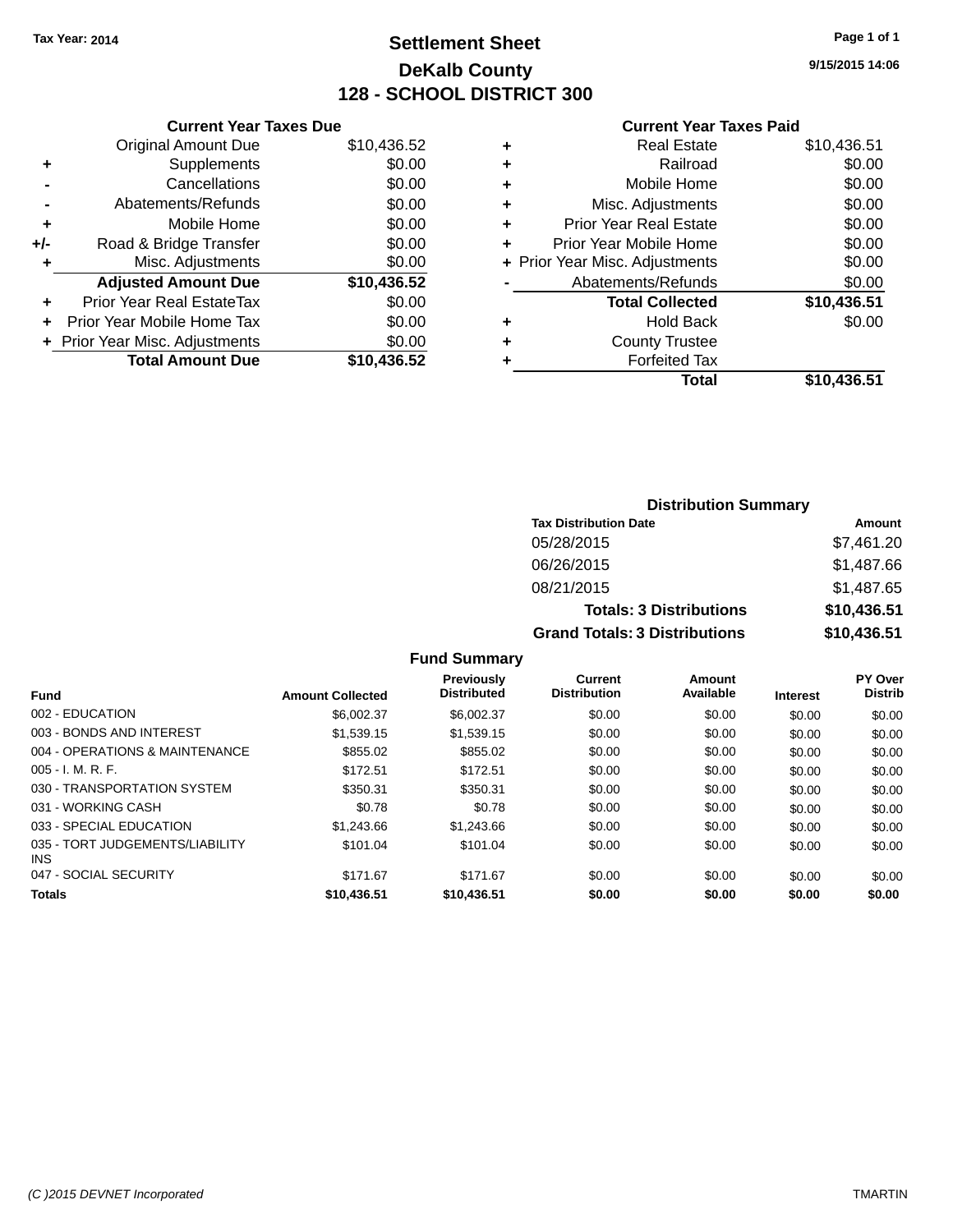### **Settlement Sheet Tax Year: 2014 Page 1 of 1 DeKalb County 129 - SCHOOL DISTRICT 301**

**9/15/2015 14:06**

#### **Current Year Taxes Paid**

| <b>Original Amount Due</b> | \$9,688.55                                                      |
|----------------------------|-----------------------------------------------------------------|
| Supplements                | \$0.00                                                          |
| Cancellations              | \$0.00                                                          |
| Abatements/Refunds         | \$0.00                                                          |
| Mobile Home                | \$0.00                                                          |
| Road & Bridge Transfer     | \$0.00                                                          |
| Misc. Adjustments          | \$0.00                                                          |
| <b>Adjusted Amount Due</b> | \$9,688.55                                                      |
| Prior Year Real EstateTax  | \$0.00                                                          |
| Prior Year Mobile Home Tax | \$0.00                                                          |
|                            | \$0.00                                                          |
|                            |                                                                 |
|                            | <b>Current Year Taxes Due</b><br>+ Prior Year Misc. Adjustments |

|   | <b>Real Estate</b>             | \$9,688.55 |
|---|--------------------------------|------------|
| ٠ | Railroad                       | \$0.00     |
| ٠ | Mobile Home                    | \$0.00     |
| ٠ | Misc. Adjustments              | \$0.00     |
| ٠ | <b>Prior Year Real Estate</b>  | \$0.00     |
| ٠ | Prior Year Mobile Home         | \$0.00     |
|   | + Prior Year Misc. Adjustments | \$0.00     |
|   | Abatements/Refunds             | \$0.00     |
|   | <b>Total Collected</b>         | \$9,688.55 |
| ٠ | Hold Back                      | \$0.00     |
| ٠ | <b>County Trustee</b>          |            |
| ٠ | <b>Forfeited Tax</b>           |            |
|   | Total                          | \$9,688.55 |
|   |                                |            |

| <b>Distribution Summary</b>          |               |  |  |  |
|--------------------------------------|---------------|--|--|--|
| <b>Tax Distribution Date</b>         | <b>Amount</b> |  |  |  |
| 06/26/2015                           | \$4,844.27    |  |  |  |
| 09/18/2015                           | \$4,844.28    |  |  |  |
| <b>Totals: 2 Distributions</b>       | \$9,688.55    |  |  |  |
| <b>Grand Totals: 2 Distributions</b> | \$9,688.55    |  |  |  |

### **Fund Summary**

| <b>Fund</b>                                         | <b>Amount Collected</b> | <b>Previously</b><br><b>Distributed</b> | Current<br><b>Distribution</b> | Amount<br>Available | Interest | PY Over<br><b>Distrib</b> |
|-----------------------------------------------------|-------------------------|-----------------------------------------|--------------------------------|---------------------|----------|---------------------------|
|                                                     |                         |                                         |                                |                     |          |                           |
| 002 - EDUCATION                                     | \$4,908.86              | \$2.454.42                              | \$2,454.44                     | \$0.00              | \$0.00   | \$0.00                    |
| 003 - BONDS AND INTEREST                            | \$1.541.18              | \$770.59                                | \$770.59                       | \$0.00              | \$0.00   | \$0.00                    |
| 004 - OPERATIONS & MAINTENANCE                      | \$919.11                | \$459.56                                | \$459.55                       | \$0.00              | \$0.00   | \$0.00                    |
| $005 - I. M. R. F.$                                 | \$131.57                | \$65.79                                 | \$65.78                        | \$0.00              | \$0.00   | \$0.00                    |
| 030 - TRANSPORTATION SYSTEM                         | \$966.02                | \$483.01                                | \$483.01                       | \$0.00              | \$0.00   | \$0.00                    |
| 031 - WORKING CASH                                  | \$60.90                 | \$30.45                                 | \$30.45                        | \$0.00              | \$0.00   | \$0.00                    |
| 033 - SPECIAL EDUCATION                             | \$801.35                | \$400.67                                | \$400.68                       | \$0.00              | \$0.00   | \$0.00                    |
| 035 - TORT JUDGMENTS, LIABILITY<br><b>INSURANCE</b> | \$182.67                | \$91.33                                 | \$91.34                        | \$0.00              | \$0.00   | \$0.00                    |
| 047 - SOCIAL SECURITY                               | \$176.89                | \$88.45                                 | \$88.44                        | \$0.00              | \$0.00   | \$0.00                    |
| <b>Totals</b>                                       | \$9,688.55              | \$4,844.27                              | \$4,844.28                     | \$0.00              | \$0.00   | \$0.00                    |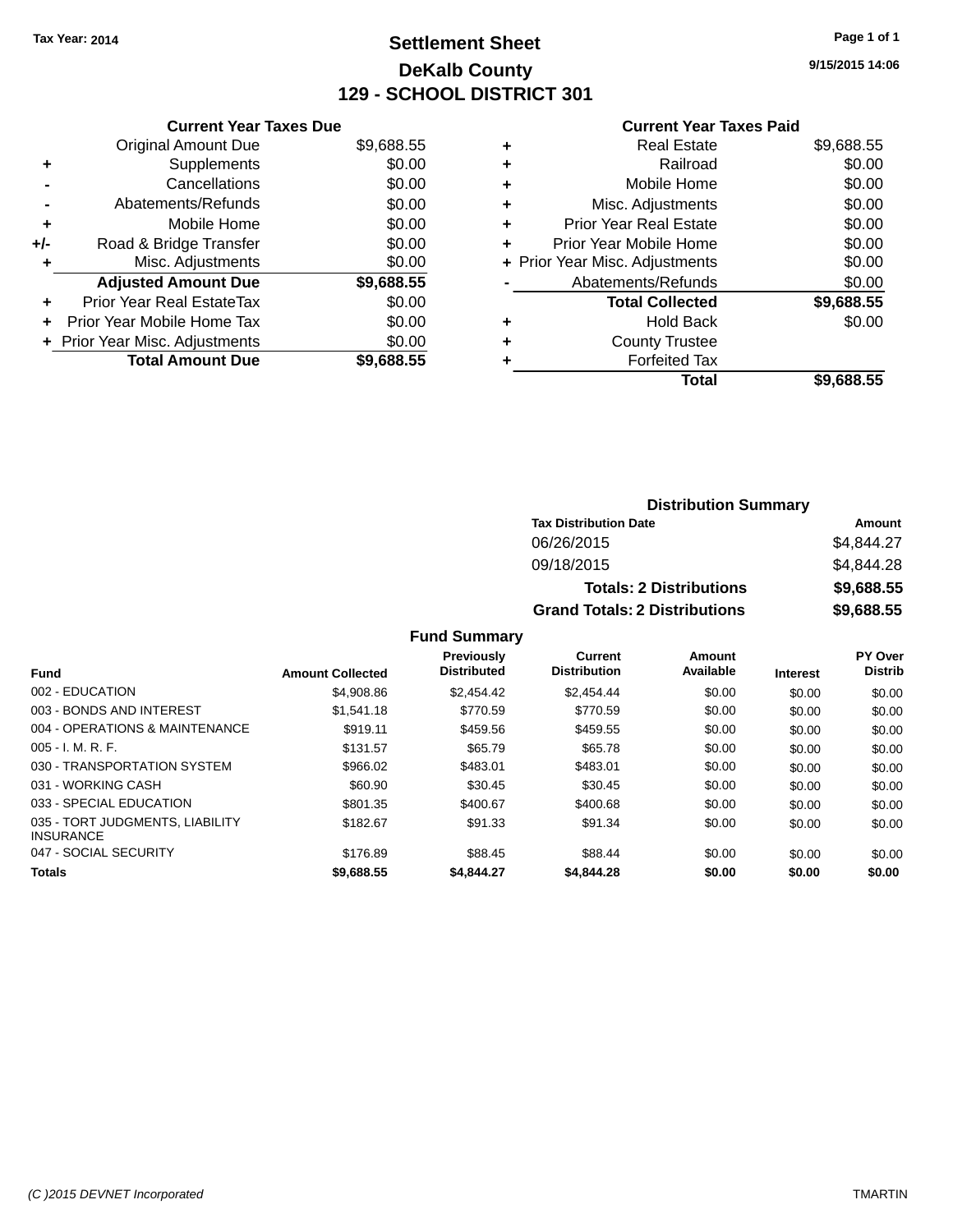### **Settlement Sheet Tax Year: 2014 Page 1 of 1 DeKalb County 130 - SCHOOL DISTRICT 302**

**Current Year Taxes Due**

| <b>Original Amount Due</b>     | \$1,850,387.94 |
|--------------------------------|----------------|
| Supplements                    | \$4,264.98     |
| Cancellations                  | \$4,720.23     |
| Abatements/Refunds             | \$0.00         |
| Mobile Home                    | \$0.00         |
| Road & Bridge Transfer         | \$0.00         |
| Misc. Adjustments              | \$0.00         |
| <b>Adjusted Amount Due</b>     | \$1,849,932.69 |
| Prior Year Real EstateTax      | \$0.00         |
| Prior Year Mobile Home Tax     | \$0.00         |
| + Prior Year Misc. Adjustments | \$0.00         |
| <b>Total Amount Due</b>        | \$1,849,932.69 |
|                                |                |

#### **Current Year Taxes Paid**

| ٠ | <b>Real Estate</b>             | \$1,734,064.20 |
|---|--------------------------------|----------------|
| ٠ | Railroad                       | \$55,954.20    |
| ٠ | Mobile Home                    | \$0.00         |
| ٠ | Misc. Adjustments              | \$0.00         |
| ٠ | <b>Prior Year Real Estate</b>  | \$0.00         |
| ٠ | Prior Year Mobile Home         | \$0.00         |
|   | + Prior Year Misc. Adjustments | \$0.00         |
|   | Abatements/Refunds             | \$0.00         |
|   | <b>Total Collected</b>         | \$1,790,018.40 |
| ٠ | Hold Back                      | \$0.00         |
| ٠ | <b>County Trustee</b>          |                |
| ٠ | <b>Forfeited Tax</b>           |                |
|   | Total                          | \$1,790,018.40 |
|   |                                |                |

### **Distribution Summary Tax Distribution Date Amount** 05/28/2015 \$160,693.62 06/26/2015 \$818,786.19 07/24/2015 \$9,711.38 08/21/2015 \$102,130.43 09/18/2015 \$698,696.78 **Totals: 5 Distributions \$1,790,018.40 Grand Totals: 5 Distributions \$1,790,018.40**

|                                |                         | <b>Fund Summary</b>              |                                       |                            |                 |                                  |
|--------------------------------|-------------------------|----------------------------------|---------------------------------------|----------------------------|-----------------|----------------------------------|
| <b>Fund</b>                    | <b>Amount Collected</b> | Previously<br><b>Distributed</b> | <b>Current</b><br><b>Distribution</b> | <b>Amount</b><br>Available | <b>Interest</b> | <b>PY Over</b><br><b>Distrib</b> |
| 002 - EDUCATION                | \$943.638.63            | \$575,308.75                     | \$368,329.88                          | \$0.00                     | \$0.00          | \$0.00                           |
| 003 - BONDS AND INTEREST       | \$354.411.10            | \$216,074,03                     | \$138,337.07                          | \$0.00                     | \$0.00          | \$0.00                           |
| 004 - OPERATIONS & MAINTENANCE | \$163,657.80            | \$99.777.35                      | \$63,880.45                           | \$0.00                     | \$0.00          | \$0.00                           |
| $005 - I. M. R. F.$            | \$22.162.21             | \$13,511.65                      | \$8,650.56                            | \$0.00                     | \$0.00          | \$0.00                           |
| 030 - TRANSPORTATION SYSTEM    | \$126,998.23            | \$77.427.09                      | \$49.571.14                           | \$0.00                     | \$0.00          | \$0.00                           |
| 031 - WORKING CASH             | \$3,408,20              | \$2,077.88                       | \$1,330,32                            | \$0.00                     | \$0.00          | \$0.00                           |
| 033 - SPECIAL EDUCATION        | \$146,760.05            | \$89,475.29                      | \$57.284.76                           | \$0.00                     | \$0.00          | \$0.00                           |
| 047 - SOCIAL SECURITY          | \$28.982.18             | \$17.669.58                      | \$11.312.60                           | \$0.00                     | \$0.00          | \$0.00                           |
| <b>Totals</b>                  | \$1.790.018.40          | \$1.091.321.62                   | \$698,696.78                          | \$0.00                     | \$0.00          | \$0.00                           |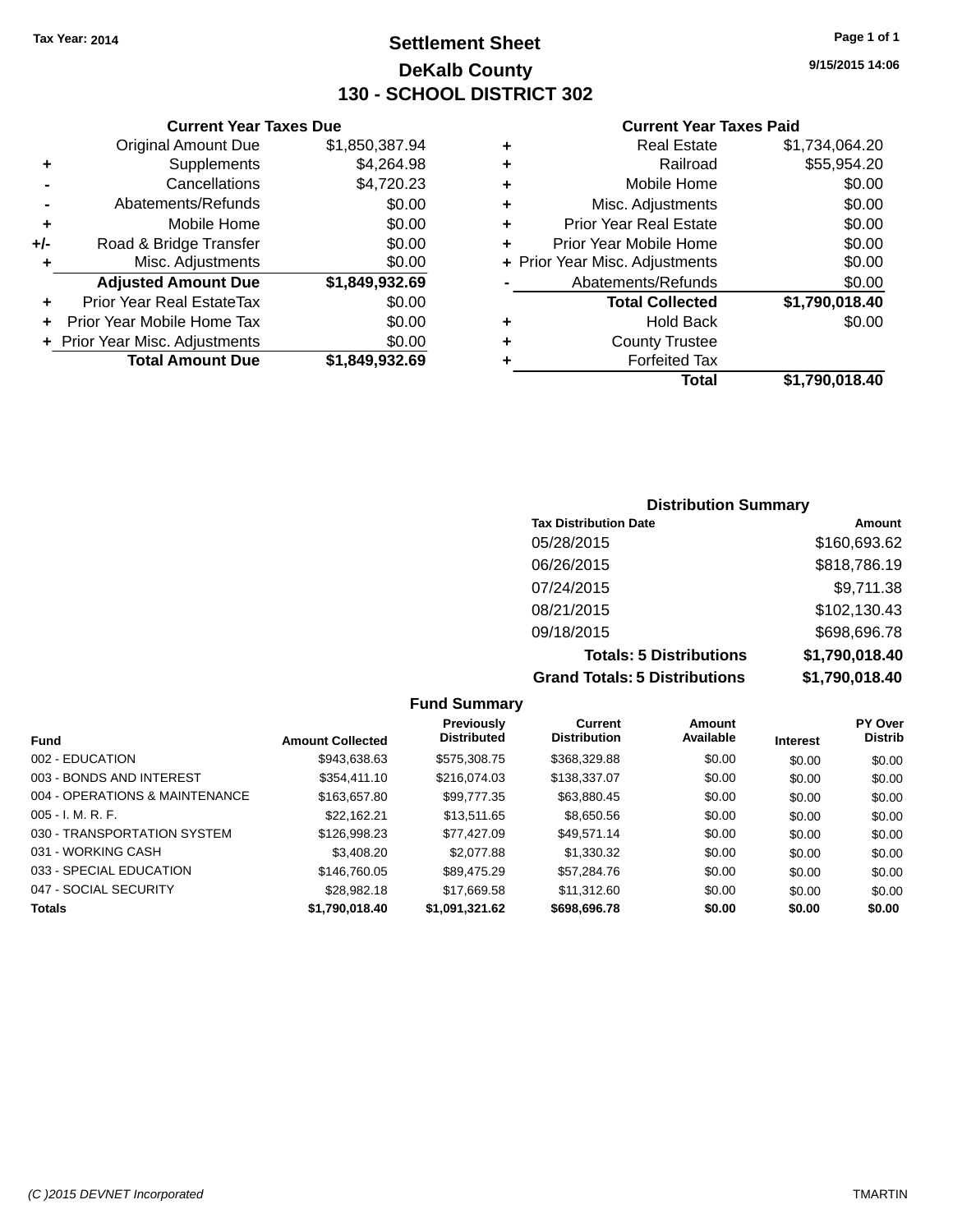### **Settlement Sheet Tax Year: 2014 Page 1 of 2 DeKalb County 131 - SCHOOL DISTRICT 424**

**9/15/2015 14:06**

#### **Current Year Taxes Paid**

| ٠ | <b>Real Estate</b>             | \$10,100,621.20 |
|---|--------------------------------|-----------------|
| ٠ | Railroad                       | \$119,745.08    |
| ٠ | Mobile Home                    | \$0.00          |
| ٠ | Misc. Adjustments              | \$377.91        |
| ٠ | <b>Prior Year Real Estate</b>  | \$4,352.11      |
| ÷ | Prior Year Mobile Home         | \$0.00          |
|   | + Prior Year Misc. Adjustments | \$1,297.64      |
|   | Abatements/Refunds             | \$54.58         |
|   | <b>Total Collected</b>         | \$10,226,339.36 |
| ٠ | <b>Hold Back</b>               | \$0.00          |
| ٠ | <b>County Trustee</b>          |                 |
|   | <b>Forfeited Tax</b>           |                 |
|   | Total                          | \$10,226,339.36 |

### **Current Year Taxes Due** Original Amount Due \$10,519,852.35 **+** Supplements \$80,266.56 **-** Cancellations \$100,981.14 **-** Abatements/Refunds \$54.58 **+** Mobile Home \$0.00 **+/-** Road & Bridge Transfer \$0.00 **+** Misc. Adjustments \$377.91 **Adjusted Amount Due \$10,499,461.10 +** Prior Year Real EstateTax \$4,352.11 **+** Prior Year Mobile Home Tax \$0.00 **+** Prior Year Misc. Adjustments \$1,297.64 **Total Amount Due \$10,505,110.85**

### **Distribution Summary**

| <b>Tax Distribution Date</b>         | Amount          |
|--------------------------------------|-----------------|
| 05/28/2015                           | \$978,982.42    |
| 06/26/2015                           | \$4,668,025.67  |
| 07/24/2015                           | \$109,284.47    |
| 08/21/2015                           | \$743,732.46    |
| 09/18/2015                           | \$3,726,314.34  |
| <b>Totals: 5 Distributions</b>       | \$10,226,339.36 |
| <b>Grand Totals: 5 Distributions</b> | \$10,226,339.36 |

|                                         |                         | <b>Fund Summary</b>              |                                |                     |                 |                                  |
|-----------------------------------------|-------------------------|----------------------------------|--------------------------------|---------------------|-----------------|----------------------------------|
| <b>Fund</b>                             | <b>Amount Collected</b> | Previously<br><b>Distributed</b> | Current<br><b>Distribution</b> | Amount<br>Available | <b>Interest</b> | <b>PY Over</b><br><b>Distrib</b> |
| 002 - EDUCATION                         | \$5,556,951.86          | \$3,532,087.57                   | \$2,024,864.29                 | \$0.00              | \$0.00          | \$0.00                           |
| 003 - BONDS AND INTEREST                | \$2,160,007.40          | \$1,372,935.28                   | \$787,072.12                   | \$0.00              | \$0.00          | \$0.00                           |
| 004 - OPERATIONS & MAINTENANCE          | \$1,153,817.44          | \$733,384.84                     | \$420,432.60                   | \$0.00              | \$0.00          | \$0.00                           |
| $005 - I. M. R. F.$                     | \$233,467.32            | \$148,395.57                     | \$85,071.75                    | \$0.00              | \$0.00          | \$0.00                           |
| 030 - TRANSPORTATION SYSTEM             | \$383,272.98            | \$243,614.44                     | \$139,658.54                   | \$0.00              | \$0.00          | \$0.00                           |
| 031 - WORKING CASH                      | \$20,728.79             | \$13,175.55                      | \$7,553.24                     | \$0.00              | \$0.00          | \$0.00                           |
| 032 - FIRE PREV/SFTY/ENERGY             | \$44,280.06             | \$28,145.12                      | \$16,134.94                    | \$0.00              | \$0.00          | \$0.00                           |
| 033 - SPECIAL EDUCATION                 | \$84,796.81             | \$53,898.21                      | \$30,898.60                    | \$0.00              | \$0.00          | \$0.00                           |
| 035 - TORT JUDGEMENTS/LIABILITY<br>INS. | \$252,437.20            | \$160,453.13                     | \$91,984.07                    | \$0.00              | \$0.00          | \$0.00                           |
| 047 - SOCIAL SECURITY                   | \$294,170.88            | \$186,979.72                     | \$107,191.16                   | \$0.00              | \$0.00          | \$0.00                           |
| 057 - LEASE/PURCHASE/RENTAL             | \$42,408.62             | \$26,955.59                      | \$15,453.03                    | \$0.00              | \$0.00          | \$0.00                           |
| <b>Totals</b>                           | \$10,226,339.36         | \$6,500,025.02                   | \$3,726,314.34                 | \$0.00              | \$0.00          | \$0.00                           |
|                                         |                         | Miccollangeus Adjustment Detail  |                                |                     |                 |                                  |

#### **Miscellaneous Adjustment Detail**

| Year Source             | <b>Account Type</b> | <b>Amount Adjustment Description</b>                      |
|-------------------------|---------------------|-----------------------------------------------------------|
| 2013 RE - Real Estate   | Back Tax Collected  | \$602.43 MARSH REDEMPTION 03-31-231-008 by TBA            |
| 2013 RE - Real Estate   | Back Tax Collected  | \$695.21 ABCXYZ LIVING TR REDEMPTION 03-31-235-006 by TBA |
| 2014 RE - Real Estate   | Back Tax Collected  | \$377.91 AMCORE BANK REDEMPTION 02-24-476-009 by TBA      |
| <b>Totals 3 entries</b> |                     | \$1.675.55                                                |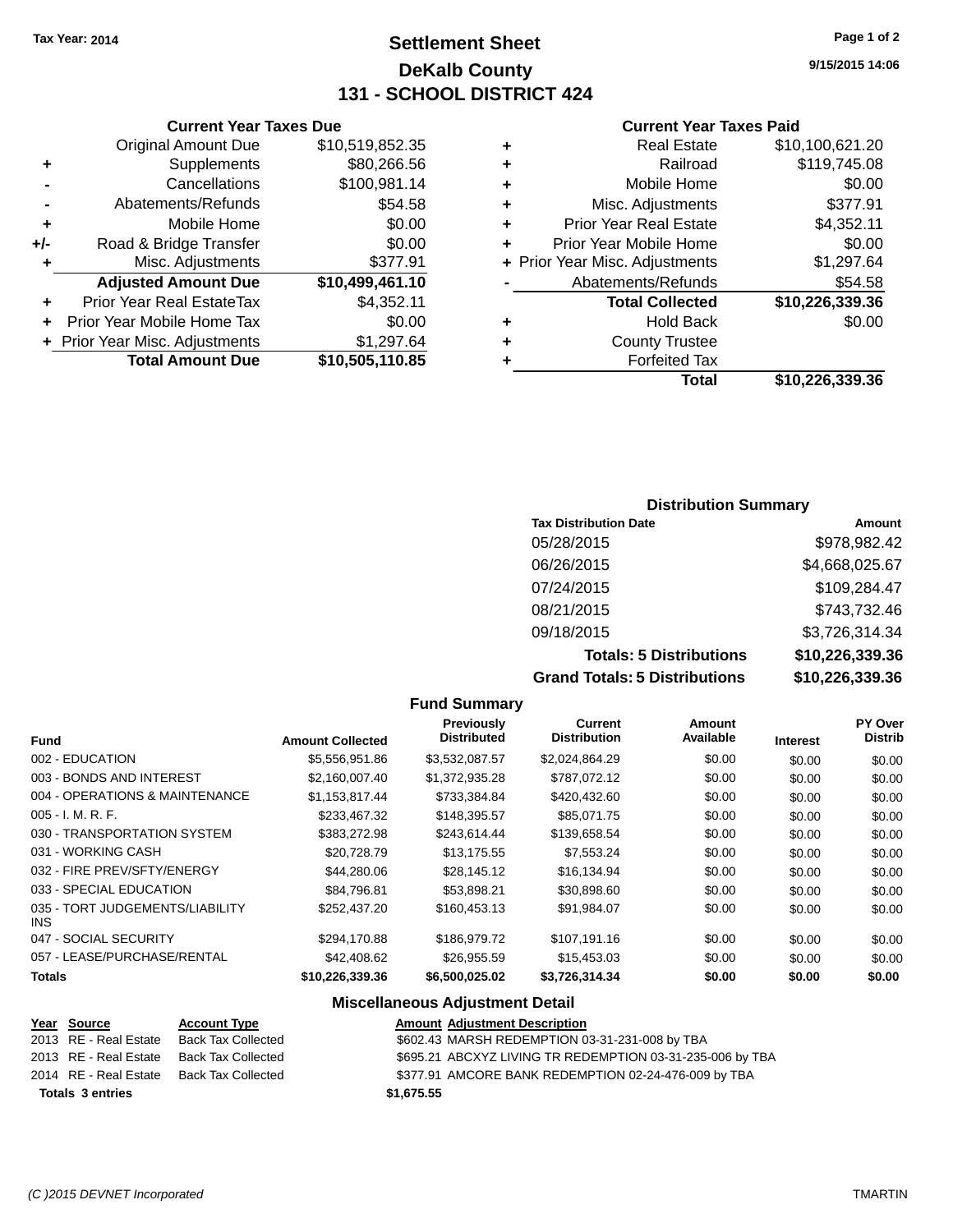# **Settlement Sheet Tax Year: 2014 Page 2 of 2 DeKalb County**

**9/15/2015 14:06**

### **Abatement Detail**

**Totals 1 entries \$54.58**

**Year Source Account Type And Amount Adjustment Description**<br>2014 RE - Real Estate RE Abatement **Adjustment** \$54.58 PTAB INTEREST REFUN \$54.58 PTAB INTEREST REFUND 03-19-461-008 by TBA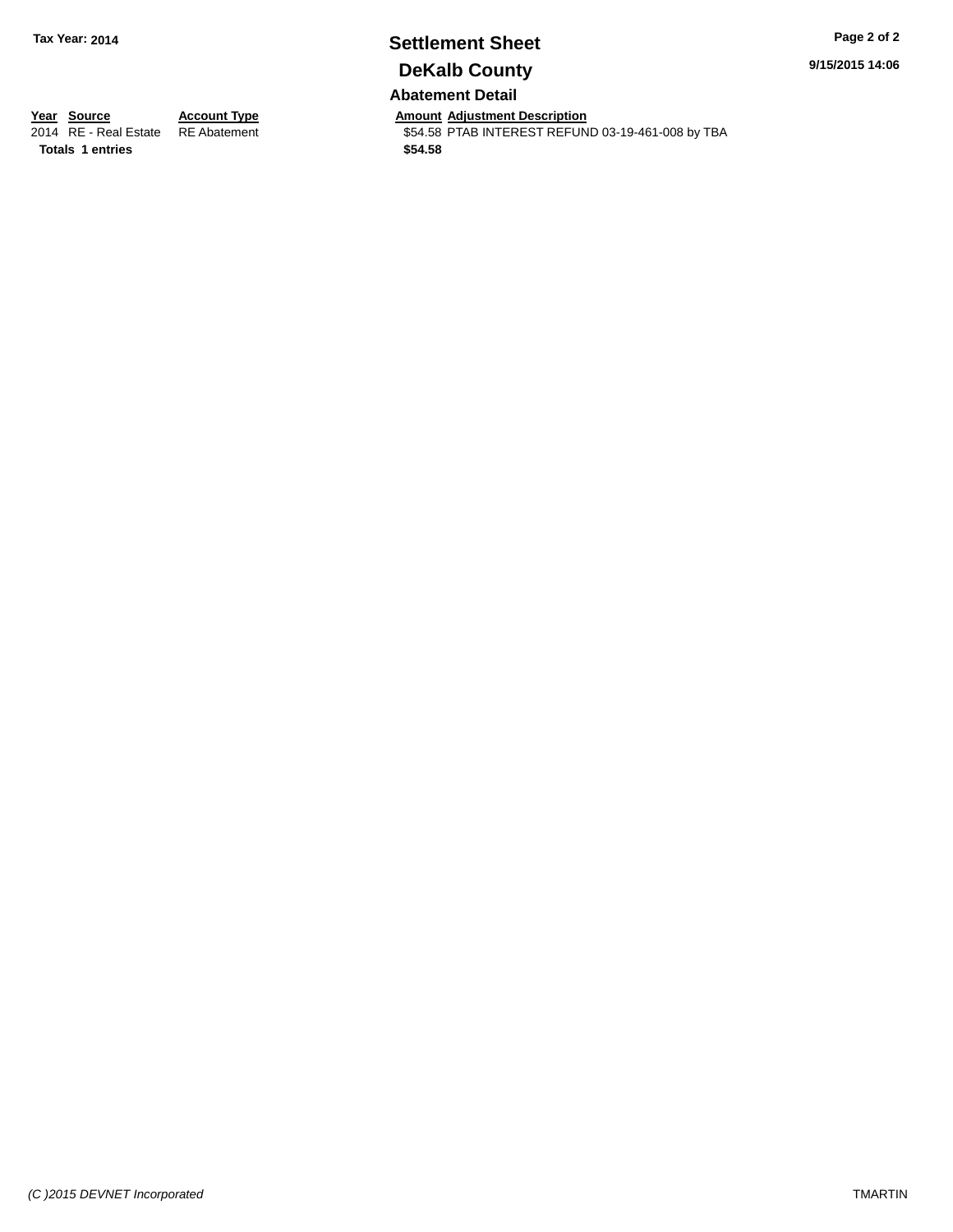### **Settlement Sheet Tax Year: 2014 Page 1 of 1 DeKalb County 132 - SCHOOL DISTRICT 425**

**9/15/2015 14:06**

#### **Current Year Taxes Paid**

|   | Total                          | \$7.332.368.94 |
|---|--------------------------------|----------------|
| ٠ | <b>Forfeited Tax</b>           |                |
| ٠ | <b>County Trustee</b>          |                |
| ٠ | <b>Hold Back</b>               | \$0.00         |
|   | <b>Total Collected</b>         | \$7,332,368.94 |
|   | Abatements/Refunds             | \$0.00         |
|   | + Prior Year Misc. Adjustments | \$0.00         |
| ÷ | Prior Year Mobile Home         | \$0.00         |
| ÷ | <b>Prior Year Real Estate</b>  | (\$3,651.59)   |
| ٠ | Misc. Adjustments              | \$572.47       |
| ٠ | Mobile Home                    | \$0.00         |
| ٠ | Railroad                       | \$178,432.44   |
| ٠ | <b>Real Estate</b>             | \$7,157,015.62 |
|   |                                |                |

|     | <b>Current Year Taxes Due</b>    |                |
|-----|----------------------------------|----------------|
|     | <b>Original Amount Due</b>       | \$7,474,217.66 |
| ٠   | Supplements                      | \$27,223.16    |
|     | Cancellations                    | \$33,506.13    |
|     | Abatements/Refunds               | \$0.00         |
| ٠   | Mobile Home                      | \$0.00         |
| +/- | Road & Bridge Transfer           | \$0.00         |
| ٠   | Misc. Adjustments                | \$572.47       |
|     | <b>Adjusted Amount Due</b>       | \$7,468,507.16 |
|     | <b>Prior Year Real EstateTax</b> | (\$3,651.59)   |
|     | Prior Year Mobile Home Tax       | \$0.00         |
|     | + Prior Year Misc. Adjustments   | \$0.00         |
|     | <b>Total Amount Due</b>          | \$7,464,855.57 |

| <b>Distribution Summary</b>          |                |  |  |  |  |
|--------------------------------------|----------------|--|--|--|--|
| <b>Tax Distribution Date</b>         | Amount         |  |  |  |  |
| 05/28/2015                           | \$637,561.04   |  |  |  |  |
| 06/26/2015                           | \$3,423,148.33 |  |  |  |  |
| 07/24/2015                           | \$114,649.63   |  |  |  |  |
| 08/21/2015                           | \$289,636.15   |  |  |  |  |
| 09/18/2015                           | \$2,867,373.79 |  |  |  |  |
| <b>Totals: 5 Distributions</b>       | \$7,332,368.94 |  |  |  |  |
| <b>Grand Totals: 5 Distributions</b> | \$7,332,368.94 |  |  |  |  |

|                                         |                         | <b>Fund Summary</b>                     |                                       |                     |                 |                           |
|-----------------------------------------|-------------------------|-----------------------------------------|---------------------------------------|---------------------|-----------------|---------------------------|
| <b>Fund</b>                             | <b>Amount Collected</b> | <b>Previously</b><br><b>Distributed</b> | <b>Current</b><br><b>Distribution</b> | Amount<br>Available | <b>Interest</b> | PY Over<br><b>Distrib</b> |
| 002 - EDUCATION                         | \$4,899,679.52          | \$2,983,625.82                          | \$1,916,053.70                        | \$0.00              | \$0.00          | \$0.00                    |
| 003 - BONDS AND INTEREST                | \$220,323.02            | \$134,164.17                            | \$86,158.85                           | \$0.00              | \$0.00          | \$0.00                    |
| 004 - OPERATIONS & MAINTENANCE          | \$647,228.21            | \$394,125.13                            | \$253,103.08                          | \$0.00              | \$0.00          | \$0.00                    |
| $005 - I. M. R. F.$                     | \$142,409.30            | \$86,719.16                             | \$55.690.14                           | \$0.00              | \$0.00          | \$0.00                    |
| 030 - TRANSPORTATION SYSTEM             | \$345,200.59            | \$210,207.50                            | \$134,993.09                          | \$0.00              | \$0.00          | \$0.00                    |
| 031 - WORKING CASH                      | \$95.32                 | \$58.04                                 | \$37.28                               | \$0.00              | \$0.00          | \$0.00                    |
| 032 - FIRE PREV/SFTY/ENERGY             | \$56,099.96             | \$34,161.68                             | \$21,938.28                           | \$0.00              | \$0.00          | \$0.00                    |
| 033 - SPECIAL EDUCATION                 | \$719,283.40            | \$438,002.63                            | \$281,280.77                          | \$0.00              | \$0.00          | \$0.00                    |
| 035 - TORT JUDGEMENTS/LIABILITY<br>INS. | \$153,613.13            | \$93,541.65                             | \$60,071.48                           | \$0.00              | \$0.00          | \$0.00                    |
| 047 - SOCIAL SECURITY                   | \$148,436.49            | \$90,389.37                             | \$58,047.12                           | \$0.00              | \$0.00          | \$0.00                    |
| <b>Totals</b>                           | \$7,332,368.94          | \$4,464,995.15                          | \$2,867,373.79                        | \$0.00              | \$0.00          | \$0.00                    |

### **Miscellaneous Adjustment Detail**

| Year Source             | <b>Account Type</b>                        | <b>Amount Adjustment Description</b>                 |  |
|-------------------------|--------------------------------------------|------------------------------------------------------|--|
|                         | 2014 RE - Real Estate Paymt In Lieu of Tax | \$572.47 HOUSING AUTHORITY SEQUOYA APARTMENTS by TBA |  |
| <b>Totals 1 entries</b> |                                            | \$572.47                                             |  |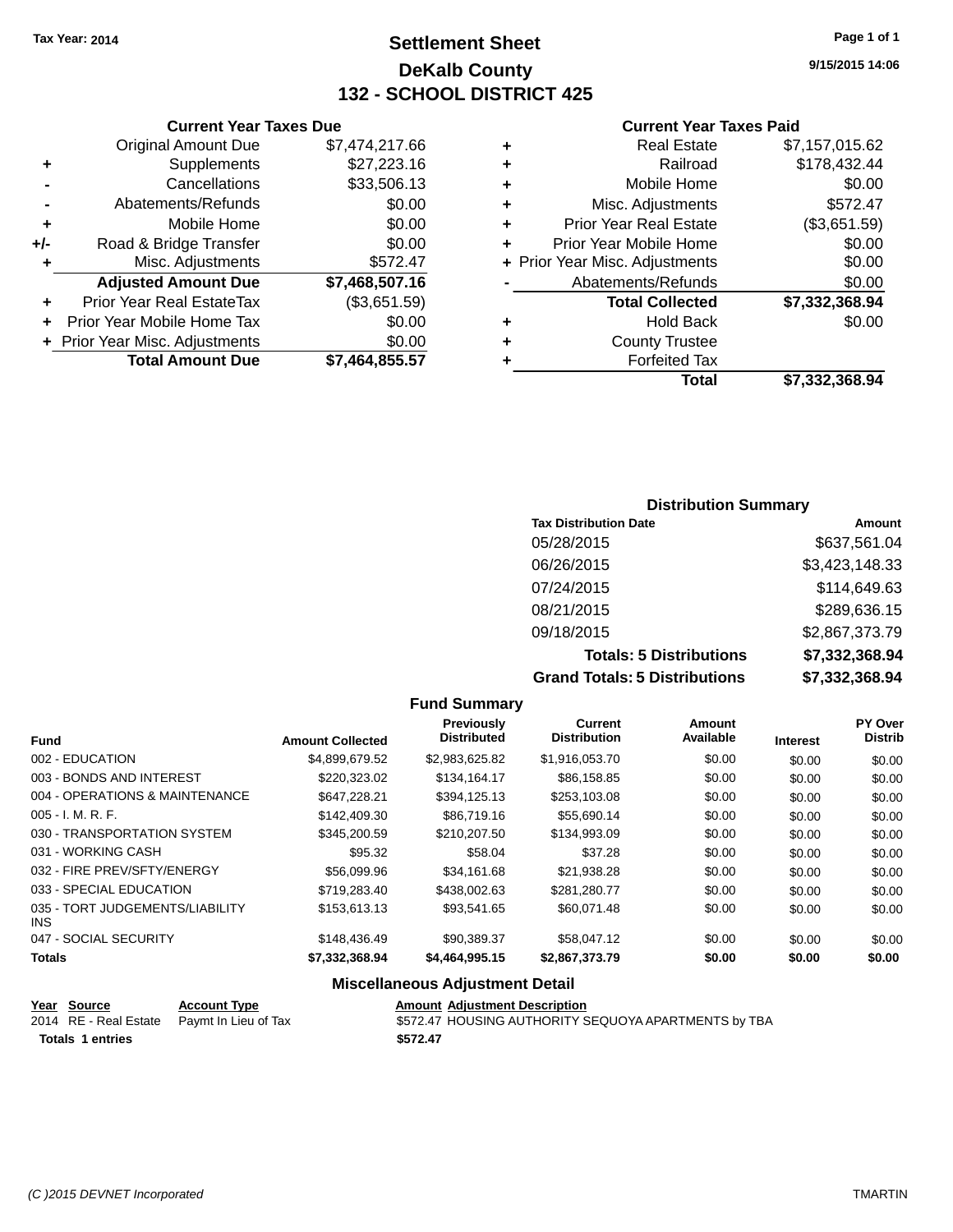**Original Amount Due** 

**Adjusted Amount Due** 

**Total Amount Due** 

**+** Supplements **-** Cancellations **-** Abatements/Refunds **+** Mobile Home **+/-** Road & Bridge Transfer **+** Misc. Adjustments

**+** Prior Year Real EstateTax **+** Prior Year Mobile Home Tax **+** Prior Year Misc. Adjustments

### **Settlement Sheet Tax Year: 2014 Page 1 of 1 DeKalb County 133 - SCHOOL DISTRICT 426**

**9/15/2015 14:06**

### **Current Year Taxes Paid**

| <b>Current Year Taxes Due</b> |                |   | <b>Current Year Taxes Paid</b> |                |  |
|-------------------------------|----------------|---|--------------------------------|----------------|--|
| ıl Amount Due                 | \$3,476,163.93 | ٠ | <b>Real Estate</b>             | \$3,294,030.69 |  |
| Supplements                   | \$40,363.00    | ٠ | Railroad                       | \$44,210.48    |  |
| Cancellations                 | \$45,636.98    | ٠ | Mobile Home                    | \$0.00         |  |
| ents/Refunds                  | \$0.00         | ÷ | Misc. Adjustments              | \$0.00         |  |
| Mobile Home                   | \$0.00         | ÷ | <b>Prior Year Real Estate</b>  | \$472.04       |  |
| ridge Transfer                | \$0.00         | ÷ | Prior Year Mobile Home         | \$0.00         |  |
| . Adjustments                 | \$0.00         |   | + Prior Year Misc. Adjustments | \$0.00         |  |
| <b>Amount Due</b>             | \$3,470,889.95 |   | Abatements/Refunds             | \$0.00         |  |
| eal EstateTax:                | \$472.04       |   | <b>Total Collected</b>         | \$3,338,713.21 |  |
| pile Home Tax                 | \$0.00         | ÷ | <b>Hold Back</b>               | \$0.00         |  |
| . Adjustments                 | \$0.00         | ÷ | <b>County Trustee</b>          |                |  |
| <b>Amount Due</b>             | \$3,471,361.99 |   | <b>Forfeited Tax</b>           |                |  |
|                               |                |   | Total                          | \$3,338,713,21 |  |

| ٠. | <b>Real Estate</b>            | \$3,294,030.69 |
|----|-------------------------------|----------------|
| ÷  | Railroad                      | \$44,210.48    |
| ٠  | Mobile Home                   | \$0.00         |
| ٠  | Misc. Adjustments             | \$0.00         |
| ٠  | <b>Prior Year Real Estate</b> | \$472.04       |
|    |                               |                |

|    | Total                          | \$3,338,713.21 |
|----|--------------------------------|----------------|
| ÷  | <b>Forfeited Tax</b>           |                |
| ÷  | <b>County Trustee</b>          |                |
| ٠  | <b>Hold Back</b>               | \$0.00         |
|    | <b>Total Collected</b>         | \$3,338,713.21 |
|    | Abatements/Refunds             | \$0.00         |
|    | + Prior Year Misc. Adjustments | \$0.00         |
| ÷. | Prior rear Mobile Home         | <b>JU.UU</b>   |

### **Distribution Summary Tax Distribution Date Amount** 05/28/2015 \$410,141.66 06/26/2015 \$1,472,598.45 07/24/2015 \$30,740.74 08/21/2015 \$232,548.53 09/18/2015 \$1,192,683.83 **Totals: 5 Distributions \$3,338,713.21**

**Grand Totals: 5 Distributions \$3,338,713.21**

|                                         |                         | <b>Fund Summary</b>                     |                                |                     |                 |                           |
|-----------------------------------------|-------------------------|-----------------------------------------|--------------------------------|---------------------|-----------------|---------------------------|
| Fund                                    | <b>Amount Collected</b> | <b>Previously</b><br><b>Distributed</b> | Current<br><b>Distribution</b> | Amount<br>Available | <b>Interest</b> | PY Over<br><b>Distrib</b> |
| 002 - EDUCATION                         | \$1,962,602.47          | \$1,261,504.76                          | \$701,097.71                   | \$0.00              | \$0.00          | \$0.00                    |
| 003 - BONDS AND INTEREST                | \$529,433.09            | \$340,304.45                            | \$189,128.64                   | \$0.00              | \$0.00          | \$0.00                    |
| 004 - OPERATIONS & MAINTENANCE          | \$393,634.29            | \$253,016.86                            | \$140,617.43                   | \$0.00              | \$0.00          | \$0.00                    |
| $005 - I. M. R. F.$                     | \$89,300.56             | \$57,399.85                             | \$31,900.71                    | \$0.00              | \$0.00          | \$0.00                    |
| 030 - TRANSPORTATION SYSTEM             | \$110,568.16            | \$71,070.05                             | \$39,498.11                    | \$0.00              | \$0.00          | \$0.00                    |
| 031 - WORKING CASH                      | \$27,641.20             | \$17,766.97                             | \$9,874.23                     | \$0.00              | \$0.00          | \$0.00                    |
| 032 - FIRE PREV/SFTY/ENERGY             | \$27.641.20             | \$17,766.97                             | \$9,874.23                     | \$0.00              | \$0.00          | \$0.00                    |
| 033 - SPECIAL EDUCATION                 | \$22,112.31             | \$14,213.16                             | \$7,899.15                     | \$0.00              | \$0.00          | \$0.00                    |
| 035 - TORT JUDGEMENTS/LIABILITY<br>INS. | \$42,788.96             | \$27,503.52                             | \$15,285.44                    | \$0.00              | \$0.00          | \$0.00                    |
| 047 - SOCIAL SECURITY                   | \$111,596.49            | \$71,731.03                             | \$39,865.46                    | \$0.00              | \$0.00          | \$0.00                    |
| 057 - LEASE/PURCHASE/RENTAL             | \$21,394.48             | \$13,751.76                             | \$7.642.72                     | \$0.00              | \$0.00          | \$0.00                    |
| <b>Totals</b>                           | \$3,338,713.21          | \$2,146,029.38                          | \$1,192,683.83                 | \$0.00              | \$0.00          | \$0.00                    |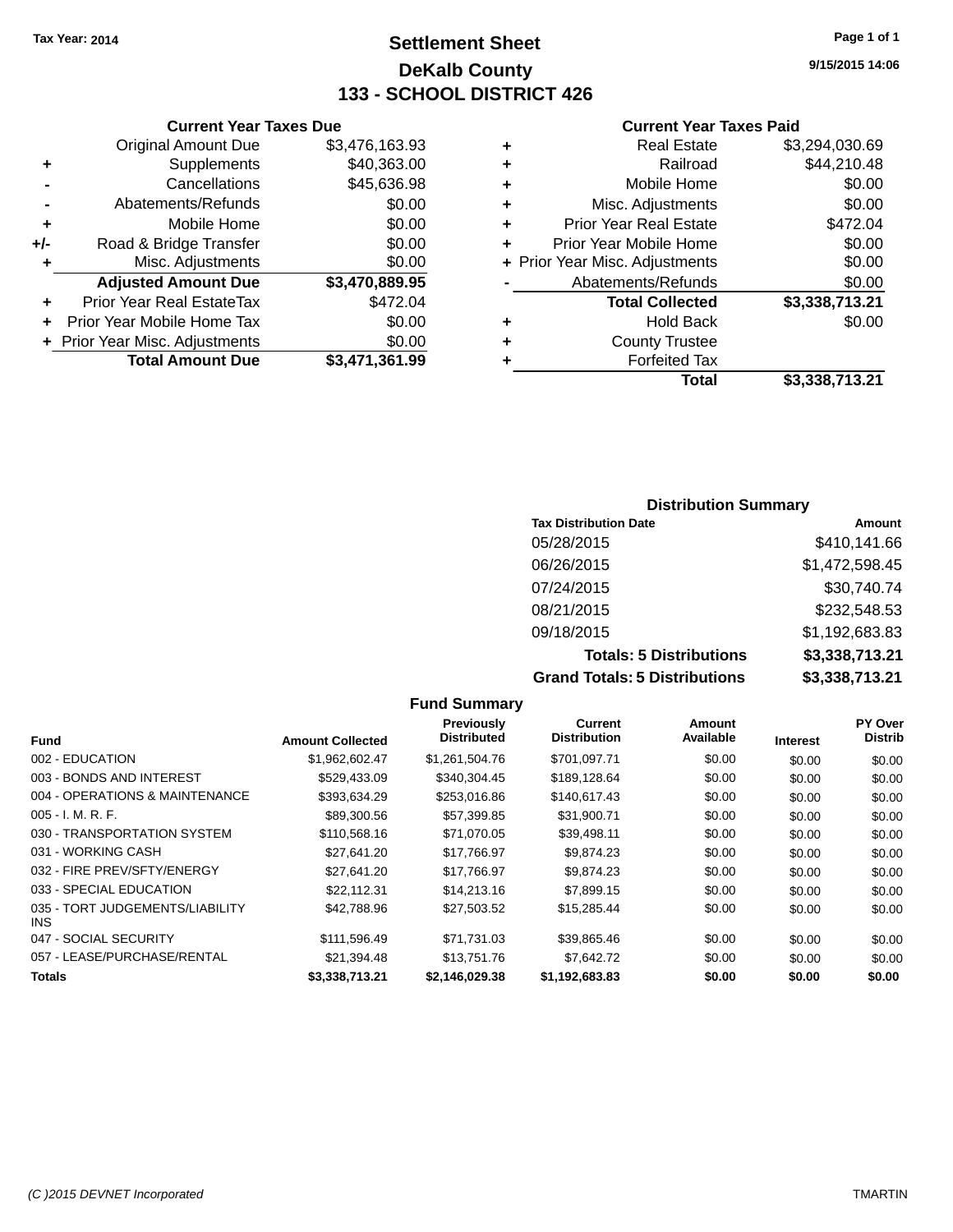### **Settlement Sheet Tax Year: 2014 Page 1 of 1 DeKalb County 134 - SCHOOL DISTRICT 427**

**9/15/2015 14:06**

#### **Current Year Taxes Paid**

| 1.93 | ÷ | <b>Real Estate</b>             | \$29,000,016.73 |
|------|---|--------------------------------|-----------------|
| 7.65 | ÷ | Railroad                       | \$9,186.60      |
| 1.49 | ÷ | Mobile Home                    | \$0.00          |
| 0.00 | ٠ | Misc. Adjustments              | \$10,493.49     |
| 0.00 | ÷ | <b>Prior Year Real Estate</b>  | \$5,071.59      |
| 0.00 | ÷ | Prior Year Mobile Home         | \$0.00          |
| 3.49 |   | + Prior Year Misc. Adjustments | \$0.00          |
| 1.58 |   | Abatements/Refunds             | \$0.00          |
| 1.59 |   | <b>Total Collected</b>         | \$29,024,768.41 |
| 0.00 | ٠ | <b>Hold Back</b>               | \$0.00          |
| 0.00 | ٠ | <b>County Trustee</b>          |                 |
| 3.17 | ٠ | <b>Forfeited Tax</b>           |                 |
|      |   | Total                          | \$29,024,768.41 |

### Original Amount Due \$29,760,13<br>Supplements \$197.48 **+** Supplements

|       | <b>Total Amount Due</b>        | \$29,746,603.17 |
|-------|--------------------------------|-----------------|
|       | + Prior Year Misc. Adjustments | \$0.00          |
|       | Prior Year Mobile Home Tax     | \$0.00          |
|       | Prior Year Real EstateTax      | \$5,071.59      |
|       | <b>Adjusted Amount Due</b>     | \$29,741,531.58 |
| ٠     | Misc. Adjustments              | \$10,493.49     |
| $+/-$ | Road & Bridge Transfer         | \$0.00          |
| ٠     | Mobile Home                    | \$0.00          |
|       | Abatements/Refunds             | \$0.00          |
|       | Cancellations                  | \$226,581.49    |
|       | $v_{\rm F}$                    | <b></b>         |

**Current Year Taxes Due**

### **Distribution Summary**

| <b>Tax Distribution Date</b>         | Amount          |
|--------------------------------------|-----------------|
| 05/28/2015                           | \$2,736,889.73  |
| 06/26/2015                           | \$12,798,228.69 |
| 07/24/2015                           | \$249,017.18    |
| 08/21/2015                           | \$1,936,617.18  |
| 09/18/2015                           | \$11,304,015.63 |
| <b>Totals: 5 Distributions</b>       | \$29,024,768.41 |
| <b>Grand Totals: 5 Distributions</b> | \$29,024,768.41 |

#### **Fund Summary Fund Interest Amount Collected Distributed PY Over Distrib Amount Available Current Distribution Previously** 002 - EDUCATION \$15,213,129.20 \$9,288,208.54 \$5,924,920.66 \$0.00 \$0.00 \$0.00 003 - BONDS AND INTEREST  $$4,374,438.93$   $$2,670,765.52$   $$1,703,673.41$   $$0.00$   $$0.00$   $$0.00$ 004 - OPERATIONS & MAINTENANCE  $$2,772,591.02$  \$1,692,774.93 \$1,079,816.09 \$0.00 \$0.00 \$0.00 \$0.00 005 - I. M. R. F. \$600,783.68 \$366,801.87 \$233,981.81 \$0.00 \$0.00 \$0.00 030 - TRANSPORTATION SYSTEM  $$1,567,482.62$   $$957,009.25$   $$610,473.37$   $$0.00$   $$0.00$   $$0.00$ 031 - WORKING CASH \$193,653.24 \$118,232.85 \$75,420.39 \$0.00 \$0.00 \$0.00 \$0.00 032 - FIRE PREV/SFTY/ENERGY \$277,331.66 \$169,321.79 \$108,009.87 \$0.00 \$0.00 \$0.00 033 - SPECIAL EDUCATION \$3,042,724.53 \$1,857,701.96 \$1,185,022.57 \$0.00 \$0.00 \$0.00 047 - SOCIAL SECURITY 6000 \$785,642.43 \$479,665.33 \$305,977.10 \$0.00 \$0.00 \$0.00 \$0.00 057 - LEASE/PURCHASE/RENTAL \$196,991.10 \$120,270.74 \$76,720.36 \$0.00 \$0.00 \$0.00 **Totals \$29,024,768.41 \$17,720,752.78 \$11,304,015.63 \$0.00 \$0.00 \$0.00 Miscellaneous Adjustment Detail**

| Year Source             | <b>Account Type</b>                        | <b>Amount Adjustment Description</b>                        |  |
|-------------------------|--------------------------------------------|-------------------------------------------------------------|--|
| 2014 RE - Real Estate   | Back Tax Collected                         | \$4,253.04 SYCAMORE MEADOWS REDEMPTION 06-22-331-006 by TBA |  |
|                         | 2014 RE - Real Estate Paymt In Lieu of Tax | \$6,240.45 HOUSING AUTHORITY by TBA                         |  |
| <b>Totals 2 entries</b> |                                            | \$10,493,49                                                 |  |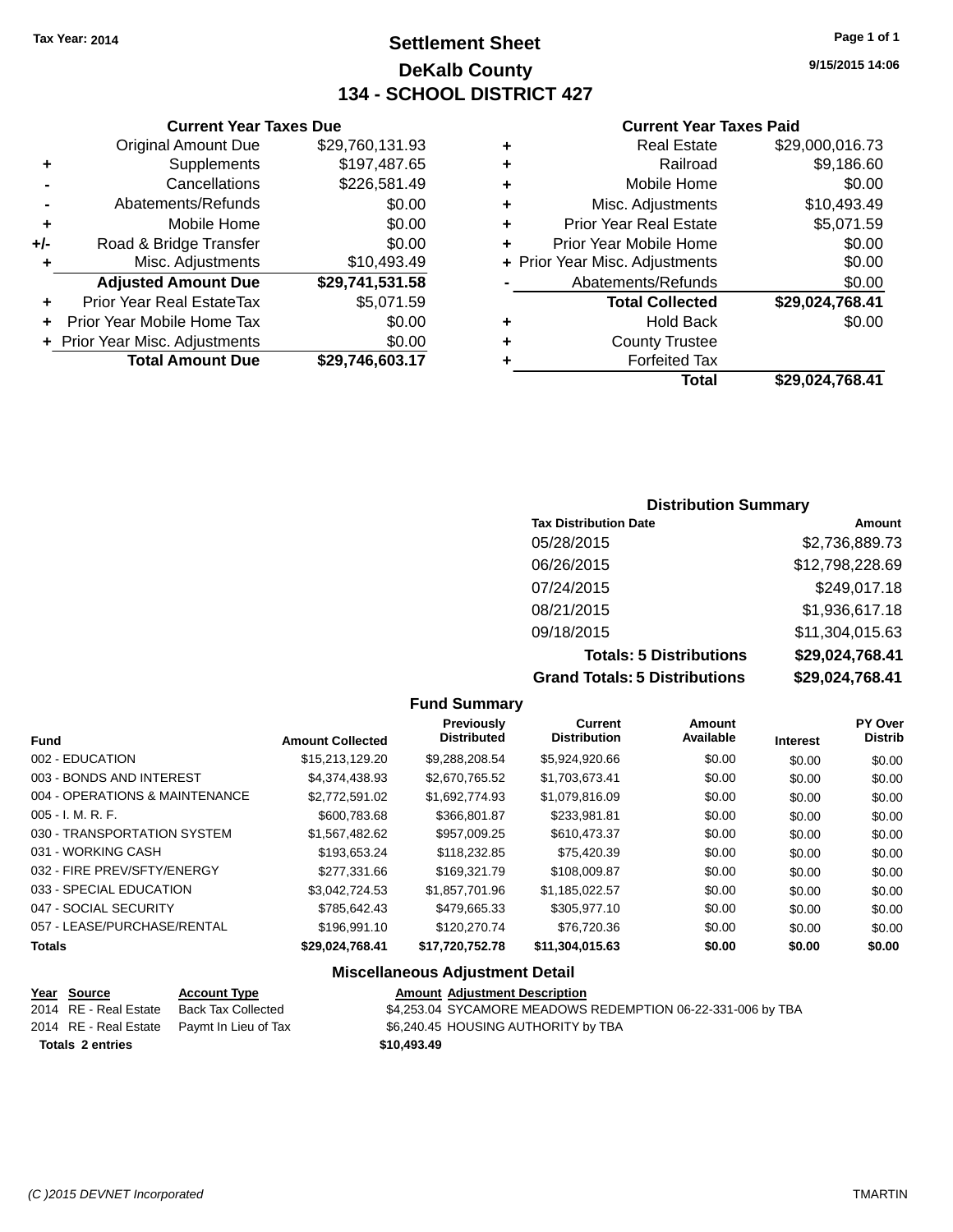### **Settlement Sheet Tax Year: 2014 Page 1 of 2 DeKalb County 135 - SCHOOL DISTRICT 428**

**9/15/2015 14:06**

### **Current Year Taxes Paid**

| ٠                              | <b>Real Estate</b>            | \$48,470,514.13 |
|--------------------------------|-------------------------------|-----------------|
| ٠                              | Railroad                      | \$381,751.06    |
| ٠                              | Mobile Home                   | \$0.00          |
| ٠                              | Misc. Adjustments             | \$11,787.32     |
| ٠                              | <b>Prior Year Real Estate</b> | (\$22,723.10)   |
| ٠                              | Prior Year Mobile Home        | \$0.00          |
| + Prior Year Misc. Adjustments |                               | \$7,045.13      |
|                                | Abatements/Refunds            | \$166.18        |
|                                | <b>Total Collected</b>        | \$48,848,208.36 |
| ٠                              | <b>Hold Back</b>              | \$0.00          |
| ٠                              | <b>County Trustee</b>         |                 |
|                                | <b>Forfeited Tax</b>          |                 |
|                                | Total                         | \$48,848,208.36 |

|     | <b>Current Year Taxes Due</b>    |                 |
|-----|----------------------------------|-----------------|
|     | <b>Original Amount Due</b>       | \$50,664,312.64 |
| ٠   | Supplements                      | \$1,054,298.40  |
|     | Cancellations                    | \$1,489,139.84  |
|     | Abatements/Refunds               | \$166.18        |
| ٠   | Mobile Home                      | \$0.00          |
| +/- | Road & Bridge Transfer           | \$0.00          |
| ٠   | Misc. Adjustments                | \$11,787.32     |
|     | <b>Adjusted Amount Due</b>       | \$50,241,092.34 |
|     | <b>Prior Year Real EstateTax</b> | (\$22,723.10)   |
|     | Prior Year Mobile Home Tax       | \$0.00          |
|     | + Prior Year Misc. Adjustments   | \$7,045.13      |
|     | <b>Total Amount Due</b>          | \$50,225,414.37 |

### **Distribution Summary**

| <b>Tax Distribution Date</b>         | Amount          |
|--------------------------------------|-----------------|
| 05/28/2015                           | \$4,231,175.99  |
| 06/26/2015                           | \$21,719,412.66 |
| 07/24/2015                           | \$437,093.59    |
| 08/21/2015                           | \$3,195,617.17  |
| 09/18/2015                           | \$19,264,908.95 |
| <b>Totals: 5 Distributions</b>       | \$48,848,208.36 |
| <b>Grand Totals: 5 Distributions</b> | \$48,848,208.36 |

|                                         |                         | <b>Fund Summary</b>                     |                                |                     |                 |                           |
|-----------------------------------------|-------------------------|-----------------------------------------|--------------------------------|---------------------|-----------------|---------------------------|
| <b>Fund</b>                             | <b>Amount Collected</b> | <b>Previously</b><br><b>Distributed</b> | Current<br><b>Distribution</b> | Amount<br>Available | <b>Interest</b> | PY Over<br><b>Distrib</b> |
| 002 - EDUCATION                         | \$23,622,846.99         | \$14,306,394.83                         | \$9,316,452.16                 | \$0.00              | \$0.00          | \$0.00                    |
| 003 - BONDS AND INTEREST                | \$4,600,524.28          | \$2,786,155.15                          | \$1,814,369.13                 | \$0.00              | \$0.00          | \$0.00                    |
| 004 - OPERATIONS & MAINTENANCE          | \$4.429.262.45          | \$2,682,436.10                          | \$1,746,826.35                 | \$0.00              | \$0.00          | \$0.00                    |
| $005 - I. M. R. F.$                     | \$1,181,393.91          | \$715,472.10                            | \$465,921.81                   | \$0.00              | \$0.00          | \$0.00                    |
| 030 - TRANSPORTATION SYSTEM             | \$7,487,599.93          | \$4,534,616.89                          | \$2,952,983.04                 | \$0.00              | \$0.00          | \$0.00                    |
| 031 - WORKING CASH                      | \$295.287.41            | \$178.831.04                            | \$116,456.37                   | \$0.00              | \$0.00          | \$0.00                    |
| 032 - FIRE PREV/SFTY/ENERGY             | \$590,574.85            | \$357,662.10                            | \$232,912.75                   | \$0.00              | \$0.00          | \$0.00                    |
| 033 - SPECIAL EDUCATION                 | \$4,724,549.86          | \$2.861.267.12                          | \$1,863,282.74                 | \$0.00              | \$0.00          | \$0.00                    |
| 035 - TORT JUDGEMENTS/LIABILITY<br>INS. | \$647,971.49            | \$392,422.47                            | \$255,549.02                   | \$0.00              | \$0.00          | \$0.00                    |
| 047 - SOCIAL SECURITY                   | \$1,268,197.19          | \$768.041.61                            | \$500,155.58                   | \$0.00              | \$0.00          | \$0.00                    |
| <b>Totals</b>                           | \$48,848,208.36         | \$29,583,299.41                         | \$19,264,908.95                | \$0.00              | \$0.00          | \$0.00                    |

### **Miscellaneous Adjustment Detail**

| Year Source           | <b>Account Type</b>       | <b>Amount Adjustment Description</b>                          |
|-----------------------|---------------------------|---------------------------------------------------------------|
| 2013 RE - Real Estate | <b>Back Tax Collected</b> | \$23.66 SUMMIT ENCLAVE REDEMPTION 08-13-323-013 by TBA        |
| 2013 RE - Real Estate | <b>Back Tax Collected</b> | \$240.28 SIDDIQUI REDEMPTION 08-15-329-012 by TBA             |
| 2013 RE - Real Estate | <b>Back Tax Collected</b> | \$810.55 RIVERMIST UNIT 5 LLC REDEMPTION 08-02-401-006 by TBA |
| 2013 RE - Real Estate | <b>Back Tax Collected</b> | \$810.55 RIVERMIST UNIT 5 LLC REDEMPTION 08-02-401-007 by TBA |
| 2013 RE - Real Estate | <b>Back Tax Collected</b> | \$810.55 RIVERMIST UNIT 5 LLC REDEMPTION 08-02-401-009 by TBA |
| 2013 RE - Real Estate | <b>Back Tax Collected</b> | \$810.55 RIVERMIST UNIT 5 LLC REDEMPTION 08-02-401-010 by TBA |
| 2013 RE - Real Estate | <b>Back Tax Collected</b> | \$810.55 RIVERMIST UNIT 5 LLC REDEMPTION 08-02-425-010 by TBA |
| 2013 RE - Real Estate | <b>Back Tax Collected</b> | \$810.55 RIVERMIST UNIT 5 LLC REDEMPTION 08-02-425-012 by TBA |
| 2013 RE - Real Estate | <b>Back Tax Collected</b> | \$575.43 STALEY REDEMPTION 09-29-251-051 by TBA               |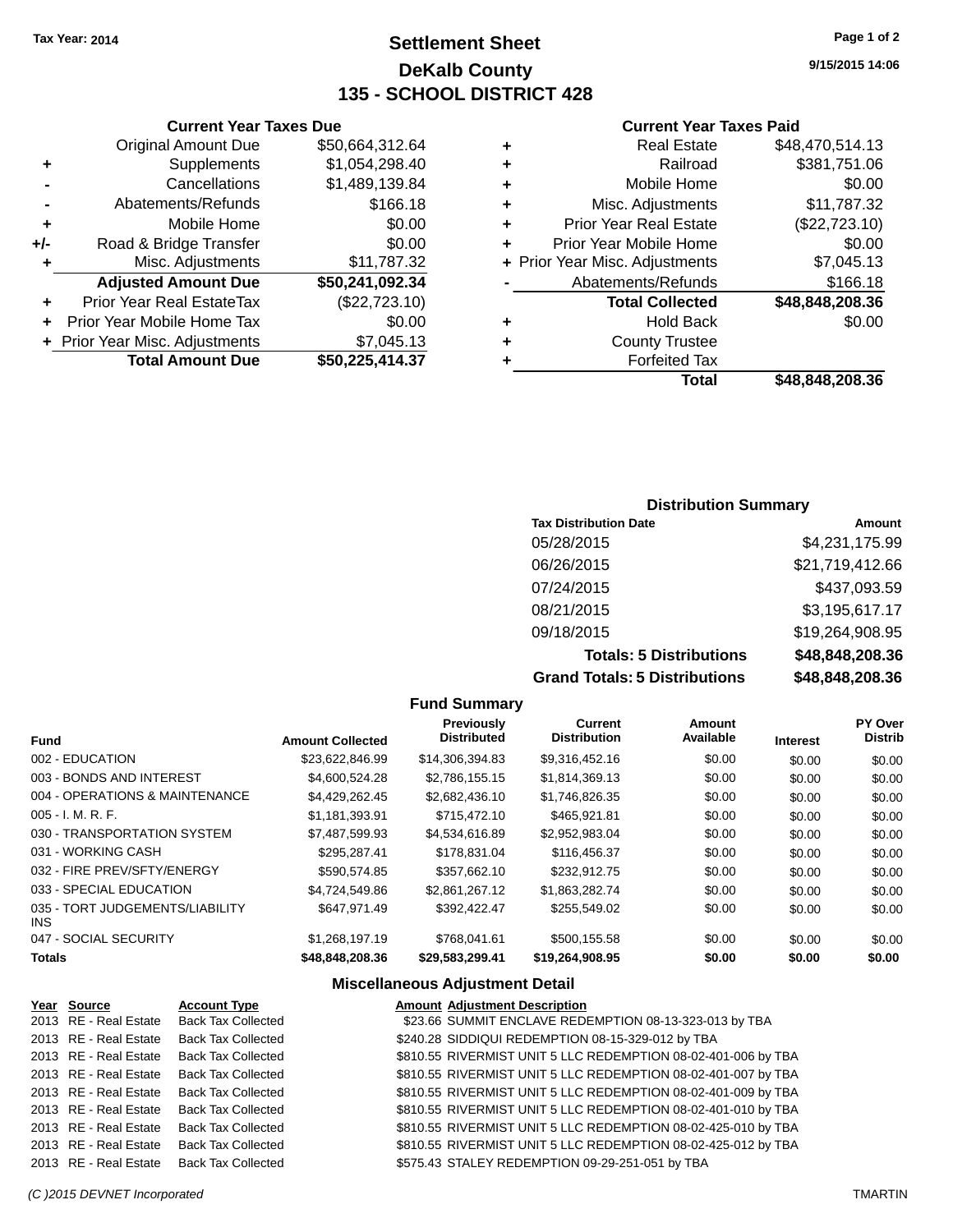### **Settlement Sheet Tax Year: 2014 Page 2 of 2 DeKalb County**

**Miscellaneous Adjustment Detail**

| Year Source           | <b>Account Type</b>       | Amount      |
|-----------------------|---------------------------|-------------|
| 2013 RE - Real Estate | <b>Back Tax Collected</b> | \$536.48    |
| 2013 RE - Real Estate | <b>Back Tax Collected</b> | \$230.24    |
| 2013 RE - Real Estate | <b>Back Tax Collected</b> | \$231.68    |
| 2013 RE - Real Estate | <b>Back Tax Collected</b> | \$241.42    |
| 2013 RE - Real Estate | <b>Back Tax Collected</b> | \$102.64    |
| 2014 RE - Real Estate | <b>Back Tax Collected</b> | \$130.35    |
| 2014 RE - Real Estate | <b>Back Tax Collected</b> | \$130.35    |
| 2014 RE - Real Estate | Paymt In Lieu of Tax      | \$9,378.71  |
| 2014 RE - Real Estate | <b>Back Tax Collected</b> | \$2,147.91  |
| Totals 18 entries     |                           | \$18,832.45 |
|                       |                           |             |

# **Year Source Account Type Amount Adjustment Description**<br>2014 RE - Real Estate RE Abatement **Amount S34.75 PTAB INTEREST REFUN Totals 9 entries \$166.18**

| Year Source              | <b>Account Type</b>                      | <b>Amount Adjustment Description</b>                      |
|--------------------------|------------------------------------------|-----------------------------------------------------------|
| 2013 RE - Real Estate    | Back Tax Collected                       | \$536.48 STALEY REDEMPTION 09-29-251-050 by TBA           |
| 2013 RE - Real Estate    | <b>Back Tax Collected</b>                | \$230.24 ORIX WILKINSON 2009 TAX 08-12-377-001 by TBA     |
| 2013 RE - Real Estate    | <b>Back Tax Collected</b>                | \$231.68 ORIX WILKINSON 2010 TAX 08-12-377-001 by TBA     |
|                          | 2013 RE - Real Estate Back Tax Collected | \$241.42 ORIX WILKINSON 2011 TAX 08-12-377-001 by TBA     |
| 2013 RE - Real Estate    | <b>Back Tax Collected</b>                | \$102.64 TRUSTEE SALE 08-14-207-024 by TBA                |
| 2014 RE - Real Estate    | <b>Back Tax Collected</b>                | \$130.35 TRUSTEE SALE 08-27-279-029 by TBA                |
| 2014 RE - Real Estate    | <b>Back Tax Collected</b>                | \$130.35 TRUSTEE SALE 08-27-279-027 by TBA                |
| 2014 RE - Real Estate    | Paymt In Lieu of Tax                     | \$9,378.71 HOUSING AUTHORITY by TBA                       |
| 2014 RE - Real Estate    | <b>Back Tax Collected</b>                | \$2,147.91 RICHWOOD GROUP REDEMPTION 11-03-202-002 by TBA |
| <b>Totals 18 entries</b> |                                          | \$18,832.45                                               |
|                          |                                          |                                                           |

#### **Abatement Detail**

RE Abatement **2014 CHE REAL ESTATE REFUND 08-28-201-009 by TBA** 2014 RE - Real Estate RE Abatement \$42.36 PTAB INTEREST REFUND 09-20-255-020 by TBA 2014 RE - Real Estate RE Abatement \$20.20 PTAB INTEREST REFUND 08-13-102-007 by TBA 2014 RE - Real Estate RE Abatement \$23.71 PTAB INTEREST REFUND 08-13-102-008 by TBA 2014 RE - Real Estate RE Abatement \$4.08 PTAB INTEREST REFUND 08-28-251-007 by TBA 2014 RE - Real Estate RE Abatement \$32.15 PTAB INTEREST REFUND 09-20-256-013 by TBA 2014 RE - Real Estate RE Abatement \$2.16 PTAB INTEREST REFUND 08-03-450-023 by TBA 2014 RE - Real Estate RE Abatement \$2.60 PTAB INTEREST REFUND 08-23-130-031 by TBA 2014 RE - Real Estate RE Abatement \$4.17 PTAB INTEREST REFUND 09-20-255-020 by TBA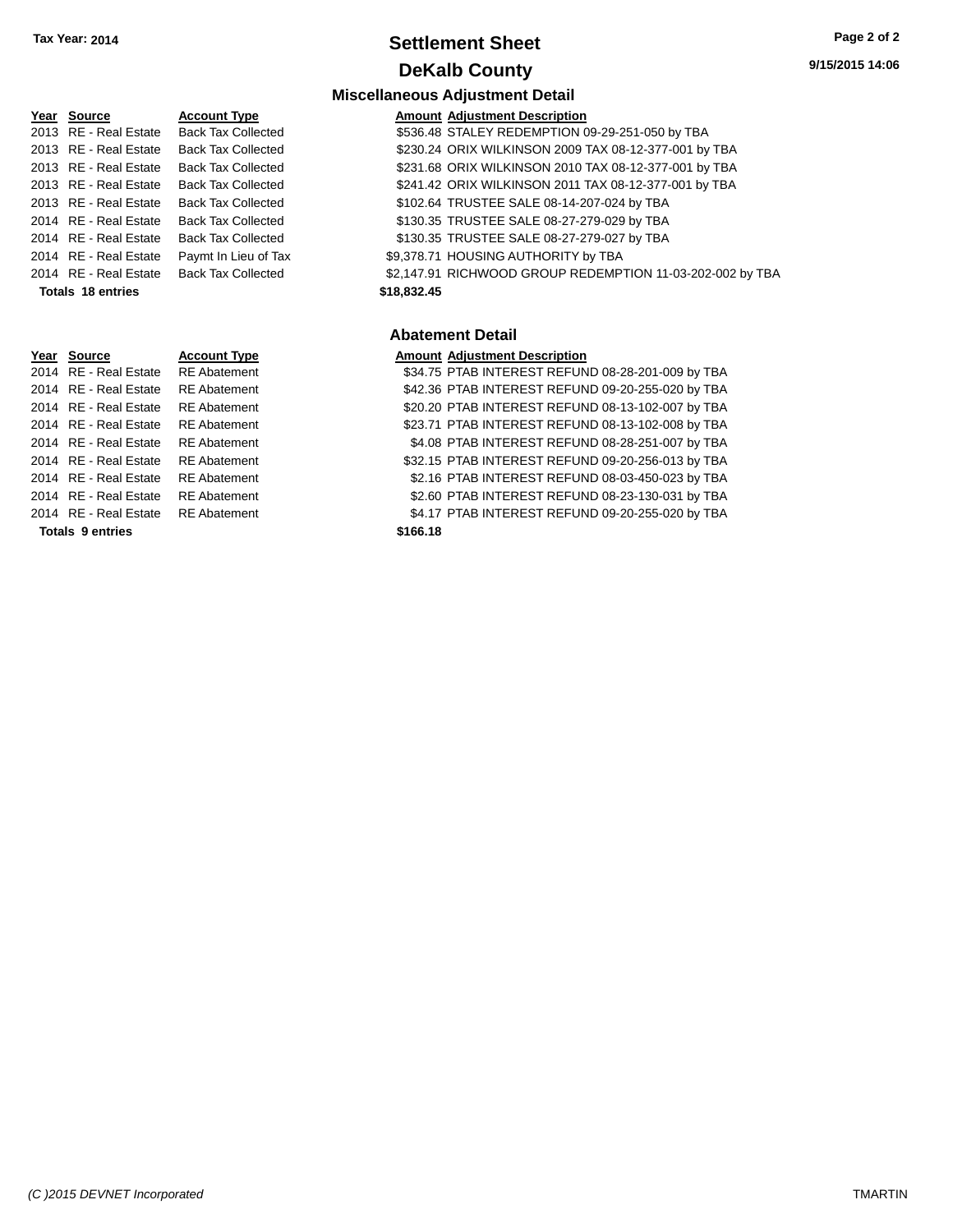**Current Year Taxes Due** Original Amount Due \$5,139,910.38

**Adjusted Amount Due \$5,138,266.73**

**Total Amount Due \$5,141,021.54**

**+** Supplements \$18,377.88 **-** Cancellations \$20,647.05 **-** Abatements/Refunds \$0.00 **+** Mobile Home \$0.00 **+/-** Road & Bridge Transfer \$0.00 **+** Misc. Adjustments \$625.52

**+** Prior Year Real EstateTax \$2,754.81 **+** Prior Year Mobile Home Tax \$0.00 **+** Prior Year Misc. Adjustments  $$0.00$ 

### **Settlement Sheet Tax Year: 2014 Page 1 of 1 DeKalb County 136 - SCHOOL DISTRICT 429**

**9/15/2015 14:06**

#### **Current Year Taxes Paid**

### **Distribution Summary Tax Distribution Date Amount** 05/28/2015 \$568,334.41 06/26/2015 \$2,188,689.65 07/24/2015 \$71,879.37 08/21/2015 \$281,771.48 09/18/2015 \$1,881,459.35 **Totals: 5 Distributions \$4,992,134.26**

**Grand Totals: 5 Distributions \$4,992,134.26**

|                                         | <b>Fund Summary</b>     |                                  | Grand Totals: 5 Distributions  |                     | \$4,992,134.26  |                           |
|-----------------------------------------|-------------------------|----------------------------------|--------------------------------|---------------------|-----------------|---------------------------|
|                                         |                         |                                  |                                |                     |                 |                           |
| <b>Fund</b>                             | <b>Amount Collected</b> | Previously<br><b>Distributed</b> | Current<br><b>Distribution</b> | Amount<br>Available | <b>Interest</b> | PY Over<br><b>Distrib</b> |
| 002 - EDUCATION                         | \$2,727,432.56          | \$1,699,504.78                   | \$1,027,927.78                 | \$0.00              | \$0.00          | \$0.00                    |
| 003 - BONDS AND INTEREST                | \$910,670.14            | \$567,452.43                     | \$343,217.71                   | \$0.00              | \$0.00          | \$0.00                    |
| 004 - OPERATIONS & MAINTENANCE          | \$526,869.83            | \$328,300.61                     | \$198,569.22                   | \$0.00              | \$0.00          | \$0.00                    |
| $005 - I. M. R. F.$                     | \$87,816.64             | \$54.719.89                      | \$33,096.75                    | \$0.00              | \$0.00          | \$0.00                    |
| 030 - TRANSPORTATION SYSTEM             | \$218,201.20            | \$135,964.50                     | \$82,236.70                    | \$0.00              | \$0.00          | \$0.00                    |
| 032 - FIRE PREV/SFTY/ENERGY             | \$643.99                | \$401.28                         | \$242.71                       | \$0.00              | \$0.00          | \$0.00                    |
| 033 - SPECIAL EDUCATION                 | \$337.942.55            | \$210,577.15                     | \$127,365.40                   | \$0.00              | \$0.00          | \$0.00                    |
| 035 - TORT JUDGEMENTS/LIABILITY<br>INS. | \$85,160.82             | \$53,065.01                      | \$32,095.81                    | \$0.00              | \$0.00          | \$0.00                    |
| 047 - SOCIAL SECURITY                   | \$97.396.53             | \$60,689.26                      | \$36,707.27                    | \$0.00              | \$0.00          | \$0.00                    |

#### **Totals \$4,992,134.26 \$3,110,674.91 \$1,881,459.35 \$0.00 \$0.00 \$0.00**

### **Miscellaneous Adjustment Detail**

| <u>Year Source</u>      | <b>Account Type</b>                        | <b>Amount Adiustment Description</b>                     |
|-------------------------|--------------------------------------------|----------------------------------------------------------|
|                         | 2014 RE - Real Estate Paymt In Lieu of Tax | \$625.52 HOUSING AUTHORITY SUNSET VIEW APARTMENTS by TBA |
| <b>Totals 1 entries</b> |                                            | \$625.52                                                 |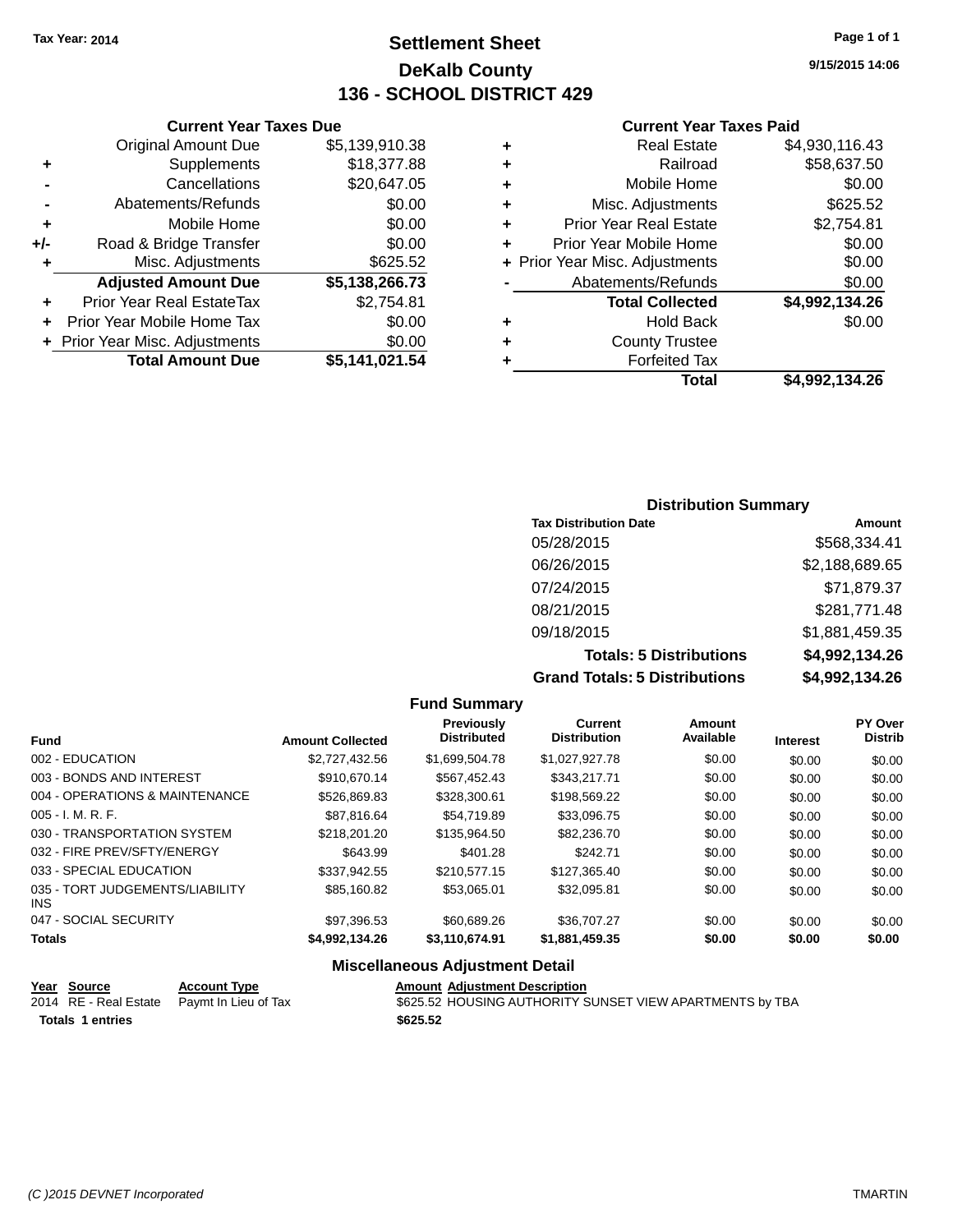### **Settlement Sheet Tax Year: 2014 Page 1 of 2 DeKalb County 137 - SCHOOL DISTRICT 430**

**9/15/2015 14:06**

#### **Current Year Taxes Paid**

| ٠ | <b>Real Estate</b>             | \$7,381,916.05 |
|---|--------------------------------|----------------|
| ٠ | Railroad                       | \$37,626.70    |
| ÷ | Mobile Home                    | \$0.00         |
| ٠ | Misc. Adjustments              | \$2,515.71     |
| ٠ | <b>Prior Year Real Estate</b>  | (\$1,105.72)   |
| ٠ | Prior Year Mobile Home         | \$0.00         |
|   | + Prior Year Misc. Adjustments | \$111.26       |
|   | Abatements/Refunds             | \$13.76        |
|   | <b>Total Collected</b>         | \$7,421,050.24 |
| ٠ | <b>Hold Back</b>               | \$0.00         |
| ٠ | <b>County Trustee</b>          |                |
|   | <b>Forfeited Tax</b>           |                |
|   | Total                          | \$7,421,050.24 |
|   |                                |                |

### Original Amount Due \$7,734,293.77 **+** Supplements \$62,158.24 **-** Cancellations \$72,955.85 **-** Abatements/Refunds \$13.76 **+** Mobile Home \$0.00

**Current Year Taxes Due**

| +/- | Road & Bridge Transfer         | \$0.00         |
|-----|--------------------------------|----------------|
| ÷   | Misc. Adjustments              | \$2,515.71     |
|     | <b>Adjusted Amount Due</b>     | \$7,725,998.11 |
| ٠   | Prior Year Real EstateTax      | (\$1,105.72)   |
|     | + Prior Year Mobile Home Tax   | \$0.00         |
|     | + Prior Year Misc. Adjustments | \$111.26       |
|     | <b>Total Amount Due</b>        | \$7,725,003.65 |

### **Distribution Summary**

| <b>Tax Distribution Date</b>         | Amount         |
|--------------------------------------|----------------|
| 05/28/2015                           | \$865,349.75   |
| 06/26/2015                           | \$3,264,805.41 |
| 07/24/2015                           | \$78,888.61    |
| 08/21/2015                           | \$540,803.93   |
| 09/18/2015                           | \$2,671,202.54 |
| <b>Totals: 5 Distributions</b>       | \$7,421,050.24 |
| <b>Grand Totals: 5 Distributions</b> | \$7,421,050.24 |

#### **Fund Summary Fund Interest Amount Collected Distributed PY Over Distrib Amount Available Current Distribution Previously** 002 - EDUCATION \$5,238,259.57 \$3,352,751.19 \$1,885,508.38 \$0.00 \$0.00 \$0.00 003 - BONDS AND INTEREST 66.00 \$545,135.53 \$348,914.33 \$196,221.20 \$0.00 \$0.00 \$0.00 \$0.00 004 - OPERATIONS & MAINTENANCE \$917,694.48 \$587,370.90 \$330,323.58 \$0.00 \$0.00 \$0.00 005 - I. M. R. F. \$112,755.44 \$72,169.19 \$40,586.25 \$0.00 \$0.00 \$0.00 030 - TRANSPORTATION SYSTEM \$380,195.26 \$243,344.21 \$136,851.05 \$0.00 \$0.00 \$0.00 \$0.00 031 - WORKING CASH \$118.76 \$76.02 \$42.74 \$0.00 \$0.00 \$0.00 032 - FIRE PREV/SFTY/ENERGY \$39,338.98 \$25,178.94 \$14,160.04 \$0.00 \$0.00 \$0.00 \$0.00 033 - SPECIAL EDUCATION 668,362.70 \$43,755.58 \$24,607.12 \$0.00 \$0.00 \$0.00 \$0.00 035 - TORT JUDGMENTS, LIABILITY INSURANCE \$118.76 \$76.02 \$42.74 \$0.00 \$0.00 \$0.00 047 - SOCIAL SECURITY 6117,994.69 \$117,994.69 \$75,522.57 \$42,472.12 \$0.00 \$0.00 \$0.00 \$0.00 057 - LEASE/PURCHASE/RENTAL \$118.76 \$76.02 \$9.74 \$0.00 \$0.00 \$0.00 109 - PRIOR YEAR ADJUSTMENT **\$957.31** \$612.73 \$344.58 \$0.00 \$0.00 \$0.00 \$0.00 **Totals \$7,421,050.24 \$4,749,847.70 \$2,671,202.54 \$0.00 \$0.00 \$0.00**

### **Miscellaneous Adjustment Detail**

#### **Year Source Account Type Amount Adjustment Description** 2013 RE - Real Estate Back Tax Collected \$111.26 TRUSTEE SALE 19-25-252-014 by TBA 2014 RE - Real Estate Back Tax Collected \$1,016.75 DOBSON REDEMPTION 19-26-481-012 by TBA 2014 RE - Real Estate Back Tax Collected \$351.73 PETERSON REDEMPTION 19-35-231-002 by TBA 2014 RE - Real Estate Back Tax Collected \$1,147.23 PETERSON REDEMPTION 19-35-230-007 by TBA **Totals 4 entries \$2,626.97**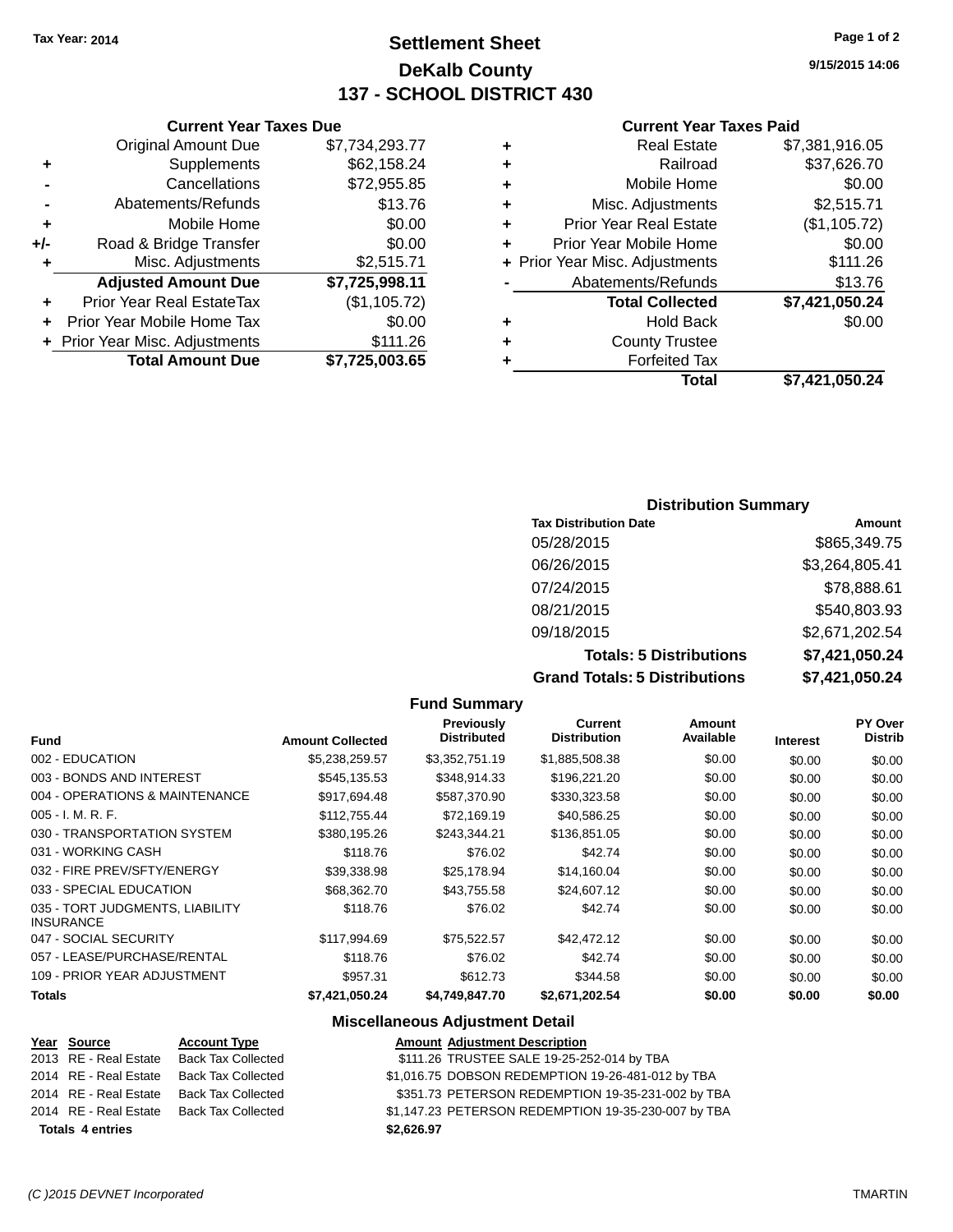# **Settlement Sheet Tax Year: 2014 Page 2 of 2 DeKalb County**

**9/15/2015 14:06**

### **Abatement Detail**

**Totals 1 entries \$13.76**

**Year Source Account Type And Amount Adjustment Description**<br>2014 RE - Real Estate RE Abatement **Account 1991** 13.76 PTAB INTEREST REFUN \$13.76 PTAB INTEREST REFUND 19-27-427-021 by TBA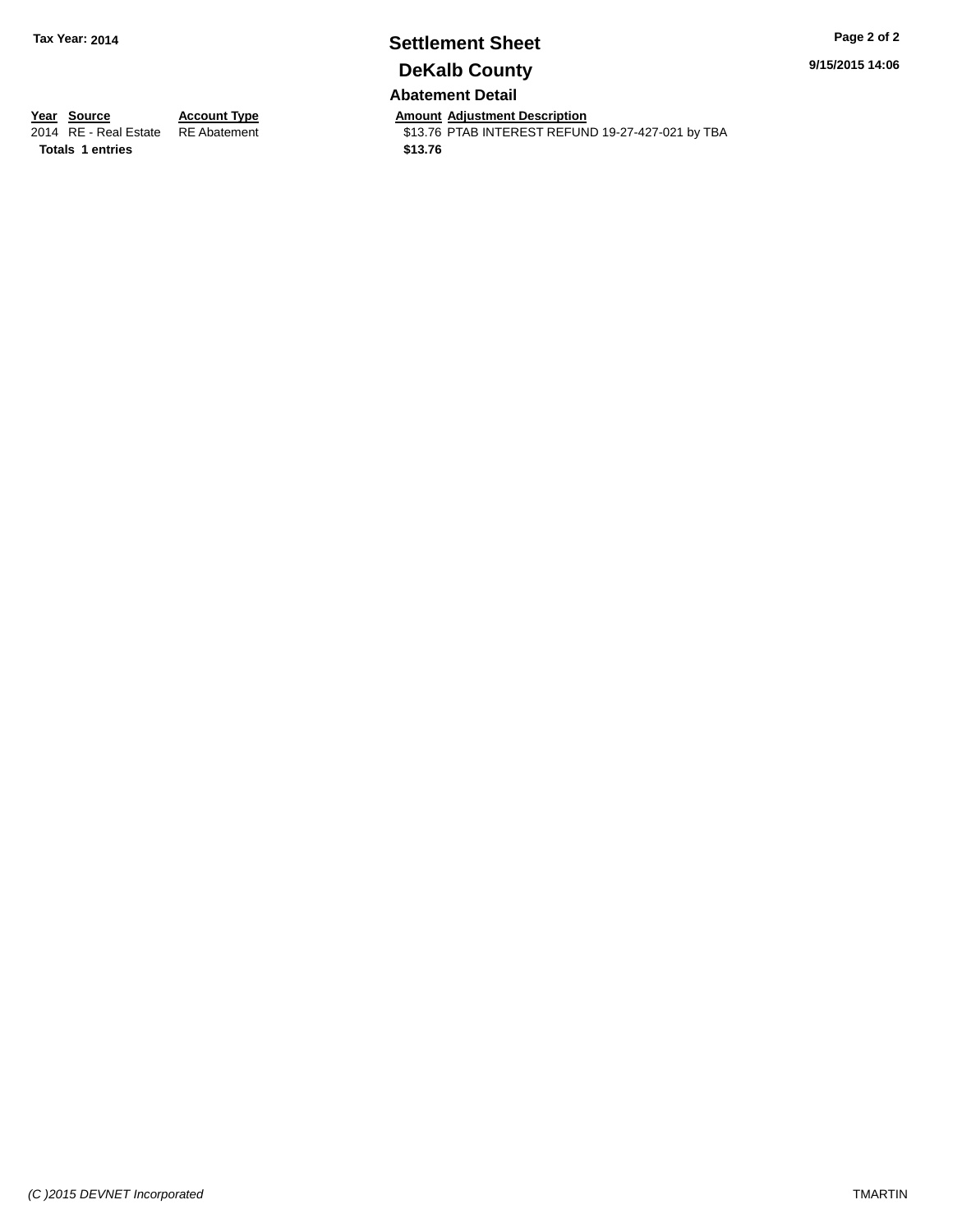### **Settlement Sheet Tax Year: 2014 Page 1 of 1 DeKalb County 139 - SCHOOL DISTRICT 432**

**9/15/2015 14:06**

#### **Current Year Taxes Paid**

|     | <b>Total Amount Due</b>        | \$2,457,368.90 |
|-----|--------------------------------|----------------|
|     | + Prior Year Misc. Adjustments | \$0.00         |
| ٠   | Prior Year Mobile Home Tax     | \$0.00         |
| ٠   | Prior Year Real EstateTax      | \$0.00         |
|     | <b>Adjusted Amount Due</b>     | \$2,457,368.90 |
| ٠   | Misc. Adjustments              | \$0.00         |
| +/- | Road & Bridge Transfer         | \$0.00         |
| ٠   | Mobile Home                    | \$0.00         |
|     | Abatements/Refunds             | \$0.00         |
|     | Cancellations                  | \$23,817.74    |
| ٠   | Supplements                    | \$20,167.71    |
|     | <b>Original Amount Due</b>     | \$2,461,018.93 |
|     |                                |                |

**Current Year Taxes Due**

|   | <b>Real Estate</b>             | \$2,365,170.70 |
|---|--------------------------------|----------------|
| ÷ | Railroad                       | \$38,655.34    |
| ٠ | Mobile Home                    | \$0.00         |
| ٠ | Misc. Adjustments              | \$0.00         |
| ٠ | <b>Prior Year Real Estate</b>  | \$0.00         |
| ÷ | Prior Year Mobile Home         | \$0.00         |
|   | + Prior Year Misc. Adjustments | \$0.00         |
|   | Abatements/Refunds             | \$0.00         |
|   | <b>Total Collected</b>         | \$2,403,826.04 |
| ٠ | Hold Back                      | \$0.00         |
| ٠ | <b>County Trustee</b>          |                |
| ٠ | <b>Forfeited Tax</b>           |                |
|   | Total                          | \$2,403,826.04 |

### **Distribution Summary Tax Distribution Date Amount** 05/28/2015 \$298,165.79 06/26/2015 \$1,104,637.17 07/24/2015 \$27,496.90 08/21/2015 \$187,082.13 09/18/2015 \$786,444.05 **Totals: 5 Distributions \$2,403,826.04 Grand Totals: 5 Distributions \$2,403,826.04**

|                                         |                         | <b>Fund Summary</b>                     |                                       |                     |                 |                           |
|-----------------------------------------|-------------------------|-----------------------------------------|---------------------------------------|---------------------|-----------------|---------------------------|
| <b>Fund</b>                             | <b>Amount Collected</b> | <b>Previously</b><br><b>Distributed</b> | <b>Current</b><br><b>Distribution</b> | Amount<br>Available | <b>Interest</b> | PY Over<br><b>Distrib</b> |
| 002 - EDUCATION                         | \$1,556,609.50          | \$1,047,343.75                          | \$509,265.75                          | \$0.00              | \$0.00          | \$0.00                    |
| 003 - BONDS AND INTEREST                | \$302,675.34            | \$203,651.02                            | \$99,024.32                           | \$0.00              | \$0.00          | \$0.00                    |
| 004 - OPERATIONS & MAINTENANCE          | \$146,530.03            | \$98,590.76                             | \$47,939.27                           | \$0.00              | \$0.00          | \$0.00                    |
| $005 - I. M. R. F.$                     | \$30,725.72             | \$20,673.39                             | \$10,052.33                           | \$0.00              | \$0.00          | \$0.00                    |
| 030 - TRANSPORTATION SYSTEM             | \$77,660.40             | \$52,252.75                             | \$25,407.65                           | \$0.00              | \$0.00          | \$0.00                    |
| 031 - WORKING CASH                      | \$19,415.72             | \$13,063.61                             | \$6,352.11                            | \$0.00              | \$0.00          | \$0.00                    |
| 032 - FIRE PREV/SFTY/ENERGY             | \$19,415.72             | \$13,063.61                             | \$6,352.11                            | \$0.00              | \$0.00          | \$0.00                    |
| 033 - SPECIAL EDUCATION                 | \$15,531.13             | \$10,449.91                             | \$5,081.22                            | \$0.00              | \$0.00          | \$0.00                    |
| 035 - TORT JUDGEMENTS/LIABILITY<br>INS. | \$170,683.67            | \$114,842.21                            | \$55,841.46                           | \$0.00              | \$0.00          | \$0.00                    |
| 047 - SOCIAL SECURITY                   | \$44,377.03             | \$29,858.48                             | \$14,518.55                           | \$0.00              | \$0.00          | \$0.00                    |
| 057 - LEASE/PURCHASE/RENTAL             | \$19,415.72             | \$13,063.61                             | \$6,352.11                            | \$0.00              | \$0.00          | \$0.00                    |
| 109 - PRIOR YEAR ADJUSTMENT             | \$786.06                | \$528.89                                | \$257.17                              | \$0.00              | \$0.00          | \$0.00                    |
| Totals                                  | \$2,403,826.04          | \$1,617,381.99                          | \$786,444.05                          | \$0.00              | \$0.00          | \$0.00                    |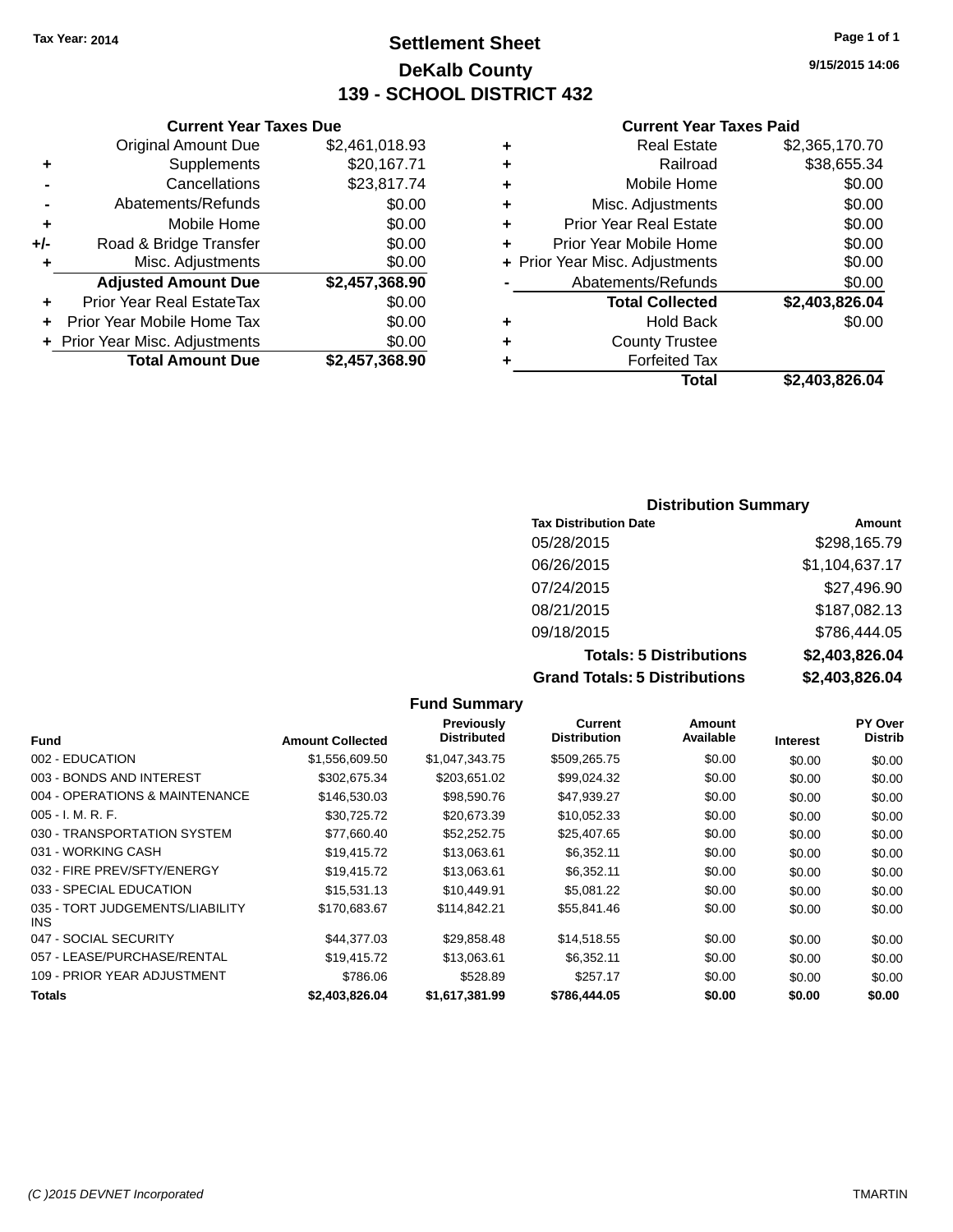## **Settlement Sheet Tax Year: 2014 Page 1 of 1 DeKalb County 141 - CC 509 ELGIN**

|     | <b>Current Year Taxes Due</b>    |             |
|-----|----------------------------------|-------------|
|     | <b>Original Amount Due</b>       | \$10,410.12 |
| ٠   | Supplements                      | \$0.00      |
|     | Cancellations                    | \$0.00      |
|     | Abatements/Refunds               | \$0.00      |
| ٠   | Mobile Home                      | \$0.00      |
| +/- | Road & Bridge Transfer           | \$0.00      |
| ٠   | Misc. Adjustments                | \$0.00      |
|     | <b>Adjusted Amount Due</b>       | \$10,410.12 |
| ٠   | <b>Prior Year Real EstateTax</b> | \$0.00      |
|     | Prior Year Mobile Home Tax       | \$0.00      |
|     | + Prior Year Misc. Adjustments   | \$0.00      |
|     | <b>Total Amount Due</b>          | \$10,410.12 |

### **9/15/2015 14:06**

|   | <b>Current Year Taxes Paid</b> |             |
|---|--------------------------------|-------------|
| ٠ | <b>Real Estate</b>             | \$10,410.12 |
| ٠ | Railroad                       | \$0.00      |
| ٠ | Mobile Home                    | \$0.00      |
| ٠ | Misc. Adjustments              | \$0.00      |
| ٠ | <b>Prior Year Real Estate</b>  | \$0.00      |
| ٠ | Prior Year Mobile Home         | \$0.00      |
|   | + Prior Year Misc. Adjustments | \$0.00      |
|   | Abatements/Refunds             | \$0.00      |
|   | <b>Total Collected</b>         | \$10,410.12 |
| ٠ | <b>Hold Back</b>               | \$0.00      |
| ٠ | <b>County Trustee</b>          |             |
|   | <b>Forfeited Tax</b>           |             |
|   | Total                          | \$10,410.12 |
|   |                                |             |

| <b>Distribution Summary</b>          |             |
|--------------------------------------|-------------|
| <b>Tax Distribution Date</b>         | Amount      |
| 05/28/2015                           | \$4,156.78  |
| 06/26/2015                           | \$3,126.67  |
| 08/21/2015                           | \$828.81    |
| 09/18/2015                           | \$2,297.86  |
| <b>Totals: 4 Distributions</b>       | \$10,410.12 |
| <b>Grand Totals: 4 Distributions</b> | \$10,410.12 |

|                                              |                         | <b>Fund Summary</b>                     |                                       |                     |                 |                           |
|----------------------------------------------|-------------------------|-----------------------------------------|---------------------------------------|---------------------|-----------------|---------------------------|
| <b>Fund</b>                                  | <b>Amount Collected</b> | <b>Previously</b><br><b>Distributed</b> | <b>Current</b><br><b>Distribution</b> | Amount<br>Available | <b>Interest</b> | PY Over<br><b>Distrib</b> |
| 003 - BONDS AND INTEREST                     | \$2,503.92              | \$1.951.20                              | \$552.72                              | \$0.00              | \$0.00          | \$0.00                    |
| 027 - AUDIT                                  | \$20.17                 | \$15.73                                 | \$4.44                                | \$0.00              | \$0.00          | \$0.00                    |
| 035 - TORT JUDGEMENTS/LIABILITY<br>INS.      | \$272.40                | \$212.28                                | \$60.12                               | \$0.00              | \$0.00          | \$0.00                    |
| 047 - SOCIAL SECURITY                        | \$124.89                | \$97.32                                 | \$27.57                               | \$0.00              | \$0.00          | \$0.00                    |
| 136 - OPERATIONS & MAINTENANCE<br>(colleges) | \$1,561.10              | \$1,216.52                              | \$344.58                              | \$0.00              | \$0.00          | \$0.00                    |
| 159 - EDUCATIONAL PURPOSES<br>(colleges)     | \$5.927.64              | \$4.619.21                              | \$1.308.43                            | \$0.00              | \$0.00          | \$0.00                    |
| <b>Totals</b>                                | \$10,410.12             | \$8.112.26                              | \$2,297.86                            | \$0.00              | \$0.00          | \$0.00                    |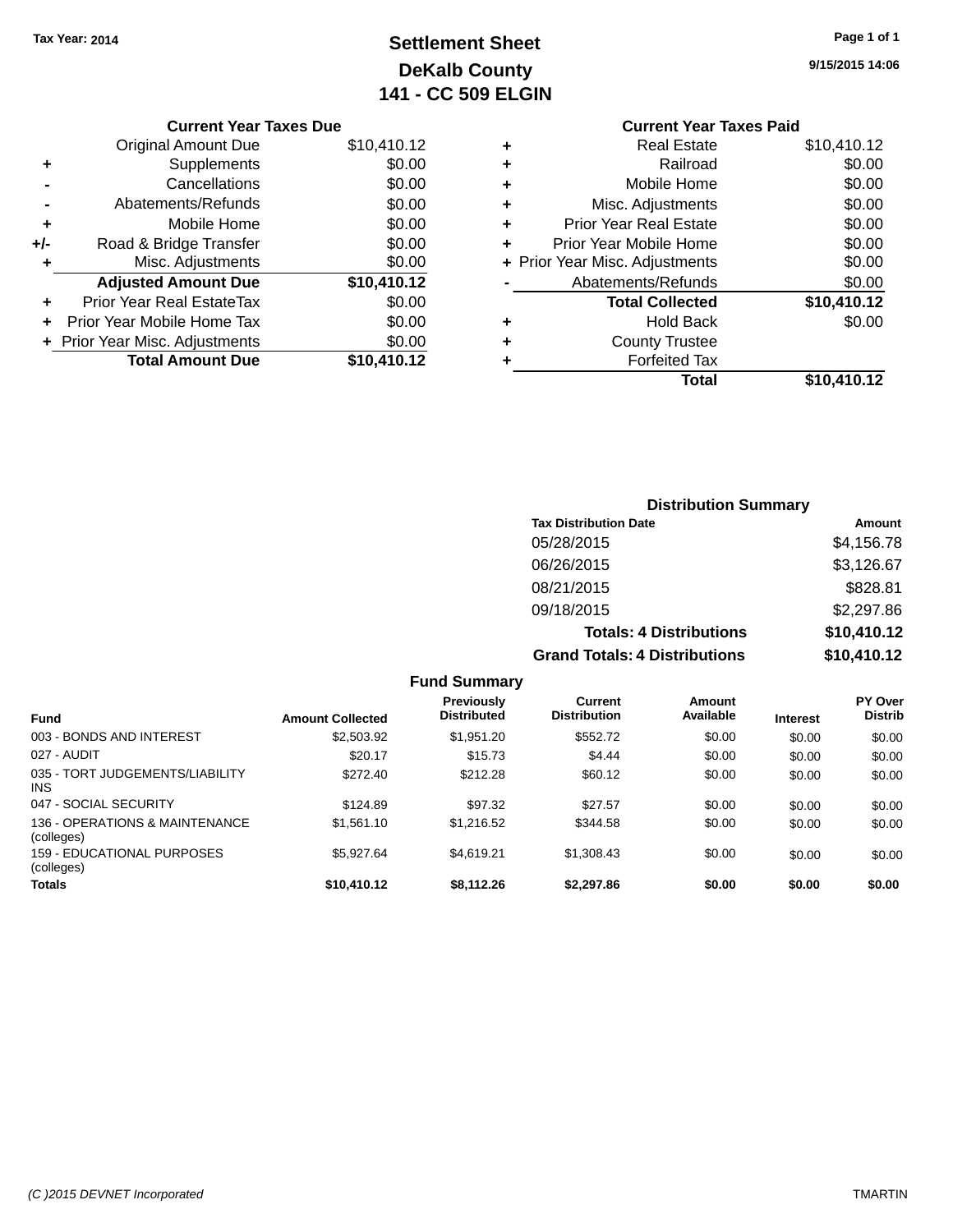### **Settlement Sheet Tax Year: 2014 Page 1 of 1 DeKalb County 142 - CC 511 ROCK VALLEY**

**9/15/2015 14:06**

#### **Current Year Taxes Paid**

| <b>Current Year Taxes Due</b>  |            |
|--------------------------------|------------|
| <b>Original Amount Due</b>     | \$1,110.97 |
| Supplements                    | \$0.00     |
| Cancellations                  | \$0.00     |
| Abatements/Refunds             | \$0.00     |
| Mobile Home                    | \$0.00     |
| Road & Bridge Transfer         | \$0.00     |
| Misc. Adjustments              | \$0.00     |
| <b>Adjusted Amount Due</b>     | \$1,110.97 |
| Prior Year Real EstateTax      | \$0.00     |
| Prior Year Mobile Home Tax     | \$0.00     |
| + Prior Year Misc. Adjustments | \$0.00     |
| <b>Total Amount Due</b>        | \$1.110.97 |
|                                |            |

| ٠ | Real Estate                    | \$875.75 |
|---|--------------------------------|----------|
| ٠ | Railroad                       | \$0.00   |
| ٠ | Mobile Home                    | \$0.00   |
| ٠ | Misc. Adjustments              | \$0.00   |
| ٠ | <b>Prior Year Real Estate</b>  | \$0.00   |
|   | Prior Year Mobile Home         | \$0.00   |
|   | + Prior Year Misc. Adjustments | \$0.00   |
|   | Abatements/Refunds             | \$0.00   |
|   | <b>Total Collected</b>         | \$875.75 |
| ٠ | Hold Back                      | \$0.00   |
| ٠ | <b>County Trustee</b>          |          |
|   | <b>Forfeited Tax</b>           |          |
|   | Total                          | \$875.75 |
|   |                                |          |

| <b>Distribution Summary</b>          |          |  |  |
|--------------------------------------|----------|--|--|
| <b>Tax Distribution Date</b>         | Amount   |  |  |
| 06/26/2015                           | \$691.16 |  |  |
| 09/18/2015                           | \$184.59 |  |  |
| <b>Totals: 2 Distributions</b>       | \$875.75 |  |  |
| <b>Grand Totals: 2 Distributions</b> | \$875.75 |  |  |

### **Fund Summary**

| <b>Fund</b>                                   | <b>Amount Collected</b> | Previously<br><b>Distributed</b> | Current<br><b>Distribution</b> | Amount<br>Available | <b>Interest</b> | PY Over<br><b>Distrib</b> |
|-----------------------------------------------|-------------------------|----------------------------------|--------------------------------|---------------------|-----------------|---------------------------|
| 003 - BONDS AND INTEREST                      | \$264.74                | \$208.94                         | \$55.80                        | \$0.00              | \$0.00          | \$0.00                    |
| 027 - AUDIT                                   | \$2.04                  | \$1.61                           | \$0.43                         | \$0.00              | \$0.00          | \$0.00                    |
| 035 - TORT JUDGEMENTS/LIABILITY<br><b>INS</b> | \$106.08                | \$83.72                          | \$22.36                        | \$0.00              | \$0.00          | \$0.00                    |
| 047 - SOCIAL SECURITY                         | \$19.18                 | \$15.14                          | \$4.04                         | \$0.00              | \$0.00          | \$0.00                    |
| 136 - OPERATIONS & MAINTENANCE<br>(colleges)  | \$71.67                 | \$56.56                          | \$15.11                        | \$0.00              | \$0.00          | \$0.00                    |
| 141 - HLTH, SFTY/HANDICAP<br>ACCESS/ENERGY    | \$0.00                  | \$0.00                           | \$0.00                         | \$0.00              | \$0.00          | \$0.00                    |
| 159 - EDUCATIONAL PURPOSES<br>(colleges)      | \$412.04                | \$325.19                         | \$86.85                        | \$0.00              | \$0.00          | \$0.00                    |
| <b>Totals</b>                                 | \$875.75                | \$691.16                         | \$184.59                       | \$0.00              | \$0.00          | \$0.00                    |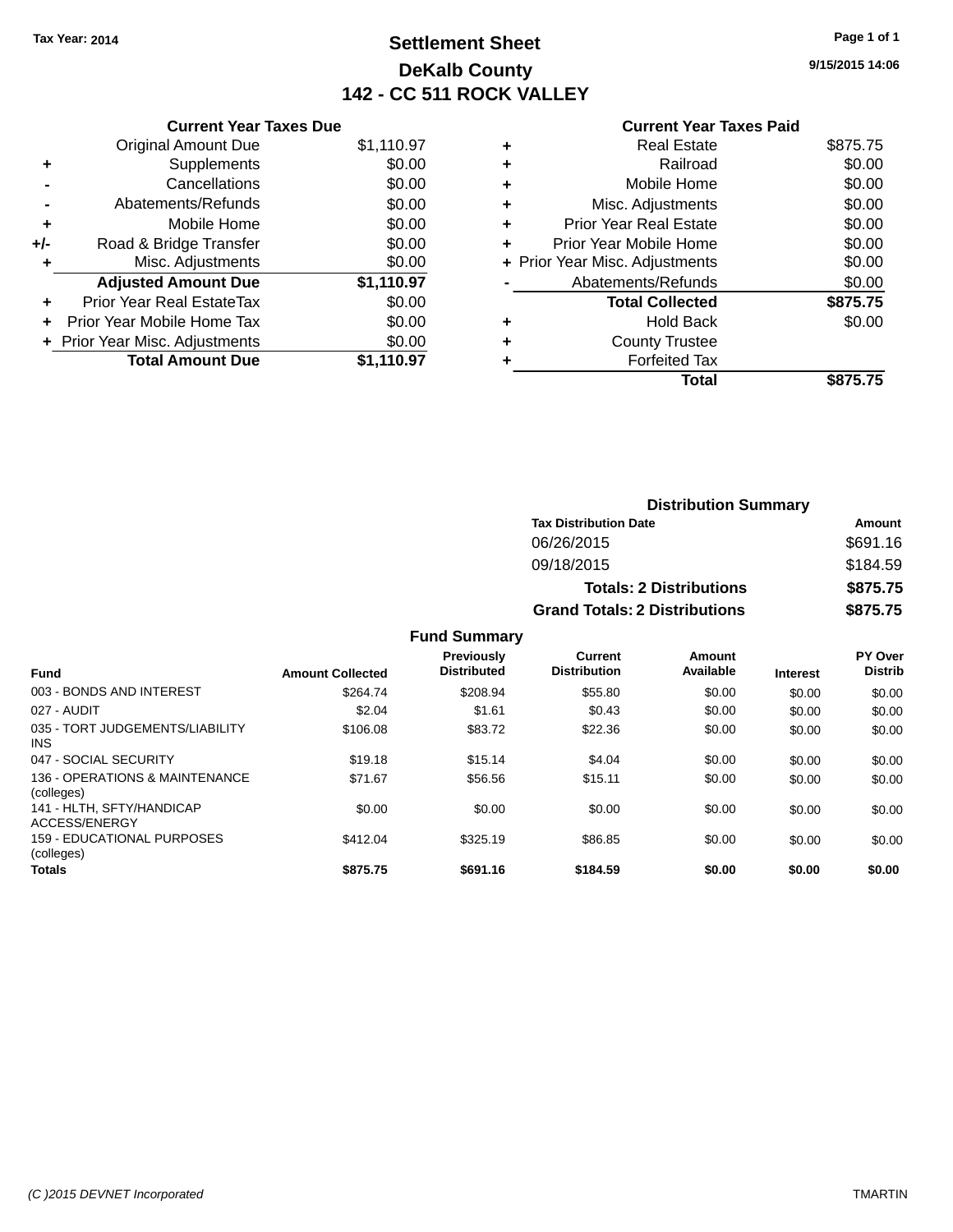### **Settlement Sheet Tax Year: 2014 Page 1 of 1 DeKalb County 143 - CC 513 ILLINOIS VALLEY**

**9/15/2015 14:06**

#### **Current Year Taxes Paid**

|     | <b>Current Year Taxes Due</b>  |            |
|-----|--------------------------------|------------|
|     | <b>Original Amount Due</b>     | \$6,826.09 |
| ٠   | Supplements                    | \$0.00     |
|     | Cancellations                  | \$0.00     |
|     | Abatements/Refunds             | \$0.00     |
| ٠   | Mobile Home                    | \$0.00     |
| +/- | Road & Bridge Transfer         | \$0.00     |
| ٠   | Misc. Adjustments              | \$0.00     |
|     | <b>Adjusted Amount Due</b>     | \$6,826.09 |
| ٠   | Prior Year Real EstateTax      | \$0.00     |
|     | Prior Year Mobile Home Tax     | \$0.00     |
|     | + Prior Year Misc. Adjustments | \$0.00     |
|     | <b>Total Amount Due</b>        | \$6.826.09 |
|     |                                |            |

| ٠ | <b>Real Estate</b>             | \$6,380.81 |
|---|--------------------------------|------------|
| ٠ | Railroad                       | \$445.28   |
| ٠ | Mobile Home                    | \$0.00     |
| ٠ | Misc. Adjustments              | \$0.00     |
| ٠ | <b>Prior Year Real Estate</b>  | \$0.00     |
| ٠ | Prior Year Mobile Home         | \$0.00     |
|   | + Prior Year Misc. Adjustments | \$0.00     |
|   | Abatements/Refunds             | \$0.00     |
|   | <b>Total Collected</b>         | \$6,826.09 |
| ٠ | Hold Back                      | \$0.00     |
| ٠ | <b>County Trustee</b>          |            |
| ٠ | <b>Forfeited Tax</b>           |            |
|   | Total                          | \$6,826.09 |
|   |                                |            |

### **Distribution Summary Tax Distribution Date Amount** 05/28/2015 \$1,022.16 06/26/2015 \$2,793.47 08/21/2015 \$250.13 09/18/2015 \$2,760.33 **Totals: 4 Distributions \$6,826.09 Grand Totals: 4 Distributions \$6,826.09**

|                                                  |                         | <b>Fund Summary</b>                     |                                |                     |                 |                           |
|--------------------------------------------------|-------------------------|-----------------------------------------|--------------------------------|---------------------|-----------------|---------------------------|
| <b>Fund</b>                                      | <b>Amount Collected</b> | <b>Previously</b><br><b>Distributed</b> | Current<br><b>Distribution</b> | Amount<br>Available | <b>Interest</b> | PY Over<br><b>Distrib</b> |
| 003 - BONDS AND INTEREST                         | \$787.71                | \$469.17                                | \$318.54                       | \$0.00              | \$0.00          | \$0.00                    |
| 027 - AUDIT                                      | \$23.17                 | \$13.81                                 | \$9.36                         | \$0.00              | \$0.00          | \$0.00                    |
| 047 - SOCIAL SECURITY                            | \$166.22                | \$99.00                                 | \$67.22                        | \$0.00              | \$0.00          | \$0.00                    |
| 136 - OPERATIONS & MAINTENANCE<br>(colleges)     | \$735.49                | \$438.07                                | \$297.42                       | \$0.00              | \$0.00          | \$0.00                    |
| 141 - HLTH, SFTY/HANDICAP<br>ACCESS/ENERGY       | \$919.36                | \$547.60                                | \$371.76                       | \$0.00              | \$0.00          | \$0.00                    |
| 149 - STATEWIDE AVERAGE<br><b>ADDITIONAL TAX</b> | \$1,803.79              | \$1.074.37                              | \$729.42                       | \$0.00              | \$0.00          | \$0.00                    |
| 159 - EDUCATIONAL PURPOSES<br>(colleges)         | \$2,390.35              | \$1,423.74                              | \$966.61                       | \$0.00              | \$0.00          | \$0.00                    |
| <b>Totals</b>                                    | \$6,826.09              | \$4,065.76                              | \$2.760.33                     | \$0.00              | \$0.00          | \$0.00                    |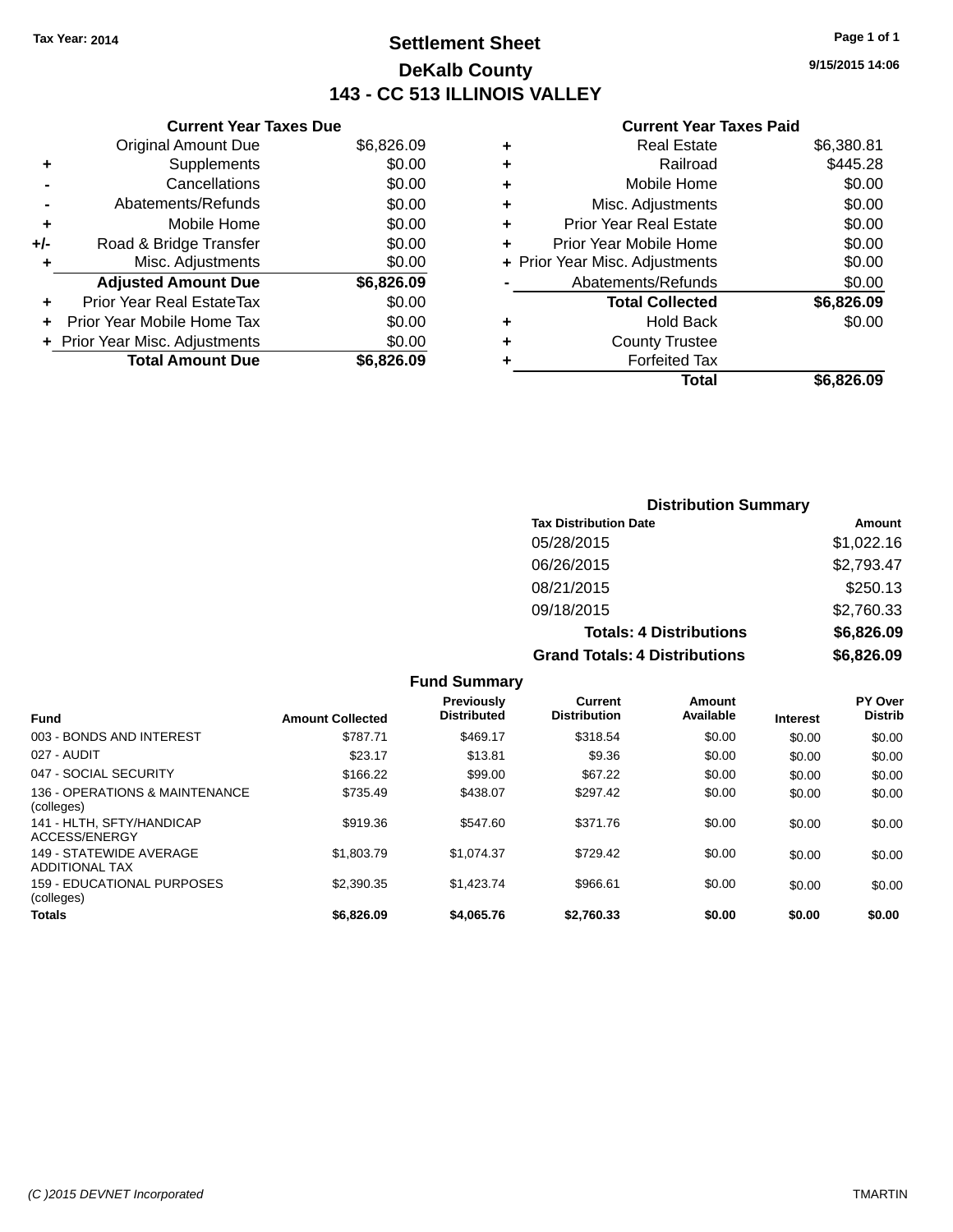### **Settlement Sheet Tax Year: 2014 Page 1 of 1 DeKalb County 144 - CC 516 WAUBONSEE**

### **9/15/2015 14:06**

| <b>Current Year Taxes Paid</b> |  |  |  |
|--------------------------------|--|--|--|
|--------------------------------|--|--|--|

|     | <b>Current Year Taxes Due</b>  |                |  |  |  |
|-----|--------------------------------|----------------|--|--|--|
|     | <b>Original Amount Due</b>     | \$1,703,264.46 |  |  |  |
| ٠   | Supplements                    | \$10,597.72    |  |  |  |
|     | Cancellations                  | \$12,355.93    |  |  |  |
|     | Abatements/Refunds             | \$1.45         |  |  |  |
| ٠   | Mobile Home                    | \$0.00         |  |  |  |
| +/- | Road & Bridge Transfer         | \$0.00         |  |  |  |
| ٠   | Misc. Adjustments              | \$320.02       |  |  |  |
|     | <b>Adjusted Amount Due</b>     | \$1,701,824.82 |  |  |  |
| ٠   | Prior Year Real EstateTax      | \$123.75       |  |  |  |
| ÷   | Prior Year Mobile Home Tax     | \$0.00         |  |  |  |
|     | + Prior Year Misc. Adjustments | \$12.03        |  |  |  |
|     | <b>Total Amount Due</b>        | \$1,701,960.60 |  |  |  |

| ٠ | <b>Real Estate</b>             | \$1,628,082.59 |
|---|--------------------------------|----------------|
| ٠ | Railroad                       | \$17,245.84    |
| ٠ | Mobile Home                    | \$0.00         |
| ٠ | Misc. Adjustments              | \$320.02       |
| ٠ | <b>Prior Year Real Estate</b>  | \$123.75       |
| ÷ | Prior Year Mobile Home         | \$0.00         |
|   | + Prior Year Misc. Adjustments | \$12.03        |
|   | Abatements/Refunds             | \$1.45         |
|   | <b>Total Collected</b>         | \$1,645,782.78 |
| ٠ | <b>Hold Back</b>               | \$0.00         |
| ٠ | <b>County Trustee</b>          |                |
| ٠ | <b>Forfeited Tax</b>           |                |
|   | Total                          | \$1,645,782.78 |
|   |                                |                |

| <b>Distribution Summary</b>          |                |  |  |  |
|--------------------------------------|----------------|--|--|--|
| <b>Tax Distribution Date</b>         | Amount         |  |  |  |
| 05/28/2015                           | \$189,886.95   |  |  |  |
| 06/26/2015                           | \$734,844.32   |  |  |  |
| 07/24/2015                           | \$18,488.18    |  |  |  |
| 08/21/2015                           | \$109,417.94   |  |  |  |
| 09/18/2015                           | \$593,145.39   |  |  |  |
| <b>Totals: 5 Distributions</b>       | \$1,645,782.78 |  |  |  |
| <b>Grand Totals: 5 Distributions</b> | \$1,645,782.78 |  |  |  |

| <b>Fund Summary</b>                          |                         |                                         |                                |                     |                 |                                  |
|----------------------------------------------|-------------------------|-----------------------------------------|--------------------------------|---------------------|-----------------|----------------------------------|
| <b>Fund</b>                                  | <b>Amount Collected</b> | <b>Previously</b><br><b>Distributed</b> | Current<br><b>Distribution</b> | Amount<br>Available | <b>Interest</b> | <b>PY Over</b><br><b>Distrib</b> |
| 003 - BONDS AND INTEREST                     | \$249.579.71            | \$159,630.40                            | \$89,949.31                    | \$0.00              | \$0.00          | \$0.00                           |
| 027 - AUDIT                                  | \$2,723,76              | \$1,742.10                              | \$981.66                       | \$0.00              | \$0.00          | \$0.00                           |
| 035 - TORT JUDGEMENTS/LIABILITY<br>INS.      | \$37,576.52             | \$24,033.81                             | \$13.542.71                    | \$0.00              | \$0.00          | \$0.00                           |
| 136 - OPERATIONS & MAINTENANCE<br>(colleges) | \$240.641.41            | \$153,913.48                            | \$86,727,93                    | \$0.00              | \$0.00          | \$0.00                           |
| 159 - EDUCATIONAL PURPOSES<br>(colleges)     | \$1,115,261.38          | \$713.317.60                            | \$401.943.78                   | \$0.00              | \$0.00          | \$0.00                           |
| Totals                                       | \$1,645,782.78          | \$1,052,637.39                          | \$593,145.39                   | \$0.00              | \$0.00          | \$0.00                           |

### **Miscellaneous Adjustment Detail**

| Year Source             | <b>Account Type</b>       | <b>Amount Adjustment Description</b>                    |
|-------------------------|---------------------------|---------------------------------------------------------|
| 2013 RE - Real Estate   | Back Tax Collected        | \$12.03 TRUSTEE SALE 19-25-252-014 by TBA               |
| 2014 RE - Real Estate   | Paymt In Lieu of Tax      | \$54.42 HOUSING AUTHORITY SUNSET VIEW APARTMENTS by TBA |
| 2014 RE - Real Estate   | <b>Back Tax Collected</b> | \$107.35 DOBSON REDEMPTION 19-26-481-012 by TBA         |
| 2014 RE - Real Estate   | <b>Back Tax Collected</b> | \$37.13 PETERSON REDEMPTION 19-35-231-002 by TBA        |
| 2014 RE - Real Estate   | <b>Back Tax Collected</b> | \$121.12 PETERSON REDEMPTION 19-35-230-007 by TBA       |
| <b>Totals 5 entries</b> |                           | \$332.05                                                |
|                         |                           | <b>Abatement Detail</b>                                 |
| Year Source             | <b>Account Type</b>       | <b>Amount Adjustment Description</b>                    |
| 2014 RE - Real Estate   | <b>RE</b> Abatement       | \$1.45 PTAB INTEREST REFUND 19-27-427-021 by TBA        |

**Totals 1 entries \$1.45**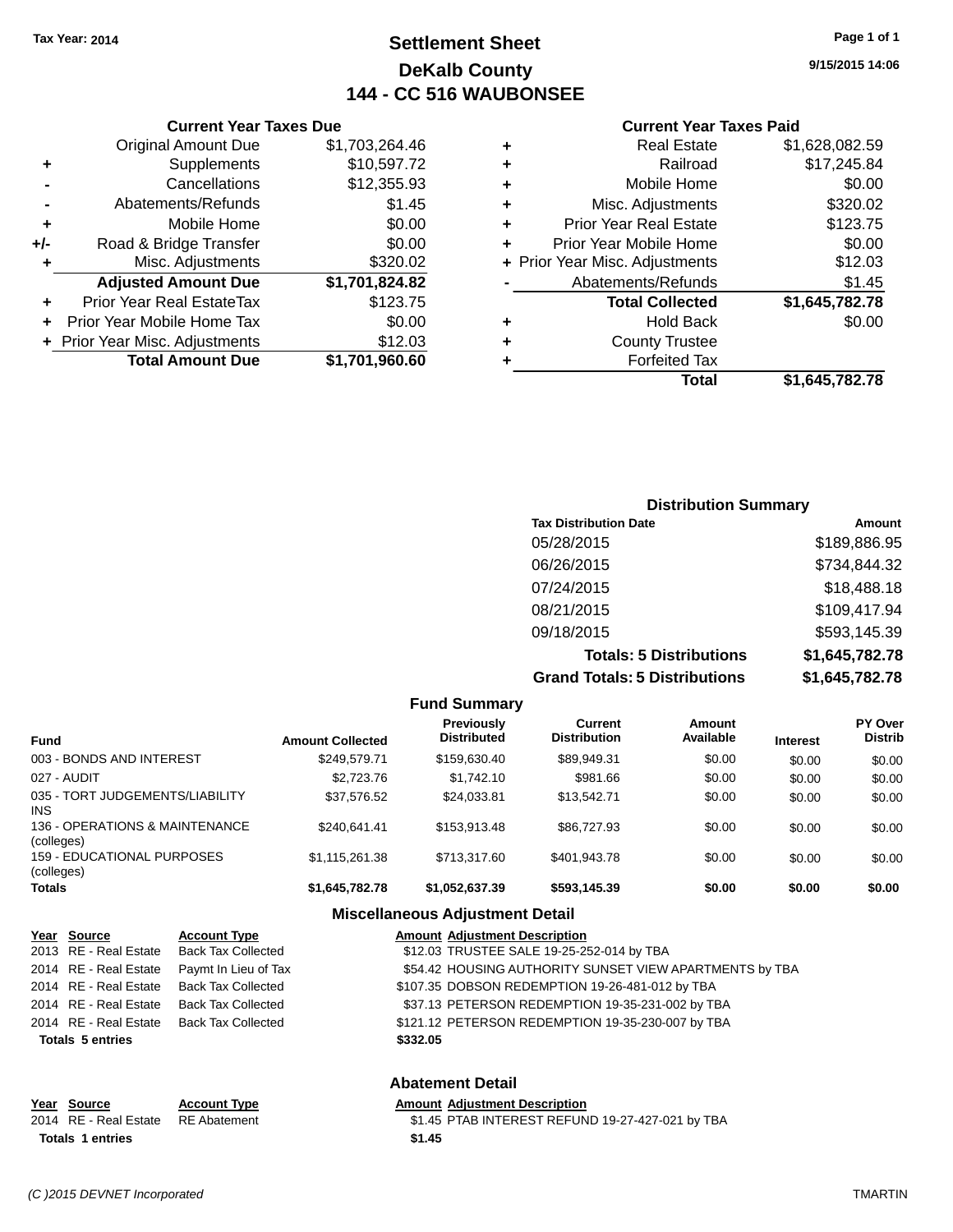### **Settlement Sheet Tax Year: 2014 Page 1 of 2 DeKalb County 145 - CC 523 KISHWAUKEE**

**9/15/2015 14:06**

### **Current Year Taxes Paid**

|          |   | Total                          | \$9,729,366.41 |
|----------|---|--------------------------------|----------------|
| ,349.58  |   | <b>Forfeited Tax</b>           |                |
| \$807.67 | ٠ | <b>County Trustee</b>          |                |
| \$0.00   | ٠ | <b>Hold Back</b>               | \$0.00         |
| 571.43)  |   | <b>Total Collected</b>         | \$9,729,366.41 |
| ,113.34  |   | Abatements/Refunds             | \$20.41        |
| ,202.14  |   | + Prior Year Misc. Adjustments | \$807.67       |
| \$0.00   | ٠ | Prior Year Mobile Home         | \$0.00         |
| \$0.00   | ٠ | <b>Prior Year Real Estate</b>  | (\$1,571.43)   |
| \$20.41  | ٠ | Misc. Adjustments              | \$2,202.14     |
| ,229.29  | ٠ | Mobile Home                    | \$0.00         |
| ,016.85  | ٠ | Railroad                       | \$75,413.10    |
| ,144.05  | ٠ | <b>Real Estate</b>             | \$9,652,535.34 |
|          |   |                                |                |

### Original Amount Due \$10,031 **+** Supplements \$129 **-** Cancellations \$173, **-** Abatements/Refunds **+** Mobile Home **+/-** Road & Bridge Transfer<br> **+** Misc. Adjustments \$2. **+** Misc. Adjustments **Adjusted Amount Due \$9,989 +** Prior Year Real EstateTax (\$1,571.43) **+** Prior Year Mobile Home Tax **+** Prior Year Misc. Adjustments \$89,988. **Total Amount Due**

**Current Year Taxes Due**

| <b>Distribution Summary</b>    |                |  |  |  |
|--------------------------------|----------------|--|--|--|
| <b>Tax Distribution Date</b>   | Amount         |  |  |  |
| 05/28/2015                     | \$899,873.96   |  |  |  |
| 06/26/2015                     | \$4,344,345.56 |  |  |  |
| 07/24/2015                     | \$94,803.86    |  |  |  |
| 08/21/2015                     | \$626,489.22   |  |  |  |
| 09/18/2015                     | \$3,763,853.81 |  |  |  |
| <b>Totals: 5 Distributions</b> | \$9,729,366.41 |  |  |  |
|                                |                |  |  |  |

**Grand Totals: 5 Distributions \$9,729,366.41**

| .       | <b></b> |
|---------|---------|
| butions | \$9,72  |
|         |         |

| <b>Amount Collected</b> | <b>Previously</b><br><b>Distributed</b> | Current<br><b>Distribution</b> | Amount<br>Available | <b>Interest</b> | <b>PY Over</b><br><b>Distrib</b> |
|-------------------------|-----------------------------------------|--------------------------------|---------------------|-----------------|----------------------------------|
| \$3,205,330,05          | \$1,965,332.18                          | \$1,239,997.87                 | \$0.00              | \$0.00          | \$0.00                           |
| \$56,274.69             | \$34.504.55                             | \$21,770.14                    | \$0.00              | \$0.00          | \$0.00                           |
| \$930.399.85            | \$570,470.03                            | \$359,929.82                   | \$0.00              | \$0.00          | \$0.00                           |
| \$178,105.78            | \$109,204.67                            | \$68.901.11                    | \$0.00              | \$0.00          | \$0.00                           |
| \$1.024.375.79          | \$628,090.92                            | \$396.284.87                   | \$0.00              | \$0.00          | \$0.00                           |
| \$578,838.92            | \$354.912.21                            | \$223.926.71                   | \$0.00              | \$0.00          | \$0.00                           |
| \$3,756,041.33          | \$2,302,998.04                          | \$1,453,043.29                 | \$0.00              | \$0.00          | \$0.00                           |
| \$9,729,366.41          | \$5,965,512.60                          | \$3,763,853.81                 | \$0.00              | \$0.00          | \$0.00                           |
|                         |                                         |                                | Funu Summary        |                 |                                  |

**Fund Summary**

#### **Miscellaneous Adjustment Detail**

| Year Source           | <b>Account Type</b>       | <b>Amount Adjustment Description</b>                         |
|-----------------------|---------------------------|--------------------------------------------------------------|
| 2013 RE - Real Estate | <b>Back Tax Collected</b> | \$2.21 SUMMIT ENCLAVE REDEMPTION 08-13-323-013 by TBA        |
| 2013 RE - Real Estate | <b>Back Tax Collected</b> | \$69.95 MARSH REDEMPTION 03-31-231-008 by TBA                |
| 2013 RE - Real Estate | <b>Back Tax Collected</b> | \$80.72 ABCXYZ LIVING TR REDEMPTION 03-31-235-006 by TBA     |
| 2013 RE - Real Estate | <b>Back Tax Collected</b> | \$22.41 SIDDIQUI REDEMPTION 08-15-329-012 by TBA             |
| 2013 RE - Real Estate | <b>Back Tax Collected</b> | \$75.59 RIVERMIST UNIT 5 LLC REDEMPTION 08-02-401-006 by TBA |
| 2013 RE - Real Estate | <b>Back Tax Collected</b> | \$75.59 RIVERMIST UNIT 5 LLC REDEMPTION 08-02-401-007 by TBA |
| 2013 RE - Real Estate | <b>Back Tax Collected</b> | \$75.59 RIVERMIST UNIT 5 LLC REDEMPTION 08-02-401-009 by TBA |
| 2013 RE - Real Estate | <b>Back Tax Collected</b> | \$75.59 RIVERMIST UNIT 5 LLC REDEMPTION 08-02-401-010 by TBA |
| 2013 RE - Real Estate | <b>Back Tax Collected</b> | \$75.59 RIVERMIST UNIT 5 LLC REDEMPTION 08-02-425-010 by TBA |
| 2013 RE - Real Estate | <b>Back Tax Collected</b> | \$75.59 RIVERMIST UNIT 5 LLC REDEMPTION 08-02-425-012 by TBA |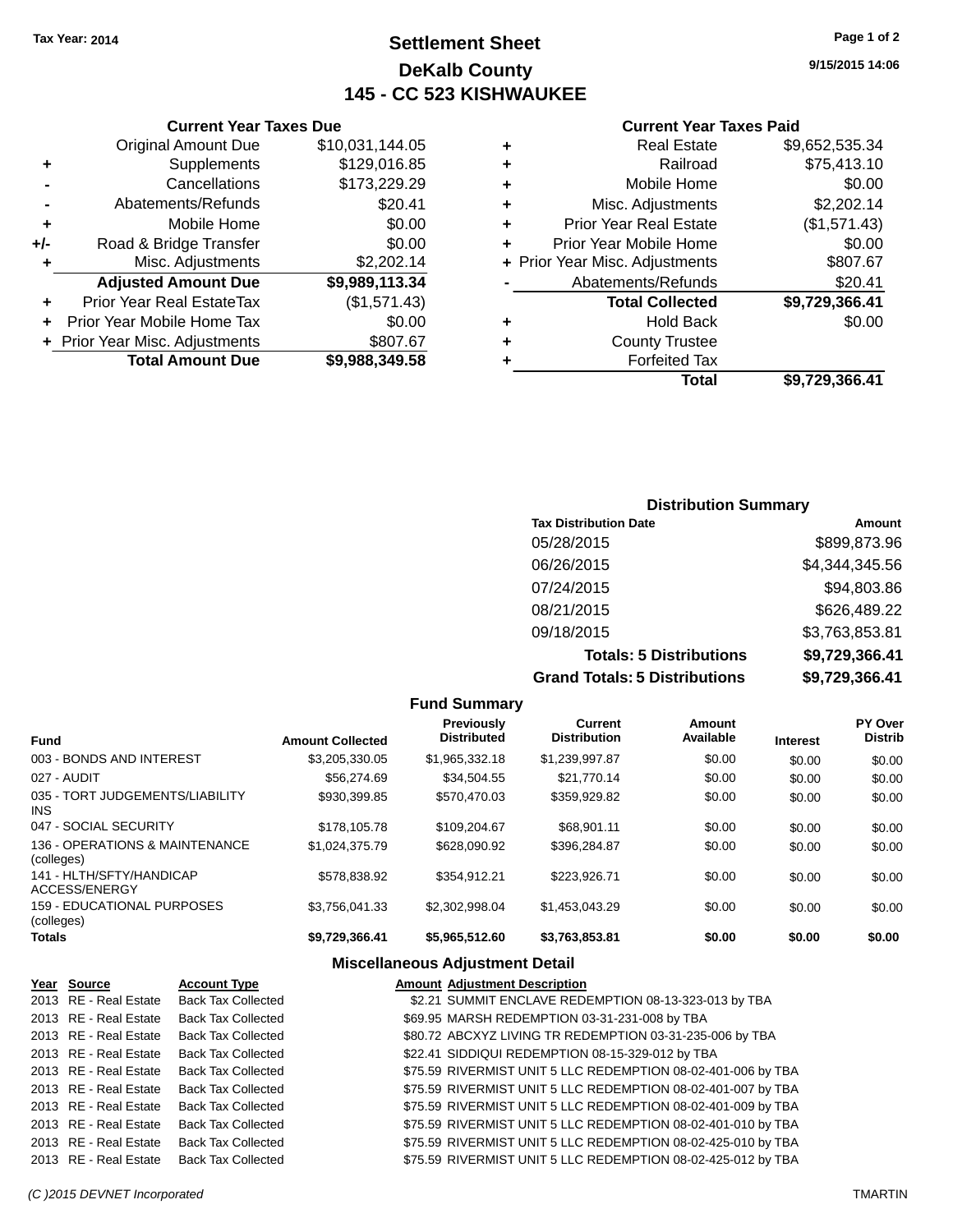### **Settlement Sheet Tax Year: 2014 Page 2 of 2 DeKalb County**

**Miscellaneous Adjustment Detail**

**Year Source <b>Account Type** 2013 RE - Real Estate Back Tax Collected 2013 RE - Real Estate Back Tax Collected 2013 RE - Real Estate Back Tax Collected 2013 RE - Real Estate Back Tax Collected 2013 RE - Real Estate Back Tax Collected 2013 RE - Real Estate Back Tax Collected 2014 RE - Real Estate Back Tax Collected 2014 RE - Real Estate Back Tax Collected 2014 RE - Real Estate Paymt In Lieu of Tax 2014 RE - Real Estate Paymt In Lieu of Tax 2014 RE - Real Estate Paymt In Lieu of Tax 2014 RE - Real Estate Back Tax Collected 2014 RE - Real Estate Back Tax Collected **Totals \$3,009.81 24 entries**

| \$434.06 SYCAMORE MEADOWS REDEMPTION 06-22-331-006 by TBA |
|-----------------------------------------------------------|
|                                                           |
|                                                           |
|                                                           |
| \$73.83 HOUSING AUTHORITY SEQUOYA APARTMENTS by TBA       |
| \$184.98 RICHWOOD GROUP REDEMPTION 11-03-202-002 by TBA   |
|                                                           |
|                                                           |

### **Abatement Detail**

|         | <b>Amount Adjustment Description</b>             |
|---------|--------------------------------------------------|
|         | \$2.99 PTAB INTEREST REFUND 08-28-201-009 by TBA |
|         | \$3.65 PTAB INTEREST REFUND 09-20-255-020 by TBA |
|         | \$6.10 PTAB INTEREST REFUND 03-19-461-008 by TBA |
|         | \$1.74 PTAB INTEREST REFUND 08-13-102-007 by TBA |
|         | \$2.04 PTAB INTEREST REFUND 08-13-102-008 by TBA |
|         | \$0.35 PTAB INTEREST REFUND 08-28-251-007 by TBA |
|         | \$2.77 PTAB INTEREST REFUND 09-20-256-013 by TBA |
|         | \$0.19 PTAB INTEREST REFUND 08-03-450-023 by TBA |
|         | \$0.22 PTAB INTEREST REFUND 08-23-130-031 by TBA |
|         | \$0.36 PTAB INTEREST REFUND 09-20-255-020 by TBA |
| \$20.41 |                                                  |

2014 RE - Real Estate RE Abatement 2014 RE - Real Estate RE Abatement 2014 RE - Real Estate RE Abatement 2014 RE - Real Estate RE Abatement 2014 RE - Real Estate RE Abatement 2014 RE - Real Estate RE Abatement 2014 RE - Real Estate RE Abatement 2014 RE - Real Estate RE Abatement 2014 RE - Real Estate RE Abatement

**Year Source Account Type** 2014 RE - Real Estate RE Abatement

**Totals 10 entries**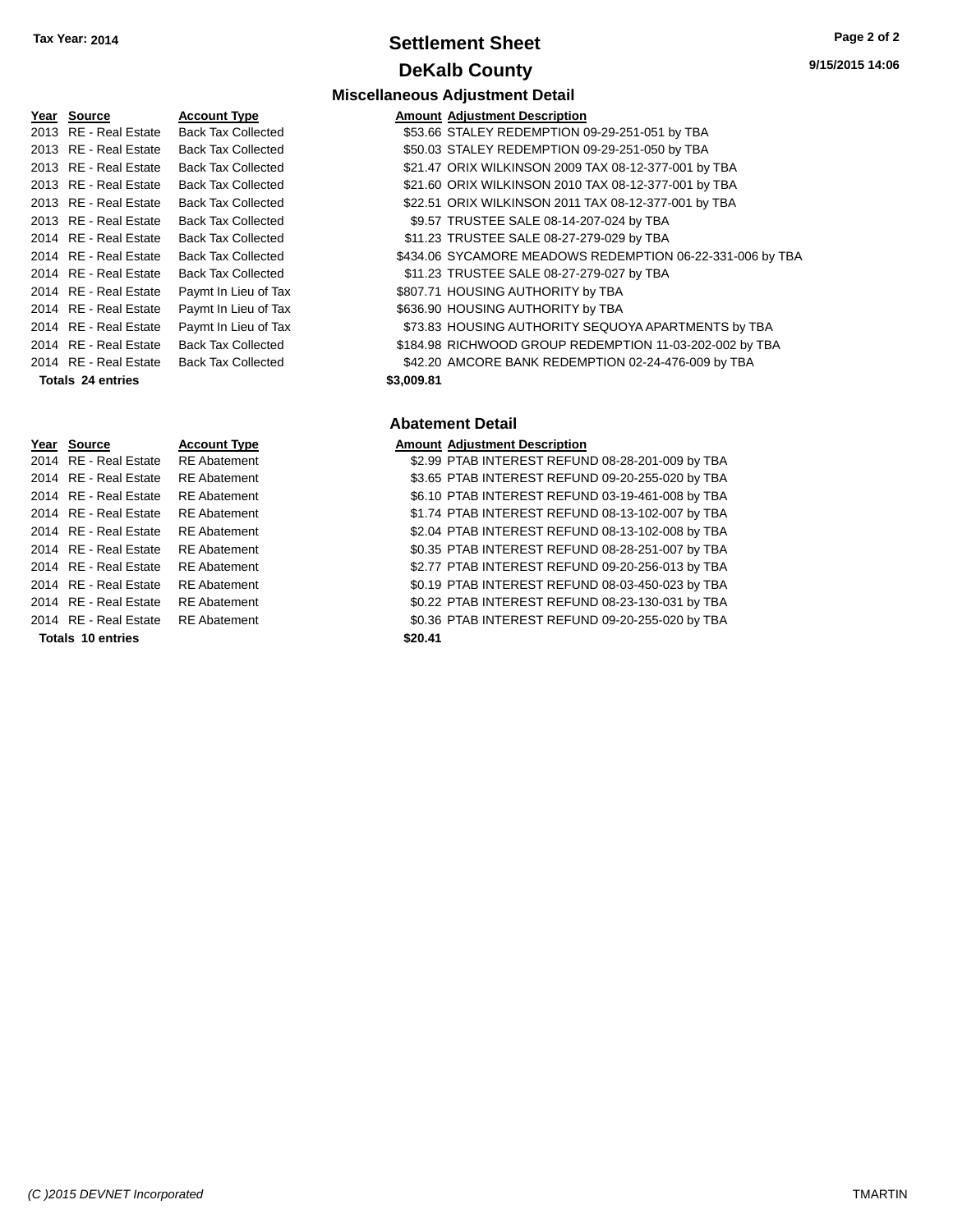### **Settlement Sheet Tax Year: 2014 Page 1 of 2 DeKalb County 150 - DE KALB SANITARY**

**9/15/2015 14:06**

#### **Current Year Taxes Paid**

|   | Total                          | \$653,669.06 |
|---|--------------------------------|--------------|
|   | <b>Forfeited Tax</b>           |              |
| ٠ | <b>County Trustee</b>          |              |
| ٠ | <b>Hold Back</b>               | \$0.00       |
|   | <b>Total Collected</b>         | \$653,669.06 |
|   | Abatements/Refunds             | \$1.57       |
|   | + Prior Year Misc. Adjustments | \$105.70     |
| ÷ | Prior Year Mobile Home         | \$0.00       |
| ٠ | <b>Prior Year Real Estate</b>  | (\$507.00)   |
| ٠ | Misc. Adjustments              | \$211.73     |
| ٠ | Mobile Home                    | \$0.00       |
| ٠ | Railroad                       | \$2,038.16   |
|   | <b>Real Estate</b>             | \$651,822.04 |

|     | <b>Current Year Taxes Due</b>    |              |
|-----|----------------------------------|--------------|
|     | <b>Original Amount Due</b>       | \$678,535.88 |
| ٠   | Supplements                      | \$18,663.12  |
|     | Cancellations                    | \$25,025.26  |
|     | Abatements/Refunds               | \$1.57       |
| ٠   | Mobile Home                      | \$0.00       |
| +/- | Road & Bridge Transfer           | \$0.00       |
| ٠   | Misc. Adjustments                | \$211.73     |
|     | <b>Adjusted Amount Due</b>       | \$672,383.90 |
|     | <b>Prior Year Real EstateTax</b> | (\$507.00)   |
|     | Prior Year Mobile Home Tax       | \$0.00       |
|     | + Prior Year Misc. Adjustments   | \$105.70     |
|     | <b>Total Amount Due</b>          | \$671,982.60 |

### **Distribution Summary Tax Distribution Date Amount** 05/28/2015 \$57,628.01 06/26/2015 \$286,308.24 07/24/2015 \$5,230.18 08/21/2015 \$43,328.60 09/18/2015 \$261,174.03 **Totals: 5 Distributions \$653,669.06**

**Grand Totals: 5 Distributions \$653,669.06**

| <b>Fund Summary</b>   |                         |                                  |                                       |                     |                 |                                  |
|-----------------------|-------------------------|----------------------------------|---------------------------------------|---------------------|-----------------|----------------------------------|
| <b>Fund</b>           | <b>Amount Collected</b> | Previously<br><b>Distributed</b> | <b>Current</b><br><b>Distribution</b> | Amount<br>Available | <b>Interest</b> | <b>PY Over</b><br><b>Distrib</b> |
| 001 - CORPORATE       | \$218,739.91            | \$131,342.20                     | \$87,397.71                           | \$0.00              | \$0.00          | \$0.00                           |
| 005 - I. M. R. F.     | \$135,370.95            | \$81,283.37                      | \$54,087.58                           | \$0.00              | \$0.00          | \$0.00                           |
| 027 - AUDIT           | \$19,225.69             | \$11.544.04                      | \$7,681.65                            | \$0.00              | \$0.00          | \$0.00                           |
| 045 - PUBLIC BENEFIT  | \$195,379.06            | \$117,315,19                     | \$78,063.87                           | \$0.00              | \$0.00          | \$0.00                           |
| 047 - SOCIAL SECURITY | \$84.953.45             | \$51,010.23                      | \$33,943.22                           | \$0.00              | \$0.00          | \$0.00                           |
| Totals                | \$653,669.06            | \$392,495.03                     | \$261,174.03                          | \$0.00              | \$0.00          | \$0.00                           |

### **Miscellaneous Adjustment Detail**

| Year Source           | <b>Account Type</b>       | <b>Amount Adjustment Description</b>                         |
|-----------------------|---------------------------|--------------------------------------------------------------|
| 2013 RE - Real Estate | <b>Back Tax Collected</b> | \$0.42 SUMMIT ENCLAVE REDEMPTION 08-13-323-013 by TBA        |
| 2013 RE - Real Estate | <b>Back Tax Collected</b> | \$4.28 SIDDIQUI REDEMPTION 08-15-329-012 by TBA              |
| 2013 RE - Real Estate | <b>Back Tax Collected</b> | \$14.44 RIVERMIST UNIT 5 LLC REDEMPTION 08-02-401-006 by TBA |
| 2013 RE - Real Estate | <b>Back Tax Collected</b> | \$14.44 RIVERMIST UNIT 5 LLC REDEMPTION 08-02-401-007 by TBA |
| 2013 RE - Real Estate | <b>Back Tax Collected</b> | \$14.44 RIVERMIST UNIT 5 LLC REDEMPTION 08-02-401-009 by TBA |
| 2013 RE - Real Estate | <b>Back Tax Collected</b> | \$14.44 RIVERMIST UNIT 5 LLC REDEMPTION 08-02-401-010 by TBA |
| 2013 RE - Real Estate | <b>Back Tax Collected</b> | \$14.44 RIVERMIST UNIT 5 LLC REDEMPTION 08-02-425-010 by TBA |
| 2013 RE - Real Estate | <b>Back Tax Collected</b> | \$14.44 RIVERMIST UNIT 5 LLC REDEMPTION 08-02-425-012 by TBA |
| 2013 RE - Real Estate | <b>Back Tax Collected</b> | \$4.10 ORIX WILKINSON 2009 TAX 08-12-377-001 by TBA          |
| 2013 RE - Real Estate | <b>Back Tax Collected</b> | \$4.13 ORIX WILKINSON 2010 TAX 08-12-377-001 by TBA          |
| 2013 RE - Real Estate | <b>Back Tax Collected</b> | \$4.30 ORIX WILKINSON 2011 TAX 08-12-377-001 by TBA          |
| 2013 RE - Real Estate | <b>Back Tax Collected</b> | \$1.83 TRUSTEE SALE 08-14-207-024 by TBA                     |
| 2014 RE - Real Estate | <b>Back Tax Collected</b> | \$2.34 TRUSTEE SALE 08-27-279-029 by TBA                     |
| 2014 RE - Real Estate | <b>Back Tax Collected</b> | \$2.34 TRUSTEE SALE 08-27-279-027 by TBA                     |
| 2014 RE - Real Estate | Paymt In Lieu of Tax      | \$168.47 HOUSING AUTHORITY by TBA                            |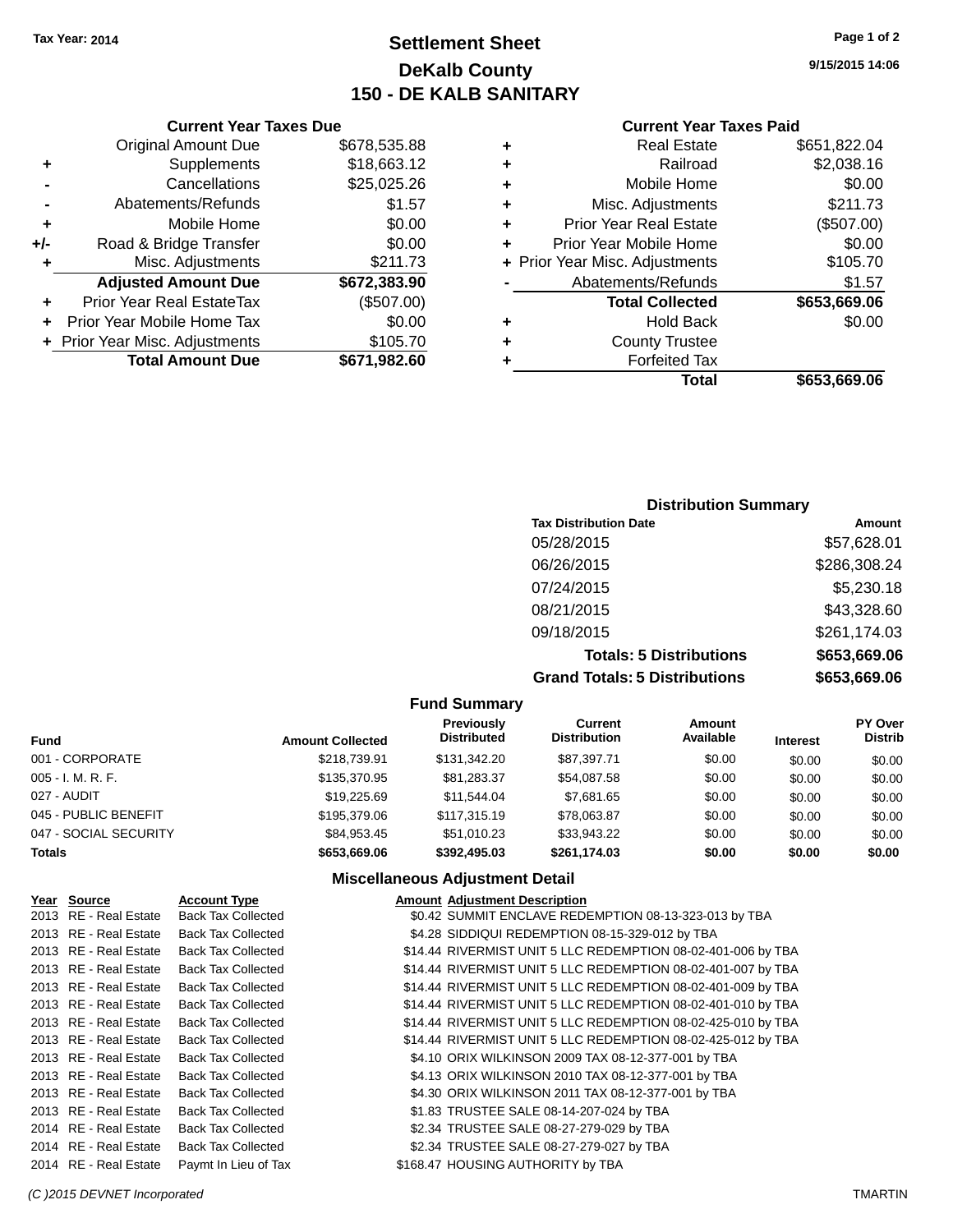# **Settlement Sheet Tax Year: 2014 Page 2 of 2**

**9/15/2015 14:06**

### **DeKalb County**

#### **Miscellaneous Adjustment Detail**

### **Year** Source **Account Type A** Account Adjustment Description

2014 RE - Real Estate Back Tax Collected \$38.58 RICHWOOD GROUP REDEMPTION 11-03-202-002 by TBA **Totals 16 entries \$317.43**

#### **Abatement Detail**

**Year Source Account Type Amount Adjustment Description**<br>2014 RE - Real Estate RE Abatement \$0.62 PTAB INTEREST REFUN \$0.62 PTAB INTEREST REFUND 08-28-201-009 by TBA 2014 RE - Real Estate RE Abatement \$0.36 PTAB INTEREST REFUND 08-13-102-007 by TBA 2014 RE - Real Estate RE Abatement \$0.43 PTAB INTEREST REFUND 08-13-102-008 by TBA 2014 RE - Real Estate RE Abatement \$0.07 PTAB INTEREST REFUND 08-28-251-007 by TBA 2014 RE - Real Estate RE Abatement \$0.04 PTAB INTEREST REFUND 08-03-450-023 by TBA 2014 RE - Real Estate RE Abatement \$0.05 PTAB INTEREST REFUND 08-23-130-031 by TBA **Totals 6 entries \$1.57**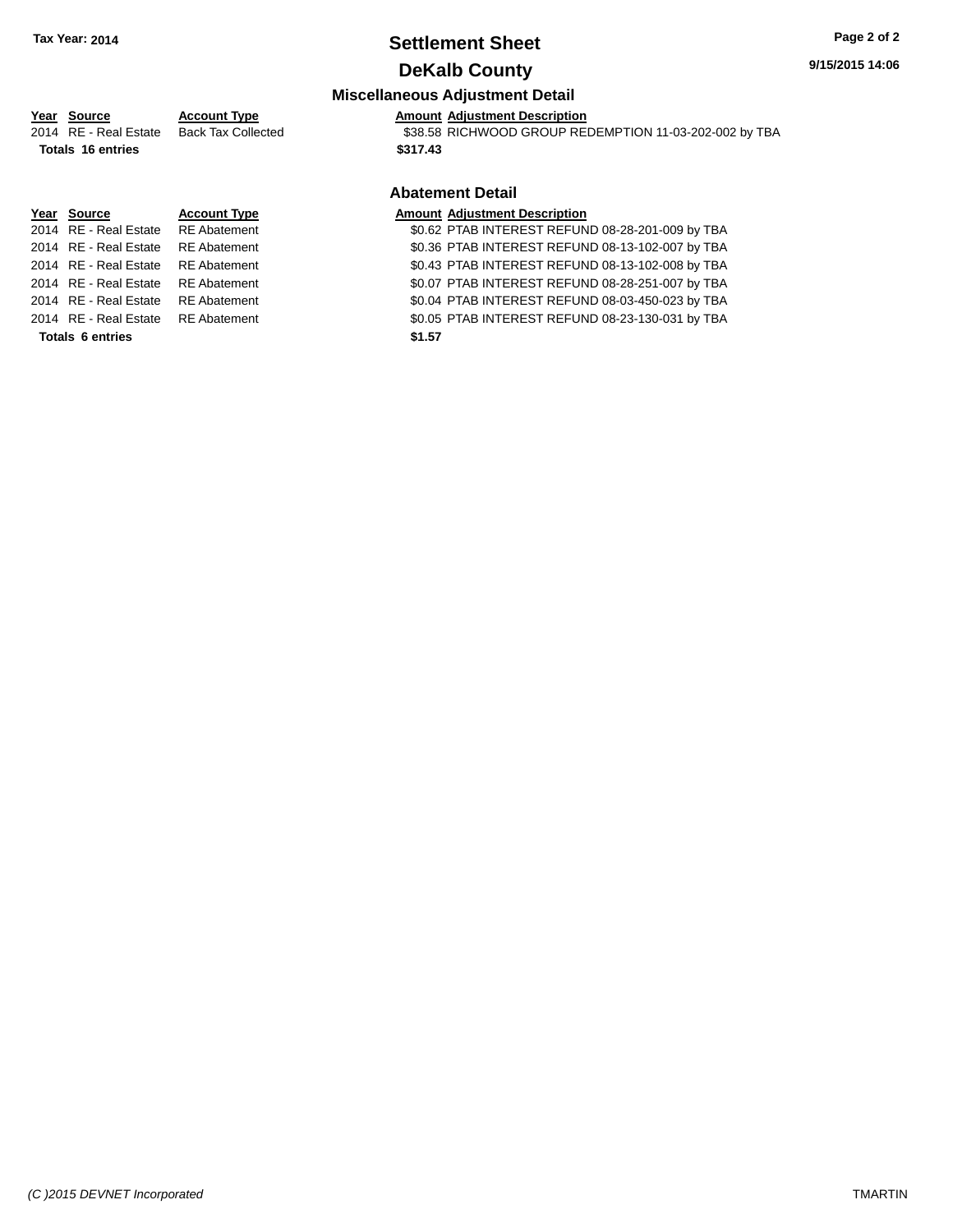### **Settlement Sheet Tax Year: 2014 Page 1 of 1 DeKalb County 151 - FAIRDALE STREET LIGHT**

**9/15/2015 14:06**

### **Current Year Taxes Paid**

| <b>Current Year Taxes Due</b>            |            |  |  |  |
|------------------------------------------|------------|--|--|--|
| <b>Original Amount Due</b>               | \$3,670.70 |  |  |  |
| Supplements                              | \$104.68   |  |  |  |
| Cancellations                            | \$110.83   |  |  |  |
| Abatements/Refunds                       | \$0.00     |  |  |  |
| Mobile Home                              | \$0.00     |  |  |  |
| Road & Bridge Transfer                   | \$0.00     |  |  |  |
| \$0.00<br>Misc. Adjustments<br>٠         |            |  |  |  |
| <b>Adjusted Amount Due</b>               | \$3,664.55 |  |  |  |
| Prior Year Real EstateTax                | \$22.96    |  |  |  |
| Prior Year Mobile Home Tax               | \$0.00     |  |  |  |
| \$0.00<br>+ Prior Year Misc. Adjustments |            |  |  |  |
| <b>Total Amount Due</b>                  | \$3,687.51 |  |  |  |
|                                          |            |  |  |  |

|   | <b>Real Estate</b>             | \$2,850.83 |
|---|--------------------------------|------------|
| ٠ | Railroad                       | \$0.00     |
| ٠ | Mobile Home                    | \$0.00     |
| ٠ | Misc. Adjustments              | \$0.00     |
| ٠ | <b>Prior Year Real Estate</b>  | \$22.96    |
| ٠ | Prior Year Mobile Home         | \$0.00     |
|   | + Prior Year Misc. Adjustments | \$0.00     |
|   | Abatements/Refunds             | \$0.00     |
|   | <b>Total Collected</b>         | \$2,873.79 |
| ٠ | Hold Back                      | \$0.00     |
| ٠ | <b>County Trustee</b>          |            |
| ٠ | <b>Forfeited Tax</b>           |            |
|   | Total                          | \$2,873.79 |
|   |                                |            |

|                     | <b>Distribution Summary</b>          |            |  |
|---------------------|--------------------------------------|------------|--|
|                     | <b>Tax Distribution Date</b>         | Amount     |  |
|                     | 05/28/2015                           | \$607.69   |  |
|                     | 06/26/2015                           | \$1,166.78 |  |
|                     | 07/24/2015                           | \$44.94    |  |
|                     | 08/21/2015                           | \$369.27   |  |
|                     | 09/18/2015                           | \$685.11   |  |
|                     | <b>Totals: 5 Distributions</b>       | \$2,873.79 |  |
|                     | <b>Grand Totals: 5 Distributions</b> | \$2,873.79 |  |
| <b>Fund Summary</b> |                                      |            |  |

| <b>Fund</b>     | <b>Amount Collected</b> | <b>Previously</b><br><b>Distributed</b> | Current<br><b>Distribution</b> | Amount<br>Available | <b>Interest</b> | <b>PY Over</b><br><b>Distrib</b> |
|-----------------|-------------------------|-----------------------------------------|--------------------------------|---------------------|-----------------|----------------------------------|
| 001 - CORPORATE | \$2,873.79              | \$2,188.68                              | \$685.11                       | \$0.00              | \$0.00          | \$0.00                           |
| <b>Totals</b>   | \$2,873.79              | \$2,188.68                              | \$685.11                       | \$0.00              | \$0.00          | \$0.00                           |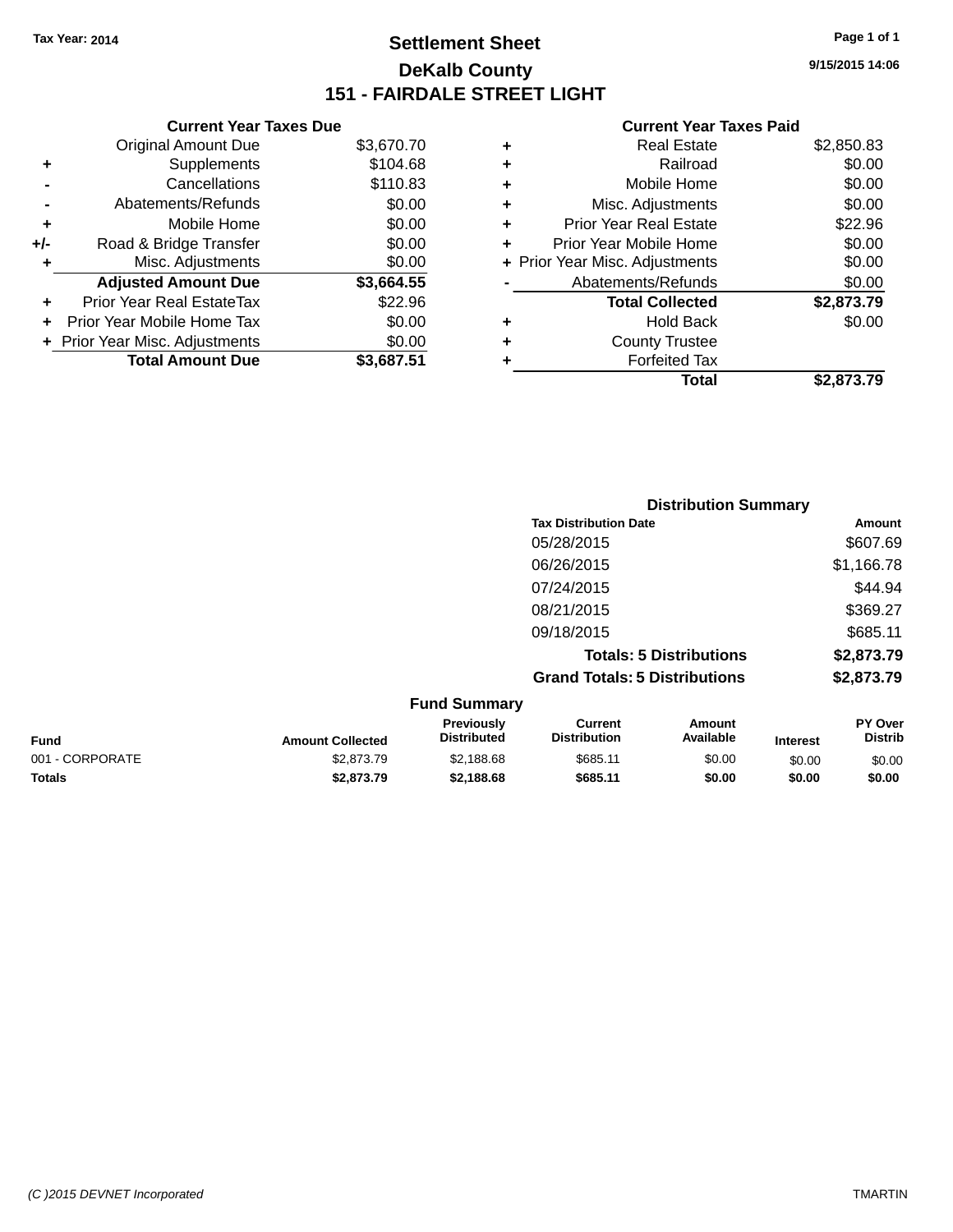### **Settlement Sheet Tax Year: 2014 Page 1 of 1 DeKalb County 152 - AFTON-PIERCE MULTI TWP**

**9/15/2015 14:06**

#### **Current Year Taxes Paid**

|     | <b>Current Year Taxes Due</b>  |             |  |  |  |
|-----|--------------------------------|-------------|--|--|--|
|     | <b>Original Amount Due</b>     | \$24,868.99 |  |  |  |
| ٠   | Supplements                    | \$242.26    |  |  |  |
|     | Cancellations                  | \$268.88    |  |  |  |
|     | Abatements/Refunds             | \$0.00      |  |  |  |
| ٠   | Mobile Home                    | \$0.00      |  |  |  |
| +/- | Road & Bridge Transfer         | \$0.00      |  |  |  |
| ٠   | Misc. Adjustments              | \$11.91     |  |  |  |
|     | <b>Adjusted Amount Due</b>     | \$24,854.28 |  |  |  |
| ٠   | Prior Year Real EstateTax      | \$0.00      |  |  |  |
|     | Prior Year Mobile Home Tax     | \$0.00      |  |  |  |
|     | + Prior Year Misc. Adjustments | \$0.00      |  |  |  |
|     | <b>Total Amount Due</b>        | \$24.854.28 |  |  |  |
|     |                                |             |  |  |  |

| ٠ | <b>Real Estate</b>             | \$23,995.25 |
|---|--------------------------------|-------------|
| ٠ | Railroad                       | \$336.38    |
| ٠ | Mobile Home                    | \$0.00      |
| ٠ | Misc. Adjustments              | \$11.91     |
| ٠ | <b>Prior Year Real Estate</b>  | \$0.00      |
|   | Prior Year Mobile Home         | \$0.00      |
|   | + Prior Year Misc. Adjustments | \$0.00      |
|   | Abatements/Refunds             | \$0.00      |
|   | <b>Total Collected</b>         | \$24,343.54 |
| ٠ | Hold Back                      | \$0.00      |
|   | <b>County Trustee</b>          |             |
| ٠ | <b>Forfeited Tax</b>           |             |
|   | Total                          | \$24,343.54 |
|   |                                |             |

|                                               | <b>Distribution Summary</b>                       |                                |                |
|-----------------------------------------------|---------------------------------------------------|--------------------------------|----------------|
|                                               | <b>Tax Distribution Date</b>                      |                                | Amount         |
|                                               | 05/28/2015                                        |                                | \$2,517.61     |
|                                               | 06/26/2015                                        |                                | \$11,241.96    |
|                                               | 07/24/2015                                        |                                | \$254.25       |
|                                               | 08/21/2015                                        |                                | \$985.10       |
|                                               | 09/18/2015                                        |                                | \$9,344.62     |
|                                               |                                                   | <b>Totals: 5 Distributions</b> | \$24,343.54    |
|                                               | <b>Grand Totals: 5 Distributions</b>              |                                | \$24,343.54    |
| <b>Fund Summary</b>                           |                                                   |                                |                |
| Previously<br>For a series of a series of the | <b>Current</b><br><b>Patricia Marchael Street</b> | Amount<br>$A - -11 - 1 - 1 -$  | <b>PY Over</b> |

| Fund                                    | <b>Amount Collected</b> | <b>Previously</b><br><b>Distributed</b> | Current<br><b>Distribution</b> | Amount<br>Available | <b>Interest</b> | <b>PY Over</b><br><b>Distrib</b> |
|-----------------------------------------|-------------------------|-----------------------------------------|--------------------------------|---------------------|-----------------|----------------------------------|
| 147 - ASSESSING PURPOSES<br>(multi-twp) | \$24.343.54             | \$14.998.92                             | \$9.344.62                     | \$0.00              | \$0.00          | \$0.00                           |
| Totals                                  | \$24.343.54             | \$14,998.92                             | \$9.344.62                     | \$0.00              | \$0.00          | \$0.00                           |
|                                         | ---                     |                                         |                                |                     |                 |                                  |

# **Miscellaneous Adjustment Detail**

**Year Source Account Type Amount Adjustment Description**<br>2014 RE - Real Estate Back Tax Collected \$11.91 RICHWOOD GROUP RE

**Totals 1 entries \$11.91**

\$11.91 RICHWOOD GROUP REDEMPTION 11-03-202-002 by TBA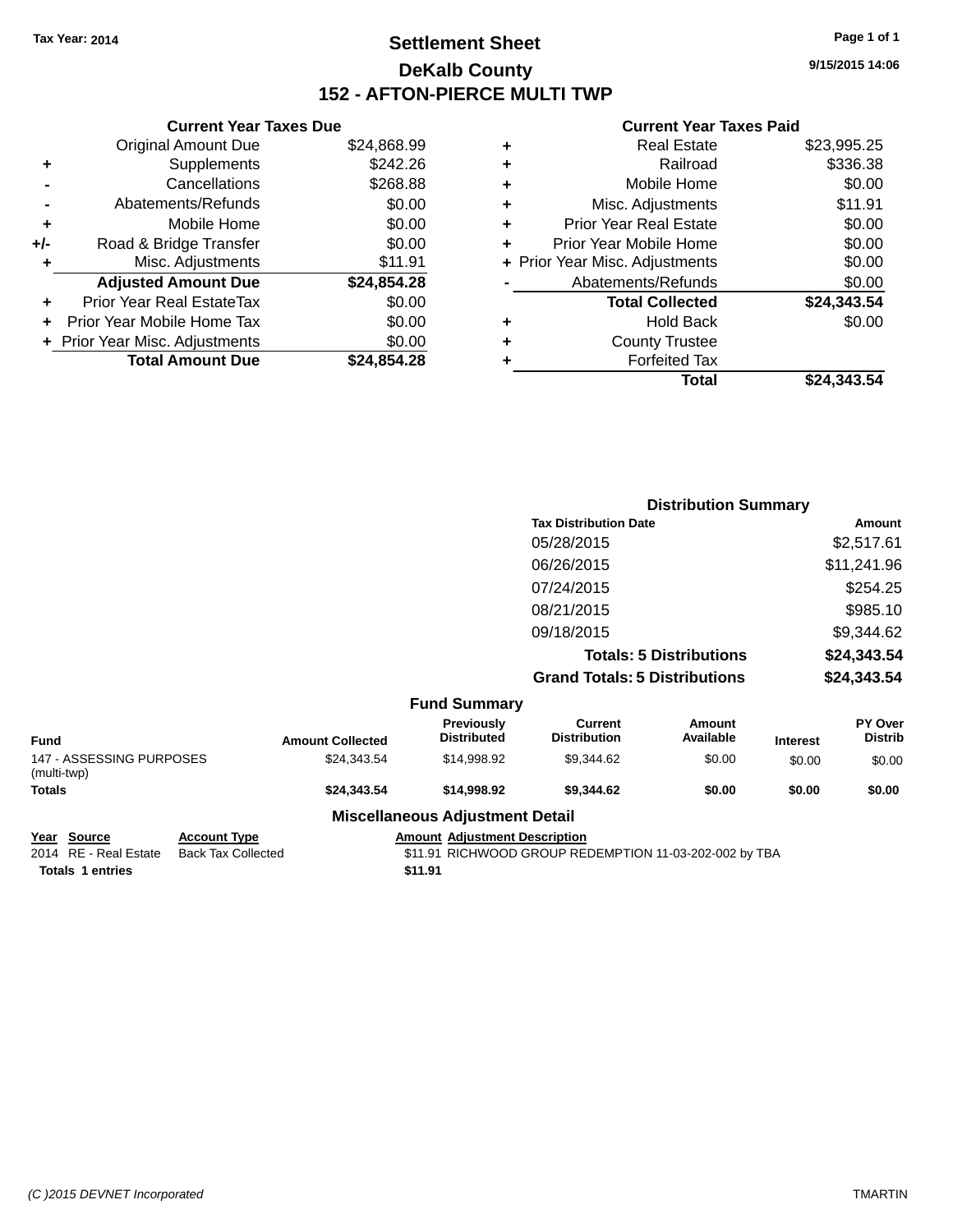### **Settlement Sheet Tax Year: 2014 Page 1 of 1 DeKalb County 153 - MILAN-MALTA MULTI-TWP**

**9/15/2015 14:06**

#### **Current Year Taxes Paid**

|     | <b>Current Year Taxes Due</b>  |             |
|-----|--------------------------------|-------------|
|     | <b>Original Amount Due</b>     | \$13,213.89 |
| ٠   | Supplements                    | \$79.29     |
|     | Cancellations                  | \$99.19     |
|     | Abatements/Refunds             | \$0.00      |
| ٠   | Mobile Home                    | \$0.00      |
| +/- | Road & Bridge Transfer         | \$0.00      |
|     | Misc. Adjustments              | \$0.00      |
|     | <b>Adjusted Amount Due</b>     | \$13,193.99 |
| ÷   | Prior Year Real EstateTax      | \$0.00      |
|     | Prior Year Mobile Home Tax     | \$0.00      |
|     | + Prior Year Misc. Adjustments | \$0.00      |
|     | <b>Total Amount Due</b>        | \$13,193.99 |
|     |                                |             |

| ٠ | <b>Real Estate</b>             | \$12,688.59 |
|---|--------------------------------|-------------|
| ٠ | Railroad                       | \$303.18    |
| ٠ | Mobile Home                    | \$0.00      |
| ٠ | Misc. Adjustments              | \$0.00      |
| ٠ | <b>Prior Year Real Estate</b>  | \$0.00      |
| ÷ | Prior Year Mobile Home         | \$0.00      |
|   | + Prior Year Misc. Adjustments | \$0.00      |
|   | Abatements/Refunds             | \$0.00      |
|   | <b>Total Collected</b>         | \$12,991.77 |
| ٠ | Hold Back                      | \$0.00      |
| ÷ | <b>County Trustee</b>          |             |
| ٠ | <b>Forfeited Tax</b>           |             |
|   | Total                          | \$12.991.77 |
|   |                                |             |

| <b>Distribution Summary</b>          |             |
|--------------------------------------|-------------|
| <b>Tax Distribution Date</b>         | Amount      |
| 05/28/2015                           | \$1,190.53  |
| 06/26/2015                           | \$6,184.56  |
| 07/24/2015                           | \$81.01     |
| 08/21/2015                           | \$399.41    |
| 09/18/2015                           | \$5,136.26  |
| <b>Totals: 5 Distributions</b>       | \$12,991.77 |
| <b>Grand Totals: 5 Distributions</b> | \$12,991.77 |

| <b>Fund Summary</b>                     |                         |                                         |                                |                     |                 |                                  |
|-----------------------------------------|-------------------------|-----------------------------------------|--------------------------------|---------------------|-----------------|----------------------------------|
| <b>Fund</b>                             | <b>Amount Collected</b> | <b>Previously</b><br><b>Distributed</b> | Current<br><b>Distribution</b> | Amount<br>Available | <b>Interest</b> | <b>PY Over</b><br><b>Distrib</b> |
| 147 - ASSESSING PURPOSES<br>(multi-twp) | \$12,991.77             | \$7.855.51                              | \$5.136.26                     | \$0.00              | \$0.00          | \$0.00                           |
| <b>Totals</b>                           | \$12,991.77             | \$7,855.51                              | \$5.136.26                     | \$0.00              | \$0.00          | \$0.00                           |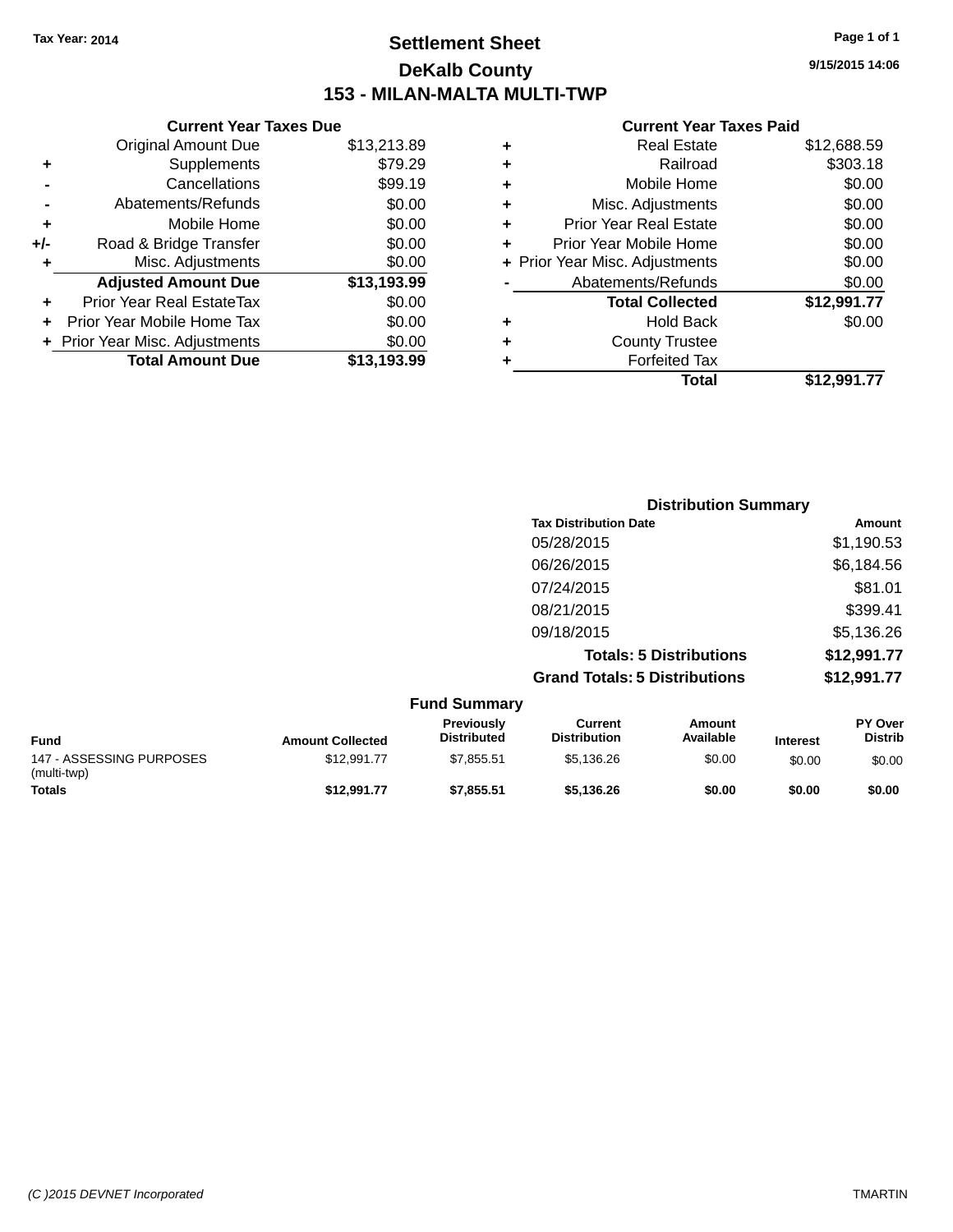### **Settlement Sheet Tax Year: 2014 Page 1 of 1 DeKalb County 154 - PAW PAW-SHABBONA MULT TWP**

|     | <b>Current Year Taxes Due</b>  |             |
|-----|--------------------------------|-------------|
|     | <b>Original Amount Due</b>     | \$12,826.15 |
| ٠   | Supplements                    | \$27.80     |
|     | Cancellations                  | \$32.40     |
|     | Abatements/Refunds             | \$0.00      |
| ٠   | Mobile Home                    | \$0.00      |
| +/- | Road & Bridge Transfer         | \$0.00      |
| ۰   | Misc. Adjustments              | \$2.52      |
|     | <b>Adjusted Amount Due</b>     | \$12,824.07 |
| ÷   | Prior Year Real EstateTax      | (\$15.78)   |
|     | Prior Year Mobile Home Tax     | \$0.00      |
|     | + Prior Year Misc. Adjustments | \$0.00      |
|     | <b>Total Amount Due</b>        | \$12.808.29 |
|     |                                |             |

### **Current Year Taxes Paid**

|   | <b>Real Estate</b>             | \$12,070.94 |
|---|--------------------------------|-------------|
| ٠ | Railroad                       | \$511.10    |
| ٠ | Mobile Home                    | \$0.00      |
| ٠ | Misc. Adjustments              | \$2.52      |
| ٠ | <b>Prior Year Real Estate</b>  | (\$15.78)   |
| ٠ | Prior Year Mobile Home         | \$0.00      |
|   | + Prior Year Misc. Adjustments | \$0.00      |
|   | Abatements/Refunds             | \$0.00      |
|   | <b>Total Collected</b>         | \$12,568.78 |
| ٠ | <b>Hold Back</b>               | \$0.00      |
| ٠ | <b>County Trustee</b>          |             |
| ٠ | <b>Forfeited Tax</b>           |             |
|   | Total                          | \$12,568.78 |
|   |                                |             |

|                  |                                  | <b>Distribution Summary</b>           |                                |         |                           |
|------------------|----------------------------------|---------------------------------------|--------------------------------|---------|---------------------------|
|                  |                                  | <b>Tax Distribution Date</b>          |                                |         | Amount                    |
|                  |                                  | 05/28/2015                            |                                |         | \$1,032.02                |
|                  |                                  | 06/26/2015                            |                                |         | \$6,034.30                |
|                  |                                  | 07/24/2015                            |                                |         | \$158.49                  |
|                  |                                  | 08/21/2015                            |                                |         | \$530.99                  |
|                  |                                  | 09/18/2015                            |                                |         | \$4,812.98                |
|                  |                                  |                                       | <b>Totals: 5 Distributions</b> |         | \$12,568.78               |
|                  |                                  | <b>Grand Totals: 5 Distributions</b>  |                                |         | \$12,568.78               |
|                  | <b>Fund Summary</b>              |                                       |                                |         |                           |
| Amount Colloctod | Previously<br><b>Distributed</b> | <b>Current</b><br><b>Distribution</b> | Amount<br>Available            | Intract | PY Over<br><b>Distrib</b> |

| Fund                                    | <b>Amount Collected</b> | <b>Previously</b><br><b>Distributed</b> | Current<br><b>Distribution</b> | Amount<br>Available | <b>Interest</b> | <b>PY Over</b><br><b>Distrib</b> |
|-----------------------------------------|-------------------------|-----------------------------------------|--------------------------------|---------------------|-----------------|----------------------------------|
| 147 - ASSESSING PURPOSES<br>(multi-twp) | \$12,568,78             | \$7.755.80                              | \$4,812.98                     | \$0.00              | \$0.00          | \$0.00                           |
| Totals                                  | \$12,568.78             | \$7.755.80                              | \$4,812.98                     | \$0.00              | \$0.00          | \$0.00                           |
|                                         |                         |                                         |                                |                     |                 |                                  |

# **Miscellaneous Adjustment Detail**

**Year Source Account Type Amount Adjustment Description**<br>2014 RE - Real Estate Paymt In Lieu of Tax \$2.52 HOUSING AUTHORITY S

**Totals 1 entries \$2.52**

\$2.52 HOUSING AUTHORITY SEQUOYA APARTMENTS by TBA

**9/15/2015 14:06**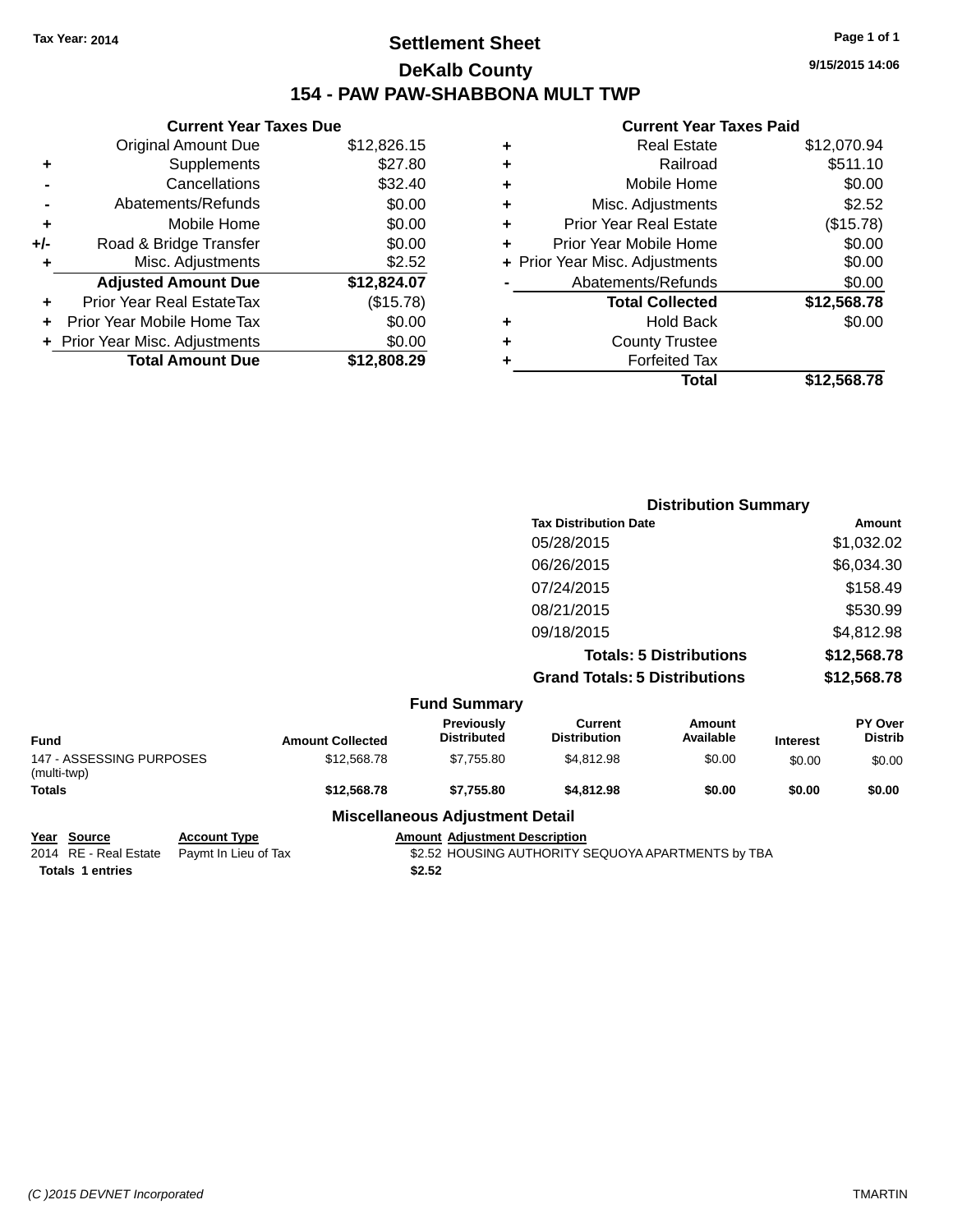### **Settlement Sheet Tax Year: 2014 Page 1 of 1 DeKalb County 155 - SOUTH GROVE-MAYFIELD MULT**

**9/15/2015 14:06**

#### **Current Year Taxes Paid**

|     | <b>Current Year Taxes Due</b>  |             |  |
|-----|--------------------------------|-------------|--|
|     | <b>Original Amount Due</b>     | \$11,633.40 |  |
| ٠   | Supplements                    | \$99.44     |  |
|     | Cancellations                  | \$115.93    |  |
|     | Abatements/Refunds             | \$0.00      |  |
| ٠   | Mobile Home                    | \$0.00      |  |
| +/- | Road & Bridge Transfer         | \$0.00      |  |
| ٠   | Misc. Adjustments              | \$0.00      |  |
|     | <b>Adjusted Amount Due</b>     | \$11,616.91 |  |
| ٠   | Prior Year Real EstateTax      | (\$1.54)    |  |
|     | Prior Year Mobile Home Tax     | \$0.00      |  |
|     | + Prior Year Misc. Adjustments | \$0.00      |  |
|     | <b>Total Amount Due</b>        | \$11,615.37 |  |
|     |                                |             |  |

| ٠ | <b>Real Estate</b>             | \$11,460.25 |
|---|--------------------------------|-------------|
| ٠ | Railroad                       | \$0.00      |
| ٠ | Mobile Home                    | \$0.00      |
| ٠ | Misc. Adjustments              | \$0.00      |
| ÷ | <b>Prior Year Real Estate</b>  | (\$1.54)    |
| ٠ | Prior Year Mobile Home         | \$0.00      |
|   | + Prior Year Misc. Adjustments | \$0.00      |
|   | Abatements/Refunds             | \$0.00      |
|   | <b>Total Collected</b>         | \$11,458.71 |
| ٠ | <b>Hold Back</b>               | \$0.00      |
| ٠ | <b>County Trustee</b>          |             |
| ٠ | <b>Forfeited Tax</b>           |             |
|   | <b>Total</b>                   | \$11,458.71 |
|   |                                |             |

| <b>Distribution Summary</b>          |             |
|--------------------------------------|-------------|
| <b>Tax Distribution Date</b>         | Amount      |
| 05/28/2015                           | \$1,287.10  |
| 06/26/2015                           | \$5,171.22  |
| 07/24/2015                           | \$82.59     |
| 08/21/2015                           | \$469.98    |
| 09/18/2015                           | \$4,447.82  |
| <b>Totals: 5 Distributions</b>       | \$11,458.71 |
| <b>Grand Totals: 5 Distributions</b> | \$11,458.71 |

| <b>Fund Summary</b>                     |                         |                                  |                                |                     |                 |                                  |
|-----------------------------------------|-------------------------|----------------------------------|--------------------------------|---------------------|-----------------|----------------------------------|
| <b>Fund</b>                             | <b>Amount Collected</b> | Previously<br><b>Distributed</b> | Current<br><b>Distribution</b> | Amount<br>Available | <b>Interest</b> | <b>PY Over</b><br><b>Distrib</b> |
| 147 - ASSESSING PURPOSES<br>(multi-twp) | \$11,458.71             | \$7.010.89                       | \$4,447.82                     | \$0.00              | \$0.00          | \$0.00                           |
| <b>Totals</b>                           | \$11,458.71             | \$7.010.89                       | \$4,447.82                     | \$0.00              | \$0.00          | \$0.00                           |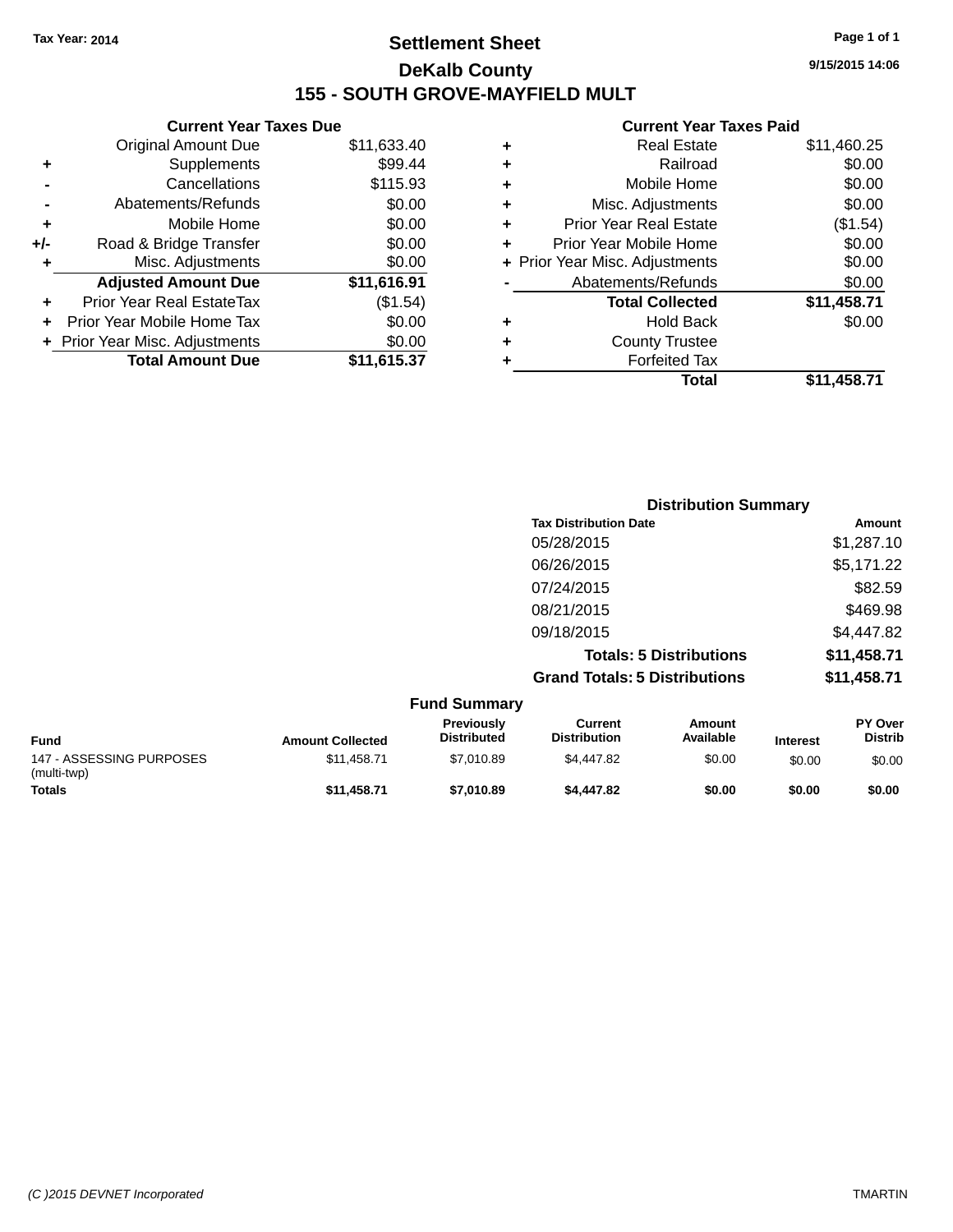### **Settlement Sheet Tax Year: 2014 Page 1 of 1 DeKalb County 156 - VICTOR-SOMONAUK MULTI TWP**

**9/15/2015 14:06**

### **Current Year Taxes Paid**

| <b>Current</b>             |   |             | <b>Current Year Taxes Due</b>    |       |
|----------------------------|---|-------------|----------------------------------|-------|
| Real E                     | ÷ | \$22,115.15 | Original Amount Due              |       |
| Ra                         | ٠ | \$164.63    | Supplements                      | ٠     |
| Mobile I                   | ٠ | \$194.30    | Cancellations                    |       |
| Misc. Adjustr              | ٠ | \$0.00      | Abatements/Refunds               |       |
| Prior Year Real E          | ÷ | \$0.00      | Mobile Home                      | ٠     |
| Prior Year Mobile I        |   | \$0.00      | Road & Bridge Transfer           | $+/-$ |
| + Prior Year Misc. Adjustr |   | \$0.00      | Misc. Adjustments                | ٠     |
| Abatements/Re              |   | \$22,085.48 | <b>Adjusted Amount Due</b>       |       |
| <b>Total Colle</b>         |   | \$0.00      | <b>Prior Year Real EstateTax</b> |       |
| Hold                       | ٠ | \$0.00      | Prior Year Mobile Home Tax       |       |
| <b>County Tr</b>           | ٠ | \$0.00      | + Prior Year Misc. Adjustments   |       |
| Forfeite                   |   | \$22,085.48 | <b>Total Amount Due</b>          |       |
|                            |   |             |                                  |       |

|   | <b>Real Estate</b>             | \$21,211.46 |
|---|--------------------------------|-------------|
| ÷ | Railroad                       | \$296.64    |
| ٠ | Mobile Home                    | \$0.00      |
| ٠ | Misc. Adjustments              | \$0.00      |
| ٠ | <b>Prior Year Real Estate</b>  | \$0.00      |
| ٠ | Prior Year Mobile Home         | \$0.00      |
|   | + Prior Year Misc. Adjustments | \$0.00      |
|   | Abatements/Refunds             | \$0.00      |
|   | <b>Total Collected</b>         | \$21,508.10 |
|   | <b>Hold Back</b>               | \$0.00      |
|   | <b>County Trustee</b>          |             |
|   | <b>Forfeited Tax</b>           |             |
|   | Total                          | \$21,508.10 |
|   |                                |             |

|             |                         |                                         | <b>Distribution Summary</b>                                            |                     |                            |                           |
|-------------|-------------------------|-----------------------------------------|------------------------------------------------------------------------|---------------------|----------------------------|---------------------------|
|             |                         |                                         | <b>Tax Distribution Date</b>                                           |                     |                            | Amount                    |
|             |                         |                                         | 05/28/2015                                                             |                     |                            | \$2,728.93                |
|             |                         |                                         | 06/26/2015                                                             |                     |                            | \$9,790.44                |
|             |                         |                                         | 07/24/2015                                                             |                     |                            | \$463.68                  |
|             |                         |                                         | 08/21/2015                                                             |                     |                            | \$1,423.91                |
|             |                         |                                         | 09/18/2015                                                             |                     |                            | \$7,101.14                |
|             |                         |                                         | <b>Totals: 5 Distributions</b><br><b>Grand Totals: 5 Distributions</b> |                     | \$21,508.10<br>\$21,508.10 |                           |
|             |                         |                                         |                                                                        |                     |                            |                           |
|             |                         | <b>Fund Summary</b>                     |                                                                        |                     |                            |                           |
| <b>Fund</b> | <b>Amount Collected</b> | <b>Previously</b><br><b>Distributed</b> | <b>Current</b><br><b>Distribution</b>                                  | Amount<br>Available | <b>Interest</b>            | PY Over<br><b>Distrib</b> |

**Totals \$21,508.10 \$14,406.96 \$7,101.14 \$0.00 \$0.00 \$0.00**

\$21,508.10 \$14,406.96 \$7,101.14 \$0.00 \$0.00 \$0.00 \$0.00

147 - ASSESSING PURPOSES

(multi-twp)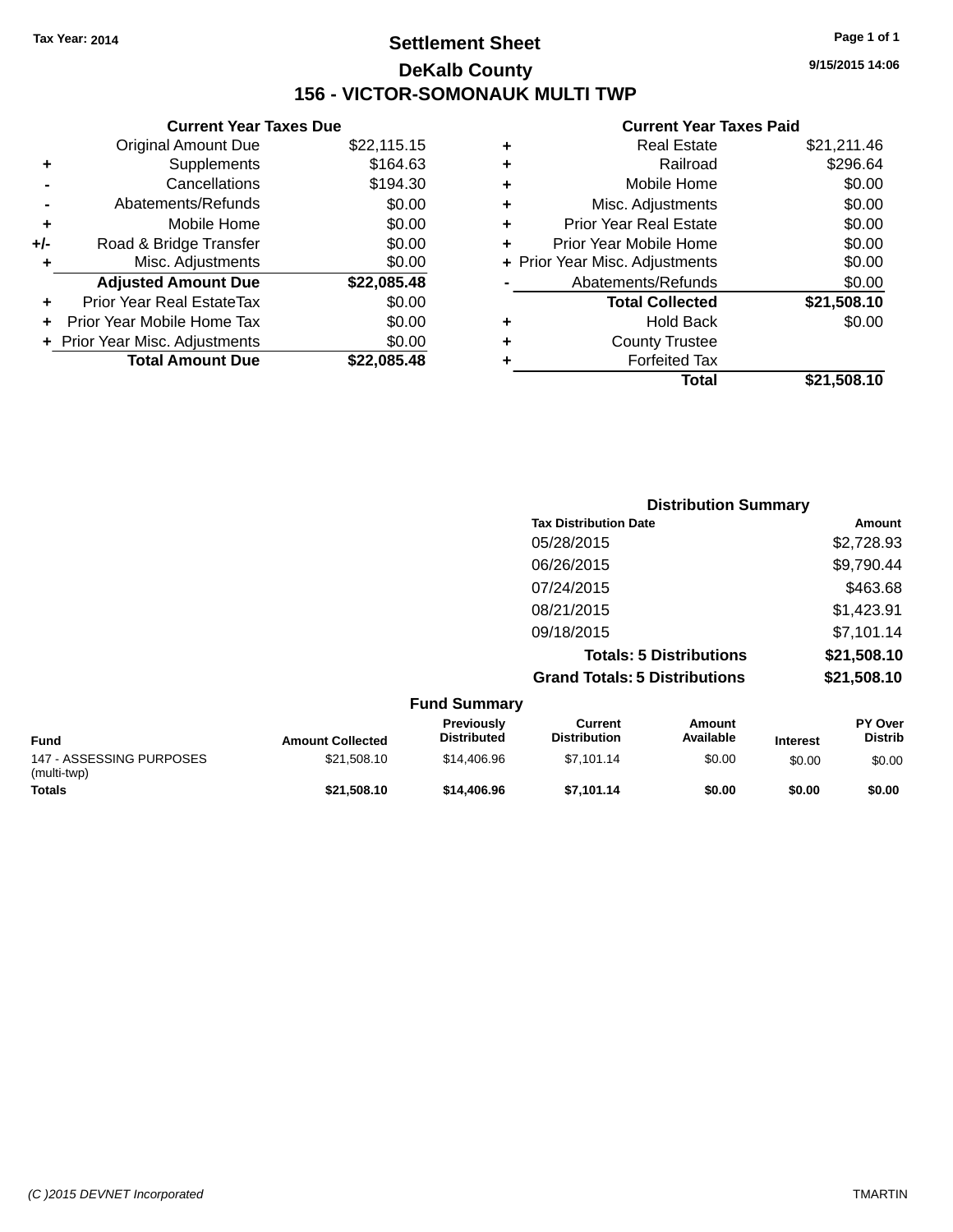### **Settlement Sheet Tax Year: 2014 Page 1 of 1 DeKalb County 157 - GENOA PUBLIC LIBRARY DIST**

**9/15/2015 14:06**

|     | <b>Current Year Taxes Due</b>  |              |  |
|-----|--------------------------------|--------------|--|
|     | <b>Original Amount Due</b>     | \$227,763.26 |  |
| ٠   | Supplements                    | \$1,468.28   |  |
|     | Cancellations                  | \$2,298.40   |  |
|     | Abatements/Refunds             | \$2.77       |  |
| ٠   | Mobile Home                    | \$0.00       |  |
| +/- | Road & Bridge Transfer         | \$0.00       |  |
| ٠   | Misc. Adjustments              | \$19.18      |  |
|     | <b>Adjusted Amount Due</b>     | \$226,949.55 |  |
| ٠   | Prior Year Real EstateTax      | \$217.26     |  |
|     | Prior Year Mobile Home Tax     | \$0.00       |  |
|     | + Prior Year Misc. Adjustments | \$65.65      |  |
|     | <b>Total Amount Due</b>        | \$227,232.46 |  |
|     |                                |              |  |

| ٠ | <b>Real Estate</b>             | \$217,910.57 |
|---|--------------------------------|--------------|
| ٠ | Railroad                       | \$735.84     |
| ٠ | Mobile Home                    | \$0.00       |
| ٠ | Misc. Adjustments              | \$19.18      |
| ٠ | <b>Prior Year Real Estate</b>  | \$217.26     |
| ٠ | Prior Year Mobile Home         | \$0.00       |
|   | + Prior Year Misc. Adjustments | \$65.65      |
|   | Abatements/Refunds             | \$2.77       |
|   | <b>Total Collected</b>         | \$218,945.73 |
| ٠ | <b>Hold Back</b>               | \$0.00       |
| ٠ | <b>County Trustee</b>          |              |
| ٠ | <b>Forfeited Tax</b>           |              |
|   | Total                          | \$218,945.73 |
|   |                                |              |

| <b>Distribution Summary</b>          |              |
|--------------------------------------|--------------|
| <b>Tax Distribution Date</b>         | Amount       |
| 05/28/2015                           | \$16,318.57  |
| 06/26/2015                           | \$100,039.48 |
| 07/24/2015                           | \$2,694.51   |
| 08/21/2015                           | \$19,959.59  |
| 09/18/2015                           | \$79,933.58  |
| <b>Totals: 5 Distributions</b>       | \$218,945.73 |
| <b>Grand Totals: 5 Distributions</b> | \$218,945.73 |

|                                         |                         | <b>Fund Summary</b>                     |                                       |                     |                 |                                  |
|-----------------------------------------|-------------------------|-----------------------------------------|---------------------------------------|---------------------|-----------------|----------------------------------|
| Fund                                    | <b>Amount Collected</b> | <b>Previously</b><br><b>Distributed</b> | <b>Current</b><br><b>Distribution</b> | Amount<br>Available | <b>Interest</b> | <b>PY Over</b><br><b>Distrib</b> |
| 001 - CORPORATE                         | \$205.861.99            | \$130,705.06                            | \$75,156.93                           | \$0.00              | \$0.00          | \$0.00                           |
| 004 - OPERATIONS & MAINTENANCE          | \$11,190.34             | \$7,104.93                              | \$4,085.41                            | \$0.00              | \$0.00          | \$0.00                           |
| 005 - I. M. R. F.                       | \$473.35                | \$300.54                                | \$172.81                              | \$0.00              | \$0.00          | \$0.00                           |
| 027 - AUDIT                             | \$473.35                | \$300.54                                | \$172.81                              | \$0.00              | \$0.00          | \$0.00                           |
| 035 - TORT JUDGEMENTS/LIABILITY<br>INS. | \$473.35                | \$300.54                                | \$172.81                              | \$0.00              | \$0.00          | \$0.00                           |
| 047 - SOCIAL SECURITY                   | \$473.35                | \$300.54                                | \$172.81                              | \$0.00              | \$0.00          | \$0.00                           |
| <b>Totals</b>                           | \$218,945.73            | \$139,012.15                            | \$79,933.58                           | \$0.00              | \$0.00          | \$0.00                           |
|                                         |                         | Miccollangous Adjustment Detail         |                                       |                     |                 |                                  |

| <b>MISCERATEOUS AUJUSTITENT DETAIL</b> |                           |                                                          |  |  |
|----------------------------------------|---------------------------|----------------------------------------------------------|--|--|
| Year Source                            | <b>Account Type</b>       | <b>Amount Adjustment Description</b>                     |  |  |
| 2013 RE - Real Estate                  | <b>Back Tax Collected</b> | \$30.48 MARSH REDEMPTION 03-31-231-008 by TBA            |  |  |
| 2013 RE - Real Estate                  | <b>Back Tax Collected</b> | \$35.17 ABCXYZ LIVING TR REDEMPTION 03-31-235-006 by TBA |  |  |
| 2014 RE - Real Estate                  | <b>Back Tax Collected</b> | \$19.18 AMCORE BANK REDEMPTION 02-24-476-009 by TBA      |  |  |
| <b>Totals 3 entries</b>                |                           | \$84.83                                                  |  |  |
|                                        |                           | <b>Abatement Detail</b>                                  |  |  |
| Year Source                            | <b>Account Type</b>       | <b>Amount Adjustment Description</b>                     |  |  |
| 2014 RE - Real Estate                  | <b>RE</b> Abatement       | \$2.77 PTAB INTEREST REFUND 03-19-461-008 by TBA         |  |  |
| <b>Totals 1 entries</b>                |                           | \$2.77                                                   |  |  |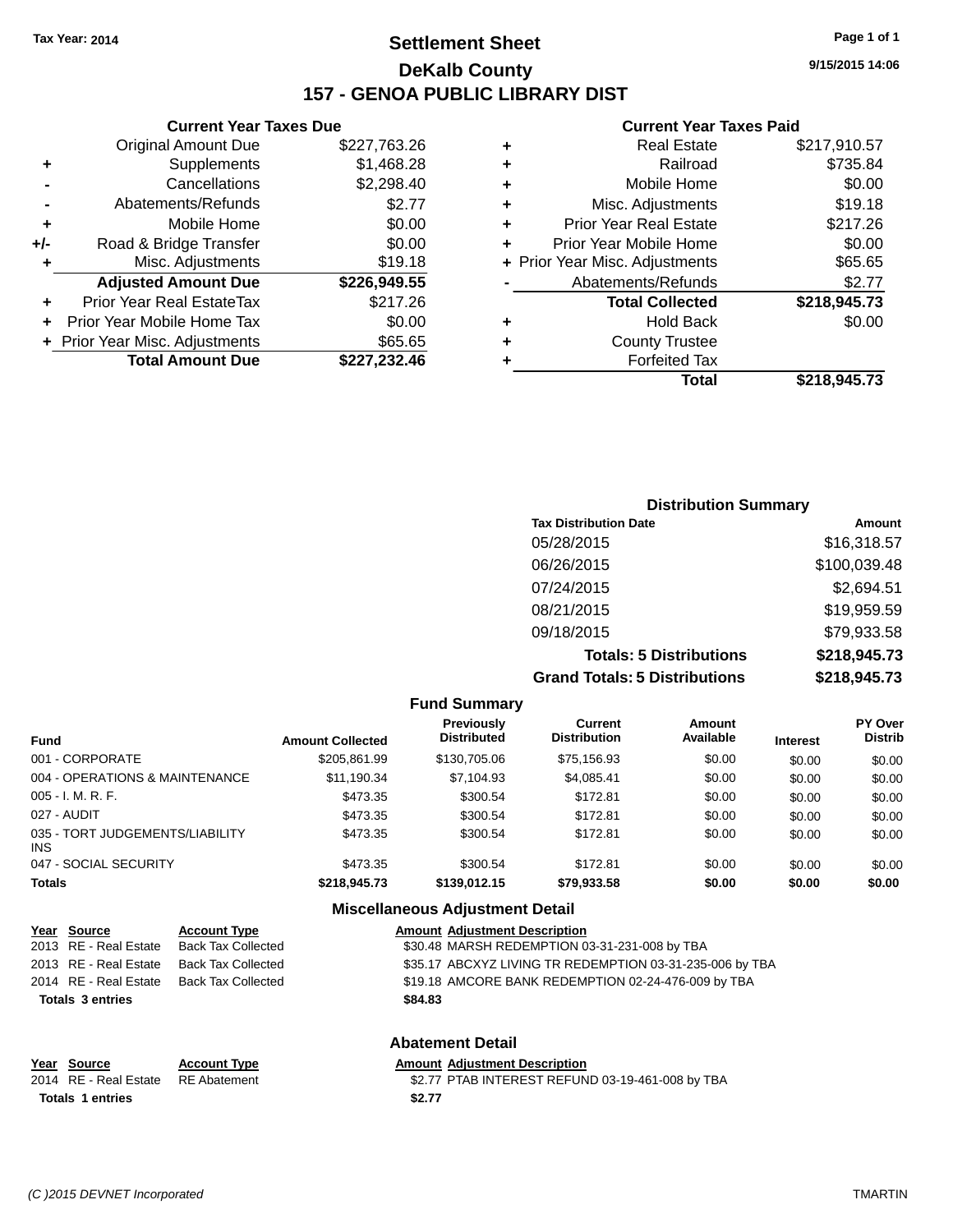### **Settlement Sheet Tax Year: 2014 Page 1 of 1 DeKalb County 158 - DEKALB TIF1**

**9/15/2015 14:06**

#### **Current Year Taxes Due**

|       | <b>Total Amount Due</b>        | \$4,206,034.52 |
|-------|--------------------------------|----------------|
|       | + Prior Year Misc. Adjustments | \$0.00         |
|       | Prior Year Mobile Home Tax     | \$0.00         |
| ÷     | Prior Year Real EstateTax      | (\$5,274.70)   |
|       | <b>Adjusted Amount Due</b>     | \$4,211,309.22 |
|       | Misc. Adjustments              | \$0.00         |
| $+/-$ | Road & Bridge Transfer         | \$0.00         |
| ٠     | Mobile Home                    | \$0.00         |
|       | Abatements/Refunds             | \$0.00         |
|       | Cancellations                  | \$19,387.70    |
| ٠     | Supplements                    | \$16,926.44    |
|       | <b>Original Amount Due</b>     | \$4,213,770.48 |
|       |                                |                |

|   | <b>Current Year Taxes Paid</b> |                |  |  |  |
|---|--------------------------------|----------------|--|--|--|
| ÷ | <b>Real Estate</b>             | \$4,071,335.33 |  |  |  |
| ٠ | Railroad                       | \$0.00         |  |  |  |
| ٠ | Mobile Home                    | \$0.00         |  |  |  |
| ٠ | Misc. Adjustments              | \$0.00         |  |  |  |
| ٠ | Prior Year Real Estate         | (\$5,274.70)   |  |  |  |
| ÷ | Prior Year Mobile Home         | \$0.00         |  |  |  |
|   | + Prior Year Misc. Adjustments | \$0.00         |  |  |  |
|   | Abatements/Refunds             | \$0.00         |  |  |  |
|   | <b>Total Collected</b>         | \$4,066,060.63 |  |  |  |
|   | Hold Back                      | \$0.00         |  |  |  |
| ÷ | <b>County Trustee</b>          |                |  |  |  |
|   | <b>Forfeited Tax</b>           |                |  |  |  |
|   | Total                          | \$4,066,060.63 |  |  |  |

|                                      | <b>Distribution Summary</b> |  |  |  |  |
|--------------------------------------|-----------------------------|--|--|--|--|
| <b>Tax Distribution Date</b>         | Amount                      |  |  |  |  |
| 05/28/2015                           | \$624,244.33                |  |  |  |  |
| 06/26/2015                           | \$1,555,212.39              |  |  |  |  |
| 07/24/2015                           | \$35,789.20                 |  |  |  |  |
| 08/21/2015                           | \$526,745.95                |  |  |  |  |
| 09/18/2015                           | \$1,324,068.76              |  |  |  |  |
| <b>Totals: 5 Distributions</b>       | \$4,066,060.63              |  |  |  |  |
| <b>Grand Totals: 5 Distributions</b> | \$4,066,060.63              |  |  |  |  |

| <b>Fund Summary</b> |
|---------------------|
|---------------------|

| <b>Fund</b>     | <b>Amount Collected</b> | <b>Previously</b><br><b>Distributed</b> | Current<br><b>Distribution</b> | Amount<br>Available | <b>Interest</b> | <b>PY Over</b><br><b>Distrib</b> |
|-----------------|-------------------------|-----------------------------------------|--------------------------------|---------------------|-----------------|----------------------------------|
| 001 - CORPORATE | \$4,066,060.63          | \$2.741.991.87                          | \$1,324,068,76                 | \$0.00              | \$0.00          | \$0.00                           |
| <b>Totals</b>   | \$4,066,060.63          | \$2.741.991.87                          | \$1.324.068.76                 | \$0.00              | \$0.00          | \$0.00                           |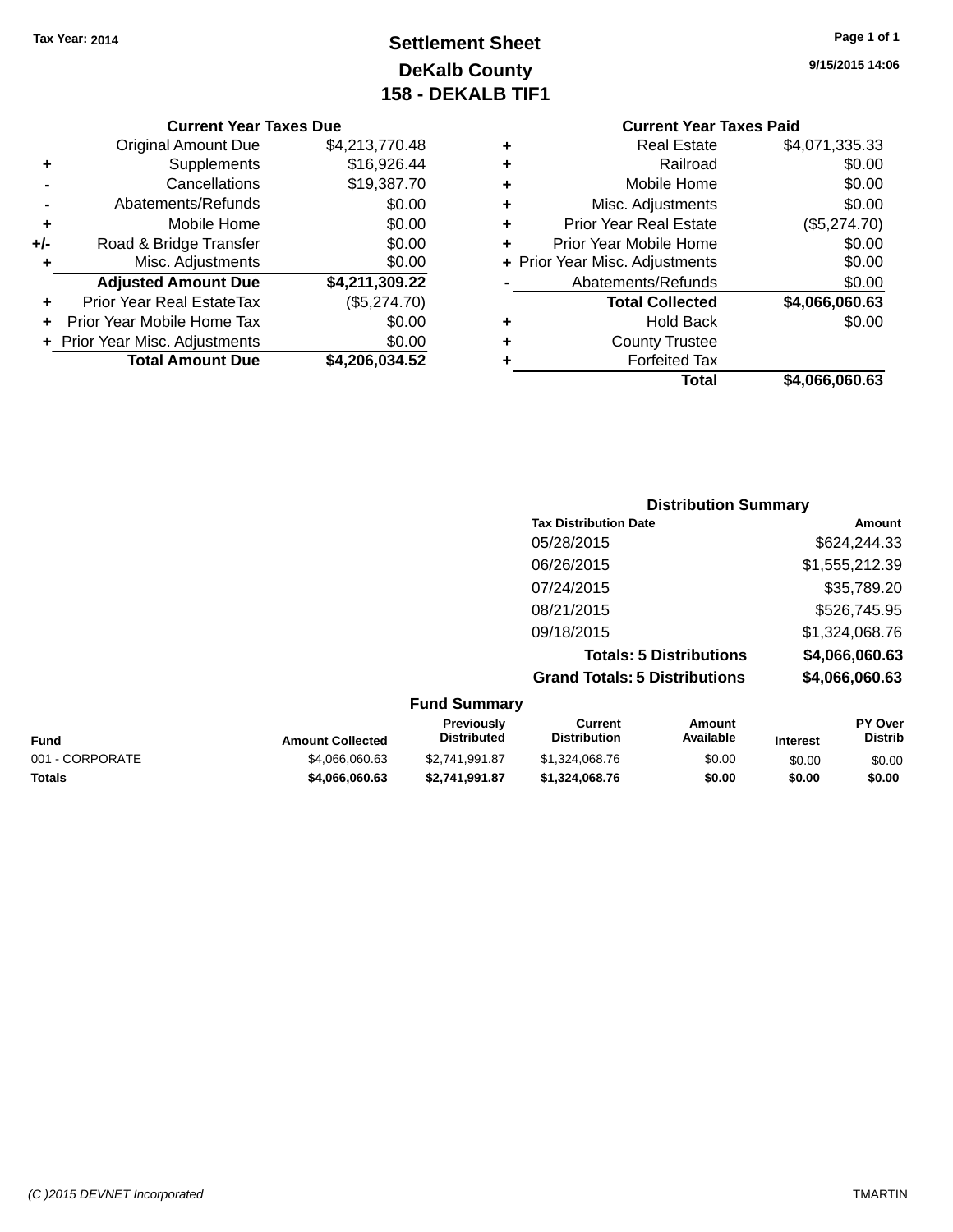## **Settlement Sheet Tax Year: 2014 Page 1 of 1 DeKalb County 159 - DEKALB TIF2**

**9/15/2015 14:06**

#### **Current Year Taxes Due**

| <b>Original Amount Due</b> | \$1,221,218.82                 |
|----------------------------|--------------------------------|
| Supplements                | \$4,378.78                     |
| Cancellations              | \$8,388.94                     |
| Abatements/Refunds         | \$0.00                         |
| Mobile Home                | \$0.00                         |
| Road & Bridge Transfer     | \$0.00                         |
| Misc. Adjustments          | \$0.00                         |
| <b>Adjusted Amount Due</b> | \$1,217,208.66                 |
| Prior Year Real EstateTax  | \$0.00                         |
| Prior Year Mobile Home Tax | \$0.00                         |
|                            | \$0.00                         |
| <b>Total Amount Due</b>    | \$1,217,208.66                 |
|                            | + Prior Year Misc. Adjustments |

#### **Current Year Taxes Paid Beal Estate #1,171,582.53**

|   | Total                          | \$1,171,582.53 |
|---|--------------------------------|----------------|
| ٠ | <b>Forfeited Tax</b>           |                |
| ÷ | <b>County Trustee</b>          |                |
| ٠ | <b>Hold Back</b>               | \$0.00         |
|   | <b>Total Collected</b>         | \$1,171,582.53 |
|   | Abatements/Refunds             | \$0.00         |
|   | + Prior Year Misc. Adjustments | \$0.00         |
| ٠ | Prior Year Mobile Home         | \$0.00         |
| ÷ | <b>Prior Year Real Estate</b>  | \$0.00         |
| ÷ | Misc. Adjustments              | \$0.00         |
| ÷ | Mobile Home                    | \$0.00         |
| ÷ | Railroad                       | \$0.00         |
| ٠ | Real Estate                    | 31,111,382.53  |

#### **Distribution Summary Tax Distribution Date Amount** 05/28/2015 \$72,167.72 06/26/2015 \$534,596.66 07/24/2015 \$7,846.58 08/21/2015 \$44,975.50 09/18/2015 \$511,996.07 **Totals: 5 Distributions \$1,171,582.53 Grand Totals: 5 Distributions \$1,171,582.53**

|  | <b>Fund Summary</b> |
|--|---------------------|
|--|---------------------|

| Fund            | <b>Amount Collected</b> | <b>Previously</b><br><b>Distributed</b> | Current<br><b>Distribution</b> | Amount<br>Available | <b>Interest</b> | <b>PY Over</b><br><b>Distrib</b> |
|-----------------|-------------------------|-----------------------------------------|--------------------------------|---------------------|-----------------|----------------------------------|
| 001 - CORPORATE | \$1.171.582.53          | \$659,586.46                            | \$511.996.07                   | \$0.00              | \$0.00          | \$0.00                           |
| Totals          | \$1.171.582.53          | \$659,586.46                            | \$511.996.07                   | \$0.00              | \$0.00          | \$0.00                           |

**Miscellaneous Adjustment Detail**

**Totals 1 entries \$0.00**

**Year Source Account Type Amount Adjustment Description** 2014 RE - Real Estate Paymt In Lieu of Tax \$0.00 HOUSING AUTHORITY by TBA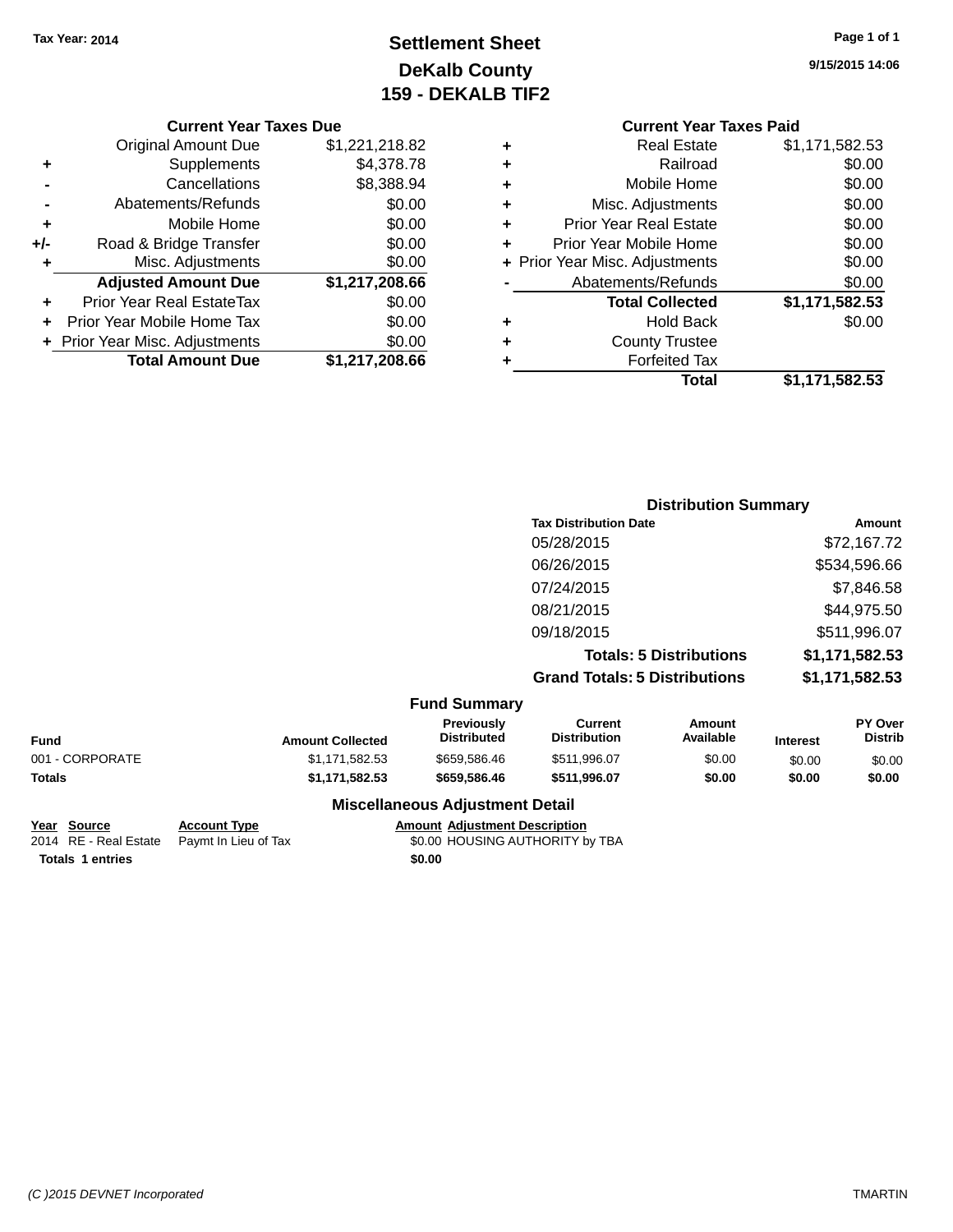### **Settlement Sheet Tax Year: 2014 Page 1 of 1 DeKalb County 160 - DEKALB TIF1 AMENDED**

**9/15/2015 14:06**

#### **Current Year Taxes Paid**

|     | <b>Current Year Taxes Due</b>  |                |
|-----|--------------------------------|----------------|
|     | <b>Original Amount Due</b>     | \$2,148,198.26 |
| ٠   | Supplements                    | \$5,884.46     |
|     | Cancellations                  | \$8,759.14     |
|     | Abatements/Refunds             | \$0.00         |
| ٠   | Mobile Home                    | \$0.00         |
| +/- | Road & Bridge Transfer         | \$0.00         |
| ٠   | Misc. Adjustments              | \$0.00         |
|     | <b>Adjusted Amount Due</b>     | \$2,145,323.58 |
| ٠   | Prior Year Real EstateTax      | \$0.00         |
|     | Prior Year Mobile Home Tax     | \$0.00         |
|     | + Prior Year Misc. Adjustments | \$0.00         |
|     | <b>Total Amount Due</b>        | \$2,145,323.58 |
|     |                                |                |

| <b>Distribution Summary</b>          |                |
|--------------------------------------|----------------|
| <b>Tax Distribution Date</b>         | Amount         |
| 05/28/2015                           | \$155,642.58   |
| 06/26/2015                           | \$1,036,242.22 |
| 07/24/2015                           | \$23,740.64    |
| 08/21/2015                           | \$200,582.10   |
| 09/18/2015                           | \$683,621.62   |
| <b>Totals: 5 Distributions</b>       | \$2,099,829.16 |
| <b>Grand Totals: 5 Distributions</b> | \$2,099,829.16 |
|                                      |                |

|                 | <b>Fund Summary</b>     |                                         |                                |                     |                 |                                  |
|-----------------|-------------------------|-----------------------------------------|--------------------------------|---------------------|-----------------|----------------------------------|
| Fund            | <b>Amount Collected</b> | <b>Previously</b><br><b>Distributed</b> | Current<br><b>Distribution</b> | Amount<br>Available | <b>Interest</b> | <b>PY Over</b><br><b>Distrib</b> |
| 001 - CORPORATE | \$2,099,829.16          | \$1.416.207.54                          | \$683.621.62                   | \$0.00              | \$0.00          | \$0.00                           |

| Totals | \$2,099,829.16 | \$1.416.207.54                         | \$683.621.62 | \$0.00 | \$0.00 | \$0.00 |
|--------|----------------|----------------------------------------|--------------|--------|--------|--------|
|        |                | <b>Miscellaneous Adjustment Detail</b> |              |        |        |        |

**Year Source Account Type Amount Adjustment Description**  $\overline{20.00}$  SUMMIT ENCLAVE REDEMPTION 08-13-323-013 by TBA

**Totals 1 entries \$0.00**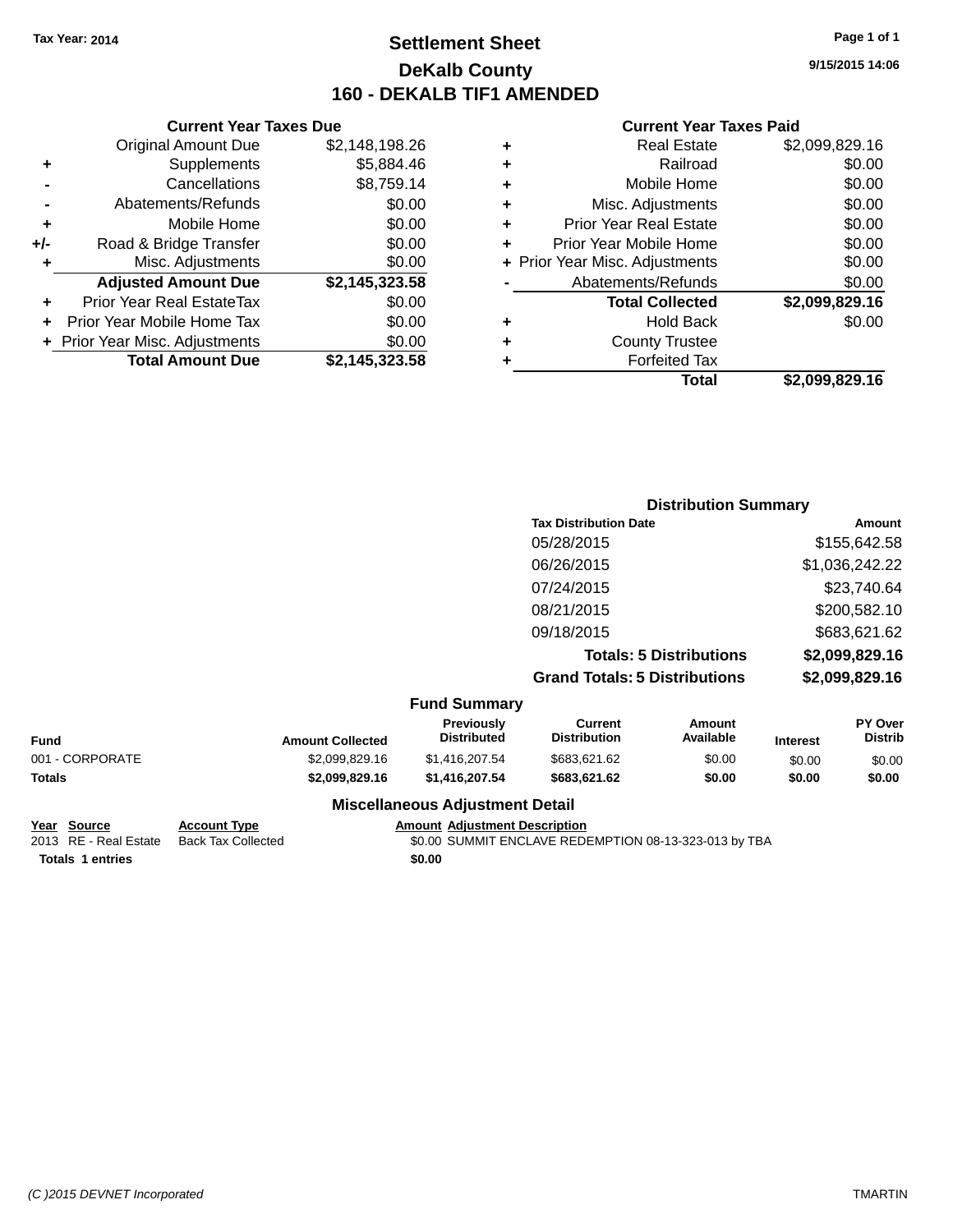## **Settlement Sheet Tax Year: 2014 Page 1 of 1 DeKalb County 163 - MALTA TIF**

|     | <b>Current Year Taxes Due</b>  |              |
|-----|--------------------------------|--------------|
|     | <b>Original Amount Due</b>     | \$382,949.28 |
| ٠   | Supplements                    | \$0.00       |
|     | Cancellations                  | \$0.00       |
|     | Abatements/Refunds             | \$0.00       |
| ٠   | Mobile Home                    | \$0.00       |
| +/- | Road & Bridge Transfer         | \$0.00       |
| ٠   | Misc. Adjustments              | \$0.00       |
|     | <b>Adjusted Amount Due</b>     | \$382,949.28 |
|     | Prior Year Real EstateTax      | \$0.00       |
|     | Prior Year Mobile Home Tax     | \$0.00       |
|     | + Prior Year Misc. Adjustments | \$0.00       |
|     | <b>Total Amount Due</b>        | \$382,949.28 |

## **9/15/2015 14:06**

|   | <b>Current Year Taxes Paid</b> |              |
|---|--------------------------------|--------------|
| ٠ | <b>Real Estate</b>             | \$382,949.28 |
| ٠ | Railroad                       | \$0.00       |
| ٠ | Mobile Home                    | \$0.00       |
| ٠ | Misc. Adjustments              | \$0.00       |
| ٠ | <b>Prior Year Real Estate</b>  | \$0.00       |
| ٠ | Prior Year Mobile Home         | \$0.00       |
|   | + Prior Year Misc. Adjustments | \$0.00       |
|   | Abatements/Refunds             | \$0.00       |
|   | <b>Total Collected</b>         | \$382,949.28 |
| ٠ | <b>Hold Back</b>               | \$0.00       |
|   | <b>County Trustee</b>          |              |
|   | <b>Forfeited Tax</b>           |              |
|   | Total                          | \$382,949.28 |
|   |                                |              |

| <b>Distribution Summary</b>          |              |
|--------------------------------------|--------------|
| <b>Tax Distribution Date</b>         | Amount       |
| 05/28/2015                           | \$11,277.74  |
| 06/26/2015                           | \$187,452.65 |
| 07/24/2015                           | \$1,879.18   |
| 08/21/2015                           | \$24,133.62  |
| 09/18/2015                           | \$158,206.09 |
| <b>Totals: 5 Distributions</b>       | \$382,949.28 |
| <b>Grand Totals: 5 Distributions</b> | \$382,949.28 |

|                 |                         | <b>Fund Summary</b>              |                                |                     |                 |                                  |
|-----------------|-------------------------|----------------------------------|--------------------------------|---------------------|-----------------|----------------------------------|
| Fund            | <b>Amount Collected</b> | Previously<br><b>Distributed</b> | Current<br><b>Distribution</b> | Amount<br>Available | <b>Interest</b> | <b>PY Over</b><br><b>Distrib</b> |
| 001 - CORPORATE | \$382,949.28            | \$224,743.19                     | \$158,206.09                   | \$0.00              | \$0.00          | \$0.00                           |
| Totals          | \$382,949.28            | \$224,743.19                     | \$158,206.09                   | \$0.00              | \$0.00          | \$0.00                           |
|                 |                         |                                  |                                |                     |                 |                                  |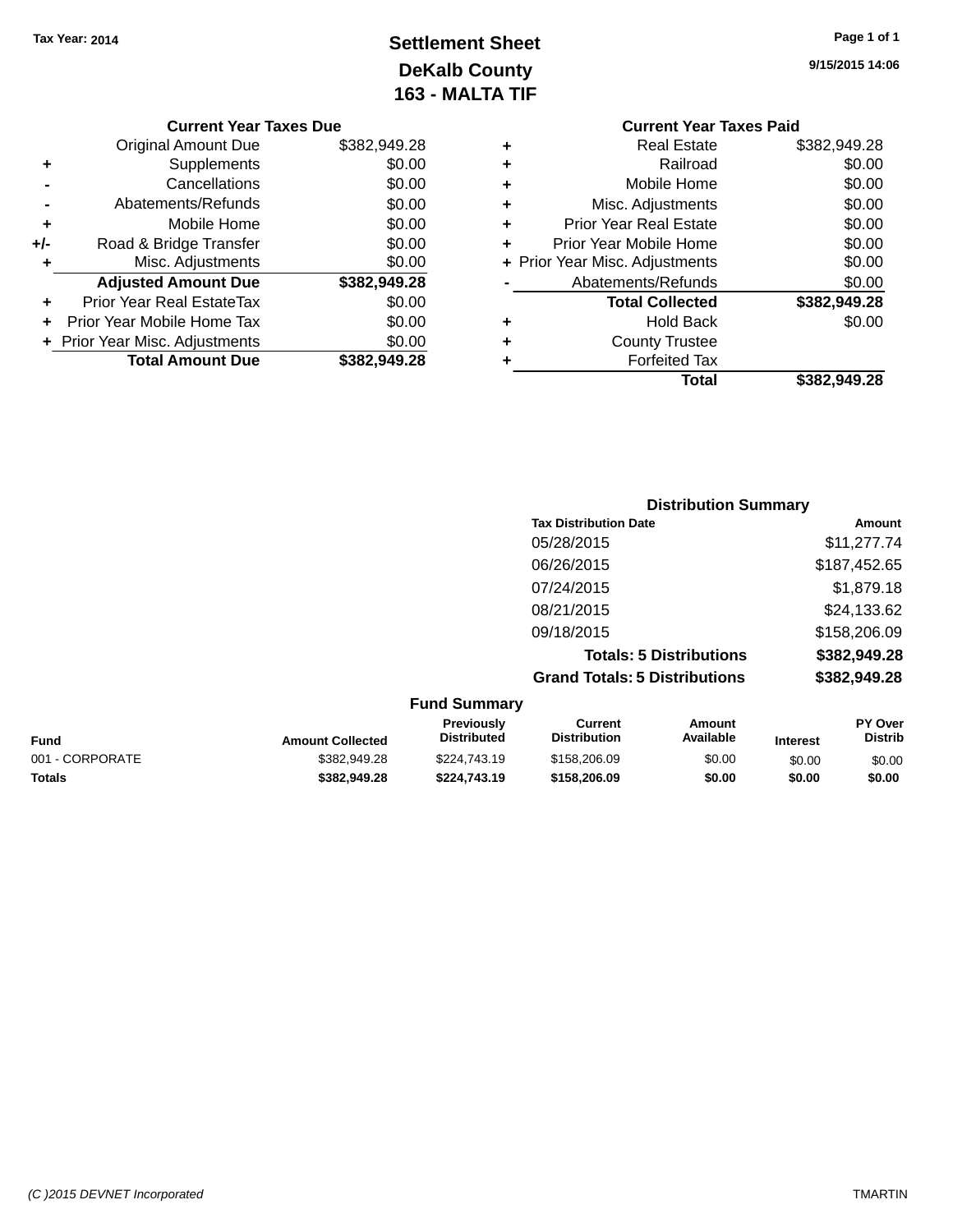## **Settlement Sheet Tax Year: 2014 Page 1 of 1 DeKalb County 164 - DEKALB TIF5**

**9/15/2015 14:06**

| <b>Current Year Taxes Due</b> |                                |
|-------------------------------|--------------------------------|
| <b>Original Amount Due</b>    | \$444.66                       |
| Supplements                   | \$0.00                         |
| Cancellations                 | \$0.00                         |
| Abatements/Refunds            | \$0.00                         |
| Mobile Home                   | \$0.00                         |
| Road & Bridge Transfer        | \$0.00                         |
| Misc. Adjustments             | \$0.00                         |
| <b>Adjusted Amount Due</b>    | \$444.66                       |
| Prior Year Real EstateTax     | \$0.00                         |
| Prior Year Mobile Home Tax    | \$0.00                         |
|                               | \$0.00                         |
| <b>Total Amount Due</b>       | \$444.66                       |
|                               | + Prior Year Misc. Adjustments |

#### **Current Year Taxes Paid +** Real Estate \$444.66 **+** Railroad \$0.00 **+** Mobile Home \$0.00 **+** Misc. Adjustments \$0.00 **+** Prior Year Real Estate \$0.00 **+** Prior Year Mobile Home \$0.00 **+ Prior Year Misc. Adjustments \$0.00 -** Abatements/Refunds \$0.00 **Total Collected \$444.66 +** Hold Back \$0.00 **+** County Trustee **+** Forfeited Tax **Total \$444.66**

|                         |                                                                        |                                       |                     |                              | Amount                           |
|-------------------------|------------------------------------------------------------------------|---------------------------------------|---------------------|------------------------------|----------------------------------|
|                         |                                                                        | 06/26/2015                            |                     |                              | \$444.66                         |
|                         | <b>Totals: 1 Distributions</b><br><b>Grand Totals: 1 Distributions</b> |                                       |                     | \$444.66                     |                                  |
|                         |                                                                        |                                       |                     | \$444.66                     |                                  |
|                         |                                                                        |                                       |                     |                              |                                  |
| <b>Amount Collected</b> | <b>Previously</b><br><b>Distributed</b>                                | <b>Current</b><br><b>Distribution</b> | Amount<br>Available | <b>Interest</b>              | <b>PY Over</b><br><b>Distrib</b> |
| \$444.66                | \$444.66                                                               | \$0.00                                | \$0.00              | \$0.00                       | \$0.00                           |
| \$444.66                | \$444.66                                                               | \$0.00                                | \$0.00              | \$0.00                       | \$0.00                           |
|                         |                                                                        | <b>Fund Summary</b>                   |                     | <b>Tax Distribution Date</b> | <b>Distribution Summary</b>      |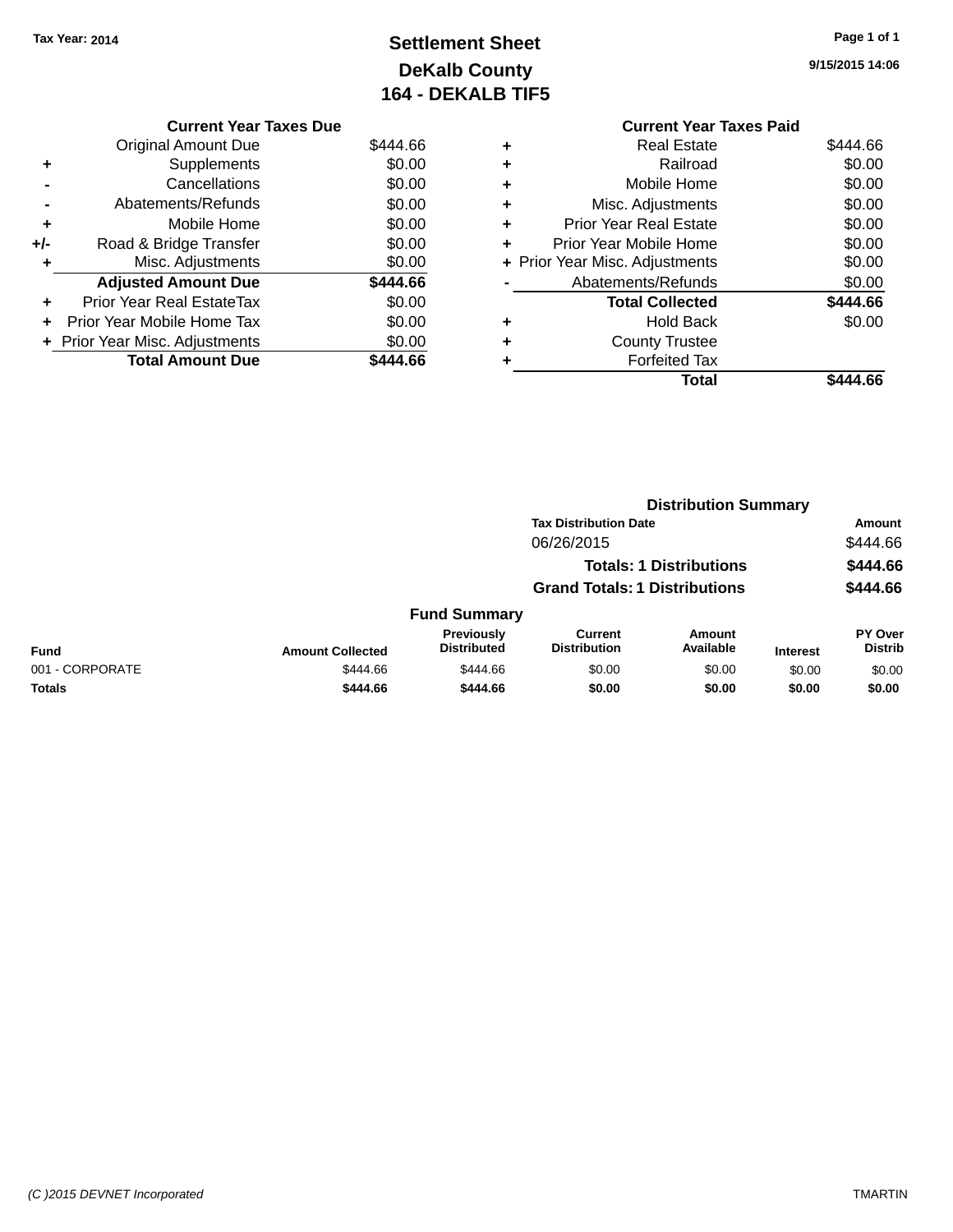## **Settlement Sheet Tax Year: 2014 Page 1 of 1 DeKalb County 170 - KIRKLAND TIF**

**9/15/2015 14:06**

#### **Current Year Taxes Due**

|       | <b>Original Amount Due</b>       | \$199,768.26 |
|-------|----------------------------------|--------------|
| ٠     | Supplements                      | \$1,900.66   |
|       | Cancellations                    | \$3,198.62   |
|       | Abatements/Refunds               | \$0.00       |
| ÷     | Mobile Home                      | \$0.00       |
| $+/-$ | Road & Bridge Transfer           | \$0.00       |
| ٠     | Misc. Adjustments                | \$0.00       |
|       | <b>Adjusted Amount Due</b>       | \$198,470.30 |
|       | <b>Prior Year Real EstateTax</b> | \$0.00       |
|       | Prior Year Mobile Home Tax       | \$0.00       |
|       | + Prior Year Misc. Adjustments   | \$0.00       |
|       | <b>Total Amount Due</b>          | \$198,470.30 |

#### **Current Year Taxes Paid**

|   | Total                          | \$194,571.25 |
|---|--------------------------------|--------------|
| ٠ | <b>Forfeited Tax</b>           |              |
| ٠ | <b>County Trustee</b>          |              |
| ٠ | <b>Hold Back</b>               | \$0.00       |
|   | <b>Total Collected</b>         | \$194,571.25 |
|   | Abatements/Refunds             | \$0.00       |
|   | + Prior Year Misc. Adjustments | \$0.00       |
| ٠ | Prior Year Mobile Home         | \$0.00       |
| ٠ | <b>Prior Year Real Estate</b>  | \$0.00       |
| ٠ | Misc. Adjustments              | \$0.00       |
| ٠ | Mobile Home                    | \$0.00       |
| ٠ | Railroad                       | \$0.00       |
|   | Real Estate                    | \$194,571.25 |

| <b>Distribution Summary</b>          |              |
|--------------------------------------|--------------|
| <b>Tax Distribution Date</b>         | Amount       |
| 05/28/2015                           | \$13,680.43  |
| 06/26/2015                           | \$98,026.64  |
| 07/24/2015                           | \$2,135.43   |
| 08/21/2015                           | \$7,324.70   |
| 09/18/2015                           | \$73,404.05  |
| <b>Totals: 5 Distributions</b>       | \$194,571.25 |
| <b>Grand Totals: 5 Distributions</b> | \$194,571.25 |

#### **Fund Summary Fund Interest Amount Collected Distributed PY Over Distrib Amount Available Current Distribution Previously** 001 - CORPORATE \$194,571.25 \$121,167.20 \$73,404.05 \$0.00 \$0.00 \$0.00 \$0.00 **Totals \$194,571.25 \$121,167.20 \$73,404.05 \$0.00 \$0.00 \$0.00**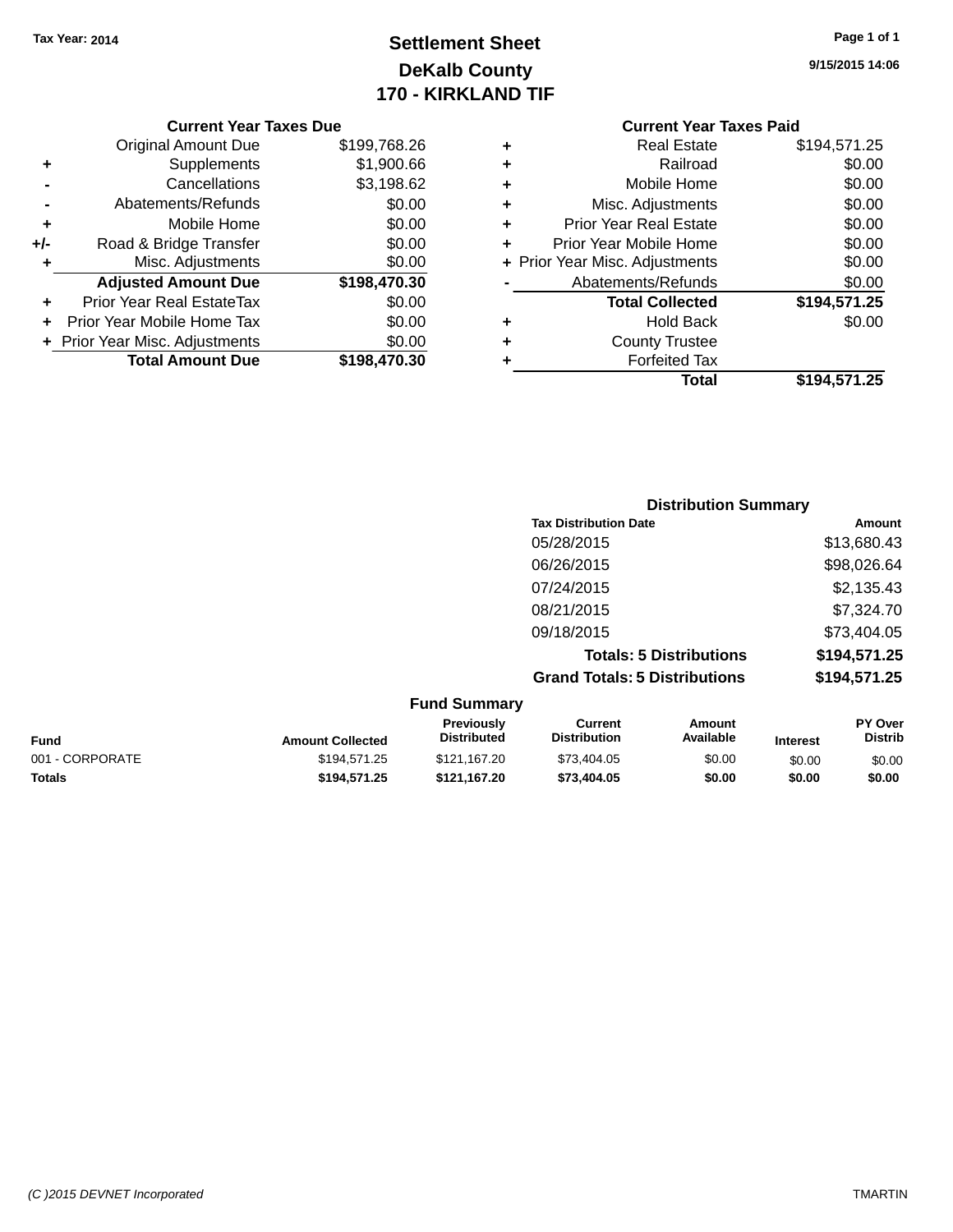### **Settlement Sheet Tax Year: 2014 Page 1 of 1 DeKalb County 171 - WATERMAN TIF**

| Page 1 of 1 |  |
|-------------|--|
|-------------|--|

**9/15/2015 14:06**

|     | <b>Current Year Taxes Due</b>  |             |
|-----|--------------------------------|-------------|
|     | <b>Original Amount Due</b>     | \$10,550.14 |
| ٠   | Supplements                    | \$0.00      |
|     | Cancellations                  | \$0.00      |
|     | Abatements/Refunds             | \$0.00      |
| ٠   | Mobile Home                    | \$0.00      |
| +/- | Road & Bridge Transfer         | \$0.00      |
| ٠   | Misc. Adjustments              | \$0.00      |
|     | <b>Adjusted Amount Due</b>     | \$10,550.14 |
| ÷   | Prior Year Real EstateTax      | \$0.00      |
|     | Prior Year Mobile Home Tax     | \$0.00      |
|     | + Prior Year Misc. Adjustments | \$0.00      |
|     | <b>Total Amount Due</b>        | \$10,550.14 |
|     |                                |             |

## **Current Year Taxes Paid +** Real Estate \$10,452.50 <sup>+</sup><br>
Railroad \$0.00<br>
+ Mobile Home \$0.00 **+** Mobile Home

|   | Total                          | \$10,452.50 |
|---|--------------------------------|-------------|
| ٠ | <b>Forfeited Tax</b>           |             |
| ÷ | <b>County Trustee</b>          |             |
| ÷ | <b>Hold Back</b>               | \$0.00      |
|   | <b>Total Collected</b>         | \$10,452.50 |
|   | Abatements/Refunds             | \$0.00      |
|   | + Prior Year Misc. Adjustments | \$0.00      |
| ÷ | Prior Year Mobile Home         | \$0.00      |
| ÷ | <b>Prior Year Real Estate</b>  | \$0.00      |
| ÷ | Misc. Adjustments              | \$0.00      |
|   |                                |             |

|                     | <b>Distribution Summary</b>          |               |
|---------------------|--------------------------------------|---------------|
|                     | <b>Tax Distribution Date</b>         | <b>Amount</b> |
|                     | 05/28/2015                           | \$35.85       |
|                     | 06/26/2015                           | \$9,287.14    |
|                     | 08/21/2015                           | \$208.63      |
|                     | 09/18/2015                           | \$920.88      |
|                     | <b>Totals: 4 Distributions</b>       | \$10,452.50   |
|                     | <b>Grand Totals: 4 Distributions</b> | \$10,452.50   |
| <b>Eund Summary</b> |                                      |               |

|                 |                         | .                                       |                                |                     |                 |                                  |
|-----------------|-------------------------|-----------------------------------------|--------------------------------|---------------------|-----------------|----------------------------------|
| Fund            | <b>Amount Collected</b> | <b>Previously</b><br><b>Distributed</b> | Current<br><b>Distribution</b> | Amount<br>Available | <b>Interest</b> | <b>PY Over</b><br><b>Distrib</b> |
| 001 - CORPORATE | \$10,452.50             | \$9.531.62                              | \$920.88                       | \$0.00              | \$0.00          | \$0.00                           |
| Totals          | \$10.452.50             | \$9.531.62                              | \$920.88                       | \$0.00              | \$0.00          | \$0.00                           |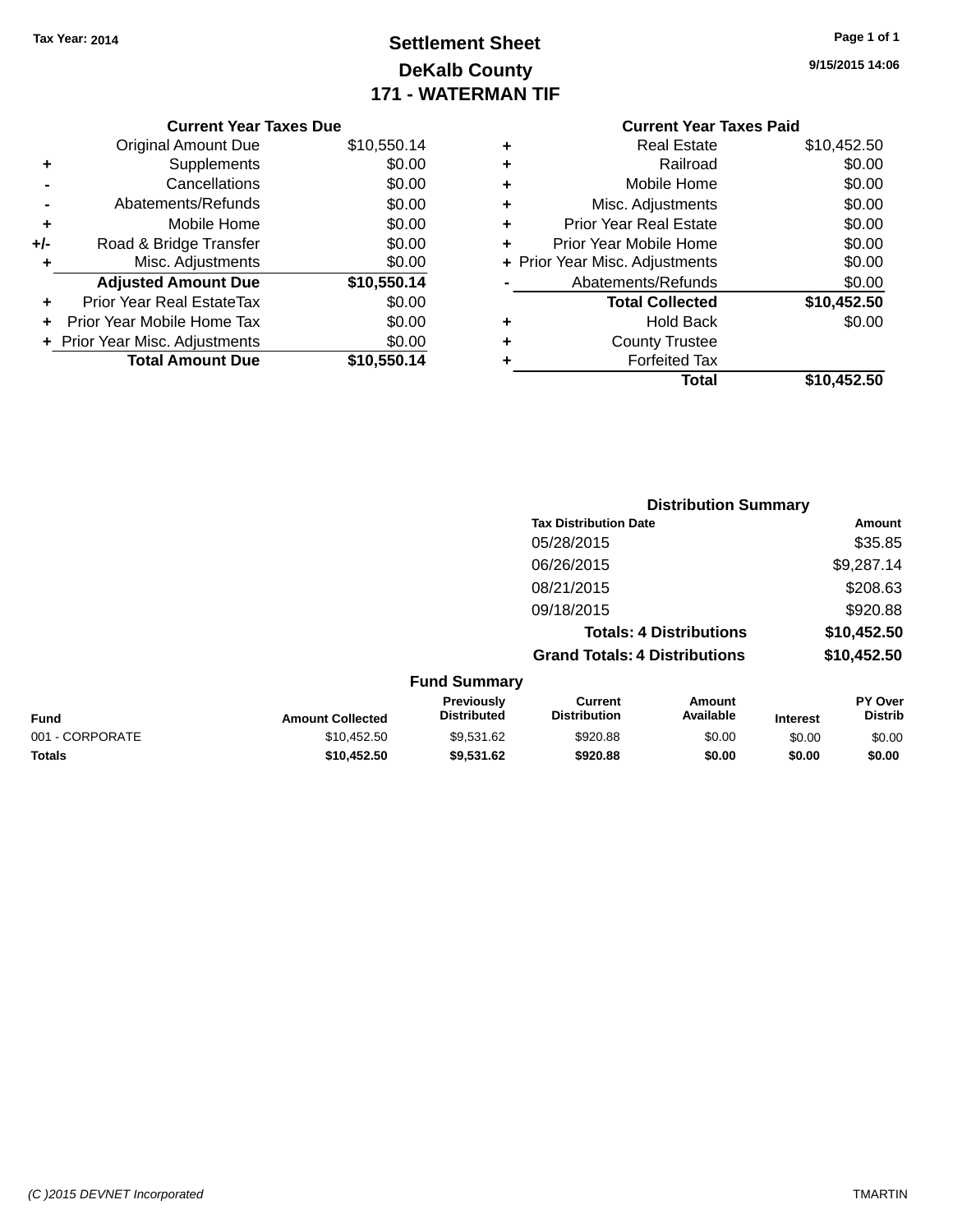### **Settlement Sheet Tax Year: 2014 Page 1 of 1 DeKalb County 172 - MAPLE PARK TIF**

**9/15/2015 14:06**

|       | <b>Current Year Taxes Due</b>  |            |  |  |  |
|-------|--------------------------------|------------|--|--|--|
|       | <b>Original Amount Due</b>     | \$4,855.36 |  |  |  |
| ٠     | Supplements                    | \$0.00     |  |  |  |
|       | Cancellations                  | \$0.00     |  |  |  |
|       | Abatements/Refunds             | \$0.00     |  |  |  |
| ٠     | Mobile Home                    | \$0.00     |  |  |  |
| $+/-$ | Road & Bridge Transfer         | \$0.00     |  |  |  |
| ٠     | Misc. Adjustments              | \$0.00     |  |  |  |
|       | <b>Adjusted Amount Due</b>     | \$4,855.36 |  |  |  |
| ٠     | Prior Year Real EstateTax      | \$0.00     |  |  |  |
|       | Prior Year Mobile Home Tax     | \$0.00     |  |  |  |
|       | + Prior Year Misc. Adjustments | \$0.00     |  |  |  |
|       | <b>Total Amount Due</b>        | \$4,855.36 |  |  |  |
|       |                                |            |  |  |  |

|   | <b>Real Estate</b>             | \$4,855.36 |
|---|--------------------------------|------------|
| ÷ | Railroad                       | \$0.00     |
| ٠ | Mobile Home                    | \$0.00     |
| ٠ | Misc. Adjustments              | \$0.00     |
| ٠ | <b>Prior Year Real Estate</b>  | \$0.00     |
| ٠ | Prior Year Mobile Home         | \$0.00     |
|   | + Prior Year Misc. Adjustments | \$0.00     |
|   | Abatements/Refunds             | \$0.00     |
|   | <b>Total Collected</b>         | \$4,855.36 |
| ٠ | <b>Hold Back</b>               | \$0.00     |
| ٠ | <b>County Trustee</b>          |            |
| ٠ | <b>Forfeited Tax</b>           |            |
|   | Total                          | \$4,855.36 |
|   |                                |            |

|                 |                         |                                  |                                       | <b>Distribution Summary</b> |                 |                                  |
|-----------------|-------------------------|----------------------------------|---------------------------------------|-----------------------------|-----------------|----------------------------------|
|                 |                         |                                  | <b>Tax Distribution Date</b>          |                             |                 | <b>Amount</b>                    |
|                 |                         |                                  | 05/28/2015                            |                             |                 | \$1,681.06                       |
|                 |                         |                                  | 06/26/2015                            |                             |                 | \$895.37                         |
|                 |                         |                                  | 08/21/2015                            |                             |                 | \$597.87                         |
|                 |                         |                                  | 09/18/2015                            |                             |                 | \$1,681.06                       |
|                 |                         |                                  | <b>Totals: 4 Distributions</b>        |                             |                 | \$4,855.36                       |
|                 |                         |                                  | <b>Grand Totals: 4 Distributions</b>  |                             |                 | \$4,855.36                       |
|                 |                         | <b>Fund Summary</b>              |                                       |                             |                 |                                  |
| <b>Fund</b>     | <b>Amount Collected</b> | Previously<br><b>Distributed</b> | <b>Current</b><br><b>Distribution</b> | Amount<br>Available         | <b>Interest</b> | <b>PY Over</b><br><b>Distrib</b> |
| 001 - CORPORATE | \$4,855.36              | \$3,174.30                       | \$1,681.06                            | \$0.00                      | \$0.00          | \$0.00                           |
| <b>Totals</b>   | \$4,855.36              | \$3,174.30                       | \$1,681.06                            | \$0.00                      | \$0.00          | \$0.00                           |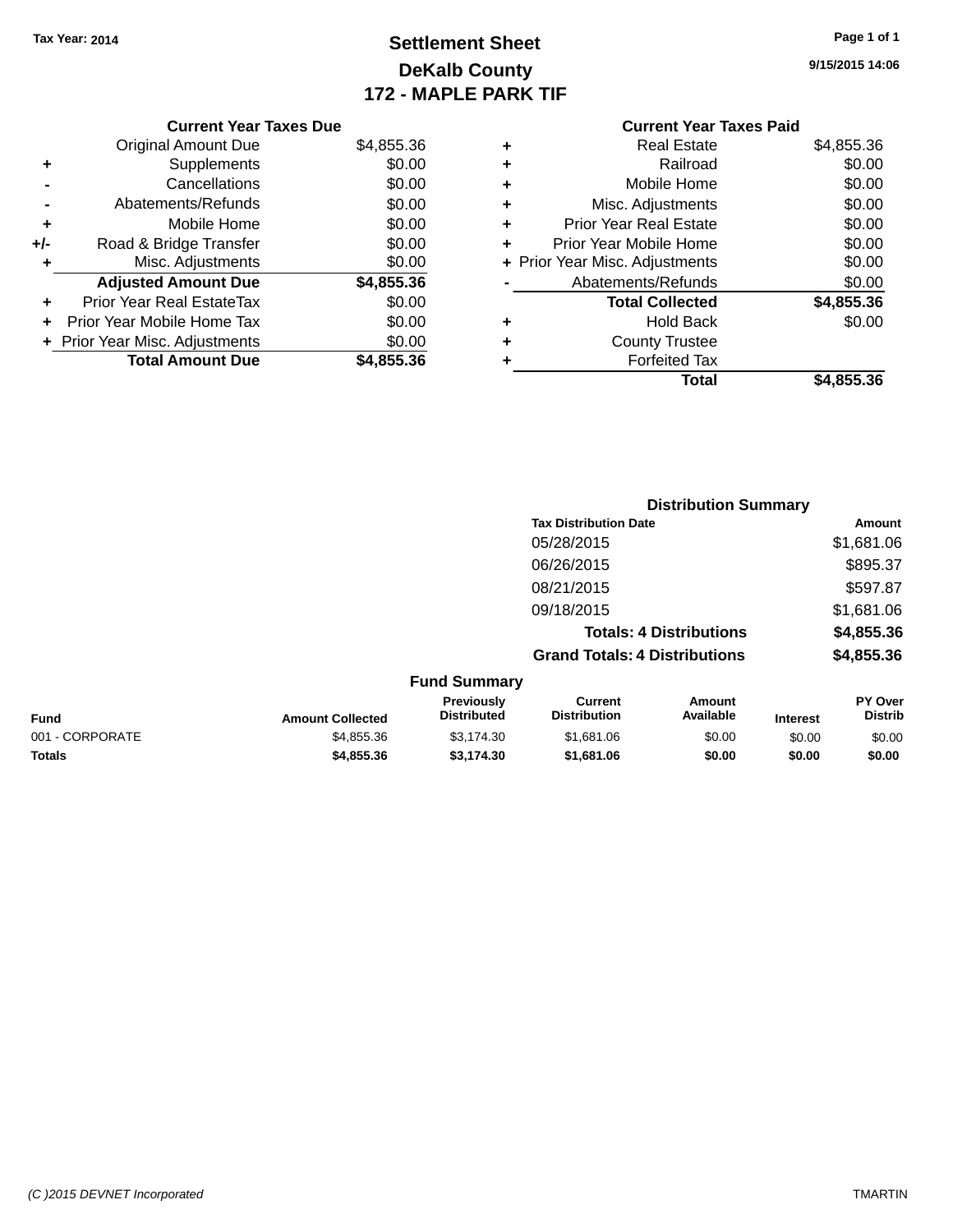### **Settlement Sheet Tax Year: 2014 Page 1 of 1 DeKalb County 180 - SYCAMORE TIF DISTRICT**

#### **Current Year Taxes Due** Original Amount Due \$54,724.74 **+** Supplements \$0.00 **-** Cancellations \$0.00 **-** Abatements/Refunds \$0.00 **+** Mobile Home \$0.00 **+/-** Road & Bridge Transfer \$0.00 **+** Misc. Adjustments \$0.00 **Adjusted Amount Due \$54,724.74 +** Prior Year Real EstateTax \$0.00 **+** Prior Year Mobile Home Tax \$0.00 **+ Prior Year Misc. Adjustments**  $$0.00$ **Total Amount Due \$54,724.74**

#### **Current Year Taxes Paid**

|   | <b>Real Estate</b>             | \$50,648.70 |
|---|--------------------------------|-------------|
| ٠ | Railroad                       | \$0.00      |
| ٠ | Mobile Home                    | \$0.00      |
| ٠ | Misc. Adjustments              | \$0.00      |
| ٠ | <b>Prior Year Real Estate</b>  | \$0.00      |
| ٠ | Prior Year Mobile Home         | \$0.00      |
|   | + Prior Year Misc. Adjustments | \$0.00      |
|   | Abatements/Refunds             | \$0.00      |
|   | <b>Total Collected</b>         | \$50,648.70 |
| ٠ | <b>Hold Back</b>               | \$0.00      |
| ٠ | <b>County Trustee</b>          |             |
| ٠ | <b>Forfeited Tax</b>           |             |
|   | Total                          | \$50.648.70 |
|   |                                |             |

|                     | <b>Distribution Summary</b>          |             |
|---------------------|--------------------------------------|-------------|
|                     | <b>Tax Distribution Date</b>         | Amount      |
|                     | 05/28/2015                           | \$164.38    |
|                     | 06/26/2015                           | \$16,452.06 |
|                     | 07/24/2015                           | \$8,864.11  |
|                     | 09/18/2015                           | \$25,168.15 |
|                     | <b>Totals: 4 Distributions</b>       | \$50,648.70 |
|                     | <b>Grand Totals: 4 Distributions</b> | \$50,648.70 |
| <b>Fund Summary</b> |                                      |             |

| <b>Fund</b>     | <b>Amount Collected</b> | Previously<br><b>Distributed</b> | Current<br><b>Distribution</b> | Amount<br>Available | Interest | <b>PY Over</b><br><b>Distrib</b> |
|-----------------|-------------------------|----------------------------------|--------------------------------|---------------------|----------|----------------------------------|
| 001 - CORPORATE | \$50,648.70             | \$25.480.55                      | \$25,168.15                    | \$0.00              | \$0.00   | \$0.00                           |
| <b>Totals</b>   | \$50.648.70             | \$25.480.55                      | \$25,168,15                    | \$0.00              | \$0.00   | \$0.00                           |

**9/15/2015 14:06**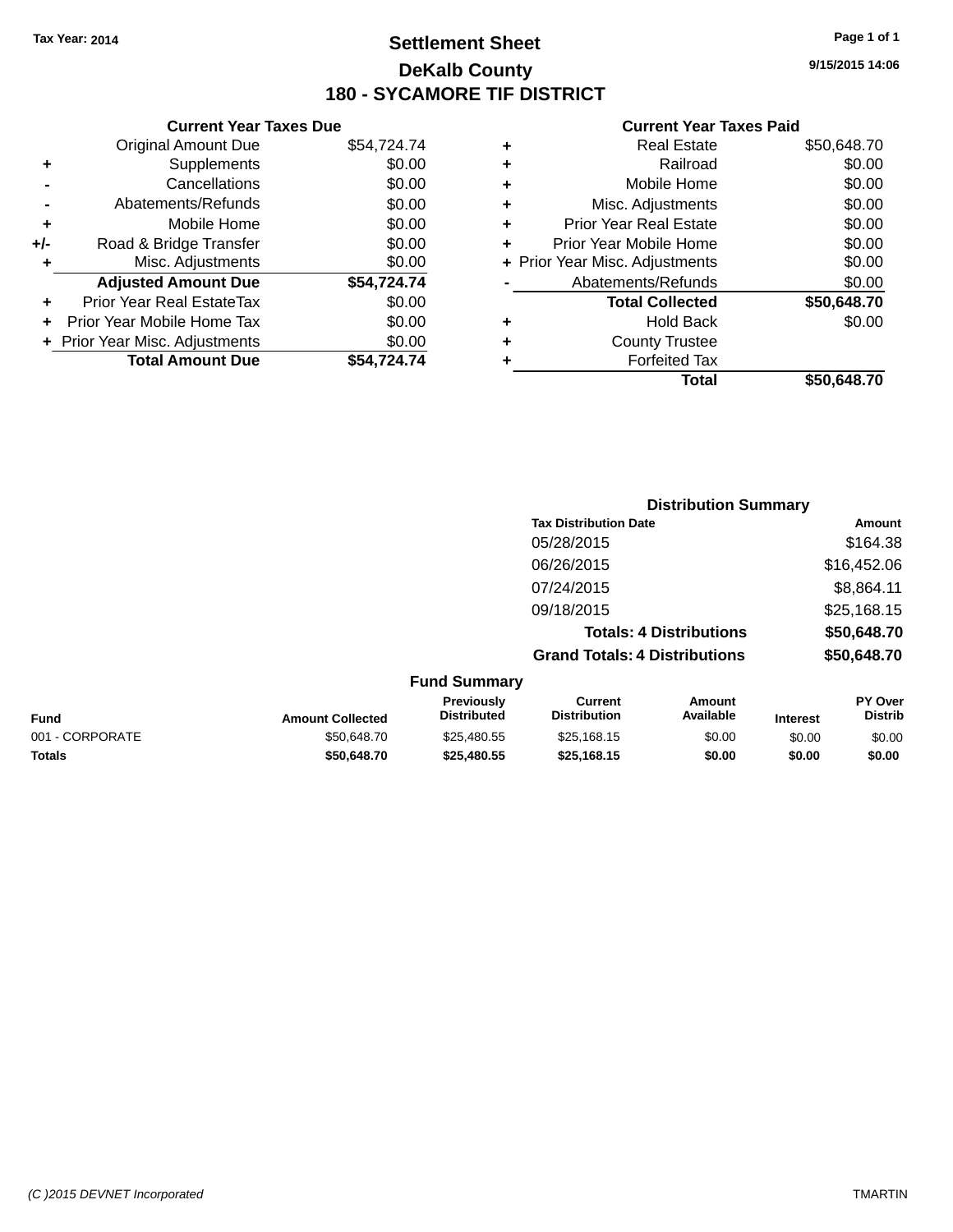### **Settlement Sheet Tax Year: 2014 Page 1 of 1 DeKalb County 190 - CORTLAND TIF**

| Page 1 of 1 |  |  |  |
|-------------|--|--|--|
|-------------|--|--|--|

**9/15/2015 14:06**

|     | <b>Current Year Taxes Due</b>    |             |   | <b>Current Year Taxes Paid</b> |                   |
|-----|----------------------------------|-------------|---|--------------------------------|-------------------|
|     | <b>Original Amount Due</b>       | \$37,599.50 |   | <b>Real Estate</b>             | \$36,433.74       |
|     | Supplements                      | \$0.00      |   | Railroad                       | \$0.00            |
|     | Cancellations                    | \$0.00      |   | Mobile Home                    | \$0.00            |
|     | Abatements/Refunds               | \$0.00      | ٠ | Misc. Adjustments              | \$0.00            |
| ٠   | Mobile Home                      | \$0.00      | ٠ | <b>Prior Year Real Estate</b>  | \$0.00            |
| +/- | Road & Bridge Transfer           | \$0.00      |   | Prior Year Mobile Home         | \$0.00            |
|     | Misc. Adjustments                | \$0.00      |   | + Prior Year Misc. Adjustments | \$0.00            |
|     | <b>Adjusted Amount Due</b>       | \$37,599.50 |   | Abatements/Refunds             | \$0.00            |
| ٠   | <b>Prior Year Real EstateTax</b> | \$0.00      |   | <b>Total Collected</b>         | \$36,433.74       |
| ÷.  | Prior Year Mobile Home Tax       | \$0.00      | ٠ | <b>Hold Back</b>               | \$0.00            |
|     | + Prior Year Misc. Adjustments   | \$0.00      | ٠ | <b>County Trustee</b>          |                   |
|     | <b>Total Amount Due</b>          | \$37,599.50 |   | <b>Forfeited Tax</b>           |                   |
|     |                                  |             |   | Total                          | <b>COG 122 71</b> |

| Total | \$36,433.74 |
|-------|-------------|
|       |             |

|                 |                         |                                  |                                       | <b>Distribution Summary</b>    |                 |                                  |
|-----------------|-------------------------|----------------------------------|---------------------------------------|--------------------------------|-----------------|----------------------------------|
|                 |                         |                                  | <b>Tax Distribution Date</b>          |                                |                 | Amount                           |
|                 |                         |                                  | 05/28/2015                            |                                |                 | \$694.96                         |
|                 |                         |                                  | 06/26/2015                            |                                |                 | \$31,210.56                      |
|                 |                         |                                  | 07/24/2015                            |                                |                 | \$2,207.64                       |
|                 |                         |                                  | 08/21/2015                            |                                |                 | \$877.35                         |
|                 |                         |                                  | 09/18/2015                            |                                |                 | \$1,443.23                       |
|                 |                         |                                  |                                       | <b>Totals: 5 Distributions</b> |                 | \$36,433.74                      |
|                 |                         |                                  | <b>Grand Totals: 5 Distributions</b>  |                                |                 | \$36,433.74                      |
|                 |                         | <b>Fund Summary</b>              |                                       |                                |                 |                                  |
| <b>Fund</b>     | <b>Amount Collected</b> | Previously<br><b>Distributed</b> | <b>Current</b><br><b>Distribution</b> | <b>Amount</b><br>Available     | <b>Interest</b> | <b>PY Over</b><br><b>Distrib</b> |
| 001 - CORPORATE | \$36,433.74             | \$34,990.51                      | \$1,443.23                            | \$0.00                         | \$0.00          | \$0.00                           |
| Totals          | \$36,433.74             | \$34,990.51                      | \$1,443.23                            | \$0.00                         | \$0.00          | \$0.00                           |

#### **Miscellaneous Adjustment Detail**

| Year Source             | <b>Account Type</b>                      |        | <b>Amount Adiustment Description</b>          |
|-------------------------|------------------------------------------|--------|-----------------------------------------------|
| 2013 RE - Real Estate   | Back Tax Collected                       |        | \$0.00 STALEY REDEMPTION 09-29-251-051 by TBA |
|                         | 2013 RE - Real Estate Back Tax Collected |        | \$0.00 STALEY REDEMPTION 09-29-251-050 by TBA |
| <b>Totals 2 entries</b> |                                          | \$0.00 |                                               |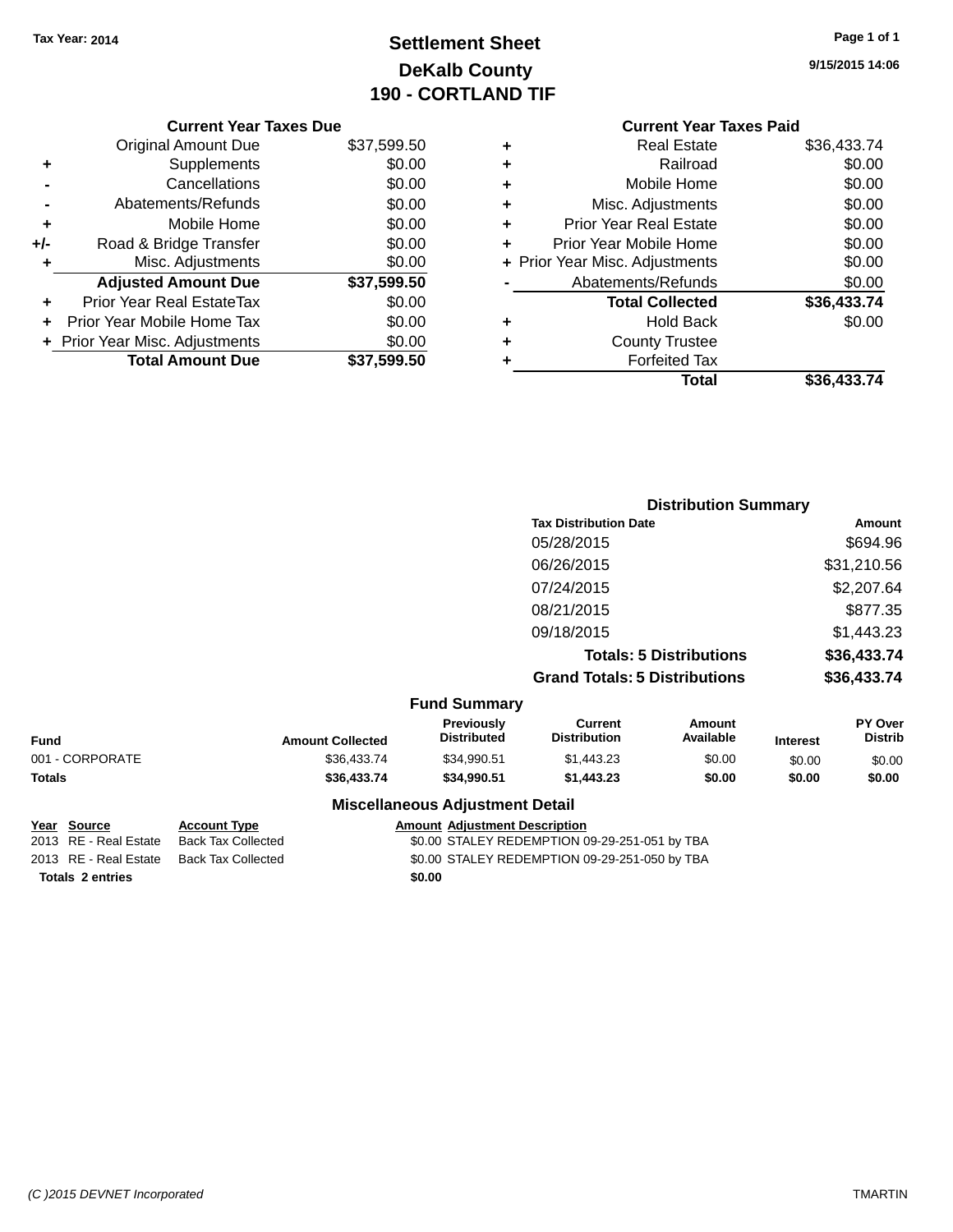### **Settlement Sheet Tax Year: 2014 Page 1 of 1 DeKalb County 201 - DEKALB SSA #6**

|     | <b>Current Year Taxes Due</b>  |             |  |  |  |
|-----|--------------------------------|-------------|--|--|--|
|     | <b>Original Amount Due</b>     | \$10,000.36 |  |  |  |
| ٠   | Supplements                    | \$0.00      |  |  |  |
|     | Cancellations                  | \$0.00      |  |  |  |
|     | Abatements/Refunds             | \$0.00      |  |  |  |
| ٠   | Mobile Home                    | \$0.00      |  |  |  |
| +/- | Road & Bridge Transfer         | \$0.00      |  |  |  |
| ٠   | Misc. Adjustments              | \$0.00      |  |  |  |
|     | <b>Adjusted Amount Due</b>     | \$10,000.36 |  |  |  |
| ٠   | Prior Year Real EstateTax      | \$0.00      |  |  |  |
|     | Prior Year Mobile Home Tax     | \$0.00      |  |  |  |
|     | + Prior Year Misc. Adjustments | \$0.00      |  |  |  |
|     | <b>Total Amount Due</b>        | \$10,000,36 |  |  |  |
|     |                                |             |  |  |  |

|   | <b>Real Estate</b>             | \$9,274.40 |
|---|--------------------------------|------------|
| ٠ | Railroad                       | \$0.00     |
| ٠ | Mobile Home                    | \$0.00     |
| ٠ | Misc. Adjustments              | \$0.00     |
| ٠ | <b>Prior Year Real Estate</b>  | \$0.00     |
| ٠ | Prior Year Mobile Home         | \$0.00     |
|   | + Prior Year Misc. Adjustments | \$0.00     |
|   | Abatements/Refunds             | \$0.00     |
|   | <b>Total Collected</b>         | \$9,274.40 |
| ٠ | <b>Hold Back</b>               | \$0.00     |
| ٠ | <b>County Trustee</b>          |            |
|   | <b>Forfeited Tax</b>           |            |
|   | Total                          | \$9,274.40 |
|   |                                |            |

|                 | <b>Distribution Summary</b>          |            |
|-----------------|--------------------------------------|------------|
|                 | <b>Tax Distribution Date</b>         | Amount     |
|                 | 05/28/2015                           | \$2,552.86 |
|                 | 06/26/2015                           | \$1,695.73 |
|                 | 07/24/2015                           | \$138.77   |
|                 | 08/21/2015                           | \$906.94   |
|                 | 09/18/2015                           | \$3,980.10 |
|                 | <b>Totals: 5 Distributions</b>       | \$9,274.40 |
|                 | <b>Grand Totals: 5 Distributions</b> | \$9,274.40 |
| $E$ und Cummoni |                                      |            |

| <b>Fund Summary</b>        |                         |                                         |                                |                     |                 |                                  |  |
|----------------------------|-------------------------|-----------------------------------------|--------------------------------|---------------------|-----------------|----------------------------------|--|
| Fund                       | <b>Amount Collected</b> | <b>Previously</b><br><b>Distributed</b> | Current<br><b>Distribution</b> | Amount<br>Available | <b>Interest</b> | <b>PY Over</b><br><b>Distrib</b> |  |
| 023 - SPECIAL SERVICE AREA | \$9,274.40              | \$5,294,30                              | \$3.980.10                     | \$0.00              | \$0.00          | \$0.00                           |  |
| <b>Totals</b>              | \$9,274,40              | \$5.294.30                              | \$3.980.10                     | \$0.00              | \$0.00          | \$0.00                           |  |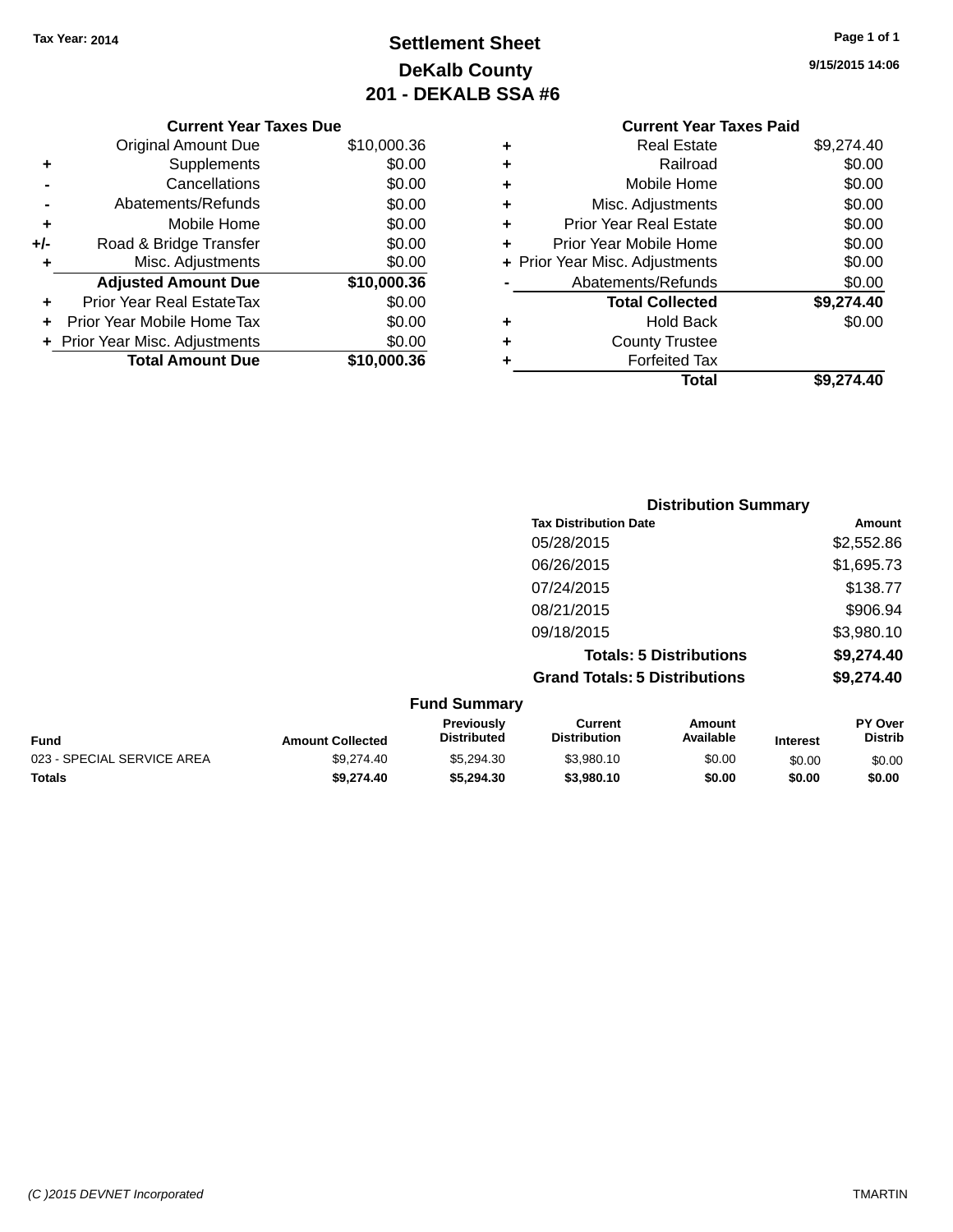### **Settlement Sheet Tax Year: 2014 Page 1 of 1 DeKalb County 204 - GENOA RIVER BEND SSA**

**9/15/2015 14:06**

#### **Current Year Taxes Paid**

| <b>Original Amount Due</b> | \$48,247.71                    |                               |
|----------------------------|--------------------------------|-------------------------------|
| Supplements                | \$205.88                       |                               |
| Cancellations              | \$230.88                       |                               |
| Abatements/Refunds         | \$0.00                         |                               |
| Mobile Home                | \$0.00                         |                               |
| Road & Bridge Transfer     | \$0.00                         |                               |
| Misc. Adjustments          | \$29.62                        |                               |
| <b>Adjusted Amount Due</b> | \$48,252.33                    |                               |
| Prior Year Real EstateTax  | \$0.00                         |                               |
| Prior Year Mobile Home Tax | \$0.00                         |                               |
|                            | \$0.00                         |                               |
| <b>Total Amount Due</b>    | \$48.252.33                    |                               |
|                            | + Prior Year Misc. Adjustments | <b>Current Year Taxes Due</b> |

|   | <b>Real Estate</b>             | \$46,984.19 |
|---|--------------------------------|-------------|
| ٠ | Railroad                       | \$0.00      |
| ٠ | Mobile Home                    | \$0.00      |
| ٠ | Misc. Adjustments              | \$29.62     |
| ٠ | Prior Year Real Estate         | \$0.00      |
| ٠ | Prior Year Mobile Home         | \$0.00      |
|   | + Prior Year Misc. Adjustments | \$0.00      |
|   | Abatements/Refunds             | \$0.00      |
|   | <b>Total Collected</b>         | \$47,013.81 |
| ٠ | <b>Hold Back</b>               | \$0.00      |
| ٠ | <b>County Trustee</b>          |             |
| ٠ | <b>Forfeited Tax</b>           |             |
|   | Total                          | \$47,013.81 |
|   |                                |             |

|                     | <b>Distribution Summary</b>          |             |
|---------------------|--------------------------------------|-------------|
|                     | <b>Tax Distribution Date</b>         | Amount      |
|                     | 05/28/2015                           | \$1,942.56  |
|                     | 06/26/2015                           | \$22,402.15 |
|                     | 07/24/2015                           | \$568.27    |
|                     | 08/21/2015                           | \$6,882.93  |
|                     | 09/18/2015                           | \$15,217.90 |
|                     | <b>Totals: 5 Distributions</b>       | \$47,013.81 |
|                     | <b>Grand Totals: 5 Distributions</b> | \$47,013.81 |
| <b>Fund Summary</b> |                                      |             |

| Fund                       | <b>Amount Collected</b> | Previously<br><b>Distributed</b>       | Current<br><b>Distribution</b> | Amount<br>Available | <b>Interest</b> | <b>PY Over</b><br><b>Distrib</b> |
|----------------------------|-------------------------|----------------------------------------|--------------------------------|---------------------|-----------------|----------------------------------|
| 023 - SPECIAL SERVICE AREA | \$47,013.81             | \$31.795.91                            | \$15,217.90                    | \$0.00              | \$0.00          | \$0.00                           |
| Totals                     | \$47,013,81             | \$31.795.91                            | \$15,217.90                    | \$0.00              | \$0.00          | \$0.00                           |
|                            |                         | <b>Miscellaneous Adjustment Detail</b> |                                |                     |                 |                                  |

**Totals \$29.62 1 entries**

**Year Source Account Type Amount Adjustment Description**<br>2014 RE - Real Estate Back Tax Collected \$29.62 AMCORE BANK REDEMI \$29.62 AMCORE BANK REDEMPTION 02-24-476-009 by TBA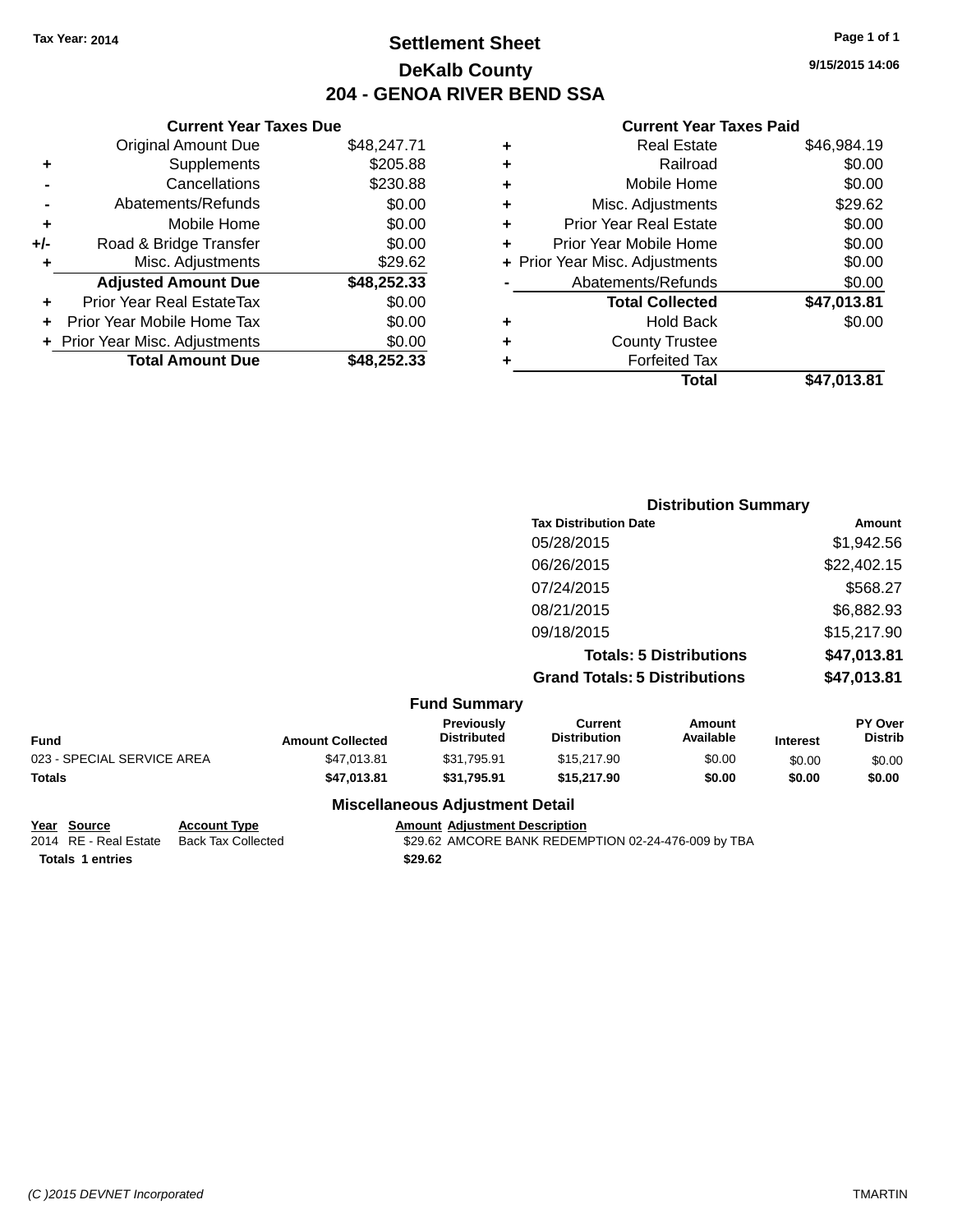### **Settlement Sheet Tax Year: 2014 Page 1 of 1 DeKalb County 207 - DERBY ESTATES SSA**

**9/15/2015 14:06**

|     | <b>Current Year Taxes Due</b>  |            |
|-----|--------------------------------|------------|
|     | <b>Original Amount Due</b>     | \$4,800.24 |
| ٠   | Supplements                    | \$193.49   |
|     | Cancellations                  | \$207.56   |
|     | Abatements/Refunds             | \$0.00     |
| ٠   | Mobile Home                    | \$0.00     |
| +/- | Road & Bridge Transfer         | \$0.00     |
| ٠   | Misc. Adjustments              | \$0.00     |
|     | <b>Adjusted Amount Due</b>     | \$4,786.17 |
| ٠   | Prior Year Real EstateTax      | \$191.47   |
| ÷   | Prior Year Mobile Home Tax     | \$0.00     |
|     | + Prior Year Misc. Adjustments | \$45.79    |
|     | <b>Total Amount Due</b>        | \$5,023.43 |

| ٠ | <b>Real Estate</b>             | \$4,379.58 |
|---|--------------------------------|------------|
| ٠ | Railroad                       | \$0.00     |
| ٠ | Mobile Home                    | \$0.00     |
| ٠ | Misc. Adjustments              | \$0.00     |
| ٠ | <b>Prior Year Real Estate</b>  | \$191.47   |
| ÷ | Prior Year Mobile Home         | \$0.00     |
|   | + Prior Year Misc. Adjustments | \$45.79    |
|   | Abatements/Refunds             | \$0.00     |
|   | <b>Total Collected</b>         | \$4,616.84 |
| ٠ | <b>Hold Back</b>               | \$0.00     |
| ٠ | <b>County Trustee</b>          |            |
| ٠ | <b>Forfeited Tax</b>           |            |
|   | Total                          | \$4,616.84 |
|   |                                |            |

|                            |                         |                                  | <b>Distribution Summary</b>           |                                |                 |                           |  |
|----------------------------|-------------------------|----------------------------------|---------------------------------------|--------------------------------|-----------------|---------------------------|--|
|                            |                         |                                  | <b>Tax Distribution Date</b>          |                                |                 | Amount                    |  |
|                            |                         |                                  | 05/28/2015                            |                                |                 | \$1,015.18                |  |
|                            |                         |                                  | 06/26/2015                            |                                |                 | \$1,954.47                |  |
|                            |                         |                                  | 08/21/2015                            |                                |                 | \$454.92                  |  |
|                            |                         |                                  | 09/18/2015                            |                                |                 | \$1,192.27                |  |
|                            |                         |                                  |                                       | <b>Totals: 4 Distributions</b> |                 | \$4,616.84                |  |
|                            |                         |                                  | <b>Grand Totals: 4 Distributions</b>  |                                |                 | \$4,616.84                |  |
|                            |                         | <b>Fund Summary</b>              |                                       |                                |                 |                           |  |
| <b>Fund</b>                | <b>Amount Collected</b> | Previously<br><b>Distributed</b> | <b>Current</b><br><b>Distribution</b> | <b>Amount</b><br>Available     | <b>Interest</b> | PY Over<br><b>Distrib</b> |  |
| 023 - SPECIAL SERVICE AREA | \$4,616.84              | \$3,424.57                       | \$1,192.27                            | \$0.00                         | \$0.00          | \$0.00                    |  |
| <b>Totals</b>              | \$4,616.84              | \$3,424.57                       | \$1,192.27                            | \$0.00                         | \$0.00          | \$0.00                    |  |
|                            |                         |                                  |                                       |                                |                 |                           |  |

| Year Source           | <b>Account Type</b>                      | <b>Amount Adjustment Description</b>                     |
|-----------------------|------------------------------------------|----------------------------------------------------------|
| 2013 RE - Real Estate | Back Tax Collected                       | \$21.26 MARSH REDEMPTION 03-31-231-008 by TBA            |
|                       | 2013 RE - Real Estate Back Tax Collected | \$24.53 ABCXYZ LIVING TR REDEMPTION 03-31-235-006 by TBA |
| Totals 2 entries      |                                          | \$45.79                                                  |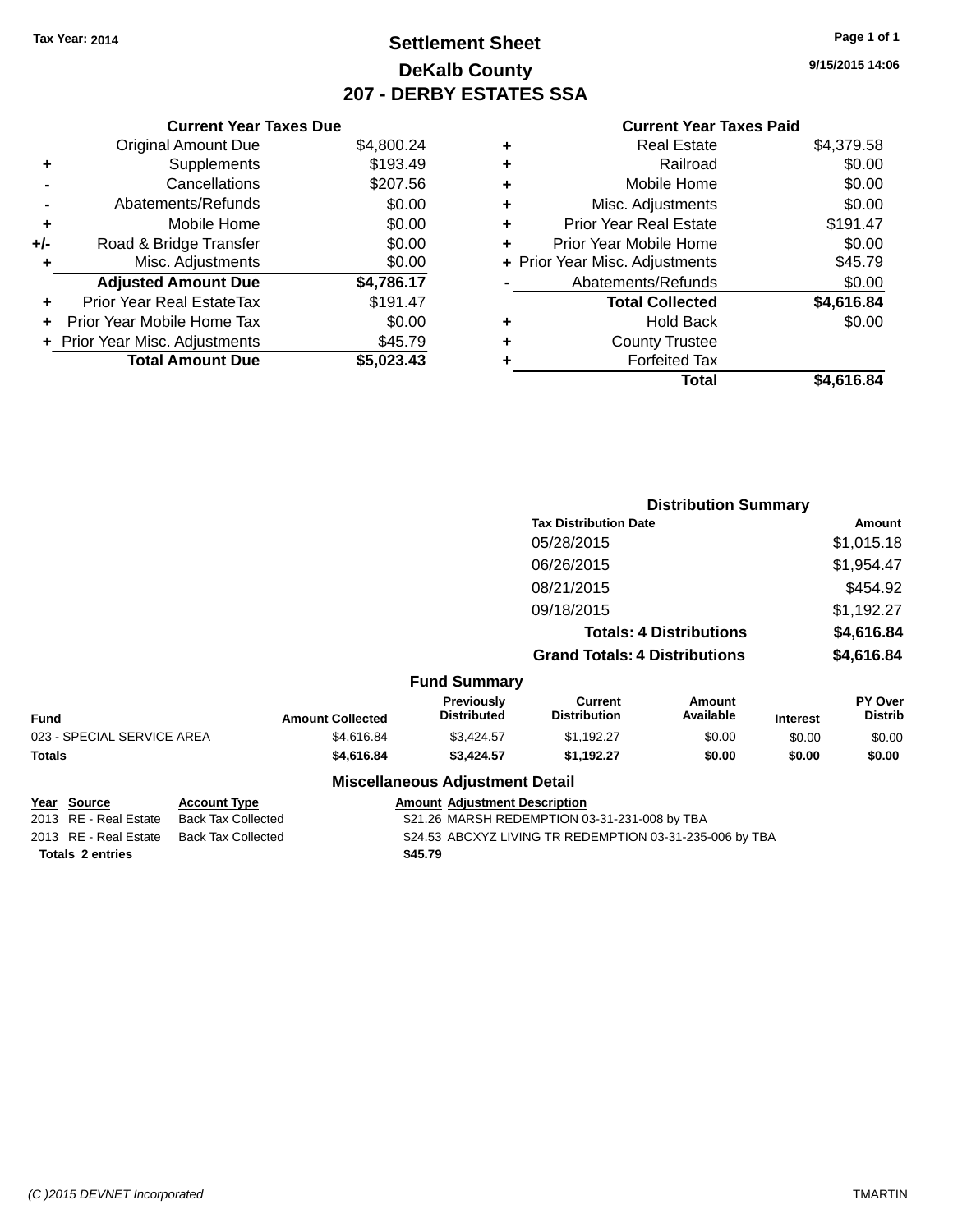### **Settlement Sheet Tax Year: 2014 Page 1 of 1 DeKalb County 209 - DEKALB SSA #14**

**9/15/2015 14:06**

#### **Current Year Taxes Paid +** Real Estate \$2,500.02 **+** Railroad \$0.00 **+** Mobile Home \$0.00 **+** Misc. Adjustments \$0.00 **+** Prior Year Real Estate \$0.00 **+** Prior Year Mobile Home \$0.00<br> **+** Prior Year Misc. Adjustments \$0.00 **+ Prior Year Misc. Adjustments -** Abatements/Refunds \$0.00 **Total Collected \$2,500.02 +** Hold Back \$0.00 **+** County Trustee **+** Forfeited Tax **Total \$2,500.02**

|     | <b>Current Year Taxes Due</b>  |            |
|-----|--------------------------------|------------|
|     | <b>Original Amount Due</b>     | \$2,500.02 |
| ٠   | Supplements                    | \$0.00     |
|     | Cancellations                  | \$0.00     |
|     | Abatements/Refunds             | \$0.00     |
| ٠   | Mobile Home                    | \$0.00     |
| +/- | Road & Bridge Transfer         | \$0.00     |
| ٠   | Misc. Adjustments              | \$0.00     |
|     | <b>Adjusted Amount Due</b>     | \$2,500.02 |
|     | Prior Year Real EstateTax      | \$0.00     |
|     | Prior Year Mobile Home Tax     | \$0.00     |
|     | + Prior Year Misc. Adjustments | \$0.00     |
|     | <b>Total Amount Due</b>        | \$2,500.02 |
|     |                                |            |

|                     |                                      | <b>Distribution Summary</b>    |                |
|---------------------|--------------------------------------|--------------------------------|----------------|
|                     | <b>Tax Distribution Date</b>         |                                | Amount         |
|                     | 05/28/2015                           |                                | \$296.88       |
|                     | 06/26/2015                           |                                | \$1,011.57     |
|                     | 08/21/2015                           |                                | \$217.38       |
|                     | 09/18/2015                           |                                | \$974.19       |
|                     |                                      | <b>Totals: 4 Distributions</b> | \$2,500.02     |
|                     | <b>Grand Totals: 4 Distributions</b> |                                | \$2,500.02     |
| <b>Fund Summary</b> |                                      |                                |                |
| <b>Previously</b>   | Current                              | Amount                         | <b>PY Over</b> |

| <b>Fund</b>                | <b>Amount Collected</b> | Previousiv<br>Distributed | Current<br><b>Distribution</b> | Amount<br>Available | Interest | <b>PY Over</b><br>Distrib |
|----------------------------|-------------------------|---------------------------|--------------------------------|---------------------|----------|---------------------------|
| 023 - SPECIAL SERVICE AREA | \$2,500.02              | \$1.525.83                | \$974.19                       | \$0.00              | \$0.00   | \$0.00                    |
| <b>Totals</b>              | \$2,500.02              | \$1.525.83                | \$974.19                       | \$0.00              | \$0.00   | \$0.00                    |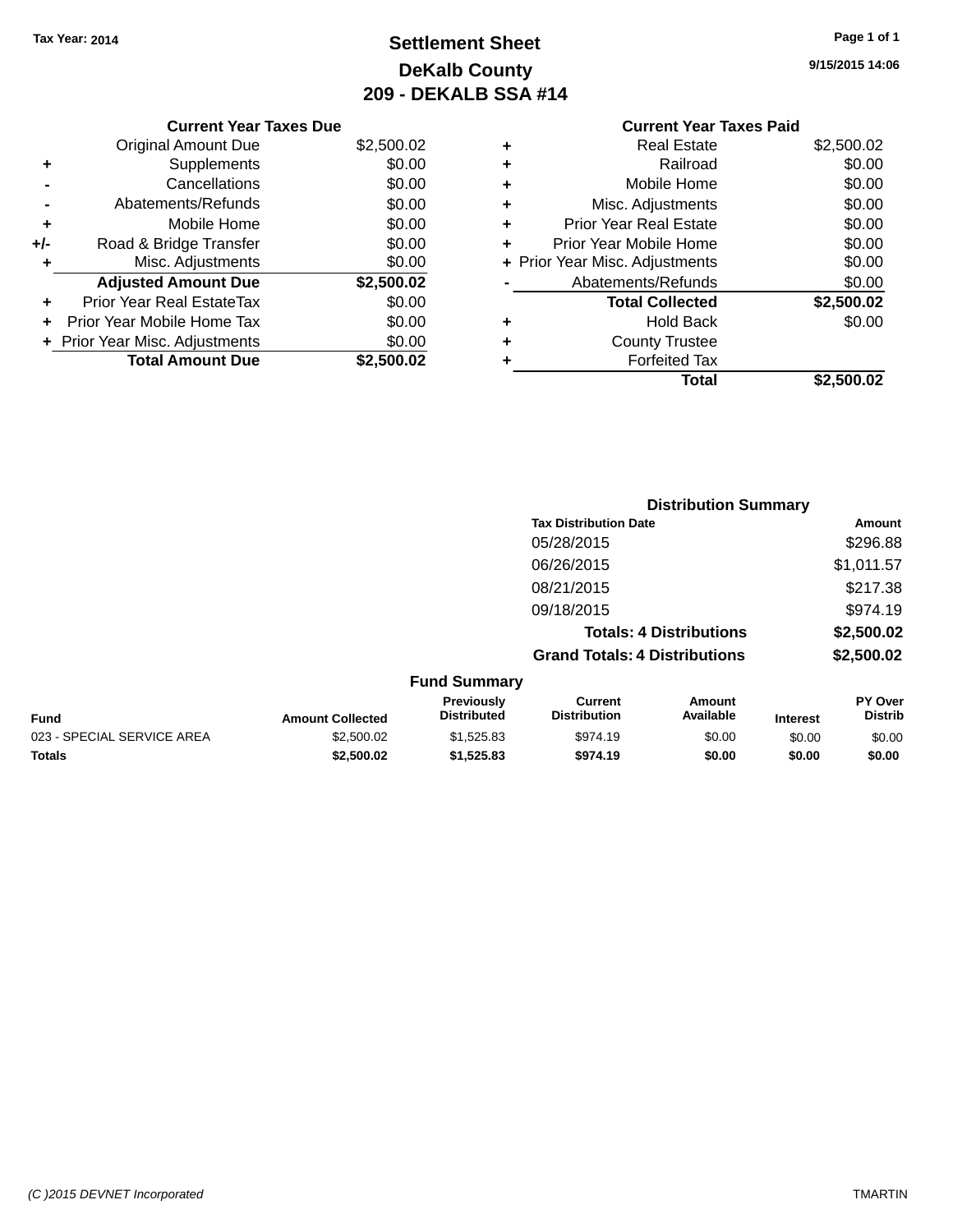### **Settlement Sheet Tax Year: 2014 Page 1 of 1 DeKalb County 213 - GENOA OAK CREEK EST SSA#4**

|       | <b>Current Year Taxes Due</b>  |            |
|-------|--------------------------------|------------|
|       | <b>Original Amount Due</b>     | \$1,359.28 |
| ٠     | Supplements                    | \$0.00     |
|       | Cancellations                  | \$0.00     |
|       | Abatements/Refunds             | \$0.00     |
| ٠     | Mobile Home                    | \$0.00     |
| $+/-$ | Road & Bridge Transfer         | \$0.00     |
| ٠     | Misc. Adjustments              | \$0.00     |
|       | <b>Adjusted Amount Due</b>     | \$1,359.28 |
| ٠     | Prior Year Real EstateTax      | \$0.00     |
|       | Prior Year Mobile Home Tax     | \$0.00     |
|       | + Prior Year Misc. Adjustments | \$0.00     |
|       | <b>Total Amount Due</b>        | \$1,359.28 |

|   | <b>Real Estate</b>             | \$1,359.28 |
|---|--------------------------------|------------|
| ٠ | Railroad                       | \$0.00     |
| ٠ | Mobile Home                    | \$0.00     |
| ٠ | Misc. Adjustments              | \$0.00     |
| ٠ | <b>Prior Year Real Estate</b>  | \$0.00     |
| ٠ | Prior Year Mobile Home         | \$0.00     |
|   | + Prior Year Misc. Adjustments | \$0.00     |
|   | Abatements/Refunds             | \$0.00     |
|   | <b>Total Collected</b>         | \$1,359.28 |
| ٠ | <b>Hold Back</b>               | \$0.00     |
| ٠ | <b>County Trustee</b>          |            |
|   | <b>Forfeited Tax</b>           |            |
|   | Total                          | \$1,359.28 |
|   |                                |            |

|                     | <b>Distribution Summary</b>          |                                |                |
|---------------------|--------------------------------------|--------------------------------|----------------|
|                     | <b>Tax Distribution Date</b>         |                                | Amount         |
|                     | 05/28/2015                           |                                | \$150.55       |
|                     | 06/26/2015                           |                                | \$247.16       |
|                     | 07/24/2015                           |                                | \$296.90       |
|                     | 08/21/2015                           |                                | \$132.29       |
|                     | 09/18/2015                           |                                | \$532.38       |
|                     |                                      | <b>Totals: 5 Distributions</b> | \$1,359.28     |
|                     | <b>Grand Totals: 5 Distributions</b> |                                | \$1,359.28     |
| <b>Fund Summary</b> |                                      |                                |                |
| Previously          | <b>Current</b>                       | Amount                         | <b>PY Over</b> |

|                            |                         | Previouslv         | Current             | Amount    |                 | PY Over        |
|----------------------------|-------------------------|--------------------|---------------------|-----------|-----------------|----------------|
| <b>Fund</b>                | <b>Amount Collected</b> | <b>Distributed</b> | <b>Distribution</b> | Available | <b>Interest</b> | <b>Distrib</b> |
| 023 - SPECIAL SERVICE AREA | \$1.359.28              | \$826.90           | \$532.38            | \$0.00    | \$0.00          | \$0.00         |
| <b>Totals</b>              | \$1,359.28              | \$826.90           | \$532.38            | \$0.00    | \$0.00          | \$0.00         |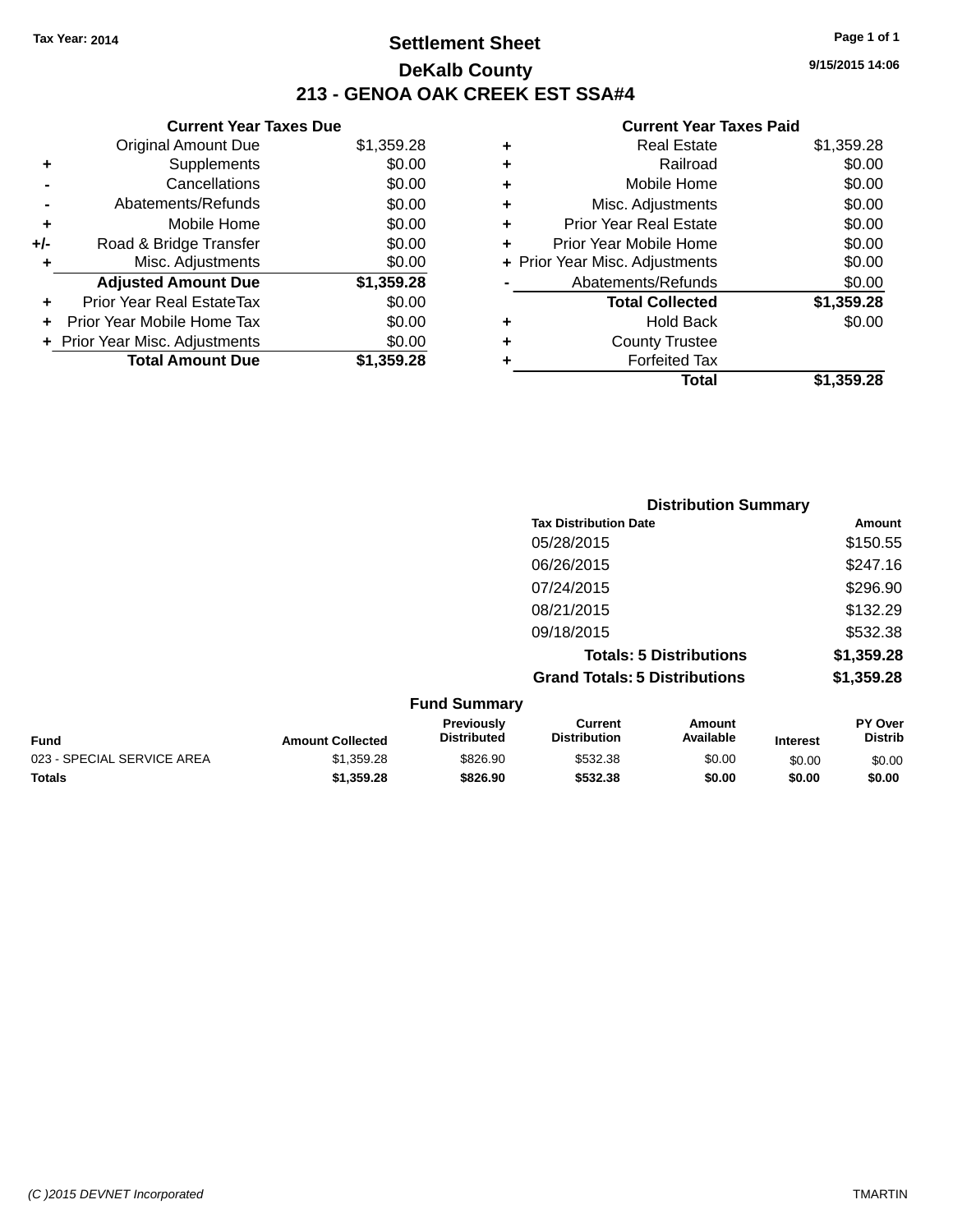### **Settlement Sheet Tax Year: 2014 Page 1 of 1 DeKalb County AF-DK #5 - AFTON DEKALB DRAINAGE #5**

|       | <b>Current Year Taxes Due</b>    |             |  |  |  |  |
|-------|----------------------------------|-------------|--|--|--|--|
|       | <b>Original Amount Due</b>       | \$12,061.62 |  |  |  |  |
| ٠     | Supplements                      | \$7.54      |  |  |  |  |
|       | Cancellations                    | \$7.54      |  |  |  |  |
|       | Abatements/Refunds               | \$0.00      |  |  |  |  |
| ٠     | Mobile Home                      | \$0.00      |  |  |  |  |
| $+/-$ | Road & Bridge Transfer           | \$0.00      |  |  |  |  |
| ٠     | Misc. Adjustments                | \$0.00      |  |  |  |  |
|       | <b>Adjusted Amount Due</b>       | \$12,061.62 |  |  |  |  |
| ÷     | <b>Prior Year Real EstateTax</b> | \$0.00      |  |  |  |  |
|       | Prior Year Mobile Home Tax       | \$0.00      |  |  |  |  |
|       | + Prior Year Misc. Adjustments   | \$0.00      |  |  |  |  |
|       | <b>Total Amount Due</b>          | \$12,061.62 |  |  |  |  |
|       |                                  |             |  |  |  |  |

|   | <b>Real Estate</b>             | \$11,907.22 |
|---|--------------------------------|-------------|
| ÷ | Railroad                       | \$0.00      |
| ٠ | Mobile Home                    | \$0.00      |
| ٠ | Misc. Adjustments              | \$0.00      |
| ٠ | <b>Prior Year Real Estate</b>  | \$0.00      |
| ٠ | Prior Year Mobile Home         | \$0.00      |
|   | + Prior Year Misc. Adjustments | \$0.00      |
|   | Abatements/Refunds             | \$0.00      |
|   | <b>Total Collected</b>         | \$11,907.22 |
| ٠ | <b>Hold Back</b>               | \$0.00      |
| ٠ | <b>County Trustee</b>          |             |
| ٠ | <b>Forfeited Tax</b>           |             |
|   | Total                          | \$11,907.22 |
|   |                                |             |

| <b>Distribution Summary</b>          |             |
|--------------------------------------|-------------|
| <b>Tax Distribution Date</b>         | Amount      |
| 05/28/2015                           | \$2,616.56  |
| 06/26/2015                           | \$5,929.15  |
| 07/24/2015                           | \$105.00    |
| 08/21/2015                           | \$123.64    |
| 09/18/2015                           | \$3,132.87  |
| <b>Totals: 5 Distributions</b>       | \$11,907.22 |
| <b>Grand Totals: 5 Distributions</b> | \$11,907.22 |

|                 |                         | <b>Fund Summary</b>                     |                                |                     |                 |                           |
|-----------------|-------------------------|-----------------------------------------|--------------------------------|---------------------|-----------------|---------------------------|
| <b>Fund</b>     | <b>Amount Collected</b> | <b>Previously</b><br><b>Distributed</b> | Current<br><b>Distribution</b> | Amount<br>Available | <b>Interest</b> | PY Over<br><b>Distrib</b> |
| 001 - CORPORATE | \$11,907.22             | \$8,774.35                              | \$3.132.87                     | \$0.00              | \$0.00          | \$0.00                    |
| <b>Totals</b>   | \$11.907.22             | \$8,774,35                              | \$3.132.87                     | \$0.00              | \$0.00          | \$0.00                    |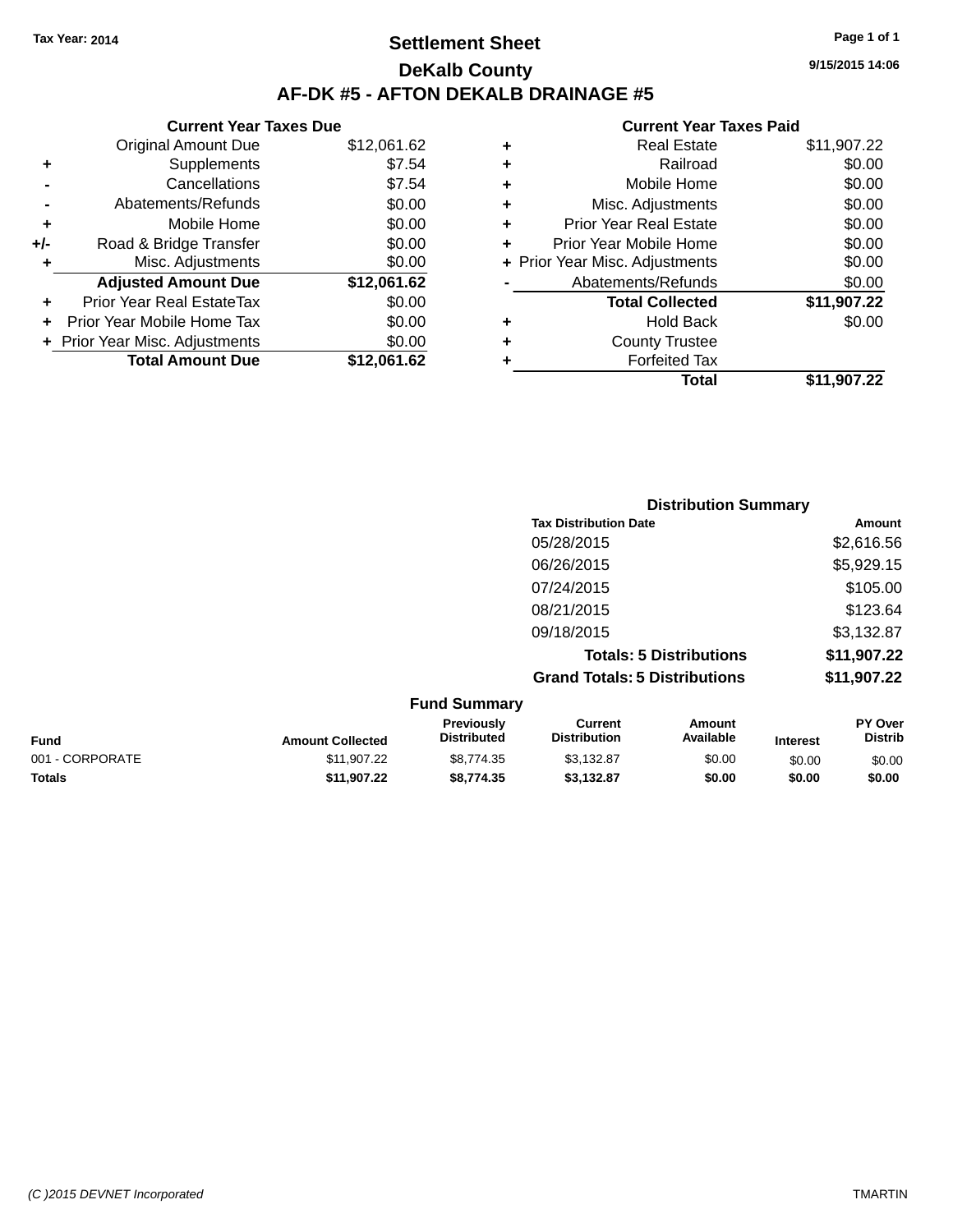### **Settlement Sheet Tax Year: 2014 Page 1 of 1 DeKalb County AF-MI #4 - AF/ MI/ DK DRAINAGE #4**

**Current Year Taxes Due** Original Amount Due \$7,589.26 **+** Supplements \$4.80 **-** Cancellations \$4.80 **-** Abatements/Refunds \$0.00 **+** Mobile Home \$0.00 **+/-** Road & Bridge Transfer \$0.00 **+** Misc. Adjustments \$0.00 **Adjusted Amount Due \$7,589.26 +** Prior Year Real EstateTax \$0.00 **+** Prior Year Mobile Home Tax \$0.00 **+ Prior Year Misc. Adjustments**  $$0.00$ 

**Total Amount Due \$7,589.26**

#### **Current Year Taxes Paid**

| ٠ | <b>Real Estate</b>             | \$7,566.16 |
|---|--------------------------------|------------|
| ÷ | Railroad                       | \$0.00     |
| ٠ | Mobile Home                    | \$0.00     |
| ÷ | Misc. Adjustments              | \$0.00     |
| ٠ | <b>Prior Year Real Estate</b>  | \$0.00     |
| ٠ | Prior Year Mobile Home         | \$0.00     |
|   | + Prior Year Misc. Adjustments | \$0.00     |
|   | Abatements/Refunds             | \$0.00     |
|   | <b>Total Collected</b>         | \$7,566.16 |
| ٠ | Hold Back                      | \$0.00     |
| ٠ | <b>County Trustee</b>          |            |
| ٠ | <b>Forfeited Tax</b>           |            |
|   | Total                          | \$7,566.16 |
|   |                                |            |

|      |                         |                                  | <b>Distribution Summary</b>           |                                |                 |                           |
|------|-------------------------|----------------------------------|---------------------------------------|--------------------------------|-----------------|---------------------------|
|      |                         |                                  | <b>Tax Distribution Date</b>          |                                |                 | Amount                    |
|      |                         |                                  | 05/28/2015                            |                                |                 | \$1,411.78                |
|      |                         |                                  | 06/26/2015                            |                                |                 | \$3,752.20                |
|      |                         |                                  | 07/24/2015                            |                                |                 | \$64.13                   |
|      |                         |                                  | 08/21/2015                            |                                |                 | \$73.92                   |
|      |                         |                                  | 09/18/2015                            |                                |                 | \$2,264.13                |
|      |                         |                                  |                                       | <b>Totals: 5 Distributions</b> |                 | \$7,566.16                |
|      |                         |                                  | <b>Grand Totals: 5 Distributions</b>  |                                |                 | \$7,566.16                |
|      |                         | <b>Fund Summary</b>              |                                       |                                |                 |                           |
| Fund | <b>Amount Collected</b> | Previously<br><b>Distributed</b> | <b>Current</b><br><b>Distribution</b> | Amount<br>Available            | <b>Interest</b> | PY Over<br><b>Distrib</b> |

|                 |                         | Previously         | Current             | Amount           |                 | <b>PY Over</b> |
|-----------------|-------------------------|--------------------|---------------------|------------------|-----------------|----------------|
| Fund            | <b>Amount Collected</b> | <b>Distributed</b> | <b>Distribution</b> | <b>Available</b> | <b>Interest</b> | Distrib        |
| 001 - CORPORATE | \$7.566.16              | \$5,302.03         | \$2,264.13          | \$0.00           | \$0.00          | \$0.00         |
| <b>Totals</b>   | \$7.566.16              | \$5,302.03         | \$2.264.13          | \$0.00           | \$0.00          | \$0.00         |

*(C )2015 DEVNET Incorporated* TMARTIN

**9/15/2015 14:06**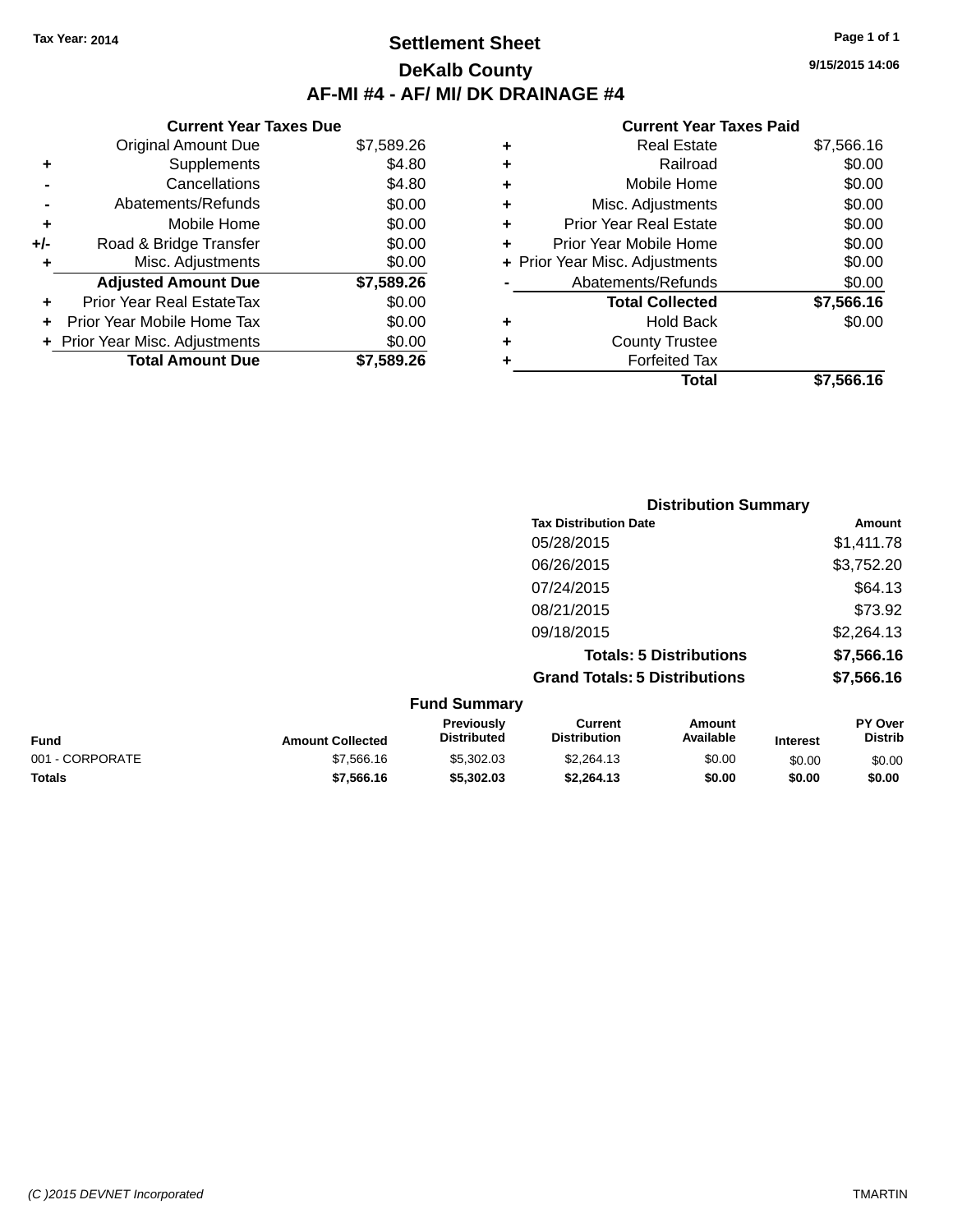### **Settlement Sheet Tax Year: 2014 Page 1 of 1 DeKalb County CL-SH #7 - CLINTON/SHABBONA DRN #7**

**Current Year Taxes Due** Original Amount Due \$2,286.34 **+** Supplements \$0.00 **-** Cancellations \$0.00 **-** Abatements/Refunds \$0.00 **+** Mobile Home \$0.00 **+/-** Road & Bridge Transfer \$0.00 **+** Misc. Adjustments \$0.00 **Adjusted Amount Due \$2,286.34 +** Prior Year Real EstateTax \$0.00 **+** Prior Year Mobile Home Tax \$0.00 **+ Prior Year Misc. Adjustments**  $$0.00$ **Total Amount Due \$2,286.34**

| ٠ | <b>Real Estate</b>             | \$2,286.34 |
|---|--------------------------------|------------|
| ٠ | Railroad                       | \$0.00     |
| ٠ | Mobile Home                    | \$0.00     |
| ٠ | Misc. Adjustments              | \$0.00     |
| ٠ | <b>Prior Year Real Estate</b>  | \$0.00     |
| ٠ | Prior Year Mobile Home         | \$0.00     |
|   | + Prior Year Misc. Adjustments | \$0.00     |
|   | Abatements/Refunds             | \$0.00     |
|   | <b>Total Collected</b>         | \$2,286.34 |
| ٠ | Hold Back                      | \$0.00     |
| ٠ | <b>County Trustee</b>          |            |
| ٠ | <b>Forfeited Tax</b>           |            |
|   | <b>Total</b>                   | \$2,286.34 |
|   |                                |            |

|                 |                         | <b>Distribution Summary</b>             |                                       |                                |                 |                                  |
|-----------------|-------------------------|-----------------------------------------|---------------------------------------|--------------------------------|-----------------|----------------------------------|
|                 |                         |                                         | <b>Tax Distribution Date</b>          |                                |                 | Amount                           |
|                 |                         |                                         | 05/28/2015                            |                                |                 | \$785.83                         |
|                 |                         |                                         | 06/26/2015                            |                                |                 | \$811.16                         |
|                 |                         |                                         | 08/21/2015                            |                                |                 | \$127.33                         |
|                 |                         |                                         | 09/18/2015                            |                                |                 | \$562.02                         |
|                 |                         |                                         |                                       | <b>Totals: 4 Distributions</b> |                 | \$2,286.34                       |
|                 |                         |                                         | <b>Grand Totals: 4 Distributions</b>  |                                |                 | \$2,286.34                       |
|                 |                         | <b>Fund Summary</b>                     |                                       |                                |                 |                                  |
| <b>Fund</b>     | <b>Amount Collected</b> | <b>Previously</b><br><b>Distributed</b> | <b>Current</b><br><b>Distribution</b> | Amount<br>Available            | <b>Interest</b> | <b>PY Over</b><br><b>Distrib</b> |
| 001 - CORPORATE | \$2,286.34              | \$1,724.32                              | \$562.02                              | \$0.00                         | \$0.00          | \$0.00                           |
| <b>Totals</b>   | \$2,286,34              | \$1,724.32                              | \$562.02                              | \$0.00                         | \$0.00          | \$0.00                           |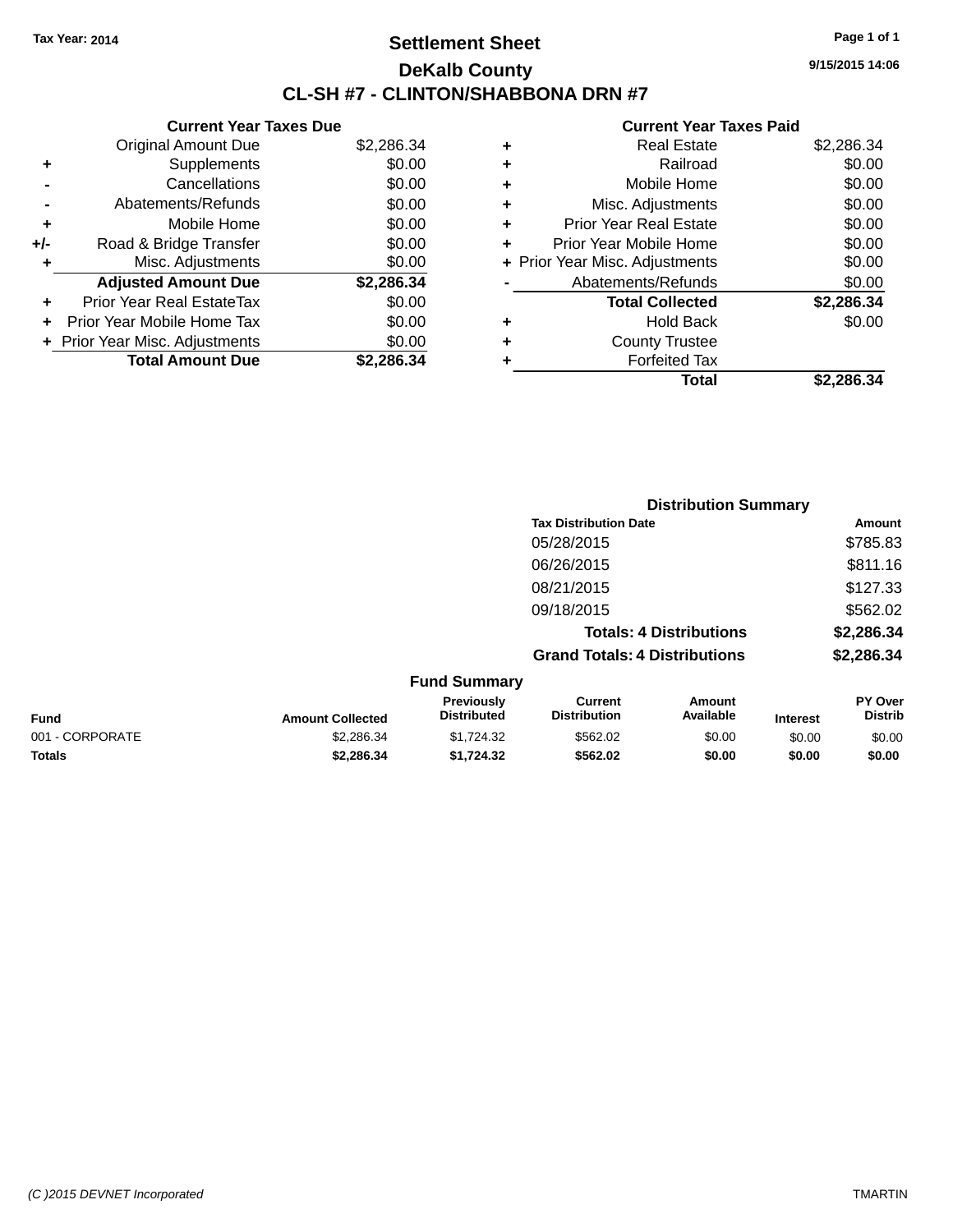### **Settlement Sheet Tax Year: 2014 Page 1 of 1 DeKalb County CO SBA #10 - CORTLAND SBA #10**

**9/15/2015 14:06**

|     | <b>Current Year Taxes Due</b>  |        |
|-----|--------------------------------|--------|
|     | <b>Original Amount Due</b>     | \$0.00 |
| ٠   | Supplements                    | \$0.00 |
|     | Cancellations                  | \$0.00 |
|     | Abatements/Refunds             | \$0.00 |
| ÷   | Mobile Home                    | \$0.00 |
| +/- | Road & Bridge Transfer         | \$0.00 |
|     | Misc. Adjustments              | \$0.00 |
|     | <b>Adjusted Amount Due</b>     | \$0.00 |
| ÷   | Prior Year Real EstateTax      | \$0.00 |
|     | Prior Year Mobile Home Tax     | \$0.00 |
|     | + Prior Year Misc. Adjustments | \$0.00 |
|     | <b>Total Amount Due</b>        | \$0.00 |
|     |                                |        |

|   | Real Estate                    | \$0.00 |
|---|--------------------------------|--------|
| ٠ | Railroad                       | \$0.00 |
|   | Mobile Home                    | \$0.00 |
| ٠ | Misc. Adjustments              | \$0.00 |
| ٠ | <b>Prior Year Real Estate</b>  | \$0.00 |
|   | Prior Year Mobile Home         | \$0.00 |
|   | + Prior Year Misc. Adjustments | \$0.00 |
|   | Abatements/Refunds             | \$0.00 |
|   | <b>Total Collected</b>         | \$0.00 |
|   | <b>Hold Back</b>               | \$0.00 |
|   | <b>County Trustee</b>          |        |
|   | <b>Forfeited Tax</b>           |        |
|   | Total                          |        |

| <b>Fund Summary</b>        |                         |                                         |                                |                     |                 |                                  |
|----------------------------|-------------------------|-----------------------------------------|--------------------------------|---------------------|-----------------|----------------------------------|
| <b>Fund</b>                | <b>Amount Collected</b> | <b>Previously</b><br><b>Distributed</b> | Current<br><b>Distribution</b> | Amount<br>Available | <b>Interest</b> | <b>PY Over</b><br><b>Distrib</b> |
| 023 - SPECIAL SERVICE AREA | \$0.00                  | \$0.00                                  | \$0.00                         | \$0.00              | \$0.00          | \$0.00                           |
| <b>Totals</b>              | \$0.00                  | \$0.00                                  | \$0.00                         | \$0.00              | \$0.00          | \$0.00                           |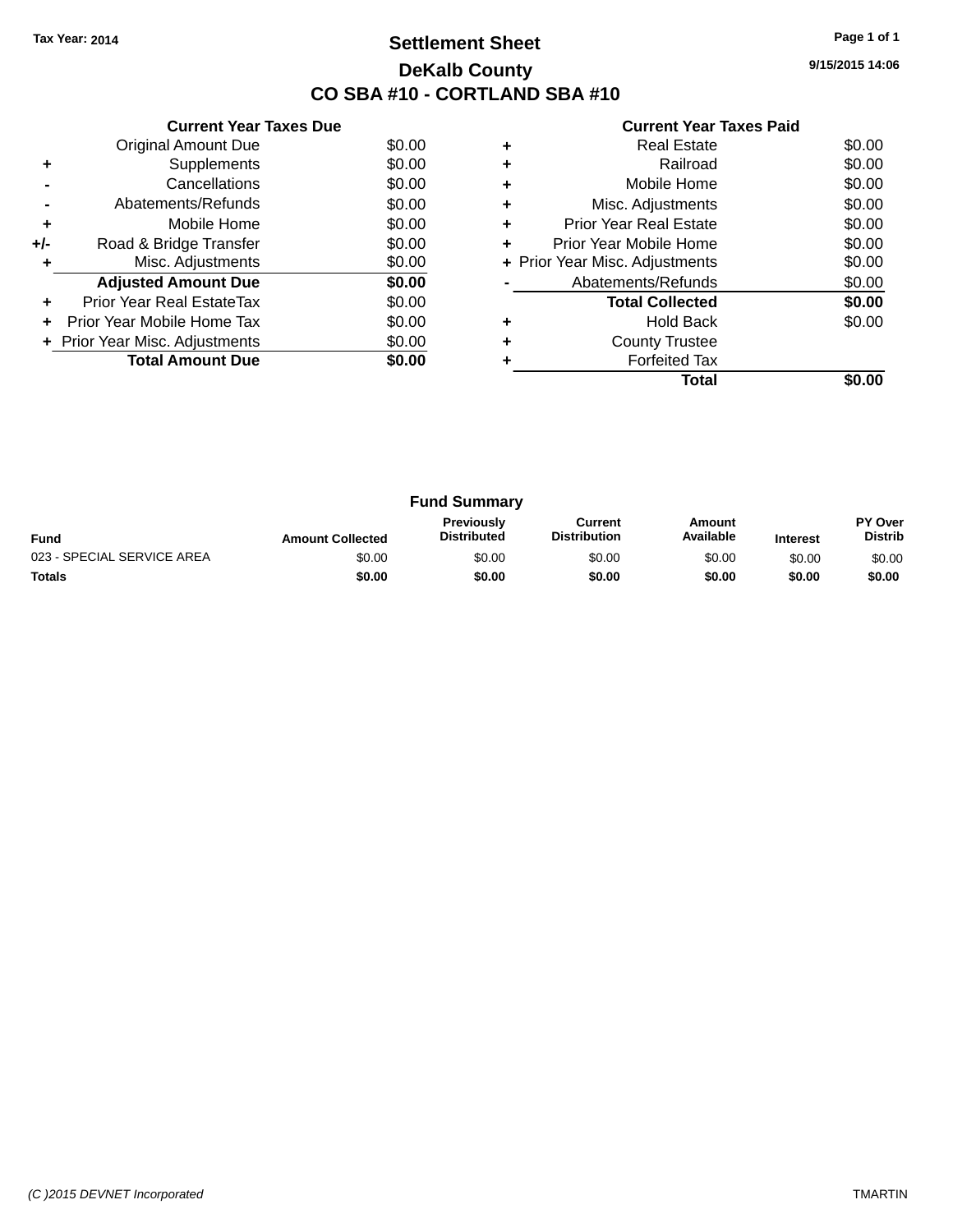### **Settlement Sheet Tax Year: 2014 Page 1 of 1 DeKalb County COON #1 - COON CREEK DRAINAGE #1**

**9/15/2015 14:06**

| <b>Current Year Taxes Due</b> |                                |
|-------------------------------|--------------------------------|
| <b>Original Amount Due</b>    | \$11,823.50                    |
| Supplements                   | \$10.00                        |
| Cancellations                 | \$10.00                        |
| Abatements/Refunds            | \$0.00                         |
| Mobile Home                   | \$0.00                         |
| Road & Bridge Transfer        | \$0.00                         |
| Misc. Adjustments             | \$0.00                         |
| <b>Adjusted Amount Due</b>    | \$11,823.50                    |
| Prior Year Real EstateTax     | \$0.00                         |
| Prior Year Mobile Home Tax    | \$0.00                         |
|                               | \$0.00                         |
| <b>Total Amount Due</b>       | \$11,823,50                    |
|                               | + Prior Year Misc. Adjustments |

| ٠ | <b>Real Estate</b>             | \$11,637.12 |
|---|--------------------------------|-------------|
| ٠ | Railroad                       | \$0.00      |
| ٠ | Mobile Home                    | \$0.00      |
| ٠ | Misc. Adjustments              | \$0.00      |
| ÷ | <b>Prior Year Real Estate</b>  | \$0.00      |
| ÷ | Prior Year Mobile Home         | \$0.00      |
|   | + Prior Year Misc. Adjustments | \$0.00      |
|   | Abatements/Refunds             | \$0.00      |
|   | <b>Total Collected</b>         | \$11,637.12 |
| ٠ | Hold Back                      | \$0.00      |
| ÷ | <b>County Trustee</b>          |             |
| ٠ | <b>Forfeited Tax</b>           |             |
|   | Total                          | \$11,637.12 |
|   |                                |             |

| <b>Distribution Summary</b>          |             |
|--------------------------------------|-------------|
| <b>Tax Distribution Date</b>         | Amount      |
| 05/28/2015                           | \$2,745.40  |
| 06/26/2015                           | \$4,422.50  |
| 07/24/2015                           | \$145.36    |
| 08/21/2015                           | \$144.09    |
| 09/18/2015                           | \$4,179.77  |
| <b>Totals: 5 Distributions</b>       | \$11,637.12 |
| <b>Grand Totals: 5 Distributions</b> | \$11,637.12 |

|                 |                         | <b>Fund Summary</b>                     |                                |                     |                 |                           |
|-----------------|-------------------------|-----------------------------------------|--------------------------------|---------------------|-----------------|---------------------------|
| <b>Fund</b>     | <b>Amount Collected</b> | <b>Previously</b><br><b>Distributed</b> | Current<br><b>Distribution</b> | Amount<br>Available | <b>Interest</b> | PY Over<br><b>Distrib</b> |
| 001 - CORPORATE | \$11,637.12             | \$7,457.35                              | \$4.179.77                     | \$0.00              | \$0.00          | \$0.00                    |
| <b>Totals</b>   | \$11.637.12             | \$7,457.35                              | \$4,179.77                     | \$0.00              | \$0.00          | \$0.00                    |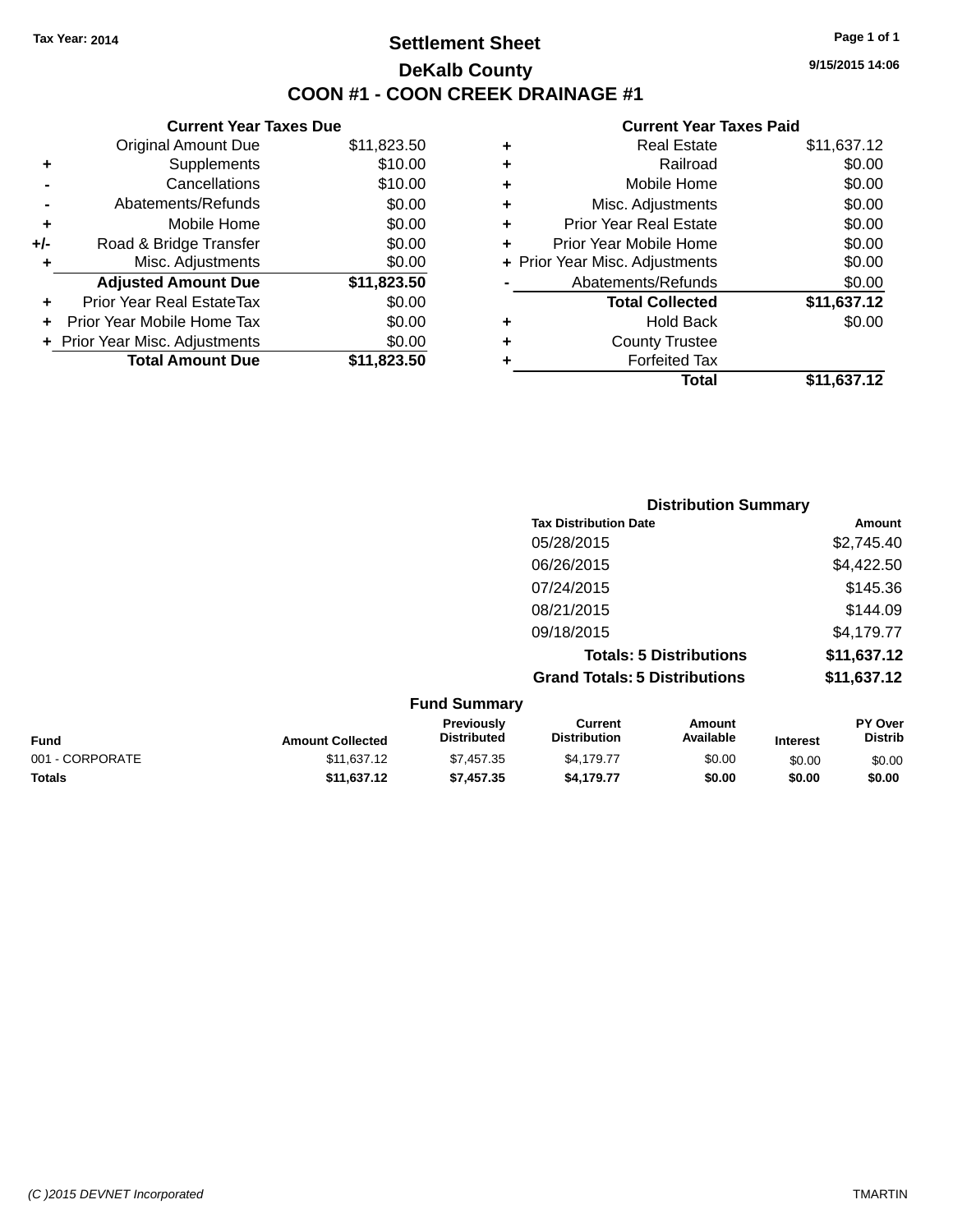### **Settlement Sheet Tax Year: 2014 Page 1 of 1 DeKalb County CO-PI #15 - CORTLAND PIERCE DRAINAGE**

**9/15/2015 14:06**

|     | <b>Current Year Taxes Due</b>  |        |
|-----|--------------------------------|--------|
|     | <b>Original Amount Due</b>     | \$0.00 |
| ٠   | Supplements                    | \$0.00 |
|     | Cancellations                  | \$0.00 |
|     | Abatements/Refunds             | \$0.00 |
| ٠   | Mobile Home                    | \$0.00 |
| +/- | Road & Bridge Transfer         | \$0.00 |
| ٠   | Misc. Adjustments              | \$0.00 |
|     | <b>Adjusted Amount Due</b>     | \$0.00 |
| ÷   | Prior Year Real EstateTax      | \$0.00 |
|     | Prior Year Mobile Home Tax     | \$0.00 |
|     | + Prior Year Misc. Adjustments | \$0.00 |
|     | <b>Total Amount Due</b>        | \$0.00 |
|     |                                |        |

|   | <b>Real Estate</b>             | \$0.00 |
|---|--------------------------------|--------|
| ٠ | Railroad                       | \$0.00 |
| ٠ | Mobile Home                    | \$0.00 |
| ٠ | Misc. Adjustments              | \$0.00 |
| ٠ | <b>Prior Year Real Estate</b>  | \$0.00 |
| ٠ | Prior Year Mobile Home         | \$0.00 |
|   | + Prior Year Misc. Adjustments | \$0.00 |
|   | Abatements/Refunds             | \$0.00 |
|   | <b>Total Collected</b>         | \$0.00 |
|   | <b>Hold Back</b>               | \$0.00 |
| ٠ | <b>County Trustee</b>          |        |
|   | <b>Forfeited Tax</b>           |        |
|   | Total                          |        |

| <b>Fund Summary</b> |                         |                                         |                                |                     |                 |                           |
|---------------------|-------------------------|-----------------------------------------|--------------------------------|---------------------|-----------------|---------------------------|
| <b>Fund</b>         | <b>Amount Collected</b> | <b>Previously</b><br><b>Distributed</b> | Current<br><b>Distribution</b> | Amount<br>Available | <b>Interest</b> | PY Over<br><b>Distrib</b> |
| 001 - CORPORATE     | \$0.00                  | \$0.00                                  | \$0.00                         | \$0.00              | \$0.00          | \$0.00                    |
| <b>Totals</b>       | \$0.00                  | \$0.00                                  | \$0.00                         | \$0.00              | \$0.00          | \$0.00                    |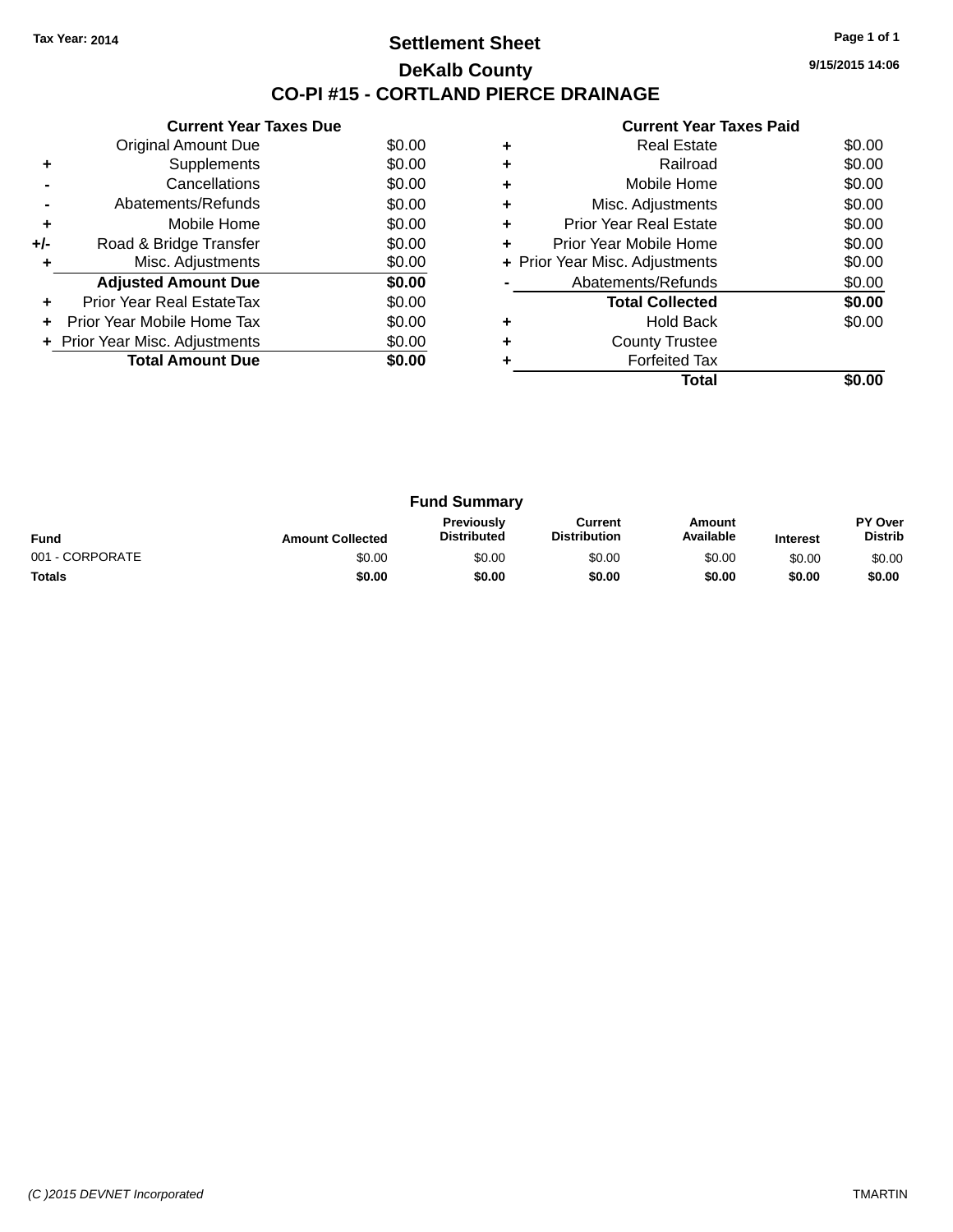### **Settlement Sheet Tax Year: 2014 Page 1 of 1 DeKalb County CO-SBA#5 - CORTLAND SBA #5**

**9/15/2015 14:06**

| <b>Current Year Taxes Paid</b> |  |  |
|--------------------------------|--|--|
|                                |  |  |

|       | <b>Current Year Taxes Due</b>  |                |
|-------|--------------------------------|----------------|
|       | <b>Original Amount Due</b>     | \$1,298,721.02 |
| ٠     | Supplements                    | \$0.00         |
|       | Cancellations                  | \$0.00         |
|       | Abatements/Refunds             | \$0.00         |
| ٠     | Mobile Home                    | \$0.00         |
| $+/-$ | Road & Bridge Transfer         | \$0.00         |
|       | Misc. Adjustments              | \$0.00         |
|       | <b>Adjusted Amount Due</b>     | \$1,298,721.02 |
|       | Prior Year Real EstateTax      | \$0.00         |
|       | Prior Year Mobile Home Tax     | \$0.00         |
|       | + Prior Year Misc. Adjustments | \$0.00         |
|       | <b>Total Amount Due</b>        | \$1,298,721.02 |
|       |                                |                |

|   | <b>Real Estate</b>             | \$0.00 |
|---|--------------------------------|--------|
|   | Railroad                       | \$0.00 |
| ٠ | Mobile Home                    | \$0.00 |
| ٠ | Misc. Adjustments              | \$0.00 |
| ٠ | <b>Prior Year Real Estate</b>  | \$0.00 |
| ٠ | Prior Year Mobile Home         | \$0.00 |
|   | + Prior Year Misc. Adjustments | \$0.00 |
|   | Abatements/Refunds             | \$0.00 |
|   | <b>Total Collected</b>         | \$0.00 |
|   | <b>Hold Back</b>               | \$0.00 |
| ٠ | <b>County Trustee</b>          |        |
|   | <b>Forfeited Tax</b>           |        |
|   | Total                          |        |

| <b>Fund Summary</b>        |                         |                                         |                                |                     |                 |                           |
|----------------------------|-------------------------|-----------------------------------------|--------------------------------|---------------------|-----------------|---------------------------|
| <b>Fund</b>                | <b>Amount Collected</b> | <b>Previously</b><br><b>Distributed</b> | Current<br><b>Distribution</b> | Amount<br>Available | <b>Interest</b> | PY Over<br><b>Distrib</b> |
| 023 - SPECIAL SERVICE AREA | \$0.00                  | \$0.00                                  | \$0.00                         | \$0.00              | \$0.00          | \$0.00                    |
| <b>Totals</b>              | \$0.00                  | \$0.00                                  | \$0.00                         | \$0.00              | \$0.00          | \$0.00                    |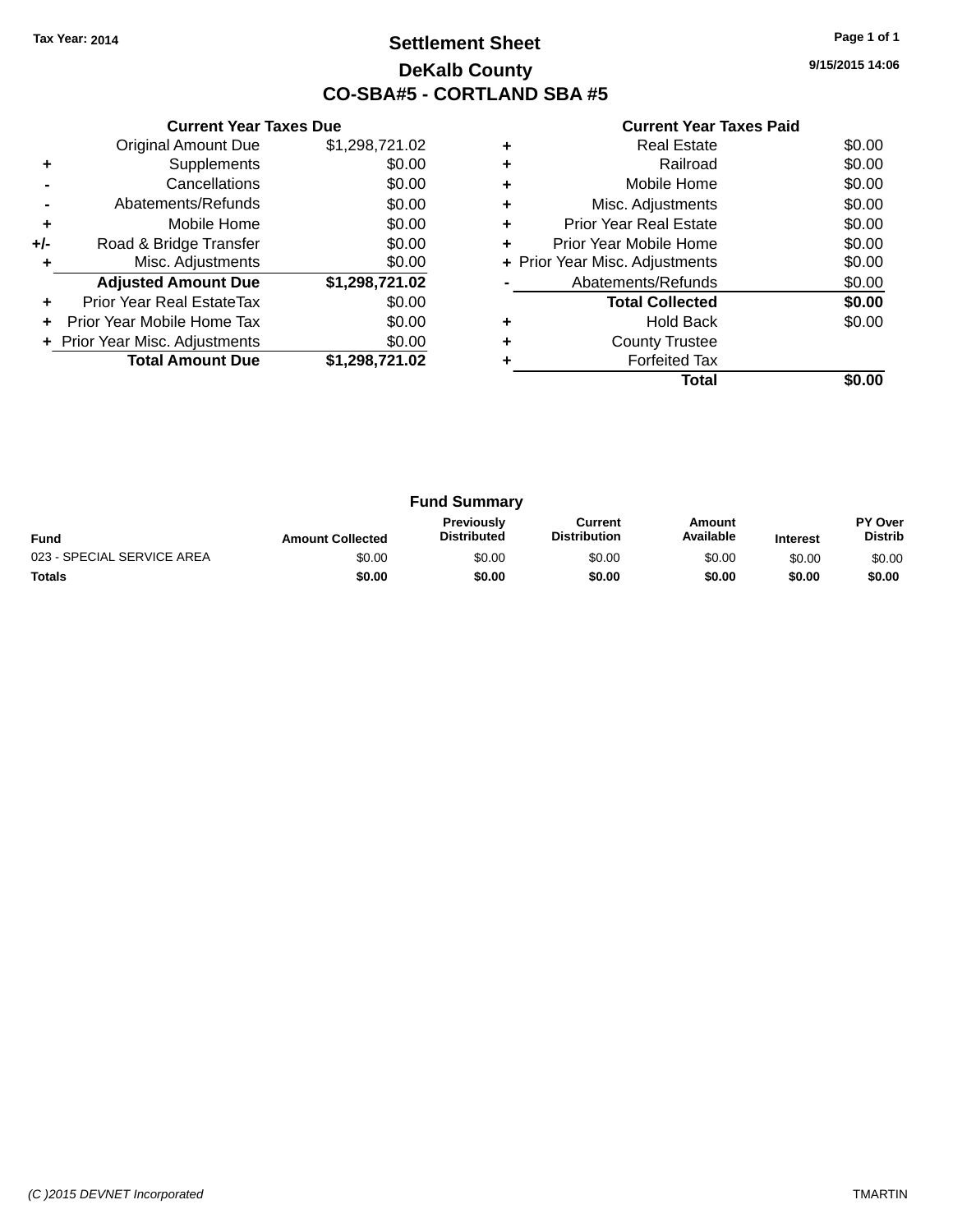### **Settlement Sheet Tax Year: 2014 Page 1 of 1 DeKalb County CO-SBA#6 - CORTLAND SBA #6**

**9/15/2015 14:06**

|     | <b>Current Year Taxes Due</b>  |              |
|-----|--------------------------------|--------------|
|     | <b>Original Amount Due</b>     | \$790,634.04 |
| ٠   | Supplements                    | \$0.00       |
|     | Cancellations                  | \$0.00       |
|     | Abatements/Refunds             | \$0.00       |
| ٠   | Mobile Home                    | \$0.00       |
| +/- | Road & Bridge Transfer         | \$0.00       |
| ٠   | Misc. Adjustments              | \$0.00       |
|     | <b>Adjusted Amount Due</b>     | \$790,634.04 |
| ÷   | Prior Year Real EstateTax      | \$0.00       |
| ÷   | Prior Year Mobile Home Tax     | \$0.00       |
|     | + Prior Year Misc. Adjustments | \$0.00       |
|     | <b>Total Amount Due</b>        | \$790.634.04 |
|     |                                |              |

|   | <b>Real Estate</b>             | \$0.00 |
|---|--------------------------------|--------|
| ٠ | Railroad                       | \$0.00 |
| ٠ | Mobile Home                    | \$0.00 |
| ٠ | Misc. Adjustments              | \$0.00 |
| ٠ | <b>Prior Year Real Estate</b>  | \$0.00 |
| ٠ | Prior Year Mobile Home         | \$0.00 |
|   | + Prior Year Misc. Adjustments | \$0.00 |
|   | Abatements/Refunds             | \$0.00 |
|   | <b>Total Collected</b>         | \$0.00 |
| ٠ | <b>Hold Back</b>               | \$0.00 |
| ٠ | <b>County Trustee</b>          |        |
|   | <b>Forfeited Tax</b>           |        |
|   | Total                          |        |

| <b>Fund Summary</b>        |                         |                                         |                                |                     |                 |                                  |
|----------------------------|-------------------------|-----------------------------------------|--------------------------------|---------------------|-----------------|----------------------------------|
| <b>Fund</b>                | <b>Amount Collected</b> | <b>Previously</b><br><b>Distributed</b> | Current<br><b>Distribution</b> | Amount<br>Available | <b>Interest</b> | <b>PY Over</b><br><b>Distrib</b> |
| 023 - SPECIAL SERVICE AREA | \$0.00                  | \$0.00                                  | \$0.00                         | \$0.00              | \$0.00          | \$0.00                           |
| <b>Totals</b>              | \$0.00                  | \$0.00                                  | \$0.00                         | \$0.00              | \$0.00          | \$0.00                           |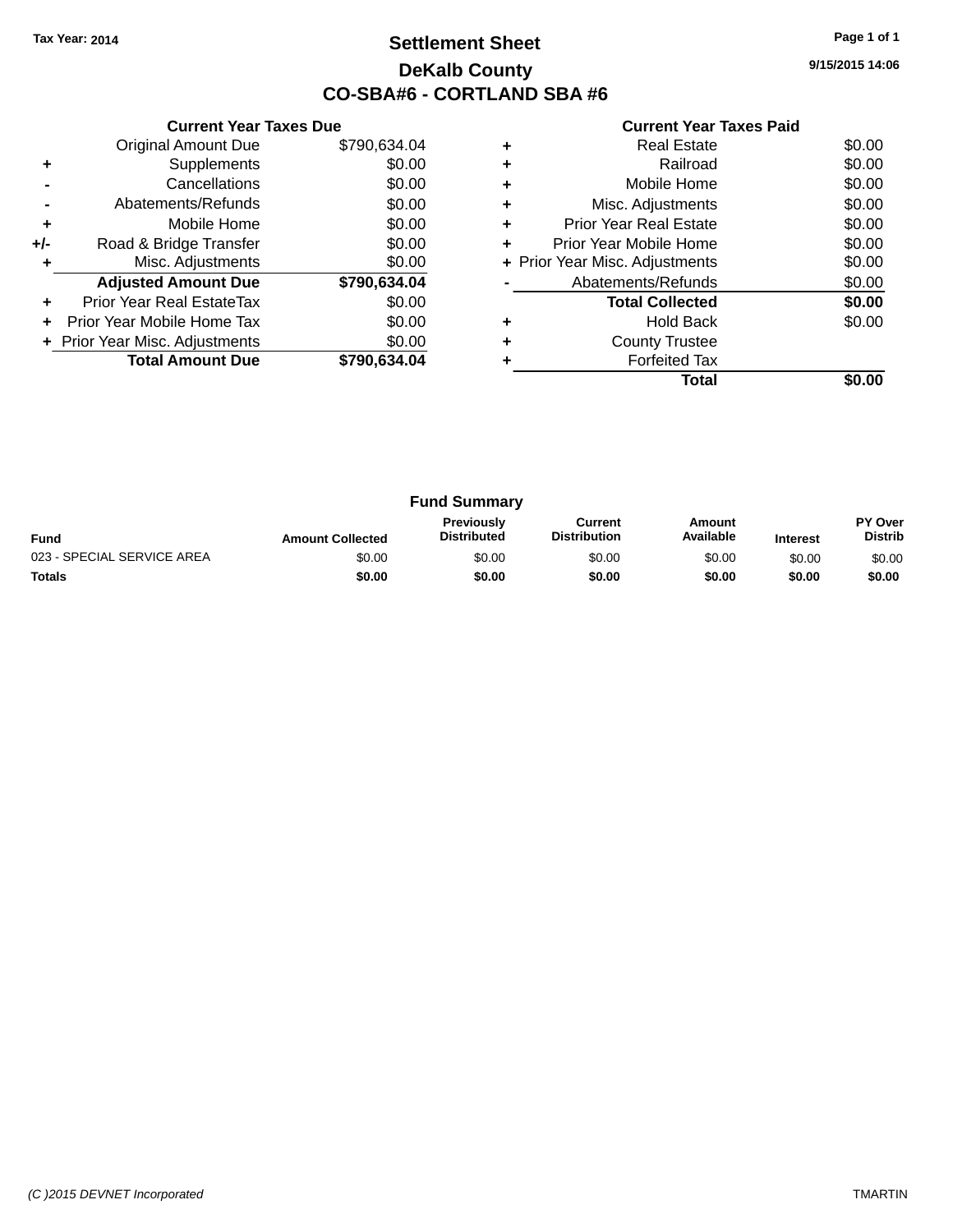**Current Year Taxes Due** Original Amount Due \$412,357.00

**Adjusted Amount Due \$412,357.00**

**Total Amount Due \$412,357.00**

**+** Supplements \$0.00 **-** Cancellations \$0.00 **-** Abatements/Refunds \$0.00 **+** Mobile Home \$0.00 **+/-** Road & Bridge Transfer \$0.00 **+** Misc. Adjustments \$0.00

**+** Prior Year Real EstateTax \$0.00 **+** Prior Year Mobile Home Tax \$0.00 **+ Prior Year Misc. Adjustments**  $$0.00$ 

### **Settlement Sheet Tax Year: 2014 Page 1 of 1 DeKalb County CO-SBA#9 - CORTLAND SBA #9**

**9/15/2015 14:06**

|   | <b>Real Estate</b>             | \$180,529.50 |
|---|--------------------------------|--------------|
| ٠ | Railroad                       | \$0.00       |
| ٠ | Mobile Home                    | \$0.00       |
| ٠ | Misc. Adjustments              | \$0.00       |
| ٠ | <b>Prior Year Real Estate</b>  | \$0.00       |
| ٠ | Prior Year Mobile Home         | \$0.00       |
|   | + Prior Year Misc. Adjustments | \$0.00       |
|   | Abatements/Refunds             | \$0.00       |
|   | <b>Total Collected</b>         | \$180,529.50 |
| ٠ | <b>Hold Back</b>               | \$0.00       |
| ٠ | <b>County Trustee</b>          |              |
| ٠ | <b>Forfeited Tax</b>           |              |
|   | Total                          | \$180,529.50 |
|   |                                |              |

|                     | <b>Distribution Summary</b>          |              |  |  |
|---------------------|--------------------------------------|--------------|--|--|
|                     | <b>Tax Distribution Date</b>         | Amount       |  |  |
|                     | 05/28/2015                           | \$2,959.50   |  |  |
|                     | 06/26/2015                           | \$86,812.00  |  |  |
|                     | 07/24/2015                           | \$1,973.00   |  |  |
|                     | 08/21/2015                           | \$35,514.00  |  |  |
|                     | 09/18/2015                           | \$53,271.00  |  |  |
|                     | <b>Totals: 5 Distributions</b>       | \$180,529.50 |  |  |
|                     | <b>Grand Totals: 5 Distributions</b> | \$180,529.50 |  |  |
| <b>Fund Summary</b> |                                      |              |  |  |

| <b>Fund</b>                | <b>Amount Collected</b> | <b>Previously</b><br><b>Distributed</b> | Current<br><b>Distribution</b> | Amount<br>Available | <b>Interest</b> | <b>PY Over</b><br><b>Distrib</b> |
|----------------------------|-------------------------|-----------------------------------------|--------------------------------|---------------------|-----------------|----------------------------------|
| 023 - SPECIAL SERVICE AREA | \$180,529.50            | \$127.258.50                            | \$53,271,00                    | \$0.00              | \$0.00          | \$0.00                           |
| <b>Totals</b>              | \$180.529.50            | \$127.258.50                            | \$53,271.00                    | \$0.00              | \$0.00          | \$0.00                           |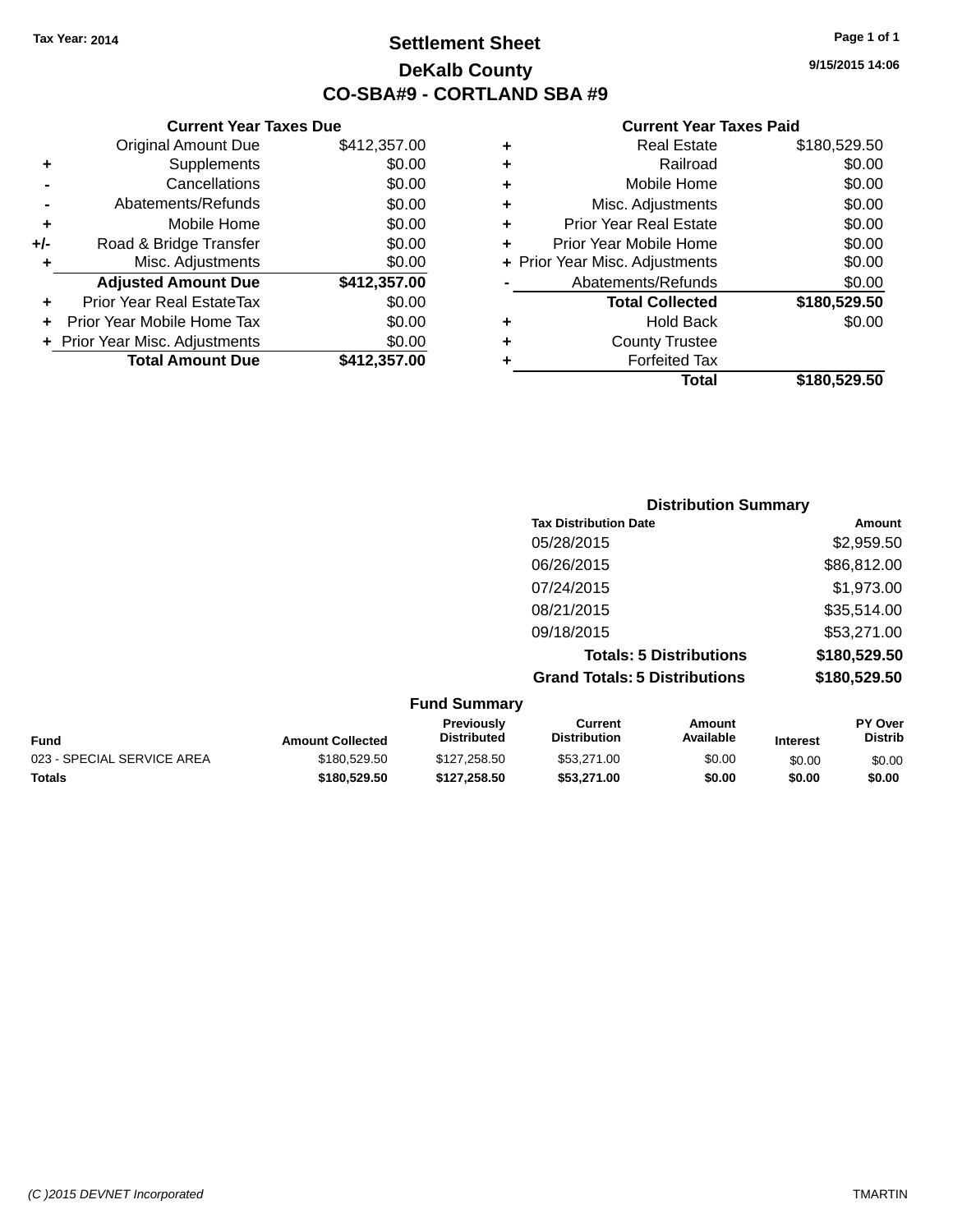### **Settlement Sheet Tax Year: 2014 Page 1 of 1 DeKalb County CO-SSA#1 - CORTLAND SBA #1**

**9/15/2015 14:06**

| Currei                   |   |              | <b>Current Year Taxes Due</b>    |       |
|--------------------------|---|--------------|----------------------------------|-------|
| Rea                      | ٠ | \$405,000.60 | Original Amount Due              |       |
| Б                        | ٠ | \$3,476.40   | Supplements                      | ٠     |
| Mobile                   | ٠ | \$3,476.40   | Cancellations                    |       |
| Misc. Adjus              | ٠ | \$0.00       | Abatements/Refunds               |       |
| Prior Year Rea           | ٠ | \$0.00       | Mobile Home                      | ٠     |
| <b>Prior Year Mobile</b> |   | \$0.00       | Road & Bridge Transfer           | $+/-$ |
| + Prior Year Misc. Adjus |   | \$0.00       | Misc. Adjustments                | ٠     |
| Abatements/F             |   | \$405,000.60 | <b>Adjusted Amount Due</b>       |       |
| <b>Total Co</b>          |   | \$0.00       | <b>Prior Year Real EstateTax</b> | ٠     |
| Ho                       | ٠ | \$0.00       | Prior Year Mobile Home Tax       |       |
| County                   | ٠ | \$0.00       | + Prior Year Misc. Adjustments   |       |
| Forfei                   |   | \$405,000.60 | <b>Total Amount Due</b>          |       |
|                          |   |              |                                  |       |

| ٠ | <b>Real Estate</b>             | \$396,309.60 |
|---|--------------------------------|--------------|
|   | Railroad                       | \$0.00       |
|   | Mobile Home                    | \$0.00       |
| ٠ | Misc. Adjustments              | \$0.00       |
| ٠ | <b>Prior Year Real Estate</b>  | \$0.00       |
| ÷ | Prior Year Mobile Home         | \$0.00       |
|   | + Prior Year Misc. Adjustments | \$0.00       |
|   | Abatements/Refunds             | \$0.00       |
|   | <b>Total Collected</b>         | \$396,309.60 |
|   | <b>Hold Back</b>               | \$0.00       |
| ٠ | <b>County Trustee</b>          |              |
|   | <b>Forfeited Tax</b>           |              |
|   | Total                          | \$396,309.60 |
|   |                                |              |

|                         |                                  | <b>Distribution Summary</b>           |                                |                 |                           |
|-------------------------|----------------------------------|---------------------------------------|--------------------------------|-----------------|---------------------------|
|                         |                                  | <b>Tax Distribution Date</b>          |                                |                 | Amount                    |
|                         |                                  | 05/28/2015                            |                                |                 | \$13,905.60               |
|                         |                                  | 06/26/2015                            |                                |                 | \$190,332.90              |
|                         |                                  | 07/24/2015                            |                                |                 | \$2,607.30                |
|                         |                                  | 08/21/2015                            |                                |                 | \$45,193.20               |
|                         |                                  | 09/18/2015                            |                                |                 | \$144,270.60              |
|                         |                                  |                                       | <b>Totals: 5 Distributions</b> |                 | \$396,309.60              |
|                         |                                  | <b>Grand Totals: 5 Distributions</b>  |                                |                 | \$396,309.60              |
|                         | <b>Fund Summary</b>              |                                       |                                |                 |                           |
| <b>Amount Collected</b> | Previously<br><b>Distributed</b> | <b>Current</b><br><b>Distribution</b> | Amount<br>Available            | <b>Interest</b> | PY Over<br><b>Distrib</b> |

| Fund                       | <b>Amount Collected</b> | <b>Previousiv</b><br><b>Distributed</b> | uurrent<br><b>Distribution</b> | Amount<br>Available | <b>Interest</b> | <b>PT OVER</b><br>Distrib |
|----------------------------|-------------------------|-----------------------------------------|--------------------------------|---------------------|-----------------|---------------------------|
| 023 - SPECIAL SERVICE AREA | \$396.309.60            | \$252.039.00                            | \$144,270.60                   | \$0.00              | \$0.00          | \$0.00                    |
| Totals                     | \$396.309.60            | \$252.039.00                            | \$144,270,60                   | \$0.00              | \$0.00          | \$0.00                    |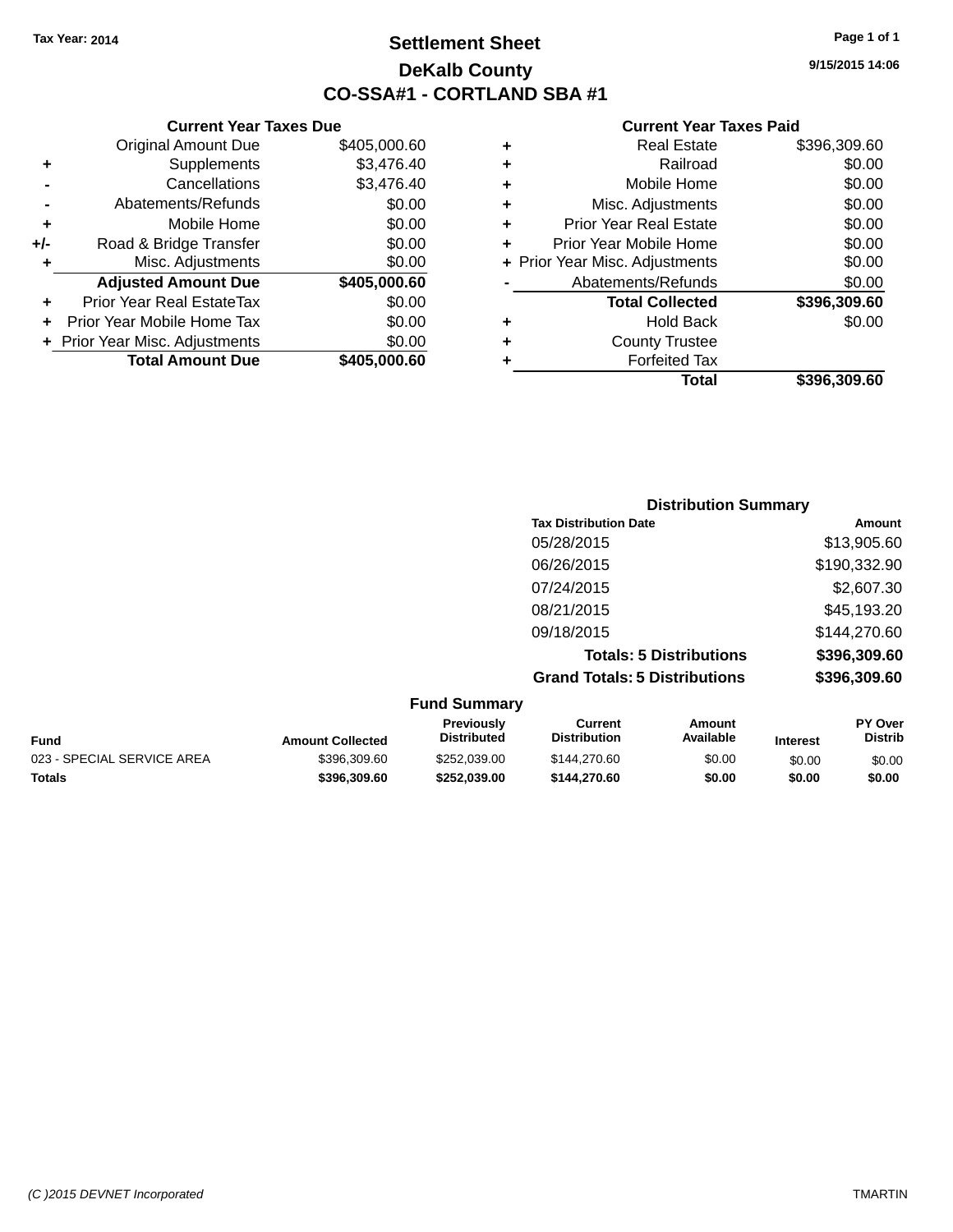### **Settlement Sheet Tax Year: 2014 Page 1 of 1 DeKalb County CO-SSA#4 - CORTLAND SBA #4**

**9/15/2015 14:06**

#### **Current Year Taxes Paid**

|       | <b>Current Year Taxes Due</b>    |                |
|-------|----------------------------------|----------------|
|       | <b>Original Amount Due</b>       | \$2,781,370.44 |
| ٠     | Supplements                      | \$0.00         |
|       | Cancellations                    | \$76,231.76    |
|       | Abatements/Refunds               | \$47.96        |
| ٠     | Mobile Home                      | \$0.00         |
| $+/-$ | Road & Bridge Transfer           | \$0.00         |
| ٠     | Misc. Adjustments                | \$8,722.06     |
|       | <b>Adjusted Amount Due</b>       | \$2,713,812.78 |
| ٠     | <b>Prior Year Real EstateTax</b> | \$0.00         |
|       | Prior Year Mobile Home Tax       | \$0.00         |
|       | + Prior Year Misc. Adjustments   | \$2,180.38     |
|       | <b>Total Amount Due</b>          | \$2,715,993.16 |
|       |                                  |                |

| ٠ | <b>Real Estate</b>             | \$4,356.12  |
|---|--------------------------------|-------------|
| ٠ | Railroad                       | \$0.00      |
| ٠ | Mobile Home                    | \$0.00      |
| ٠ | Misc. Adjustments              | \$8,722.06  |
| ٠ | <b>Prior Year Real Estate</b>  | \$0.00      |
| ٠ | Prior Year Mobile Home         | \$0.00      |
|   | + Prior Year Misc. Adjustments | \$2,180.38  |
|   | Abatements/Refunds             | \$47.96     |
|   | <b>Total Collected</b>         | \$15,210.60 |
| ٠ | <b>Hold Back</b>               | \$0.00      |
| ٠ | <b>County Trustee</b>          |             |
|   | <b>Forfeited Tax</b>           |             |
|   | Total                          | \$15,210.60 |
|   |                                |             |

|                            |                           |                         |                                         | <b>Distribution Summary</b>                                         |                                |                 |                                  |
|----------------------------|---------------------------|-------------------------|-----------------------------------------|---------------------------------------------------------------------|--------------------------------|-----------------|----------------------------------|
|                            |                           |                         |                                         | <b>Tax Distribution Date</b>                                        |                                |                 | <b>Amount</b>                    |
|                            |                           |                         |                                         | 06/26/2015                                                          |                                |                 | \$1,334.70                       |
|                            |                           |                         |                                         | 07/24/2015                                                          |                                |                 | \$4,360.94                       |
|                            |                           |                         |                                         | 08/21/2015                                                          |                                |                 | \$2,178.06                       |
|                            |                           |                         |                                         | 09/18/2015                                                          |                                |                 | \$4,361.12                       |
|                            |                           |                         |                                         |                                                                     | <b>Totals: 4 Distributions</b> |                 | \$12,234.82                      |
|                            |                           |                         |                                         | <b>Grand Totals: 4 Distributions</b>                                |                                |                 | \$12,234.82                      |
|                            |                           |                         | <b>Fund Summary</b>                     |                                                                     |                                |                 |                                  |
| <b>Fund</b>                |                           | <b>Amount Collected</b> | <b>Previously</b><br><b>Distributed</b> | <b>Current</b><br><b>Distribution</b>                               | <b>Amount</b><br>Available     | <b>Interest</b> | <b>PY Over</b><br><b>Distrib</b> |
| 023 - SPECIAL SERVICE AREA |                           | \$15,210.60             | \$7,873.70                              | \$4,361.12                                                          | \$0.00                         | \$0.00          | \$2,975.78                       |
| <b>Totals</b>              |                           | \$15,210.60             | \$7,873.70                              | \$4,361.12                                                          | \$0.00                         | \$0.00          | \$2,975.78                       |
|                            |                           |                         | <b>Miscellaneous Adjustment Detail</b>  |                                                                     |                                |                 |                                  |
| Year<br><b>Source</b>      | <b>Account Type</b>       |                         | <b>Amount Adiustment Description</b>    |                                                                     |                                |                 |                                  |
| 2013 DR - Drainage         | <b>Back Tax Collected</b> |                         |                                         | \$2,180.38 SILVERTHORNE DEVELOPMENT REDEMPTION 09-17-377-012 by TBA |                                |                 |                                  |
| 2014 RE - Real Estate      | <b>Back Tax Collected</b> |                         |                                         | \$4,360.94 M & I REGIONAL REDEMPTION 09-17-386-002 by TBA           |                                |                 |                                  |
|                            |                           |                         |                                         |                                                                     |                                |                 |                                  |

2014 RE - Real Estate Back Tax Collected \$4,361.12 M & I REGIONAL REDEMPTION 09-17-383-002 by TBA **Totals 3 entries \$10,902.44 Abatement Detail**

| Year Source             | <b>Account Type</b> | <b>Amount Adjustment Description</b>                              |
|-------------------------|---------------------|-------------------------------------------------------------------|
| 2013 DR - Drainage      | Drainage Abatement  | \$23.52 ACCRUED INTEREST SIE PER COURT ORDER 09-17-300-009 by TBA |
| 2014 DR - Drainage      | Drainage Abatement  | \$24.44 ACCRUED INTEREST PER COURT ORDER 09-17-300-009 by TBA     |
| <b>Totals 2 entries</b> |                     | \$47.96                                                           |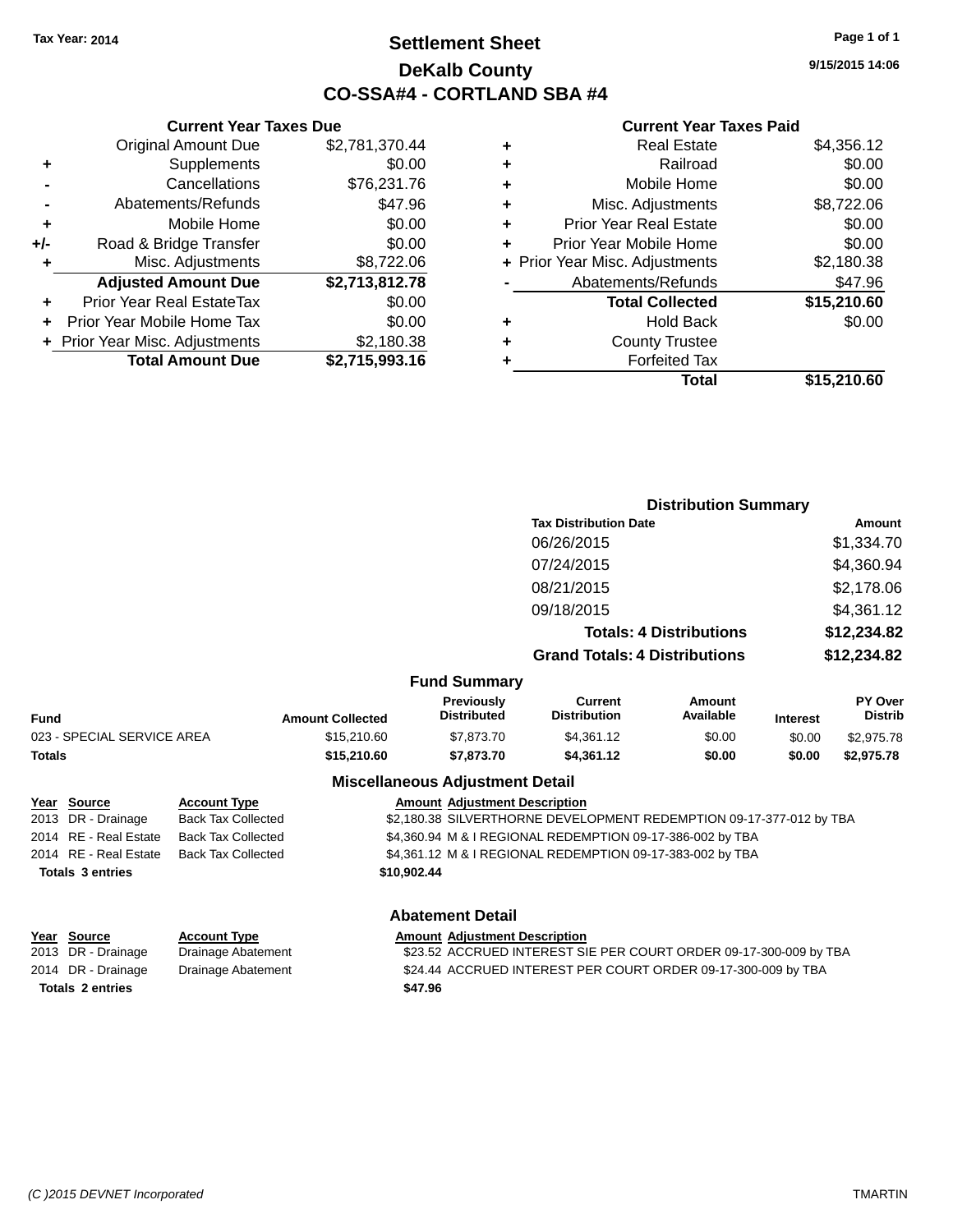### **Settlement Sheet Tax Year: 2014 Page 1 of 1 DeKalb County CO-SSA#7 - CORTLAND SBA #7**

**9/15/2015 14:06**

|       | <b>Current Year Taxes Due</b>  |                |
|-------|--------------------------------|----------------|
|       | <b>Original Amount Due</b>     | \$1,154,367.00 |
| ٠     | Supplements                    | \$0.00         |
|       | Cancellations                  | \$0.00         |
|       | Abatements/Refunds             | \$0.00         |
| ٠     | Mobile Home                    | \$0.00         |
| $+/-$ | Road & Bridge Transfer         | \$0.00         |
| ٠     | Misc. Adjustments              | \$0.00         |
|       | <b>Adjusted Amount Due</b>     | \$1,154,367.00 |
| ÷     | Prior Year Real EstateTax      | \$0.00         |
| ÷     | Prior Year Mobile Home Tax     | \$0.00         |
|       | + Prior Year Misc. Adjustments | \$0.00         |
|       | <b>Total Amount Due</b>        | \$1,154,367.00 |
|       |                                |                |

|   | Real Estate                    | \$0.00 |
|---|--------------------------------|--------|
| ٠ | Railroad                       | \$0.00 |
| ٠ | Mobile Home                    | \$0.00 |
| ٠ | Misc. Adjustments              | \$0.00 |
| ٠ | <b>Prior Year Real Estate</b>  | \$0.00 |
| ٠ | Prior Year Mobile Home         | \$0.00 |
|   | + Prior Year Misc. Adjustments | \$0.00 |
|   | Abatements/Refunds             | \$0.00 |
|   | <b>Total Collected</b>         | \$0.00 |
|   | <b>Hold Back</b>               | \$0.00 |
| ٠ | <b>County Trustee</b>          |        |
|   | <b>Forfeited Tax</b>           |        |
|   | Total                          |        |

| <b>Fund Summary</b>        |                         |                                         |                                |                     |                 |                           |
|----------------------------|-------------------------|-----------------------------------------|--------------------------------|---------------------|-----------------|---------------------------|
| <b>Fund</b>                | <b>Amount Collected</b> | <b>Previously</b><br><b>Distributed</b> | Current<br><b>Distribution</b> | Amount<br>Available | <b>Interest</b> | PY Over<br><b>Distrib</b> |
| 023 - SPECIAL SERVICE AREA | \$0.00                  | \$0.00                                  | \$0.00                         | \$0.00              | \$0.00          | \$0.00                    |
| <b>Totals</b>              | \$0.00                  | \$0.00                                  | \$0.00                         | \$0.00              | \$0.00          | \$0.00                    |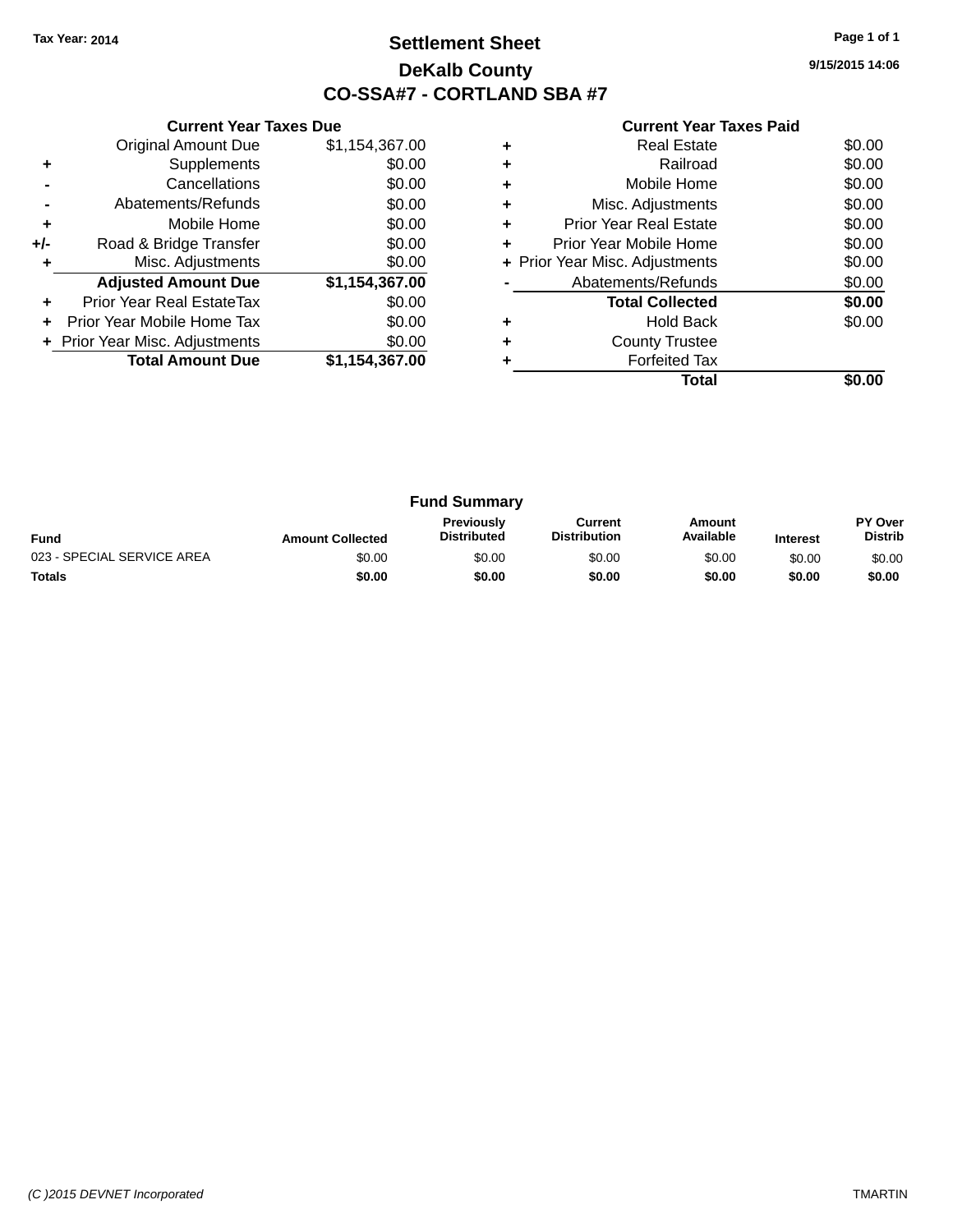### **Settlement Sheet Tax Year: 2014 Page 1 of 1 DeKalb County CO-SSA#8 - CORTLAND SBA #8**

**9/15/2015 14:06**

|       | <b>Current Year Taxes Due</b>  |              |
|-------|--------------------------------|--------------|
|       | <b>Original Amount Due</b>     | \$893,002.30 |
| ÷     | Supplements                    | \$0.00       |
|       | Cancellations                  | \$100,190.30 |
|       | Abatements/Refunds             | \$0.00       |
| ٠     | Mobile Home                    | \$0.00       |
| $+/-$ | Road & Bridge Transfer         | \$0.00       |
| ٠     | Misc. Adjustments              | \$0.00       |
|       | <b>Adjusted Amount Due</b>     | \$792,812.00 |
| ٠     | Prior Year Real EstateTax      | \$0.00       |
| ÷     | Prior Year Mobile Home Tax     | \$0.00       |
|       | + Prior Year Misc. Adjustments | \$0.00       |
|       | <b>Total Amount Due</b>        | \$792,812.00 |
|       |                                |              |

|   | <b>Real Estate</b>             | \$0.00 |
|---|--------------------------------|--------|
|   | Railroad                       | \$0.00 |
| ٠ | Mobile Home                    | \$0.00 |
|   | Misc. Adjustments              | \$0.00 |
| ٠ | <b>Prior Year Real Estate</b>  | \$0.00 |
| ÷ | Prior Year Mobile Home         | \$0.00 |
|   | + Prior Year Misc. Adjustments | \$0.00 |
|   | Abatements/Refunds             | \$0.00 |
|   | <b>Total Collected</b>         | \$0.00 |
|   | <b>Hold Back</b>               | \$0.00 |
|   | <b>County Trustee</b>          |        |
|   | <b>Forfeited Tax</b>           |        |
|   | Total                          |        |

| <b>Fund Summary</b>        |                         |                                         |                                |                     |                 |                                  |
|----------------------------|-------------------------|-----------------------------------------|--------------------------------|---------------------|-----------------|----------------------------------|
| <b>Fund</b>                | <b>Amount Collected</b> | <b>Previously</b><br><b>Distributed</b> | Current<br><b>Distribution</b> | Amount<br>Available | <b>Interest</b> | <b>PY Over</b><br><b>Distrib</b> |
| 023 - SPECIAL SERVICE AREA | \$0.00                  | \$0.00                                  | \$0.00                         | \$0.00              | \$0.00          | \$0.00                           |
| <b>Totals</b>              | \$0.00                  | \$0.00                                  | \$0.00                         | \$0.00              | \$0.00          | \$0.00                           |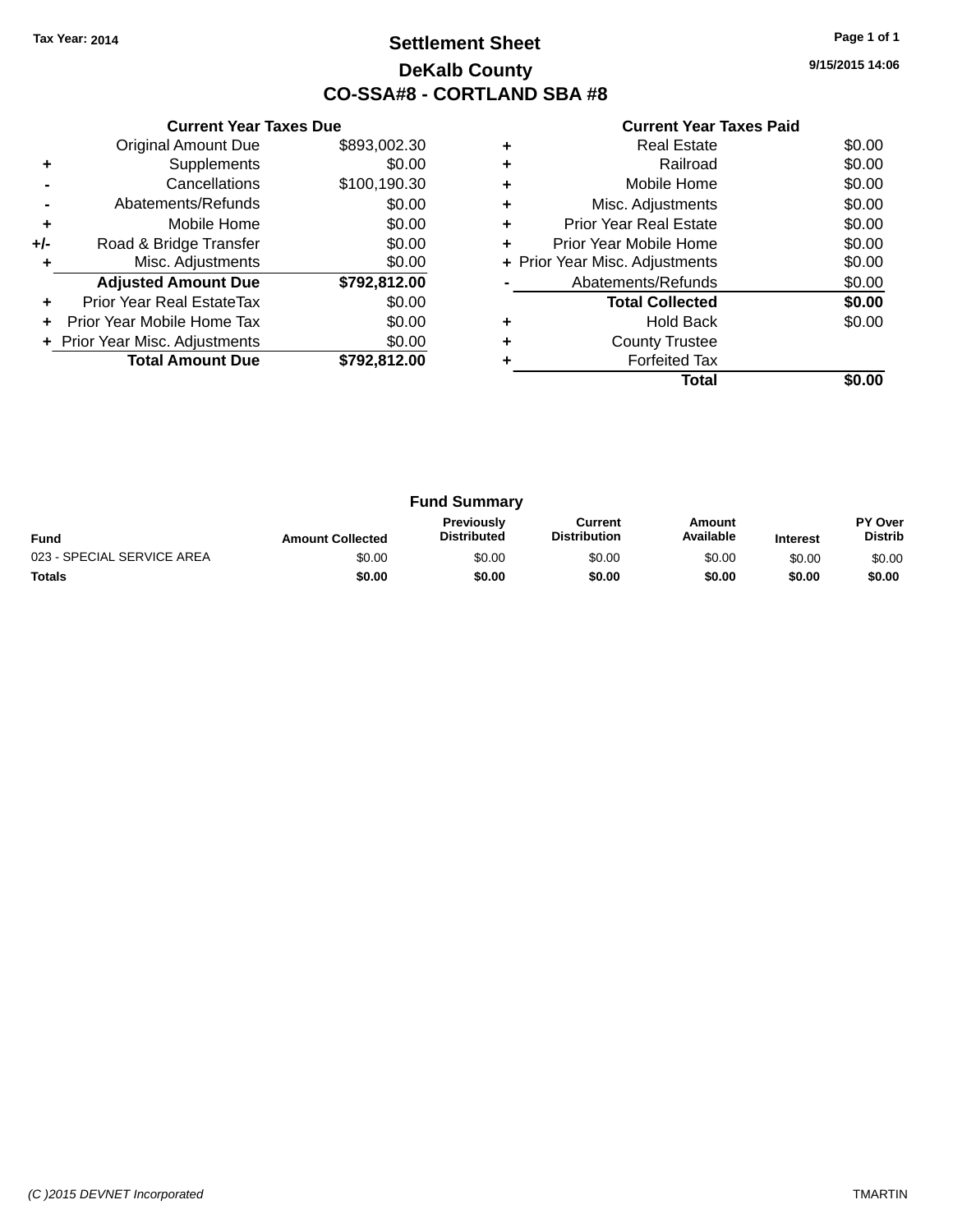### **Settlement Sheet Tax Year: 2014 Page 1 of 1 DeKalb County MA-DK #3 - MALTA DEKALB DRAINAGE #3**

#### **Current Year Taxes Due** Original Amount Due \$2,504.50 **+** Supplements \$0.00 **-** Cancellations \$0.00 **-** Abatements/Refunds \$0.00 **+** Mobile Home \$0.00<br> **+** Road & Bridge Transfer \$0.00 **+/-** Road & Bridge Transfer \$0.00

|   | Rudu & Diluye Tidlisier          | JU.UU      |
|---|----------------------------------|------------|
| ٠ | Misc. Adjustments                | \$0.00     |
|   | <b>Adjusted Amount Due</b>       | \$2,504.50 |
|   | <b>Prior Year Real EstateTax</b> | \$0.00     |
|   | + Prior Year Mobile Home Tax     | \$0.00     |
|   | + Prior Year Misc. Adjustments   | \$0.00     |
|   | <b>Total Amount Due</b>          | \$2,504.50 |
|   |                                  |            |

| ٠ | <b>Real Estate</b>             | \$2,504.50 |
|---|--------------------------------|------------|
| ٠ | Railroad                       | \$0.00     |
| ٠ | Mobile Home                    | \$0.00     |
| ٠ | Misc. Adjustments              | \$0.00     |
| ٠ | <b>Prior Year Real Estate</b>  | \$0.00     |
| ٠ | Prior Year Mobile Home         | \$0.00     |
|   | + Prior Year Misc. Adjustments | \$0.00     |
|   | Abatements/Refunds             | \$0.00     |
|   | <b>Total Collected</b>         | \$2,504.50 |
| ٠ | <b>Hold Back</b>               | \$0.00     |
| ٠ | <b>County Trustee</b>          |            |
| ٠ | <b>Forfeited Tax</b>           |            |
|   | Total                          | \$2,504.50 |
|   |                                |            |

|                            |                                      | <b>Distribution Summary</b>    |                                 |
|----------------------------|--------------------------------------|--------------------------------|---------------------------------|
|                            | <b>Tax Distribution Date</b>         |                                | Amount                          |
|                            | 05/28/2015                           |                                | \$257.32                        |
|                            | 06/26/2015                           |                                | \$997.95                        |
|                            | 08/21/2015                           |                                | \$48.14                         |
|                            | 09/18/2015                           |                                | \$1,201.09                      |
|                            |                                      | <b>Totals: 4 Distributions</b> | \$2,504.50                      |
|                            | <b>Grand Totals: 4 Distributions</b> |                                | \$2,504.50                      |
| <b>Fund Summary</b>        |                                      |                                |                                 |
| Previously<br>Diatolo de d | Current<br>Distribution              | Amount<br>$A - -11 - 1 - 1 -$  | <b>PY Over</b><br><b>DEALER</b> |

| <b>Fund</b>     | <b>Amount Collected</b> | <b>Previously</b><br><b>Distributed</b> | ∪urrent<br><b>Distribution</b> | Amount<br>Available | Interest | <b>PT OVER</b><br>Distrib |
|-----------------|-------------------------|-----------------------------------------|--------------------------------|---------------------|----------|---------------------------|
| 001 - CORPORATE | \$2,504.50              | \$1.303.41                              | \$1,201.09                     | \$0.00              | \$0.00   | \$0.00                    |
| <b>Totals</b>   | \$2,504.50              | \$1.303.41                              | \$1.201.09                     | \$0.00              | \$0.00   | \$0.00                    |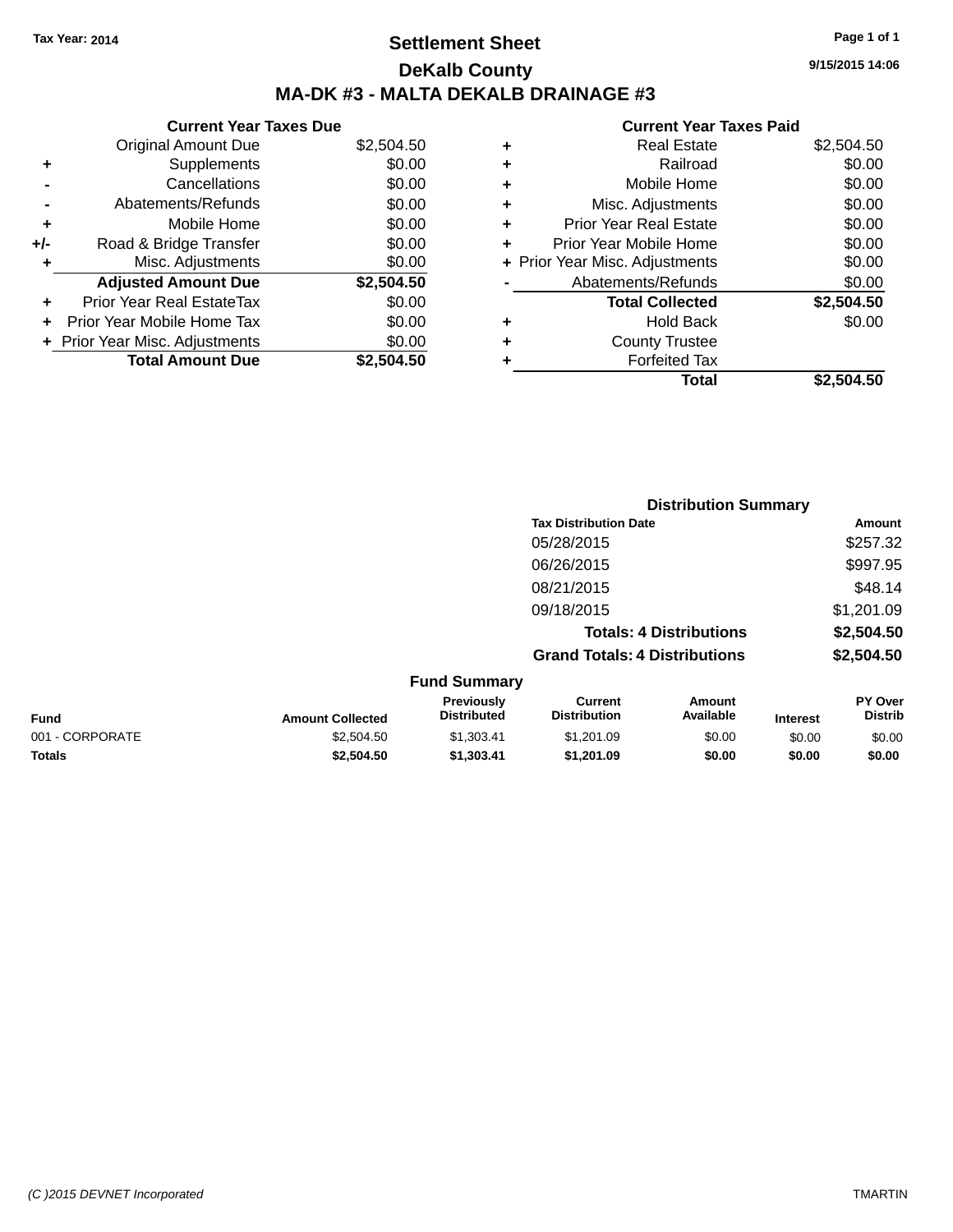### **Settlement Sheet Tax Year: 2014 Page 1 of 1 DeKalb County MAMIAFDK - MA-MI-AF-DK DRAINAGE #11**

| <b>Original Amount Due</b>     | \$11,830.82                   |
|--------------------------------|-------------------------------|
| Supplements                    | \$0.00                        |
| Cancellations                  | \$0.00                        |
| Abatements/Refunds             | \$0.00                        |
| Mobile Home                    | \$0.00                        |
| Road & Bridge Transfer         | \$0.00                        |
| Misc. Adjustments              | \$0.00                        |
| <b>Adjusted Amount Due</b>     | \$11,830.82                   |
| Prior Year Real EstateTax      | \$0.00                        |
| Prior Year Mobile Home Tax     | \$0.00                        |
| + Prior Year Misc. Adjustments | \$0.00                        |
| <b>Total Amount Due</b>        | \$11,830.82                   |
|                                | <b>Current Year Taxes Due</b> |

|   | <b>Real Estate</b>             | \$11,654.93 |
|---|--------------------------------|-------------|
| ٠ | Railroad                       | \$0.00      |
| ٠ | Mobile Home                    | \$0.00      |
| ٠ | Misc. Adjustments              | \$0.00      |
| ٠ | <b>Prior Year Real Estate</b>  | \$0.00      |
|   | Prior Year Mobile Home         | \$0.00      |
|   | + Prior Year Misc. Adjustments | \$0.00      |
|   | Abatements/Refunds             | \$0.00      |
|   | <b>Total Collected</b>         | \$11,654.93 |
| ٠ | Hold Back                      | \$0.00      |
| ٠ | <b>County Trustee</b>          |             |
| ٠ | <b>Forfeited Tax</b>           |             |
|   | Total                          | \$11,654.93 |
|   |                                |             |

|                                 | <b>Distribution Summary</b>          |             |
|---------------------------------|--------------------------------------|-------------|
|                                 | <b>Tax Distribution Date</b>         | Amount      |
|                                 | 05/28/2015                           | \$728.91    |
|                                 | 06/26/2015                           | \$6,570.76  |
|                                 | 07/24/2015                           | \$15.60     |
|                                 | 08/21/2015                           | \$336.32    |
|                                 | 09/18/2015                           | \$4,003.34  |
|                                 | <b>Totals: 5 Distributions</b>       | \$11,654.93 |
|                                 | <b>Grand Totals: 5 Distributions</b> | \$11,654.93 |
| $E_{t}$ and $E_{t}$ and $E_{t}$ |                                      |             |

|                 |                         | <b>Fund Summary</b>                     |                                |                     |                 |                                  |
|-----------------|-------------------------|-----------------------------------------|--------------------------------|---------------------|-----------------|----------------------------------|
| Fund            | <b>Amount Collected</b> | <b>Previously</b><br><b>Distributed</b> | Current<br><b>Distribution</b> | Amount<br>Available | <b>Interest</b> | <b>PY Over</b><br><b>Distrib</b> |
| 001 - CORPORATE | \$11.654.93             | \$7.651.59                              | \$4,003.34                     | \$0.00              | \$0.00          | \$0.00                           |
| <b>Totals</b>   | \$11.654.93             | \$7,651.59                              | \$4,003,34                     | \$0.00              | \$0.00          | \$0.00                           |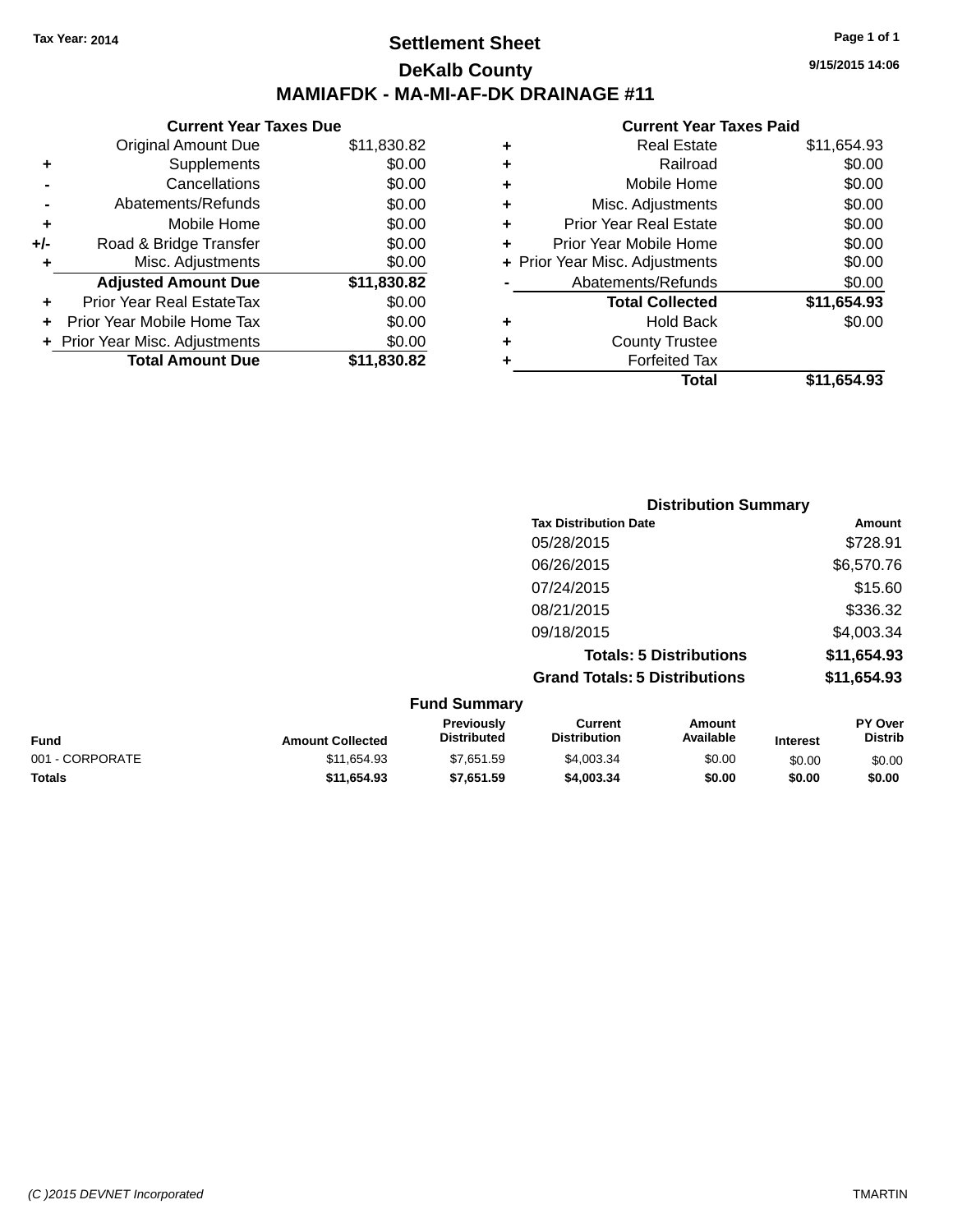### **Settlement Sheet Tax Year: 2014 Page 1 of 1 DeKalb County MY-DK #2 - MAYFIELD DEKALB DRAINAGE**

**Current Year Taxes Due** Original Amount Due \$1,206.46 **+** Supplements \$0.00 **-** Cancellations \$0.00 **-** Abatements/Refunds \$0.00 **+** Mobile Home \$0.00 **+/-** Road & Bridge Transfer \$0.00 **+** Misc. Adjustments \$0.00 **Adjusted Amount Due \$1,206.46 +** Prior Year Real EstateTax \$0.00 **+** Prior Year Mobile Home Tax \$0.00 **+ Prior Year Misc. Adjustments**  $$0.00$ **Total Amount Due \$1,206.46**

#### **Current Year Taxes Paid**

| \$0.00<br>Railroad<br>٠<br>\$0.00<br>Mobile Home<br>٠<br>\$0.00<br>Misc. Adjustments<br>٠<br>\$0.00<br><b>Prior Year Real Estate</b><br>٠<br>\$0.00<br>Prior Year Mobile Home<br>٠<br>\$0.00<br>+ Prior Year Misc. Adjustments<br>\$0.00<br>Abatements/Refunds<br>\$1,206.46<br><b>Total Collected</b><br>\$0.00<br><b>Hold Back</b><br>٠ |
|-------------------------------------------------------------------------------------------------------------------------------------------------------------------------------------------------------------------------------------------------------------------------------------------------------------------------------------------|
|                                                                                                                                                                                                                                                                                                                                           |
|                                                                                                                                                                                                                                                                                                                                           |
|                                                                                                                                                                                                                                                                                                                                           |
|                                                                                                                                                                                                                                                                                                                                           |
|                                                                                                                                                                                                                                                                                                                                           |
|                                                                                                                                                                                                                                                                                                                                           |
|                                                                                                                                                                                                                                                                                                                                           |
|                                                                                                                                                                                                                                                                                                                                           |
|                                                                                                                                                                                                                                                                                                                                           |
| <b>County Trustee</b><br>٠                                                                                                                                                                                                                                                                                                                |
| <b>Forfeited Tax</b><br>٠                                                                                                                                                                                                                                                                                                                 |
| \$1,206.46<br>Total                                                                                                                                                                                                                                                                                                                       |

**Distribution Summary**

|                 |                         |                                         |                                       | <b>PISUINGUOIL SUIIIIIGI V</b> |                 |                           |
|-----------------|-------------------------|-----------------------------------------|---------------------------------------|--------------------------------|-----------------|---------------------------|
|                 |                         |                                         | <b>Tax Distribution Date</b>          |                                |                 | <b>Amount</b>             |
|                 |                         |                                         | 05/28/2015                            |                                |                 | \$81.36                   |
|                 |                         |                                         | 06/26/2015                            |                                |                 | \$608.39                  |
|                 |                         |                                         | 09/18/2015                            |                                |                 | \$516.71                  |
|                 |                         |                                         |                                       | <b>Totals: 3 Distributions</b> |                 | \$1,206.46                |
|                 |                         |                                         | <b>Grand Totals: 3 Distributions</b>  |                                |                 | \$1,206.46                |
|                 |                         | <b>Fund Summary</b>                     |                                       |                                |                 |                           |
| <b>Fund</b>     | <b>Amount Collected</b> | <b>Previously</b><br><b>Distributed</b> | <b>Current</b><br><b>Distribution</b> | Amount<br>Available            | <b>Interest</b> | PY Over<br><b>Distrib</b> |
| 001 - CORPORATE | \$1,206.46              | \$689.75                                | \$516.71                              | \$0.00                         | \$0.00          | \$0.00                    |
| <b>Totals</b>   | \$1,206.46              | \$689.75                                | \$516.71                              | \$0.00                         | \$0.00          | \$0.00                    |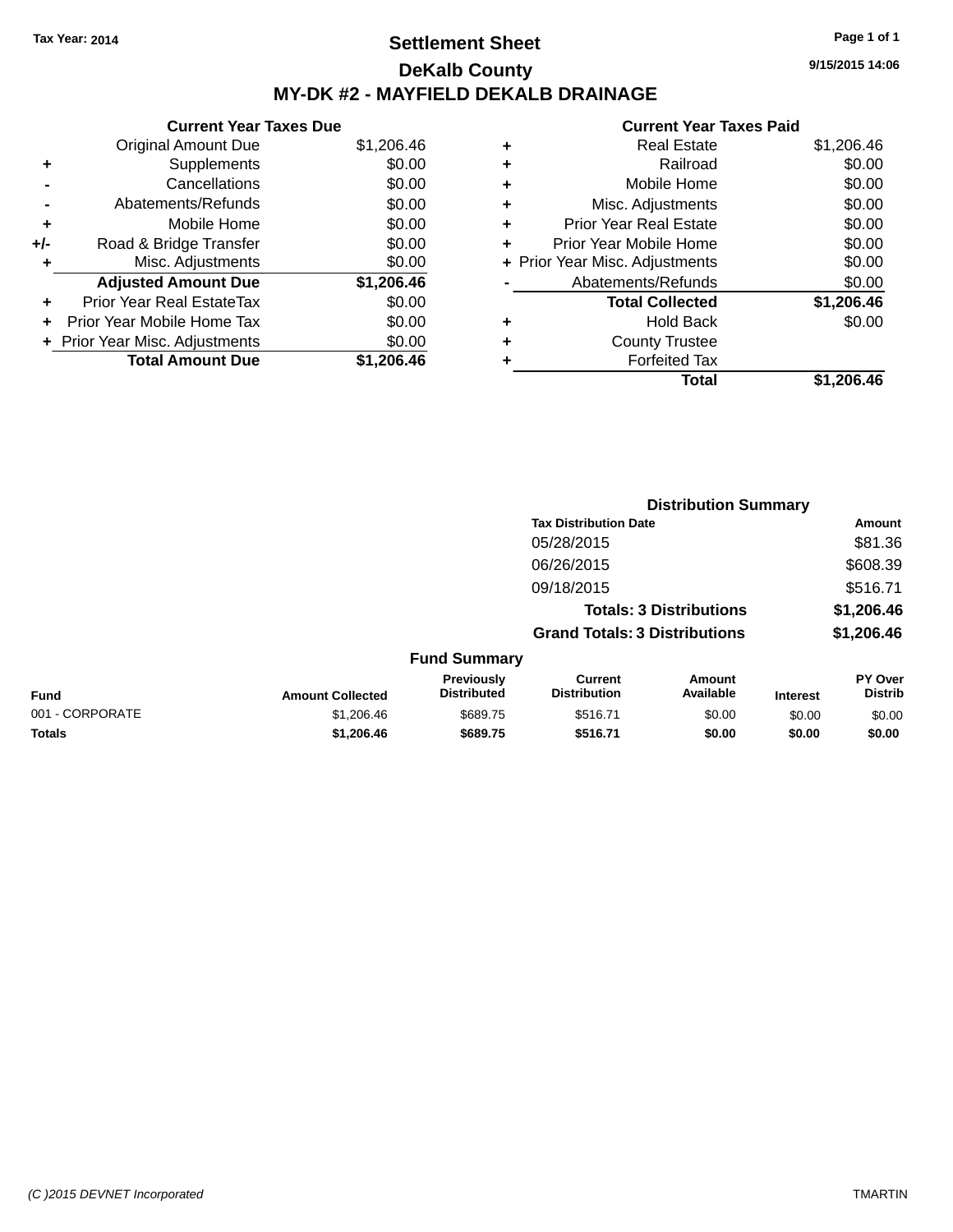### **Settlement Sheet Tax Year: 2014 Page 1 of 1 DeKalb County NO-LR-SA # - NO-LR-SA DRAINAGE #10**

**9/15/2015 14:06**

#### **Current Year Taxes Paid**

|     | <b>Current Year Taxes Due</b>  |             |            |     |
|-----|--------------------------------|-------------|------------|-----|
|     | <b>Original Amount Due</b>     | \$50,477.34 |            |     |
|     | Supplements                    | \$376.86    | ٠          |     |
|     | Cancellations                  | \$406.56    | ٠          |     |
|     | Abatements/Refunds             | \$0.00      | ٠          |     |
|     | Mobile Home                    | \$0.00      | ٠          | F   |
| +/- | Road & Bridge Transfer         | \$0.00      |            | Pri |
|     | Misc. Adjustments              | \$96.60     | + Prior Ye |     |
|     | <b>Adjusted Amount Due</b>     | \$50,544.24 |            |     |
|     | Prior Year Real EstateTax      | \$0.00      |            |     |
|     | Prior Year Mobile Home Tax     | \$0.00      | ٠          |     |
|     | + Prior Year Misc. Adjustments | \$0.00      |            |     |
|     | <b>Total Amount Due</b>        | \$50,544.24 |            |     |
|     |                                |             |            |     |

|   | <b>Real Estate</b>             | \$48,336.96 |
|---|--------------------------------|-------------|
| ٠ | Railroad                       | \$0.00      |
| ٠ | Mobile Home                    | \$0.00      |
| ٠ | Misc. Adjustments              | \$96.60     |
| ٠ | <b>Prior Year Real Estate</b>  | \$0.00      |
| ٠ | Prior Year Mobile Home         | \$0.00      |
|   | + Prior Year Misc. Adjustments | \$0.00      |
|   | Abatements/Refunds             | \$0.00      |
|   | <b>Total Collected</b>         | \$48,433.56 |
| ٠ | <b>Hold Back</b>               | \$0.00      |
|   | <b>County Trustee</b>          |             |
|   | <b>Forfeited Tax</b>           |             |
|   | Total                          | \$48.433.56 |
|   |                                |             |

| <b>Distribution Summary</b>          |             |
|--------------------------------------|-------------|
| <b>Tax Distribution Date</b>         | Amount      |
| 05/28/2015                           | \$7,002.22  |
| 06/26/2015                           | \$22,130.38 |
| 07/24/2015                           | \$509.07    |
| 08/21/2015                           | \$2,986.70  |
| 09/18/2015                           | \$15,805.19 |
| <b>Totals: 5 Distributions</b>       | \$48,433.56 |
| <b>Grand Totals: 5 Distributions</b> | \$48,433.56 |

|                 |                         | <b>Fund Summary</b>                     |                                |                     |                 |                                  |
|-----------------|-------------------------|-----------------------------------------|--------------------------------|---------------------|-----------------|----------------------------------|
| Fund            | <b>Amount Collected</b> | <b>Previously</b><br><b>Distributed</b> | Current<br><b>Distribution</b> | Amount<br>Available | <b>Interest</b> | <b>PY Over</b><br><b>Distrib</b> |
| 001 - CORPORATE | \$48.433.56             | \$32.628.37                             | \$15,805.19                    | \$0.00              | \$0.00          | \$0.00                           |
| <b>Totals</b>   | \$48,433.56             | \$32.628.37                             | \$15,805.19                    | \$0.00              | \$0.00          | \$0.00                           |

#### **Miscellaneous Adjustment Detail**

| Year Source             | <b>Account Type</b>       |         | <b>Amount Adjustment Description</b>             |
|-------------------------|---------------------------|---------|--------------------------------------------------|
| 2014 DR - Drainage      | <b>Back Tax Abatement</b> |         | \$37.20 DOBSON REDEMPTION 19-26-481-012 by TBA   |
| 2014 RE - Real Estate   | Back Tax Collected        |         | \$29.70 PETERSON REDEMPTION 19-35-231-002 by TBA |
| 2014 RE - Real Estate   | <b>Back Tax Collected</b> |         | \$29.70 PETERSON REDEMPTION 19-35-230-007 by TBA |
| <b>Totals 3 entries</b> |                           | \$96.60 |                                                  |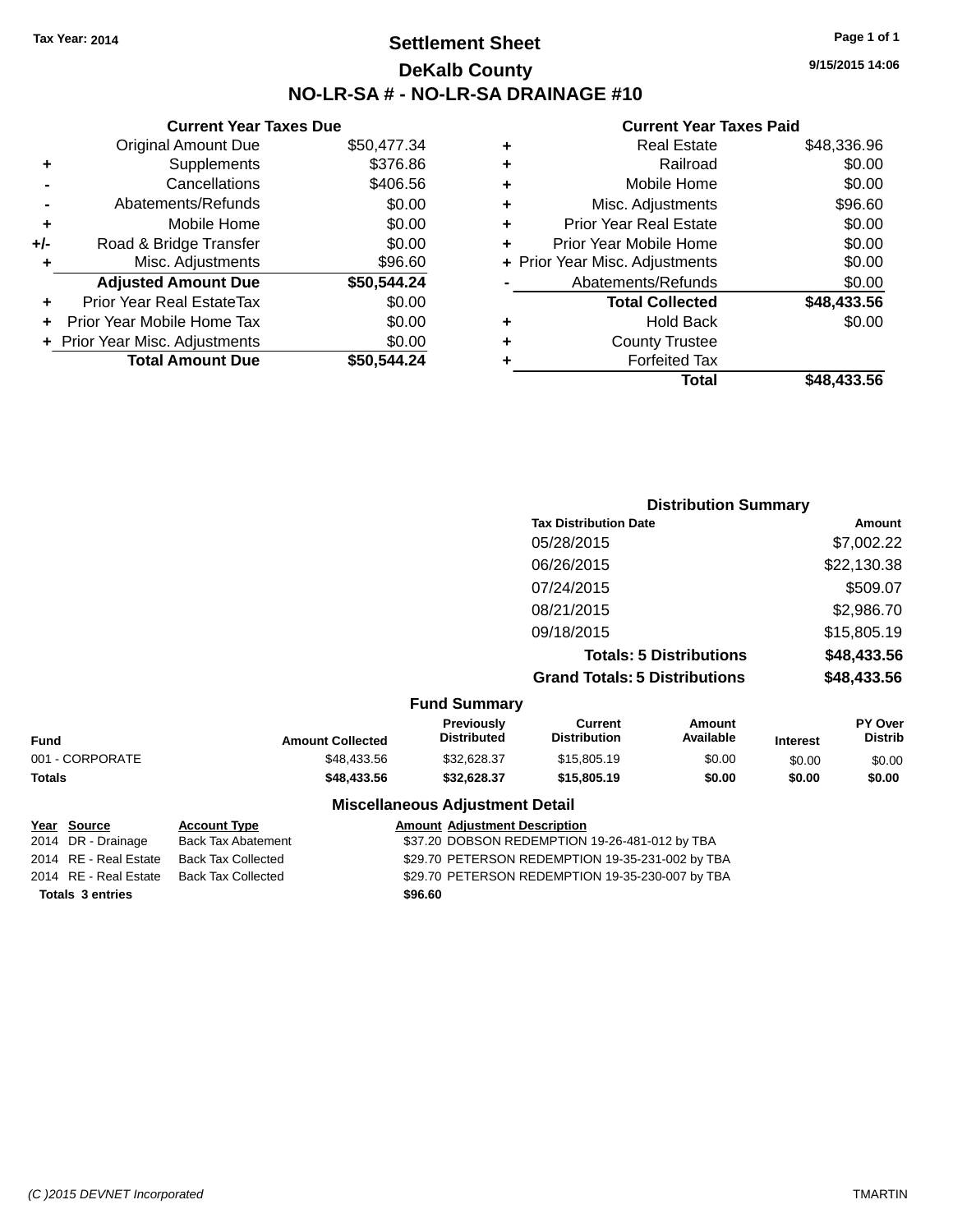### **Settlement Sheet Tax Year: 2014 Page 1 of 1 DeKalb County NORMAL #13 - NORMAL DRAINAGE DISTRICT**

**Current Year Taxes Due** Original Amount Due \$0.00 **+** Supplements \$0.00 **-** Cancellations \$0.00 **-** Abatements/Refunds \$0.00 **+** Mobile Home \$0.00 **+/-** Road & Bridge Transfer \$0.00 **+** Misc. Adjustments \$0.00 **Adjusted Amount Due \$0.00 +** Prior Year Real EstateTax \$0.00 **+** Prior Year Mobile Home Tax \$0.00 **+** Prior Year Misc. Adjustments  $$0.00$ **Total Amount Due** \$0.00

#### **Current Year Taxes Paid +** Real Estate \$0.00 **+** Railroad \$0.00 **+** Mobile Home \$0.00 **+** Misc. Adjustments \$0.00 **+** Prior Year Real Estate \$0.00 **+** Prior Year Mobile Home \$0.00 **+** Prior Year Misc. Adjustments  $$0.00$ **-** Abatements/Refunds \$0.00 **Total Collected \$0.00 +** Hold Back \$0.00 **+** County Trustee **+** Forfeited Tax **Total \$0.00**

| <b>Fund Summary</b> |                         |                                         |                                |                     |                 |                                  |  |
|---------------------|-------------------------|-----------------------------------------|--------------------------------|---------------------|-----------------|----------------------------------|--|
| <b>Fund</b>         | <b>Amount Collected</b> | <b>Previously</b><br><b>Distributed</b> | Current<br><b>Distribution</b> | Amount<br>Available | <b>Interest</b> | <b>PY Over</b><br><b>Distrib</b> |  |
| 001 - CORPORATE     | \$0.00                  | \$0.00                                  | \$0.00                         | \$0.00              | \$0.00          | \$0.00                           |  |
| <b>Totals</b>       | \$0.00                  | \$0.00                                  | \$0.00                         | \$0.00              | \$0.00          | \$0.00                           |  |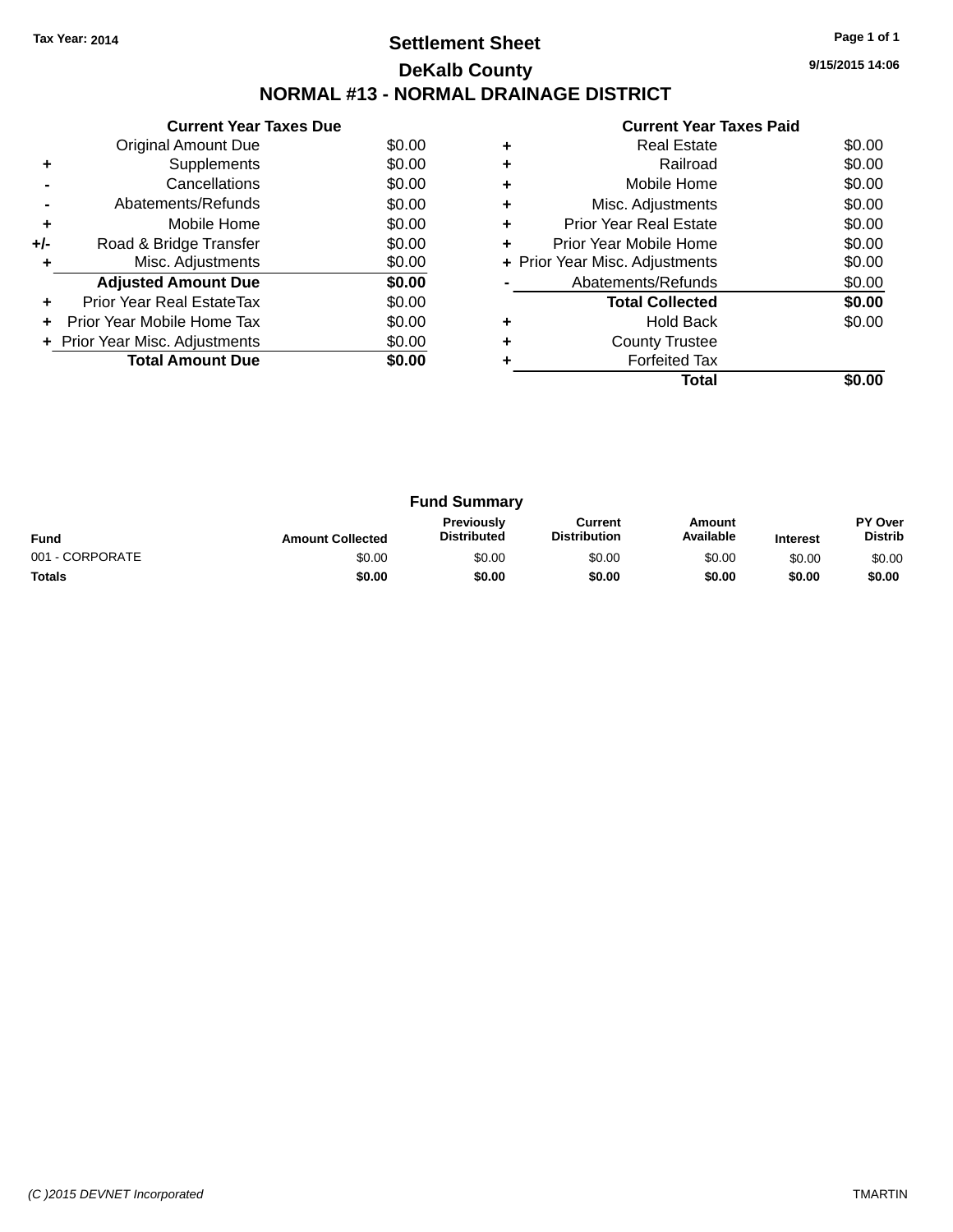### **Settlement Sheet Tax Year: 2014 Page 1 of 1 DeKalb County SH-MI #6 - SHABBONA/MILAN DRAINAGE**

| <b>Original Amount Due</b>     | \$10,913.38                   |
|--------------------------------|-------------------------------|
| Supplements                    | \$0.00                        |
| Cancellations                  | \$0.00                        |
| Abatements/Refunds             | \$0.00                        |
| Mobile Home                    | \$0.00                        |
| Road & Bridge Transfer         | \$0.00                        |
| Misc. Adjustments              | \$0.00                        |
| <b>Adjusted Amount Due</b>     | \$10,913.38                   |
| Prior Year Real EstateTax      | \$0.00                        |
| Prior Year Mobile Home Tax     | \$0.00                        |
| + Prior Year Misc. Adjustments | \$0.00                        |
| <b>Total Amount Due</b>        | \$10,913.38                   |
|                                | <b>Current Year Taxes Due</b> |

|   | <b>Real Estate</b>             | \$10,913.38 |
|---|--------------------------------|-------------|
| ٠ | Railroad                       | \$0.00      |
| ٠ | Mobile Home                    | \$0.00      |
| ٠ | Misc. Adjustments              | \$0.00      |
| ٠ | <b>Prior Year Real Estate</b>  | \$0.00      |
| ٠ | Prior Year Mobile Home         | \$0.00      |
|   | + Prior Year Misc. Adjustments | \$0.00      |
|   | Abatements/Refunds             | \$0.00      |
|   | <b>Total Collected</b>         | \$10,913.38 |
| ٠ | <b>Hold Back</b>               | \$0.00      |
| ٠ | <b>County Trustee</b>          |             |
| ٠ | <b>Forfeited Tax</b>           |             |
|   | Total                          | \$10,913.38 |
|   |                                |             |

|                  |                           | <b>Distribution Summary</b>           |                                |          |                                  |  |  |
|------------------|---------------------------|---------------------------------------|--------------------------------|----------|----------------------------------|--|--|
|                  |                           | <b>Tax Distribution Date</b>          |                                |          | Amount                           |  |  |
|                  |                           | 05/28/2015                            |                                |          | \$2,255.74                       |  |  |
|                  |                           | 06/26/2015                            |                                |          | \$4,785.40                       |  |  |
|                  |                           | 08/21/2015                            |                                |          | \$51.00                          |  |  |
|                  |                           | 09/18/2015                            |                                |          | \$3,821.24                       |  |  |
|                  |                           |                                       | <b>Totals: 4 Distributions</b> |          | \$10,913.38                      |  |  |
|                  |                           | <b>Grand Totals: 4 Distributions</b>  |                                |          | \$10,913.38                      |  |  |
|                  | <b>Fund Summary</b>       |                                       |                                |          |                                  |  |  |
| Amount Collected | Previously<br>Distributed | <b>Current</b><br><b>Distribution</b> | Amount<br>Available            | In terms | <b>PY Over</b><br><b>Distrib</b> |  |  |

| <b>Fund</b>     | <b>Amount Collected</b> | πισνιυμειν<br><b>Distributed</b> | uuru<br><b>Distribution</b> | Allivulit<br>Available | <b>Interest</b> | ו שע<br>Distrib |
|-----------------|-------------------------|----------------------------------|-----------------------------|------------------------|-----------------|-----------------|
| 001 - CORPORATE | \$10.913.38             | \$7,092.14                       | \$3.821.24                  | \$0.00                 | \$0.00          | \$0.00          |
| Totals          | \$10.913.38             | \$7.092.14                       | \$3,821,24                  | \$0.00                 | \$0.00          | \$0.00          |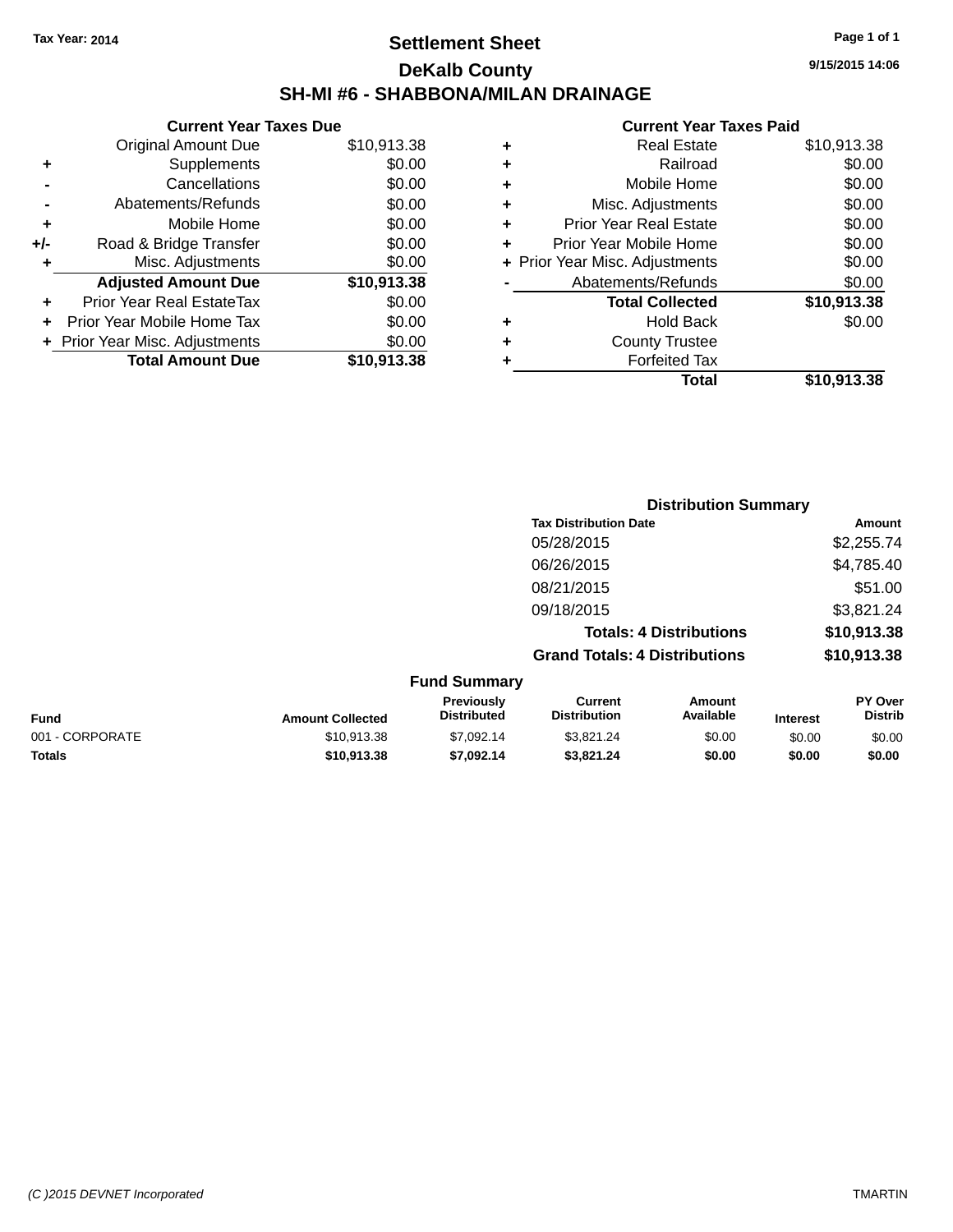### **Settlement Sheet Tax Year: 2014 Page 1 of 1 DeKalb County SQ GR #12 - SQUAW GROVE DRAINAGE**

**9/15/2015 14:06**

|     | <b>Current Year Taxes Due</b>  |            |
|-----|--------------------------------|------------|
|     | <b>Original Amount Due</b>     | \$7,028.28 |
| ٠   | Supplements                    | \$0.00     |
|     | Cancellations                  | \$0.00     |
|     | Abatements/Refunds             | \$0.00     |
| ٠   | Mobile Home                    | \$0.00     |
| +/- | Road & Bridge Transfer         | \$0.00     |
|     | Misc. Adjustments              | \$0.00     |
|     | <b>Adjusted Amount Due</b>     | \$7,028.28 |
|     | Prior Year Real EstateTax      | \$0.00     |
|     | Prior Year Mobile Home Tax     | \$0.00     |
|     | + Prior Year Misc. Adjustments | \$0.00     |
|     | <b>Total Amount Due</b>        | \$7.028.28 |

| ٠ | <b>Real Estate</b>             | \$6,965.28 |
|---|--------------------------------|------------|
| ٠ | Railroad                       | \$0.00     |
| ٠ | Mobile Home                    | \$0.00     |
| ٠ | Misc. Adjustments              | \$0.00     |
| ٠ | <b>Prior Year Real Estate</b>  | \$0.00     |
|   | Prior Year Mobile Home         | \$0.00     |
|   | + Prior Year Misc. Adjustments | \$0.00     |
|   | Abatements/Refunds             | \$0.00     |
|   | <b>Total Collected</b>         | \$6,965.28 |
| ٠ | Hold Back                      | \$0.00     |
| ٠ | <b>County Trustee</b>          |            |
| ٠ | <b>Forfeited Tax</b>           |            |
|   | Total                          | \$6,965.28 |
|   |                                |            |

|                     | <b>Distribution Summary</b>          |            |
|---------------------|--------------------------------------|------------|
|                     | <b>Tax Distribution Date</b>         | Amount     |
|                     | 05/28/2015                           | \$1,320.48 |
|                     | 06/26/2015                           | \$2,319.66 |
|                     | 07/24/2015                           | \$100.80   |
|                     | 08/21/2015                           | \$350.28   |
|                     | 09/18/2015                           | \$2,874.06 |
|                     | <b>Totals: 5 Distributions</b>       | \$6,965.28 |
|                     | <b>Grand Totals: 5 Distributions</b> | \$6,965.28 |
| <b>Fund Summarv</b> |                                      |            |

|                 |                         | י שווש טשווווועו ו                      |                                |                     |                 |                                  |
|-----------------|-------------------------|-----------------------------------------|--------------------------------|---------------------|-----------------|----------------------------------|
| <b>Fund</b>     | <b>Amount Collected</b> | <b>Previously</b><br><b>Distributed</b> | Current<br><b>Distribution</b> | Amount<br>Available | <b>Interest</b> | <b>PY Over</b><br><b>Distrib</b> |
| 001 - CORPORATE | \$6.965.28              | \$4.091.22                              | \$2,874.06                     | \$0.00              | \$0.00          | \$0.00                           |
| <b>Totals</b>   | \$6,965,28              | \$4,091.22                              | \$2,874.06                     | \$0.00              | \$0.00          | \$0.00                           |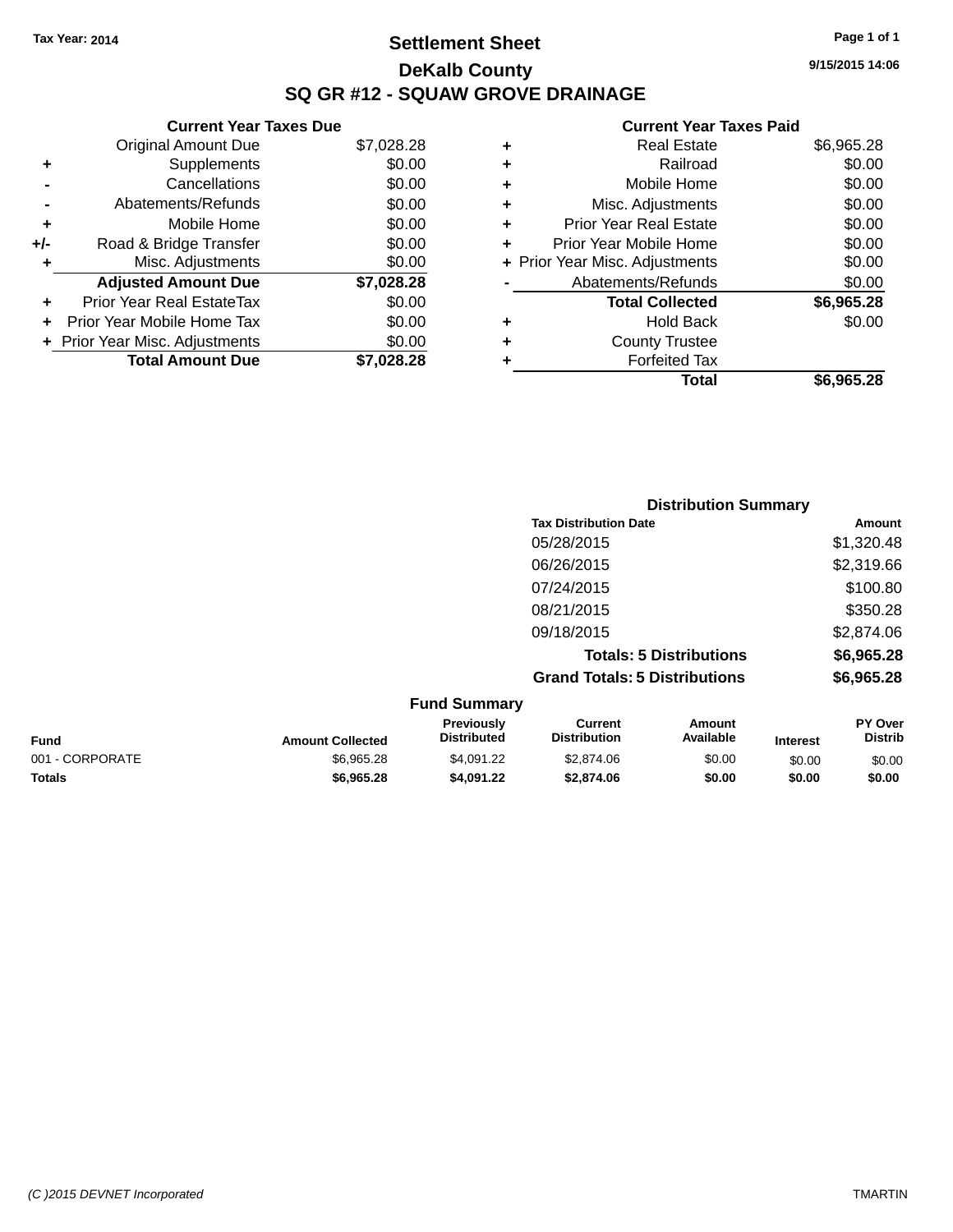### **Settlement Sheet Tax Year: 2014 Page 1 of 1 DeKalb County VG-CO #16 - VIRGIL CORTLAND DRAIN #16**

**9/15/2015 14:06**

# **Current Year Taxes Paid**

|     | <b>Current Year Taxes Due</b>  |            |  |
|-----|--------------------------------|------------|--|
|     | <b>Original Amount Due</b>     | \$4,457.06 |  |
| ÷   | Supplements                    | \$5.00     |  |
|     | Cancellations                  | \$8.34     |  |
|     | Abatements/Refunds             | \$0.00     |  |
| ٠   | Mobile Home                    | \$0.00     |  |
| +/- | Road & Bridge Transfer         | \$0.00     |  |
| ٠   | Misc. Adjustments              | \$0.00     |  |
|     | <b>Adjusted Amount Due</b>     | \$4,453.72 |  |
| ٠   | Prior Year Real EstateTax      | \$0.00     |  |
|     | Prior Year Mobile Home Tax     | \$0.00     |  |
|     | + Prior Year Misc. Adjustments | \$0.00     |  |
|     | <b>Total Amount Due</b>        | \$4.453.72 |  |
|     |                                |            |  |

| ٠ | <b>Real Estate</b>             | \$4,394.60 |
|---|--------------------------------|------------|
| ٠ | Railroad                       | \$0.00     |
| ٠ | Mobile Home                    | \$0.00     |
| ٠ | Misc. Adjustments              | \$0.00     |
| ÷ | <b>Prior Year Real Estate</b>  | \$0.00     |
| ÷ | Prior Year Mobile Home         | \$0.00     |
|   | + Prior Year Misc. Adjustments | \$0.00     |
|   | Abatements/Refunds             | \$0.00     |
|   | <b>Total Collected</b>         | \$4,394.60 |
| ٠ | <b>Hold Back</b>               | \$0.00     |
| ÷ | <b>County Trustee</b>          |            |
| ٠ | <b>Forfeited Tax</b>           |            |
|   | Total                          | \$4,394.60 |
|   |                                |            |

|                     |                                      | <b>Distribution Summary</b>    |            |
|---------------------|--------------------------------------|--------------------------------|------------|
|                     | <b>Tax Distribution Date</b>         |                                | Amount     |
|                     | 05/28/2015                           |                                | \$492.25   |
|                     | 06/26/2015                           |                                | \$2,133.26 |
|                     | 07/24/2015                           |                                | \$13.74    |
|                     | 08/21/2015                           |                                | \$303.68   |
|                     | 09/18/2015                           |                                | \$1,451.67 |
|                     |                                      | <b>Totals: 5 Distributions</b> | \$4,394.60 |
|                     | <b>Grand Totals: 5 Distributions</b> |                                | \$4,394.60 |
| <b>Fund Summary</b> |                                      |                                |            |
| Previously          | Current                              | Amount                         | PY Over    |

|                 |                         | <b>Previously</b>  | Current      | Amount    |                 | <b>PY Over</b> |
|-----------------|-------------------------|--------------------|--------------|-----------|-----------------|----------------|
| <b>Fund</b>     | <b>Amount Collected</b> | <b>Distributed</b> | Distribution | Available | <b>Interest</b> | <b>Distrib</b> |
| 001 - CORPORATE | \$4,394.60              | \$2.942.93         | \$1,451.67   | \$0.00    | \$0.00          | \$0.00         |
| <b>Totals</b>   | \$4,394,60              | \$2.942.93         | \$1,451.67   | \$0.00    | \$0.00          | \$0.00         |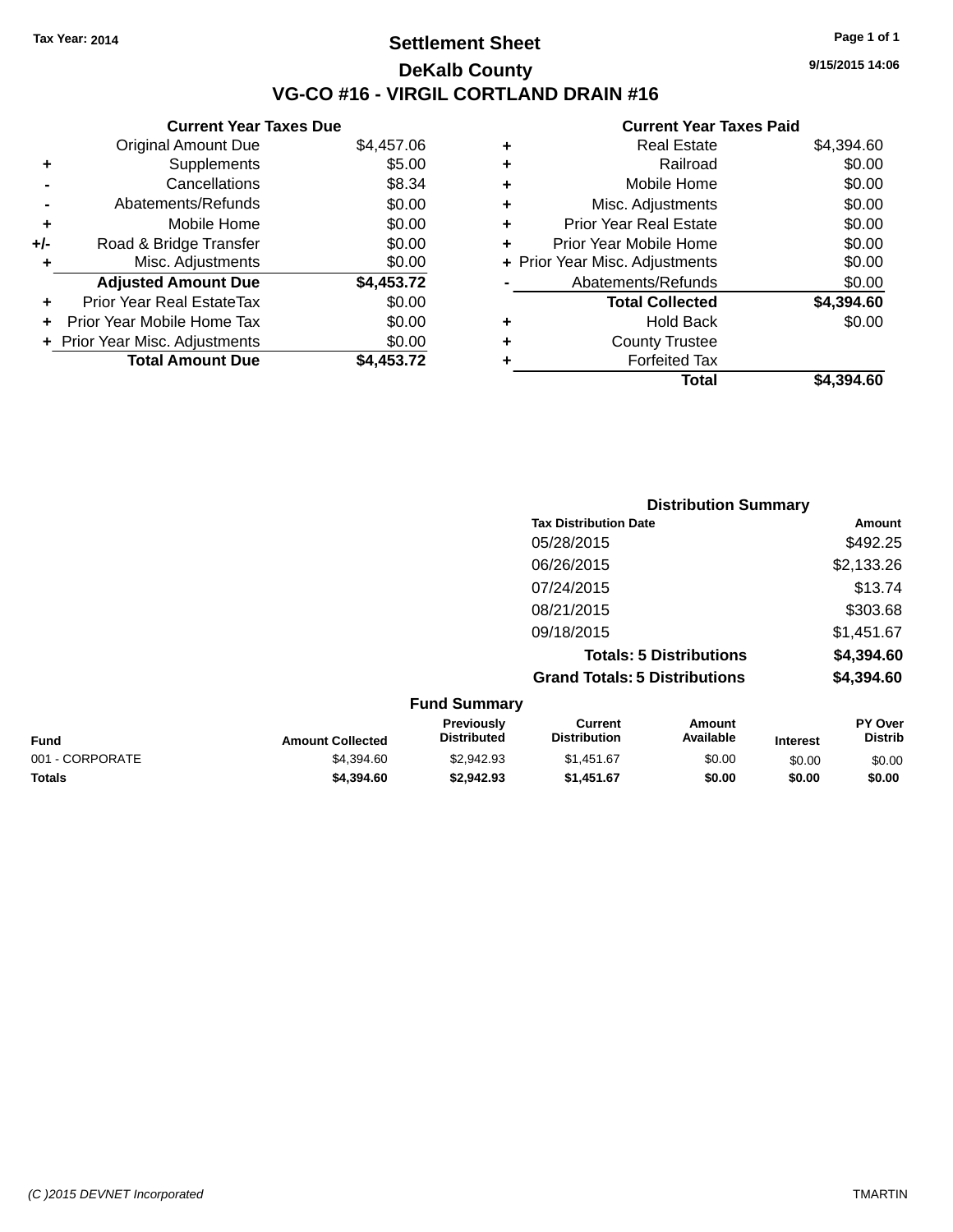# **Settlement Sheet Tax Year: 2014 Page 1 of 1 DeKalb County VI-AD #9 - VICTOR/ADAMS DRAINAGE #9**

|     | <b>Current Year Taxes Due</b>  |            |
|-----|--------------------------------|------------|
|     | <b>Original Amount Due</b>     | \$1,126.16 |
| ٠   | Supplements                    | \$0.00     |
|     | Cancellations                  | \$0.00     |
|     | Abatements/Refunds             | \$0.00     |
| ٠   | Mobile Home                    | \$0.00     |
| +/- | Road & Bridge Transfer         | \$0.00     |
| ۰   | Misc. Adjustments              | \$0.00     |
|     | <b>Adjusted Amount Due</b>     | \$1,126.16 |
| ÷   | Prior Year Real EstateTax      | \$0.00     |
|     | Prior Year Mobile Home Tax     | \$0.00     |
|     | + Prior Year Misc. Adjustments | \$0.00     |
|     | <b>Total Amount Due</b>        | \$1,126.16 |

### **Current Year Taxes Paid**

|   | <b>Real Estate</b>             | \$1,126.16 |
|---|--------------------------------|------------|
| ٠ | Railroad                       | \$0.00     |
| ٠ | Mobile Home                    | \$0.00     |
| ٠ | Misc. Adjustments              | \$0.00     |
| ٠ | <b>Prior Year Real Estate</b>  | \$0.00     |
| ٠ | Prior Year Mobile Home         | \$0.00     |
|   | + Prior Year Misc. Adjustments | \$0.00     |
|   | Abatements/Refunds             | \$0.00     |
|   | <b>Total Collected</b>         | \$1,126.16 |
| ٠ | Hold Back                      | \$0.00     |
| ٠ | <b>County Trustee</b>          |            |
| ٠ | <b>Forfeited Tax</b>           |            |
|   | Total                          | \$1,126.16 |
|   |                                |            |

| <b>Distribution Summary</b>  |        |
|------------------------------|--------|
| <b>Tax Distribution Date</b> | Amount |

|                 |                         |                                  | <b>Tax Distribution Date</b>         |                                |                 | Amount                    |
|-----------------|-------------------------|----------------------------------|--------------------------------------|--------------------------------|-----------------|---------------------------|
|                 |                         |                                  | 06/26/2015                           |                                |                 | \$649.32                  |
|                 |                         |                                  | 09/18/2015                           |                                |                 | \$476.84                  |
|                 |                         |                                  |                                      | <b>Totals: 2 Distributions</b> |                 | \$1,126.16                |
|                 |                         |                                  | <b>Grand Totals: 2 Distributions</b> |                                |                 | \$1,126.16                |
|                 |                         | <b>Fund Summary</b>              |                                      |                                |                 |                           |
| <b>Fund</b>     | <b>Amount Collected</b> | Previously<br><b>Distributed</b> | Current<br><b>Distribution</b>       | Amount<br>Available            | <b>Interest</b> | PY Over<br><b>Distrib</b> |
| 001 - CORPORATE | \$1,126.16              | \$649.32                         | \$476.84                             | \$0.00                         | \$0.00          | \$0.00                    |
| <b>Totals</b>   | \$1.126.16              | \$649.32                         | \$476.84                             | \$0.00                         | \$0.00          | \$0.00                    |

**9/15/2015 14:06**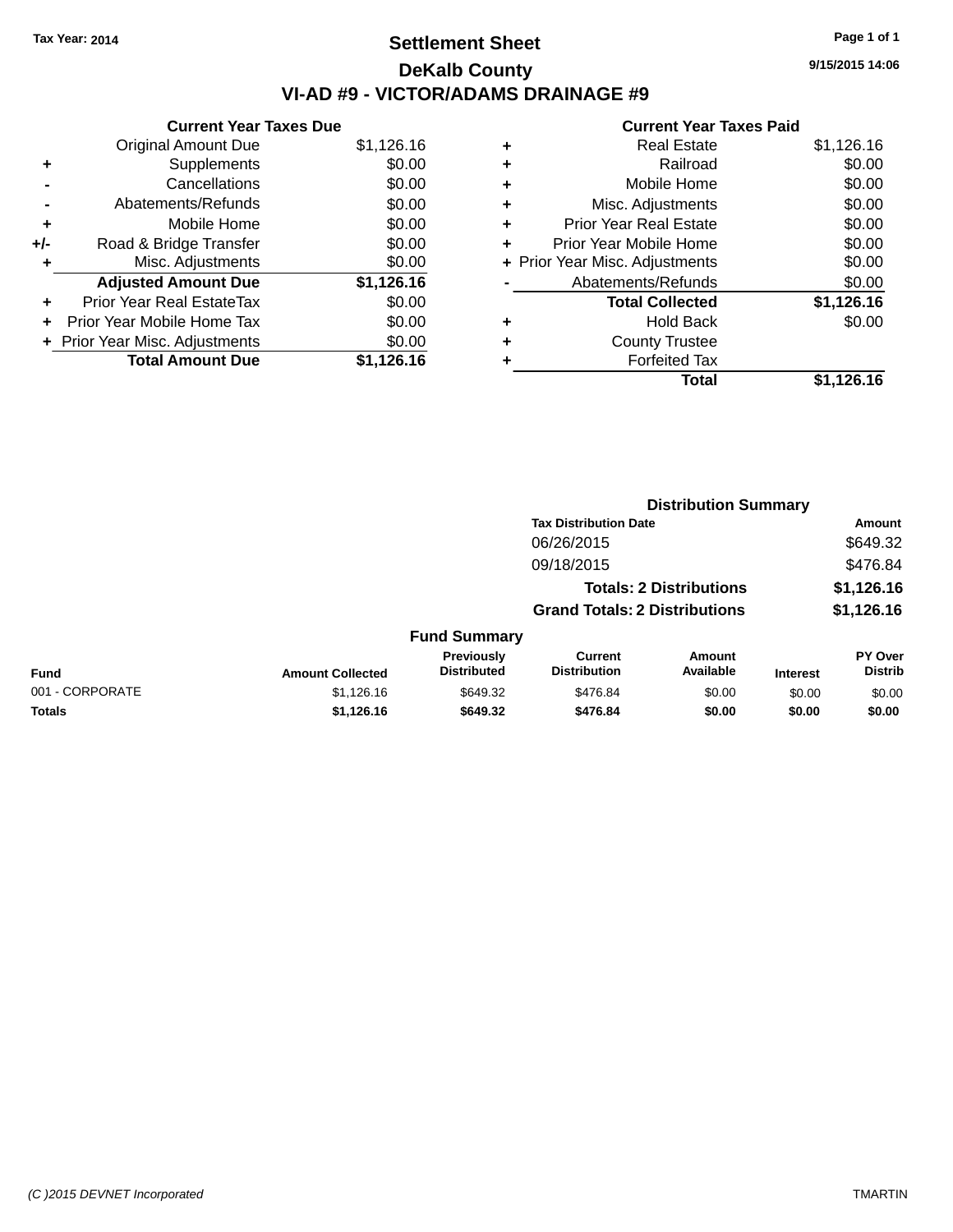# **Settlement Sheet Tax Year: 2014 Page 1 of 1 DeKalb County VI-CL #14 - VICTOR-CLINTON DRAINAGE**

**Current Year Taxes Due** Original Amount Due \$5,232.00 **+** Supplements \$0.00 **-** Cancellations \$0.00 **-** Abatements/Refunds \$0.00 **+** Mobile Home \$0.00 **+/-** Road & Bridge Transfer \$0.00<br> **+** Misc. Adjustments \$0.00 **+** Misc. Adjustments **Adjusted Amount Due \$5,232.00 +** Prior Year Real EstateTax \$0.00 **+** Prior Year Mobile Home Tax \$0.00 **+ Prior Year Misc. Adjustments**  $$0.00$ **Total Amount Due \$5,232.00**

#### **Current Year Taxes Paid**

|   | <b>Real Estate</b>             | \$5,232.00 |
|---|--------------------------------|------------|
| ÷ | Railroad                       | \$0.00     |
| ٠ | Mobile Home                    | \$0.00     |
| ٠ | Misc. Adjustments              | \$0.00     |
| ٠ | <b>Prior Year Real Estate</b>  | \$0.00     |
| ٠ | Prior Year Mobile Home         | \$0.00     |
|   | + Prior Year Misc. Adjustments | \$0.00     |
|   | Abatements/Refunds             | \$0.00     |
|   | <b>Total Collected</b>         | \$5,232.00 |
| ٠ | <b>Hold Back</b>               | \$0.00     |
| ٠ | <b>County Trustee</b>          |            |
| ٠ | <b>Forfeited Tax</b>           |            |
|   | Total                          | \$5,232.00 |
|   |                                |            |

|                     | <b>Distribution Summary</b>          |                                |                |
|---------------------|--------------------------------------|--------------------------------|----------------|
|                     | <b>Tax Distribution Date</b>         |                                | Amount         |
|                     | 05/28/2015                           |                                | \$1,745.35     |
|                     | 06/26/2015                           |                                | \$1,406.19     |
|                     | 07/24/2015                           |                                | \$486.64       |
|                     | 08/21/2015                           |                                | \$93.81        |
|                     | 09/18/2015                           |                                | \$1,500.01     |
|                     |                                      | <b>Totals: 5 Distributions</b> | \$5,232.00     |
|                     | <b>Grand Totals: 5 Distributions</b> |                                | \$5,232.00     |
| <b>Fund Summary</b> |                                      |                                |                |
| <b>Previously</b>   | <b>Current</b>                       | Amount                         | <b>PY Over</b> |

| <b>Fund</b>     | <b>Amount Collected</b> | Previouslv<br><b>Distributed</b> | Current<br><b>Distribution</b> | Amount<br>Available | <b>Interest</b> | PY Over<br>Distrib |
|-----------------|-------------------------|----------------------------------|--------------------------------|---------------------|-----------------|--------------------|
| 001 - CORPORATE | \$5.232.00              | \$3.731.99                       | \$1.500.01                     | \$0.00              | \$0.00          | \$0.00             |
| <b>Totals</b>   | \$5,232.00              | \$3.731.99                       | \$1.500.01                     | \$0.00              | \$0.00          | \$0.00             |